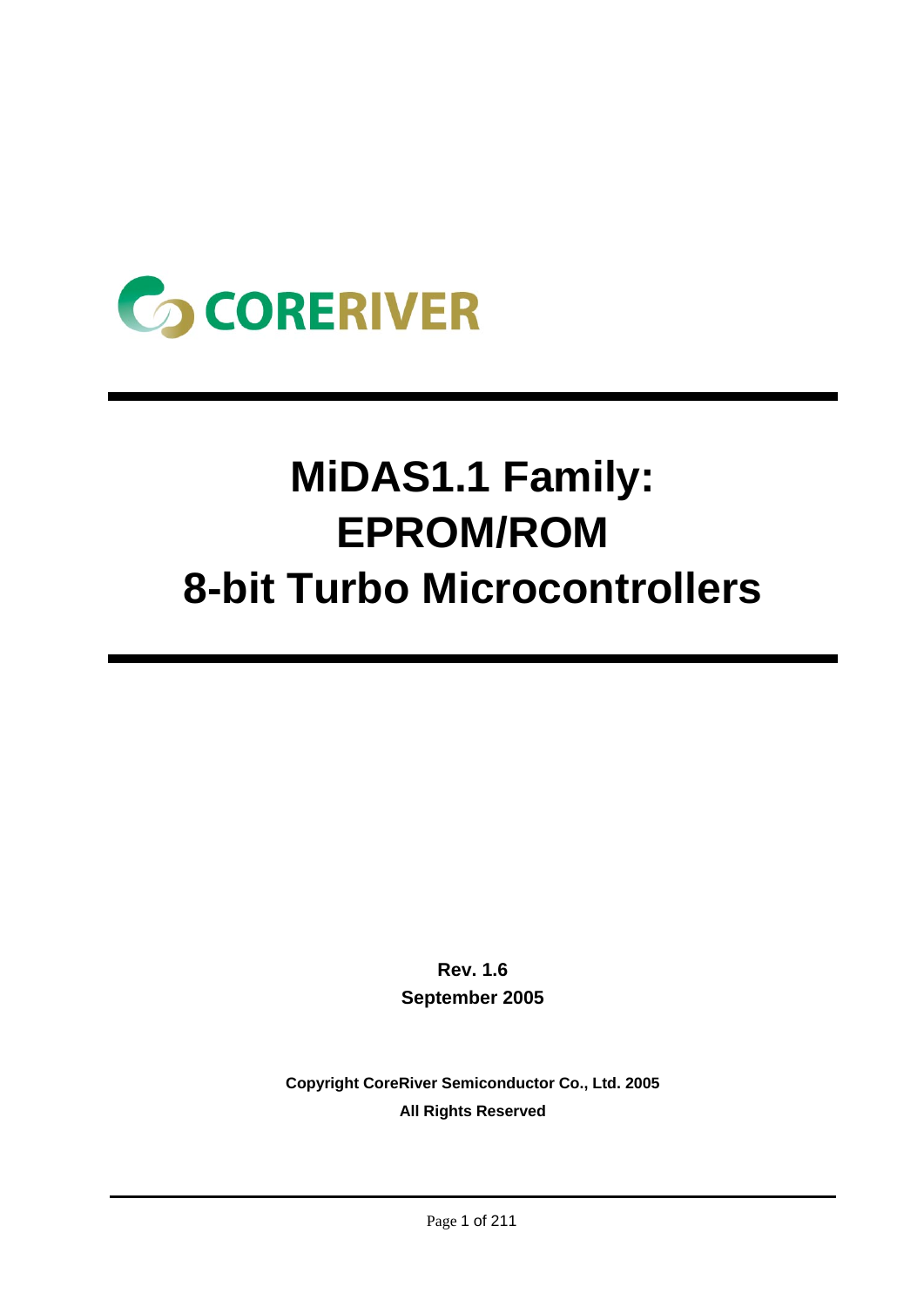

1

- **CoreRiver Semiconductor reserves the right to make corrections, modifications, enhancements,** *improvements, and other changes to its products and services at any time and to discontinue any product or service without notice.*
- *Customers should obtain the latest relevant information before placing orders and should verify that such information is current and complete.*
- *The CoreRiver Semiconductor products listed in this document are intended for usage in general electronics applications. These CoreRiver Semiconductor products are neither intended nor warranted for usage in equipment that requires extraordinarily high quality and/or reliability or a malfunction or failure of which may cause loss of human life or bodily injury.*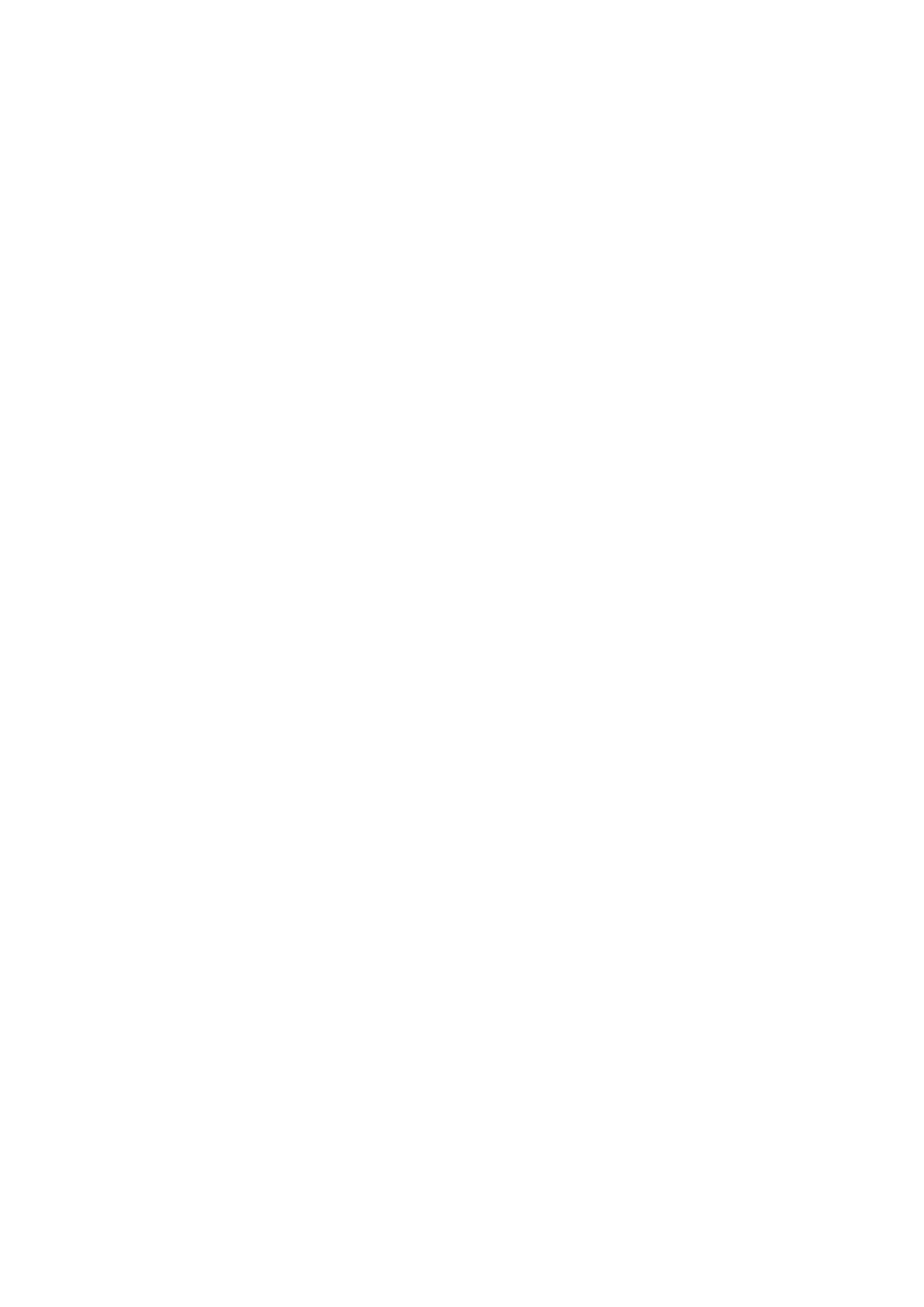

# **Table of Contents**

| 1                       |              |  |  |  |  |
|-------------------------|--------------|--|--|--|--|
| $\mathbf 2$             |              |  |  |  |  |
| 3                       |              |  |  |  |  |
| $\overline{\mathbf{4}}$ |              |  |  |  |  |
| 5                       |              |  |  |  |  |
| 6                       |              |  |  |  |  |
|                         |              |  |  |  |  |
|                         | 6.1<br>6.1.1 |  |  |  |  |
|                         |              |  |  |  |  |
|                         | 6.1.2        |  |  |  |  |
|                         | 6.1.3        |  |  |  |  |
|                         | 6.1.4        |  |  |  |  |
|                         | 6.2          |  |  |  |  |
|                         | 6.2.1        |  |  |  |  |
|                         | 6.2.2        |  |  |  |  |
|                         | 6.2.3        |  |  |  |  |
|                         | 6.2.4        |  |  |  |  |
|                         | 6.2.5        |  |  |  |  |
|                         | 6.2.6        |  |  |  |  |
|                         | 6.2.7        |  |  |  |  |
|                         | 6.2.8        |  |  |  |  |
|                         | 6.2.9        |  |  |  |  |
|                         | 6.2.10       |  |  |  |  |
|                         | 6.2.11       |  |  |  |  |
| $\overline{7}$          |              |  |  |  |  |
| 8                       |              |  |  |  |  |
|                         | 8.1          |  |  |  |  |
|                         | 8.2          |  |  |  |  |
| 9                       |              |  |  |  |  |
| 10                      |              |  |  |  |  |
| 11                      |              |  |  |  |  |
|                         |              |  |  |  |  |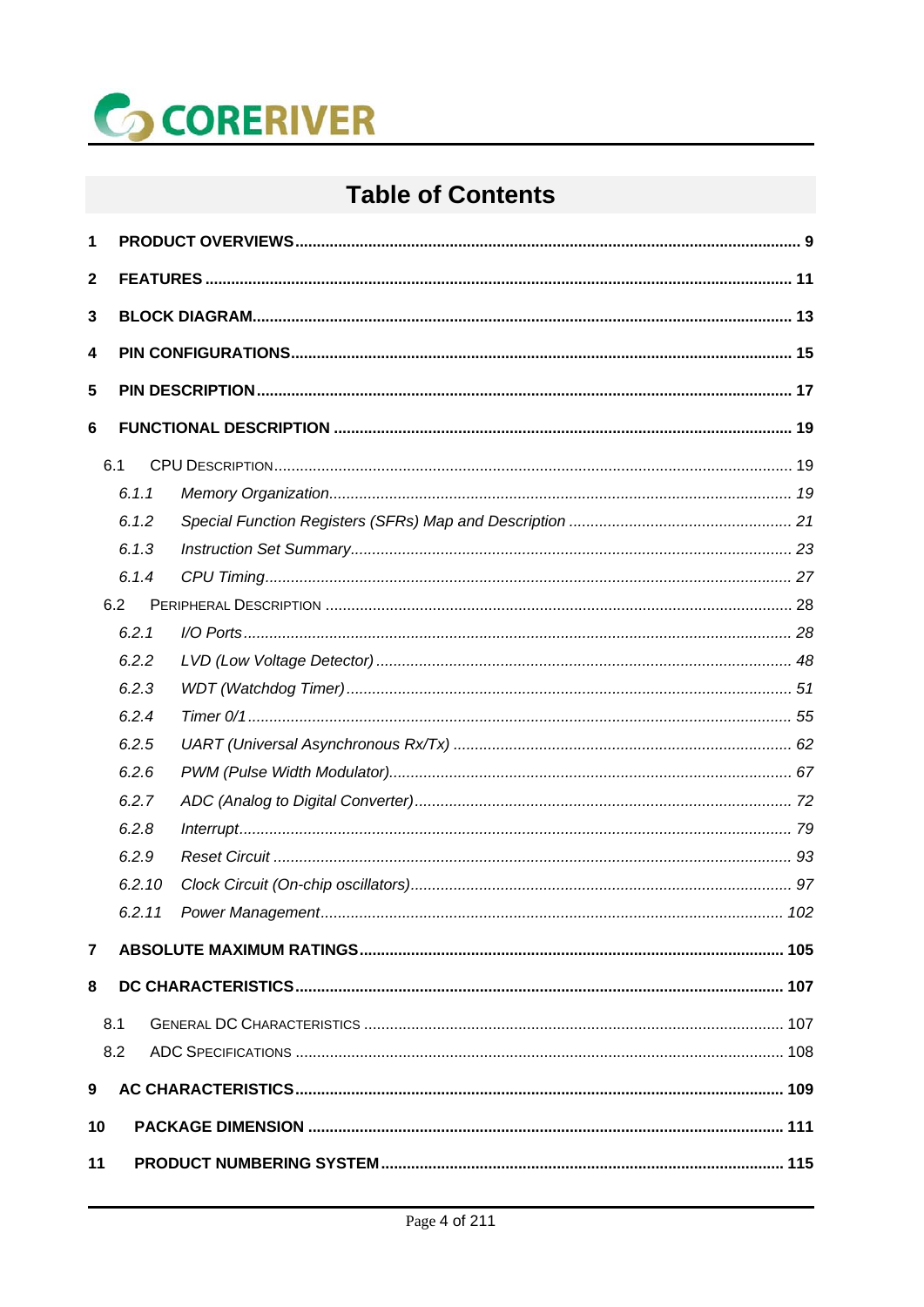# **G** CORERIVER

### MiDAS1.1 Family

| 13.1                                                |                            |
|-----------------------------------------------------|----------------------------|
| 13.2                                                |                            |
| 13.3                                                |                            |
| 13.4                                                |                            |
| 13.5                                                |                            |
| 13.6                                                |                            |
| 13.7                                                |                            |
| 13.8                                                |                            |
| 13.9                                                |                            |
| 13.10                                               |                            |
| 13.11                                               |                            |
| 13.12                                               |                            |
| 13.13                                               |                            |
| 13.14                                               |                            |
| 13.15                                               |                            |
| 13.16                                               |                            |
| 13.17                                               |                            |
| 13.18                                               |                            |
| 13.19                                               |                            |
| 13.20                                               |                            |
| 13.21                                               |                            |
| 13.22                                               |                            |
| 13.23                                               |                            |
| 13.24                                               |                            |
| 13.25                                               |                            |
| 13.26                                               |                            |
| 13.27                                               |                            |
| 13.28                                               |                            |
| 13.29                                               |                            |
| 13.30                                               |                            |
| 13.31<br>ADCSEL (E2H) : ADC CHANNEL SELECTION LOW & |                            |
| 13.32                                               |                            |
| 13.33                                               |                            |
|                                                     | MUX SELECTION REGISTER 205 |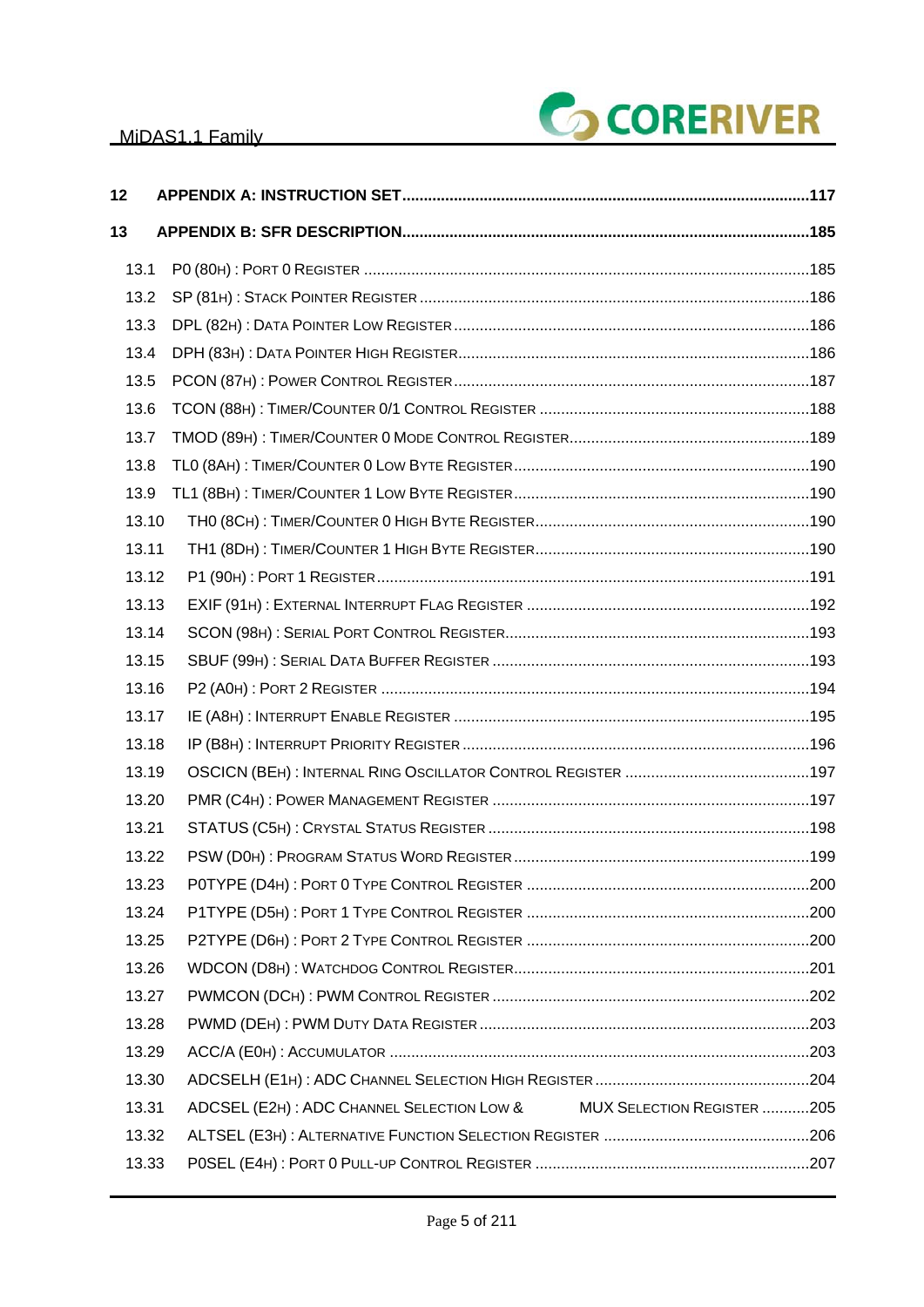

| 13.34 |  |
|-------|--|
| 13.35 |  |
| 13.36 |  |
| 13.37 |  |
| 13.38 |  |
| 13.39 |  |
| 13.40 |  |
| 13.41 |  |
| 13.42 |  |
| 13.43 |  |

# **List of Figures**

| Figure 6-6 Power-On Reset/Power-fail Reset and Power-fail interrupt (V <sub>RST</sub> =2.3V) 48 |  |
|-------------------------------------------------------------------------------------------------|--|
|                                                                                                 |  |
|                                                                                                 |  |
|                                                                                                 |  |
|                                                                                                 |  |
|                                                                                                 |  |
|                                                                                                 |  |
|                                                                                                 |  |
|                                                                                                 |  |
|                                                                                                 |  |
|                                                                                                 |  |
|                                                                                                 |  |
|                                                                                                 |  |
|                                                                                                 |  |
|                                                                                                 |  |
|                                                                                                 |  |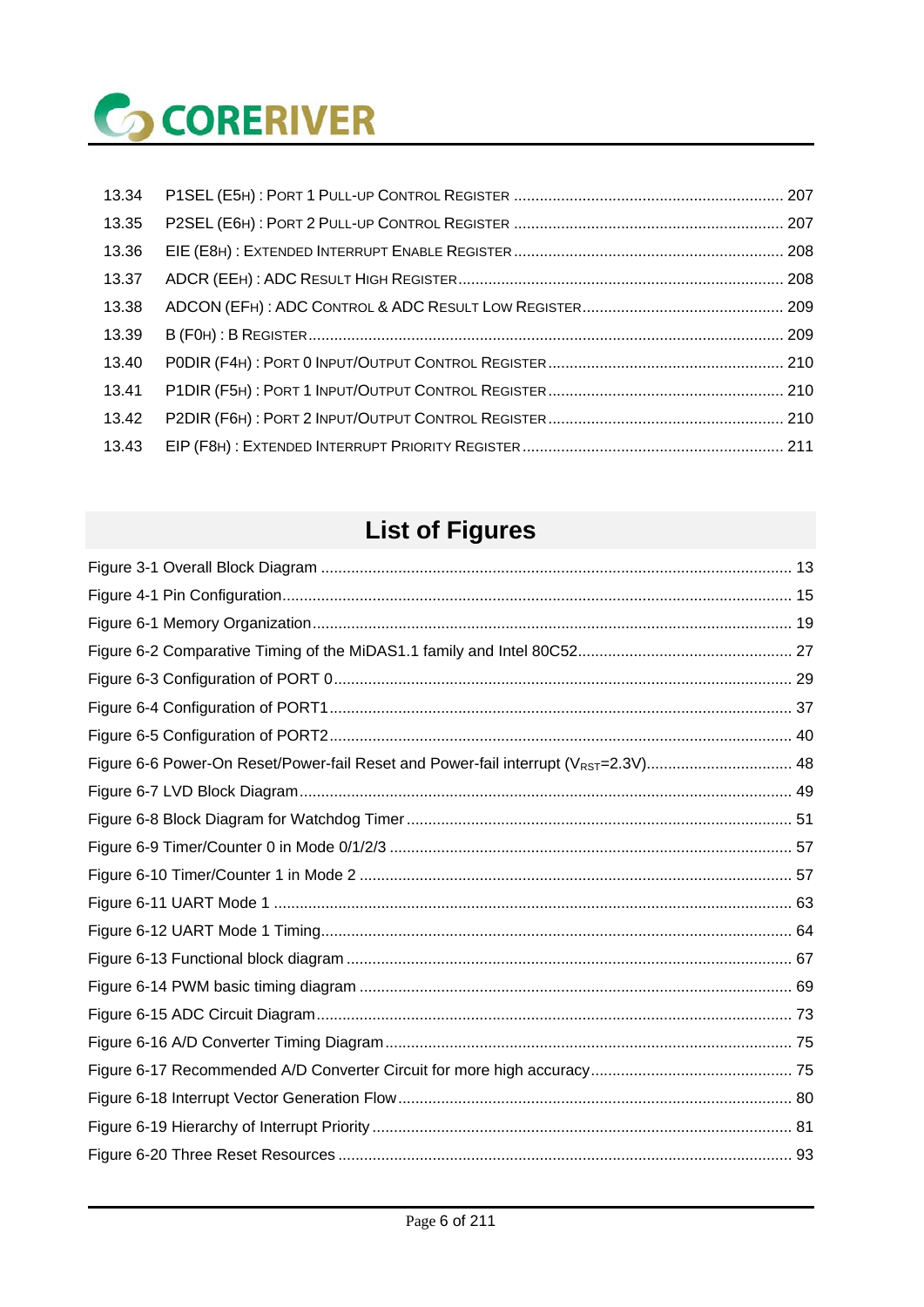# **G** CORERIVER

#### MiDAS1.1 Family

## **List of Tables**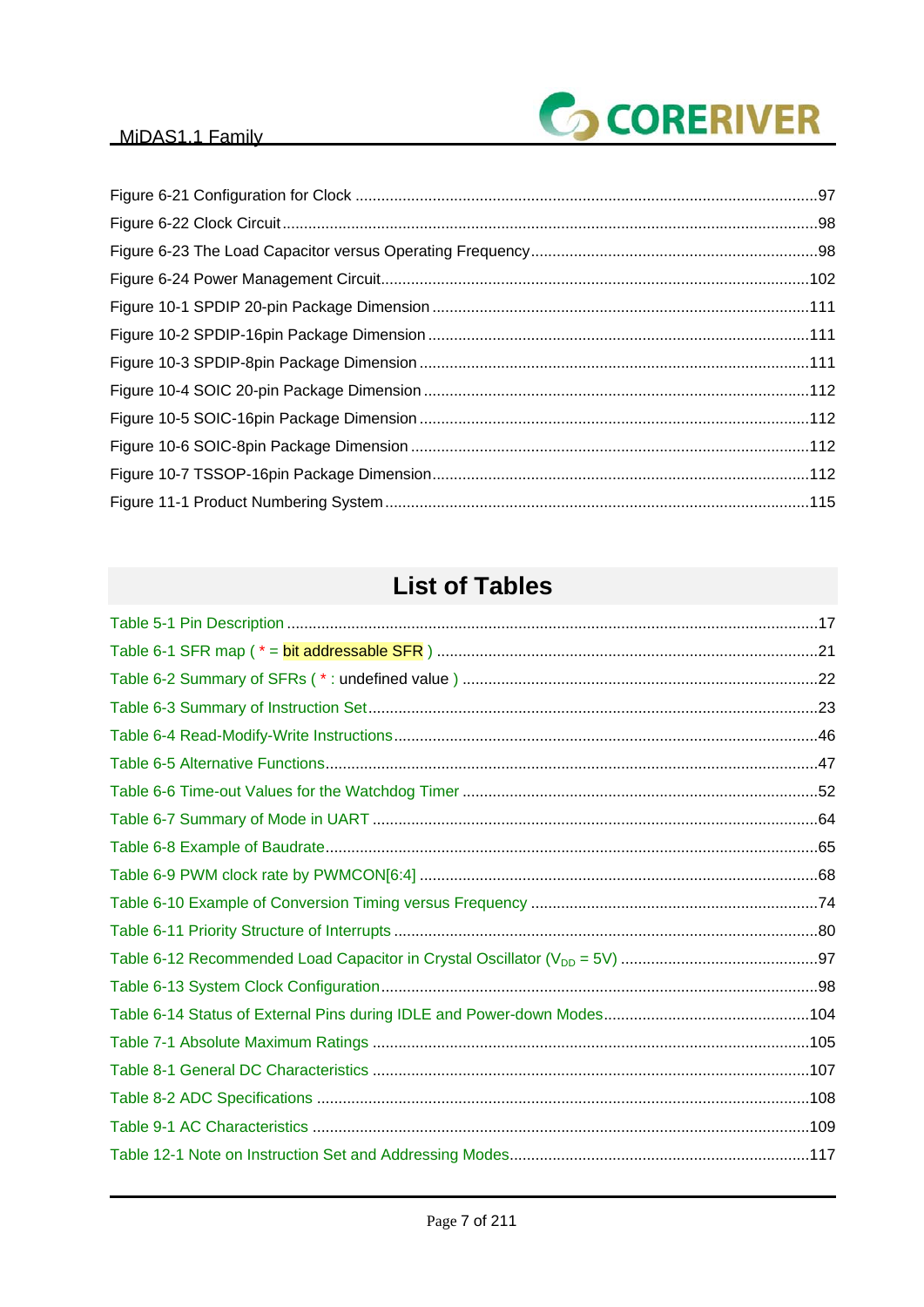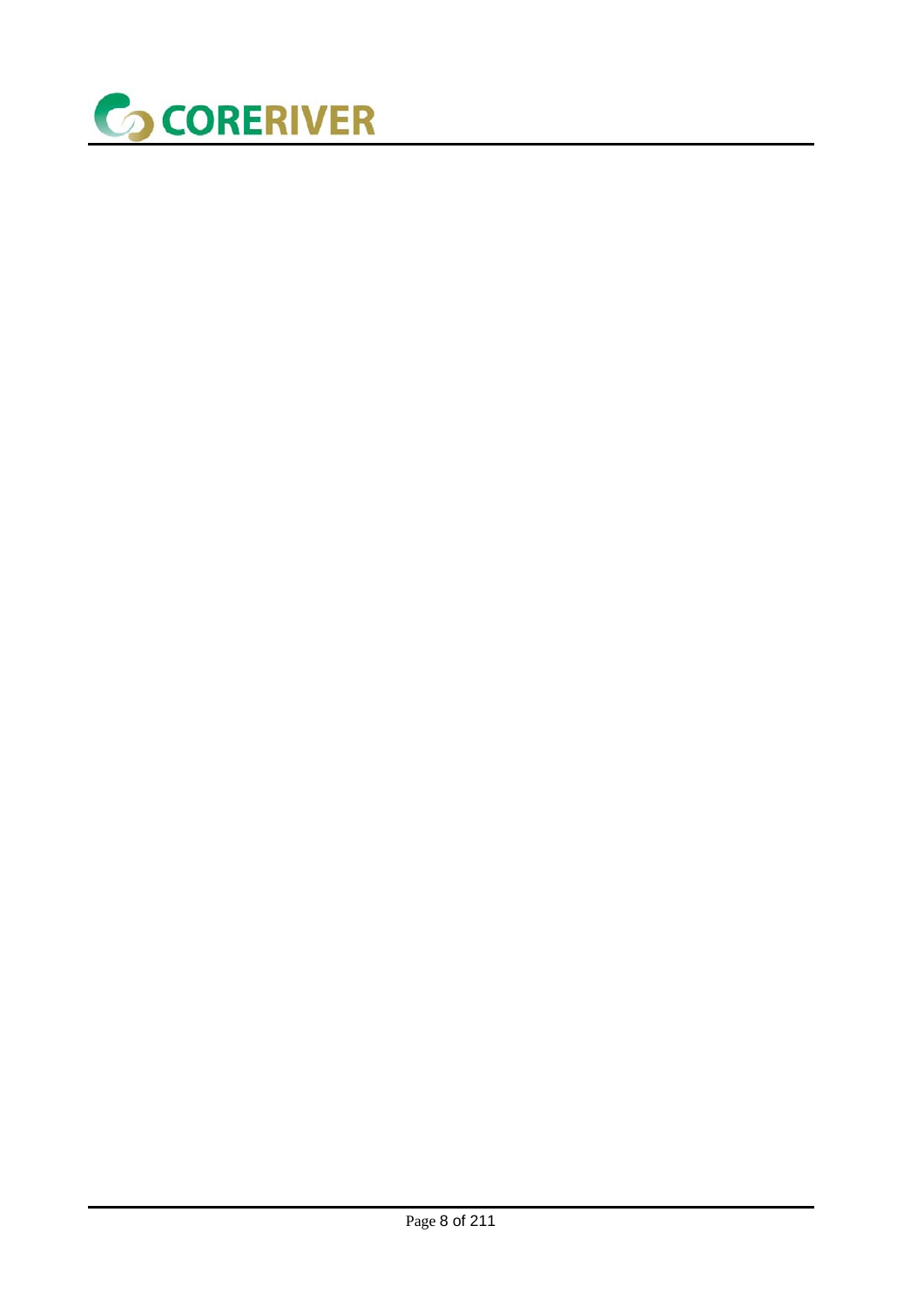

## <span id="page-8-0"></span>**1 Product Overviews**

CoreRiver's MiDAS1.1 family is a group of fast 80C52 compatible microcontrollers without wasted clock and memory cycles. Four clocks per one machine cycle are consumed in a redesigned processor core. As a result, every 8052 instruction is executed about 3 times faster than that of traditional 80C52.

The MiDAS1.1 family offers three timer/counters, a serial port, up to 18 I/O ports, eleven-channel 10-bit ADC (Analog to Digital Converter), one-channel 8-bit PWM (Pulse Width Modulator), a Watchdog timer, and LVD (Low Voltage Detector) as peripherals.

The MiDAS1.1 family provides power saving modes to reduce power consumption in the power-critical applications and noise tolerant scheme.

To support an easy target system development, user-friendly MDS (MCU Development System) called as GENSYS and easy-to-use training system is also provided.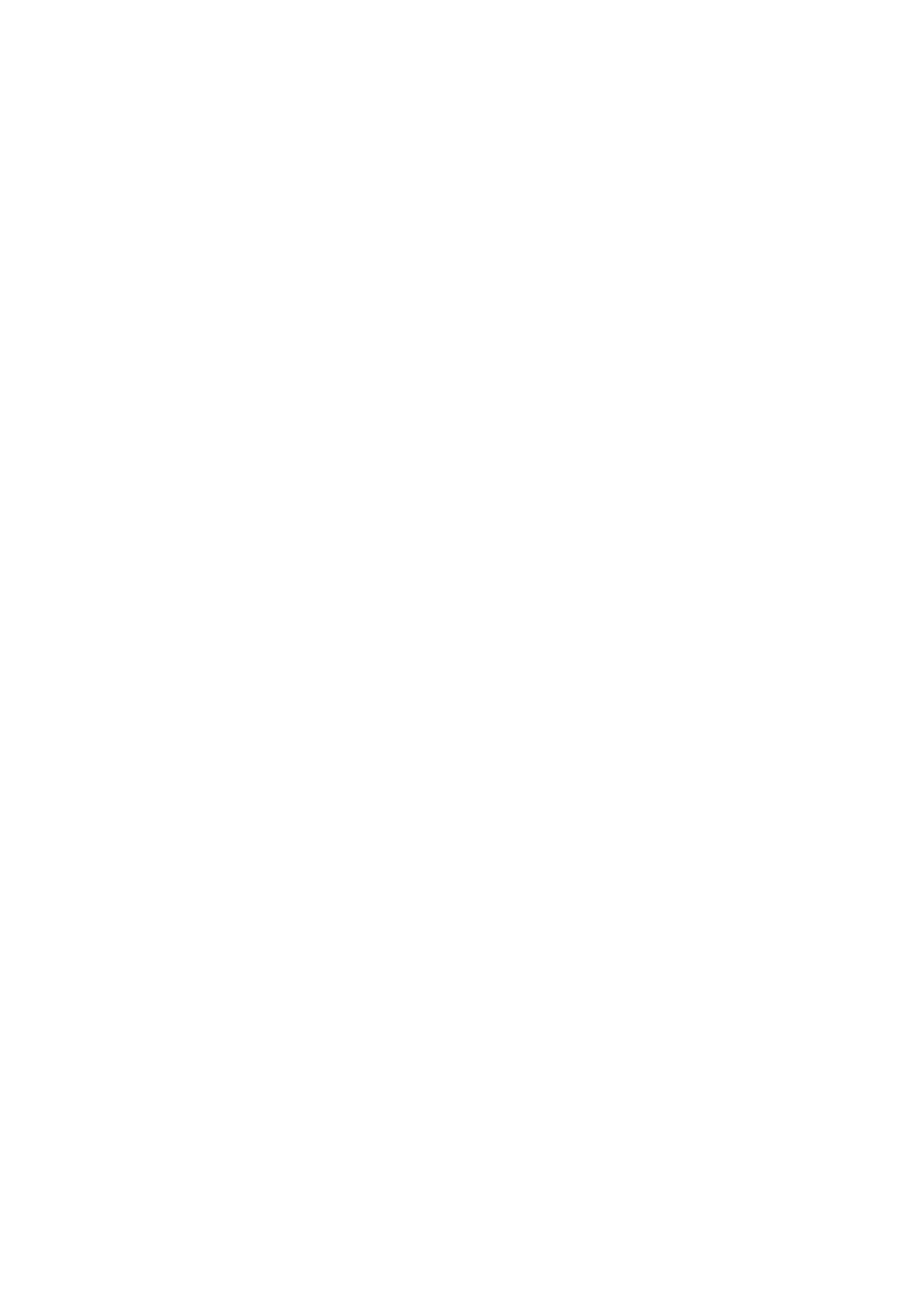

## <span id="page-10-0"></span>**2 Features**

- 8-bit Turbo 80C52 architecture
- 4 cycles/1 machine cycle
- Instruction level compatible with Intel 80C52
- 0/4Kbyte Mask ROM
- 0/4Kbyte Erasable Programmable ROM (EPROM)
- 128byte RAM
- Extended 2.4V to 5.5V supply voltage
- Operating Frequency
	- $\checkmark$  Max. 20MHz @ 4.5 ~ 5.5V
	- $\checkmark$  Max. 10MHz @ 2.4 ~ 3.3V
- -20 $\degree$ C to 85 $\degree$ C operating temperature
- Fully Programmable 18 I/O pins
	- $\checkmark$  Pull-up controlled by S/W
	- $\checkmark$  Open-drain Output
	- $\checkmark$  Push-pull Output
- Low Voltage Detector (LVD)
- 16-bit Programmable Watchdog Timer (WDT)
- Two 16-bit Timer/Counters
- Full-Duplex UART
	- $\checkmark$  Automatic address recognition
- 1-channel 8-bit high speed Pulse Width Modulator (PWM)
- 12-channel 10-bit Analog to Digital Converter (ADC)
	- $\checkmark$  Max. 100K SPS (samples per second) @ 8MHz
	- $\checkmark$  Programmable input clock frequency
- 10 interrupt sources including 4 external
	- $\checkmark$  Timer 0/1, UART, ADC, PWM, WDT, and four external
	- $\checkmark$  Two-level interrupt priority
- Reset scheme
	- $\checkmark$  On-chip power-on-reset (POR)
	- $\checkmark$  External reset
	- $\checkmark$  Low voltage detector reset
	- $\checkmark$  Optional Watchdog timer reset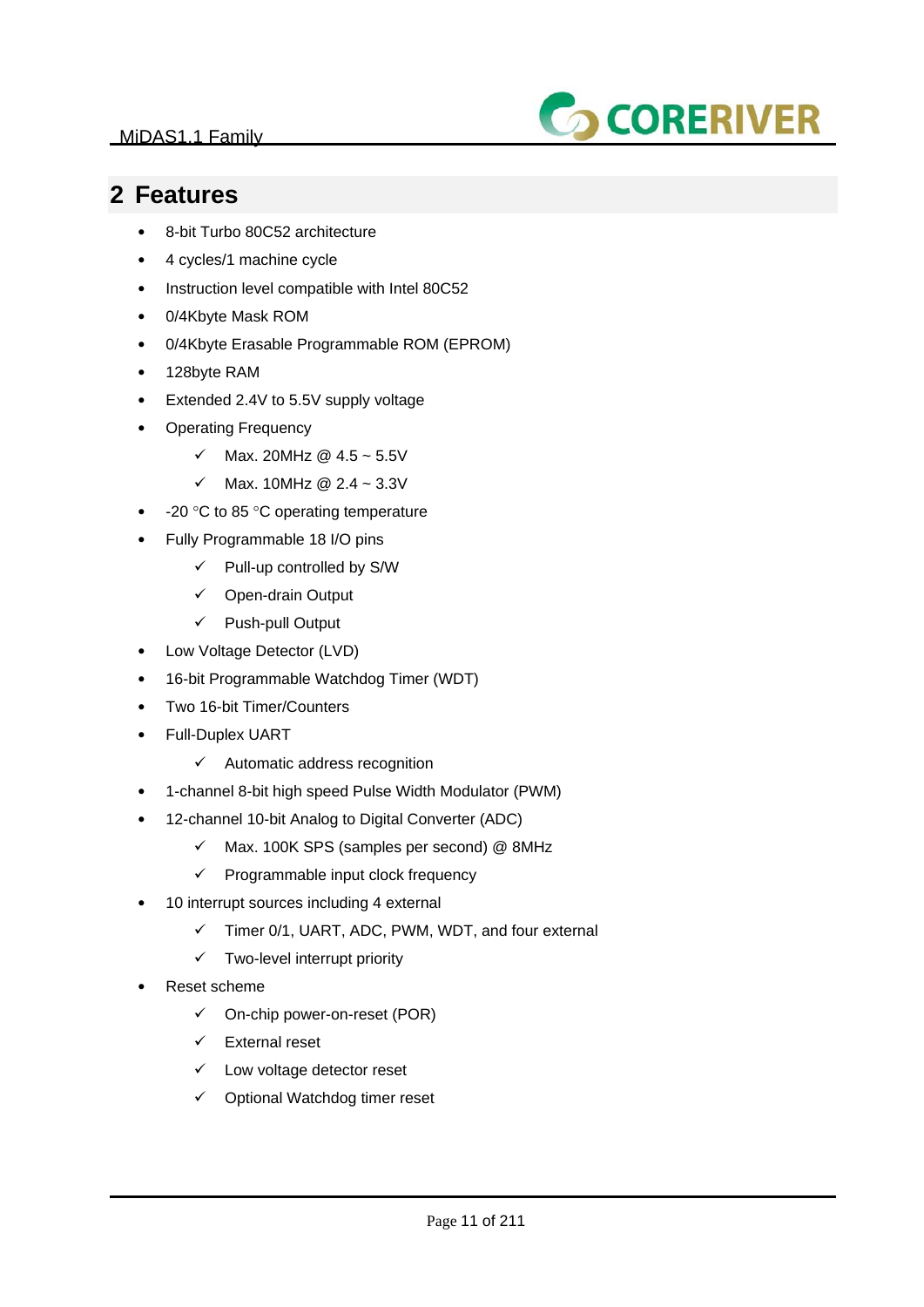

- Power consumption
	- $\checkmark$  Active current: Max 10mA @ 5V, 20MHz
	- $\checkmark$  Stop current: Max 1uA
- ESD protection up to 2,000V
- Latch-up protection up to  $\pm 200$ mA
- Package : 8/16/20-SPDIP, 8/16/20-SOIC, and 16-TSSOP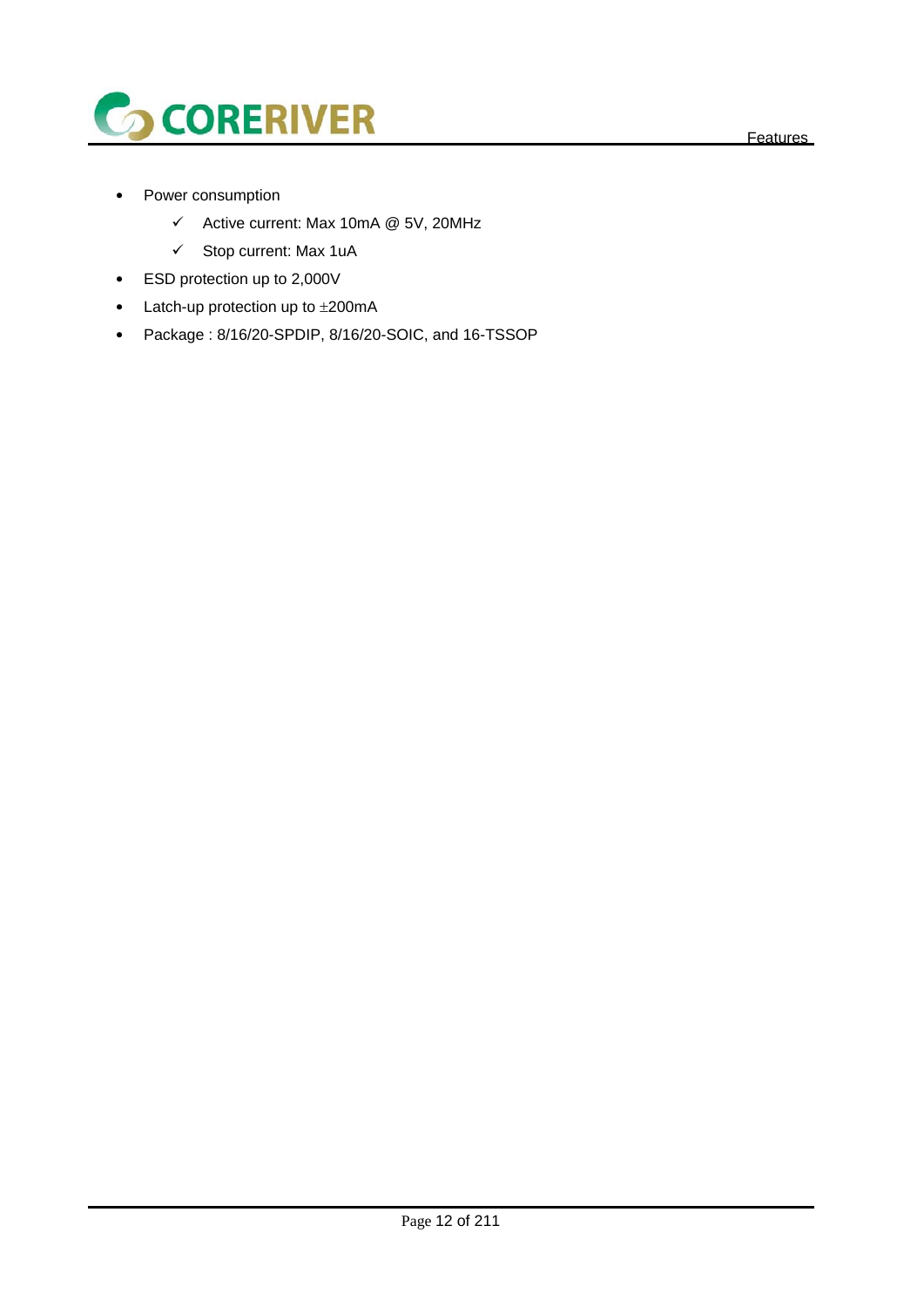

## <span id="page-12-0"></span>**3 Block Diagram**

[Figure 3-1](#page-12-0) shows the functional block diagram of MiDAS1.1 Family. The CPU fetches instructions from the program memory (ROM or EPROM) and executes them. Data are processed and read from or written to data memory (RAM) or integrated peripherals via special function registers(SFRs). For data processing inside the CPU, the arithmetic and logic unit (ALU) is used.

Data processing as well as reading and writing is supported by a set of registers. Except for the program counter (PC) and the four general-purpose register banks, these registers are mapped to the special function register area. The program counter resides inside the CPU, and the four register banks are mapped to the internal RAM.



**Figure 3-1 Overall Block Diagram**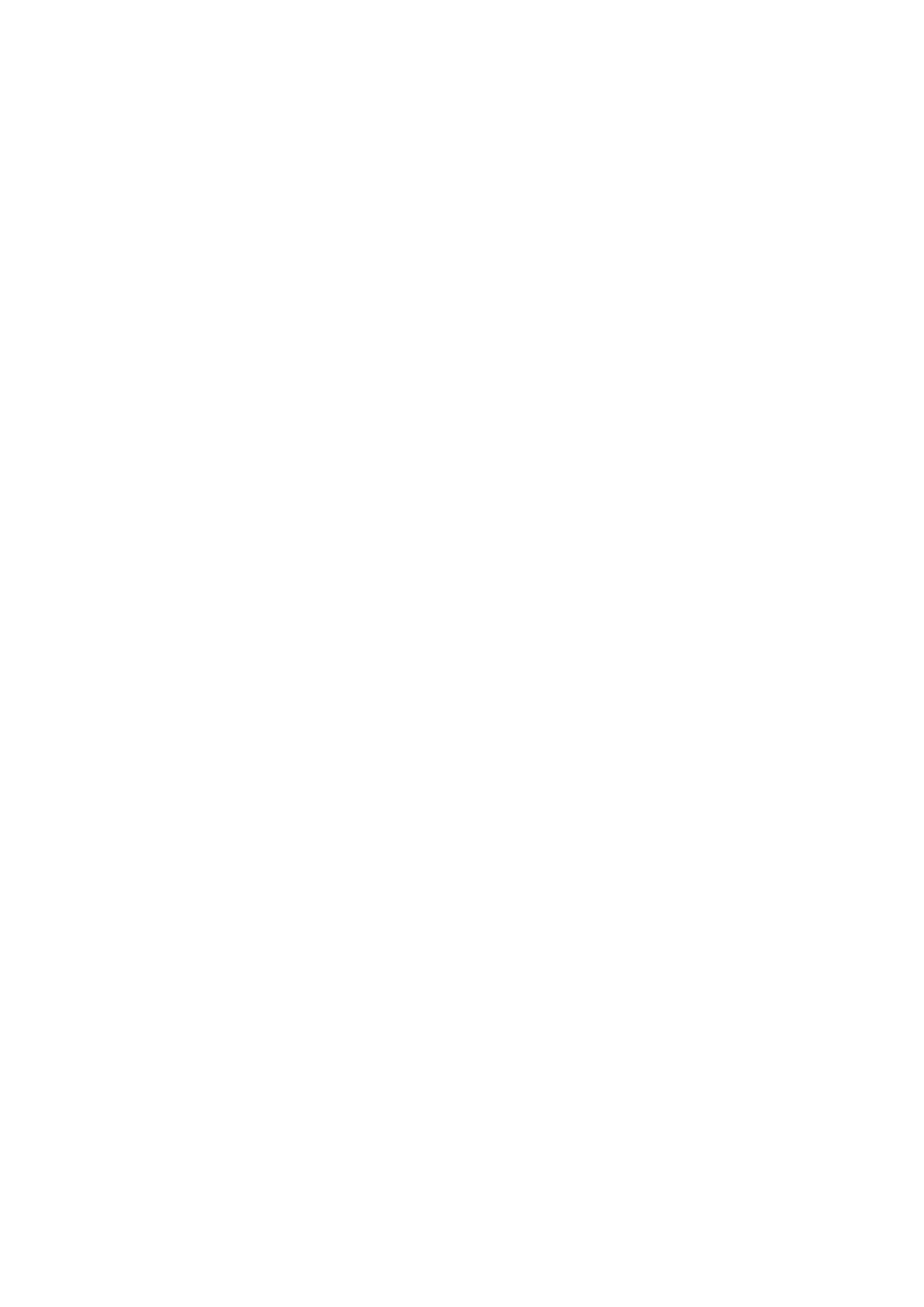

## <span id="page-14-0"></span>**4 Pin Configurations**

The MiDAS1.1 family supports a variety of package, e.g. 8/16/20-SPDIP, 8/16/20-SOIC and 16-TSSOP. The detailed pin configuration is shown in [Figure 4-](#page-14-0)1.

#### [Figure 4-](#page-14-0)1



**Figure 4-1 Pin Configuration**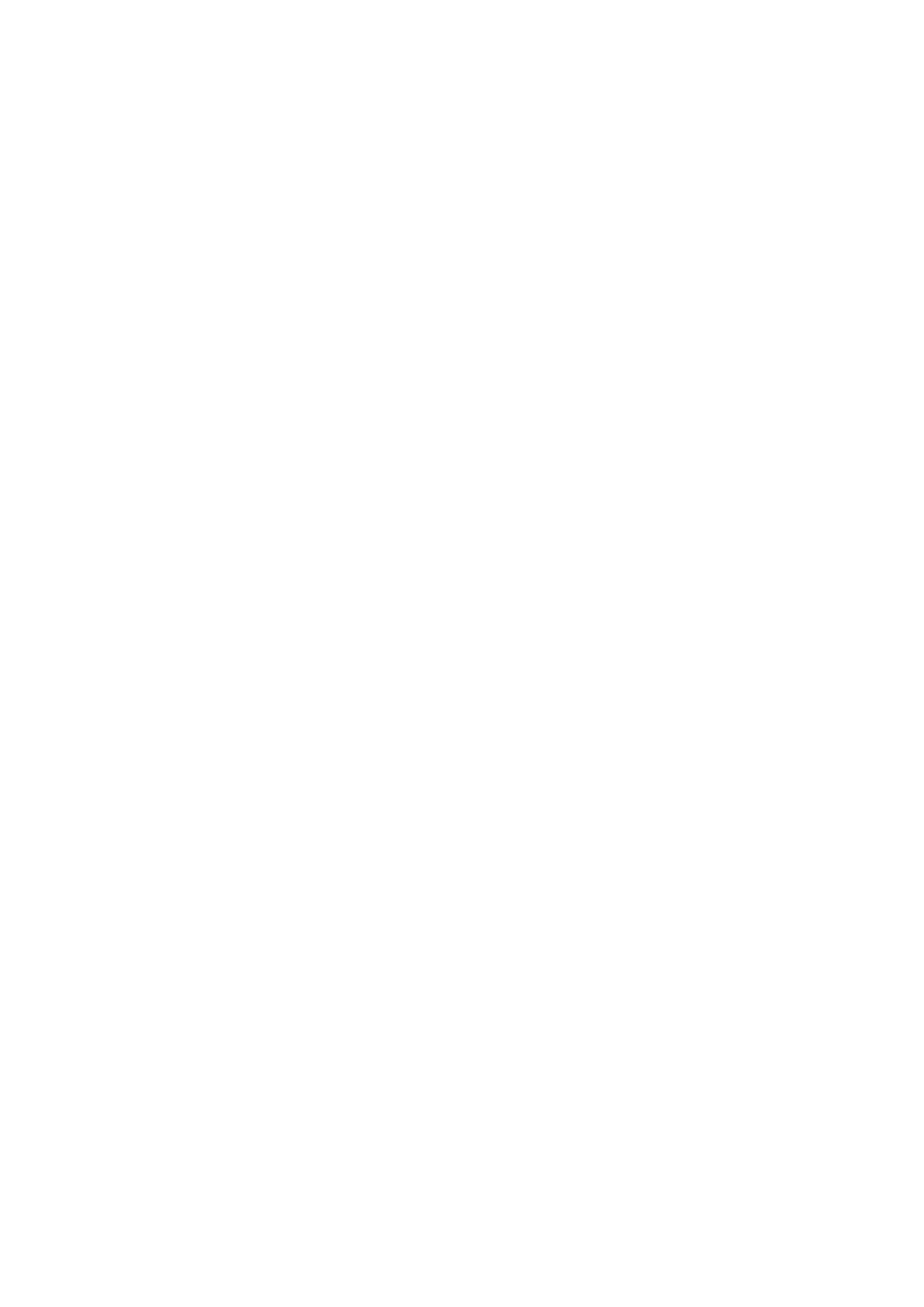

# <span id="page-16-0"></span>**5 Pin Description**

#### **Table 5-1 Pin Description**

| Symbol<br><b>Direction</b>                   |              | <b>Description</b>                                                                                                                  | <b>Share Pins</b>                                                      |
|----------------------------------------------|--------------|-------------------------------------------------------------------------------------------------------------------------------------|------------------------------------------------------------------------|
| $V_{DD}$                                     | Input        | Voltage power source                                                                                                                |                                                                        |
| $V_{SS}$                                     | Input        | Voltage power ground                                                                                                                |                                                                        |
| <b>RESETB</b> /<br>VPP /<br>P <sub>1.2</sub> | Input/Output | · External reset input signal (Default)<br>• Bit Programmable<br>- Open-drain output                                                | VPP (11.5V)                                                            |
| <b>XTAL1 / P1.0</b>                          |              | • Crystal input/output (Default)<br>• Bit Programmable with Schmitt trigger                                                         | Crystal input                                                          |
| Input/Output<br><b>XTAL2 / P1.1</b>          |              | - Optional Pull-up control Enable<br>- Open-drain output<br>- Push-pull output                                                      | Crystal output<br>(only A0 version)                                    |
| PO[7:0]<br>Input/Output                      |              | • Bit Programmable with Schmitt trigger<br>- Optional Pull-up control Enable<br>- Open-drain output<br>- Push-pull output (Default) | RX, TX, TVO,<br>INTOB $\sim$ INT3,<br>$ADC0 \sim ADC6$ ,<br><b>PWM</b> |
| P2[6:0]                                      | Input/Output | • Bit Programmable with Schmitt trigger<br>- Optional Pull-up control Enable<br>- Open-drain output<br>- Push-pull output (default) | $ADC7 \sim ADC11$<br>CLO <sub>1</sub><br>AV <sub>RFF</sub>             |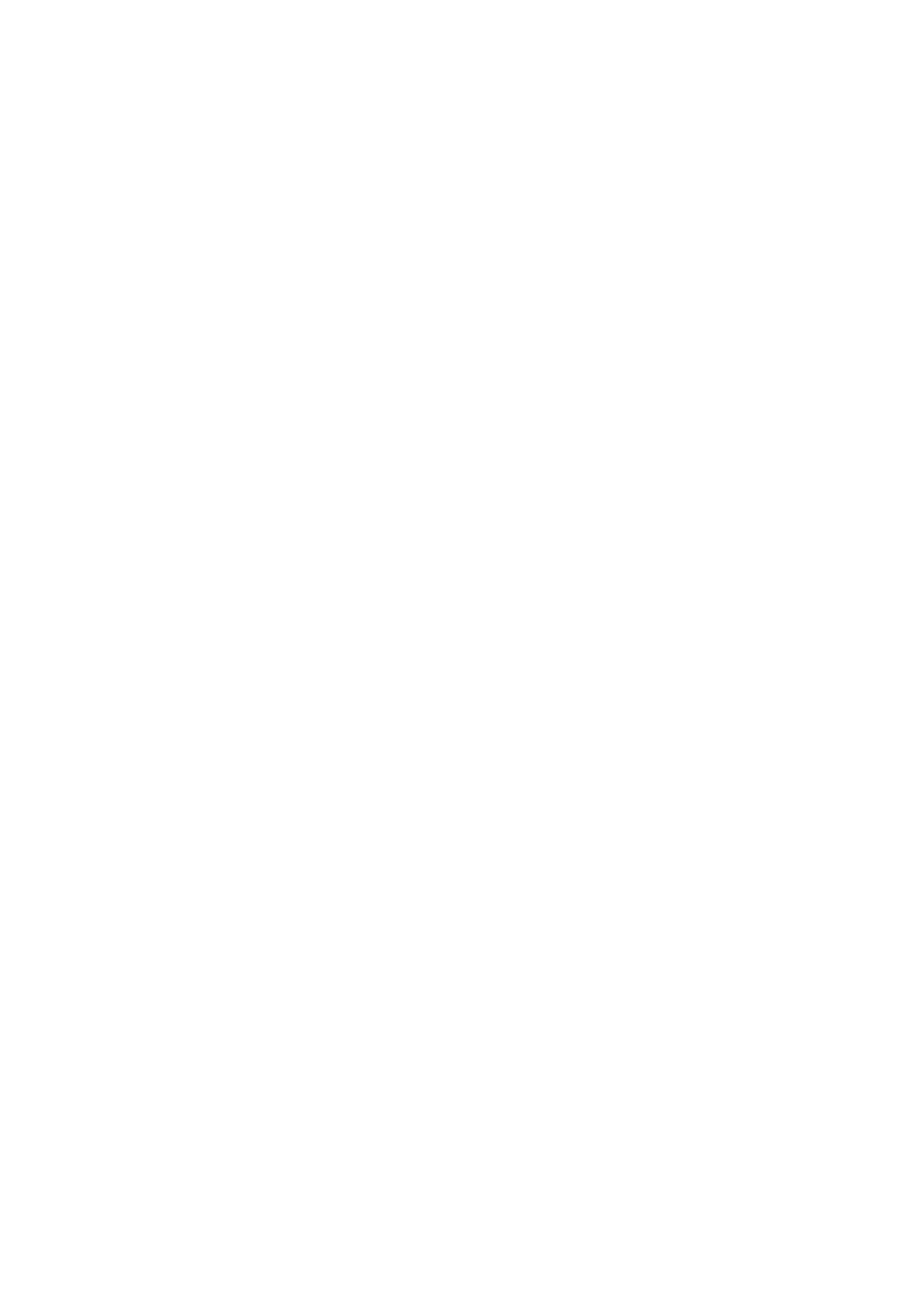

## <span id="page-18-0"></span>**6 Functional Description**

### **6.1 CPU Description**

#### **6.1.1 Memory Organization**

MiDAS1.1 family has separate address spaces for program and data memory. The logical separation of program and data memory allows the data memory to be accessed by 8-bit addresses, which can be quickly stored and manipulated by an 8-bit CPU.

Program Memory can only be read, not written to. There can be up to 4K bytes of Program Memory.



#### **Figure 6-1 Memory Organization**

#### **6.1.1.1 Program Memory**

The left part of [Figure 6-1](#page-18-0) shows a map of the Program Memory. After reset, the CPU begins execution from location 0000H.

As shown in [Figure 6-1](#page-18-0), each interrupt is assigned a fixed location in Program Memory. The interrupt causes the CPU to jump to that location, where it commences execution of the service routine. External Interrupt 0 (INT0B), for example, is assigned to location 0003h. If External Interrupt 0 is going to be used, its service routine must begin at location 0003h. If the interrupt is not going to be used, its service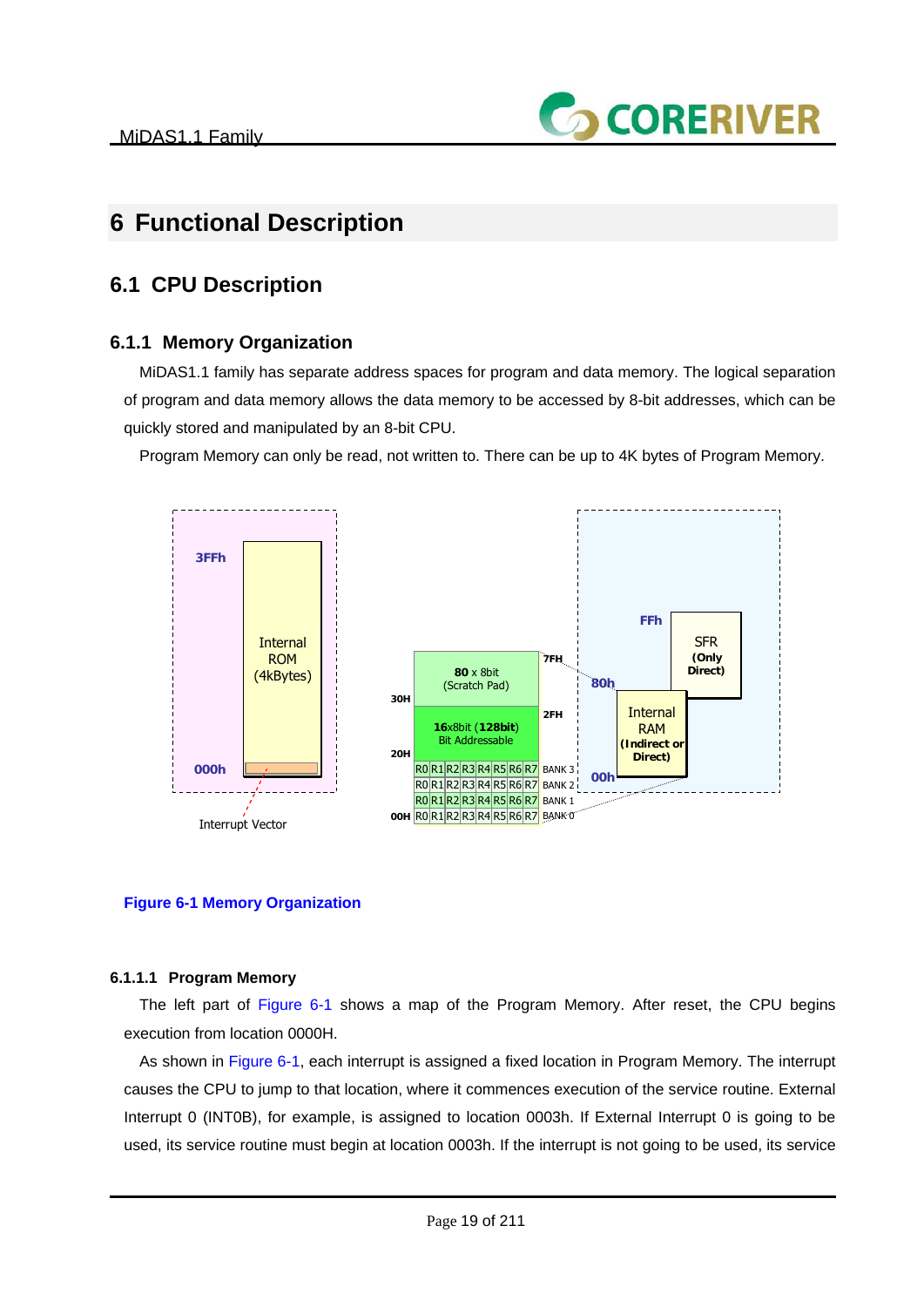

location is available as general purpose Program Memory.

 The interrupt service locations are spaced at 8-byte intervals: 0003h for External Interrupt 0, 000Bh for Timer 0, 0013h for External Interrupt 1, 001Bh for Timer 1 and etc. If an interrupt service routine is short enough (as is often the case in control applications), it can reside entirely within that 8-byte interval. Longer service routines can use a jump instruction to skip over subsequent interrupt locations, if other interrupts are in use.

 Program Memory addresses are always 16bits wide, even though the actual amount of Program Memory used may be less than 4K bytes.

Program Memory can only be read, not written to. There can be up to 4K bytes of Program Memory.

#### **6.1.1.2 Data Memory**

The internal data memory address space is divided into three basic, physical separate and distinct blocks as shown in the right part of [Figure 6-](#page-18-0)1:

- $\bullet$  The lower 128byte of internal data RAM located to the address range 00h 7Fh.
- The 128byte area for special function register (SFR) located to the address range 80h FFh.

The special function registers (SFRs) are accessible only by direct addressing mode (address is part of the instruction).

#### 6.1.1.2.1 Bit-addressable Memory Locations

In the lower internal data RAM, a bit-addressable area of 128 freely programmable, directly addressable bits are located at byte addresses 20h – 2Fh. Bit 0 of the data byte at 20h has bit address 00H, bit 7 of the data byte at 2Fh has bit address 7Fh.

In the special function register area, all SFRs, which are located at addresses with address bit 0-2 equal 0 (addresses 80h, 88h, 90h, …, F0h, F8h), are bit-addressable SFRs.

#### 6.1.1.2.2 Register Banks

The lower 32 locations of the lower internal data RAM are assigned to four banks with eight general purpose registers (GPRs) each. Only one of these banks can be enabled at a time to be used as general purpose registers.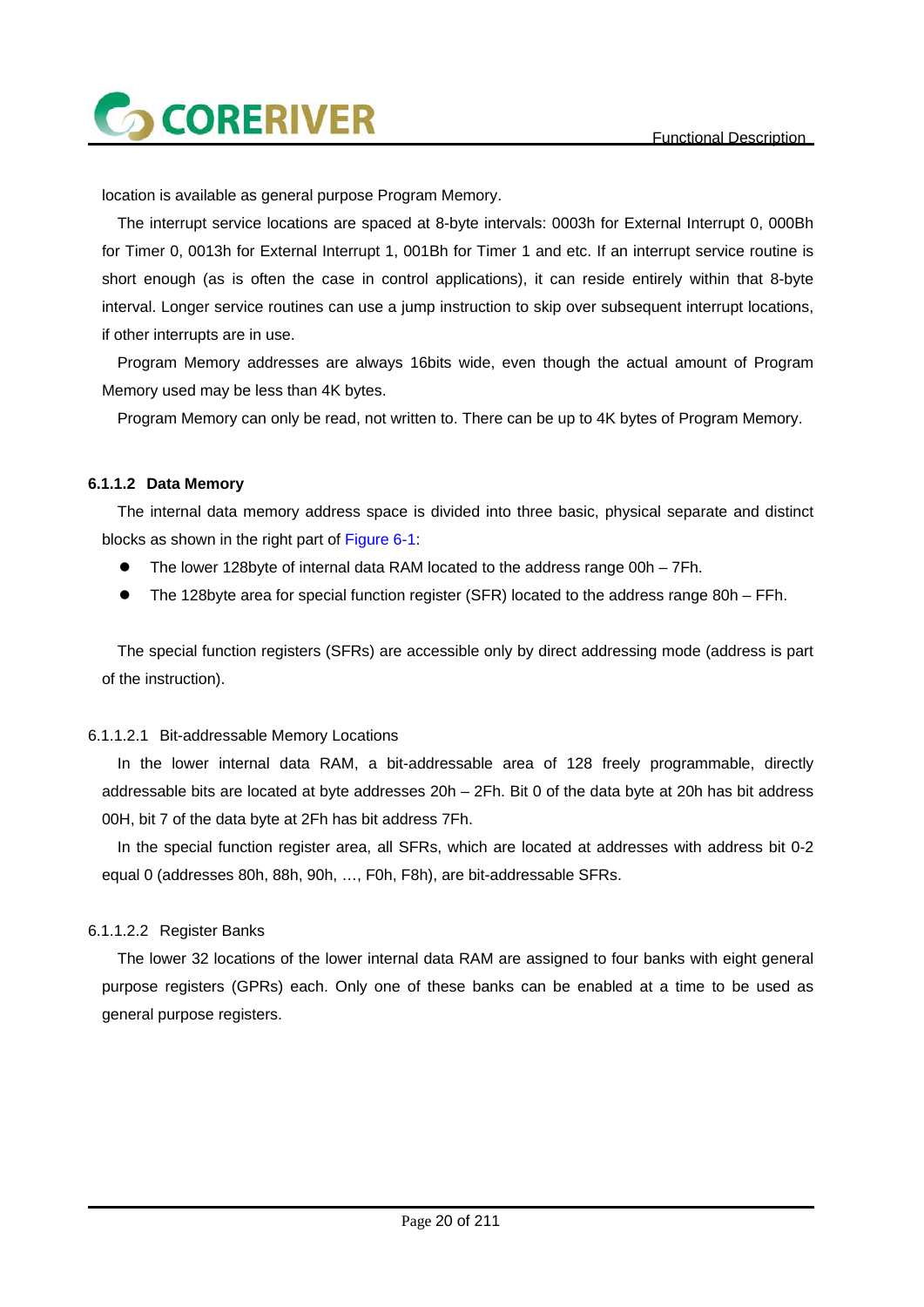

#### <span id="page-20-0"></span>**6.1.2 Special Function Registers (SFRs) Map and Description**

The MiDAS1.1 family uses Special Function Registers (SFRs) to control and monitor peripherals and their modes.

The SFRs are located at 80h-FFh and are accessed by direct addressing only. Some of the SFRs are bit addressable. This is very useful in cases where one wishes to modify a particular bit without changing the others. The SFRs that are bit addressable are those whose addresses end in 0h or 8h. The list of SFRs is as follows. Refer to Appendix B for more details about SFRs.

| F8h              | $*$ EIP |                |                 |                 |                 |                 |               |              | FFh        |
|------------------|---------|----------------|-----------------|-----------------|-----------------|-----------------|---------------|--------------|------------|
| F0h              | $* B$   |                |                 |                 | <b>PODIR</b>    | P1DIR           | P2DIR         |              | F7h        |
| E8h              | $*$ EIE |                |                 |                 |                 |                 | <b>ADCR</b>   | <b>ADCON</b> | EFh        |
| E0h              | $*$ ACC | <b>ADCSELH</b> | <b>ADCSEL</b>   | <b>ALTSEL</b>   | <b>POSEL</b>    | P1SEL           | <b>P2SEL</b>  |              | E7h        |
| D8h              | * WDCON |                |                 |                 | <b>PWMCON</b>   |                 | <b>PWMD</b>   |              | <b>DFh</b> |
| D <sub>0</sub> h | * PSW   |                |                 |                 | <b>POTYPE</b>   | P1TYPE          | <b>P2TYPE</b> |              | D7h        |
| C8h              |         |                |                 |                 |                 |                 |               |              | CFh        |
| C <sub>0</sub> h |         |                |                 |                 | <b>PMR</b>      | <b>STATUS</b>   |               |              | C7h        |
| B8h              | $*$ IP  |                |                 |                 |                 |                 | <b>OSCICN</b> |              | <b>BFh</b> |
| B <sub>0</sub> h |         |                |                 |                 |                 |                 |               |              | B7h        |
| A8h              | $*$ IE  |                |                 |                 |                 |                 |               |              | AFh        |
| A0h              | $*$ P2  |                |                 |                 |                 |                 |               |              | A7h        |
| 98h              | * SCON  | <b>SBUF</b>    |                 |                 |                 |                 |               |              | 9Fh        |
| 90h              | $*$ P1  | <b>EXIF</b>    |                 |                 |                 |                 |               |              | 97h        |
| 88h              | * TCON  | <b>TMOD</b>    | TL <sub>0</sub> | TL <sub>1</sub> | TH <sub>0</sub> | TH <sub>1</sub> |               |              | 8Fh        |
| 80h              | $*$ PO  | <b>SP</b>      | <b>DPL</b>      | <b>DPH</b>      |                 |                 |               | <b>PCON</b>  | 87h        |
|                  |         |                |                 |                 |                 |                 |               |              |            |

#### **Table 6-1 SFR map ( \* = bit addressable SFR )**

**Note:** Newly added SFRs at MiDAS1.1 family are in **bold style**.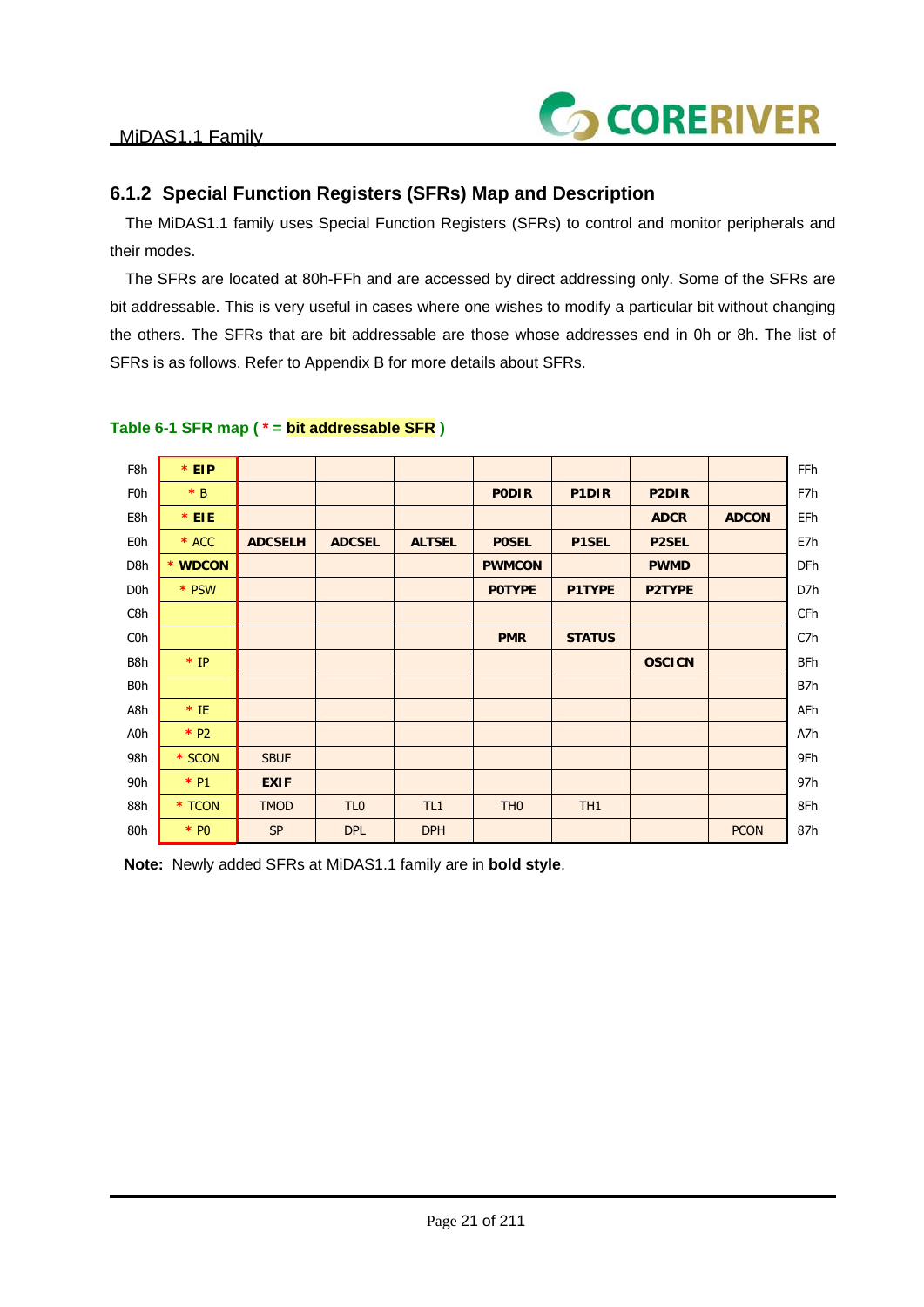<span id="page-21-0"></span>

#### **Table 6-2 Summary of SFRs ( \* : undefined value )**

| <b>Register Name</b>                             | <b>Symbol</b>   | <b>Address</b>   | <b>Reset</b><br><b>Value</b> | <b>Bit Addressable</b> |
|--------------------------------------------------|-----------------|------------------|------------------------------|------------------------|
| Port 0                                           | P <sub>0</sub>  | 80h              | 11111111                     | Yes                    |
| <b>Stack Pointer</b>                             | <b>SP</b>       | 81h              | 00000111                     | <b>No</b>              |
| Data Pointer Low Byte                            | <b>DPL</b>      | 82h              | 00000000                     | <b>No</b>              |
| Data Pointer High Byte                           | <b>DPH</b>      | 83h              | 00000000                     | <b>No</b>              |
| <b>Power Control</b>                             | <b>PCON</b>     | 87h              | $0***10000$                  | <b>No</b>              |
| Timer/Counter 0/1 Control                        | <b>TCON</b>     | 88h              | 00000000                     | Yes                    |
| Timer/Counter 0 Mode Control                     | <b>TMOD</b>     | 89h              | ****0000                     | No                     |
| Timer/Counter 0 Low Byte                         | TL <sub>0</sub> | 8Ah              | 00000000                     | No                     |
| Timer/Counter 1 Low Byte                         | TL <sub>1</sub> | 8Bh              | 00000000                     | <b>No</b>              |
| Timer/Counter 0 High Byte                        | TH <sub>0</sub> | 8Ch              | 00000000                     | <b>No</b>              |
| Timer/Counter 1 High Byte                        | TH <sub>1</sub> | 8Dh              | 00000000                     | No                     |
| Port 1                                           | P <sub>1</sub>  | 90h              | *****111                     | Yes                    |
| Added External Interrupt &<br><b>LVD Control</b> | <b>EXIF</b>     | 91h              | **000101                     | <b>No</b>              |
| Serial Control                                   | <b>SCON</b>     | 98h              | $***0***00$                  | No                     |
| Serial Buffer                                    | <b>SBUF</b>     | 99h              | 00000000                     | <b>No</b>              |
| Port 2                                           | P <sub>2</sub>  | A0h              | $*1111111$                   | Yes                    |
| Interrupt Enable control                         | IE              | A8h              | 00*00000                     | Yes                    |
| <b>Interrupt Priority</b>                        | <b>IP</b>       | B <sub>8</sub> h | 10*00000                     | Yes                    |
| <b>Internal Ring Oscillator Control</b>          | <b>OSCICN</b>   | <b>BEh</b>       | *****100                     | <b>No</b>              |
| Power Management Control                         | <b>PMR</b>      | C <sub>4</sub> h | ****0***                     | No                     |
| <b>Crystal Status</b>                            | <b>STATUS</b>   | C <sub>5</sub> h | ***0****                     | No                     |
| Program Status Word                              | <b>PSW</b>      | D <sub>0</sub> h | 00000000                     | Yes                    |
| Port 0 Type Control                              | <b>POTYPE</b>   | D <sub>4</sub> h | 11111111                     | <b>No</b>              |
| Port 1 Type Control                              | <b>P1TYPE</b>   | D <sub>5</sub> h | *****111                     | No                     |
| Port 2 Type Control                              | <b>P2TYPE</b>   | D <sub>6</sub> h | $*1111111$                   | <b>No</b>              |
| Watchdog Timer Control                           | <b>WDCON</b>    | D <sub>8</sub> h | 11010000                     | Yes                    |
| <b>PWM Control</b>                               | <b>PWMCON</b>   | <b>DCh</b>       | 0000*000                     | No                     |
| PWM Duty Data                                    | <b>PWMOD</b>    | <b>DEh</b>       | 00000000                     | <b>No</b>              |
| Accumulator                                      | <b>ACC</b>      | E <sub>0</sub> h | 00000000                     | Yes                    |
| ADC Channel Input Enable High                    | <b>ADCSELH</b>  | E <sub>1</sub> h | 11111111                     | No                     |
| ADC Channel Input Enable Low &<br>Mux Selection  | <b>ADCSEL</b>   | E <sub>2</sub> h | 11111111                     | No                     |
| Alternative function Selection                   | <b>ALTSEL</b>   | E3h              | 000000**                     | No                     |
| Port 0 Pull-up Control                           | <b>POSEL</b>    | E4h              | 00000000                     | No                     |
| Port 1 Pull-up Control                           | <b>P1SEL</b>    | E5h              | ******11                     | No                     |
| Port 2 Pull-up Control                           | <b>P2SEL</b>    | E6h              | *0000000                     | No                     |
| <b>Extended Interrupt Enable</b>                 | <b>EIE</b>      | E8h              | **00**00                     | Yes                    |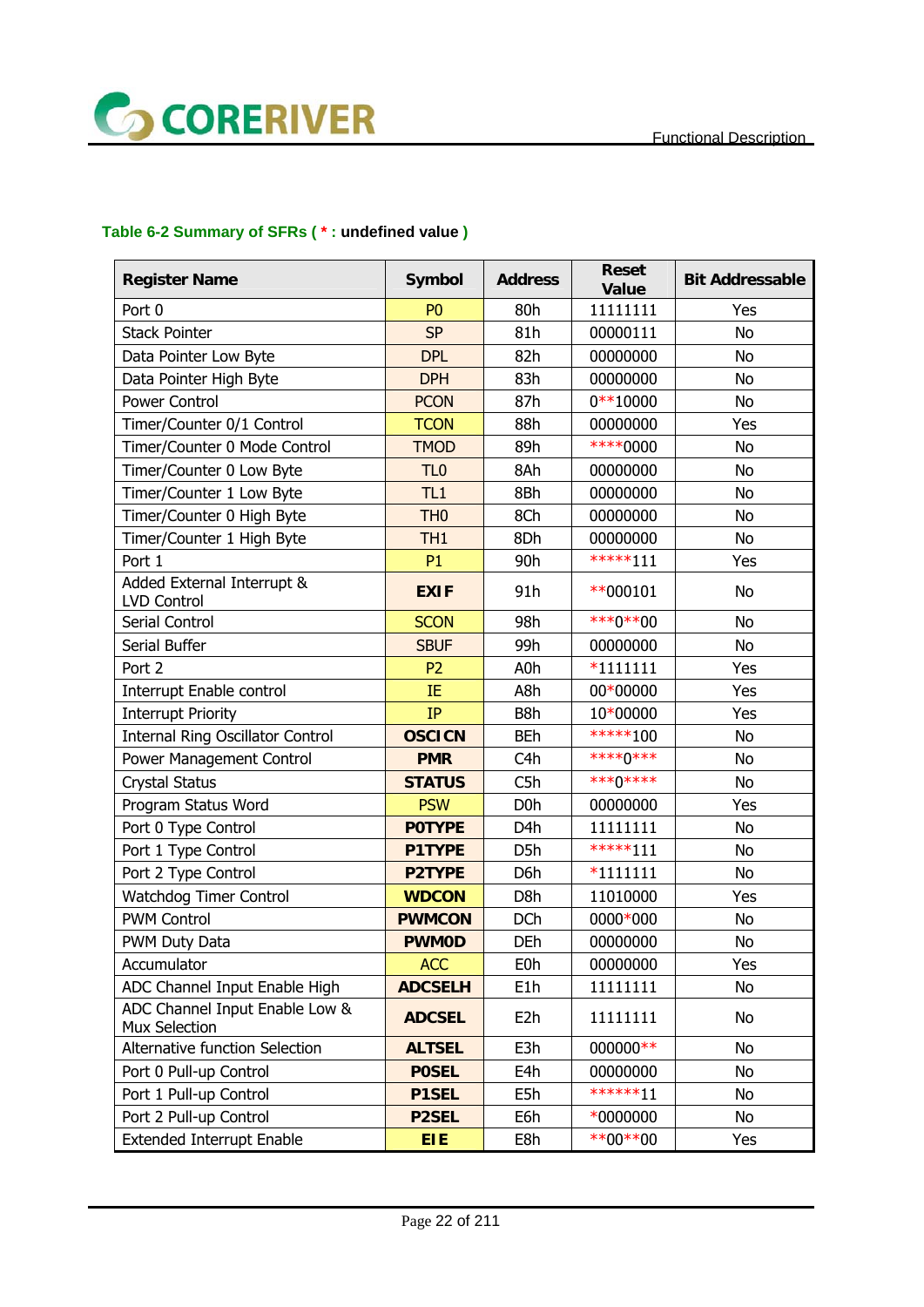

#### <span id="page-22-0"></span>MiDAS1.1 Family

| <b>ADC Result High</b>             | <b>ADCR</b>                    | FFh              | 00000000       | No  |
|------------------------------------|--------------------------------|------------------|----------------|-----|
| ADC Control & ADC Result Low       | <b>ADCON</b>                   | EFh              | 00100000       | No  |
| <b>B</b> Register                  | B                              | F <sub>0</sub> h | 00000000       | Yes |
| Port 0 Input/Output Control        | <b>PODIR</b>                   | F4h              | 11111111       | No  |
| Port 1 Input/Output Control        | P <sub>1</sub> D <sub>IR</sub> | F5h              | *****111       | No  |
| Port 2 Input/Output Control        | P <sub>2</sub> D <sub>IR</sub> | F6h              | $*1111111$     | No  |
| <b>Extended Interrupt Priority</b> | <b>FIP</b>                     | F <sub>8</sub> h | $*$ $*00$ **00 | Yes |

**Caution:** Don't touch \* bits. Updating these bits will cause the malfunctions. Especially following bits of SFR should not be updated.

#### **6.1.3 Instruction Set Summary**

The instruction set of the MiDAS1.1 family is compatible with that of the well-known 80C52.

The MiDAS1.1 family has a special internal architecture and different timing to the standard 80C52. This means the relative duration of the individual instructions, i.e. the number of clock cycles per instructions, is different to that of 80C52.

Refer to **Appendix A** for more details about instruction set.

| <b>Type</b> | <b>Instruction</b> | <b>Description</b>      |  |  |
|-------------|--------------------|-------------------------|--|--|
|             | ADD                | Addition                |  |  |
|             | ADDC               | Addition with Carry     |  |  |
|             | <b>SUBB</b>        | Subtraction with Borrow |  |  |
| Arithmetic  | <b>INC</b>         | Increment               |  |  |
|             | <b>DEC</b>         | Decrement               |  |  |
|             | MUL                | Multiply                |  |  |
|             | <b>DIV</b>         | <b>Divide</b>           |  |  |
|             | DA                 | Decimal Adjust          |  |  |
| Logical     | ANL                | Logical AND             |  |  |
|             | ORL                | Logical OR              |  |  |
|             | <b>XRL</b>         | Logical Exclusive OR    |  |  |
|             | <b>CLR</b>         | Clear                   |  |  |
|             | <b>CPL</b>         | Complement              |  |  |
|             | <b>RL</b>          | Rotate Left             |  |  |
|             | <b>RLC</b>         | Rotate Left with Carry  |  |  |
|             | RR                 | Rotate Right            |  |  |

#### **Table 6-3 Summary of Instruction Set**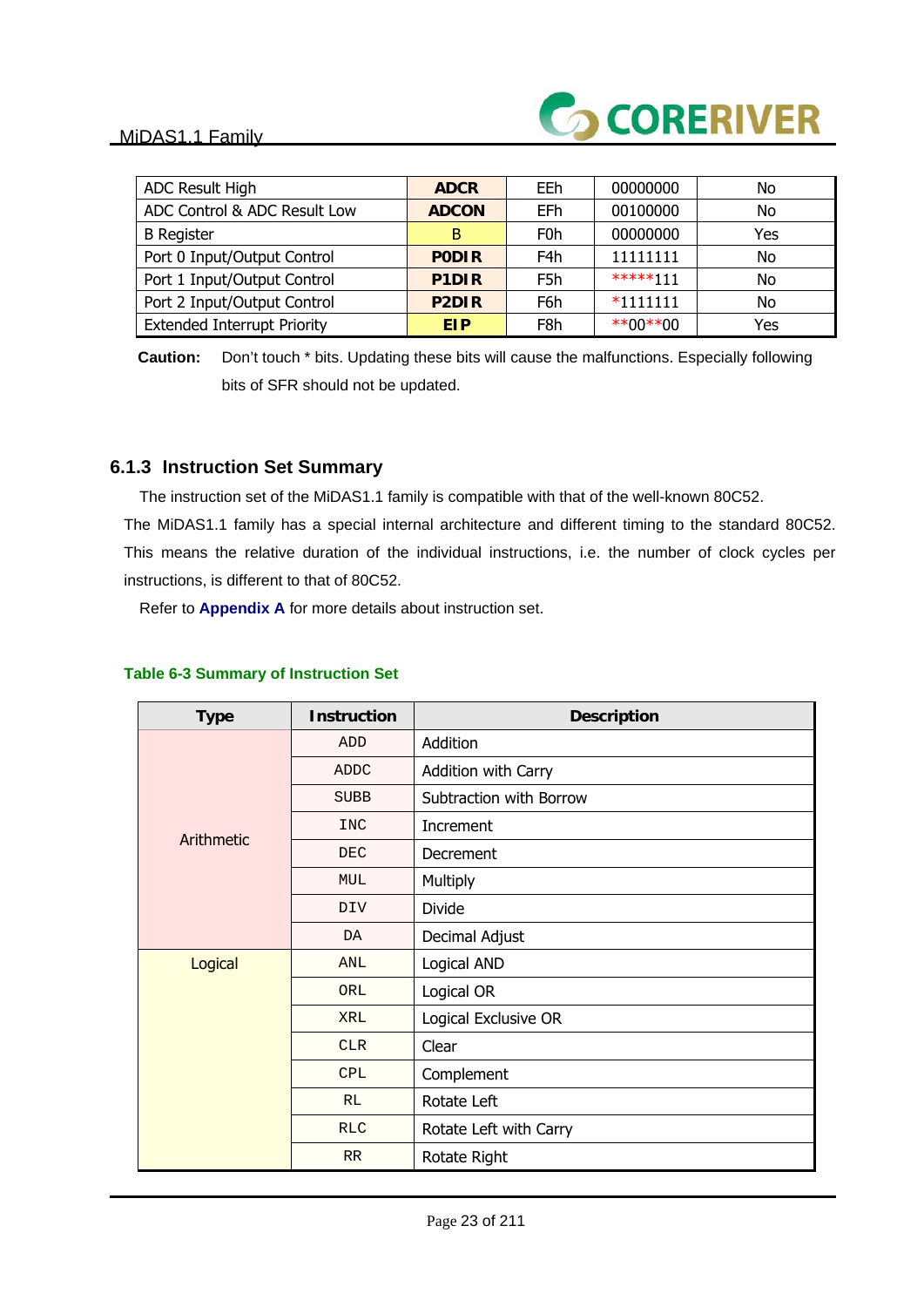

|                | <b>RRC</b>      | Rotate Right with Carry        |  |  |
|----------------|-----------------|--------------------------------|--|--|
|                | SWAP            | Swap Nibbles                   |  |  |
|                | <b>MOV</b>      | Move Data                      |  |  |
|                | <b>MOVC</b>     | Move Code                      |  |  |
|                | PUSH            | Push                           |  |  |
| Data Transfer  | POP             | Pop                            |  |  |
|                | XCH             | Exchange                       |  |  |
|                | <b>XCHD</b>     | Exchange Lo-digit              |  |  |
|                | <b>CLR</b>      | Clear Bit                      |  |  |
|                | <b>SETB</b>     | Set Bit                        |  |  |
|                | <b>CPL</b>      | Complement Bt                  |  |  |
|                | ANL             | AND Bi                         |  |  |
|                | ORL             | OR Bit                         |  |  |
| <b>Boolean</b> | <b>MOV</b>      | Move Bit                       |  |  |
|                | JС              | Jump if Carry is set           |  |  |
|                | <b>JNC</b>      | Jump if Carry is not set       |  |  |
|                | JВ              | Jump if Bit is set             |  |  |
|                | JNB             | Jump if Bit is not set         |  |  |
|                | JBC             | Jump if Bit is set & Clear     |  |  |
|                | <b>ACALL</b>    | Absolute Call                  |  |  |
|                | LCALL           | Long Call                      |  |  |
|                | <b>RET</b>      | Return from Subroutine         |  |  |
|                | <b>RETI</b>     | Return from Interrupt          |  |  |
|                | AJMP            | Absolute Jump                  |  |  |
|                | LJMP            | Long Jump                      |  |  |
| <b>Branch</b>  | $\texttt{SJMP}$ | Short Jump                     |  |  |
|                | JMP             | Jump with DPTR                 |  |  |
|                | JZ              | Jump if ACC is zero            |  |  |
|                | JNZ             | Jump if ACC is not zero        |  |  |
|                | $\rm CJNE$      | Compare and Jump if not equal  |  |  |
|                | $\rm{DJNZ}$     | Decrement and Jump if not zero |  |  |
|                | <b>NOP</b>      | No Operation                   |  |  |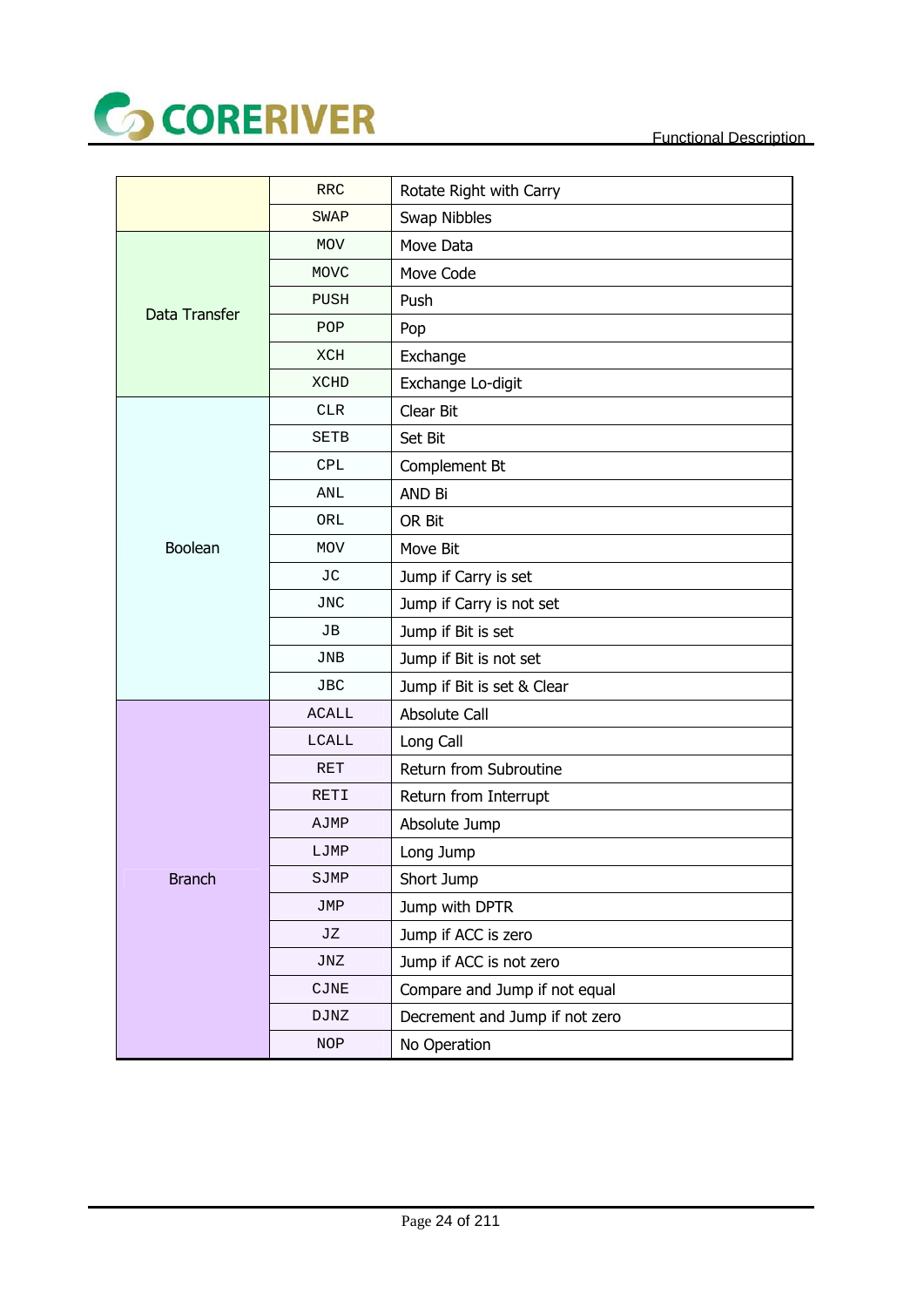

#### **6.1.3.1 Addressing Modes**

The operands used in the instructions can be addressed in different modes. The MiDAS1.1 family uses six different addressing modes to this end:

- **•** Immediate
- **•** Direct
- $\bullet$  Indirect
- $\bullet$  Index
- Register
- $\bullet$  Register-specific

#### 6.1.3.1.1 Immediate Addressing Mode

Immediate addressing mode means that constants can be loaded to registers. The constant is part of the instruction in program memory.

#### **Examples:**

| MOV R3, #0FFh       | R3 is loaded with constant value OFFh        |
|---------------------|----------------------------------------------|
| ORL PSW, #00000101b | Logical OR operation with PSW and 0000 0101b |
| MOV DPTR, #1243h    | Load data pointer with constant value 1234h  |

#### 6.1.3.1.2 Direct Addressing Mode

In direct addressing mode, the operand is specified by an 8-bit address field, which is part of the instruction.

**Note**: The SFRs can be accessed only in this mode. And the lower 128 bytes of the RAM can be addressed in this mode, too.

#### **Examples:**

| MOV A, TCON      | TCON is the 8-bit address of the SFR TCON.                      |
|------------------|-----------------------------------------------------------------|
| MOV R4, variable | Variable is the 8-bit address of a memory location in the lower |
|                  | part of the RAM.                                                |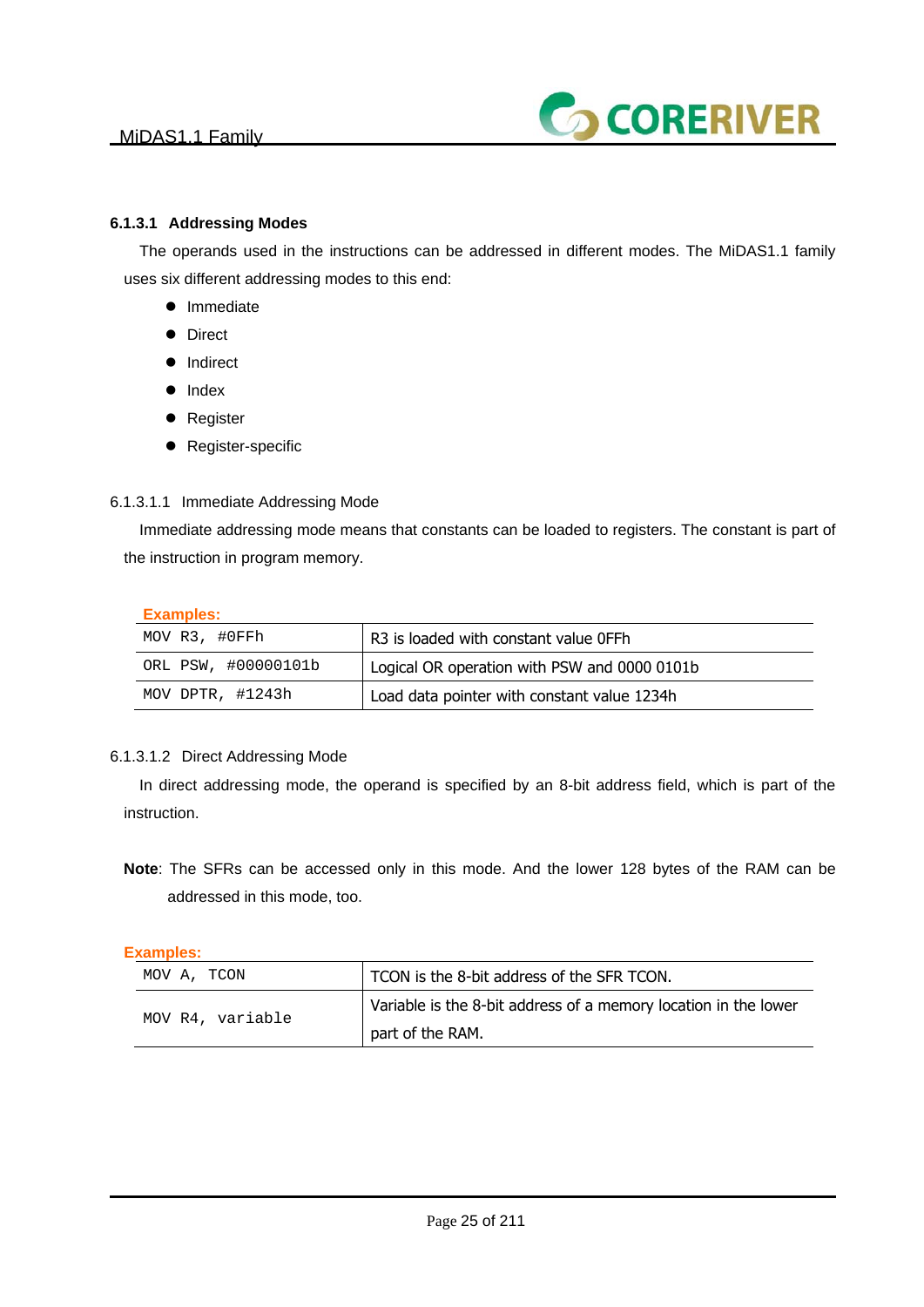

#### 6.1.3.1.3 Indirect Addressing Mode

In indirect addressing mode, the operand is specified by an 8-bit that is stored in a register. And the content of either R0 or R1 (in the selected register bank) is used.

Note: The lower 128 bytes of the RAM can be addressed by using 8-bit addresses.

#### 6.1.3.1.4 Index Addressing Mode

Only program memory can be accessed with indexed addressing, and it can only be read. This addressing mode is intended for reading look-up tables in program memory. A 16-bit base register (either DPTR or the PC) points to the base of the table, and the accumulator is set up with the table entry number. The address of the table entry in program memory is formed by adding the accumulator data to the base pointer. Another type of indexed addressing is used in the "case jump" instruction. In this case, the destination address of a jump instruction is calculated as the sum of the base pointer and the accumulator data.

#### **Examples:**

| MOVC A, @A + DPTR    | Address is the sum of DPTR and accumulator. |
|----------------------|---------------------------------------------|
| MOVC $A$ , $@A + PC$ | Address is the sum of PC and accumulator    |
| JMP @A + DPTR        | Jump to sum of accumulator and DPTR         |

#### 6.1.3.1.5 Register Addressing Mode

The register banks, containing registers R0 through R7, can be accessed by certain instructions which carry a 3-bit register specification within the opcode of the instruction. Instructions that access the registers this way are code efficient, since this mode eliminates an address byte. When the instruction is executed, one of the eight registers in the selected bank is accessed. One of four banks is selected at execution time by the two bank select bits (RS0 and RS1) in the PSW.

#### 6.1.3.1.6 Register-Specific Addressing Mode

Some instructions are specific to a certain register. For example, some instructions always operate on the accumulator, or data pointer, etc., so no address byte is needed to point to it.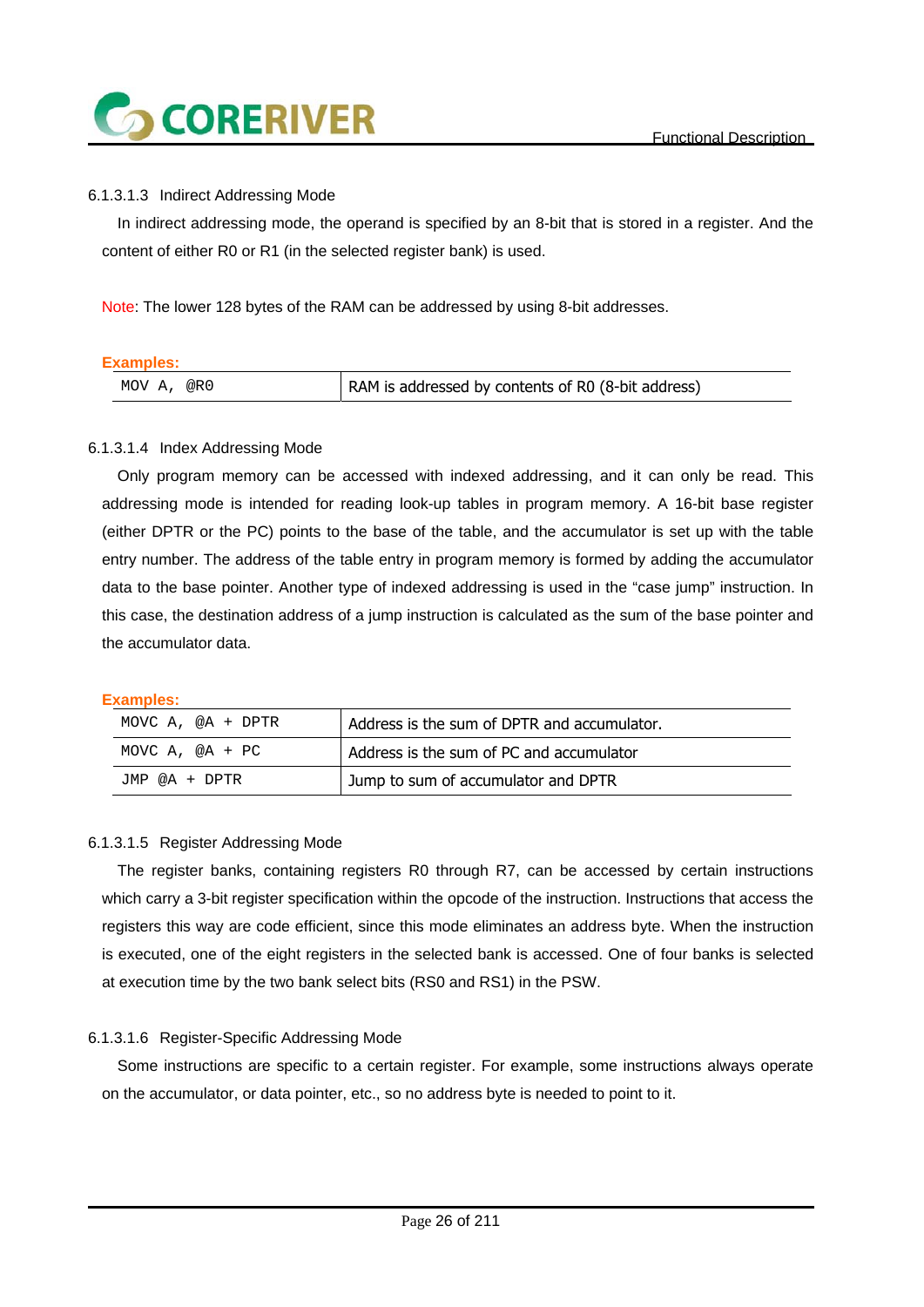

#### <span id="page-26-0"></span>**6.1.4 CPU Timing**

The CPU timing for the MiDAS1.1 family is an important aspect, especially for those who wish to use software instructions to generate timing delays. Also, it provided the user with an insight into the timing differences between the MiDAS1.1 family and the standard 80C52 as shown in [Figure 6-](#page-26-0)2.

In the MiDAS1.1 family, each machine cycle is four clock periods long. Each clock period is designated a state. Thus each machine cycle is made up of four states, S1, S2, S3 and S4 in that order. Due to the reduced time for each instruction execution, both the clock edges are used for internal timing. Hence it is important that the duty cycle of the clock be as close to 50% as possible to avoid timing conflicts. Since the MiDAS1.1 family fetches one opcode per machine cycle, in most of the instructions, the number of machine cycles needed to execute the instruction is equal to the number of bytes in the instruction.



**Figure 6-2 Comparative Timing of the MiDAS1.1 family and Intel 80C52**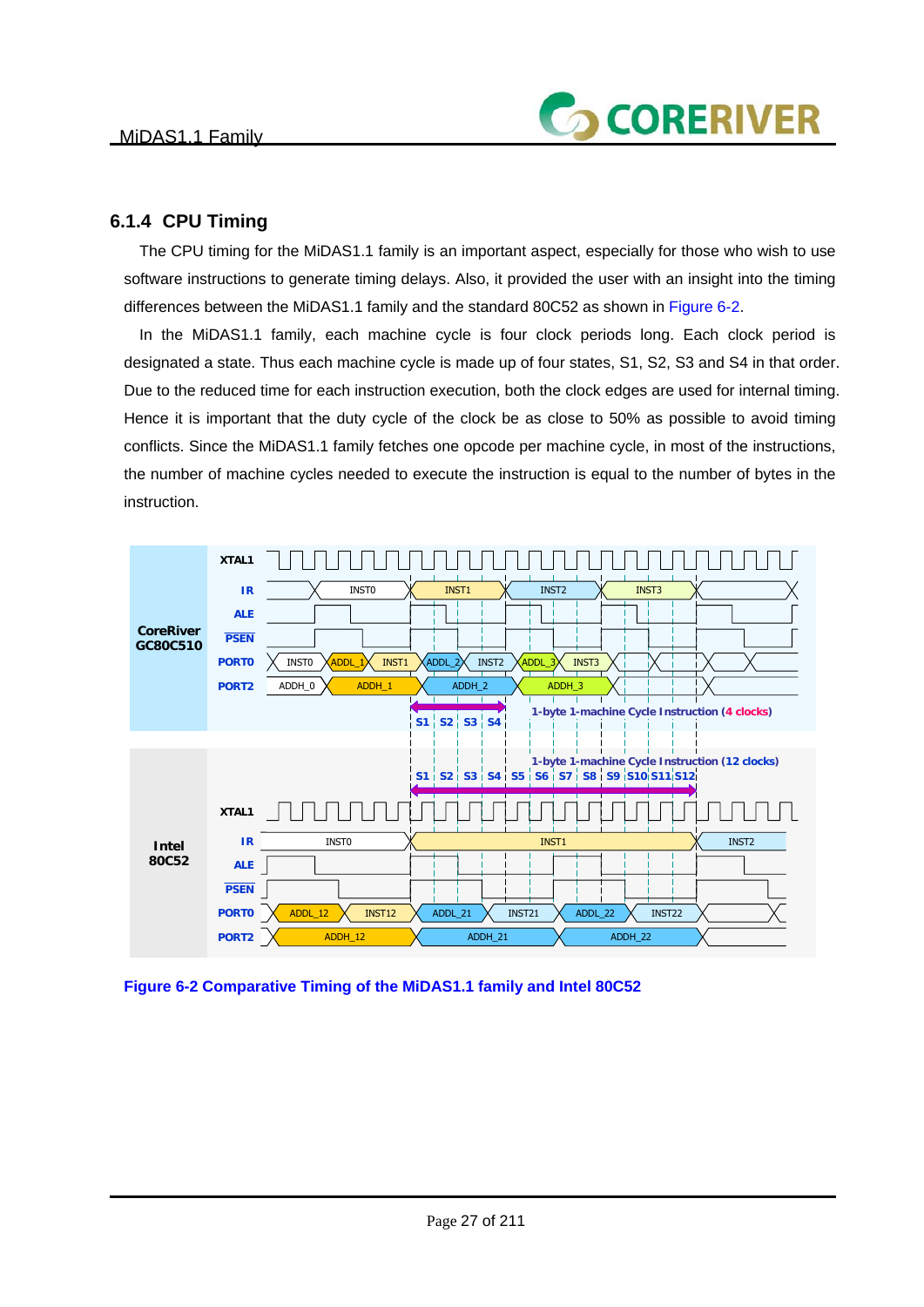<span id="page-27-0"></span>

### **6.2 Peripheral Description**

#### **6.2.1 I/O Ports**

The MiDAS1.1 Family has the port 0 (8 bits), port 1 (3 bits), and port 2 (7 bits). The port configuration is to control the registers: input/output direction control (PXDIR), output type control to determine the push-pull or open-drain output type (PXTYPE), and pull-up control (PXSEL).

The ADC (Analog-to-Digital Converter) is 12 channels and 10-bit resolution. The port 0 has 7-channel ADC input and port 2 has 5-channel ADC input.

The ADC configuration for port is to control the register: ADCSEL, ADCSELH, ADCON, and ADCR.

After reset, the port 0 and port 2 are configured as general I/O ports which is input mode with pushpull output type and pull-up register is ON. And ADC input channels of port 0 and port 2 are disabled. The port 1 is configured as crystal input/output and reset signal input.

#### **6.2.1.1 PORT 0**

Port 0 has the following configuration modes in according to P0DIR, P0SEL, P0TYPE, ALTSEL, ADCSEL, ADCON, and ADCSELH register.

- Input / Output mode controlled by P0DIR (Default = FFh, Input mode)
- Push-pull / Open-drain output type controlled by P0TYPE (Default = 00h, Push-pull output type)
- $\blacksquare$  Pull-up ON / OFF controlled by P0SEL (Default = FFh, Pull-up ON)
- ADC input enable & digital input disable, or ADC input disable & digital input enable by ADCSEL and ADCSELH (Default = FFh is ADC input disable & digital input enable.)
- $\blacksquare$  AV<sub>RFF</sub> (ADC reference voltage) using P0[4] enabled by ADCON

After reset, port 0 is configured as input mode with push-pull output type and pull-up is turn-on. Also, ADC input channels are disabled. Note that the port  $0[7:1]$  (= P0[7:1]) is configurable as an ADC input pins. The ADC0 ~ ADC6 input channels of the port 0 are selected by ADCSEL and ADCSELH register.

#### [How to control the ADC input channel enable / disable for P0]

If an ADC input of port 0 is enabled, port 0 is automatically configured as ADC input channel without any effect of port 0 state. Namely, ADC input channel is valid by ADC selection registers (ADCSEL, ADCSELH) even if port 0 is operating on the output mode (bit value of P0DIR = 0). If ADC input channel is disabled, port configuration will be back to the state before entering the ADC input channel enable mode. To select the ADC channel input, set the bit of the ADCSEL or ADCSELH register to "0" (0 = ADC channel bit enable, 1 = disable (Default)). In more detail about ADC, refer to "**6.2.7 ADC**" part.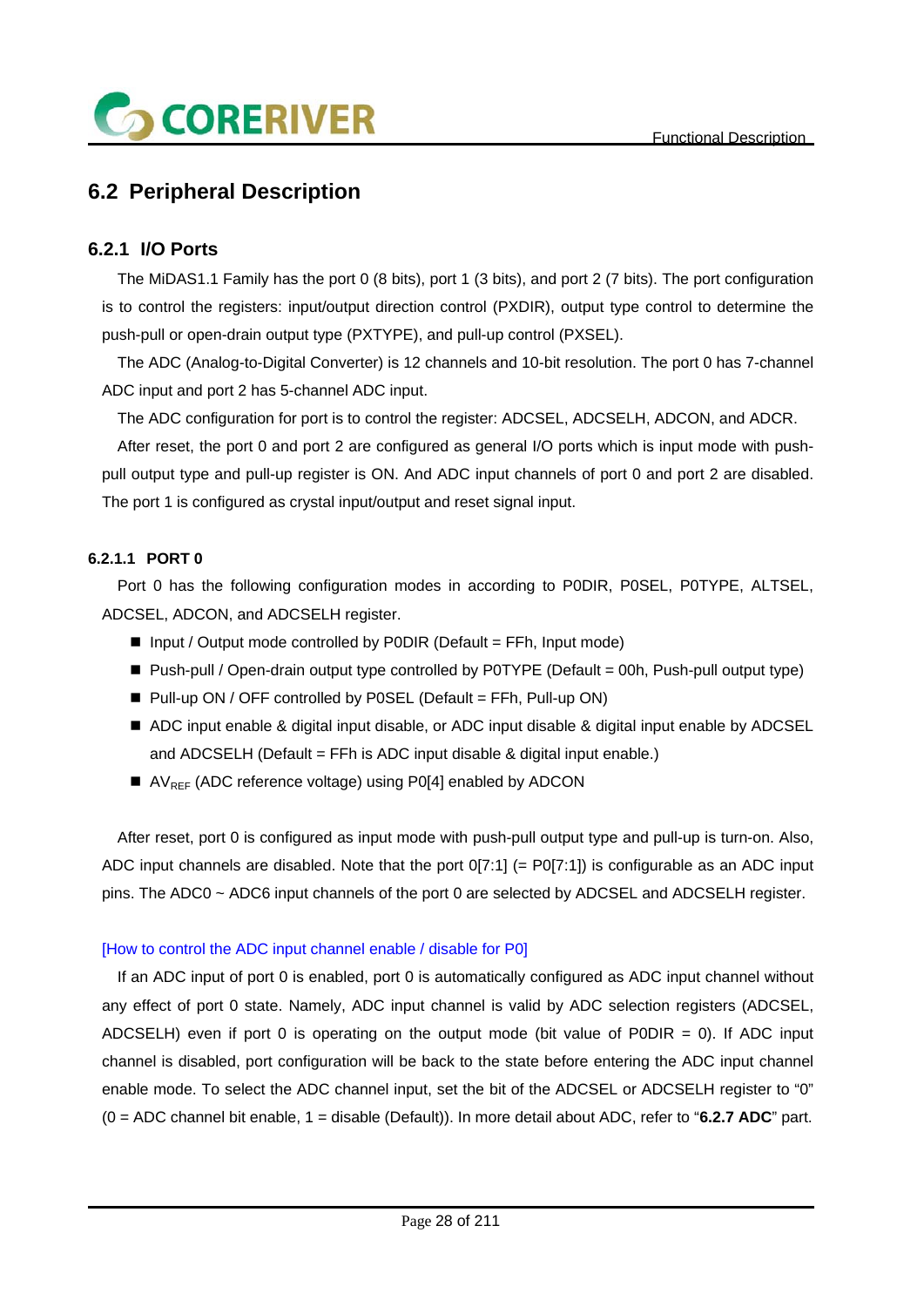

#### <span id="page-28-0"></span>[How to control the P0 input / output mode]

The initial value of P0DIR (Port 0 Input/Output Control) register is FFh. This means that the mode of P0 is input mode. To configure the bit of the P0 to output mode, set to the bit of the P0DIR register to "0" (0 = Output,  $1 =$  Input (Default)).

#### [How to control the P0 pull-up ON/OFF]

The initial value of P0SEL (Port 0 Pull-up Control) register is 00h. This means that the pull-up of P0 is ON. To disable the pull-up resistor control, set to the bit of the P0SEL register to "1" ( $0 =$  Pull-up ON (Default), 1=Pull-up OFF).

#### [How to control the P0 output type]

The initial value of P0TYPE (Port 0 Type Control) register is 00h. This means that the output type of P0 is push-pull output type. To configure the bit output type of the P0 to open-drain output, set the bit of the P0TYPE register to "1" ( $0 =$  Push-pull output (Default),  $1 =$  Open-drain output).



#### **Figure 6-3 Configuration of PORT 0**

**Note**: Read-Modify-Write instructions do not read port pin but SFR register.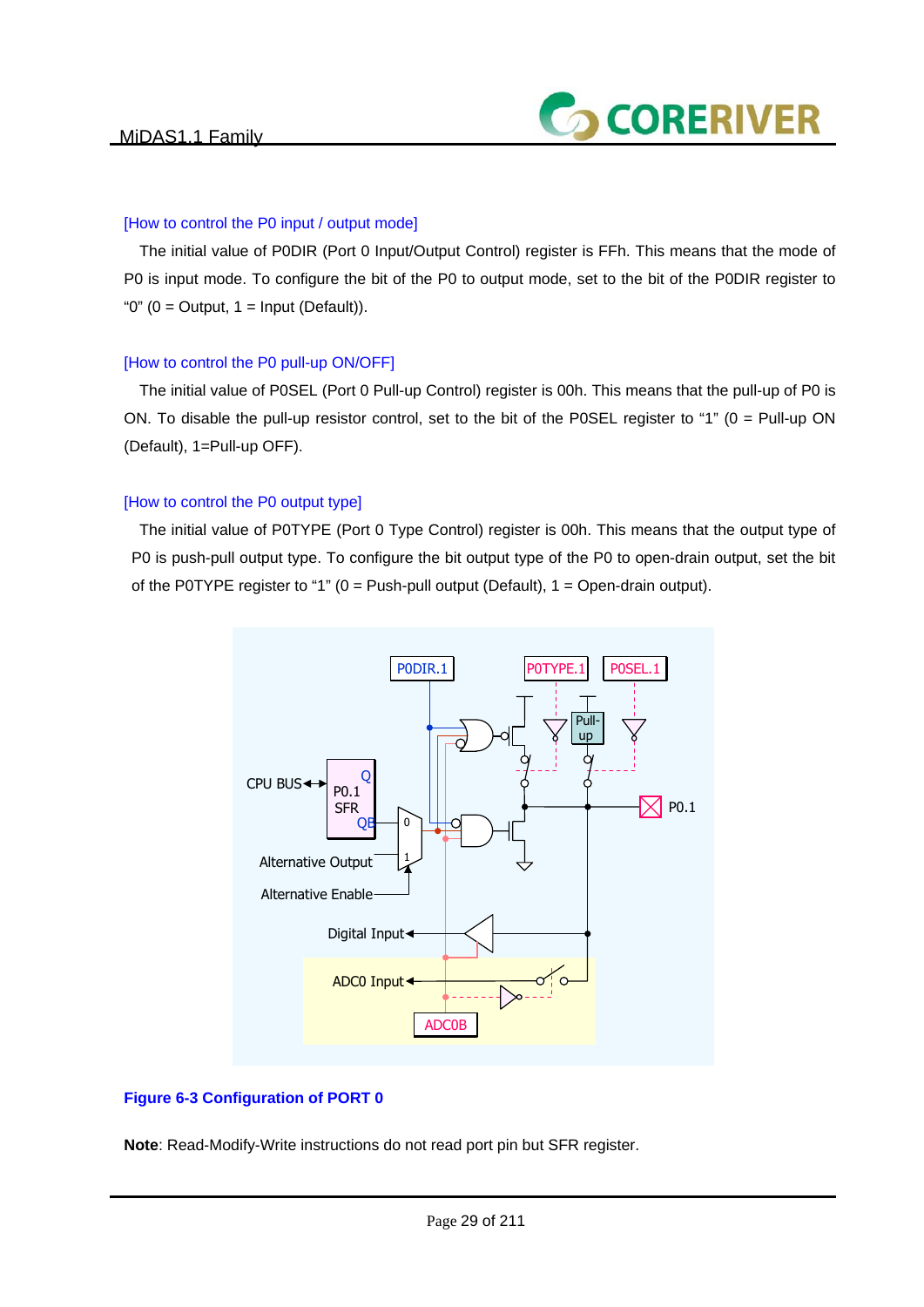

#### [About the alternative pins and description]

In addition, all the pins have an alternative function listed below. Each of the functions is controlled by several other SFRs.

| Port 0 | P0[7] | P0[6]      | P0[6] | P0[4]             | P0[3]            | P0[2]            | P0[1]              | P0[0]        |
|--------|-------|------------|-------|-------------------|------------------|------------------|--------------------|--------------|
|        | ADC6  | ADC5       | ADC4  | ADC3              | ADC <sub>2</sub> | ADC1             | ADC <sub>0</sub>   | <b>INTOB</b> |
|        |       | <b>PWM</b> |       | AV <sub>REF</sub> | INT3B            | INT <sub>2</sub> | INT <sub>1</sub> B | TVO          |
|        |       |            |       |                   |                  | <b>TXD</b>       | <b>RXD</b>         | <b>PWM</b>   |

| <b>Alternative Pin</b> | <b>Description</b>                                                                                                                                                             |
|------------------------|--------------------------------------------------------------------------------------------------------------------------------------------------------------------------------|
| $ADC6 \sim ADC0$       | ADC Analog Input $6 \sim 0$                                                                                                                                                    |
| AV <sub>REF</sub>      | ADC Voltage Reference Input.                                                                                                                                                   |
| <b>PWM</b>             | PWM Waveform Output. (Refer to ALTSEL register)                                                                                                                                |
| INT3B                  | External Interrupt 3.<br>A falling edge on this pin will cause an external interrupt 3 if enabled.                                                                             |
| INT <sub>2</sub>       | External Interrupt 2.<br>A rising edge on this pin will cause an external interrupt 2 if enabled.                                                                              |
| INT1B                  | External Interrupt 1.<br>A falling edge or low level on this pin will cause an external interrupt 1 if enabled.                                                                |
| <b>INT0B</b>           | External Interrupt 0.<br>A falling edge or low level on this pin will cause an external interrupt 0 if enabled.                                                                |
| <b>TXD</b>             | Serial Port Transmit.<br>This pin transmits the serial port data in serial port modes 1 and emits the<br>synchronizing clock in serial port mode 0. (Refer to ALTSEL register) |
| <b>RXD</b>             | Serial Port Receive.<br>This pin receives the serial port data in serial port modes 1 and is a bi-directional<br>data transfer pin in serial port mode 0.                      |
| <b>TVO</b>             | Timer 0 Overflow Output. (Refer to ALTSEL register)                                                                                                                            |

#### [How to control the TVO enable / disable]

If user wants to use the P0[0] bit is configured as TVO (Timer 0 overflow clock output to P0[0]), set the ALTSEL[3] to "1". Then TVO waveform will be output to P0[0].

#### [How to control the PWM waveform output to P0[0] or P0[6] enable / disable]

If user wants to use the P0[0] bit as PWM waveform output to P0[0], set the PWM00 (ALTSEL[4]) to "1". Then PWM waveform will be output to P0[0].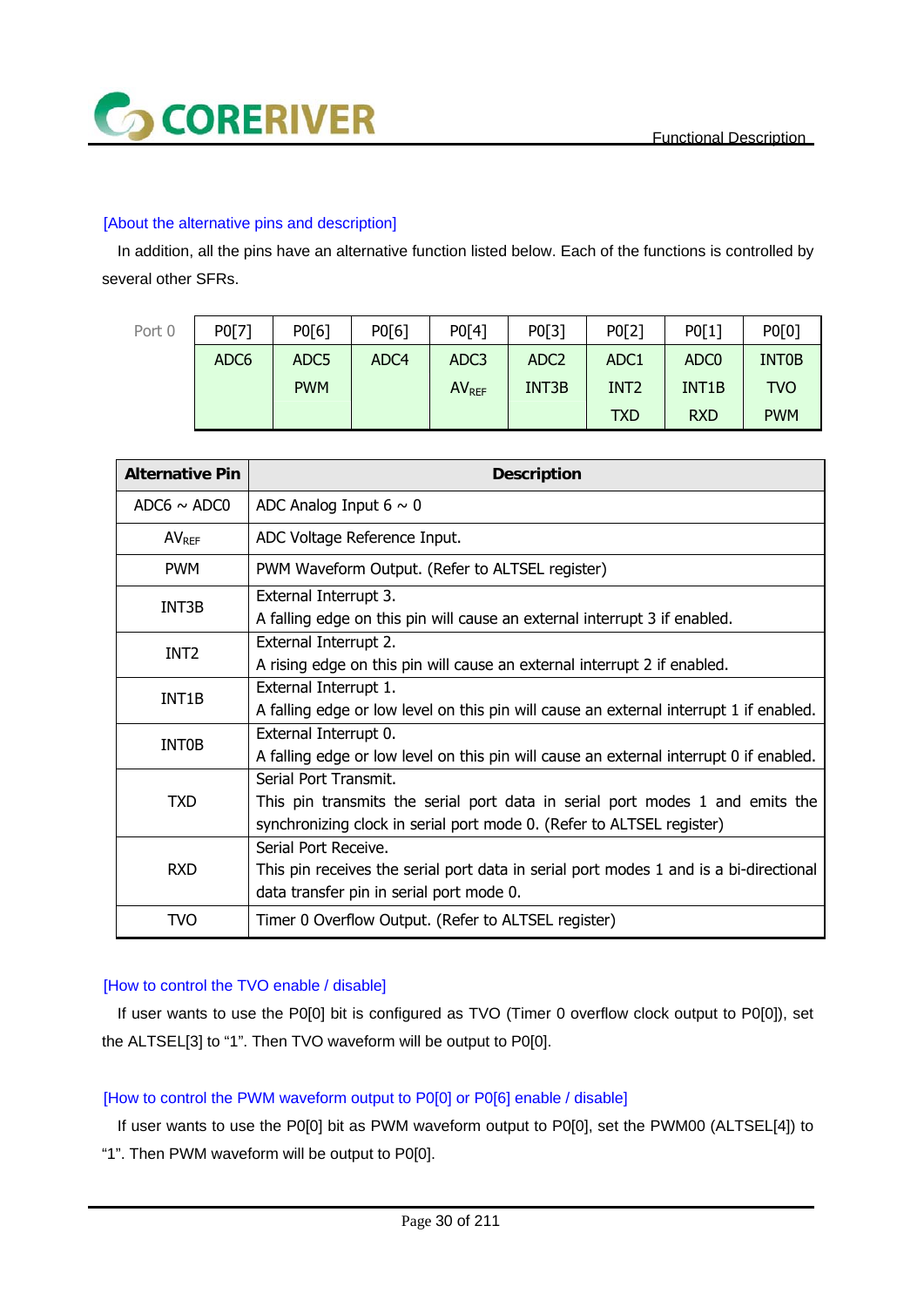

If user wants to use the P0[6] bit as PWM waveform output to P0[6], set the P0SEL (PWMCON[0]) to "1". The PWM waveform will be output to P0[6].

#### 6.2.1.1.1 **P0** (80h) : Port 0 Register

| Bit No. |             |             |                                                                |  |             |
|---------|-------------|-------------|----------------------------------------------------------------|--|-------------|
|         | <b>P0.7</b> | P0.6   P0.5 | $P0.4$ $P0.3$ $P0.2$ $P0.1$                                    |  | <b>PO.O</b> |
|         | R/W(1)      |             | $R/W(1)$ $R/W(1)$ $R/W(1)$ $R/W(1)$ $R/W(1)$ $R/W(1)$ $R/W(1)$ |  |             |

This register functions as a general purpose I/O port. The initial value of P0 is FFh.

#### 6.2.1.1.2 **P0TYPE** (D4h) : Port 0 Type Control Register

| Bit No. |        |        |        |        |        |        |        |                                                                                       |
|---------|--------|--------|--------|--------|--------|--------|--------|---------------------------------------------------------------------------------------|
|         |        |        |        |        |        |        |        | POTYPE.7   POTYPE.6   POTYPE.5   POTYPE.4   POTYPE.3   POTYPE.2   POTYPE.1   POTYPE.0 |
|         | R/W(0) | R/W(0) | R/W(0) | R/W(0) | R/W(0) | R/W(0) | R/W(0) | R/W(0)                                                                                |

This register configures the P0 output type to the push-pull or open-drain. The initial P0 output type is configured to push-pull output type.

- 0 = Push-pull output type. (Default)
- 1 = Open-drain output.

#### 6.2.1.1.3 **P0SEL** (E4h) : Port 0 Pull-up Control Register

| Bit No. |        |                                                                               |  |                                                                |  |  |
|---------|--------|-------------------------------------------------------------------------------|--|----------------------------------------------------------------|--|--|
|         |        | POSEL.7   POSEL.6   POSEL.5   POSEL.4   POSEL.3   POSEL.2   POSEL.1   POSEL.0 |  |                                                                |  |  |
|         | R/W(0) |                                                                               |  | $R/W(0)$ $R/W(0)$ $R/W(0)$ $R/W(0)$ $R/W(0)$ $R/W(0)$ $R/W(0)$ |  |  |

This register is enables/disabled the internal pull-up in P0.

0 = Pull-up ON. The bit is configured to pull-up ON. (Default)

1 = Pull-up OFF. The bit is configured to pull-up OFF.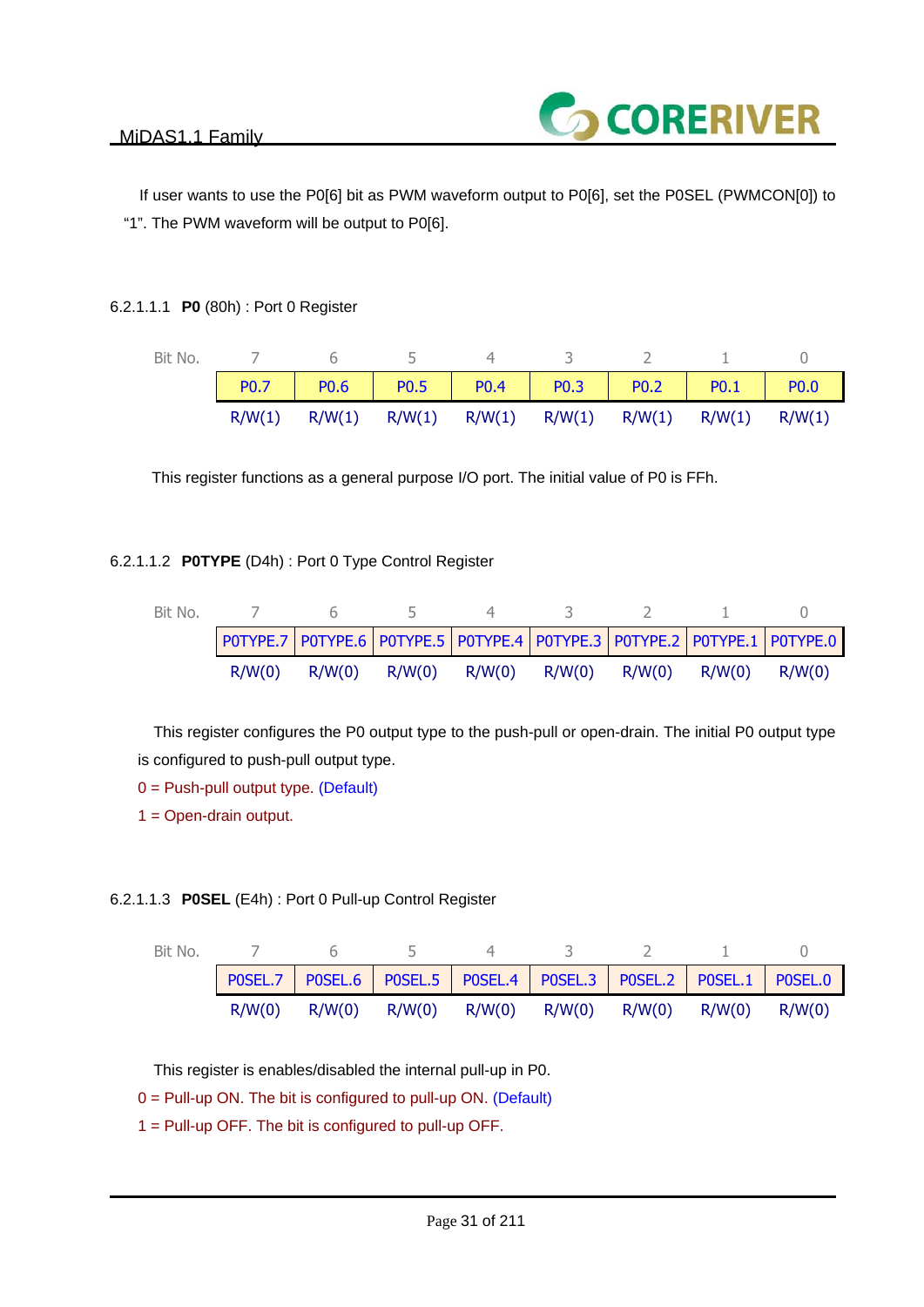

#### 6.2.1.1.4 **P0DIR** (F4h) : Port 0 Input/Output Control Register

| Bit No. |                                                                                  | $\sim$ |  |  |                                                                               |
|---------|----------------------------------------------------------------------------------|--------|--|--|-------------------------------------------------------------------------------|
|         |                                                                                  |        |  |  | podir.7   podir.6   podir.5   podir.4   podir.3   podir.2   podir.1   podir.0 |
|         | $R/W(1)$ $R/W(1)$ $R/W(1)$ $R/W(1)$ $R/W(1)$ $R/W(1)$ $R/W(1)$ $R/W(1)$ $R/W(1)$ |        |  |  |                                                                               |

This register is configured the P0 to input mode or output mode. The initial P0 mode is configured to input mode.

 $0 =$  Output mode. The bit is configured to output.

1 = Input mode. The bit is configured to input. (Default)

#### 6.2.1.1.5 **ALTSEL** (E3h) : Alternative Function Selection Register

| Bit No. |              |                |            |              |        |        |                          |                          |
|---------|--------------|----------------|------------|--------------|--------|--------|--------------------------|--------------------------|
|         | <b>IOXEN</b> | <b>IORSTEN</b> | <b>CLO</b> | <b>PWM00</b> | TVO    |        | $\overline{\phantom{0}}$ | $\overline{\phantom{0}}$ |
|         | R/W(0)       | R/W(0)         | R/W(0)     | R/W(0)       | R/W(0) | R/W(0) |                          |                          |

| <b>Symbol</b> | <b>Description</b>                                                                  |  |  |  |  |  |  |  |  |
|---------------|-------------------------------------------------------------------------------------|--|--|--|--|--|--|--|--|
| PWM00         | PWM Waveform Output Enable to P0[0].                                                |  |  |  |  |  |  |  |  |
|               | $0 =$ Disable the PWM waveform output to P0[0]. (Default)                           |  |  |  |  |  |  |  |  |
|               | $1 =$ Enable the PWM waveform output to P0[0].                                      |  |  |  |  |  |  |  |  |
|               | Timer0 Overflow Output Enable to P0[0].                                             |  |  |  |  |  |  |  |  |
| TVO.          | $0 =$ Disable the Timer0 overflow output to P0[0]. (Default)                        |  |  |  |  |  |  |  |  |
|               | $1 =$ Enable the Timer0 overflow output to P0[0].                                   |  |  |  |  |  |  |  |  |
|               | UART TX Data Output Enable to P0[2]. (TXD: TX Data)                                 |  |  |  |  |  |  |  |  |
|               | $0 =$ Disable the TX data output to P0[2]. (Default)                                |  |  |  |  |  |  |  |  |
| TX            | $1 =$ Enable the TX data output to P0[2].                                           |  |  |  |  |  |  |  |  |
|               | Note that the port directional mode (input/output) of P0[2] for TXD is don't care.  |  |  |  |  |  |  |  |  |
|               | But the directional mode (input/output) of P0[1] for RXD must set up to input mode, |  |  |  |  |  |  |  |  |
|               | When user is setting to UART communication.                                         |  |  |  |  |  |  |  |  |
|               | Reserved                                                                            |  |  |  |  |  |  |  |  |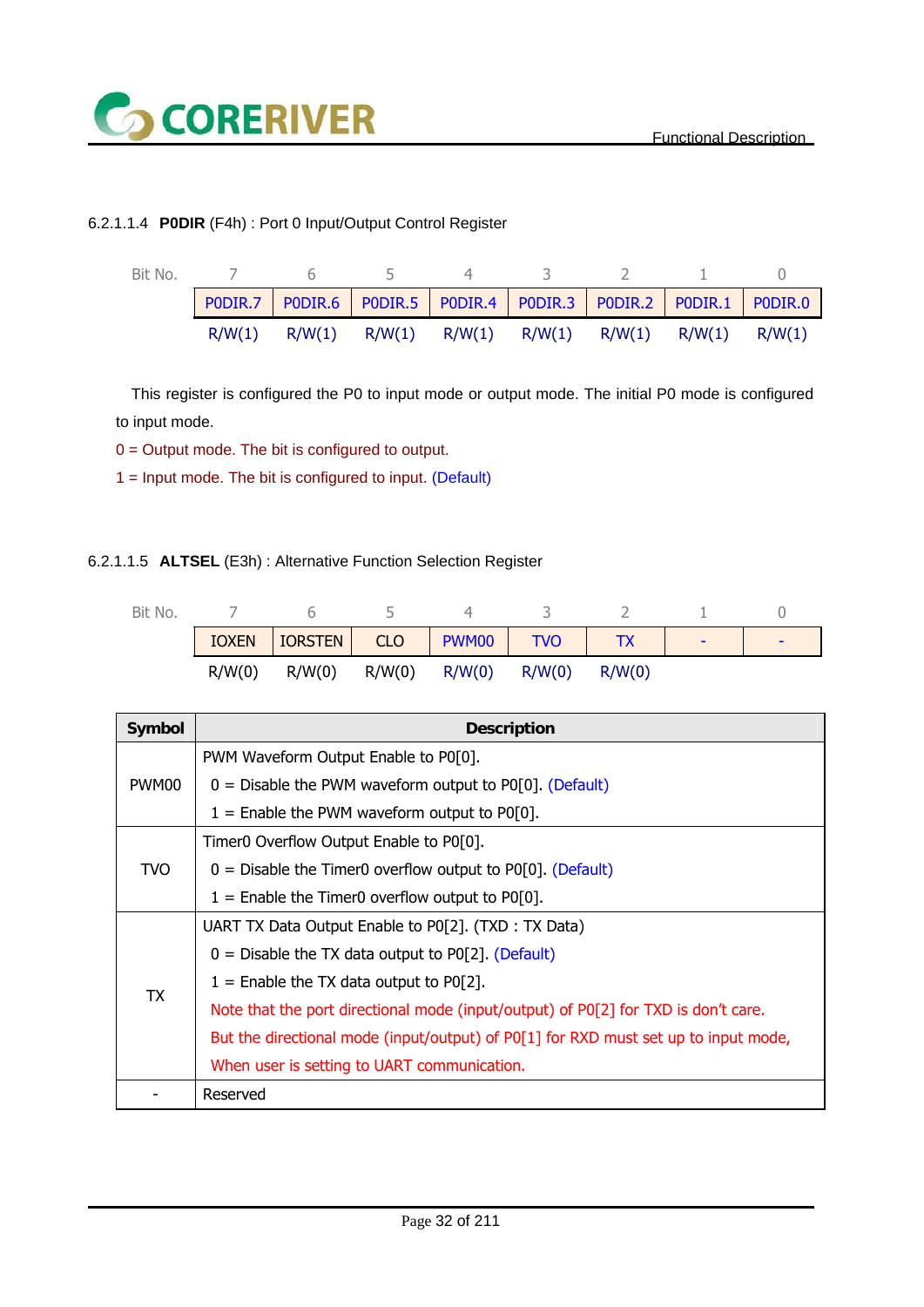

#### 6.2.1.1.6 **ADCSELH** (E1h) ADC Channel Selection High Register

| Bit No. |        |                                                         |        |                                     |  |        |
|---------|--------|---------------------------------------------------------|--------|-------------------------------------|--|--------|
|         |        | ADC11B   ADC10B   ADC9B   ADC8B   ADC7B   ADC6B   ADC5B |        |                                     |  | ADC4B  |
|         | R/W(1) | R/W(1)                                                  | R/W(1) | $R/W(1)$ $R/W(1)$ $R/W(1)$ $R/W(1)$ |  | R/W(1) |

| Symbol         | <b>Description</b>                                                                     |                                                                           |  |  |  |  |  |  |
|----------------|----------------------------------------------------------------------------------------|---------------------------------------------------------------------------|--|--|--|--|--|--|
|                | ADC Channel Selection Low. These bits are configured to enable/disable the ADC channel |                                                                           |  |  |  |  |  |  |
|                | inputs (ADC[11:4]). P0[5] $\sim$ P0[7] : ADC4 $\sim$ ADC6 input.                       |                                                                           |  |  |  |  |  |  |
|                | <b>ADC Channel</b>                                                                     | Result                                                                    |  |  |  |  |  |  |
|                | ADC4B                                                                                  | $1 = ADC4$ input channel is disabled & digital input is enabled at P0[5]. |  |  |  |  |  |  |
| ADC4B          |                                                                                        | (Default)                                                                 |  |  |  |  |  |  |
|                |                                                                                        | $0 = ADC4$ input channel is enabled & digital input is disabled.          |  |  |  |  |  |  |
| ADC5B<br>ADC6B | ADC5B                                                                                  | $1 =$ ADC5 input channel is disabled & digital input is enabled at P0[6]. |  |  |  |  |  |  |
|                |                                                                                        | (Default)                                                                 |  |  |  |  |  |  |
|                |                                                                                        | $0 = ADC5$ input channel is enabled & digital input is disabled.          |  |  |  |  |  |  |
|                | ADC6B                                                                                  | $1 = ADC6$ input channel is disabled & digital input is enabled at P0[7]. |  |  |  |  |  |  |
|                |                                                                                        | (Default)                                                                 |  |  |  |  |  |  |
|                |                                                                                        | $0 = ADC6$ input channel is enabled & digital input is disabled.          |  |  |  |  |  |  |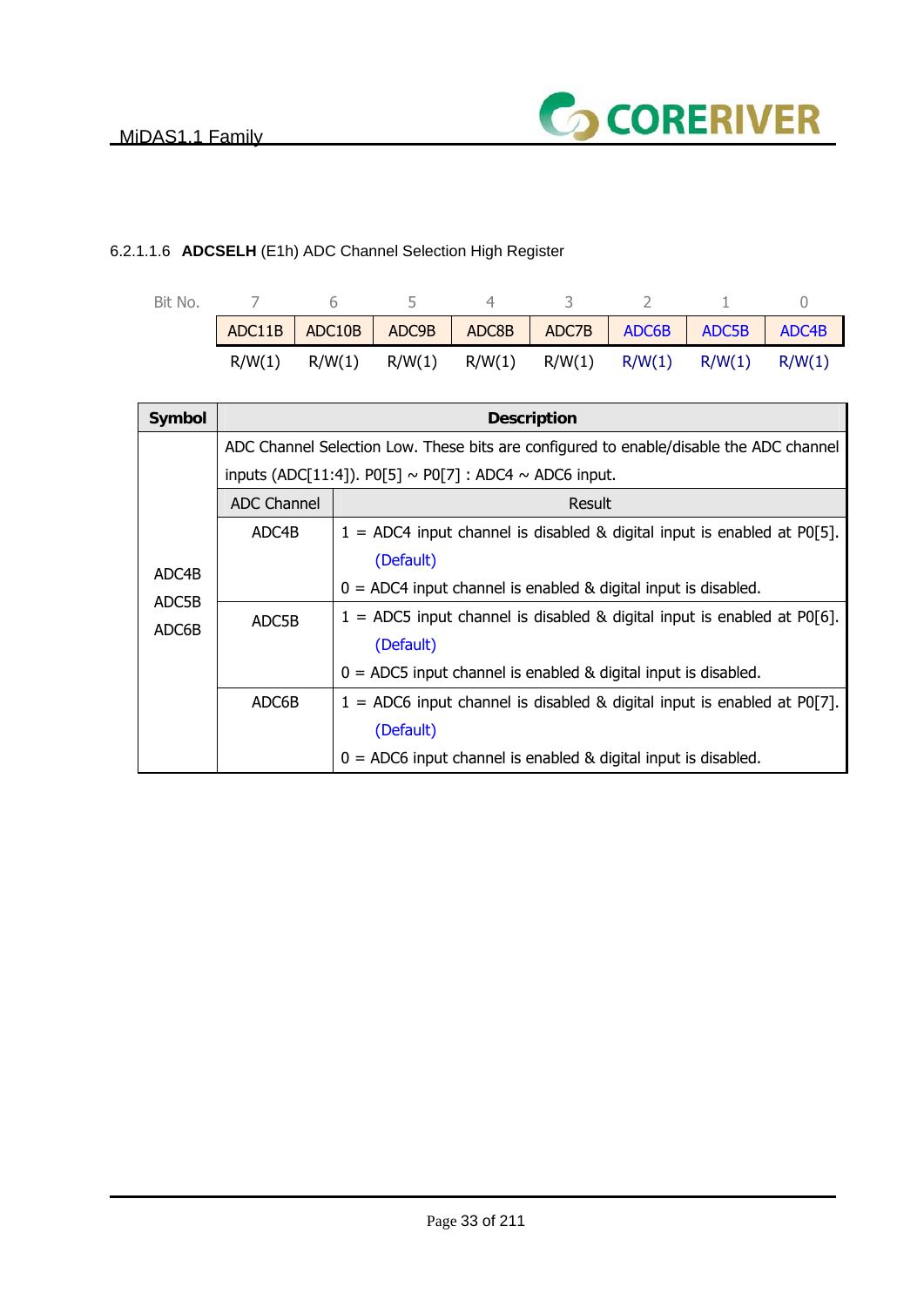

#### 6.2.1.1.7 **ADCSEL** (E2h): ADC Channel Selection Low & MUX Selection Register

| Bit No. |        |        |                                              |                 |                 |                 |                  |
|---------|--------|--------|----------------------------------------------|-----------------|-----------------|-----------------|------------------|
|         | ADC3B  | ADC2B  | ADC1B ADC0B                                  | CH <sub>3</sub> | CH <sub>2</sub> | CH <sub>1</sub> | C <sub>H</sub> O |
|         | R/W(1) | R/W(1) | $R/W(1)$ $R/W(1)$ $R/W(1)$ $R/W(1)$ $R/W(1)$ |                 |                 |                 | R/W(1)           |

\* R/W (1) means that user can read and writer this flag bit. The initial value of flag bit is "1".

| Symbol          | <b>Description</b>                                                                      |                                |                 |                                                                           |                                                                           |  |  |  |  |  |
|-----------------|-----------------------------------------------------------------------------------------|--------------------------------|-----------------|---------------------------------------------------------------------------|---------------------------------------------------------------------------|--|--|--|--|--|
|                 | ADC Channel Selection Low.                                                              |                                |                 |                                                                           |                                                                           |  |  |  |  |  |
|                 | These bits are configured to enable/disable the ADC channel inputs (ADC[3:0]). $P0[1]$  |                                |                 |                                                                           |                                                                           |  |  |  |  |  |
|                 | $\sim$ P0[4] : ADC0 $\sim$ ADC3 input. (Default = 1)                                    |                                |                 |                                                                           |                                                                           |  |  |  |  |  |
|                 |                                                                                         | <b>ADC Channel</b>             |                 | Result                                                                    |                                                                           |  |  |  |  |  |
| <b>ADC0B</b>    |                                                                                         | ADC0B                          |                 |                                                                           | $1 = ADC0$ input channel is disabled & digital input is enabled at P0[1]. |  |  |  |  |  |
| ADC1B           |                                                                                         |                                |                 |                                                                           | $0 = ADC0$ input channel is enabled & digital input is disabled.          |  |  |  |  |  |
| ADC2B           |                                                                                         | ADC1B                          |                 |                                                                           | $1 = ADC1$ input channel is disabled & digital input is enabled at P0[2]. |  |  |  |  |  |
| ADC3B           |                                                                                         |                                |                 | $0 = ADC1$ input channel is enabled & digital input is disabled.          |                                                                           |  |  |  |  |  |
|                 | ADC2B<br>$1 = ADC2$ input channel is disabled & digital input is enabled at P0[3].      |                                |                 |                                                                           |                                                                           |  |  |  |  |  |
|                 | $0 = ADC2$ input channel is enabled & digital input is disabled.                        |                                |                 |                                                                           |                                                                           |  |  |  |  |  |
|                 |                                                                                         | ADC3B                          |                 | $1 = ADC3$ input channel is disabled & digital input is enabled at P0[4]. |                                                                           |  |  |  |  |  |
|                 | $0 = ADC3$ input channel is enabled & digital input is disabled.                        |                                |                 |                                                                           |                                                                           |  |  |  |  |  |
|                 | ADC MUX Selection.                                                                      |                                |                 |                                                                           |                                                                           |  |  |  |  |  |
|                 | Theses bits is configured to select the ADC input. The initial value of CH[3:0] is 0xFh |                                |                 |                                                                           |                                                                           |  |  |  |  |  |
|                 | (4'b1111). Ch, Dh, Eh and Fh means that all ADC inputs are disabled.                    |                                |                 |                                                                           |                                                                           |  |  |  |  |  |
|                 | CH <sub>3</sub>                                                                         | CH <sub>2</sub>                | CH <sub>1</sub> | CH <sub>0</sub>                                                           | Result                                                                    |  |  |  |  |  |
| CH <sub>0</sub> | $\mathbf{0}$                                                                            | $\mathbf{0}$                   | $\mathbf{0}$    | 0                                                                         | 0x0h: ADC0 is selected                                                    |  |  |  |  |  |
| CH <sub>1</sub> | $\mathbf{0}$                                                                            | 0                              | $\mathbf{0}$    | 1                                                                         | 0x1h: ADC1 is selected                                                    |  |  |  |  |  |
| CH <sub>2</sub> | $\mathbf 0$                                                                             | 0                              | $\mathbf{1}$    | 0                                                                         | 0x2h: ADC2 is selected                                                    |  |  |  |  |  |
| CH <sub>3</sub> |                                                                                         |                                |                 |                                                                           |                                                                           |  |  |  |  |  |
|                 | 1                                                                                       | 0                              | 1               | 0                                                                         | 0xAb : ADC10s selected                                                    |  |  |  |  |  |
|                 | 1                                                                                       | 0                              | $\mathbf{1}$    | $\mathbf{1}$                                                              | 0xBh: ADC11is selected                                                    |  |  |  |  |  |
|                 |                                                                                         | 1100 (0xCh) $\sim$ 1111 (0xFh) |                 |                                                                           | No ADC channel is not selected (Default Value = $0xFh$ )                  |  |  |  |  |  |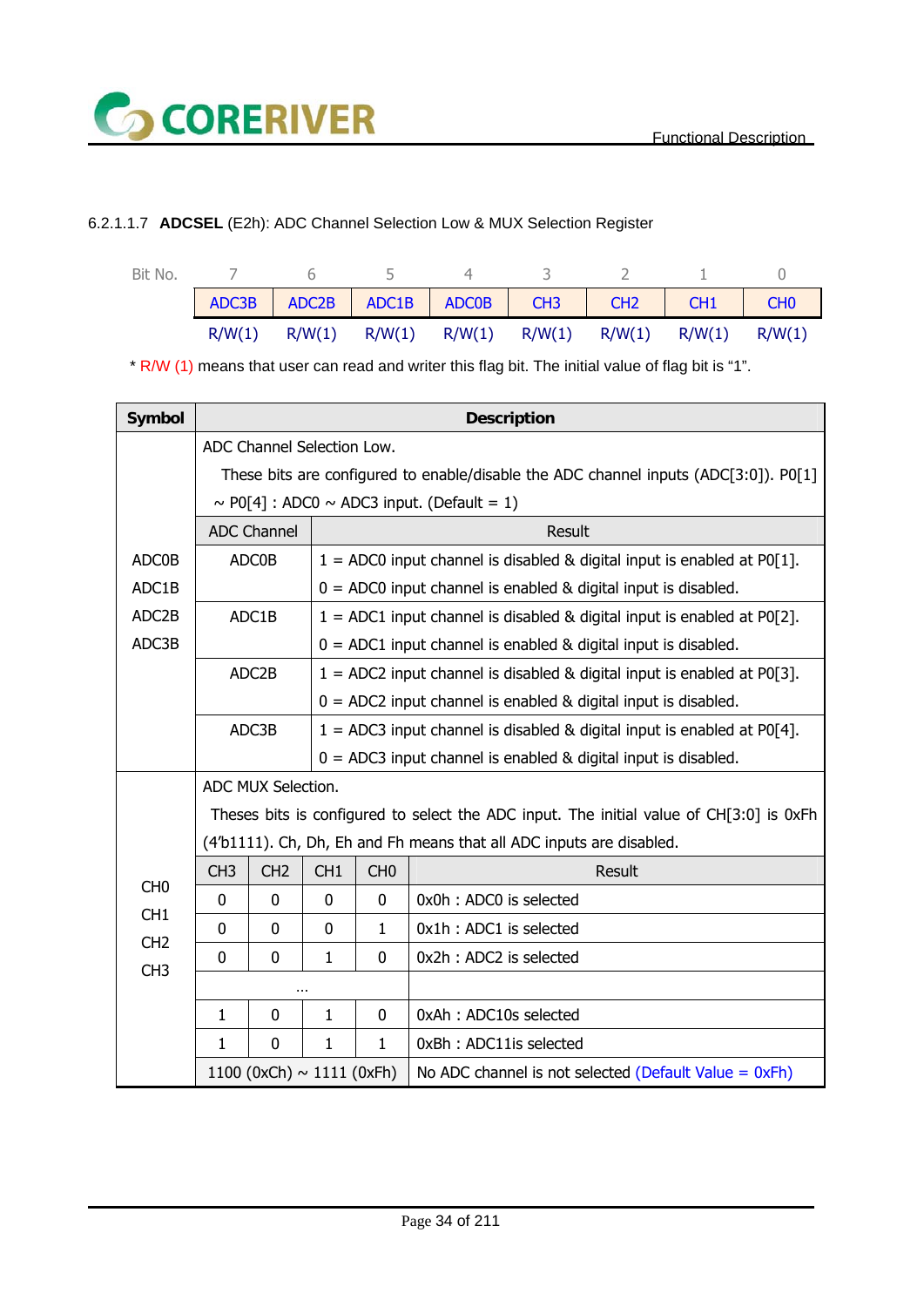#### **6.2.1.2 PORT 1**

Port 1 has the following configuration modes in according to P1DIR, P1SEL, P1TYPE, ALTSEL, and PMR register.

- Input / Output mode controlled by P1DIR (Default = \*\*\*\*\*\*11, Input mode)
- General I/O enable by ALTSEL[7] (IOXEN, Default  $(= 0)$  is not general I/O for P1[0] and P1[1]), ALTSEL[6] (IORSTEN, Default (=0) is not general I/O for P1[2]), and PMR[3] (XTOFF, Default (=0) does not disable the internal amplifier for external crystal).
- Push-pull / Open-drain output type of P1[0] and P1[1] controlled by P1TYPE (Default = \*\*\*\*\*\*00, Push-pull output type). The P1[2] is only the open-drain output type.
- Pull-up ON / OFF controlled by P1SEL (Default = \*\*\*\*\*\*00, Pull-up OFF)

After reset, the port 1 configuration is that P1[0] and P1[1] is crystal input/output (XTAL1/XTAL2) and P1[2] is a chip reset signal input (RESETB). The pull-up of P[0] and P[1] is OFF and P[2] has no pull-up. In addition, Port 1 can be configured as the following modes using P1DIR, P1SEL, P1TYPE, ALTSEL register.

#### [How to control the XTAL1 (P1[0]) and XTAL2 (P1[1]) as general I/O pins]

If you want to use XTAL1 (P1[0]) and XTAL2 (P1[1]) as general I/O pins, you should set ALTSEL[7] (IOXEN flag) to "1". Then, P1[0] and P1[1] are configured as general I/O pins. And you should set PMR[3] (XTOFF flag) to "1".

In other words, to use the general I/O pins, you should set P1[0] and P1[1] as general I/O pins and disable the internal amplifier for crystal between these two pins. Refer to the below figure.

#### [How to control the RESETB (P1[2]) as I/O pin]

If you want to use RESETB as general I/O pin, you should set ALTSEL[6] (IORSTEN flag) to "1". Then, P1[2] is configured as general I/O pin. Note that retain "1" at P1[2] pin until this RESETB pin is configured as general I/O pin. If you do not that, MCU remains at reset mode.

#### [How to control the P1 input / output mode]

The initial value of P1DIR (Port 1 Input/Output Control) register is \*\*\*\*\*111. This means that the mode of P1[0], P1[1], and P1[2] is input mode. To configure the bit of the P1 to output mode, set to the bit of the P1DIR register to "0" ( $0 =$  Output,  $1 =$  Input (Default)).

#### [How to control the P1 pull-up ON/OFF]

The initial value of P0SEL (Port 1 Pull-up Control) register is \*\*\*\*\*\*11. This means that the pull-up of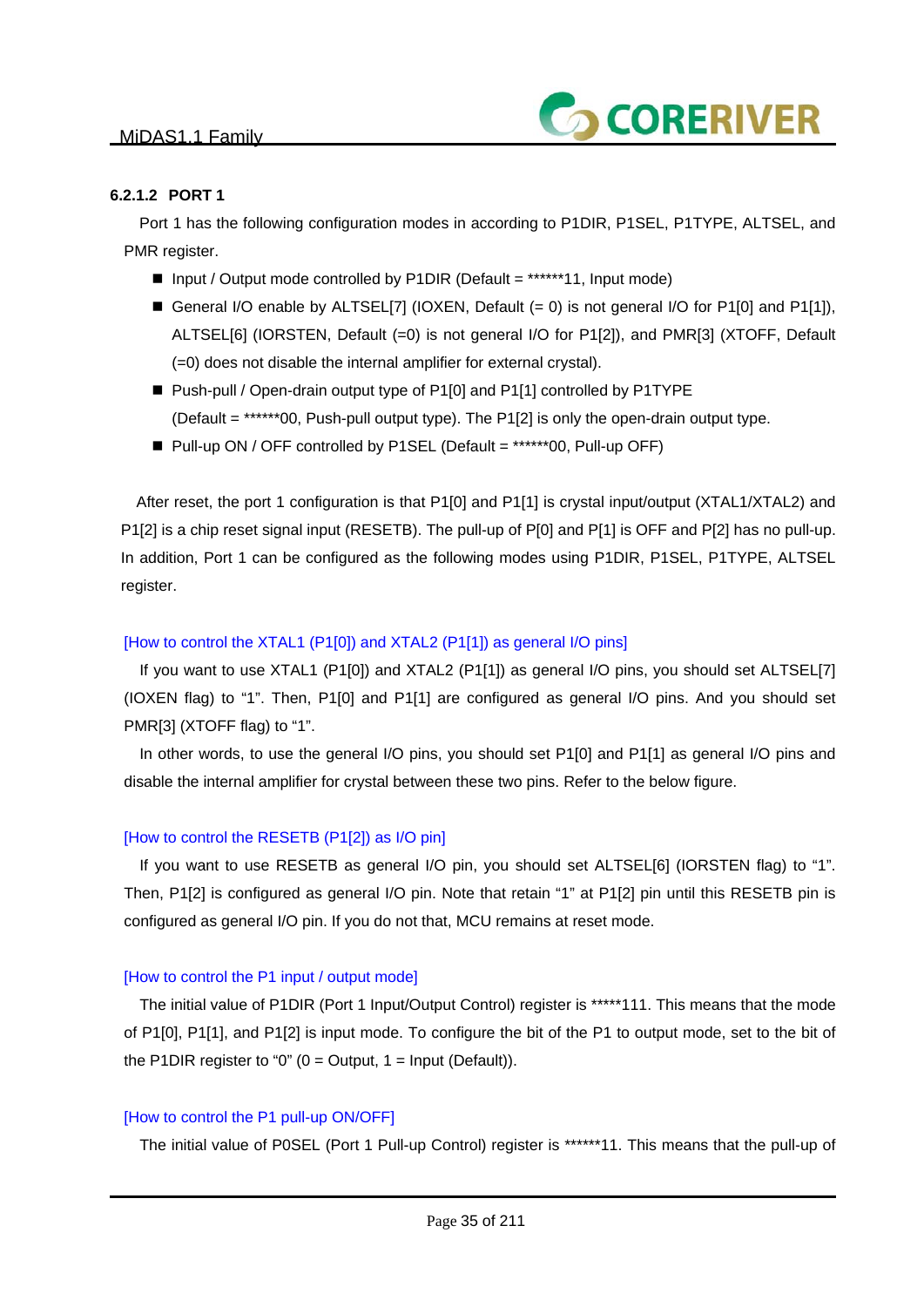

P1[0] and P1[1] is OFF. To enable the pull-up resistor control, set to the bit of the P1SEL register to "0"  $(0 =$  Pull-up ON, 1=Pull-up OFF (Default)). Note that P1[2] has no pull-up.

#### [How to control the P1 output type]

The initial value of P1TYPE (Port 1 Type Control) register is \*\*\*\*\*\*00h. This means that the output type of P1[0] and P1[1] is push-pull output type. To configure the bit output type of the P1[0] and P1[1] to open-drain output, set the bit of the P1TYPE register to "1" ( $0 =$  Push-pull output (Default),  $1 =$  Opendrain output). Note that P1[2] is only open-drain output type. If user wants to use the P1[2] pin as output pin, this pin may need the external pull-up resistor.

#### [About the alternative pins and description]

In addition, all the pins have an alternative function listed below. Each of the functions is controlled by several other SFRs

| Port 1 | $\overline{\phantom{a}}$ | $\overline{\phantom{a}}$ | $\overline{\phantom{a}}$ | $\overline{\phantom{0}}$ | $\overline{\phantom{0}}$ | P1[2]         | P1[1]             | P1[0]        |
|--------|--------------------------|--------------------------|--------------------------|--------------------------|--------------------------|---------------|-------------------|--------------|
|        |                          |                          |                          |                          |                          | <b>RESETB</b> | XTAL <sub>2</sub> | <b>XTAL1</b> |

| <b>Alternative Pin</b> | <b>Description</b>                                    |
|------------------------|-------------------------------------------------------|
| XTAL1                  | External Crystal Oscillator Input. (Refer to ALTSEL)  |
| XTAL <sub>2</sub>      | External Crystal Oscillator Output. (Refer to ALTSEL) |
| <b>RESETB</b>          | Inverted Reset Input. Active Low. (Refer to ALTSEL)   |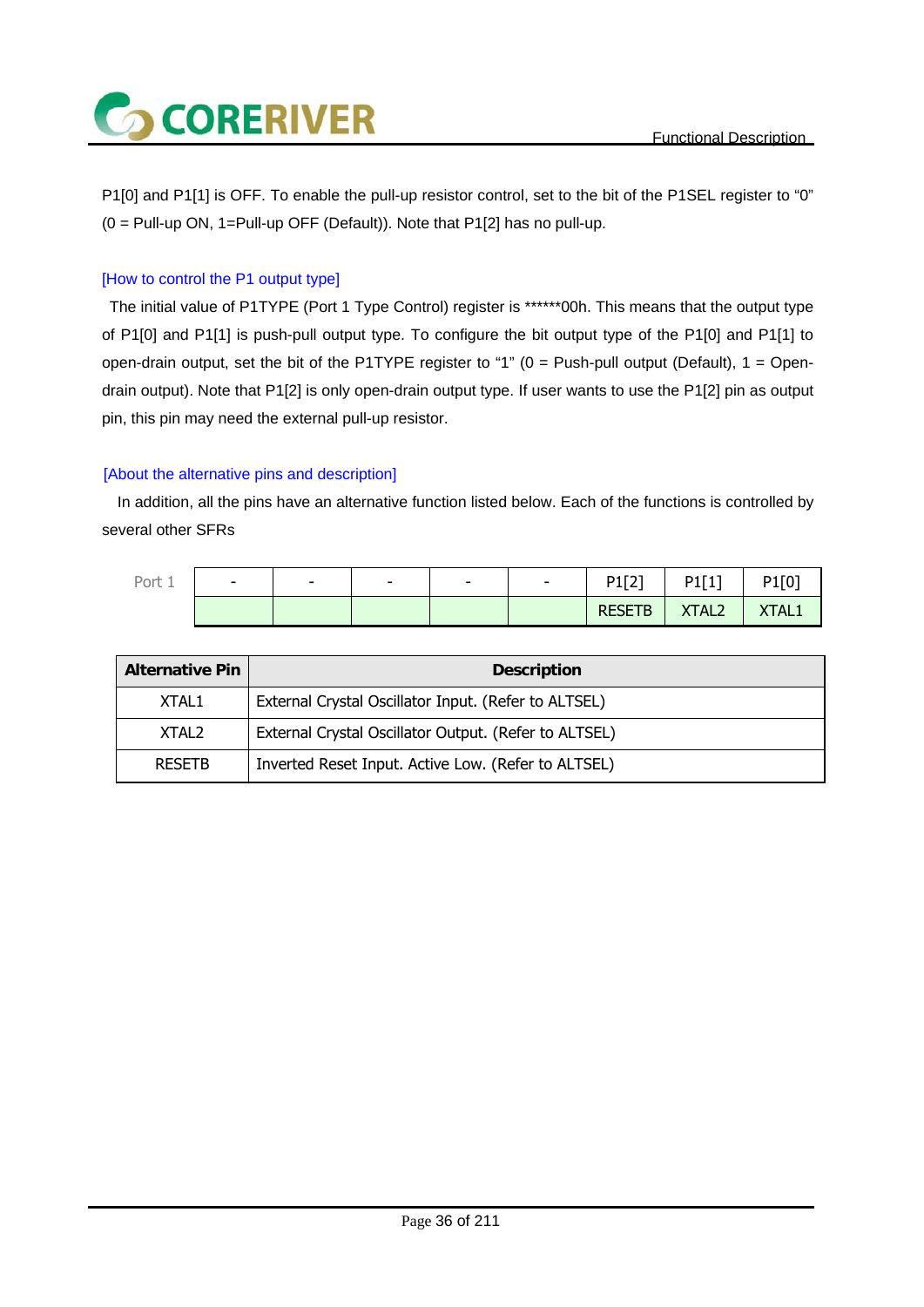



(a) P1.0 (XTAL1) and P1.1 (XTAL2)



(b) P1.2 (RESETB)

# **Figure 6-4 Configuration of PORT1**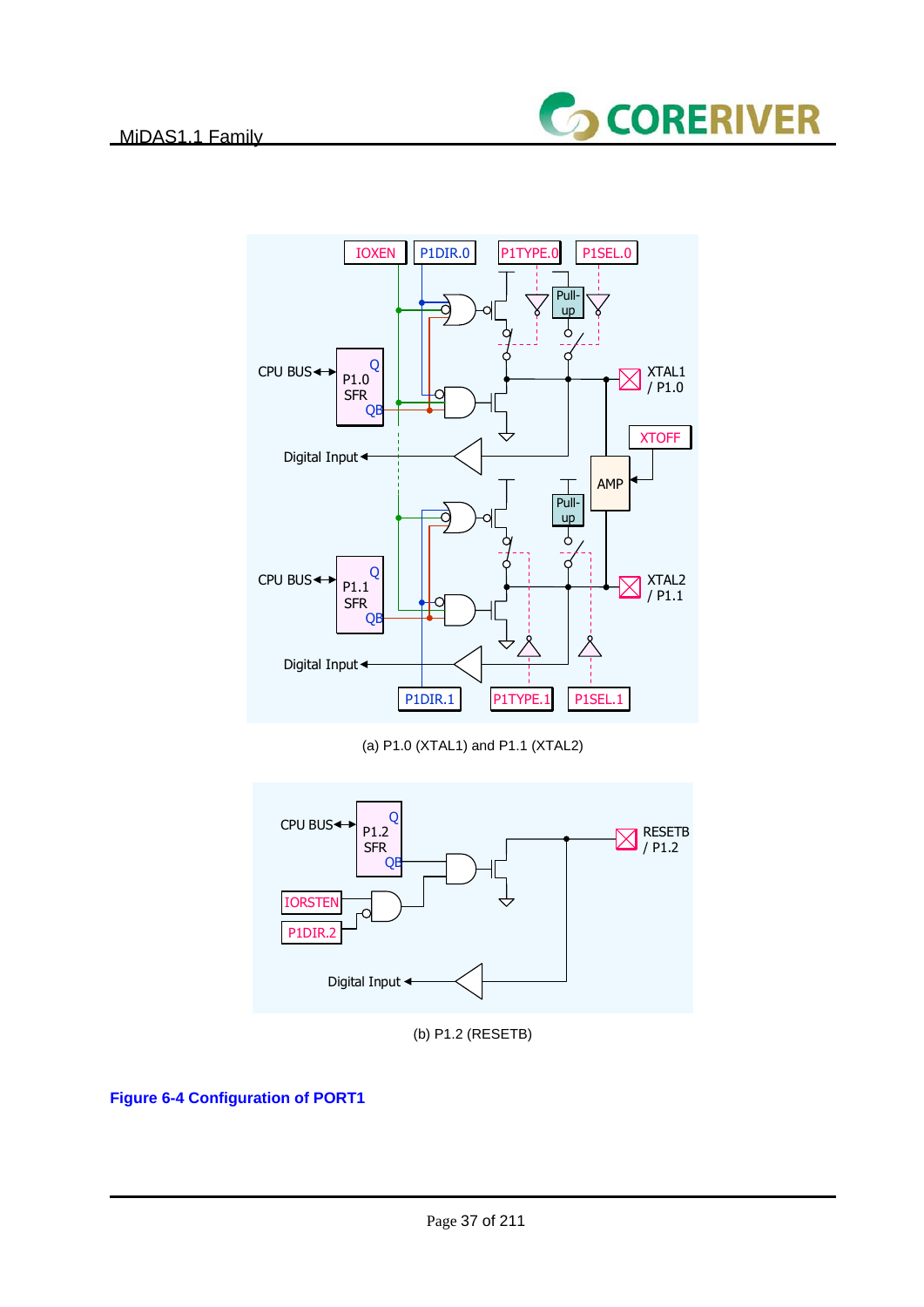

## 6.2.1.2.1 **P1** (90h) : Port 1 Register



This register functions as a general purpose I/O port. The initial value of P0 is FFh.

## 6.2.1.2.2 **P1TYPE** (D5h) : Port 1 Type Control Register



This register configures the P0 output type to the push-pull or open-drain. The initial P1 output type is configured to push-pull output type. Note that the P1[2] pin is only the open-drain output type.

0 = Push-pull output type. (Default)

1 = Open-drain output.

#### 6.2.1.2.3 **P1SEL** (E5h) : Port 1 Pull-up Control Register



This register is enables/disabled the internal pull-up in P1. Note that the P1[2] has no pull-up.

 $0 =$  Pull-up ON. The bit is configured to pull-up ON.

1 = Pull-up OFF. The bit is configured to pull-up OFF. (Default)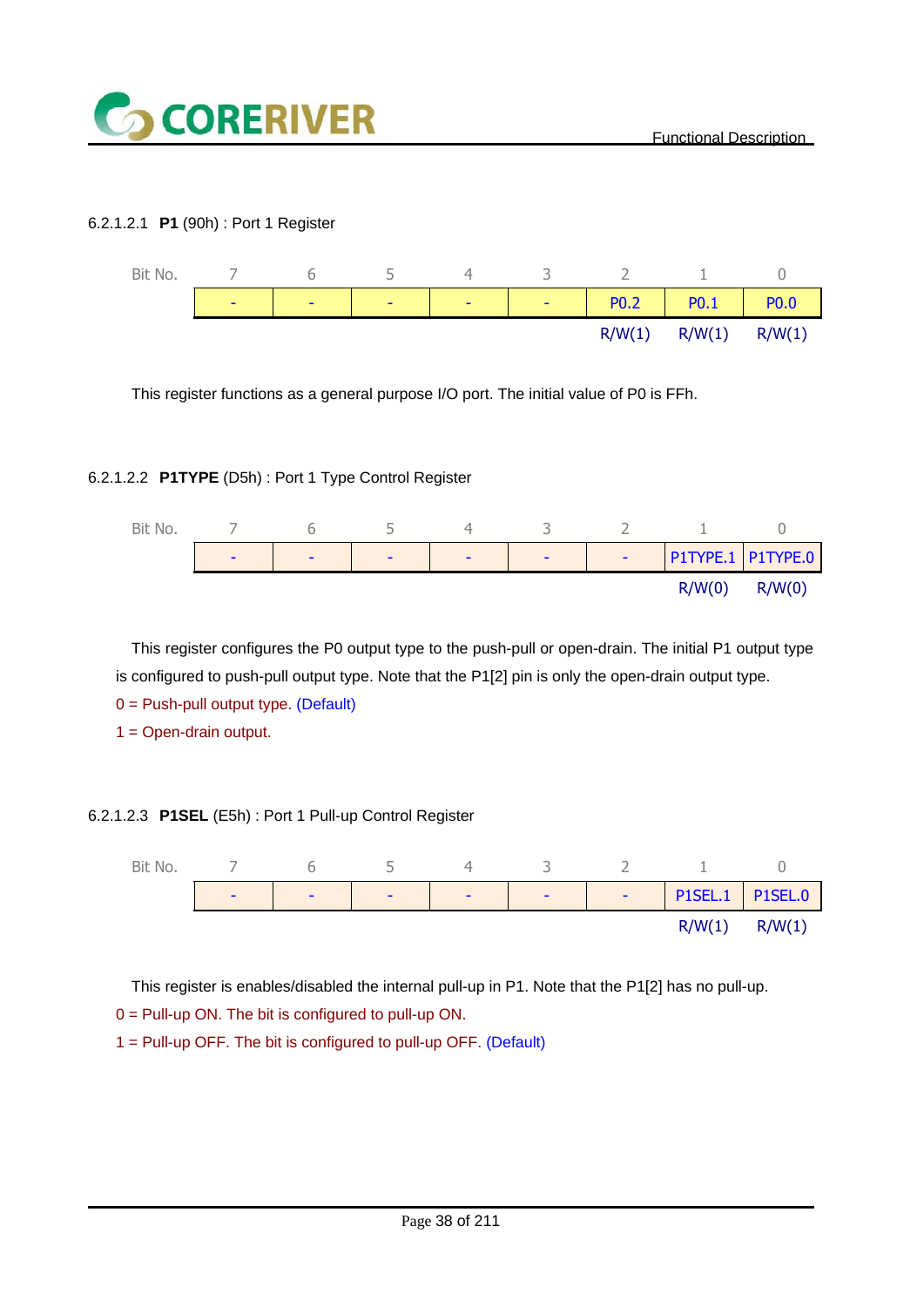

## 6.2.1.2.4 **P1DIR** (F5h) : Port 1 Input/Output Control Register



This register is configured the P1 to input mode or output mode. The initial P1 mode is configured to input mode.

 $0 =$  Output mode. The bit is configured to output.

1 = Input mode. The bit is configured to input. (Default)

## 6.2.1.2.5 **ALTSEL** (E3h) : Alternative Function Selection Register

| Bit No. |              |         |        |        |            |        |                          |                          |
|---------|--------------|---------|--------|--------|------------|--------|--------------------------|--------------------------|
|         | <b>IOXEN</b> | IORSTEN | CLO    | PWM00  | <b>TVO</b> |        | $\overline{\phantom{0}}$ | $\overline{\phantom{0}}$ |
|         | R/W(0)       | R/W(0)  | R/W(0) | R/W(0) | R/W(0)     | R/W(0) |                          |                          |

| Symbol         | <b>Description</b>                                                                  |
|----------------|-------------------------------------------------------------------------------------|
|                | I/O bits from XTAL1/XTAL2 Enable. (XTAL1: Input, XTAL2: Output)                     |
|                | $0 =$ The P1[1] and P1[0] bits are configured as XTAL Input/Output (Default)        |
| <b>IOXEN</b>   | $1 =$ The P1[1] and P1[0] bits are configured as general I/O pins.                  |
|                | Note that you must set XTOFF bit (PMR.3) to "1" to turn off the internal amplifier. |
|                | I/O bits from RESETB Enable.                                                        |
| <b>IORSTEN</b> | $0 =$ The P1[2] bit is configured as RESETB input. (Default)                        |
|                | $1 =$ The P1[2] bit is configured as general I/O pin.                               |
|                | Reserved                                                                            |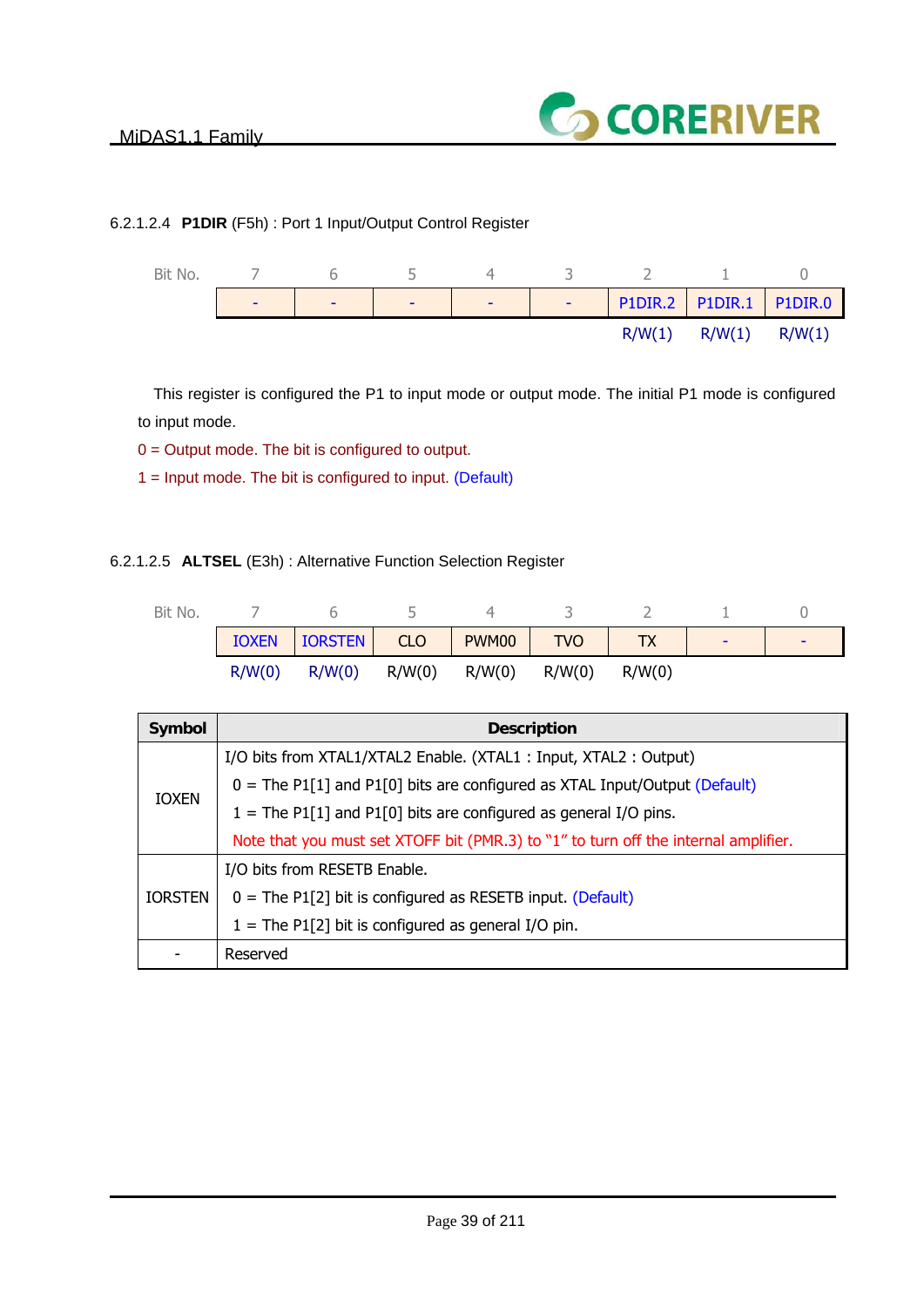

# 6.2.1.2.6 **PMR** (C4h) : Power Management Register



| Symbol       | <b>Description</b>                                                                           |  |  |  |  |  |  |
|--------------|----------------------------------------------------------------------------------------------|--|--|--|--|--|--|
|              | Internal Amplifier Disable for External Crystal Oscillator.                                  |  |  |  |  |  |  |
| <b>XTOFF</b> | This bit controls the enable/disable the internal amplifier for external crystal oscillator. |  |  |  |  |  |  |
|              | $0 =$ Internal amplifier is enabled. (Default)                                               |  |  |  |  |  |  |
|              | $1 =$ Internal amplifier is disabled.                                                        |  |  |  |  |  |  |
|              | Set the XTOFF bit to "1" when user wants to use P1[0] and P1[2] as general I/O pins.         |  |  |  |  |  |  |
|              | Don't set XTOFF bit to "1" when XT/RG bit (EXIF.3) is "1".                                   |  |  |  |  |  |  |
|              | $(XT/RG = "1" : The external clock is selected as system clock. Refer to EXIF register.)$    |  |  |  |  |  |  |



# **Figure 6-5 Configuration of PORT2**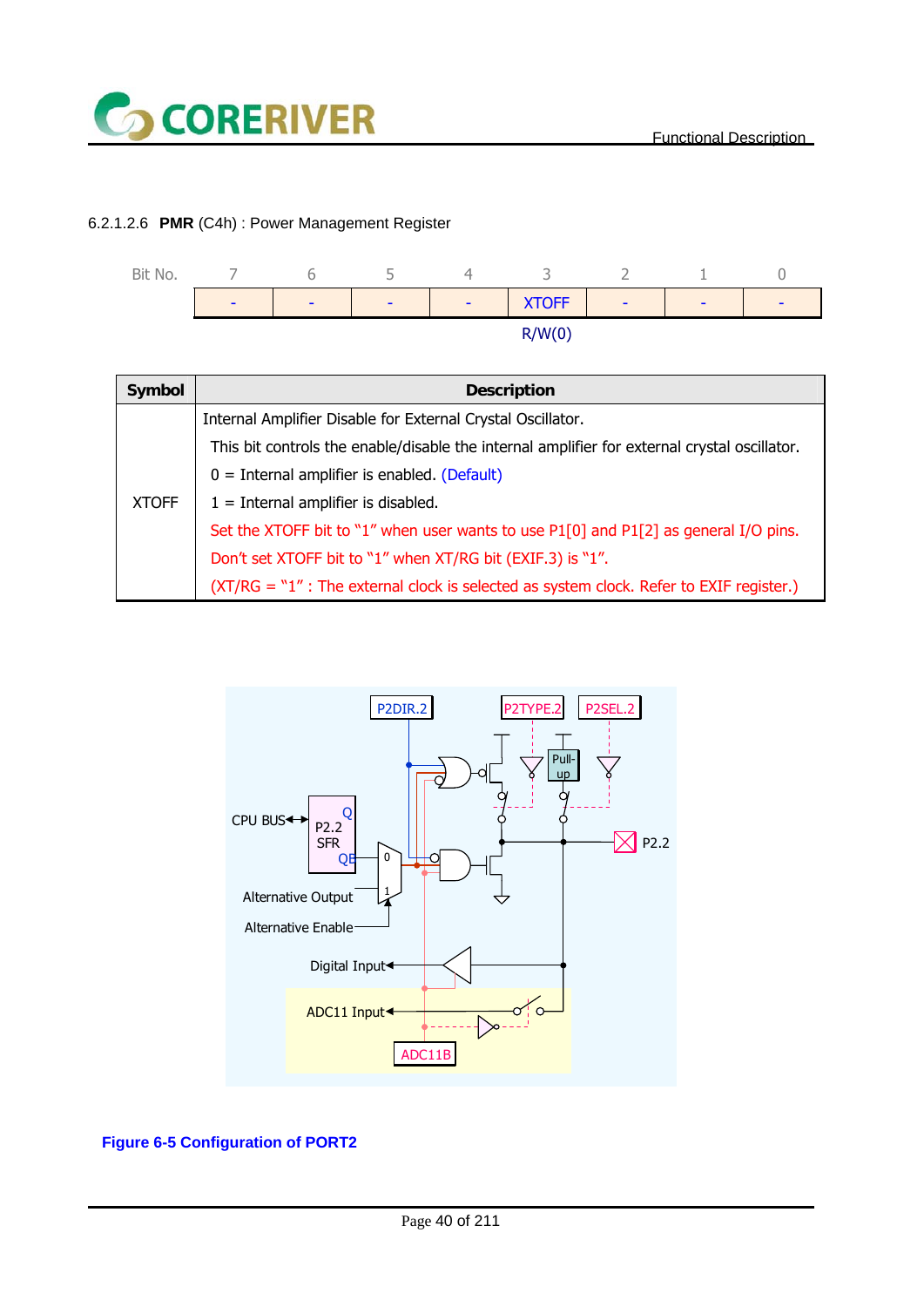

## **6.2.1.3 PORT 2**

Port 2 has the following configuration modes in according to P2DIR, P2SEL, P2TYPE, ALTSEL, ADCON, ADCSEL, and ADCSELH register.

- Input / Output mode controlled by P2DIR (Default  $=$  \*1111111, Input mode)
- **Push-pull / Open-drain output type controlled by P2TYPE (Default = \*0000000h, Push-pull** output type)
- Pull-up ON / OFF controlled by P0SEL (Default = \*1111111h, Pull-up ON)
- ADC input enable & digital input disable, or ADC input disable & digital input enable by ADCSEL and ADCSELH (Default = FFh is ADC input disable & digital input enable.)

After reset, port 2 is configured as input mode with push-pull output type and pull-up is turn-on. Also, ADC input channels are disabled. Note that the port  $2[6:2] (= P2[6:2])$  is configurable as an ADC input pins. The ADC7 ~ ADC11 input channels of the port 2 are selected by ADCSEL and ADCLSELH register.

#### [How to control the ADC input channel enable / disable for P2]

If an ADC input of port 2 is enabled, port 2 is automatically configured as ADC input channel without any effect of port 2 state. Namely, ADC input channel is valid by ADC selection registers (ADCSEL, ADCSELH) even if port 2 is operating on the output mode (bit value of P2DIR = 0). If ADC input channel is disabled, port configuration will be back to the state before entering the ADC input channel enable mode. To select the ADC channel input, set the bit of the ADCSEL or ADCSELH register to "0" (0 = ADC channel bit enable, 1 = disable (Default)). In more detail about ADC, refer to "**6.2.7 ADC**" part.

#### [How to control the P2 input / output mode]

The initial value of P2DIR (Port 2 Input/Output Control) register is \*1111111. This means that the mode of P2 is input mode. To configure the bit of the P2 to output mode, set to the bit of the P2DIR register to "0" ( $0 =$  Output,  $1 =$  Input (Default)).

#### [How to control the P2 pull-up ON/OFF]

The initial value of P2SEL (Port 2 Pull-up Control) register is \*0000000h. This means that the pull-up of P2 is ON. To disable the pull-up resistor control, set to the bit of the P2SEL register to "1" ( $0 =$  Pullup ON (Default), 1=Pull-up OFF).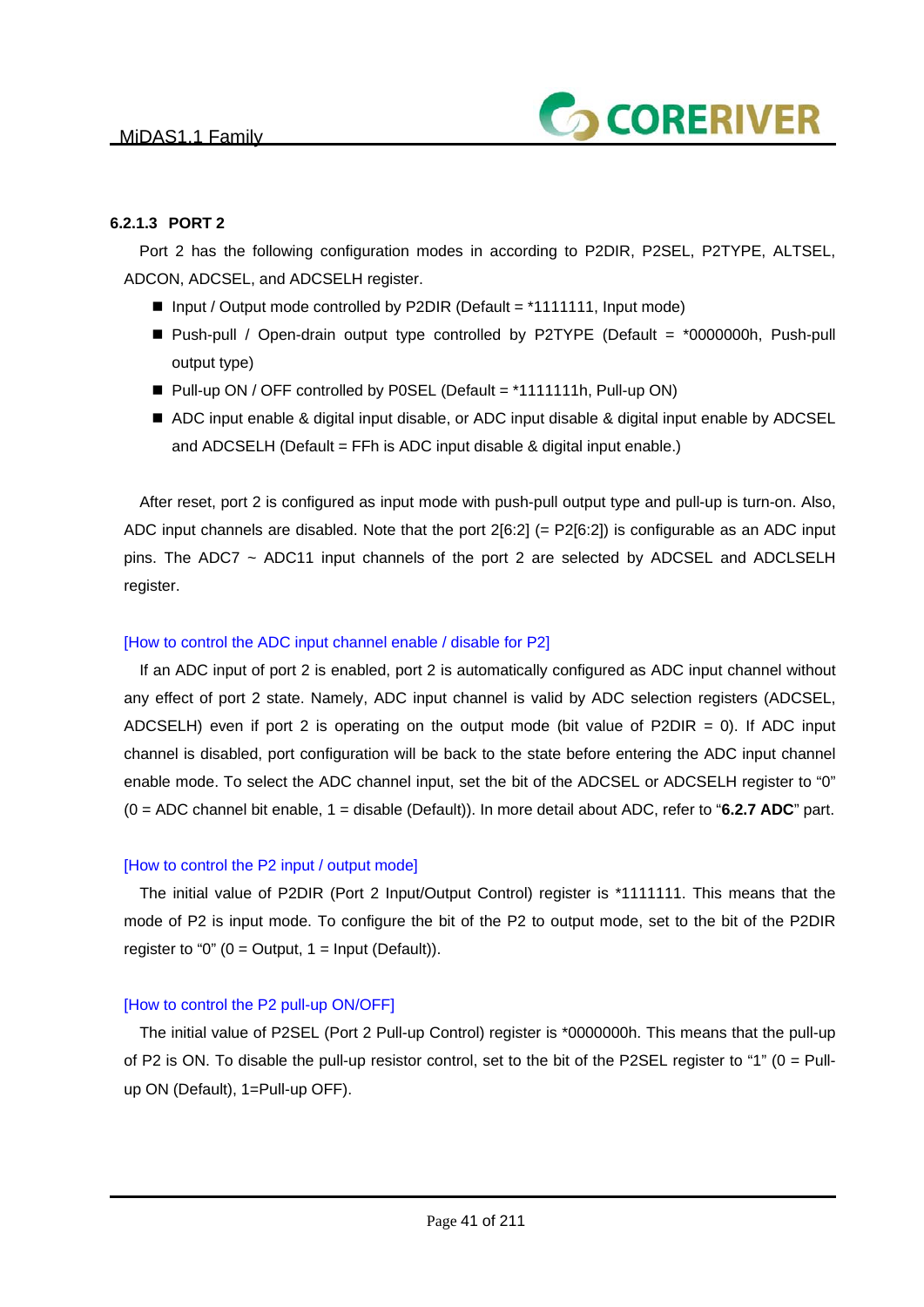

## [How to control the P2 output type]

The initial value of P2TYPE (Port 2 Type Control) register is \*0000000h. This means that the output type of P2 is push-pull output type. To configure the bit output type of the P2 to open-drain output, set the bit of the P2TYPE register to "1" ( $0 =$  Push-pull output (Default),  $1 =$  Open-drain output).

## [How to control the Timer0 Counter from P2[0]]

If user wants to use the timer0 as counter from external input pin (P2[6]; T0 input pin), set the C/T bit (TMOD[2]) to "1". A "1" to "0" transition on this T0 input pin will increment the timer0 counter.

The default value of C/T bit (TMOD[2]) is "0", timer0 timer uses the system clock for timing. When the value of C/T bit is 1, timer0 counter uses the external T0 input transition for counter. In more detail, refer to TMOD register.

## [About the alternative pins and description]

In addition, all the pins have an alternative function listed below. Each of the functions is controlled by several other SFRs.

| Port 2 | $\sim$ | P2[6]      | P2[5]            | P2[4]            | P2[3]             | P2[2] | P2[1] | P2[0] |
|--------|--------|------------|------------------|------------------|-------------------|-------|-------|-------|
|        |        | ADC7       | ADC <sub>8</sub> | ADC <sub>9</sub> | ADC <sub>10</sub> | ADC11 |       |       |
|        |        | <b>CLO</b> |                  |                  |                   |       |       |       |

| <b>Alternative Pin</b> | <b>Description</b>                                                                                                                    |
|------------------------|---------------------------------------------------------------------------------------------------------------------------------------|
| $ADC11 \sim ADC7$      | ADC Analog Input 11 $\sim$ 7                                                                                                          |
| <b>CLO</b>             | System Clock Output to P2[6]. (Refer to ALTSEL register)                                                                              |
| T0                     | Timer0 Input or T0 Input. (Refer to TMOD register)<br>A "1" to "0" transition on this T0 input pin will increment the timer0 counter. |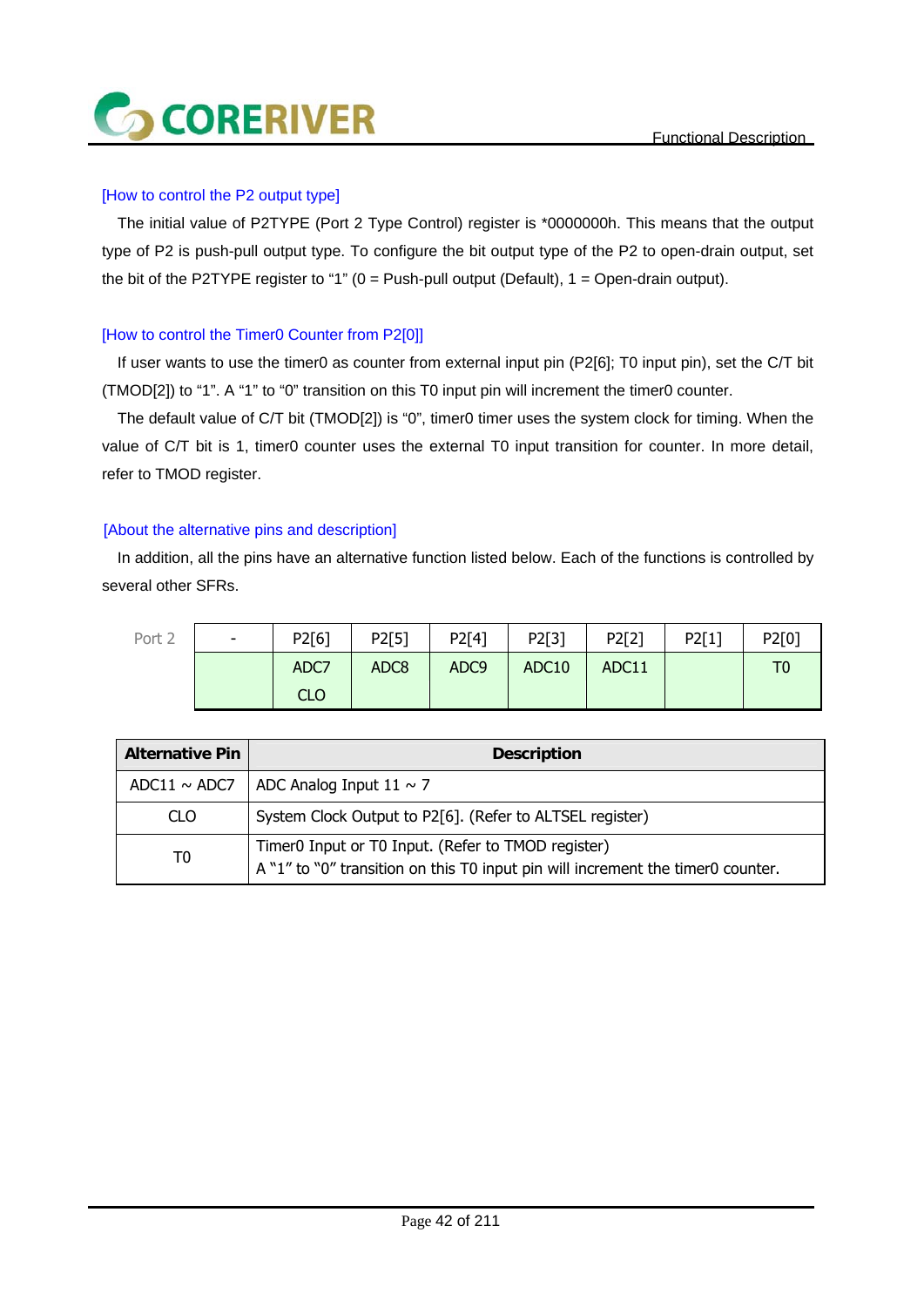

## 6.2.1.3.1 **P2** (A0h) : Port 2 Register

| Bit No. |        |                  |                  |             |                  |                  |                  |                  |
|---------|--------|------------------|------------------|-------------|------------------|------------------|------------------|------------------|
|         | $\sim$ | P <sub>2.6</sub> | P <sub>2.5</sub> | <b>P2.4</b> | P <sub>2.3</sub> | P <sub>2.2</sub> | P <sub>2.1</sub> | P <sub>2.0</sub> |
|         |        | R/W(1)           | R/W(1)           | R/W(1)      | R/W(1)           | R/W(1)           | R/W(1)           | R/W(1)           |

This register functions as a general purpose I/O port. The initial value of P2 is \*1111111.

## 6.2.1.3.2 **P2TYPE** (D6h) : Port 2 Type Control Register



This register configures the P2 output type to the push-pull or open-drain. The initial P2 output type is configured to push-pull output type.

0 = Push-pull output type. (Default)

1 = Open-drain output.

#### 6.2.1.3.3 **P2SEL** (E6h) : Port 2 Pull-up Control Register



This register is enables/disabled the internal pull-up in P2.

 $0 =$  Pull-up ON. The bit is configured to pull-up ON. (Default)

1 = Pull-up OFF. The bit is configured to pull-up OFF.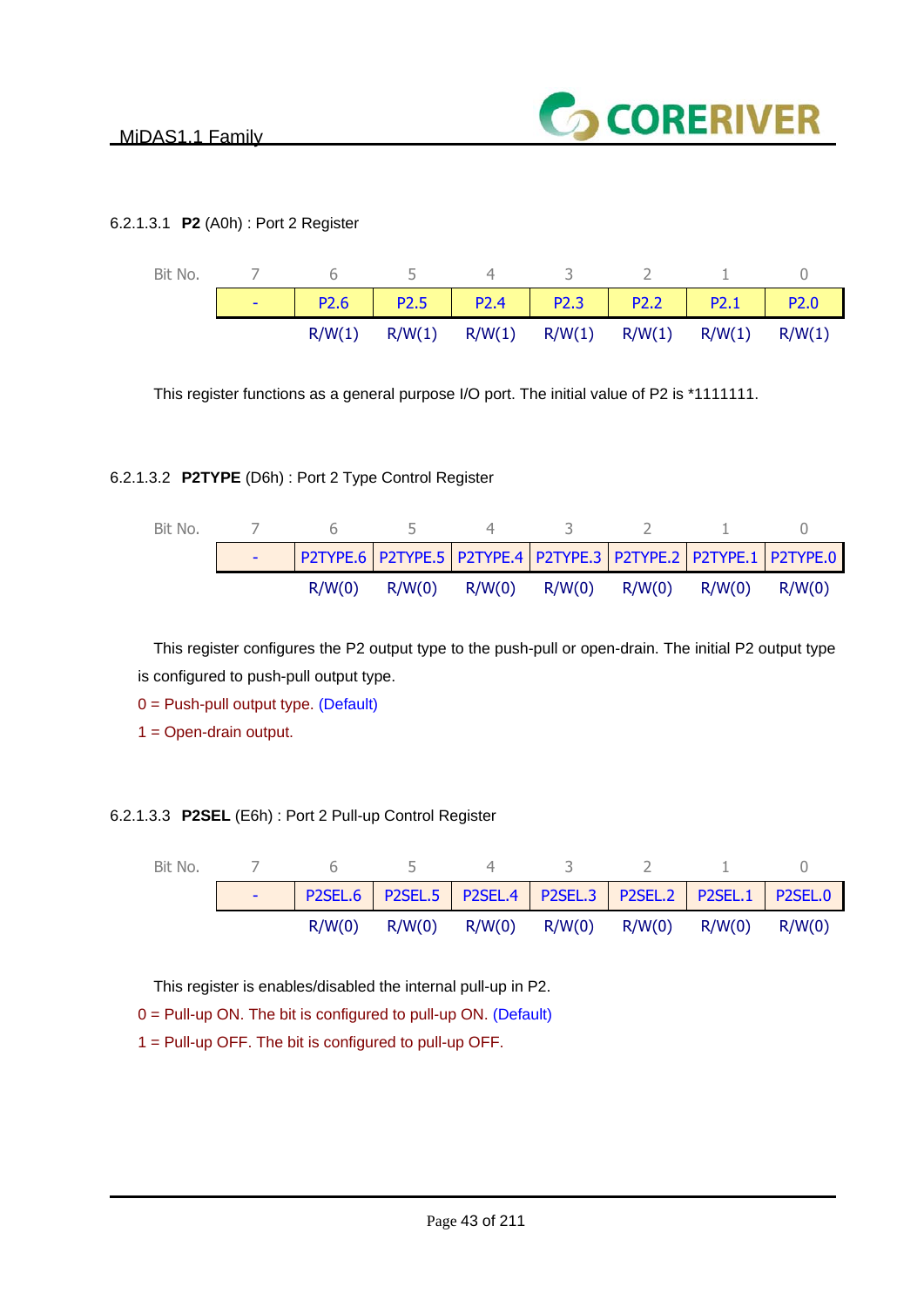

# 6.2.1.3.4 **P2DIR** (F6h) : Port 2 Input/Output Control Register

| Bit No. |                                                                     | 6 5 4 3 7 1                                                    |  |  |
|---------|---------------------------------------------------------------------|----------------------------------------------------------------|--|--|
|         | P2DIR.6   P2DIR.5   P2DIR.4   P2DIR.3   P2DIR.2   P2DIR.1   P2DIR.0 |                                                                |  |  |
|         |                                                                     | $R/W(1)$ $R/W(1)$ $R/W(1)$ $R/W(1)$ $R/W(1)$ $R/W(1)$ $R/W(1)$ |  |  |

This register is configured the P2 to input mode or output mode. The initial P2 mode is configured to input mode.

 $0 =$  Output mode. The bit is configured to output.

1 = Input mode. The bit is configured to input. (Default)

# 6.2.1.3.5 **ADCSELH** (E1h) ADC Channel Selection High Register

| Bit No. |        |                        |       |                   |                            |       |       |        |
|---------|--------|------------------------|-------|-------------------|----------------------------|-------|-------|--------|
|         | ADC11B | $\vert$ ADC10B $\vert$ | ADC9B |                   | ADC8B ADC7B                | ADC6B | ADC5B | ADC4B  |
|         | R/W(1) | R/W(1)                 |       | $R/W(1)$ $R/W(1)$ | $R/W(1)$ $R/W(1)$ $R/W(1)$ |       |       | R/W(1) |

| Symbol | <b>Description</b> |                                                                                        |  |  |  |  |  |  |  |  |
|--------|--------------------|----------------------------------------------------------------------------------------|--|--|--|--|--|--|--|--|
|        |                    | ADC Channel Selection Low. These bits are configured to enable/disable the ADC channel |  |  |  |  |  |  |  |  |
|        |                    | inputs (ADC[11:4]). P2[2] ~ P2[6] : ADC7 ~ ADC11 input.                                |  |  |  |  |  |  |  |  |
|        | <b>ADC Channel</b> | Result                                                                                 |  |  |  |  |  |  |  |  |
|        | ADC7B              | $1 =$ ADC7 input channel is disabled & digital input is enabled at P2[6].              |  |  |  |  |  |  |  |  |
| ADC7B  |                    | (Default)                                                                              |  |  |  |  |  |  |  |  |
| ADC8B  |                    | $0 = ADC7$ input channel is enabled & digital input is disabled.                       |  |  |  |  |  |  |  |  |
| ADC9B  | ADC8B              | $1 =$ ADC8 input channel is disabled & digital input is enabled at P2[5].              |  |  |  |  |  |  |  |  |
| ADC10B |                    | (Default)                                                                              |  |  |  |  |  |  |  |  |
| ADC11B |                    | $0 = ADC8$ input channel is enabled & digital input is disabled.                       |  |  |  |  |  |  |  |  |
|        | $\cdots$           |                                                                                        |  |  |  |  |  |  |  |  |
|        | ADC11B             | $1 = ADC11$ input channel is disabled & digital input is enabled at P2[2].             |  |  |  |  |  |  |  |  |
|        |                    | (Default)                                                                              |  |  |  |  |  |  |  |  |
|        |                    | $0 = ADC11$ input channel is enabled & digital input is disabled.                      |  |  |  |  |  |  |  |  |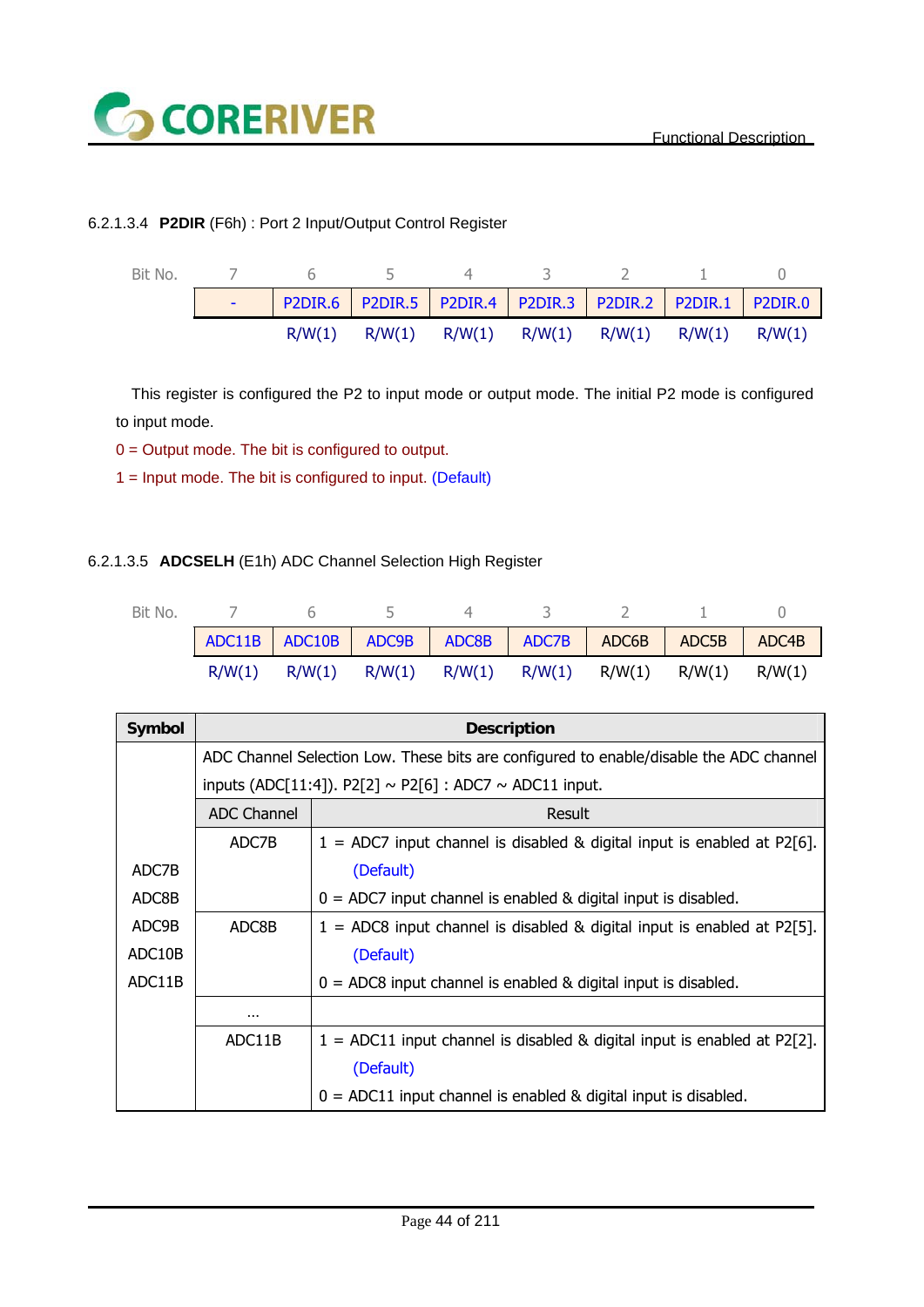

# 6.2.1.3.6 **ADCSEL** (E2h): ADC Channel Selection Low & MUX Selection Register

| Bit No. |        |                    |        |              |                 |                 |        |                 |
|---------|--------|--------------------|--------|--------------|-----------------|-----------------|--------|-----------------|
|         | ADC3B  | ADC <sub>2</sub> B | ADC1B  | <b>ADC0B</b> | CH <sub>3</sub> | CH <sub>2</sub> | CH1    | CH <sub>0</sub> |
|         | R/W(1) | R/W(1)             | R/W(1) | R/W(1)       | R/W(1)          | R/W(1)          | R/W(1) | R/W(1)          |

\* R/W (1) means that user can read and writer this flag bit. The initial value of flag bit is "1".

| Symbol                             |                 | <b>Description</b>                                                    |                                |                 |                                                                                      |  |  |  |  |  |
|------------------------------------|-----------------|-----------------------------------------------------------------------|--------------------------------|-----------------|--------------------------------------------------------------------------------------|--|--|--|--|--|
|                                    |                 | ADC MUX Selection. Theses bits is configured to select the ADC input. |                                |                 |                                                                                      |  |  |  |  |  |
|                                    |                 |                                                                       |                                |                 | The initial value of CH[3:0] is 0xFh (4'b1111). Ch, Dh, Eh and Fh means that all ADC |  |  |  |  |  |
|                                    |                 | inputs are disabled.                                                  |                                |                 |                                                                                      |  |  |  |  |  |
|                                    | CH <sub>3</sub> | CH <sub>2</sub>                                                       | CH <sub>1</sub>                | CH <sub>0</sub> | Result                                                                               |  |  |  |  |  |
| CH <sub>0</sub><br>CH <sub>1</sub> | $\Omega$        | $\Omega$                                                              | 0                              | $\Omega$        | $0x0h$ : ADC0 is selected                                                            |  |  |  |  |  |
| CH <sub>2</sub>                    | $\Omega$        | $\Omega$                                                              | 0                              | 1               | $0x1h : ADC1$ is selected                                                            |  |  |  |  |  |
| CH <sub>3</sub>                    | $\Omega$        | 0                                                                     | 1                              | 0               | $0x2h : ADC2$ is selected                                                            |  |  |  |  |  |
|                                    |                 |                                                                       | $\cdots$                       |                 |                                                                                      |  |  |  |  |  |
|                                    | 1               | $\Omega$                                                              | 1                              | $\Omega$        | 0xAh: ADC10s selected                                                                |  |  |  |  |  |
|                                    | 1               | $\Omega$                                                              |                                | 1               | 0xBh: ADC11is selected                                                               |  |  |  |  |  |
|                                    |                 |                                                                       | 1100 (0xCh) $\sim$ 1111 (0xFh) |                 | No ADC channel is not selected (Default Value = $0xFh$ )                             |  |  |  |  |  |

6.2.1.3.7 **ALTSEL** (E3h) : Alternative Function Selection Register

| Bit No. |              |                |            |        |        |        |   |                          |
|---------|--------------|----------------|------------|--------|--------|--------|---|--------------------------|
|         | <b>IOXEN</b> | <b>IORSTEN</b> | <b>CLO</b> | PWM00  | TVO    |        | - | $\overline{\phantom{0}}$ |
|         | R/W(0)       | R/W(0)         | R/W(0)     | R/W(0) | R/W(0) | R/W(0) |   |                          |

| Symbol     | <b>Description</b>                                        |  |  |  |  |  |  |
|------------|-----------------------------------------------------------|--|--|--|--|--|--|
|            | System Clock Output Enable to P2[6].                      |  |  |  |  |  |  |
| <b>CLO</b> | $0 =$ Disable the System Clock Output to P2[6]. (Default) |  |  |  |  |  |  |
|            | $1 =$ Enable the System Clock Output to P2[6].            |  |  |  |  |  |  |
| ٠          | Reserved                                                  |  |  |  |  |  |  |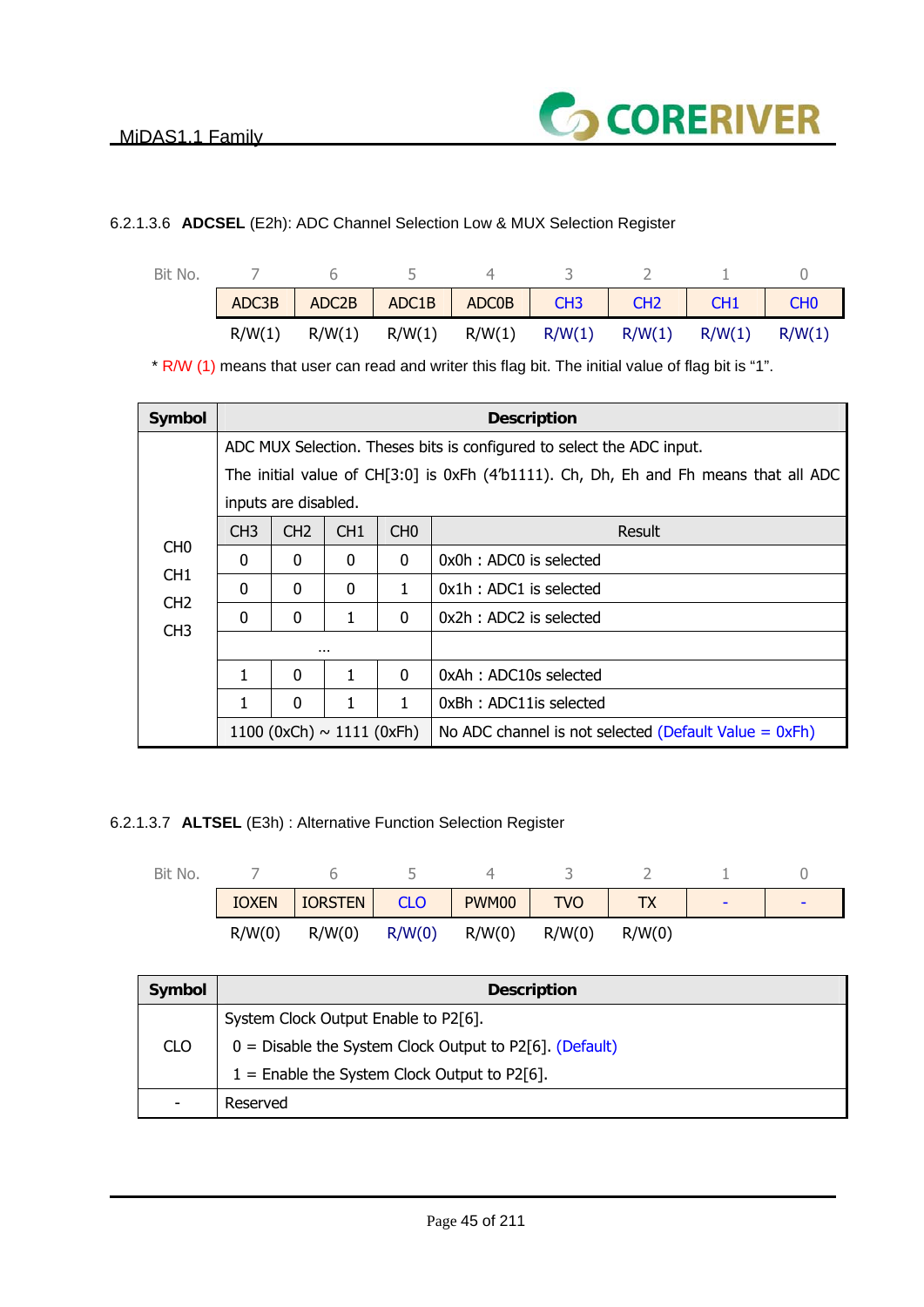

# **6.2.1.4 Read-Modify-Write Instructions**

The normal read instructions will read the pin state without regard to the output data latch. The only exception is the read-modify-write category of instructions. They are listed as follows:

| <b>Instruction</b> | <b>Description</b>                    |
|--------------------|---------------------------------------|
| ANL                | Logical AND                           |
| ORL                | Logical OR                            |
| XRL                | Logical Exclusive OR (XOR)            |
| JBC                | Branch if bit is set then clear bit   |
| CPL                | Complement bit                        |
| INC                | Increment                             |
| DEC                | Decrement                             |
| DJNZ               | Decrement and branch if not zero      |
| MOV PX.Y, C        | Move the carry bit to bit Y of Port X |
| CLR PX.Y           | Clear bit Y of Port X                 |
| SETB PX.Y          | Set bit Y of Port X                   |

# **Table 6-4 Read-Modify-Write Instructions**

The read-modify-write instructions read the state of the latch, and then write back the result to the latch. Thus the operation takes place using the value that was originally written to the SFR, without regard to the pin state. The last three instructions listed above are read-modify-write because they read the entire port latch, then write back the changed value. In this case, only one bit will be changed as specified by the instruction.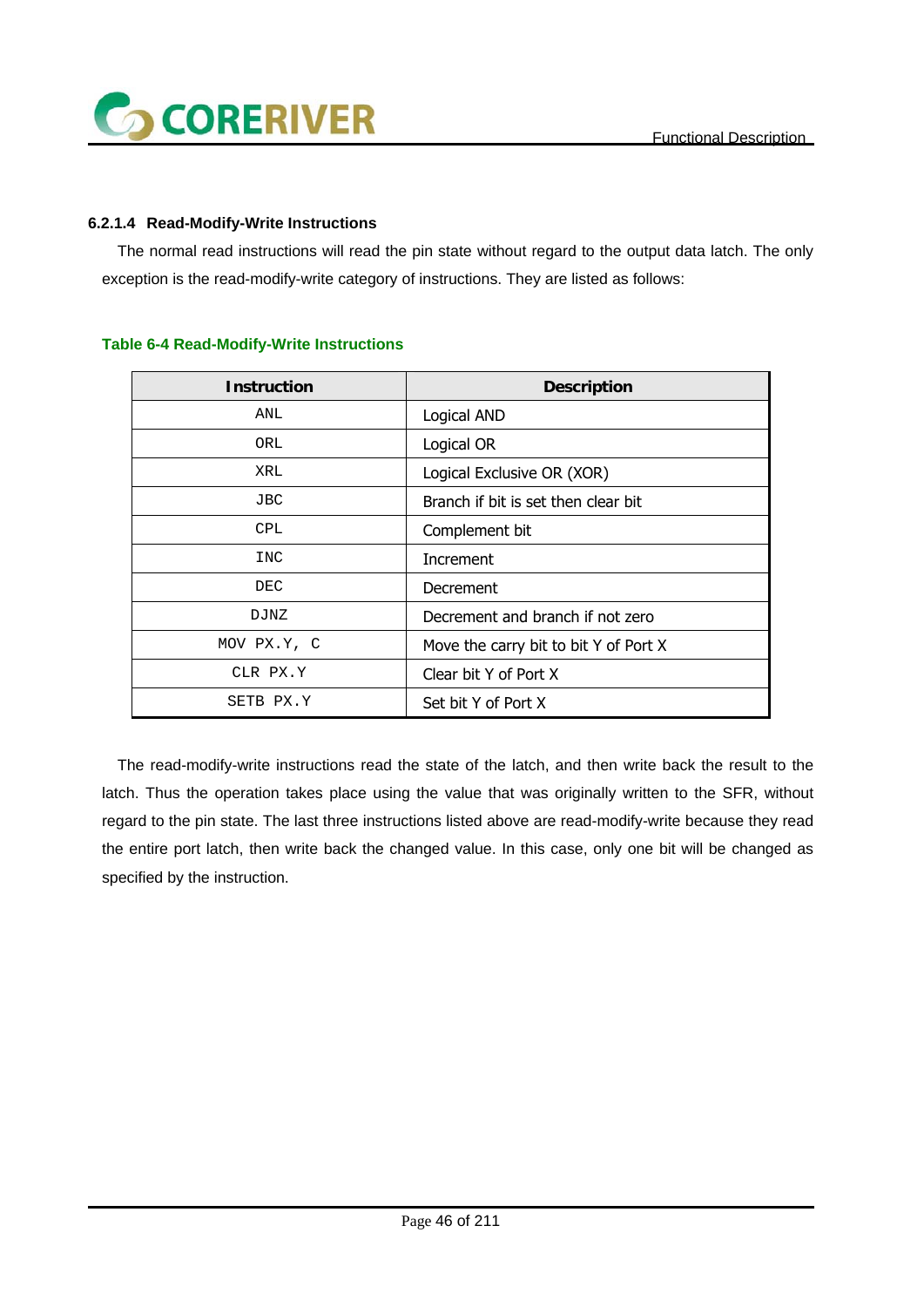

### **6.2.1.5 Alternative Functions**

Every port pin has an optional special function. These functions are individually selectable. They can also be turned on and off dynamically according to the application. The alternative function for each port pin is described briefly below. More information about each alternative function is available in the section dealing with that function.

# **Table 6-5 Alternative Functions**

| Port  | <b>Alternative Functions</b>                     |  |  |  |
|-------|--------------------------------------------------|--|--|--|
| P0[0] | (INT0B) External Interrupt 0 falling edge active |  |  |  |
|       | (TVO) Timer 0 Overflow Clock Output              |  |  |  |
| P0[1] | (ADC0) ADC Input Channel 0                       |  |  |  |
|       | (INT1B) External Interrupt 1 falling edge active |  |  |  |
| PO[2] | (ADC1) ADC Input Channel 1                       |  |  |  |
|       | (INT2) External Interrupt 2 rising edge active   |  |  |  |
| P0[3] | (ADC2) ADC Input Channel 2                       |  |  |  |
|       | (INT3B) External Interrupt 3 falling edge active |  |  |  |
| PO[4] | (ADC3) ADC Input Channel 3                       |  |  |  |
|       | (AVref) ADC Reference Voltage Input              |  |  |  |
| P0[5] | (ADC4) ADC Input Channel 4                       |  |  |  |
| P0[6] | (ADC5) ADC Input Channel 5                       |  |  |  |
|       | (PWM) PWM Output                                 |  |  |  |
| P0[7] | (ADC6) ADC Input Channel 6                       |  |  |  |
| P1[0] | (XTAL1) Crystal Oscillator Input                 |  |  |  |
| P1[1] | (XTAL2) Crystal Oscillator Output                |  |  |  |
| P1[2] | (RESETB) RESET Input - Active Low                |  |  |  |
| P2[0] | (T0) Timer 0 Input                               |  |  |  |
| P2[1] |                                                  |  |  |  |
| P2[2] | (ADC11) ADC Input Channel 11                     |  |  |  |
| P2[3] | (ADC10) ADC Input Channel 10                     |  |  |  |
| P2[4] | (ADC9) ADC Input Channel 9                       |  |  |  |
| P2[5] | (ADC8) ADC Input Channel 8                       |  |  |  |
|       | (ADC7) ADC Input Channel 7                       |  |  |  |
| P2[6] | (CLO) System Clock Output                        |  |  |  |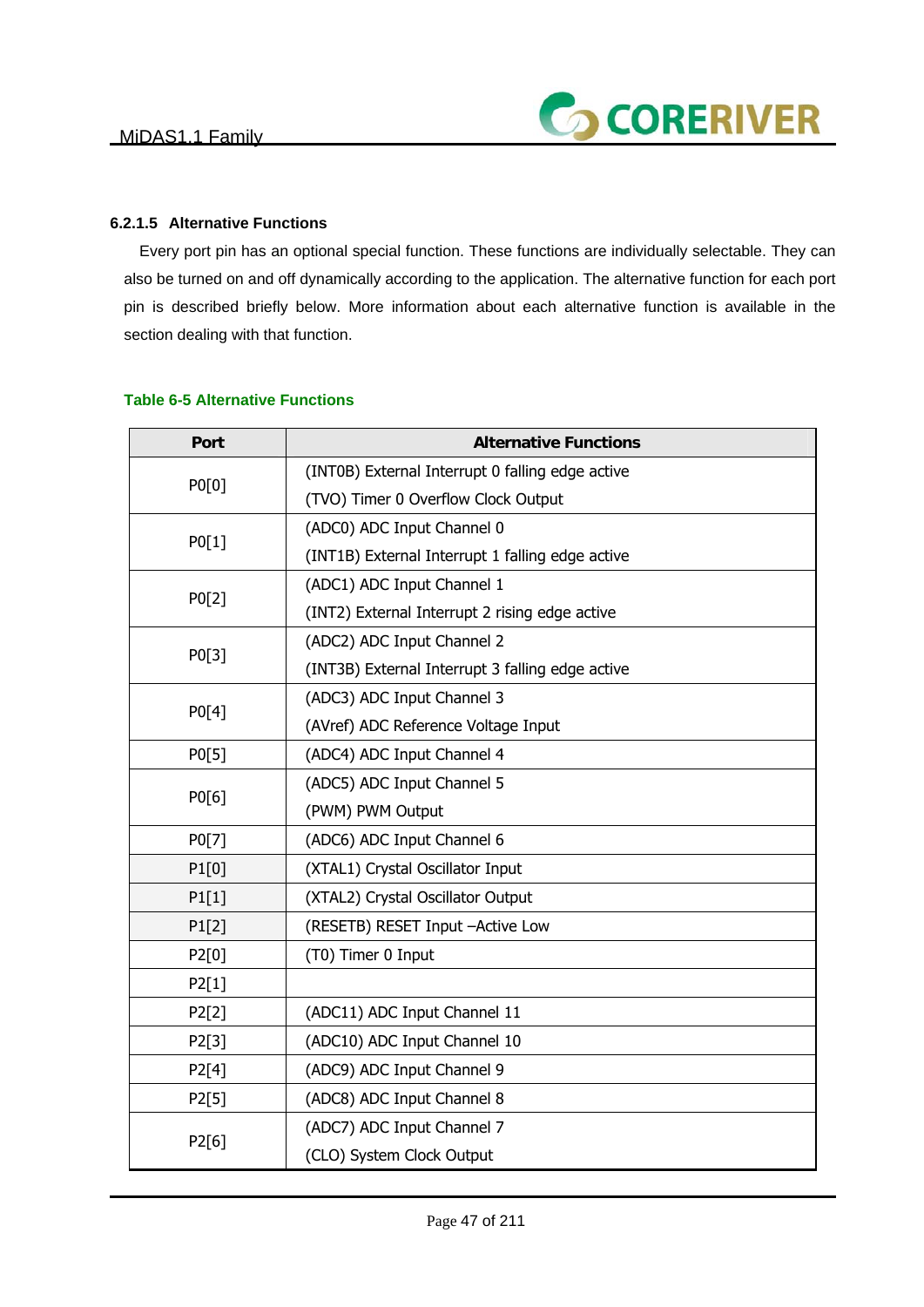<span id="page-47-0"></span>

# **6.2.2 LVD (Low Voltage Detector)**

#### **6.2.2.1 Power–On Reset (POR)**

Members of the MiDAS1.1 family incorporate an internal voltage reference which holds the CPU in the power–on reset state while V<sub>DD</sub> is out of tolerance. Once V<sub>DD</sub> has risen above the threshold (V<sub>RST</sub> = 2.3V), the microcontroller will restart the oscillation of the external crystal and count 65,536 clock cycles. The processor will then begin software execution at location 0000h.

This helps the system maintain reliable operation by only permitting processor operation when voltage is in a known good state. The processor will exit the reset condition automatically once the above conditions are met. This happens automatically, needing no external components or action. Execution begins at the standard reset vector address of 0000h.

Software can determine that a Power–On Reset has occurred using the Power–On Reset flag (POR in PCON[4]). Since all resets cause a vector to location 0000h, the POR flag allows software to acknowledge that power failure was the reason for a reset. Software should clear the POR bit after reading it. When a reset occurs, software will be able to determine if a power cycle was the cause.

#### **6.2.2.2 Power-Fail Reset**

When power fails (below  $V_{RST}$ ), the power monitor will invoke the reset state again. This reset condition will remain while power is below the threshold ( $V_{RST}$ ). When power returns above the reset threshold ( $V_{RST}$ ), a full power–on reset will be performed. Thus a brown-out that causes  $V_{DD}$  to drop below  $V_{RST}$  appears the same as a power up.



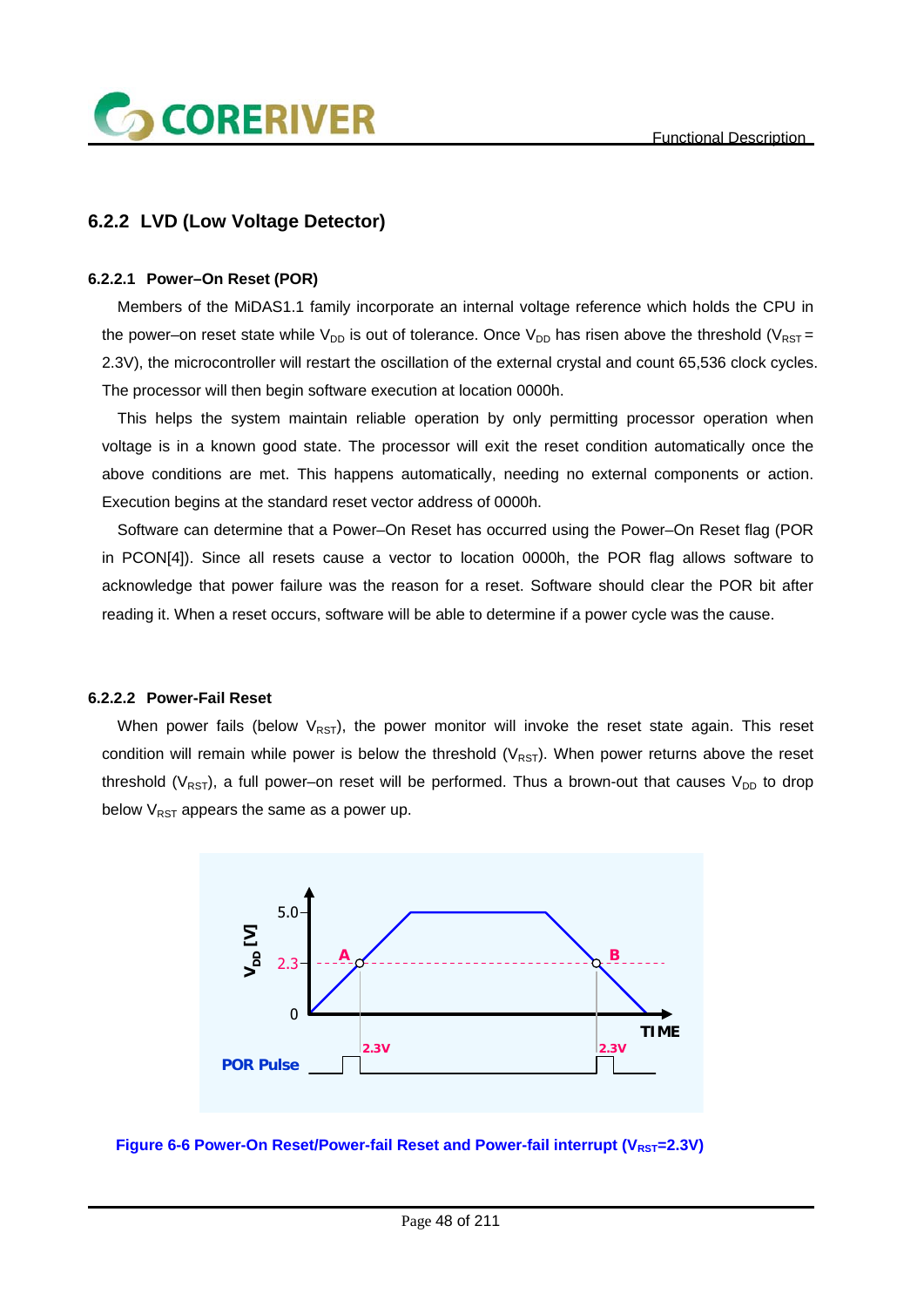

[Related SFRs are: EXIF (External Interrupt Flag) and PCON (Power Control) Registers]

**EXIF**[0] : (BGS) Band-gap Select (Default = 1). If BGS=0, band-gap block (LVD) will do not run in power-down mode, but run during normal mode. It will support the significant power savings in power-down mode. **PCON**[4] : (POF) Power Off Fail. After POR (Power-On Reset), POF bit will be set to "1". For all resets except of POR, the value of POF is not changed if user sets it bit to "0". **PCON**[1] : (PD) Power-down (Stop) Mode Enable (Default = 0).

If user sets this bit to "1", it causes the MCU to go into the power-down mode.

Power-On/Fail reset and interrupt signal is generated when  $V_{DD}$  goes up and down as shown in [Figure 6-](#page-47-0)6.

LVD block is alive after power-up. LVD block is off only when BGS = 0 and power-down mode. If the use of the power–fail features are desired in power-down mode (PCON $[1] = 1$ ), the BGS bit (EXIF[0]), may be used. When BGS bit is set to logic 1 by software, the band–gap reference and associated power monitor circuits will remain active in power-down mode. The price of this feature is higher power supply current requirements. In power-down mode with the band–gap reference disabled, the processor draws less than 1 μA. With the band–gap enabled, it draws approximately 180 μA.



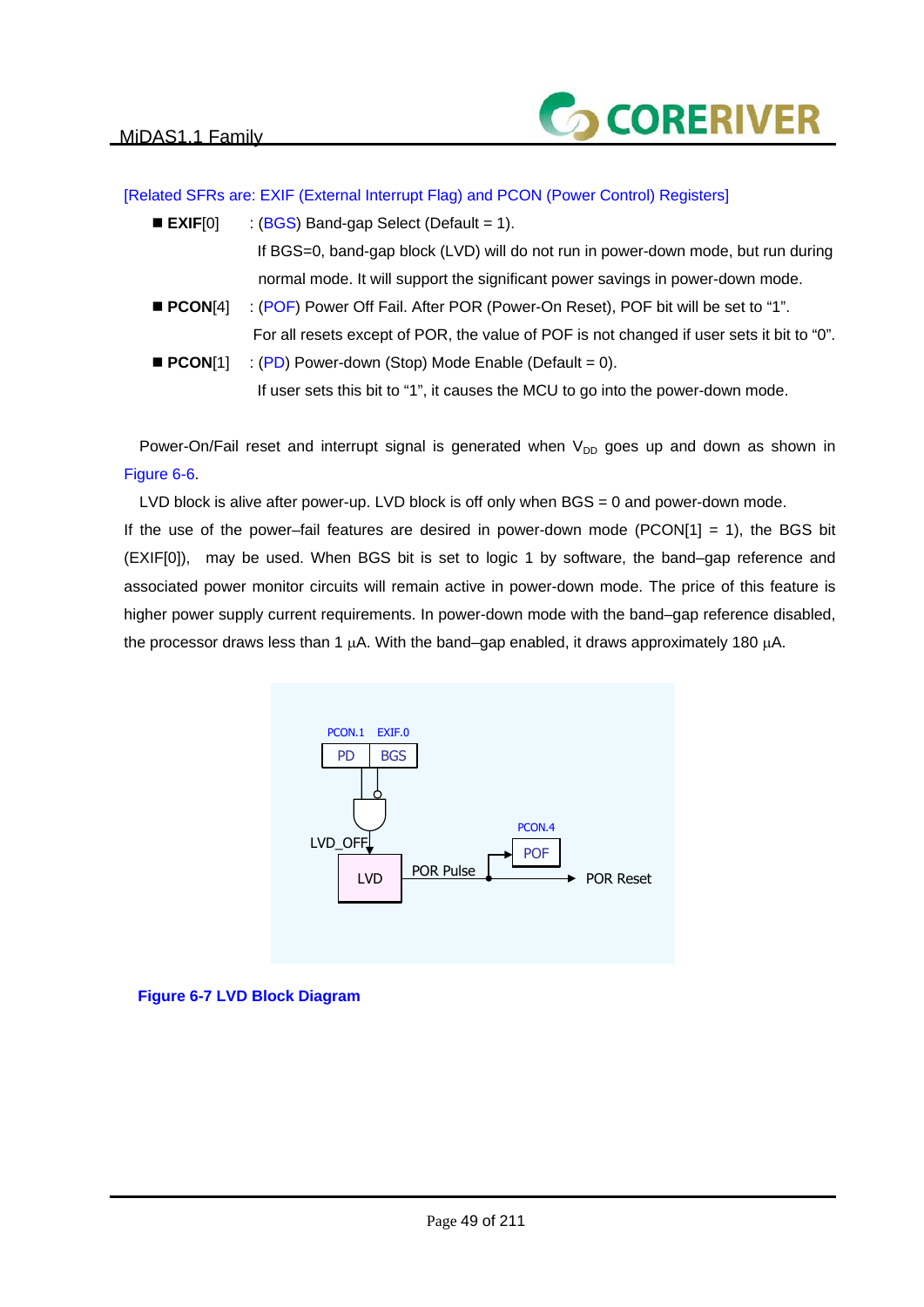

# **6.2.2.3 PCON** (87h) : Power Control Register



| Symbol     | <b>Description</b>                                                                        |
|------------|-------------------------------------------------------------------------------------------|
|            | Reserved                                                                                  |
|            | Power Off Flag.                                                                           |
| <b>POF</b> | When POR (Power-On Reset), this bit will be set to "1" by H/W.                            |
|            | For all resets except of POR, the value of POF is not changed if user sets it bit to "0". |
|            | Power-down (Stop) Mode Enable.                                                            |
|            | Setting this bi causes the MCU (MiDAS1.1 family) to go into the power-down mode.          |
| PD.        | In this mode, all the clocks are stopped and program execution is frozen.                 |
|            | $0$ (Default), $1 =$ Power-down mode enable.                                              |

# **6.2.2.4 EXIF** (91h) : External Interrupt Flag Register



| Symbol     | <b>Description</b>                                                                 |
|------------|------------------------------------------------------------------------------------|
|            | Reserved                                                                           |
|            | Band-Gap Select.                                                                   |
|            | This bit enables/disables the band-gap reference during power-down mode. Disabling |
|            | the band-gap reference provides significant power savings in power-down mode, but  |
|            | sacrifices the ability to perform power-fail reset while stopped.                  |
| <b>BGS</b> | The state of bit will be undefined on devices which do not incorporate a band-gap  |
|            | reference.                                                                         |
|            | $0 =$ The band-gap reference (LVD) will do not run in power-down mode,             |
|            | but will run during normal operation.                                              |
|            | $1 =$ The band-gap reference (LVD) will run in power-down mode. (Default)          |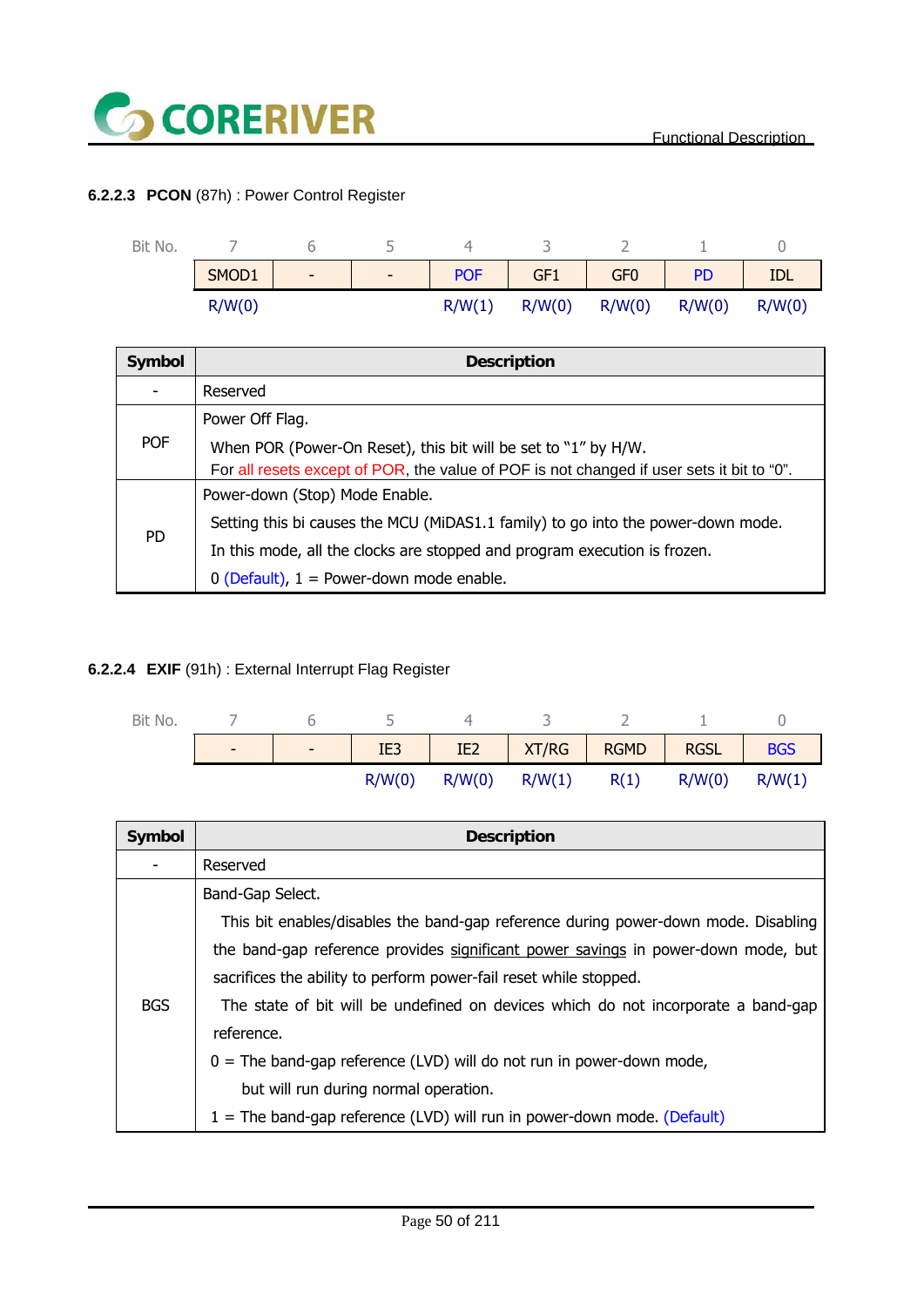

# <span id="page-50-0"></span>**6.2.3 WDT (Watchdog Timer)**

The Watchdog timer is a free-running timer which can be programmed by user to serve as a system monitor, a time-base generator, or an event timer. And it can detect the malfunction of program due to external noise or other causes. It is basically a set of dividers that divide the system clock. The divider output is selectable and determines the time-out interval. When the time-out occurs (counter overflow), a flag is set, which can cause an interrupt if enabled, and a system reset can also be caused if it is enabled. The interrupt will occur if the individual interrupt enable and the global enable are set. The interrupt and reset functions are independent of each other and may be used separately or together depending on the user software. [Figure 6-8](#page-50-0) shows the block diagram for Watchdog timer.



\* RWT is only used with WDT mode 0 (WD[1:0] = [0,0]) for MiDAS1.1 Family (Refer to Application Note #009 (AN009))

**Figure 6-8 Block Diagram for Watchdog Timer** 

Note: RWT is only used with WDT mode 0 (WD[1:0] = 2'b00) for MiDAS1.1 Family.

The Watchdog timer should first be restarted by using RWT (WDCON.0). This ensures that the timer starts from a known state. This bit is self-clearing, i.e. after writing a 1 to this bit, the hardware will automatically clear this bit. Not that WDT counter restart (RWT = 1) must be executed in WDT mode 0 (WD1 and WD0 are both "0").

The Watchdog timer will now count clock cycles. The time-out interval is selected by the two bits WD1 and WD0 (CKCON.7 and CKCON.6). When the selected time-out occurs, the Watchdog interrupt flag WDIF (WDCON.3) is set. If the Watchdog reset EWT (WDCON.1) is enabled, then 256 clocks after the time-out, if there is no RWT, a system reset due to Watchdog timer will occur. This will last for thirty clock cycles, and the Watchdog timer reset flag WTRF (WDCON.2) will be set. This indicates to the software that the Watchdog was the cause of the reset.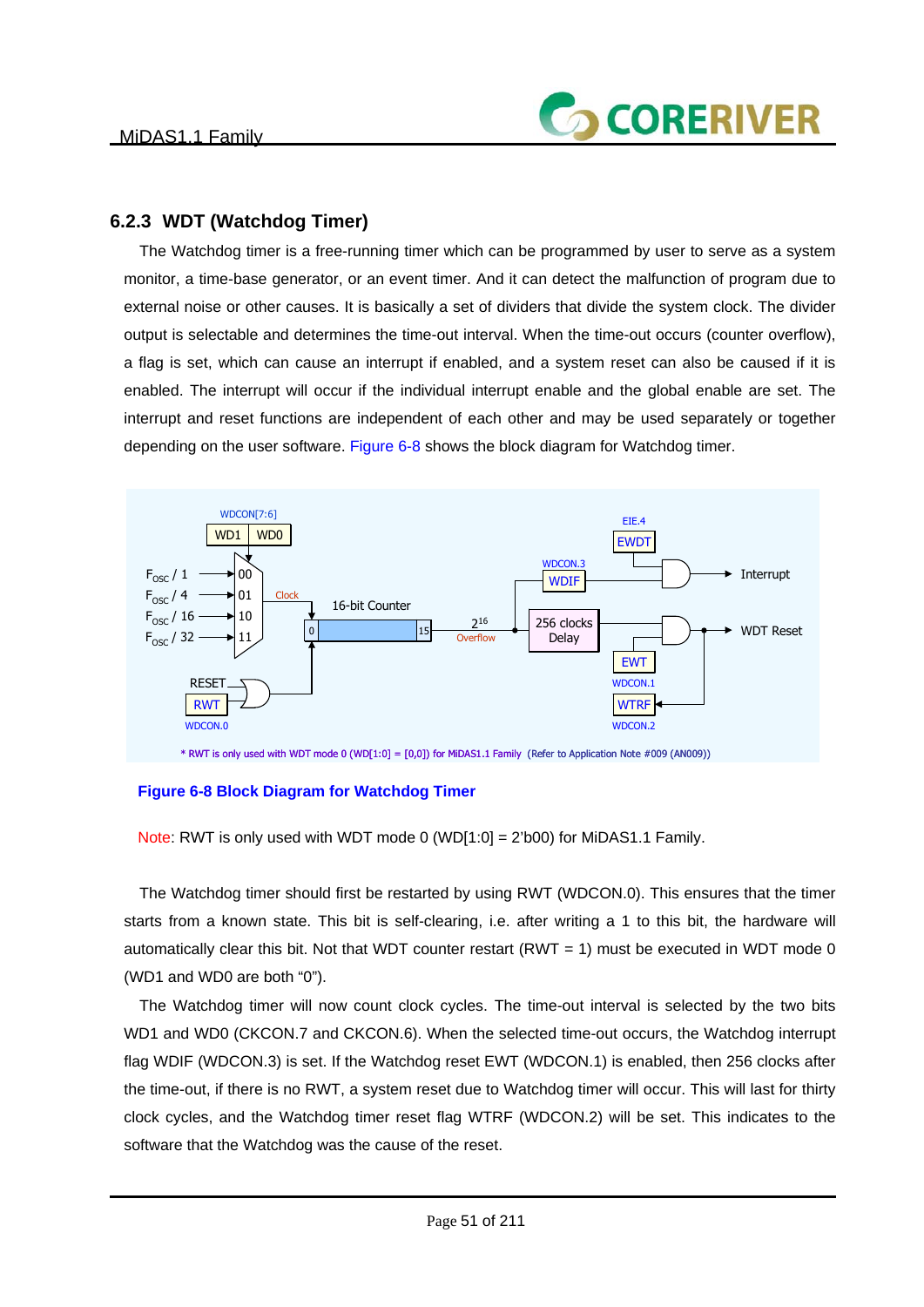

When used as a simple timer, the reset and interrupt functions are disabled. The timer will set the WDIF flag each time the timer completes the selected time interval. The WDIF flag is polled to detect a time-out and the RWT allows software to restart the timer. The Watchdog timer can also be used as a very long timer. The interrupt feature is enabled in this case. Every time the time-out occurs an interrupt will occur if the global interrupt enable EA is set.

The main use of the Watchdog timer is as a system monitor. This is important in real-time control applications. In case of some power glitches or electro-magnetic interference, the processor may begin to execute errant code. If this is left unchecked, the entire system may crash. Using the Watchdog timer interrupt during software development will allow the user to select ideal Watchdog reset locations. The code is first written without the Watchdog interrupt or reset. Then the Watchdog interrupt is enabled to identify code locations where interrupt occurs. The user can now insert instructions to reset the watchdog timer which will allow the code to run without any watchdog timer interrupts. Now the Watchdog timer reset is enabled and the watchdog interrupt may be disabled. If any errant code is executed now, then the watchdog timer reset instructions will not be executed at the required instants and watchdog reset will occur.

The watchdog time-out selection will result in different time-out values depending on the clock speed. The watchdog timer will generate a reset after 256 clocks from after the time-out being occurred.

| Mode | WD1 | WD <sub>0</sub> | Interrupt Time-Out (@4MHz) |           | Reset Time-Out (@4MHz)          |           |  |  |  |
|------|-----|-----------------|----------------------------|-----------|---------------------------------|-----------|--|--|--|
|      |     | 0               | $1 \times 2^{16}$ clocks   | 16.38 ms  | $1 \times 2^{16}$ + 256 clocks  | 16.45 ms  |  |  |  |
|      |     |                 | $4 \times 2^{16}$ clocks   | 65.54 ms  | $4 \times 2^{16} + 256$ clocks  | 65.60 ms  |  |  |  |
|      |     | 0               | $16 \times 2^{16}$ clocks  | 262.14 ms | $16 \times 2^{16} + 256$ clocks | 262.21 ms |  |  |  |
|      |     |                 | 132X $2^{16}$ clocks       | 524.29 ms | $32 \times 2^{16} + 256$ clocks | 524.35 ms |  |  |  |

#### **Table 6-6 Time-out Values for the Watchdog Timer**

The Watchdog timer will be disabled by a power-on/fail reset. The Watchdog timer reset does not disable the watchdog timer, but will restart it. In general, software should restart the timer to put it into a known state.

The default Watchdog time-out is WDT mode 3 (32 x  $2^{16}$  clocks), which is the shortest time-out period.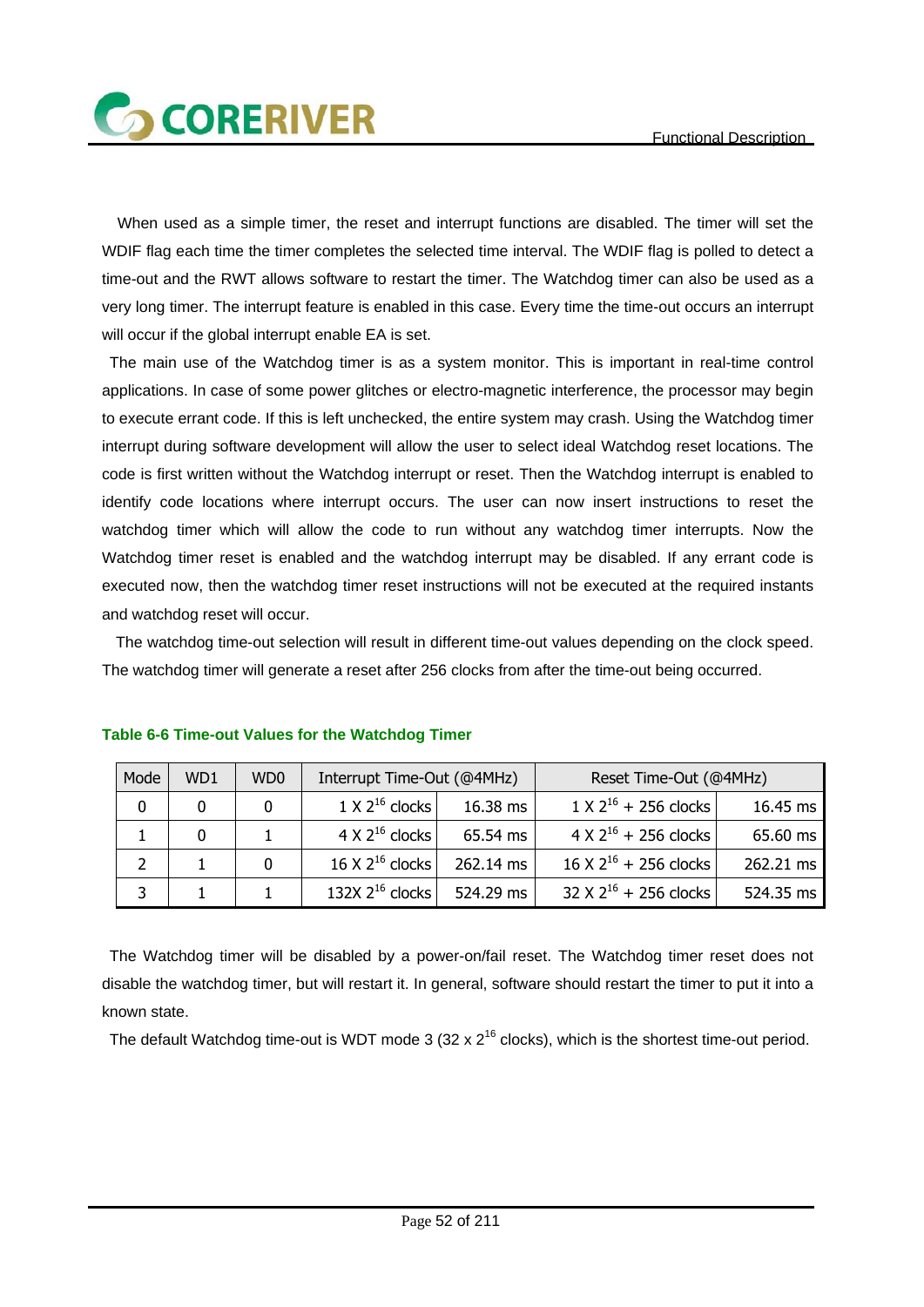

# **6.2.3.1 WDCON** (D8h) : Watchdog Control Register



| Symbol          | <b>Description</b>                                                                     |                                                                                        |                 |                                                                                         |                                 |  |  |  |
|-----------------|----------------------------------------------------------------------------------------|----------------------------------------------------------------------------------------|-----------------|-----------------------------------------------------------------------------------------|---------------------------------|--|--|--|
|                 |                                                                                        | Watchdog Timer Mode Select                                                             |                 |                                                                                         |                                 |  |  |  |
|                 | Mode                                                                                   | WD1                                                                                    | WD <sub>0</sub> | Interrupt Time-Out                                                                      | Reset Time-Out                  |  |  |  |
| WD1             | 0                                                                                      | 0                                                                                      | $\bf{0}$        | $1 \times 2^{16}$ clocks                                                                | $1 \times 2^{16}$ + 256 clocks  |  |  |  |
| WD <sub>0</sub> | 1                                                                                      | 0                                                                                      | $\mathbf{1}$    | $4 \times 2^{16}$ clocks                                                                | $4 \times 2^{16} + 256$ clocks  |  |  |  |
|                 | 2                                                                                      | 1                                                                                      | $\mathbf{0}$    | 16 X $2^{16}$ clocks                                                                    | $16 \times 2^{16} + 256$ clocks |  |  |  |
|                 | 3                                                                                      | 1                                                                                      | 1               | 132X $2^{16}$ clocks                                                                    | $32 \times 2^{16} + 256$ clocks |  |  |  |
|                 |                                                                                        | Watchdog Interrupt Flag.                                                               |                 |                                                                                         |                                 |  |  |  |
|                 |                                                                                        |                                                                                        |                 | This bit, in conjunction with the Watchdog timer interrupt enable bit EWDT (EIE.4)      |                                 |  |  |  |
|                 |                                                                                        |                                                                                        |                 | and Enable Watchdog Timer Reset bit EWT (WDCON.1) indicates if a watchdog timer         |                                 |  |  |  |
|                 |                                                                                        | event has occurred and what action will be taken. This bit must be cleared in software |                 |                                                                                         |                                 |  |  |  |
|                 | before exiting the interrupt service routine, or another interrupt will be generated.  |                                                                                        |                 |                                                                                         |                                 |  |  |  |
|                 | Setting this bit in software will generate a watchdog interrupt if enabled.            |                                                                                        |                 |                                                                                         |                                 |  |  |  |
|                 | (EWT → WDCON.1, EWDT → EIE.4, WDIF → WDCON.3)                                          |                                                                                        |                 |                                                                                         |                                 |  |  |  |
| <b>WDIF</b>     | <b>EWT</b>                                                                             | <b>EWDT</b>                                                                            | <b>WDIF</b>     | Description                                                                             |                                 |  |  |  |
|                 | X.                                                                                     | X.                                                                                     | $\mathbf{0}$    | No WDT (Watchdog timer) event has occurred.                                             |                                 |  |  |  |
|                 | 0                                                                                      | 0                                                                                      | $\mathbf{1}$    | WDT time-out has expired. No interrupt has been generated.                              |                                 |  |  |  |
|                 | 0                                                                                      | $\mathbf{1}$                                                                           | 1               | WDT interrupt has occurred.                                                             |                                 |  |  |  |
|                 | $\mathbf{1}$                                                                           | 0                                                                                      | 1               | WDT time-out has expired. No interrupt has been generated.                              |                                 |  |  |  |
|                 |                                                                                        |                                                                                        |                 | WDT reset will occur after 512 clocks if RWT is not strobed.                            |                                 |  |  |  |
|                 | 1                                                                                      | 1                                                                                      | 1               | WDT interrupt has occurred.                                                             |                                 |  |  |  |
|                 |                                                                                        |                                                                                        |                 | WDT reset will occur after 512 clocks if RWT is not set.                                |                                 |  |  |  |
|                 |                                                                                        | Watchdog Timer Reset Flag.                                                             |                 |                                                                                         |                                 |  |  |  |
|                 | When set, this bit indicates that a watchdog timer reset has occurred. It is typically |                                                                                        |                 |                                                                                         |                                 |  |  |  |
|                 |                                                                                        |                                                                                        |                 | interrogated to determine if a reset was caused by watchdog timer reset. It is cleared  |                                 |  |  |  |
| <b>WTRF</b>     |                                                                                        |                                                                                        |                 | by a power-on-reset, but otherwise must be cleared by software before the next reset    |                                 |  |  |  |
|                 |                                                                                        |                                                                                        |                 | of any kind or software may erroneously determine that a watchdog timer reset has       |                                 |  |  |  |
|                 |                                                                                        |                                                                                        |                 | occurred. Setting this bit in software will not generate a watchdog timer reset. If the |                                 |  |  |  |
|                 |                                                                                        |                                                                                        |                 | EWT bit is cleared, the watchdog timer will have no effect on this bit.                 |                                 |  |  |  |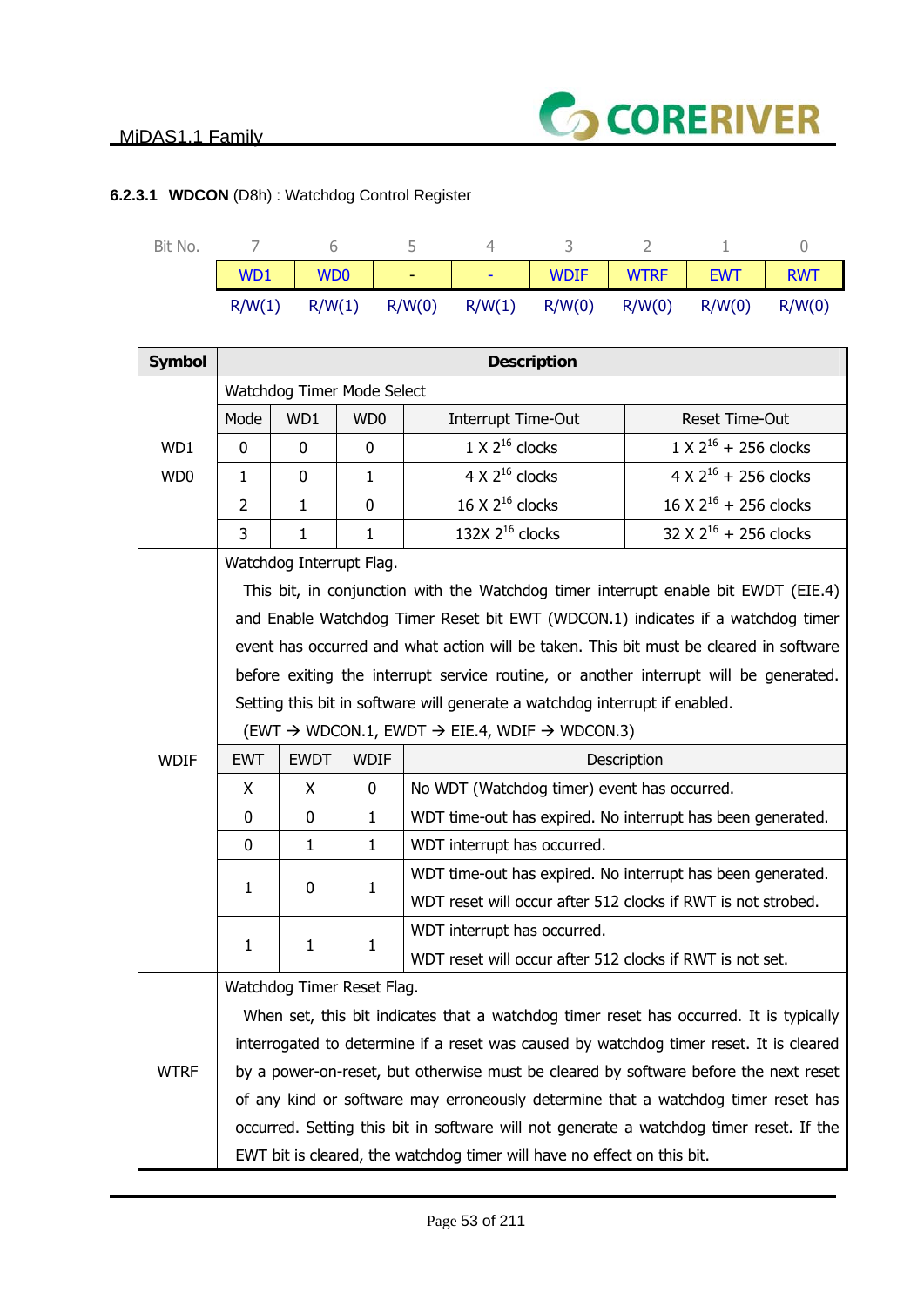

|            | Enable Watchdog Timer Reset.                                                              |
|------------|-------------------------------------------------------------------------------------------|
|            | This bit enables/disables the ability of the watchdog timer to reset the device. This bit |
|            | has no effect on the ability of the watchdog timer to generate a watchdog interrupt.      |
|            | The time-out period of the watchdog timer is controlled by the Watchdog Timer Mode        |
| <b>EWT</b> | Select bits (CKCON.7-6). Clearing these bits will disable the ability of the watchdog     |
|            | timer to generate a reset, but have no affect on the timer itself, or its ability to      |
|            | generate a watchdog timer interrupt.                                                      |
|            | $0 = A$ time-out of the watchdog timer will not cause the device to reset.                |
|            | $1 = A$ time-out of the watchdog timer will cause the device to reset.                    |
|            | Restart Watchdog Timer.                                                                   |
|            | This bit serves as the strobe for the Watchdog function. During the time-out period,      |
|            | software must set the RWT bit if the Watchdog is enabled. Failing to set the RWT will     |
| <b>RWT</b> | cause a reset when the time-out has elapsed. There is no need to set the RWT bit to a     |
|            | 0 because it is self-clearing.                                                            |
|            | Note that RWT flag bit must be set to "1" at only WDT mode 0. After watchdog timer        |
|            | is restarted, WDT mode can be changed to mode 3 or any mode.                              |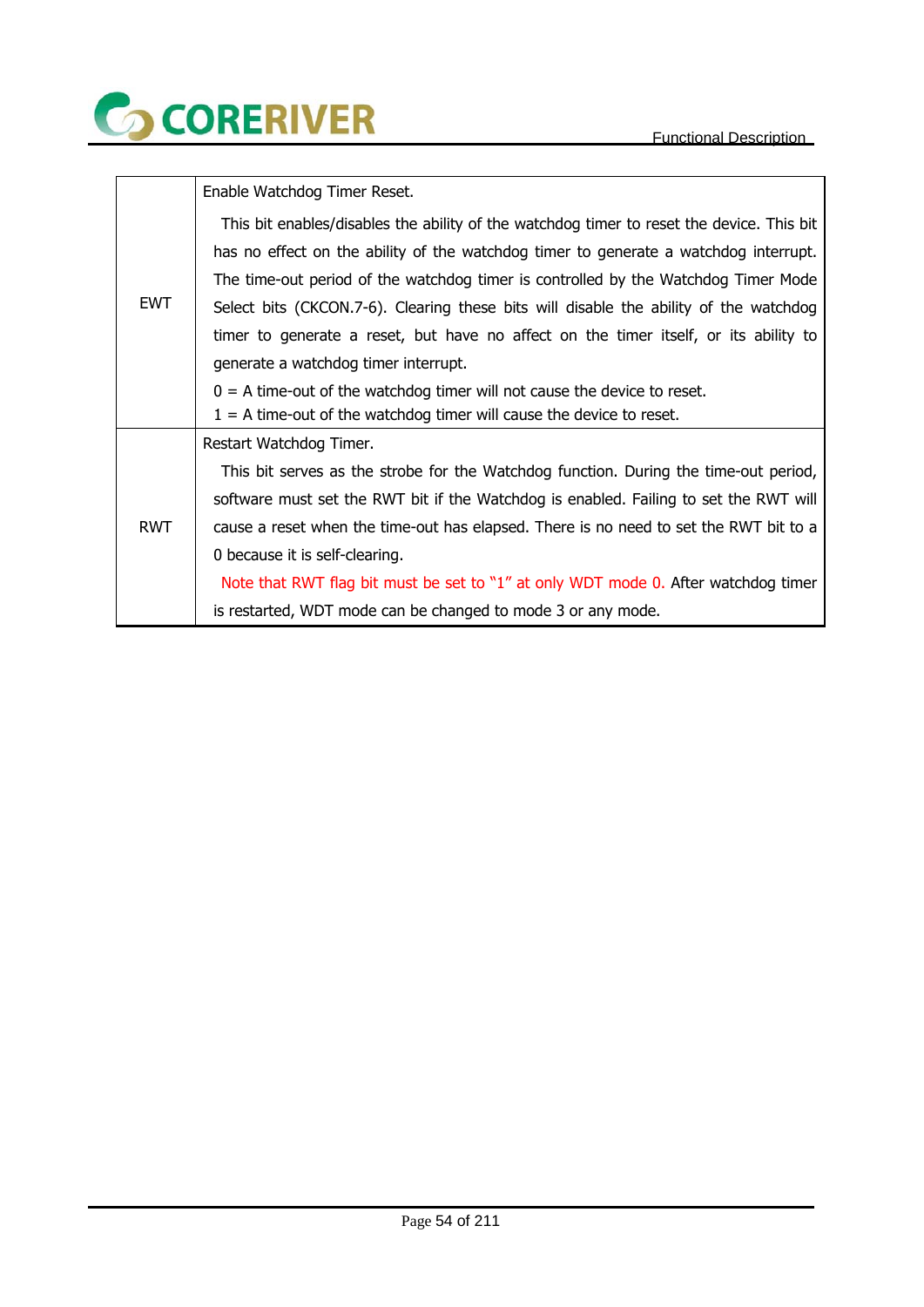

# **6.2.4 Timer 0/1**

The MiDAS1.1 family has two 16-bit programmable timer/counters.

## **6.2.4.1 Timer/Counter 0**

The Timer/Counter 0 has two 8-bit registers which form the 16-bit counting register. They are the upper 8-bit register TH0 and the lower 8-bit register TL0.

When configured as a "Timer", the timer counts clock cycles. The timer clock can be programmed to be thought of as 1/12 of the system clock. In the "Counter" mode, the register is incremented on the falling edge of the external input pin, T0 in case of Timer 0. The T0 input is sampled at S3 state of 12clock system. If the sampled value is high in one machine cycle and low in the next, then a valid highto-low transition on the pin is recognized and the count register is incremented. Since it takes 24 clocks (12-clock system) to recognize a negative transition on the pin, the maximum rate at which counting will take place is 1/24 of the master clock frequency. In either the "Timer" or "Counter" mode, the count register will be updated at S2 state. Therefore, in the "Timer" mode, the recognized negative transition on pin T0 can cause the count register value to be updated only in the machine cycle following the one in which the negative edge was detected.

The "Timer" or "Counter" function is selected by the "C/T" bit in the TMOD SFR. The Timer/Counter 0 has one selection bit for its own; bit 2 of TMOD selects the function for Timer/Counter 0. In addition the Timer/Counter 0 can be set to operate in any one of four possible modes. The mode selection is done by bits M0 and M1 in the TMOD SFR.

# 6.2.4.1.1 Time-base

The MiDAS1.1 family gives the user one time base for the timer. The timers can be programmed to operate like the standard 80C52 family, counting at the rate of  $1/12$  of the clock speed ( $F<sub>OSC</sub>/12$ ). This will ensure that timing loops on the MiDAS1.1 family and the standard 80C52 family can be matched. This is the default mode of operation of the MiDAS1.1 timers.

### 6.2.4.1.2 Mode 0

In Mode 0, the timer/counter 0 operates as an 8-bit counter with a divide-by-32 prescaler. In this mode, we have a 13-bit timer/counter. The 13-bit counter consists of 8 bits of TH0 and the lower 5 bits of TL0. The upper 3 bits of TL0 are indeterminate and should be ignored.

The negative edge of the clock increments the counts in the TL0 register. When the fifth bit in TL0 moves from 1 to 0, then the count in the TH0 register is incremented. When the count in TH0 moves from FFh to 00h, the overflow flag TF0 in TCON SFR is set. The counted input is enabled only if TR0 is set and either GATE=0 or INT0B=1. When C/T is cleared to 0, then it will count clock cycles, and if C/T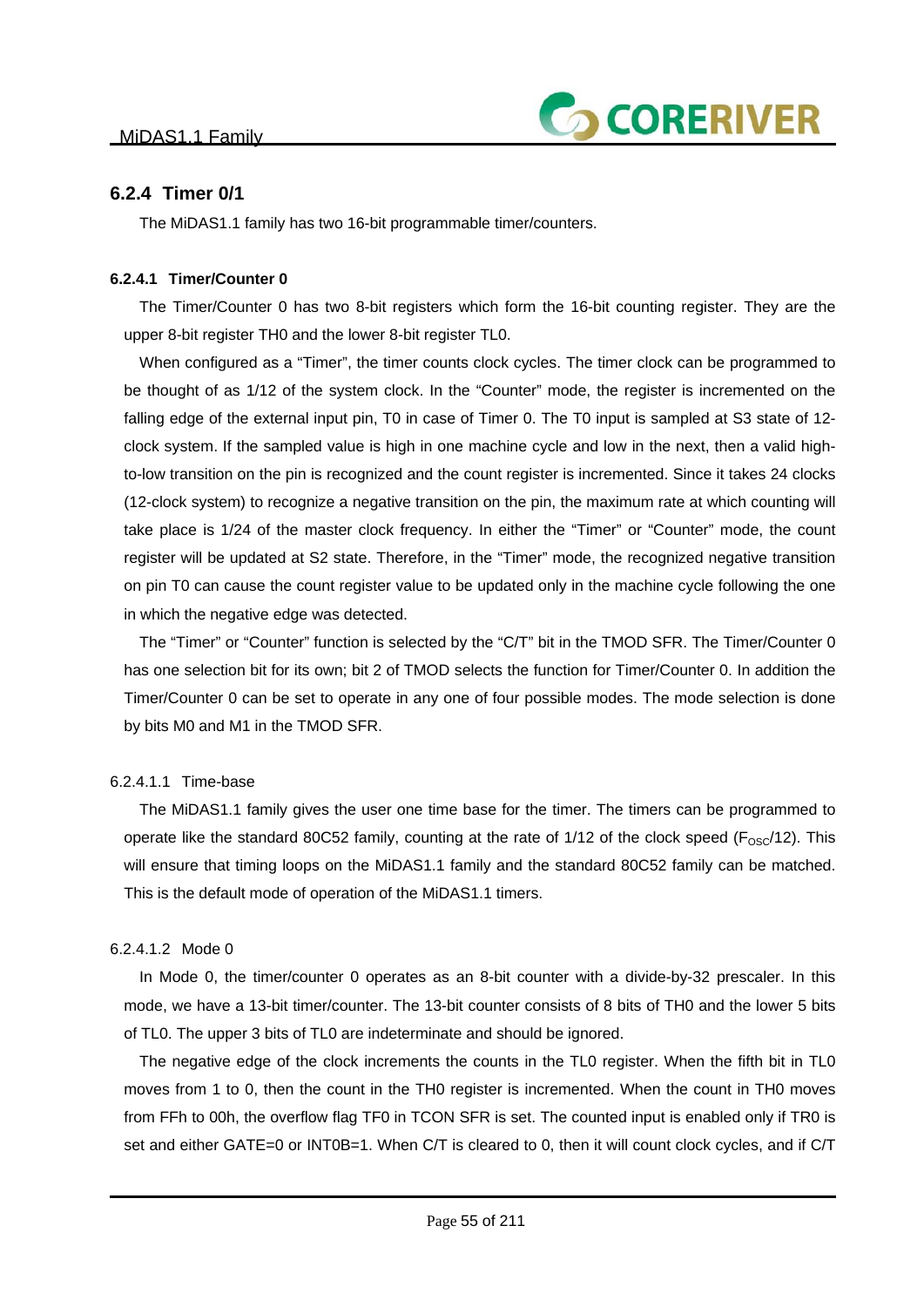

is set to 1, then it will count 1 to 0 transitions on T0 (P3.4) for Timer 0.

When the 13-bit counter reaches 1FFFh, the count will cause it to roll-over to 0000H. The timer overflow flag TF0 of the relevant timer is set and if enabled an interrupts will occur.

$$
Time[sec] = \left(\frac{F_{\text{osc}}}{12}\right)^{-1} \times 2^{13}
$$

#### 6.2.4.1.3 Mode 1

Mode 1 is similar to Mode 0 except that the counting register forms a 16-bit counter, rather than a 13 bit counter. This means that all the bits of TH0 and TL0 are used. Roll-over occurs when the timer changes from FFFFh to 0000h. The timer overflow flag TF0 of the relevant timer is set and if enabled an interrupt will occur. The selection of the time-base in the timer mode is similar to that in Mode 0. The gate function operates similarly to that in Mode 0.

$$
\text{Time}[\text{sec}] = \left(\frac{\text{F}_{\text{osc}}}{12}\right)^{-1} \times 2^{16}
$$

#### 6.2.4.1.4 Mode 2

In Mode 2, the Timer/Counter 0 is in the auto reload mode. In this mode, TL0 operates as an 8-bit counter, while TH0 holds the reload value. When the TL0 register overflows from FFH to 00H, the TF0 bit in TCON is set and TL0 is reloaded with the contents of TH0, and the counting process continues from reloaded value. The reload operation leaves the contents of the TH0 register unchanged. Counting is enabled by the TR0 bit and proper setting of GATE and INT0B pins. As in the other two modes 0 and 1, Mode 2 allows counting of pulses on pin T0.

$$
Time[sec] = \left(\frac{F_{\text{osc}}}{12}\right)^{-1} \times \left(2^8 - TH0\right)
$$

## 6.2.4.1.5 Mode 3

In the Mode 3, Timer/Counter 0 configures TL0 and TH0 as two separate 8-bit counters in this mode. TL0 uses the Timer/Counter 0 control bits C/T, GATE, TR0, INT0B and TF0. The TL0 can be used to count clock cycles (clock/12) or 1-to-0 transitions on pin T0 as determined by C/T (TMOD.2). TH0 is forces as a clock cycle counter (clock/12) and takes over the use of TR1 and TF1 from Timer/Counter 1. Mode 3 is used in cases where an extra 8-bit timer is needed. With Timer 0 in Mode 3, Timer 1 can still be used in Modes 2. It can be used as a baud rate generator for the UART.

[Figure 6-9](#page-56-0) illustrates the various supported modes in Timer/Counter 0/1.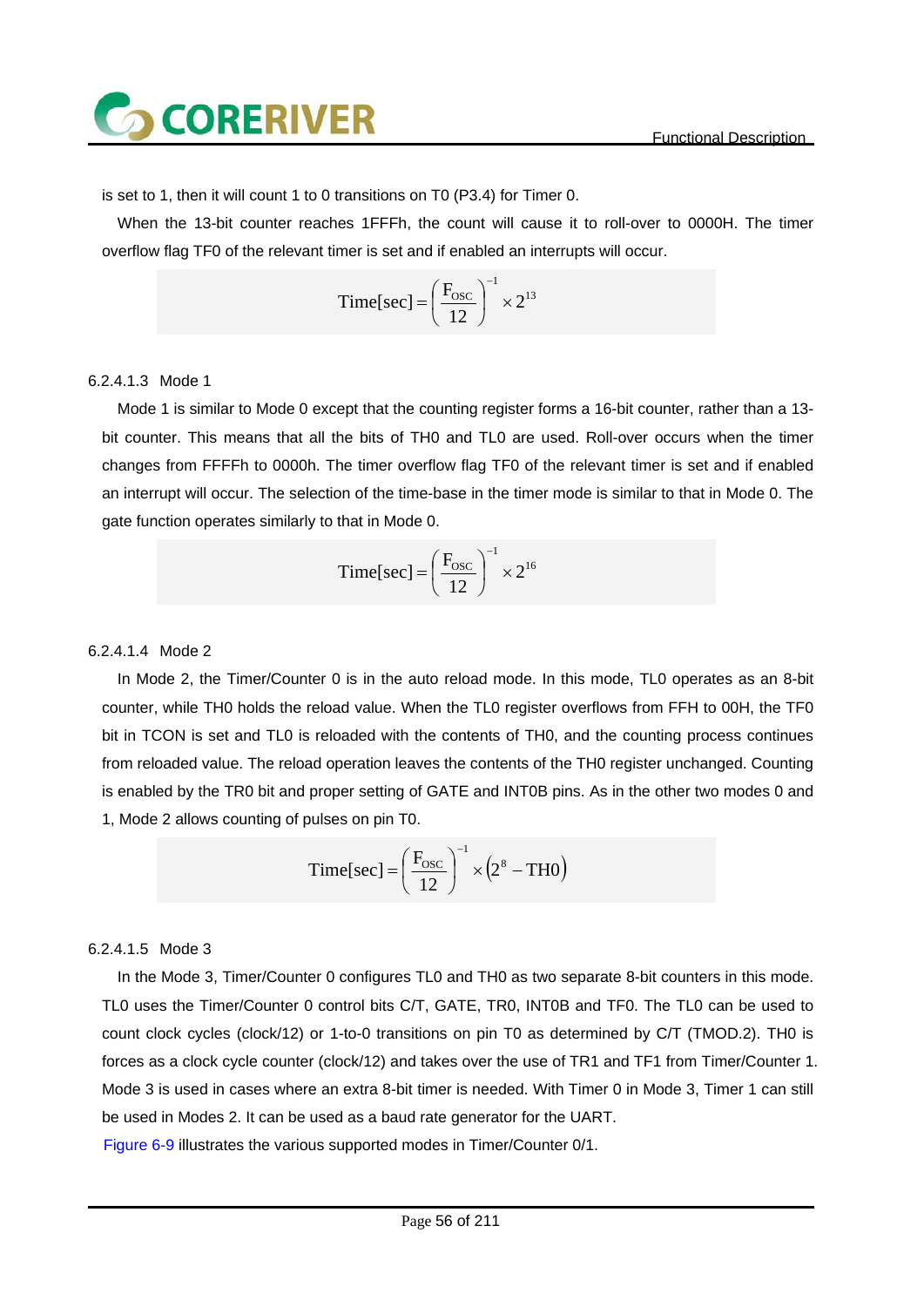

<span id="page-56-0"></span>

**[Mode 0]**



**[Mode 1]**



#### **Figure 6-9 Timer/Counter 0 in Mode 0/1/2/3**



**Figure 6-10 Timer/Counter 1 in Mode 2**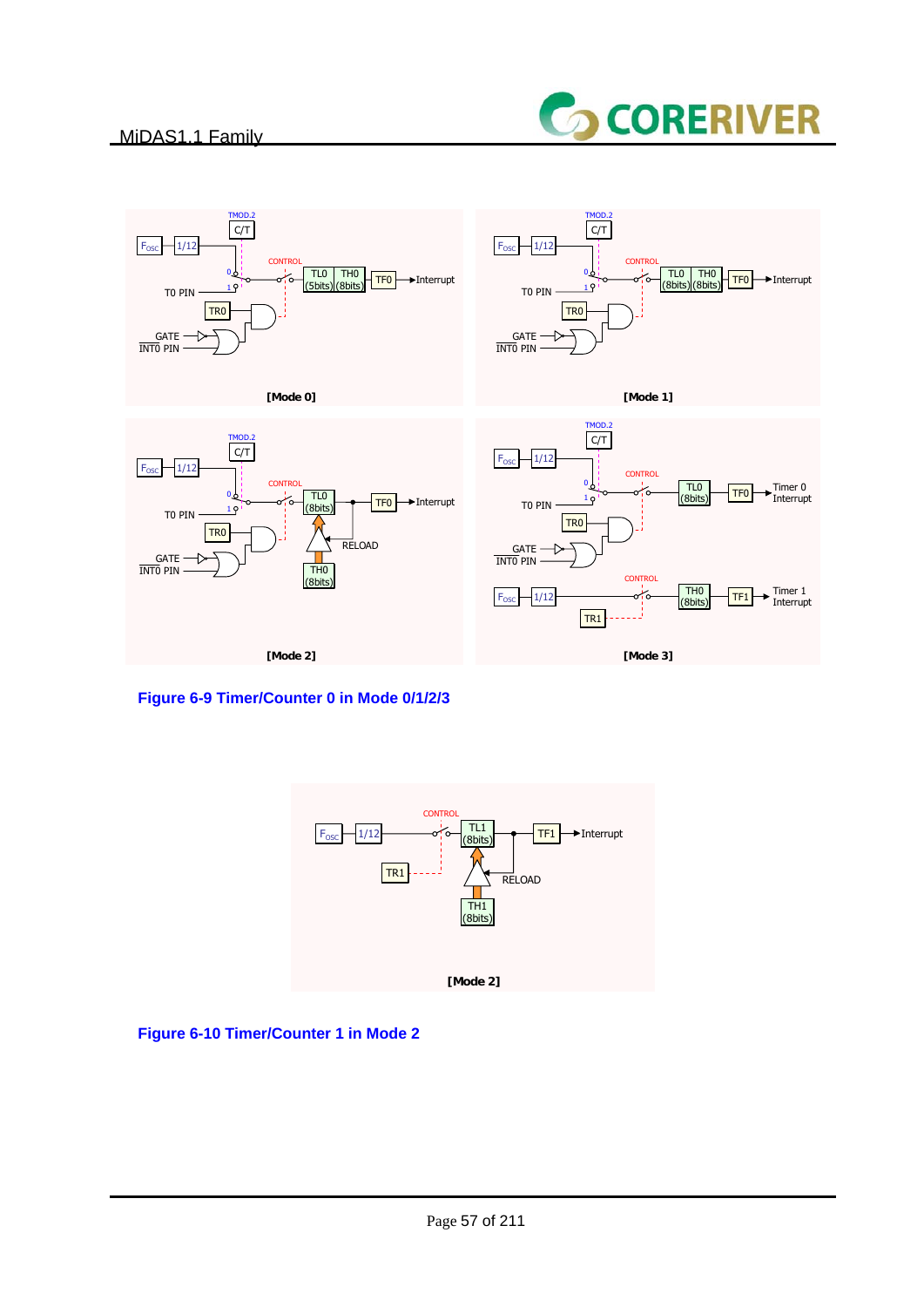

## **6.2.4.2 Timer/Counter 1**

The Timer/Counter 1 has two 8-bit registers, TH1 and TL1. (Similarly Timer/Counter 1 has two 8-bit registers, TH1 and TL1. They can be configured to operate only as timers counting machine cycles and configured only as a "Timer", the timer counts clock cycles. The timer clock can be programmed to be thought of as 1/12 of the system clock.

## 6.2.4.2.1 Time-base

The MiDAS1.1 family gives the user one time base for the timer. The timers can be programmed to operate like the standard 80C52 family, counting at the rate of 1/12 of the clock speed. This will ensure that timing loops on the MiDAS1.1 family and the standard 80C52 family can be matched. This is the default mode of operation of the MiDAS1.1 timers. The Timer/Counter 1 is supported with only Mode 2.

## 6.2.4.2.2 Mode2

In Mode 2, the Timer/Counter 1 is in the auto reload mode. In this mode, TL1 operates as an 8-bit counter, while TH1 holds the reload value. When the TL1 register overflows from FFH to 00H, the TF1 bit in TCON is set and TL1 is reloaded with the contents of TH1, and the counting process continues from reloaded value. The reload operation leaves the contents of the TH1 register unchanged.

$$
Time[sec] = \left(\frac{F_{\text{osc}}}{12}\right)^{-1} \times \left(2^8 - TH1\right)
$$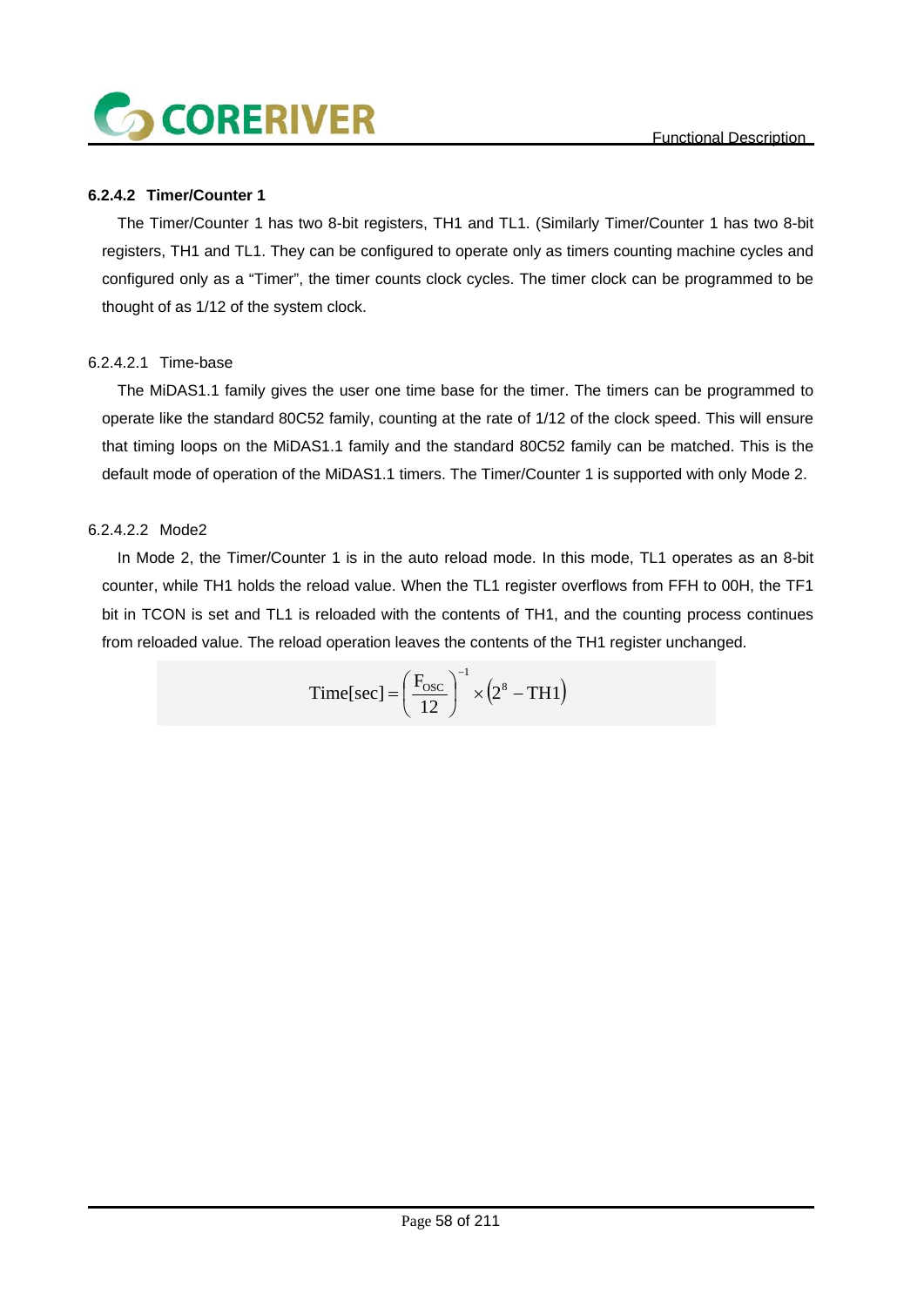

# **6.2.4.3 TCON** (88h) : Timer/Counter 0/1 Control Register



| Symbol          | <b>Description</b>                                                            |
|-----------------|-------------------------------------------------------------------------------|
|                 | Timer 1 Overflow Flag.                                                        |
|                 | This bit indicates when Timer 1 overflows its maximum count as defined by the |
| TF1             | current mode. This bit can be cleared by software.                            |
|                 | $0 =$ No Timer/Counter 1 overflow has been detected.                          |
|                 | $1 =$ Timer/Counter 1 has overflowed with its maximum count                   |
| TR1             | Timer 1 Run Enable.                                                           |
|                 | Timer 0 Overflow Flag.                                                        |
|                 | This bit indicates when Timer 0 overflows its maximum count as defined by the |
| TF <sub>0</sub> | current mode. This bit can be cleared by software.                            |
|                 | $0 = No$ Timer/Counter 0 overflow has been detected.                          |
|                 | $1 =$ Timer/Counter 0 has overflowed with its maximum count                   |
| TR <sub>0</sub> | Timer 0 Run Enable.                                                           |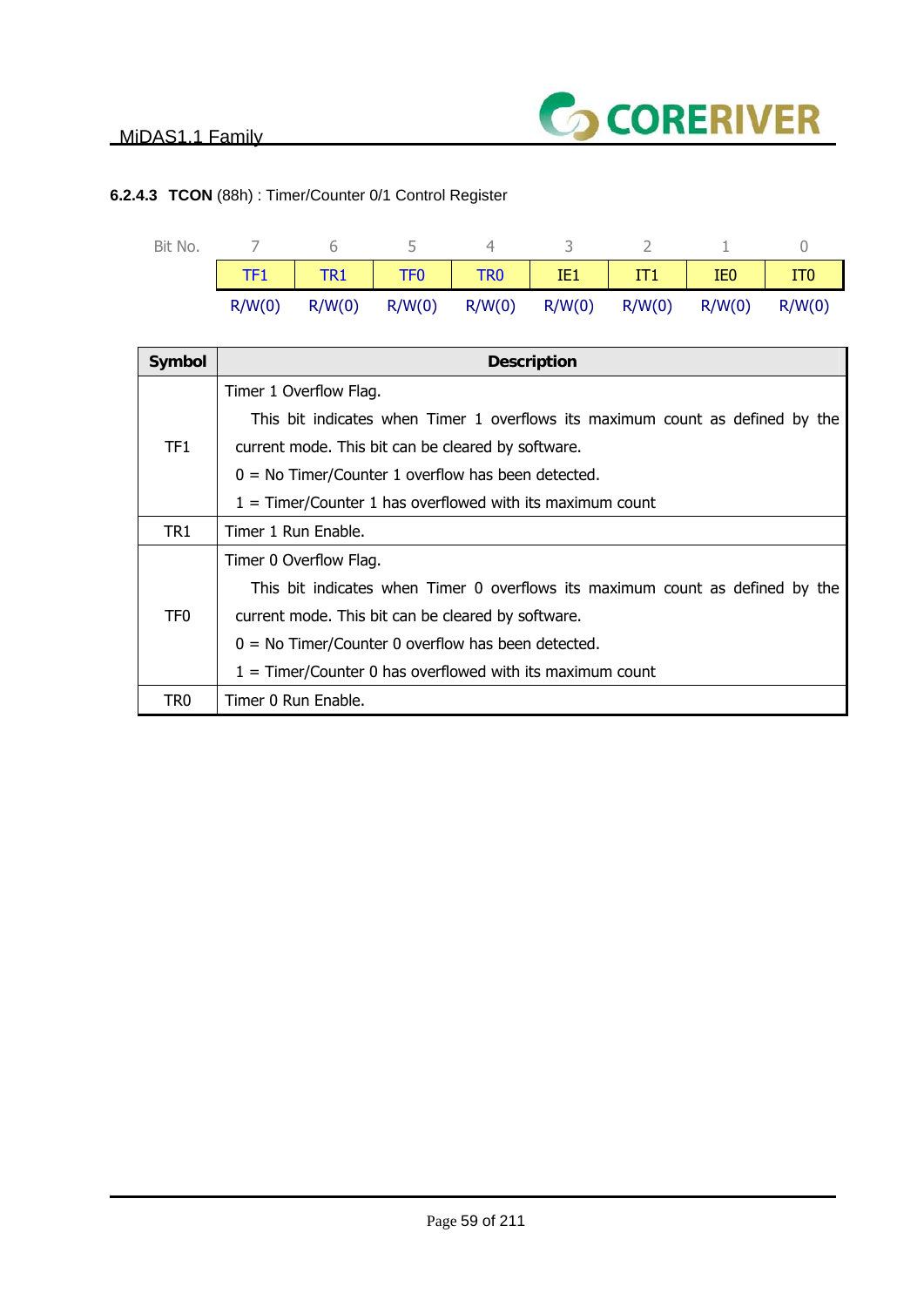

# **6.2.4.4 TMOD** (89h) : Timer/Counter 0 Mode Control Register



| Symbol      |                                                                                                                                                                                                                                         | <b>Description</b>                                                                                                                                                                         |    |                            |  |  |  |  |  |  |
|-------------|-----------------------------------------------------------------------------------------------------------------------------------------------------------------------------------------------------------------------------------------|--------------------------------------------------------------------------------------------------------------------------------------------------------------------------------------------|----|----------------------------|--|--|--|--|--|--|
|             | Reserved                                                                                                                                                                                                                                |                                                                                                                                                                                            |    |                            |  |  |  |  |  |  |
| <b>GATE</b> | Timer 0 Gate Control.<br>This bit enables/disables the ability of Timer 0 to increment.<br>$0 =$ Timer 0 will clock when TR0=1, regardless of the states of INT0B. (Default)<br>$1 =$ Timer 0 will clock only when $TR0=1$ and INT0B=1. |                                                                                                                                                                                            |    |                            |  |  |  |  |  |  |
| C/T         |                                                                                                                                                                                                                                         | Timer 0 Counter/Timer Select.<br>$0 =$ Timer. Timer 0 is incremented by internal clocks (system clock). (Default)<br>$1 =$ Counter. Timer 0 is incremented by pulsed on T0 pin when TR0=1. |    |                            |  |  |  |  |  |  |
|             | Mode                                                                                                                                                                                                                                    | M1                                                                                                                                                                                         | M0 | Description                |  |  |  |  |  |  |
|             | $\Omega$                                                                                                                                                                                                                                | 0                                                                                                                                                                                          | 0  | 8 bits with 5-bit prescale |  |  |  |  |  |  |
| M1, M0      | 1                                                                                                                                                                                                                                       | 0                                                                                                                                                                                          | 1  | 16 bits                    |  |  |  |  |  |  |
|             | $\mathcal{P}$                                                                                                                                                                                                                           | 1                                                                                                                                                                                          | 0  | 8 bits with auto-reload    |  |  |  |  |  |  |
|             | 3                                                                                                                                                                                                                                       | 1                                                                                                                                                                                          | 1  | Two 8-bit timer/counter    |  |  |  |  |  |  |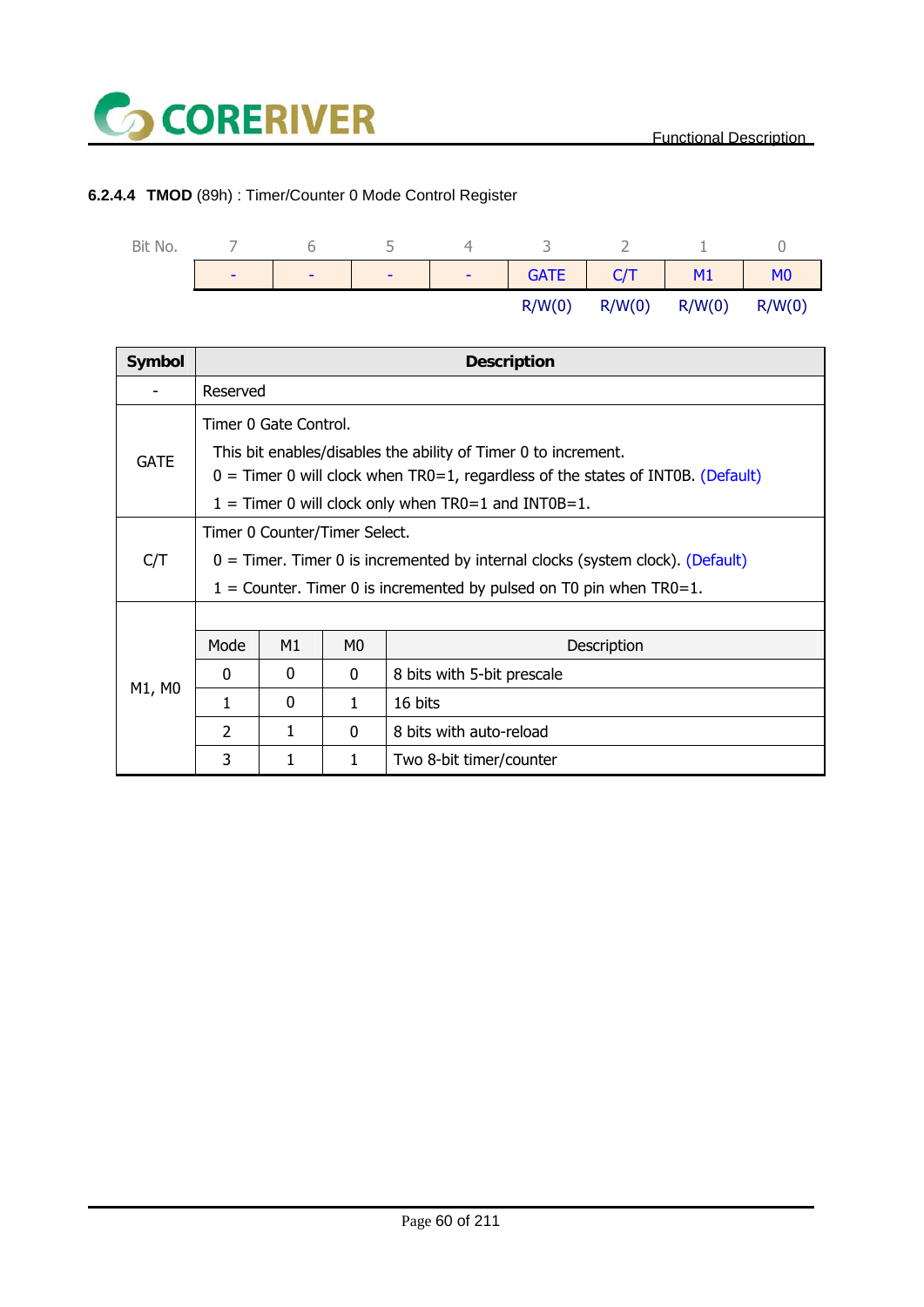# **6.2.4.5 TL0** (8Ah) : Timer/Counter 0 Low Byte Register

| Bit No. |              |                                               |  |                                    |  |              |
|---------|--------------|-----------------------------------------------|--|------------------------------------|--|--------------|
|         | <b>TL0.7</b> | TLO.6   TLO.5   TLO.4   TLO.3   TLO.2   TLO.1 |  |                                    |  | <b>TL0.0</b> |
|         | R/W(0)       | R/W(0)                                        |  | R/W(0) R/W(0) R/W(0) R/W(0) R/W(0) |  | R/W(0)       |

This register contains the least significant byte of Timer 0.

## **6.2.4.6 TL1** (8Bh) : Timer/Counter 1 Low Byte Register

| Bit No. |              |        |        |        |                                               |                   |              |
|---------|--------------|--------|--------|--------|-----------------------------------------------|-------------------|--------------|
|         | <b>TL1.7</b> |        |        |        | TL1.6   TL1.5   TL1.4   TL1.3   TL1.2   TL1.1 |                   | <b>TL1.0</b> |
|         | R/W(0)       | R/W(0) | R/W(0) | R/W(0) | R/W(0)                                        | $R/W(0)$ $R/W(0)$ | R/W(0)       |

This register contains the least significant byte of Timer 1.

# **6.2.4.7 TH0** (8Ch) : Timer/Counter 0 High Byte Register

| Bit No. |              |              |        |                   |                                 |        |        |              |
|---------|--------------|--------------|--------|-------------------|---------------------------------|--------|--------|--------------|
|         | <b>TH0.7</b> | <b>THO.6</b> |        |                   | $\vert$ TH0.5 TH0.4 TH0.3 TH0.2 |        | TH0.1  | <b>TH0.0</b> |
|         | R/W(0)       | R/W(0)       | R/W(0) | $R/W(0)$ $R/W(0)$ |                                 | R/W(0) | R/W(0) | R/W(0)       |

This register contains the most significant byte of Timer 0.

#### **6.2.4.8 TH1** (8Dh) : Timer/Counter 1 High Byte Register

| Bit No. |              |        |        |        |                                               |        |        |              |
|---------|--------------|--------|--------|--------|-----------------------------------------------|--------|--------|--------------|
|         | <b>TH1.7</b> |        |        |        | TH1.6   TH1.5   TH1.4   TH1.3   TH1.2   TH1.1 |        |        | <b>TH1.0</b> |
|         | R/W(0)       | R/W(0) | R/W(0) | R/W(0) | R/W(0)                                        | R/W(0) | R/W(0) | R/W(0)       |

This register contains the most significant byte of Timer 1.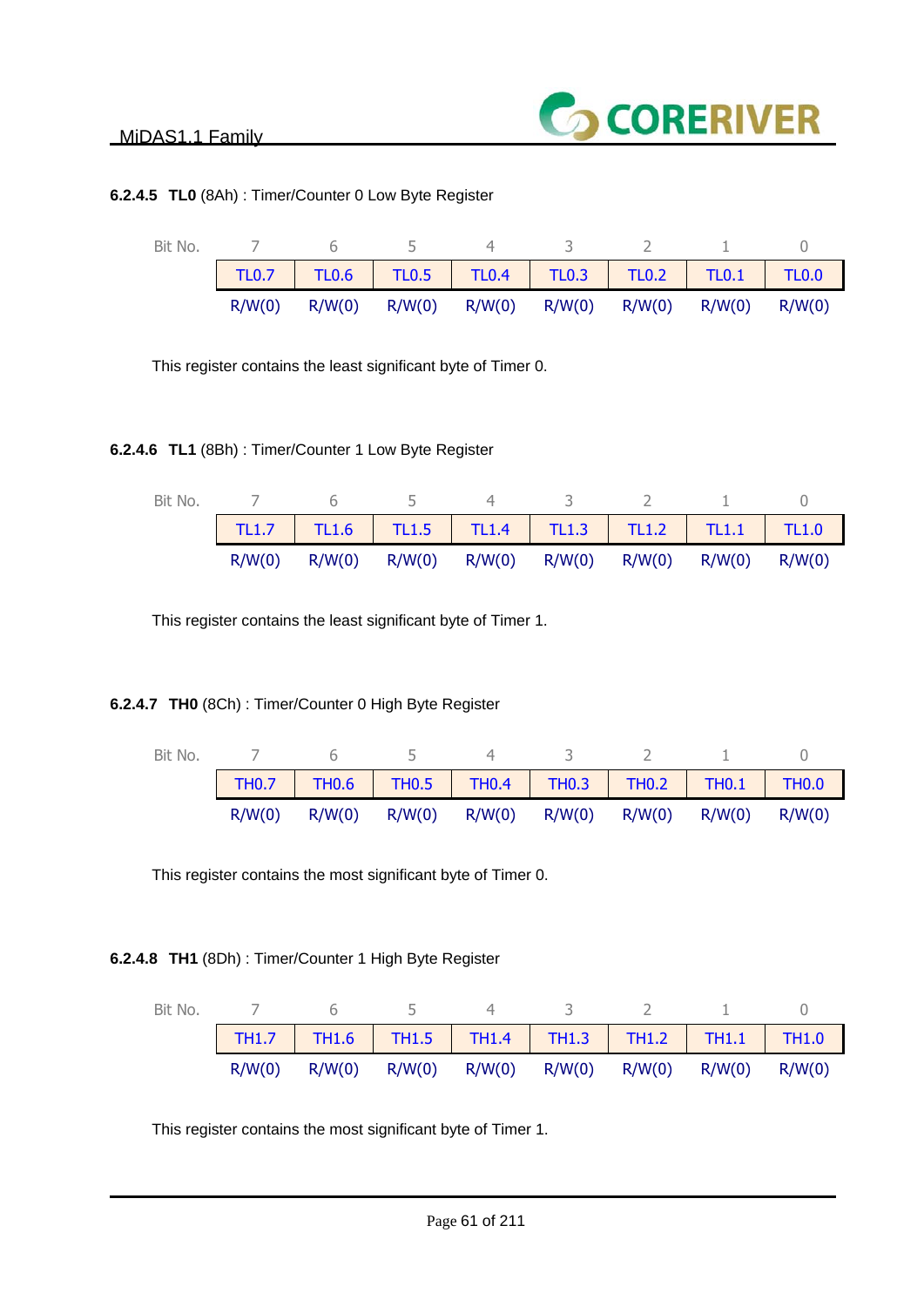

# **6.2.5 UART (Universal Asynchronous Rx/Tx)**

UART in the MiDAS1.1 family is a full duplex port. The UART ports are capable of asynchronous communication. In the asynchronous mode, full duplex operation is available. This means that it can simultaneously transmit and receive data. The transmit register and the receive buffer are both addressed as SBUF register. However any write to SBUF will be to the transmit register, while a read from SBUF register will be from the receive buffer. The UART port can operate in only Mode 1 as described below.

## **6.2.5.1 Mode 1**

In Mode 1, the full duplex asynchronous mode is used. Serial communication frames are made up of 10 bits transmitted on TXD and received on RXD. The 10 bits consist of a start bit (0), 8 data bits (LSB first), and a stop bit (1). On receiving, the stop bit goes into RB8 in the SCON. The baud rate in this mode is variable. The serial baud rates can be programmed to be 1/16 or 1/32 of the Timer 1 overflow. Since the Timer 1 can be set to different reload values, a wide variation in baud rates is possible.

## [Transmission for UART Communication]

Transmission begins with a write to SBUF. The serial data is brought out on to TXD pin at S1 state following the first roll-over of divide by 16-bit counter. The next bit is placed on TXD pin at S1 state following the next roll-over of the divide by 16-bit counter. Thus the transmission is synchronized to the divide by 16-bit counter and not directly to the write to SBUF signal. After all 8-bit data are transmitted, the stop bit is transmitted. The TI flag is set in the S1 state after the stop bit has been put out on TXD pin. This will be at the 10<sup>th</sup> roll-over of the divide by 16-bit counter after a write to SBUF.

# [Reception for UART Communication]

Reception is enabled only if REN is "1". The UART port actually starts the receiving of serial data, with the detection of a falling edge on the RXD pin. The 1-to-0 detector continuously monitors the RXD line, sampling it at the rate of 16 times the selected baud rate. When a falling edge is detected, the divide by 16-bit counter is immediately reset. This helps to align the bit boundaries with the roll-overs of the divide by 16-bit counter.

The 16 states of the counter effectively divide the bit time into 16 slices. The bit detection is done on a best of three bases. The bit detector samples the RXD pin, at the  $8<sup>th</sup>$ ,  $9<sup>th</sup>$ , and  $10<sup>th</sup>$  counter states. By using a majority 2 of 3 voting system, the bit value is selected. This is done to improve the noise rejection feature of the serial port. If the first bit detected after the falling edge of RXD pin is not 0, then this indicates an invalid start bit, and the reception is immediately aborted. The serial port again looks for a falling edge in the RXD line. If a valid start bit is detected, then the rest of the bits are also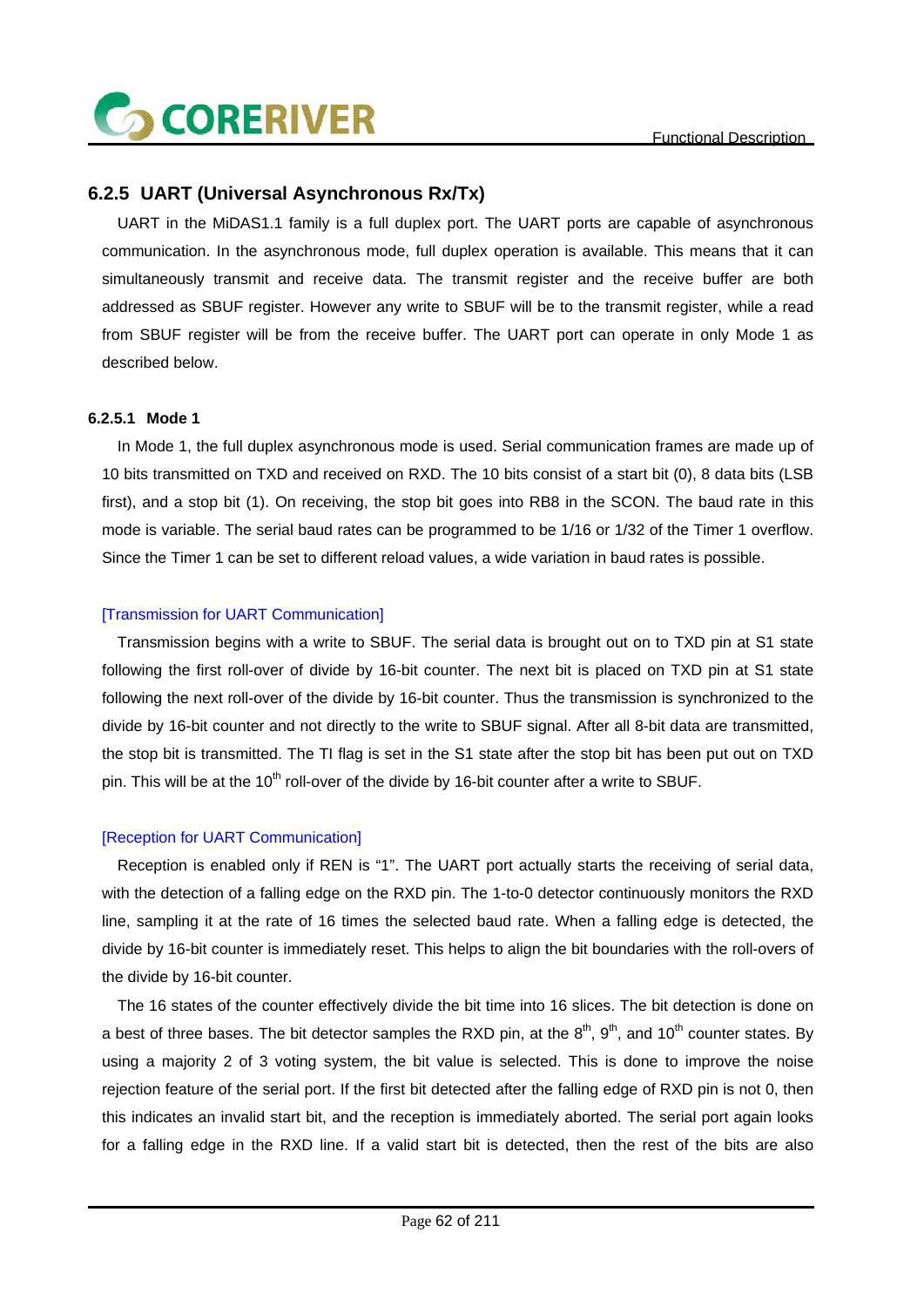

detected and shifted into the SBUF.

After shifting in 8-bit data, there is one more shift to do, after which the SBUF and RB8 are loaded and RI is set. However certain conditions must be met before the loading and setting of RI can be done.

- 1. RI must be 0 and
- 2. the received stop bit  $= 1$

If these conditions are met and the stop bit goes to RB8, the 8-bit data go into SBUF and RI is set. Otherwise the received frame may be lost. After the middle of the stop bit, the receiver goes back to looking for a 1-to-0 transition on the RXD pin.



**Figure 6-11 UART Mode 1**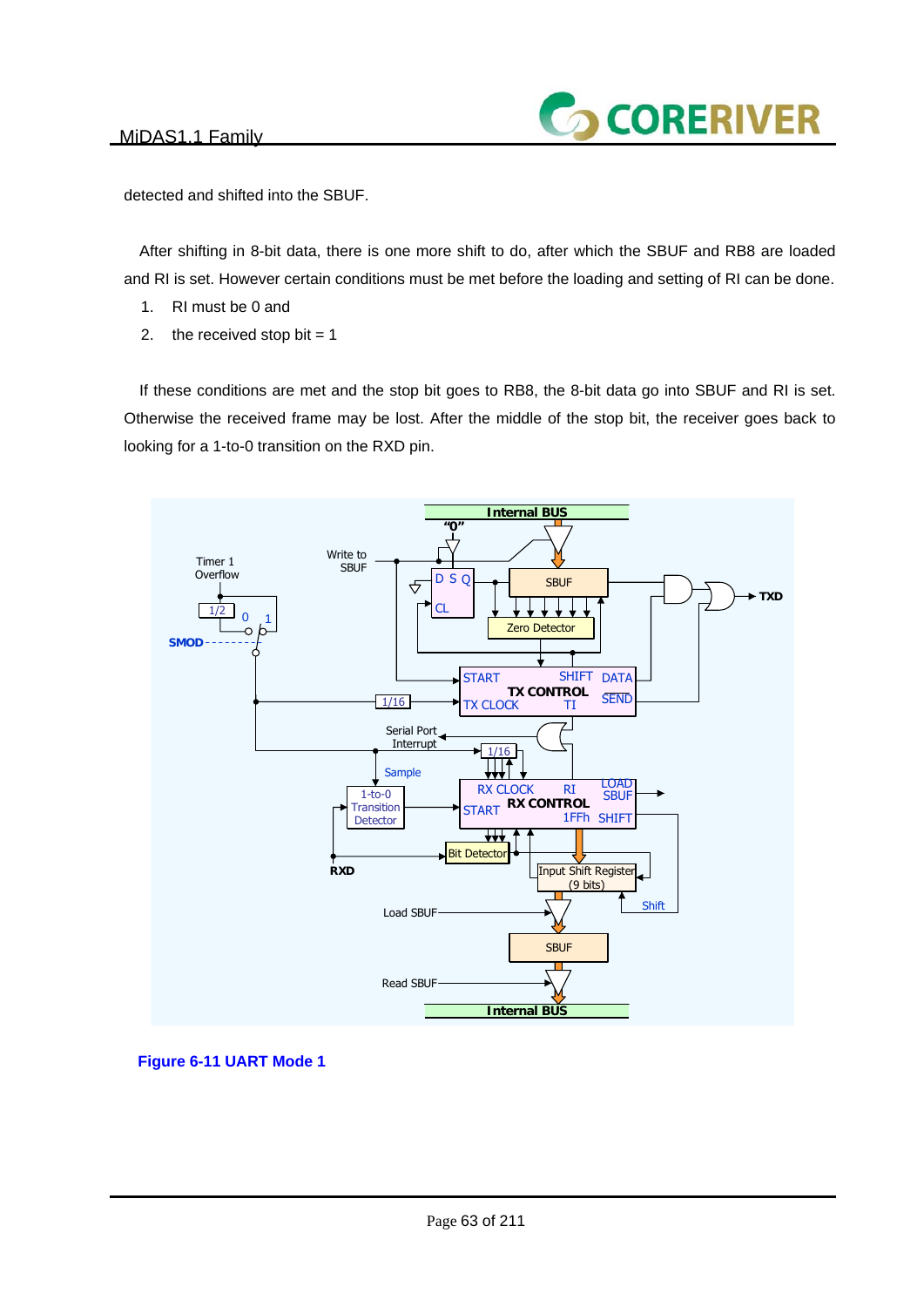



**Figure 6-12 UART Mode 1 Timing** 

# **Table 6-7 Summary of Mode in UART**

| <b>UART Mode</b><br>Data Size |         |                                                | <b>Baudrate</b>                                                                          |
|-------------------------------|---------|------------------------------------------------|------------------------------------------------------------------------------------------|
| Mode 1                        | 10 bits | Start bit (0)<br>8 bits data<br>Stop bit $(1)$ | $1/32$ X Timer1 Overflow. (When SMOD1 = 0)<br>$1/16$ X Timer1 Overflow. (When SMOD1 = 1) |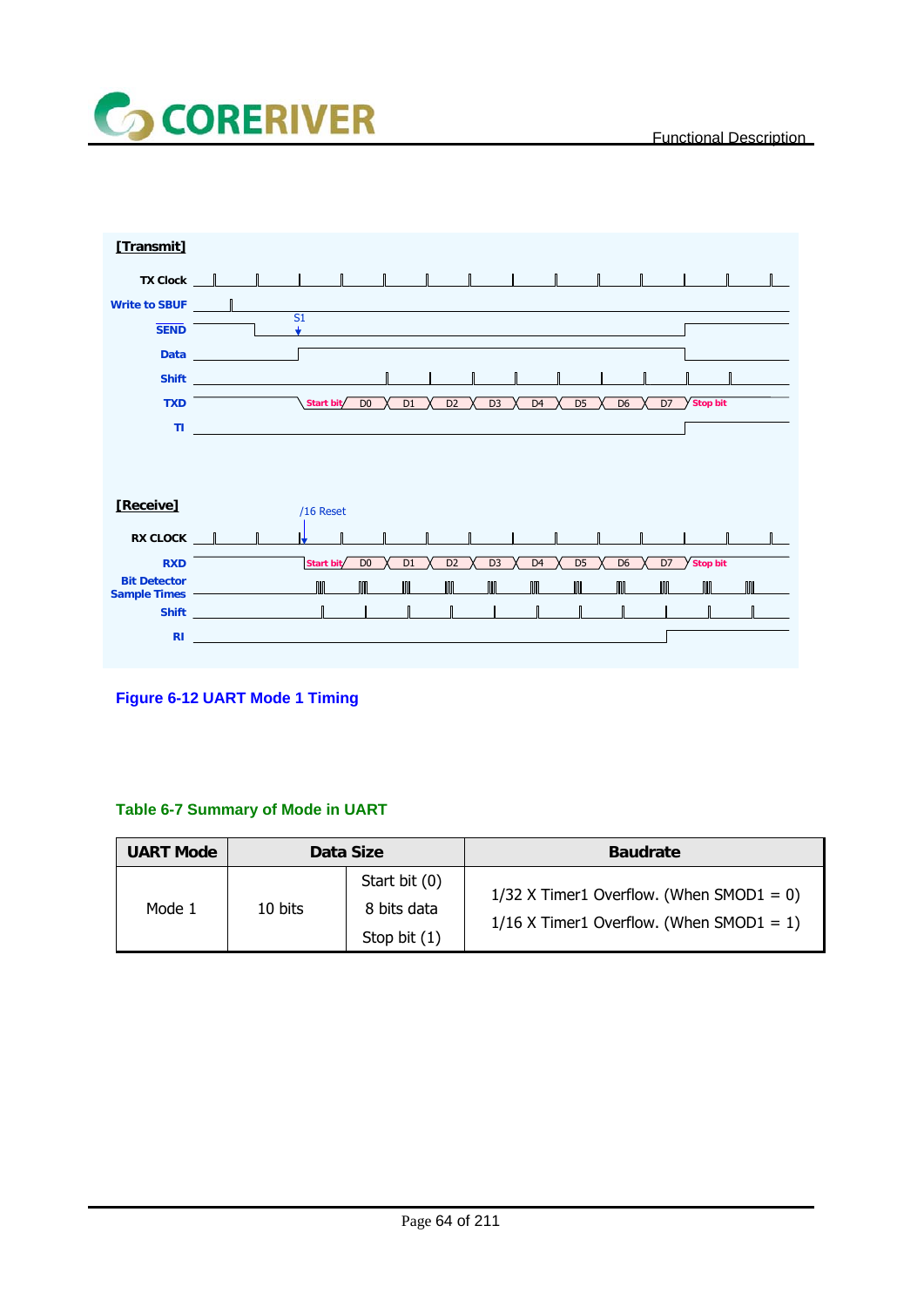

## **6.2.5.2 Baudrate Example**

We can summarize the example using the equation of baudrate.

# [Equation for Baudrate]

Baudrate[bps] = 
$$
\frac{2^{\text{SMOD1}}}{32} \times \left(\frac{F_{\text{osc}}}{12}\right) \times \frac{1}{2^8 - TH1} = \frac{2^{\text{SMOD1}}}{32} \times (Timer1 \text{ Overflow})
$$

## **Table 6-8 Example of Baudrate**

|                 | <b>UART</b> |                                 |   | <b>Timer 1</b> |                                  |                              |  |
|-----------------|-------------|---------------------------------|---|----------------|----------------------------------|------------------------------|--|
| <b>Baudrate</b> | <b>Mode</b> | $F_{\rm osc}$<br>SMOD1<br>[MHz] |   | C/T            | <b>Mode</b>                      | <b>Reload Value</b><br>(TH1) |  |
| 62.5 KHz        |             | 12                              |   | 0              |                                  | FFh                          |  |
| 19.2 KHz        |             | 11.0592                         |   | 0              | Mode 2,<br>8-bit,<br>Auto-reload | <b>FDh</b>                   |  |
| 9.6 KHz         |             | 11.0592                         | 0 | 0              |                                  | FDh                          |  |
| 4.8 KHz         | Mode 1      | 11.0592                         | 0 | 0              |                                  | FAh                          |  |
| 2.4 KHz         |             | 11.0592                         | 0 | 0              |                                  | F4h                          |  |
| 1.2 KHz         |             | 11.0592                         | 0 | 0              |                                  | E <sub>8h</sub>              |  |
| 137.5 Hz        |             | 11.0592                         | 0 | 0              |                                  | 1Dh                          |  |
| 110 Hz          |             | 6                               | 0 | 0              |                                  | 72h                          |  |

#### **6.2.5.3 PCON** (87h) : Power Control Register



| Symbol            | <b>Description</b>                      |  |  |  |  |
|-------------------|-----------------------------------------|--|--|--|--|
|                   | Timer1 Buadrate Double in UART mode.    |  |  |  |  |
| SMOD <sub>1</sub> | $0 =$ Double baudrate disable (Default) |  |  |  |  |
|                   | $1 =$ Double baudrate enable            |  |  |  |  |
|                   | Reserved                                |  |  |  |  |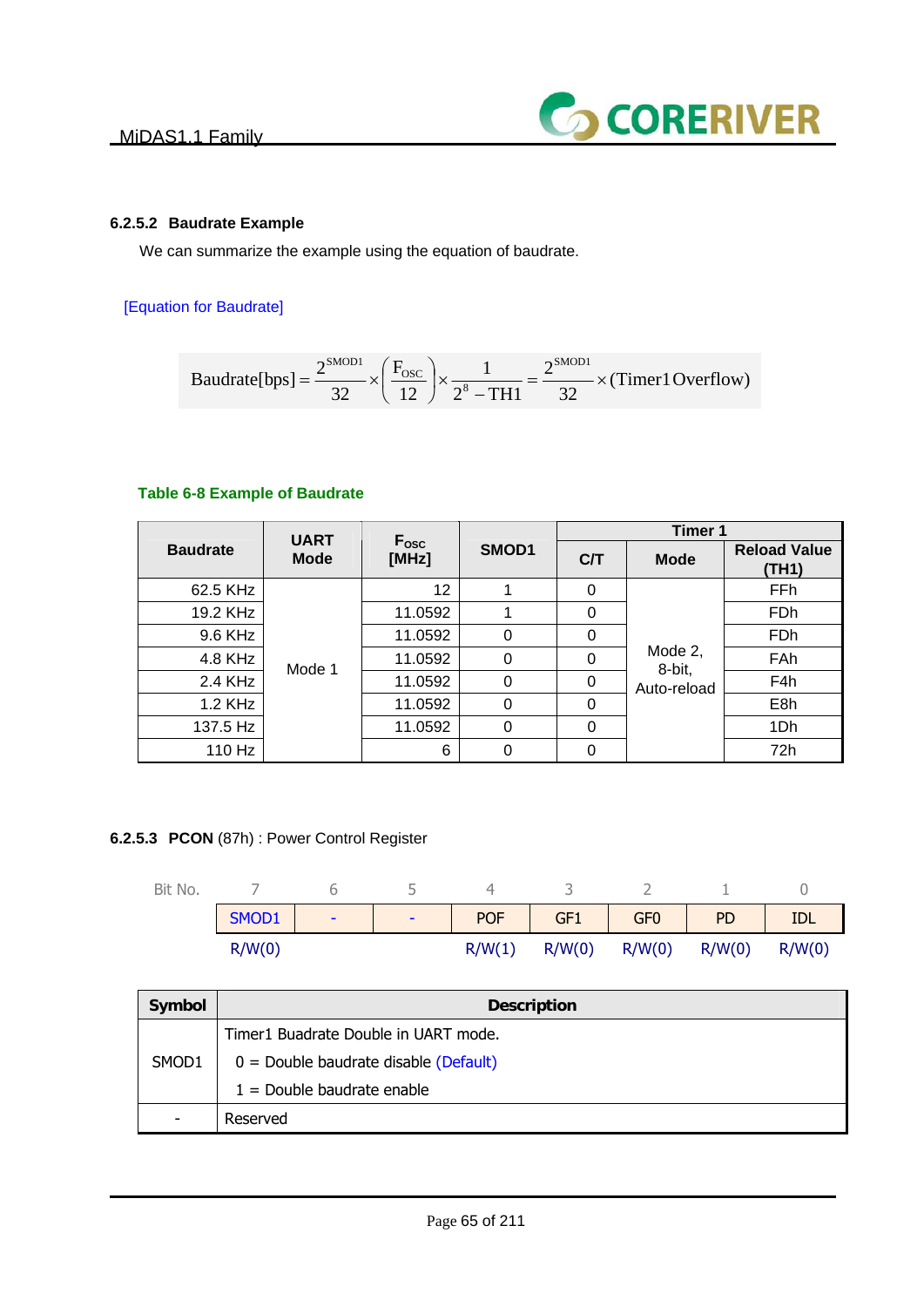# **6.2.5.4 SCON** (98h) : Serial Port Control Register



| Symbol     | <b>Description</b>                                                                 |
|------------|------------------------------------------------------------------------------------|
|            | Reserved                                                                           |
|            | Serial Reception Enable.                                                           |
| <b>REN</b> | $0 =$ Serial reception disable. (Default)                                          |
|            | $1 =$ Serial reception enable.                                                     |
|            | Transmission Interrupt Flag.                                                       |
| TI         | This bit indicates that a byte of data in the serial port buffer (SBUF) has been   |
|            | completely shifted out. Must be cleared by software.                               |
|            | Reception Interrupt Flag.                                                          |
| <b>RI</b>  | This bit indicates that a byte of data has been received in the serial port buffer |
|            | (SBUF). Must be cleared by software.                                               |

#### **6.2.5.5 SBUF** (99h) : Serial Data Buffer Register

| Bit No. |        |        |        |                   |                                                              |                   |        |
|---------|--------|--------|--------|-------------------|--------------------------------------------------------------|-------------------|--------|
|         | SBUF.7 |        |        |                   | SBUF.6   SBUF.5   SBUF.4   SBUF.3   SBUF.2   SBUF.1   SBUF.0 |                   |        |
|         | R/W(0) | R/W(0) | R/W(0) | $R/W(0)$ $R/W(0)$ |                                                              | $R/W(0)$ $R/W(0)$ | R/W(0) |

Data for serial port is read from or written to this location. The buffers for serial transmission and serial reception are separate registers, but both are addressed at the same location.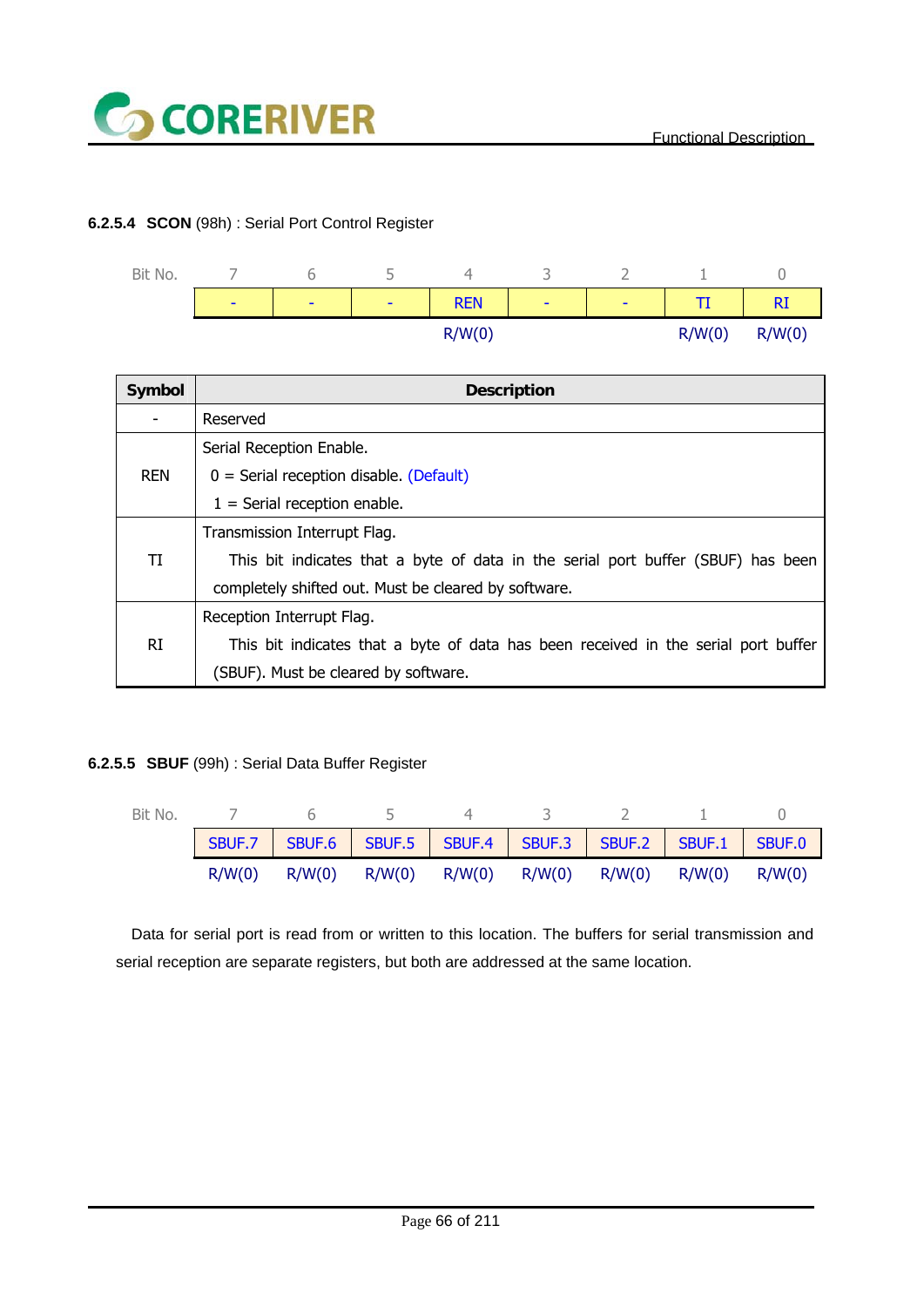# **6.2.6 PWM (Pulse Width Modulator)**

The MiDAS1.1 family has one-channel 8-bit PWM circuit and enables two outputs. The operation of circuits in PWM is controlled by each control register; PWMCON.

The PWM counter can be used as 8-bit incrementing counters. Under operation, the counters increment until overflow occurs. To enable the PWM waveform output to P0.6, you set PWMCON[7] to "1". And to enable the PWM waveform output to P0.0, you set ALTSEL[4] to "1". To start the counter and enable the PWM block, you set PWMCON[0] to "1". If the counter is stopped, it retains its current count value; when re-started, it resumes counting from the retained count value. When there is a need to clear the counter you set PWMCON[0] to "0". To the value of the counter, set the clear bit, PWMCON[1] to "1".

You can select a clock for the PWM counter by set PWMCON[6:4]. Clocks which you can select are  $F_{\text{OSC}}/128 F_{\text{OSC}}/64$ ,  $F_{\text{OSC}}/32$ ,  $F_{\text{OSC}}/16$ ,  $F_{\text{OSC}}/8$ ,  $F_{\text{OSC}}/4$ ,  $F_{\text{OSC}}/2$ , and  $F_{\text{OSC}}/1$ .

## **6.2.6.1 Block Diagram**



# **Figure 6-13 Functional block diagram**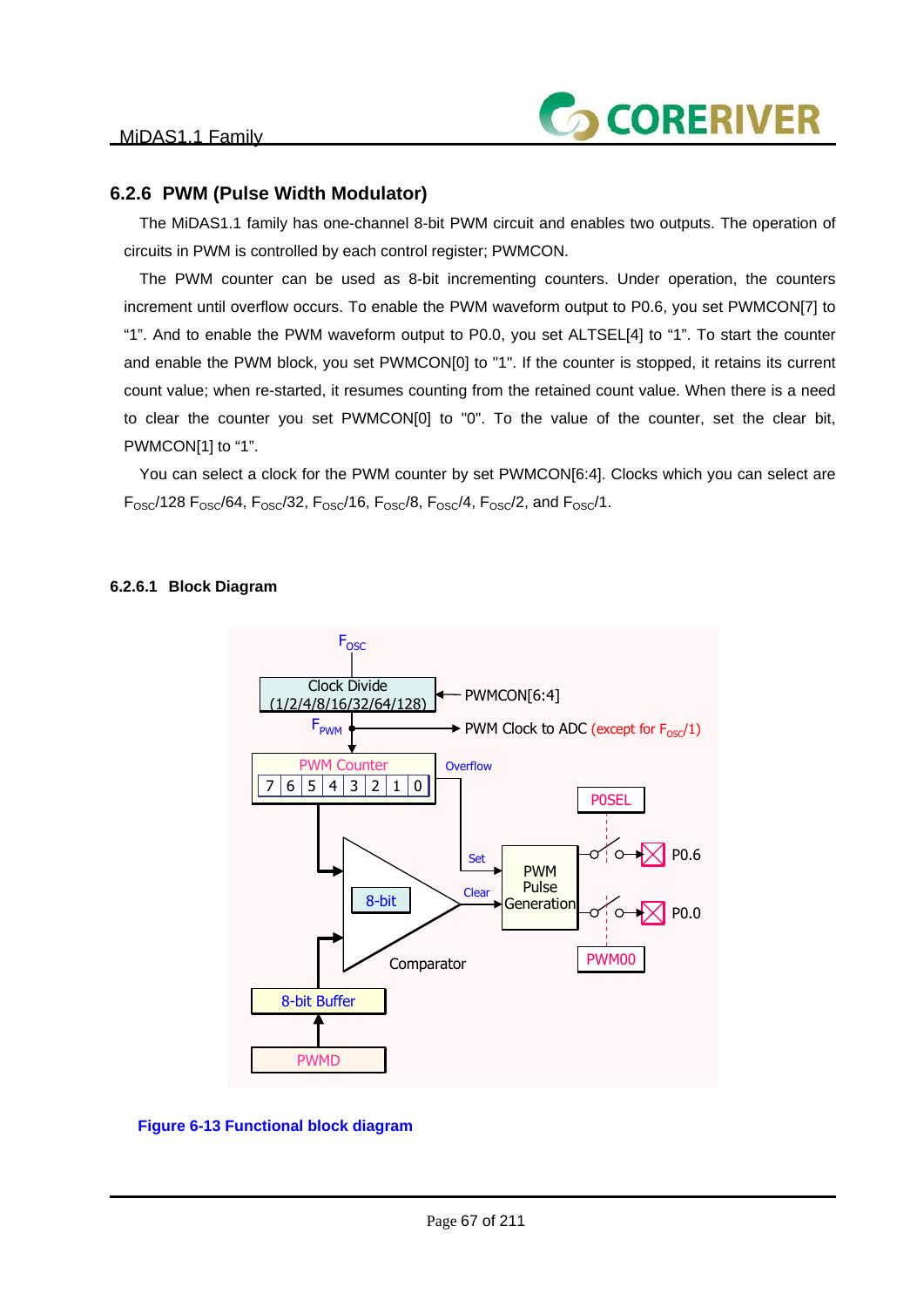<span id="page-67-0"></span>

## **6.2.6.2 PWM components**

The 8-bit PWM circuits have the following components:

- 8-bit comparator and extension cycle circuit
- 8-bit reference data register (PWMD)
- PWM output pins (PWM waveform output to P0.6 by PWMCON[7] or P0.0 by ALTSEL[4])

#### **6.2.6.3 PWM counter**

PWM counter operates in 8-bit counter mode. In this mode, the counter increments using all 8 bits in the counter and decides on PWM frequency compared to the PWMD. The mode is used in low frequency application simply.

#### 6.2.6.4 PWM frequency (F<sub>PWM</sub>)

The timing characteristics of PWM output are based on the prescaled  $F_{\text{OSC}}$  clock frequency. The PWM counter clock value is determined by the setting of PWMCON[6:4] (Prescaled Cock Selection for PWM). [Table 6-9](#page-67-0) shows the clock rate by PWMCON[6:4].

|        | PWMCON[6:4]   |        | <b>PWM Clock Rate</b> |
|--------|---------------|--------|-----------------------|
| PS2_PO | <b>PS1_PO</b> | PSO_PO | (F <sub>PWM</sub> )   |
| 0      | $\Omega$      |        | $F_{\rm osc}/1$       |
| 0      | $\Omega$      |        | $F_{\text{osc}}/2$    |
| 0      |               | ŋ      | $F_{\text{OSC}}/4$    |
| 0      |               |        | $F_{\text{OSC}}/8$    |
|        | U             | ŋ      | $F_{\text{OSC}}/16$   |
| 1      | 0             |        | $F_{\text{osc}}/32$   |
|        |               |        | $F_{\text{OSC}}/64$   |
|        |               |        | $F_{\text{OSC}}/128$  |

Note: PWM clock ( $F_{\text{PWM}}$ ) to ADC should not be set to  $F_{\text{OSC}}/1$ .

**Table 6-9 PWM clock rate by PWMCON[6:4]**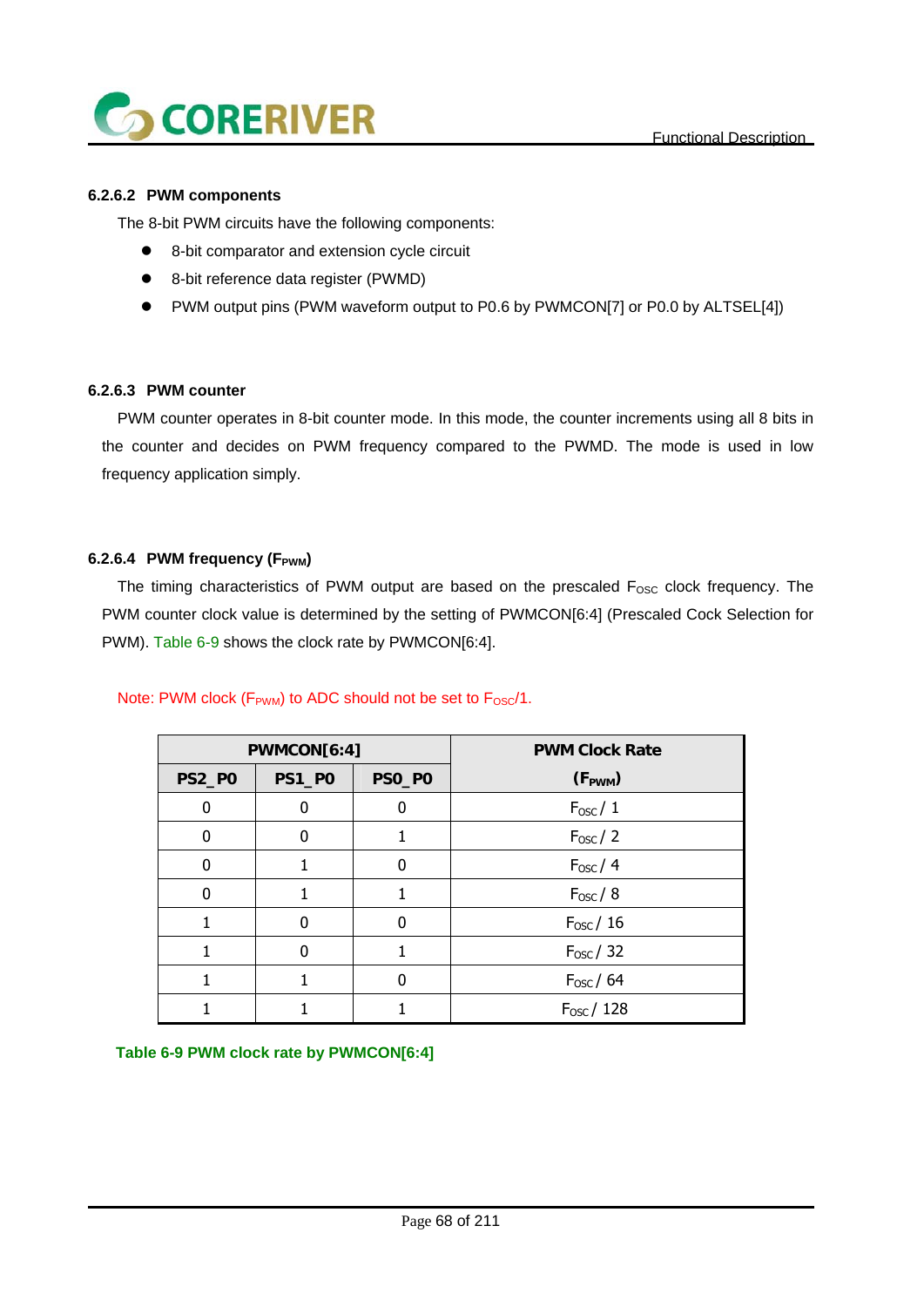

### **6.2.6.5 PWM Function Description**

The PWM output signal toggles to Low level whenever the 8bits of counter matches the reference data register (PWMD). If the values in the PWMD register are not zero, an overflow of the 8bits of counter causes the PWM output to toggle from Low level to High level. In this way, the reference value written to the reference data register determines the module's base duty cycle.

## **6.2.6.6 PWM Timing Diagram**



#### **Figure 6-14 PWM basic timing diagram**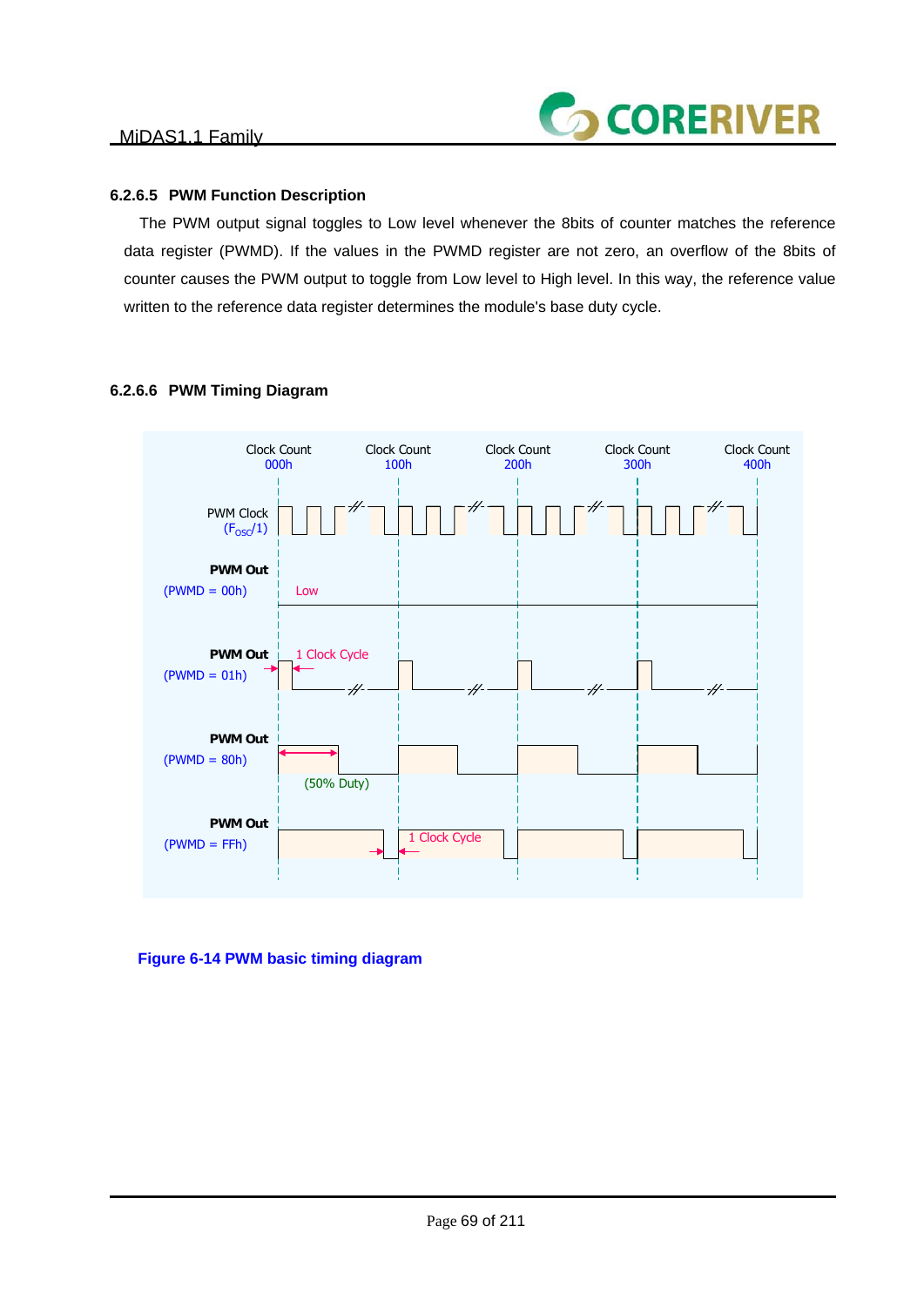

# **6.2.6.7 PWMCON** (DCh) : PWM Control Register

| Bit No. |        |        |        |        |                                      |        |        |                    |
|---------|--------|--------|--------|--------|--------------------------------------|--------|--------|--------------------|
|         |        |        |        |        | POSEL   PS2_PO   PS1_PO   PS0_PO   - |        |        | PWMF CLR_PO RUN_PO |
|         | R/W(0) | R/W(0) | R/W(0) | R/W(0) |                                      | R/W(0) | R/W(0) | R/W(0)             |

| Symbol        | <b>Description</b>                                       |                                               |               |                                                                                           |  |  |  |  |  |  |  |
|---------------|----------------------------------------------------------|-----------------------------------------------|---------------|-------------------------------------------------------------------------------------------|--|--|--|--|--|--|--|
|               |                                                          | PWM Waveform Output Enable to P0[6].          |               |                                                                                           |  |  |  |  |  |  |  |
| <b>POSEL</b>  | $0 =$ Disable the PWM waveform output to P[6]. (Default) |                                               |               |                                                                                           |  |  |  |  |  |  |  |
|               |                                                          | $1 =$ Enable the PWM waveform output to P[6]. |               |                                                                                           |  |  |  |  |  |  |  |
|               |                                                          | Prescaled Clock Selection.                    |               |                                                                                           |  |  |  |  |  |  |  |
|               |                                                          |                                               |               | Note that PWM clock ( $F_{\text{PWM}}$ ) to ADC should not be set to $F_{\text{OSC}}/1$ . |  |  |  |  |  |  |  |
|               | <b>PS2_P0</b>                                            | <b>PS1_P0</b>                                 | <b>PS0_P0</b> | PWM Clock Rate (F <sub>PWM</sub> )                                                        |  |  |  |  |  |  |  |
|               | 0                                                        | 0                                             | $\mathbf 0$   | $F_{\rm osc}/1$                                                                           |  |  |  |  |  |  |  |
| <b>PS2 P0</b> | $\mathbf 0$                                              | 0                                             | $\mathbf{1}$  | $F_{\rm osc}/2$                                                                           |  |  |  |  |  |  |  |
| <b>PS1 P0</b> | 0                                                        | $\mathbf 0$<br>$F_{\text{OSC}}/4$<br>1        |               |                                                                                           |  |  |  |  |  |  |  |
| <b>PS0_P0</b> | 0                                                        | 1                                             | $\mathbf{1}$  | $F_{\rm osc}/8$                                                                           |  |  |  |  |  |  |  |
|               | 1                                                        | 0                                             | $\mathbf 0$   | $F_{\text{OSC}}/16$                                                                       |  |  |  |  |  |  |  |
|               | $\mathbf{1}$                                             | $\Omega$                                      | $\mathbf{1}$  | $F_{\text{osc}}/32$                                                                       |  |  |  |  |  |  |  |
|               | $\mathbf{1}$                                             | $\mathbf{1}$                                  | $\mathbf 0$   | $F_{\rm osc}$ / 64                                                                        |  |  |  |  |  |  |  |
|               | 1                                                        | 1                                             | 1             | $F_{\text{osc}}/128$                                                                      |  |  |  |  |  |  |  |
|               | Reserved.                                                |                                               |               |                                                                                           |  |  |  |  |  |  |  |
|               | PWM Interrupt Flag.                                      |                                               |               |                                                                                           |  |  |  |  |  |  |  |
| <b>PWMF</b>   |                                                          | This flag bit is cleared by software.         |               |                                                                                           |  |  |  |  |  |  |  |
|               | Counter Reset Enable.                                    |                                               |               |                                                                                           |  |  |  |  |  |  |  |
| CLR_PO        |                                                          | This flag bit is cleared by hardware.         |               |                                                                                           |  |  |  |  |  |  |  |
| RUN PO        | Counter Start Enable.                                    |                                               |               |                                                                                           |  |  |  |  |  |  |  |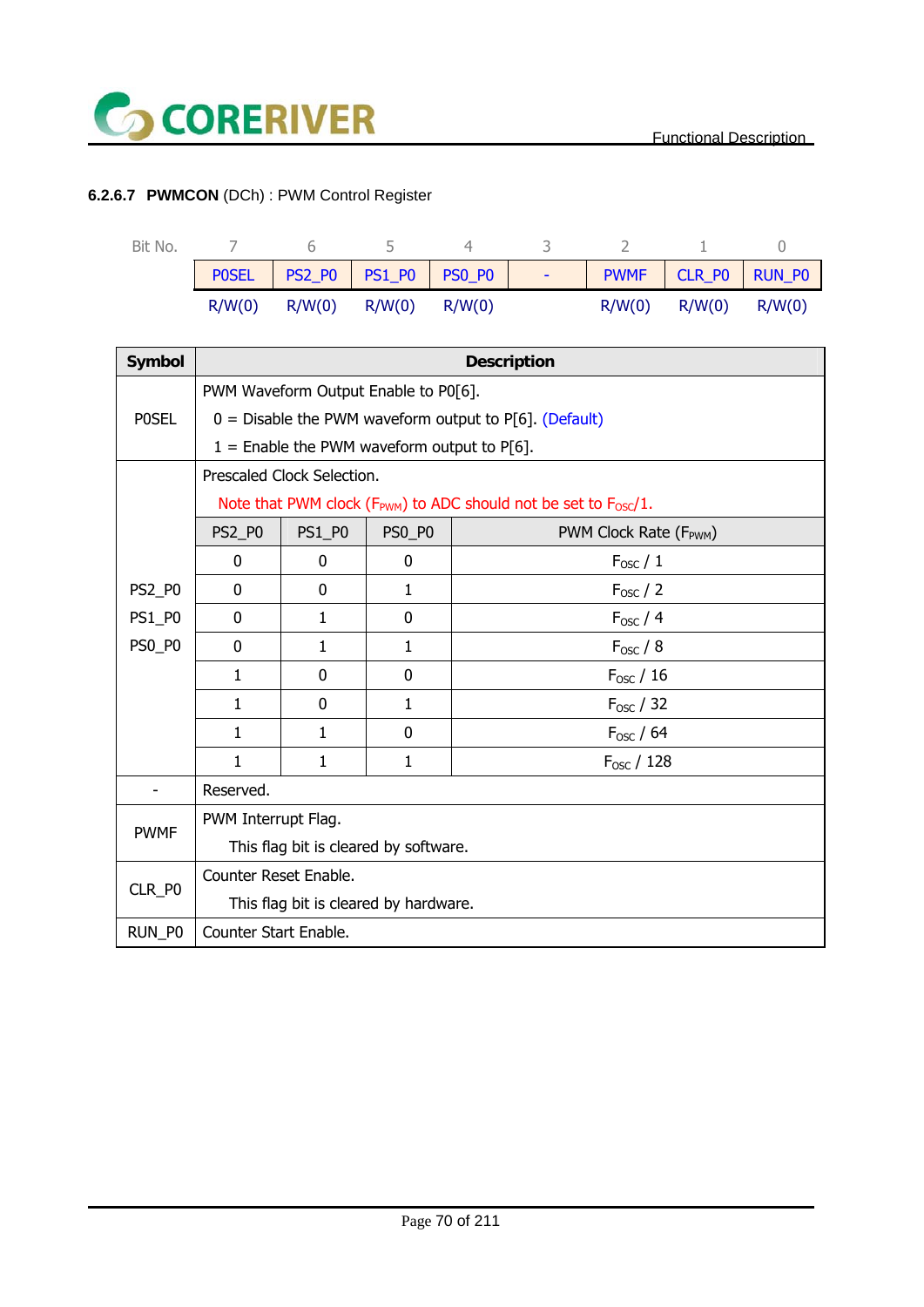

# **6.2.6.8 PWMD** (DEh) : PWM Control Register

| Bit No. |        |                                                                       | 4                                                              | $\prec$ $\Box$ |  |  |
|---------|--------|-----------------------------------------------------------------------|----------------------------------------------------------------|----------------|--|--|
|         |        | PWMD.7   PWMD.6   PWMD.5   PWMD.4   PWMD.3   PWMD.2   PWMD.1   PWMD.0 |                                                                |                |  |  |
|         | R/W(0) |                                                                       | $R/W(0)$ $R/W(0)$ $R/W(0)$ $R/W(0)$ $R/W(0)$ $R/W(0)$ $R/W(0)$ |                |  |  |

PWMD duty data register, located in DEh, determines the duty of the output value generated by each 8-bit PWM circuit. To program the required PWM output, you load the appropriate initialization values into the 8-bit data register (PWMD).

## **6.2.6.9 ALTSEL** (E3h) : Alternative Function Selection Register

| Bit No. |              |                |            |              |            |        |                          |                          |
|---------|--------------|----------------|------------|--------------|------------|--------|--------------------------|--------------------------|
|         | <b>IOXEN</b> | <b>IORSTEN</b> | <b>CLO</b> | <b>PWM00</b> | <b>TVO</b> |        | $\overline{\phantom{0}}$ | $\overline{\phantom{0}}$ |
|         | R/W(0)       | R/W(0)         | R/W(0)     | R/W(0)       | R/W(0)     | R/W(0) | R/W(0)                   | R/W(0)                   |

| Symbol | <b>Description</b>                                       |
|--------|----------------------------------------------------------|
| PWM00  | PWM Waveform Output Enable to P0[0].                     |
|        | $0 =$ Disable the PWM waveform output to P[0]. (Default) |
|        | $1 =$ Enable the PWM waveform output to P[0].            |
| ۰      | Reserved.                                                |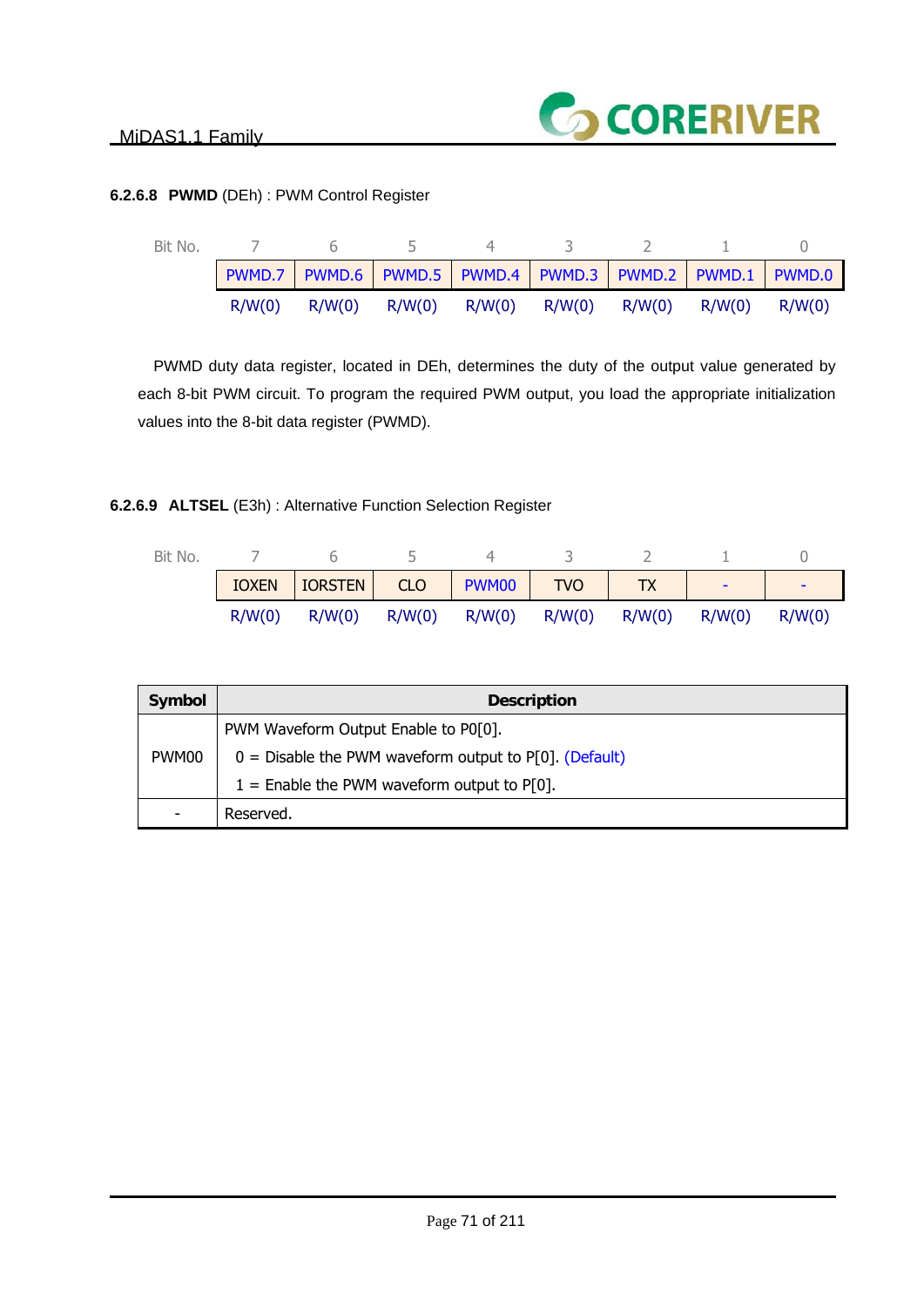

# **6.2.7 ADC (Analog to Digital Converter)**

The 10-bit A/D converter (ADC) module uses successive approximation logic to convert analog levels entering at one of the twelve input channels to equivalent 10-bit digital values. The analog input level must lie between the  $V_{DD}$  (or AVREF) and  $V_{SS}$  values.

The A/D converter has the following components:

- Analog comparator with successive approximation logic
- D/A converter logic
- ADC control register (ADCON)
- Twelve multiplexed analog data input pins (ADC0–ADC11)
- 10-bit A/D conversion data output register (ADCR[7:0], ADCON[1:0])

To initiate an analog-to-digital conversion procedure, you write the channel selection data in the A/D converter control register ADCON to select one of the twelve analog input pins (ADCn,  $n = 0-11$ ) and set the conversion enable and start bit, ADCON[7] and ADCON[6]. The read-write ADCON register is located at address EFh.

During a normal conversion, ADC logic initially sets the successive approximation register to 000h This register is then updated automatically during each conversion step. The successive approximation block performs 10-bit conversions for one input channel at a time. You can dynamically select different channels by manipulating the analog input selection bits in ADCSEL[7:4] and ADCSELH[7:0], and the channel selection bits in ADCSEL[3:0].

To run the A/D conversion, you should set the enable bit (ADCON[7]) and start bit (ADCON[6]). When a conversion is completed, the end-of-conversion (AD\_END and ADCF) bits are automatically set to "1". AD END bit is ADCON[5] and ADCF (ADCON[4]) is used for interrupt flag. Conversion result is moved into the ADCR[7:0] and ADCON[1:0] register where it can be read. The A/D converter then enters an idle state.

Remember to read the contents of ADCR and ADCON before another conversion starts. Otherwise, the previous result will be overwritten by the next conversion result.

**Note** : Because the ADC does not use sample-and-hold circuitry, it is important that any fluctuations in the analog level at the ADC0–ADC11 input pins during a conversion procedure be kept to an absolute minimum. Any change in the input level, perhaps due to circuit noise, will invalidate the result.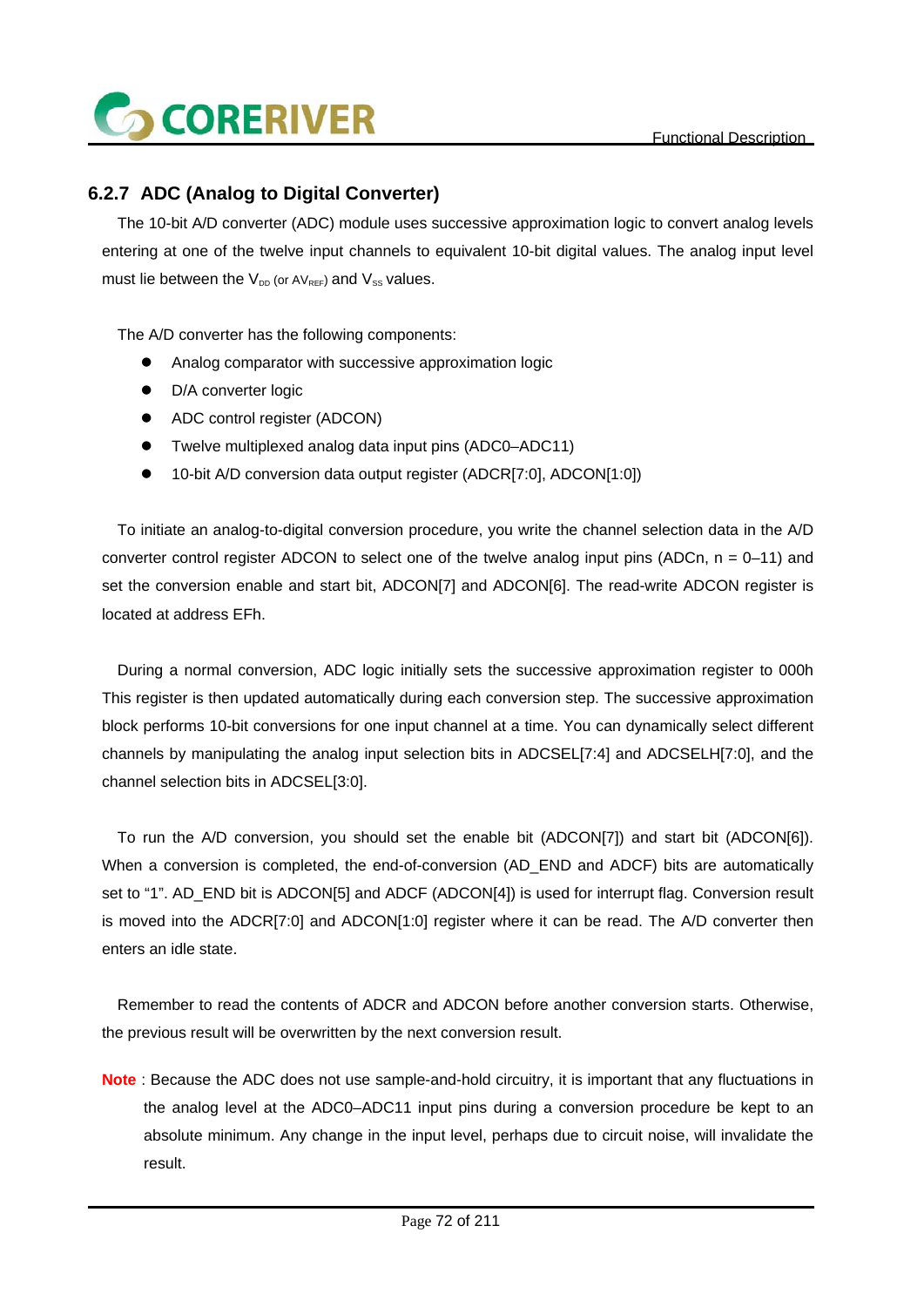

<span id="page-72-0"></span>The ADC module's input pins are alternatively used as digital input in P0[7:1] and P2[6:2].

When ADC channel input pins are used for ADC, they must be configured as analog input. So, you should turn off the pull-up resistor on analog input pins. To turn off the pull-up resistor, set the pull-up resistor control bits that are P0SEL[7:0] and P2SEL[6:2] to "1'.

#### **6.2.7.1 Reference Voltage Levels**

In the ADC function block [\(Figure 6-1](#page-72-0)5), the analog input voltage level is compared to the reference voltage. The default setting for reference voltage level is  $V_{DD}$ . And the analog input voltage level must remain within the range of  $V_{SS}$  to  $V_{DD}$ .

If the analog input voltage level is compared to the ADC reference voltage level  $(AV_{REF})$  from P0[4], you set the bit in ADCON[3] to "1". The analog input voltage level must remain within the range of  $V_{SS}$ to  $AV_{REF}$ . Note that  $AV_{REF}$  is the voltage level  $2V \sim V_{DD}$ .

Different reference voltage levels are generated internally along the resistor tree during the analog conversion process for each conversion step. The reference voltage level for the first bit conversion is always 1/2 ADC reference voltage level (1/2  $V_{DD}$  or 1/2 AV<sub>REF</sub>).



**Figure 6-15 ADC Circuit Diagram**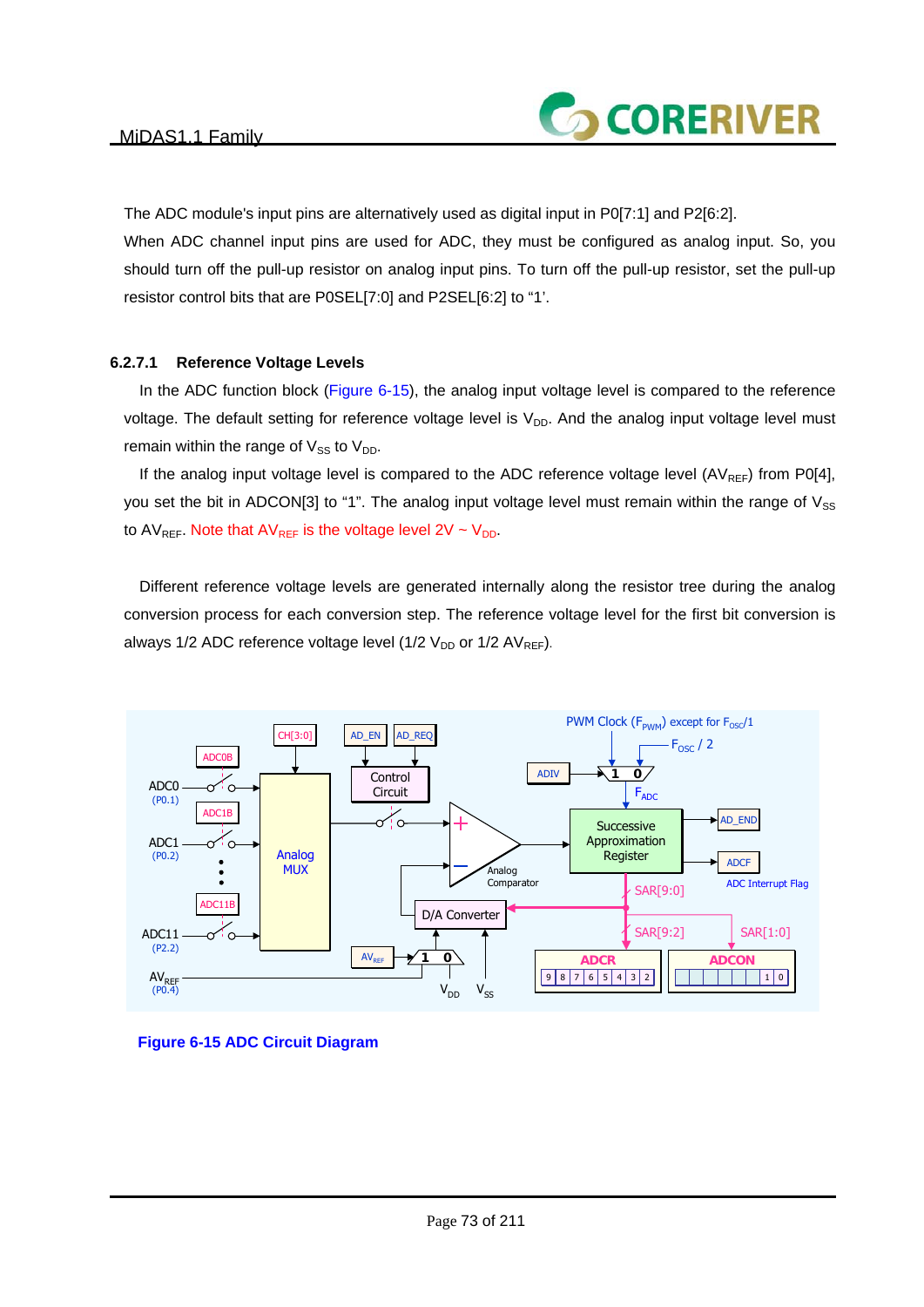<span id="page-73-0"></span>

#### **6.2.7.2 Conversion Timing**

The A/D conversion process requires total 96 clocks.

- Setup time : 8 clocks
- Conversion time : 10 bits x 8 clocks = 80 clocks
- $\bullet$  Hold time : 8 clocks

Conversion timing for each frequency is presented in [Table 6-1](#page-73-0)0.

| $F_{\rm osc}$ | <b>Divide</b><br>$(ADIV = 0)$ | $F_{ADC}$ | $T_{ADC}$<br>(1/F <sub>ADC</sub> ) | 1 Sample Conversion Time |
|---------------|-------------------------------|-----------|------------------------------------|--------------------------|
| 20 MHz @5V    | $F_{\rm osc}/2$               | 10 MHz    | $100$ ns                           | 9.6 us                   |
| 10 MHz @5V    | $F_{\text{osc}}/2$            | 5 MHz     | $200$ ns                           | 19.2 us                  |
| 10 MHz @5V    | $F_{\rm osc}/2$               | 5 MHz     | $200$ ns                           | 19.2 us                  |
| 5 MHz @5V     | $F_{\rm osc}/2$               | 2.5MHz    | 400 ns                             | 38.4 us                  |

#### **Table 6-10 Example of Conversion Timing versus Frequency**

#### **6.2.7.3 Internal A/D Conversion Procedure**

Following sequences is the way to run ADC conversion as described in [Figure 6-1](#page-74-0)6.

- 1. Analog input must remain between the range of  $V_{SS}$  and reference voltage level ( $V_{DD}$  or  $AV_{REF}$ ).
- 2. Configure the analog input pins to analog input mode by setting the bits of ADCSEL[7:4] and ADCSELH[7:9] to "1".
- 3. Turn off pull-up resistors by setting P0SEL[7:1] and P2SEL[2:6] to "1".
- 4. Before the conversion operation starts, you must first select one of the twelve input pins (ADC0–ADC11) by writing the appropriate value to the ADCSEL[3:0].
- 5. To enable ADC conversion, set ADCON[7] to "1".
- 6. To start ADC conversion, set ADCON[6] to "1'.
- 7. When conversion has been completed, the AD\_END will be set to "0" and ADCF flag to "1"..
- 8. Check AD\_END or ADCF flag to verify that the conversion was finished.
- 9. The converted digital value is loaded to the output register, ADCR[7:0] and ADCON[1:0], then the ADC module enters an idle state.
- 10. The digital conversion result can now be read from the ADCR and ADCON register.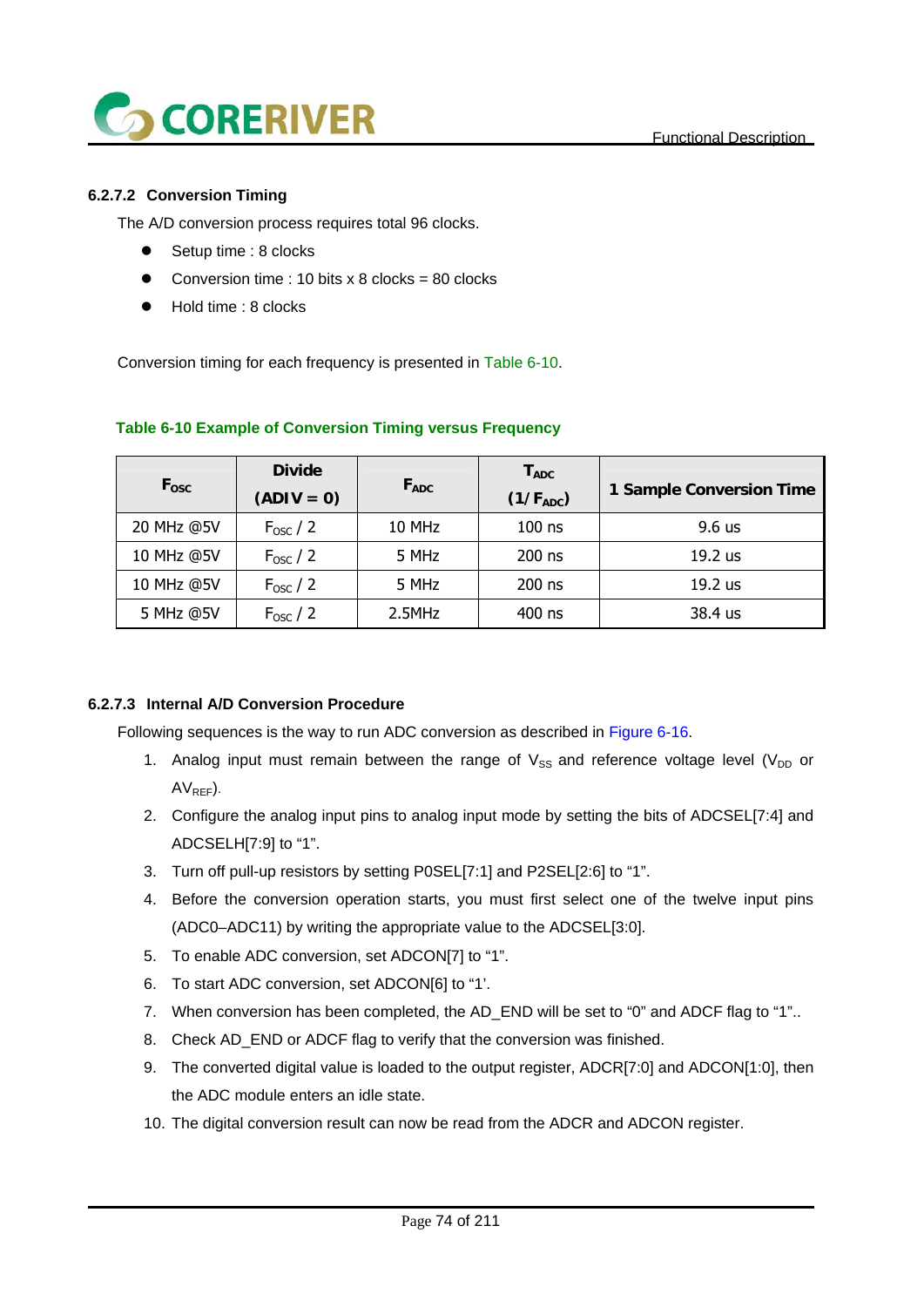

<span id="page-74-0"></span>

| AD_EN<br>Set by S/W            |                                                                |                      |
|--------------------------------|----------------------------------------------------------------|----------------------|
| AD_REQ<br>Set by S/W           | <b>Cleared by H/W</b>                                          |                      |
| AD_END                         | 8FADC<br><b>Cleared by H/W</b>                                 | Set by H/W           |
| Setup Time<br><b>Valid Bit</b> | <b>Hold Time</b><br>5<br>$\mathbf 0$<br>9<br>-6<br>4<br>8      |                      |
| $8F_{ADC}$                     | PK.<br>$8F_{ADC}$<br>$(8F_{ADC}) \times 10$ bits = $80F_{ADC}$ |                      |
|                                | $96F_{ADC}$                                                    | Set by H/W           |
| <b>ADCF</b>                    |                                                                | <b>ADC</b> Interrupt |

#### **Figure 6-16 A/D Converter Timing Diagram**

Recommended A/D converter circuit for more high accuracy is described in [Figure 6-1](#page-74-0)7.



## **Figure 6-17 Recommended A/D Converter Circuit for more high accuracy**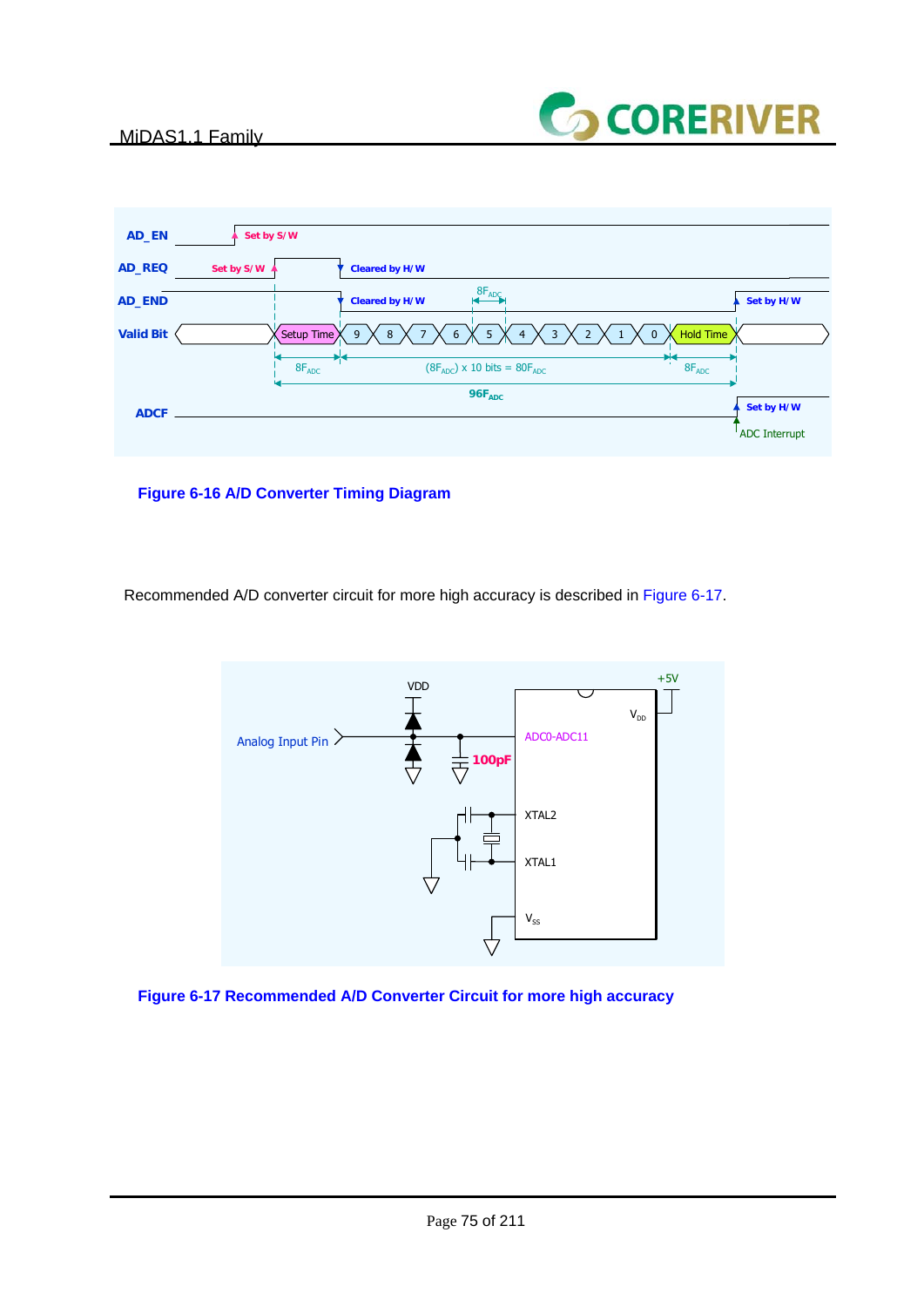

## **6.2.7.4 ADCSELH** (E1h) : ADC Channel Selection High Register

| Bit No. |        |                                                         | $\sim$ |                                              |  |        |
|---------|--------|---------------------------------------------------------|--------|----------------------------------------------|--|--------|
|         |        | ADC11B   ADC10B   ADC9B   ADC8B   ADC7B   ADC6B   ADC5B |        |                                              |  | ADC4B  |
|         | R/W(1) | R/W(1)                                                  |        | $R/W(1)$ $R/W(1)$ $R/W(1)$ $R/W(1)$ $R/W(1)$ |  | R/W(1) |

| <b>Symbol</b> | <b>Description</b> |                                                                                        |  |  |  |  |
|---------------|--------------------|----------------------------------------------------------------------------------------|--|--|--|--|
|               |                    | ADC Channel Selection Low. These bits are configured to enable/disable the ADC channel |  |  |  |  |
|               |                    | inputs (ADC[11:4]). P0[5] $\sim$ P0[7] : ADC4 $\sim$ ADC6 input.                       |  |  |  |  |
|               | <b>ADC Channel</b> | Result                                                                                 |  |  |  |  |
|               | ADC4B              | $1 = ADC4$ input channel is disabled & digital input is enabled at P0[5].              |  |  |  |  |
|               |                    | (Default)                                                                              |  |  |  |  |
|               |                    | $0 = ADC4$ input channel is enabled & digital input is disabled.                       |  |  |  |  |
|               | ADC5B              | $1 = ADC5$ input channel is disabled & digital input is enabled at P0[6].              |  |  |  |  |
|               |                    | (Default)                                                                              |  |  |  |  |
|               |                    | $0 = ADC5$ input channel is enabled & digital input is disabled.                       |  |  |  |  |
|               | ADC6B              | $1 = ADC6$ input channel is disabled & digital input is enabled at P0[7].              |  |  |  |  |
| ADC4B         |                    | (Default)                                                                              |  |  |  |  |
| ADC5B         |                    | $0 = ADC6$ input channel is enabled & digital input is disabled.                       |  |  |  |  |
| ADC6B         | ADC7B              | $1 = ADC7$ input channel is disabled & digital input is enabled at P2[6].              |  |  |  |  |
| ADC7B         |                    | (Default)                                                                              |  |  |  |  |
| ADC9B         |                    | $0 = ADC7$ input channel is enabled & digital input is disabled.                       |  |  |  |  |
| ADC10B        | ADC8B              | $1 = ADC8$ input channel is disabled & digital input is enabled at P2[5].              |  |  |  |  |
| ADC11B        |                    | (Default)                                                                              |  |  |  |  |
|               |                    | $0 = ADC8$ input channel is enabled & digital input is disabled.                       |  |  |  |  |
|               | ADC9B              | $1 = ADC9$ input channel is disabled & digital input is enabled at P2[4].              |  |  |  |  |
|               |                    | (Default)                                                                              |  |  |  |  |
|               |                    | $0 = ADC7$ input channel is enabled & digital input is disabled.                       |  |  |  |  |
|               | ADC10B             | 1 = ADC10 input channel is disabled & digital input is enabled at P2[3].               |  |  |  |  |
|               |                    | (Default)                                                                              |  |  |  |  |
|               |                    | $0 = ADC10$ input channel is enabled & digital input is disabled.                      |  |  |  |  |
|               | ADC11B             | $1 = ADC11$ input channel is disabled & digital input is enabled at P2[2].             |  |  |  |  |
|               |                    | (Default)                                                                              |  |  |  |  |
|               |                    | $0 = ADC11$ input channel is enabled & digital input is disabled.                      |  |  |  |  |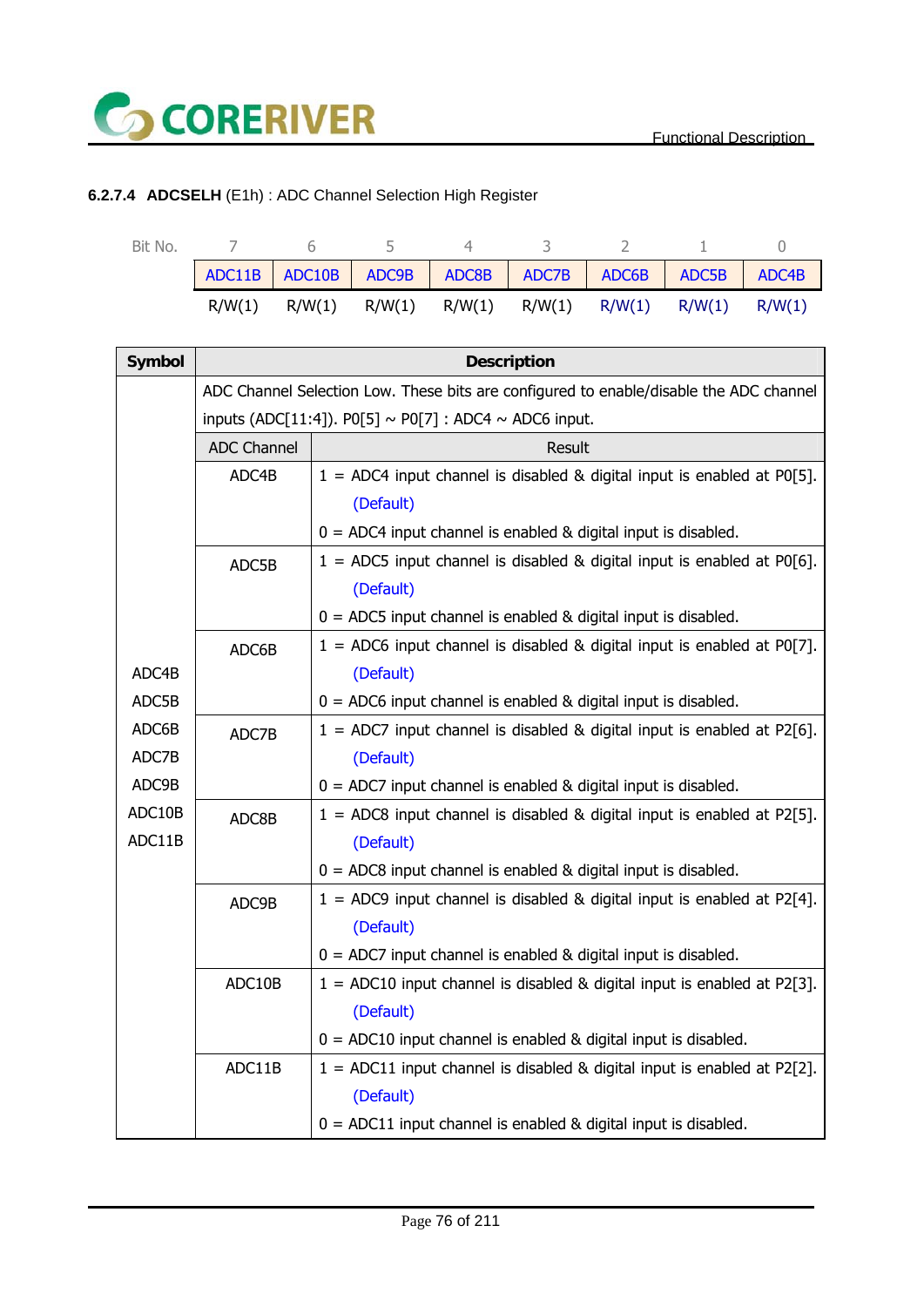

## **6.2.7.5 ADCSEL** (E2h) : ADC Channel Selection Low & MUX Selection Register

| Bit No. |        |                                                                |  |  |                  |
|---------|--------|----------------------------------------------------------------|--|--|------------------|
|         |        | ADC3B ADC2B ADC1B ADC0B CH3 CH2 CH1                            |  |  | C <sub>H</sub> O |
|         | R/W(1) | $R/W(1)$ $R/W(1)$ $R/W(1)$ $R/W(1)$ $R/W(1)$ $R/W(1)$ $R/W(1)$ |  |  |                  |

| <b>Symbol</b>                      | <b>Description</b>                                                                   |                                                                                    |                 |                                                                  |                                                                                         |  |  |  |  |
|------------------------------------|--------------------------------------------------------------------------------------|------------------------------------------------------------------------------------|-----------------|------------------------------------------------------------------|-----------------------------------------------------------------------------------------|--|--|--|--|
|                                    |                                                                                      | ADC Channel Selection Low.                                                         |                 |                                                                  |                                                                                         |  |  |  |  |
|                                    | These bits are configured to enable/disable the ADC channel inputs (ADC[3:0]). P0[1] |                                                                                    |                 |                                                                  |                                                                                         |  |  |  |  |
|                                    | $\sim$ P0[4] : ADC0 $\sim$ ADC3 input. (Default = 1)                                 |                                                                                    |                 |                                                                  |                                                                                         |  |  |  |  |
|                                    | <b>ADC Channel</b><br>Result                                                         |                                                                                    |                 |                                                                  |                                                                                         |  |  |  |  |
| ADC0B                              |                                                                                      | ADC0B                                                                              |                 |                                                                  | 1 = ADC0 input channel is disabled & digital input is enabled at P0[1].                 |  |  |  |  |
| ADC1B                              |                                                                                      |                                                                                    |                 |                                                                  | $0 = ADC0$ input channel is enabled & digital input is disabled.                        |  |  |  |  |
| ADC2B                              |                                                                                      | ADC1B                                                                              |                 |                                                                  | $1 = ADC1$ input channel is disabled & digital input is enabled at P0[2].               |  |  |  |  |
| ADC3B                              |                                                                                      | $0 = ADC1$ input channel is enabled & digital input is disabled.                   |                 |                                                                  |                                                                                         |  |  |  |  |
|                                    |                                                                                      | $1 = ADC2$ input channel is disabled & digital input is enabled at P0[3].<br>ADC2B |                 |                                                                  |                                                                                         |  |  |  |  |
|                                    |                                                                                      |                                                                                    |                 | $0 = ADC2$ input channel is enabled & digital input is disabled. |                                                                                         |  |  |  |  |
|                                    |                                                                                      | ADC3B                                                                              |                 |                                                                  | $1 = ADC3$ input channel is disabled & digital input is enabled at P0[4].               |  |  |  |  |
|                                    |                                                                                      |                                                                                    |                 |                                                                  | $0 = ADC3$ input channel is enabled & digital input is disabled.                        |  |  |  |  |
|                                    |                                                                                      | ADC MUX Selection.                                                                 |                 |                                                                  |                                                                                         |  |  |  |  |
|                                    |                                                                                      |                                                                                    |                 |                                                                  | Theses bits is configured to select the ADC input. The initial value of CH[3:0] is 0xFh |  |  |  |  |
|                                    |                                                                                      |                                                                                    |                 |                                                                  | (4'b1111). Ch, Dh, Eh and Fh means that all ADC inputs are disabled.                    |  |  |  |  |
|                                    | CH3                                                                                  | CH <sub>2</sub>                                                                    | CH <sub>1</sub> | CH <sub>0</sub>                                                  | Result                                                                                  |  |  |  |  |
| CH <sub>0</sub>                    | $\mathbf 0$                                                                          | 0                                                                                  | $\mathbf{0}$    | 0                                                                | 0x0h: ADC0 is selected                                                                  |  |  |  |  |
| CH <sub>1</sub><br>CH <sub>2</sub> | $\mathbf 0$                                                                          | $\Omega$                                                                           | $\Omega$        | 1                                                                | $0x1h$ : ADC1 is selected                                                               |  |  |  |  |
| CH <sub>3</sub>                    | 0                                                                                    | 0                                                                                  | 1               | 0                                                                | 0x2h: ADC2 is selected                                                                  |  |  |  |  |
|                                    |                                                                                      |                                                                                    |                 |                                                                  |                                                                                         |  |  |  |  |
|                                    | 1                                                                                    | $\mathbf{0}$                                                                       | $\mathbf{1}$    | 0                                                                | 0xAh: ADC10 is selected                                                                 |  |  |  |  |
|                                    | $\mathbf{1}$                                                                         | 0                                                                                  | 1               | $\mathbf{1}$                                                     | 0xBh: ADC11 is selected                                                                 |  |  |  |  |
|                                    |                                                                                      | 1100 (0xCh) $\sim$ 1111 (0xFh)                                                     |                 |                                                                  | No ADC channel is not selected (Default Value = $0xFh$ )                                |  |  |  |  |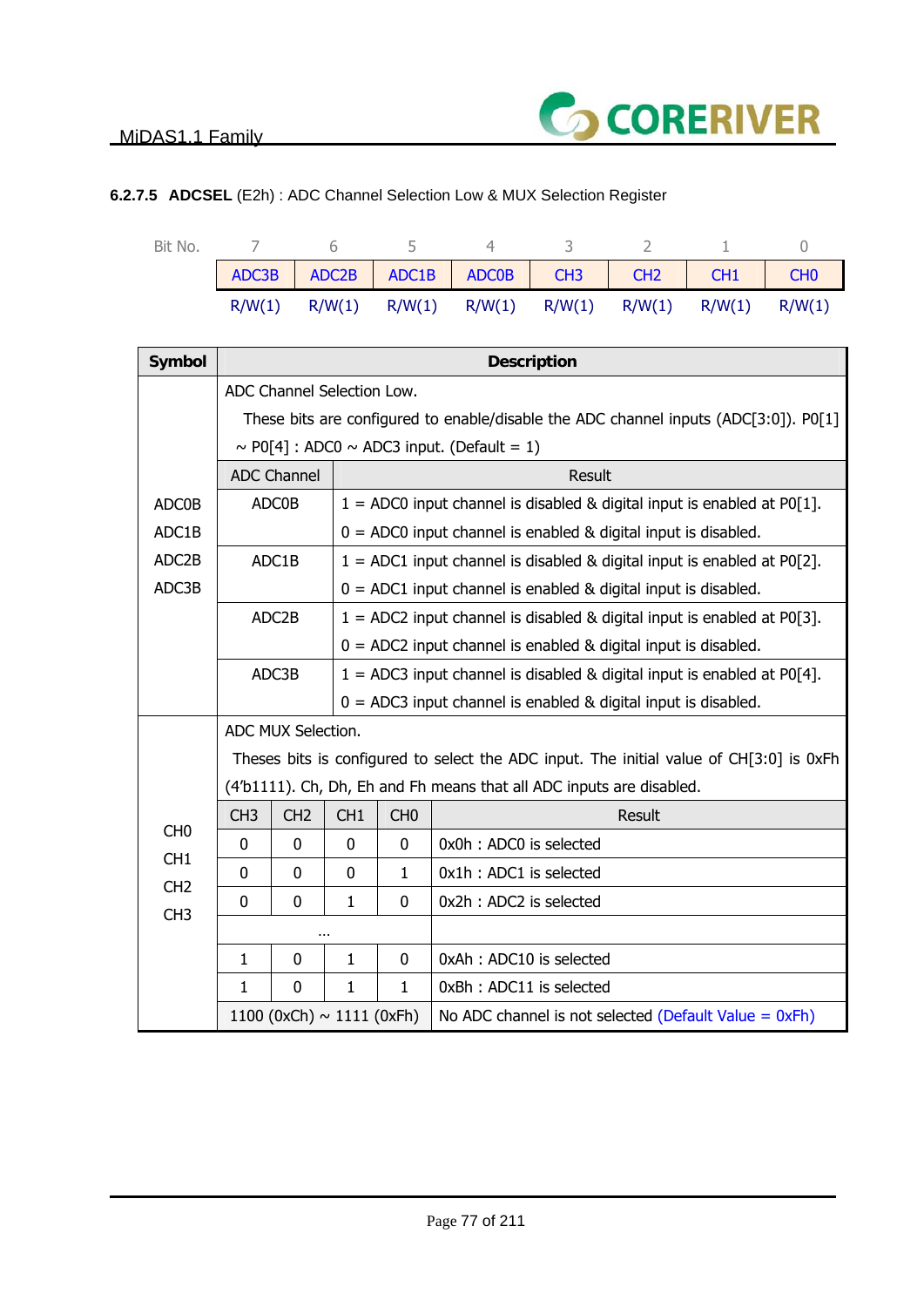

#### **6.2.7.6 ADCR** (EEh) : ADC Result High Register

| Bit No. |        |                  |        |                  |                  |        |                  |                  |
|---------|--------|------------------|--------|------------------|------------------|--------|------------------|------------------|
|         | SAR9   | SAR <sub>8</sub> | SAR7   | SAR <sub>6</sub> | SAR <sub>5</sub> | SAR4   | SAR <sub>3</sub> | SAR <sub>2</sub> |
|         | R/W(0) | R/W(0)           | R/W(0) | R/W(0)           | R/W(0)           | R/W(0) | R/W(0)           | R/W(0)           |

The MSB (ADC result value [9:2]) of ADC conversion result (total 10 bits) is stored into ADCR. LSB of conversion result will be stored into ADCON[1:0].

#### **6.2.7.7 ADCON** (EFh) : ADC Control & ADC Result Low Register

| Bit No. |        |                                        |      |                            |             |        |             |
|---------|--------|----------------------------------------|------|----------------------------|-------------|--------|-------------|
|         |        | AD_EN   AD_REQ   AD_END   ADCF   AVREF |      |                            | <b>ADIV</b> | SAR1   | <b>SARO</b> |
|         | R/W(0) | R/W(0)                                 | R(1) | $R/W(0)$ $R/W(0)$ $R/W(0)$ |             | R/W(0) | R/W(0)      |

| Symbol           | <b>Description</b>                                                              |
|------------------|---------------------------------------------------------------------------------|
| AD_EN            | ADC Ready Enable.                                                               |
|                  | ADC Start Enable.                                                               |
| AD_REQ           | Cleared by H/W when AD_END goes to "1" from "0".                                |
|                  | Current ADC Status.                                                             |
|                  | Set by hardware when ADC conversion has been finished.                          |
| AD_END           | Note that user should not use the AD_END but ADCF for finish of ADC conversion. |
|                  | $0 = ADC$ is running now.                                                       |
|                  | $1 = ADC$ is idle state. ADC is stopped. (Default)                              |
| <b>ADCF</b>      | ADC Interrupt Flag.                                                             |
|                  | This bit must be cleared by software.                                           |
|                  | ADC Reference Voltage Input Enable from P0[4].                                  |
| <b>AVREF</b>     | $0 = ADC$ reference voltage from $V_{DD}$ (System Power). (Default)             |
|                  | $1 = ADC$ reference voltage from P0[4].                                         |
|                  | ADC Input Clock Select.                                                         |
| <b>ADIV</b>      | $0 =$ System Clock (F <sub>osc</sub> ) / 2. (Default)                           |
|                  | $1 =$ PWM Input Clock ( $F_{\text{PWM}}$ ).                                     |
| SAR1             | ADC Result Value [1:0].                                                         |
| SAR <sub>0</sub> | (Low bits of ADC result value)                                                  |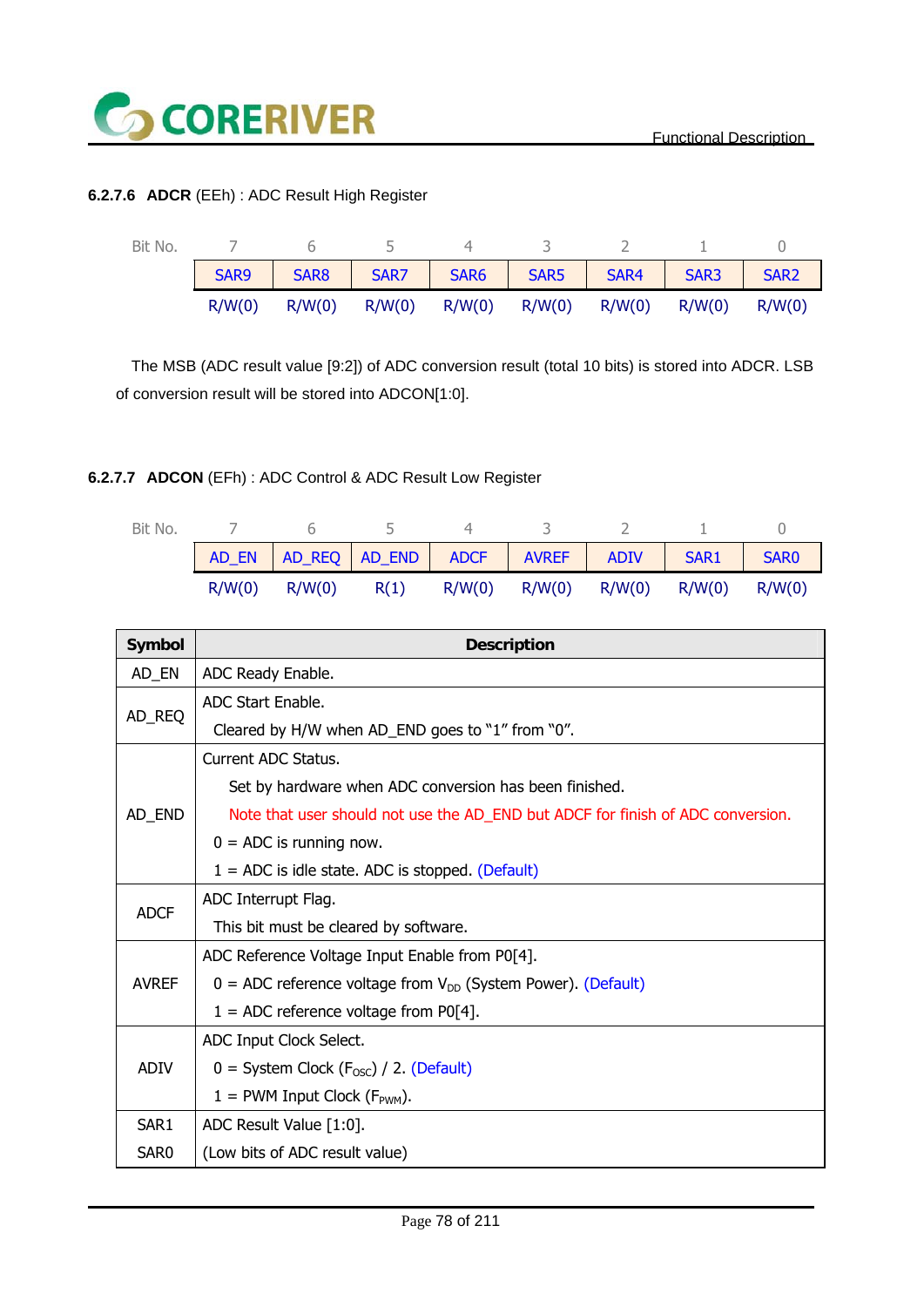

## **6.2.8 Interrupt**

The MiDAS1.1 family has a two priority level interrupt structure with 10 interrupt sources. Each of the interrupt sources has an individual priority bit, flag, interrupt vector and enable bit. In addition, the interrupts can be globally enabled or disabled.

#### **6.2.8.1 Interrupt Sources**

The two external interrupts INT0B and INT1B can be either edge triggered or level triggered, depending on bits IT0 and IT1 of the TCON register. The bits IE0 and IE1 in the TCON register are the flags which are checked to generate the interrupt. Another two external interrupts of INT2 and INT3B are only edge triggered type. INT2 is positive edge triggered type but INT3B is negative edge triggered type. In the negative edge triggered mode, the external interrupts are sampled in every machine cycle. If the sample is high in one cycle and low in the next, then a high to low transition is detected and the interrupts request flag IE0 or IE1 in TCON or IE3 in EXIF[5] is set. In the positive edge triggered mode, a low-to-high transition is detected. The flag bit requests the interrupt. Since the external interrupts are sampled every machine cycle, they have to be held high or low for at least one complete machine cycle. If IEx in TCON is selected to level triggered mode (ITx=0), then the requesting source has to hold the pin low till the interrupt is serviced. The IE0 and IE1 will not be cleared by the hardware on entering the service routine in this mode. If the interrupt continues to be held low even after the service routine is completed, then the processor may acknowledge another interrupt request from the same source.

If IEx in TCON is selected to edge triggered mode  $(ITx=1)$ , the IEx bit is automatically cleared when the service routine is called. But, note that the external interrupts INT2 and INT3B are edge triggered only. The individual interrupt flag corresponding to external interrupt 2 and 3 must be cleared manually by software.

The Timer 0 and 1 interrupts are generated by the TF0 and TF1 flags. These flags are set by the overflow in the Timer 0 and 1. The TF0 and TF1 flags are automatically cleared by the hardware when the timer interrupt is serviced.

The Watchdog timer can be used as a system monitor or a simple timer. In either case, when the time-out count is reached, the Watchdog timer interrupt flag WDIF (WDCON.3) is set. If the interrupt is enabled by the enable bit EIE.4, then an interrupt occurs.

The UART can generate interrupts on reception or transmission. There are two interrupt sources from the UART, which are obtained by the RI and TI bits in the SCON. These bits are not automatically cleared by the hardware, and the user must clear these bits using software.

PWM block will generate an interrupt and the PWM interrupt flag PWMF is set whenever PWM output signal goes "0" to "1" if PWM interrupt enable bit (EIE.5) is "1'. This PWMF are not automatically cleared by the hardware, and the user must clear these bits using software.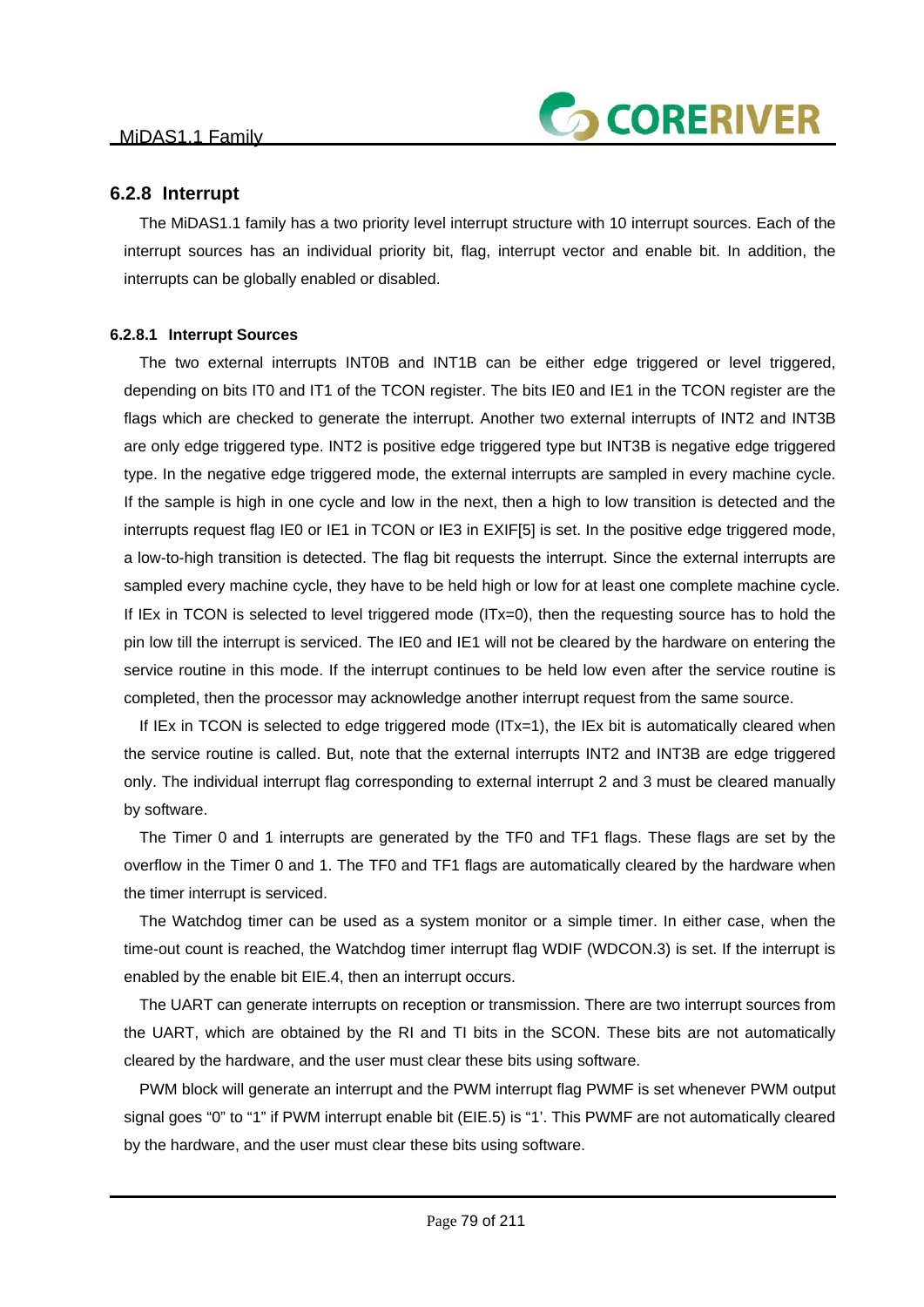

ADC interrupt will be generated when ADC conversion is finished. ADCF flag will be set to "1" and AD END flag will be set to "1". ADCF flag must be cleared by S/W in ADC interrupt routine.

All the bits that generate interrupts can be set or reset by hardware, and thereby software initiated interrupts can be generated. Each of the individual interrupts can be enabled or disabled by setting or clearing a bit in the IE register. The IE register also has a global enable/disable bit EA which can be cleared to disable all the interrupts.



**Figure 6-18 Interrupt Vector Generation Flow** 

#### **6.2.8.2 Priority Level Structure**

There are two priority levels for the interrupts. Naturally, a higher priority interrupt cannot be interrupted by a lower priority interrupt. However there exists a pre-defined hierarchy amongst the interrupts themselves. This hierarchy comes into play when the interrupt controller has to resolve simultaneous requests having the same priority level. This hierarchy is defined as shown below; the interrupts are numbered starting from the highest priority to the lowest.

#### **Table 6-11 Priority Structure of Interrupts**

| Hierarchy      | <b>Sources</b>   | <b>Vector Address</b> | <b>Priority Level</b> |
|----------------|------------------|-----------------------|-----------------------|
| 1 (Highest)    | <b>INTOB</b>     | 0003h                 | 2 Levels              |
| $\overline{2}$ | TF <sub>0</sub>  | 000Bh                 | 2 Levels              |
| 3              | INT1             | 0013h                 | 2 Levels              |
| 4              | TF1              | 001Bh                 | 2 Levels              |
| 5              | $RI + TI$        | 0023h                 | 2 Levels              |
| 8              | <b>ADC</b>       | 003Bh                 | 2 Levels              |
| 9              | INT <sub>2</sub> | 0043h                 | 2 Levels              |
| 10             | INT3B            | 004Bh                 | 2 Levels              |
| 13             | <b>WDT</b>       | 0063h                 | 2 Levels              |
| 14 (Lowest)    | <b>PWM</b>       | 006Bh                 | 2 Levels              |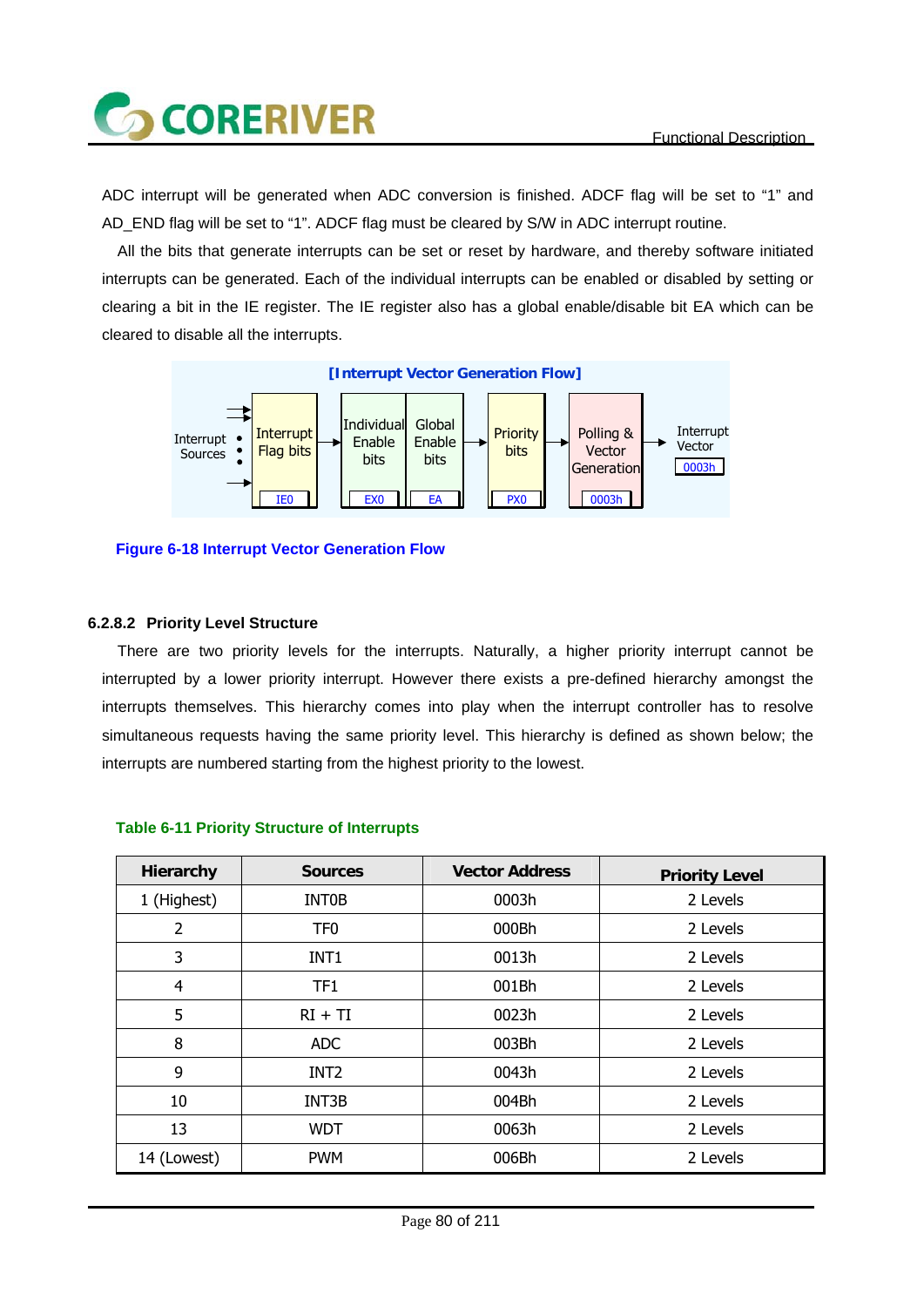## MiDAS1.1 Family





#### **Figure 6-19 Hierarchy of Interrupt Priority**

The interrupt flags are sampled every machine cycle. In the same machine cycle, the sampled interrupts are polled and their priority is resolved. If certain conditions are met then the hardware will execute an internally generated LCALL instruction which will vector the process to the appropriate interrupt vector address. The conditions for generating the LCALL are

- 1. An interrupt of equal or higher priority is not currently being services.
- 2. The current polling cycle is the last machine cycle of the instruction currently being executed.
- 3. The current instruction does not involve a write to IP, IE, EIP, EIE, IPH or EXIF and is not a RETI.

If any of these conditions are not met, then the LCALL will not be generated. The polling cycle is repeated every machine cycle, with the interrupts sampled in the same machine cycle. Then note that if an interrupt flag is active but not being responded to for one of the above conditions, and is not still active when the blocking condition is removed, the denied interrupt will not be serviced. This means that active interrupts are not remembered; every polling cycle is new.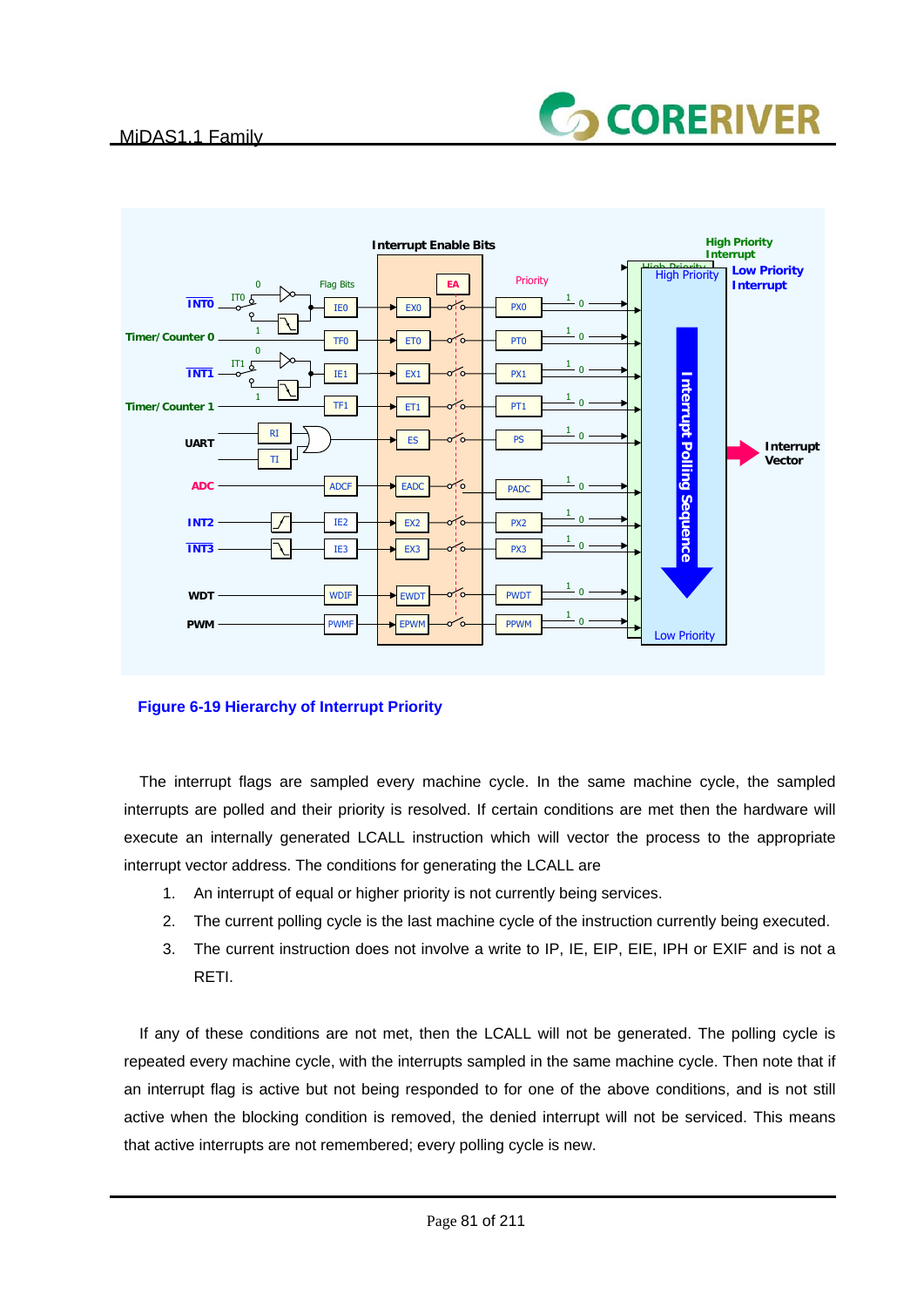

The processor responds to a valid interrupt by executing an LCALL instruction to the appropriate service routine. This may or may not clear the flag which caused the interrupt. In case of timer interrupts, the TF0 or TF1 flags are cleared by hardware whenever the processor vectors to the appropriate timer service routine. In case of external interrupt, INT0B and INT1B, the flags are cleared only if they are edge triggered. In case of UART interrupts, the flags are not cleared by hardware. Watchdog timer interrupt flag WDIF have to be cleared by software. The hardware LCALL behaves exactly like the software LCALL instruction. This instruction saves the Program Counter contents onto the stack, but does not save the PSW. The PC is reloaded with the vector address of that interrupt which caused the LCALL.

Execution continues from the vector address until an RETI instruction is executed. On execution of the RETI instruction the processor pops the stack and loads the PC with the contents at the top of the stack. The user must take care that the status of the stack is restored to what is after the hardware LCALL, if the execution is to return to the interrupted program. The processor does not notice anything if the stack contents are modified and will proceed with execution from the address put back into PC. Note that a RET instruction would perform exactly the same process as a RETI instruction, but it would not inform the interrupt controller that the interrupt service routine is completed, and would leave the controller still thinking that the service routine is underway.

#### **6.2.8.3 Interrupt Response Time**

The response time for each interrupt source depends on several factors, such as the nature of the interrupt and the instruction underway. In the case of external interrupts INT0B to INT3B, they are sampled at S3 state of every machine cycle and then their corresponding interrupt flags IEx will be set or cleared. The Timer 0 and 1 overflow flags are set at S3 state of the machine cycle in which overflow has occurred. These flag values are polled only in the next machine cycle. If a request is active and all three conditions are met, then the hardware generated LCALL is executed. This LCALL itself takes four machine cycles to be completed. Thus there is a minimum time of five machine cycles between the interrupt flag being set and the interrupt service routine being executed.

A longer response time should be anticipated if any of the three conditions are not met. If a higher or equal priority is being serviced, then the interrupt latency time obviously depends on the nature of the service routine currently being executed. If the polling cycle is not the last machine cycle of the instruction being executed, then an additional delay is introduced. The maximum response time (if no other interrupt is in service) occurs if the MiDAS1.1 family is performing a write to IE, IP, EIE, EIP, IPH or EXIF and then executes a 4-machine cycle instruction. From the time an interrupt source is activated, the longest reaction time is 11 machine cycles. This includes 1 machine cycle to detect the interrupt, 2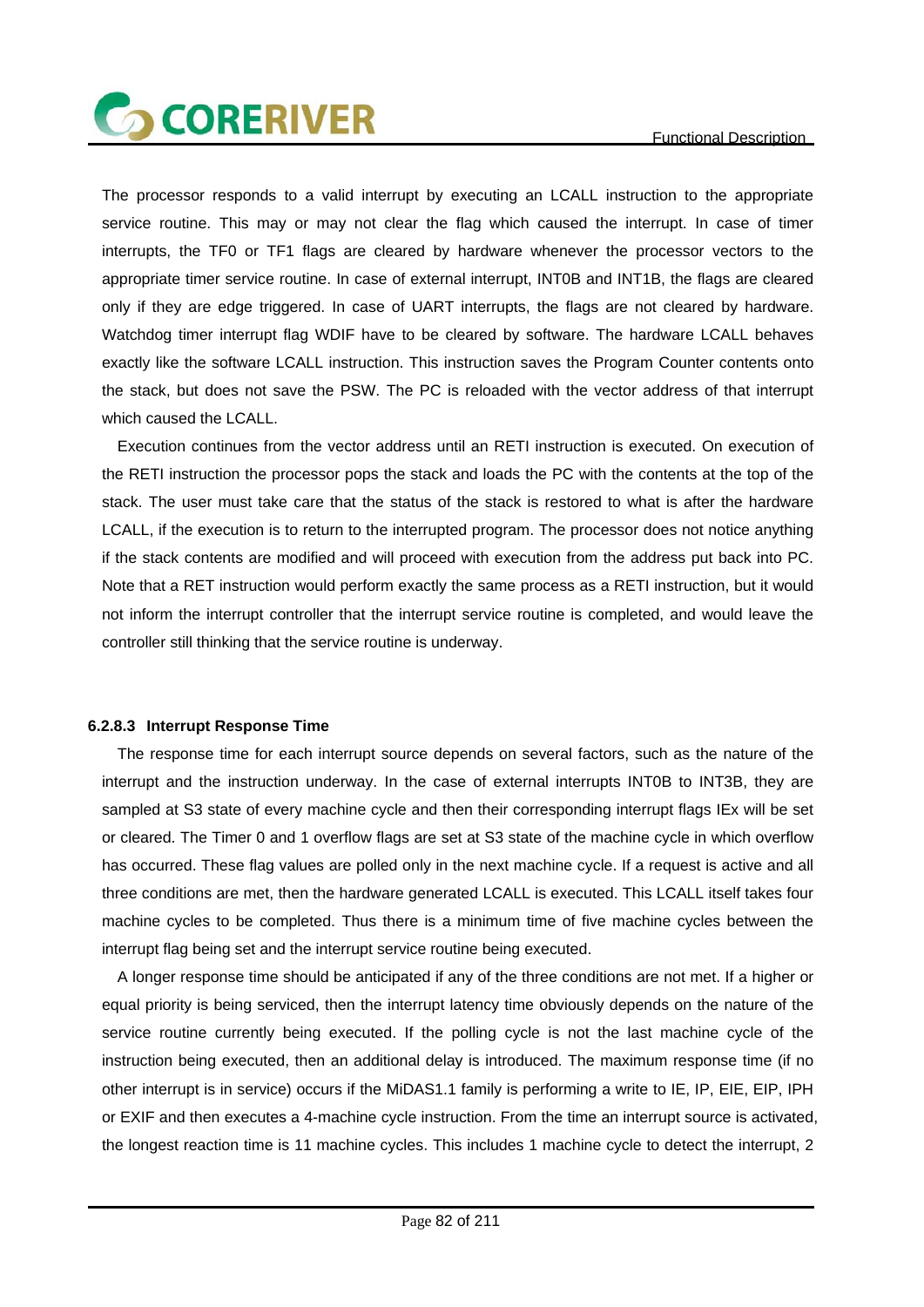

machine cycles to complete the IE, IP, EIE, EIP, IPH or EXIF access, 4 machine cycles to complete the instruction and 4 machine cycles to complete the hardware LCALL to the interrupt vector location.

Thus in a single-interrupt system, the interrupt response time will always be more than 5 machine cycles and not more than 11 machine cycles. The maximum latency of 11 machine cycle is 44 clock cycles. Note that in the standard 80C52, the maximum latency is 8 machine cycles which equals 96 clock cycles. This is more than 50% reduction in terms of clock periods.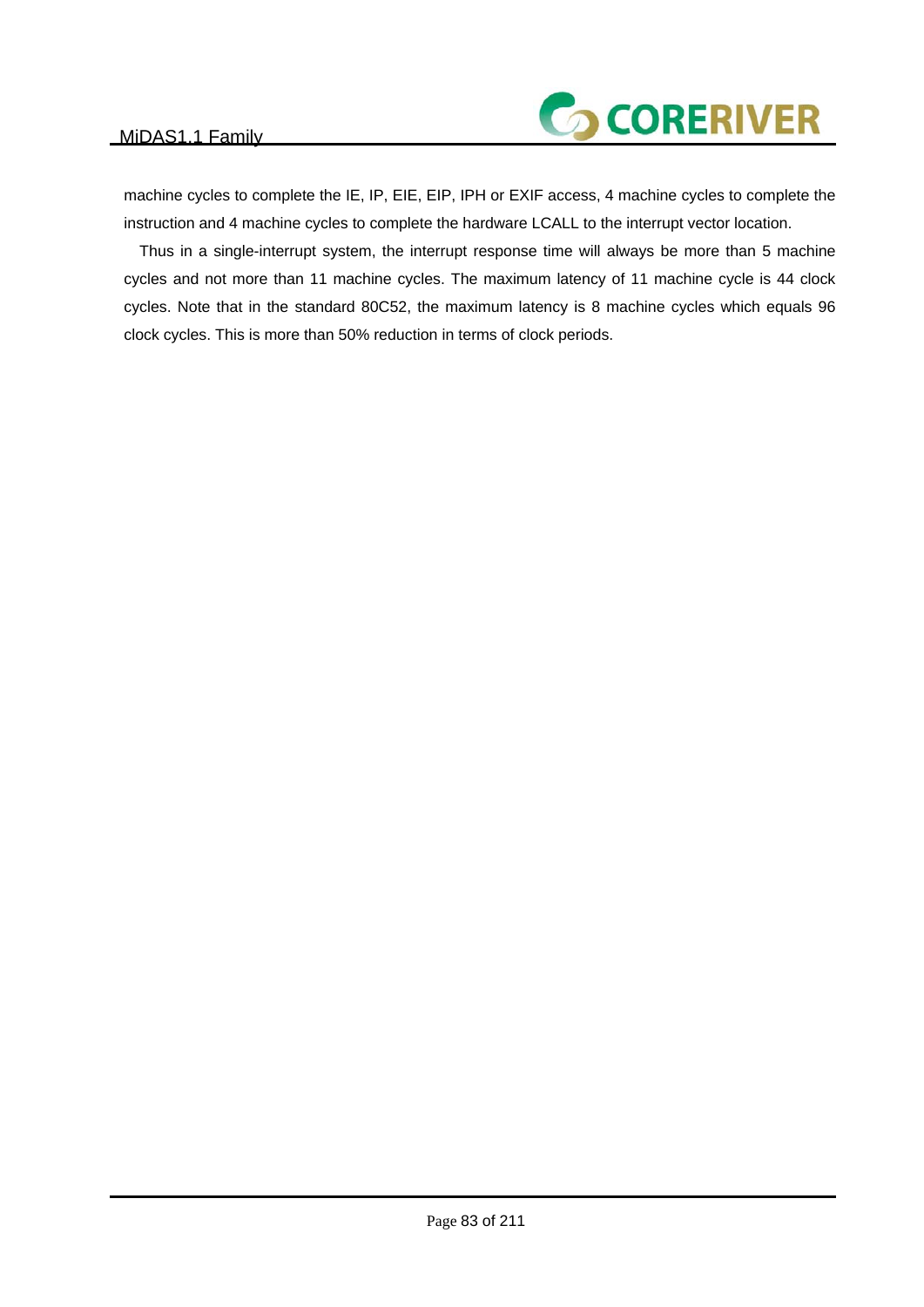

## **6.2.8.4 TCON** (88h) : Timer/Counter 0/1 Control Register



| <b>Symbol</b>   | <b>Description</b>                                                                         |
|-----------------|--------------------------------------------------------------------------------------------|
|                 | Timer 1 Overflow Flag.                                                                     |
|                 | This bit indicates when Timer 1 overflows its maximum count as defined by the              |
| TF1             | current mode. This bit can be cleared by software.                                         |
|                 | $0 = No$ Timer/Counter 1 overflow has been detected.                                       |
|                 | $1 =$ Timer/Counter 1 has overflowed with its maximum count                                |
| TR <sub>1</sub> | Timer 1 Run Enable.                                                                        |
|                 | Timer 0 Overflow Flag.                                                                     |
|                 | This bit indicates when Timer 0 overflows its maximum count as defined by the              |
| TF <sub>0</sub> | current mode. This bit can be cleared by software.                                         |
|                 | $0 = No$ Timer/Counter 0 overflow has been detected.                                       |
|                 | $1 =$ Timer/Counter 0 has overflowed with its maximum count                                |
| TR <sub>0</sub> | Timer 0 Run Enable.                                                                        |
|                 | External Interrupt 1 Flag.                                                                 |
| IE1             | This bit is set when an edge/level type defined by IT1 flag is detected. If $IT1=1$ , this |
|                 | bit will remain set until cleared in software or the start of the External Interrupt 1     |
|                 | service routine. If IT1=0, this bit will inversely reflect the state of the INT1B pin.     |
|                 | External Interrupt 1 Type Select Flag.                                                     |
| IT <sub>1</sub> | This bit selects whether the INT1B pin will detect the edge/level triggered interrupts.    |
|                 | $0 = INT1B$ is level triggered (Level detect type). (Default)                              |
|                 | $1 = INT1B$ is edge triggered (Edge detect type).                                          |
|                 | External Interrupt 0 Flag.                                                                 |
| IE <sub>0</sub> | This bit is set when an edge/level type defined by ITO flag is detected. If $IT0=1$ , this |
|                 | bit will remain set until cleared in software or the start of the External Interrupt 0     |
|                 | service routine. If IT0=0, this bit will inversely reflect the state of the INT0B pin.     |
|                 | External Interrupt 0 Type Select Flag.                                                     |
|                 | This bit selects whether the INT0B pin will detect the edge/level triggered interrupts.    |
| IT <sub>0</sub> | $0 = INT0B$ is level triggered (Level detect type). (Default)                              |
|                 | $1 = INTOB$ is edge triggered (Edge detect type).                                          |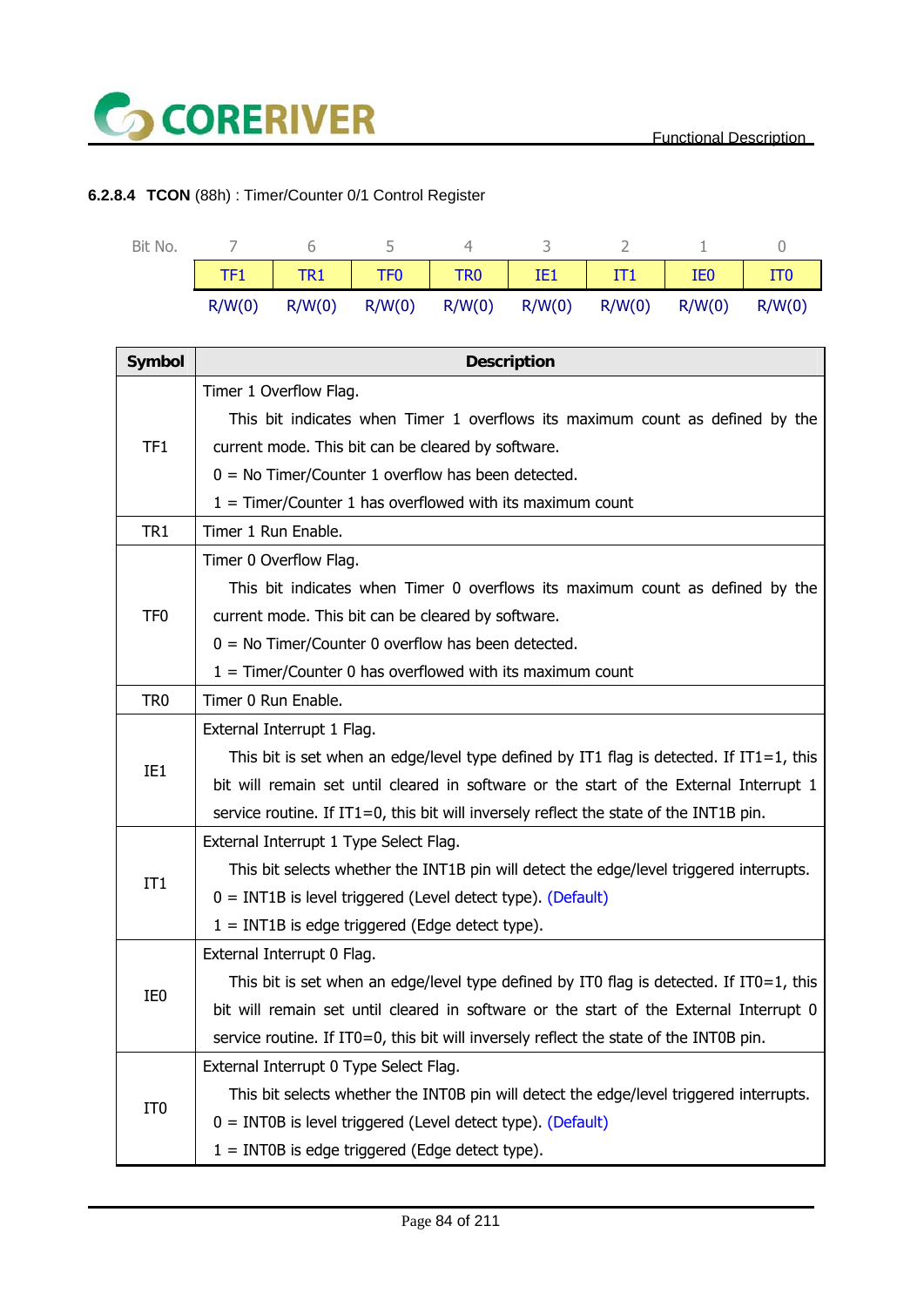

## **6.2.8.5 EXIF** (91h) : External Interrupt Flag Register



| Symbol | <b>Description</b>                                                                      |
|--------|-----------------------------------------------------------------------------------------|
|        | Reserved.                                                                               |
|        | External Interrupt 3 Flag.                                                              |
| IE3    | This bit will be set when a falling edge is detected on INT3B. This bit must be cleared |
|        | manually by software. Setting this bit in software will cause an interrupt if enabled.  |
|        | External Interrupt 2 Flag.                                                              |
| IF2    | This bit will be set when a rising edge is detected on INT2. This bit must be cleared   |
|        | manually by software. Setting this bit in software will cause an interrupt if enabled.  |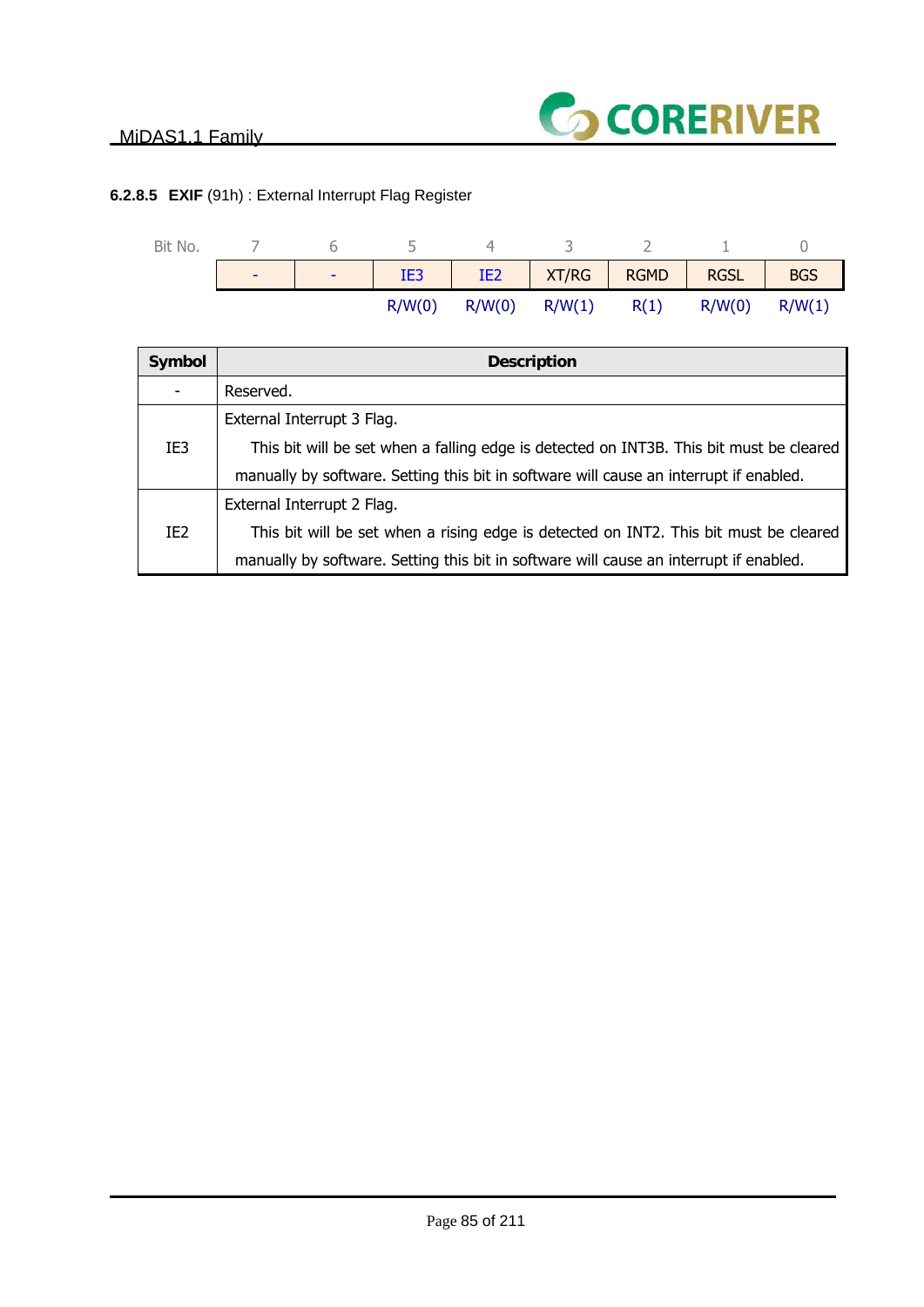

## **6.2.8.6 IE** (A8h) : Interrupt Enable Register



| <b>Symbol</b>   | <b>Description</b>                                                      |  |  |  |  |
|-----------------|-------------------------------------------------------------------------|--|--|--|--|
|                 | Global Interrupt Enable.                                                |  |  |  |  |
| <b>FA</b>       | This bit controls the global masking of all interrupts.                 |  |  |  |  |
|                 | $0 =$ Disable all individual interrupt masks. (Default)                 |  |  |  |  |
|                 | $1 =$ Enable all individual interrupt masks.                            |  |  |  |  |
|                 | ADC Interrupt Enable.                                                   |  |  |  |  |
| <b>EADC</b>     | This bit controls the masking of the ADC interrupt.                     |  |  |  |  |
|                 | $0 =$ Disable the ADC interrupt. (Default)                              |  |  |  |  |
|                 | $1 =$ Enable the ADC interrupt.                                         |  |  |  |  |
|                 | Reserved.                                                               |  |  |  |  |
|                 | Serial Port Interrupt Enable.                                           |  |  |  |  |
| ES              | This bit controls the masking of the serial port interrupt. $(RI + TI)$ |  |  |  |  |
|                 | $0 =$ Disable the serial port interrupt. (Default)                      |  |  |  |  |
|                 | $1 =$ Enable the serial port interrupt.                                 |  |  |  |  |
|                 | Timer1 Interrupt Enable.                                                |  |  |  |  |
| ET1             | This bit controls the masking of the Timer1 interrupt.                  |  |  |  |  |
|                 | $0 =$ Disable the Timer1 interrupt. (Default)                           |  |  |  |  |
|                 | $1 =$ Enable the Timer1 interrupt.                                      |  |  |  |  |
|                 | External Interrupt 1 Enable.                                            |  |  |  |  |
| EX1             | This bit controls the masking of the external interrupt 1.              |  |  |  |  |
|                 | $0 =$ Disable the external interrupt 1. (Default)                       |  |  |  |  |
|                 | $1 =$ Enable the external interrupt 1 (INT1B).                          |  |  |  |  |
|                 | Timer0 Interrupt Enable.                                                |  |  |  |  |
| ET <sub>0</sub> | $0 =$ Disable the Timer0 interrupt. (Default)                           |  |  |  |  |
|                 | $1 =$ Enable the Timer0 interrupt.                                      |  |  |  |  |
|                 | External Interrupt 0 Enable.                                            |  |  |  |  |
| EX <sub>0</sub> | $0 =$ Disable the external interrupt 0. (Default)                       |  |  |  |  |
|                 | $1 =$ Enable the external interrupt 0 (INT0B).                          |  |  |  |  |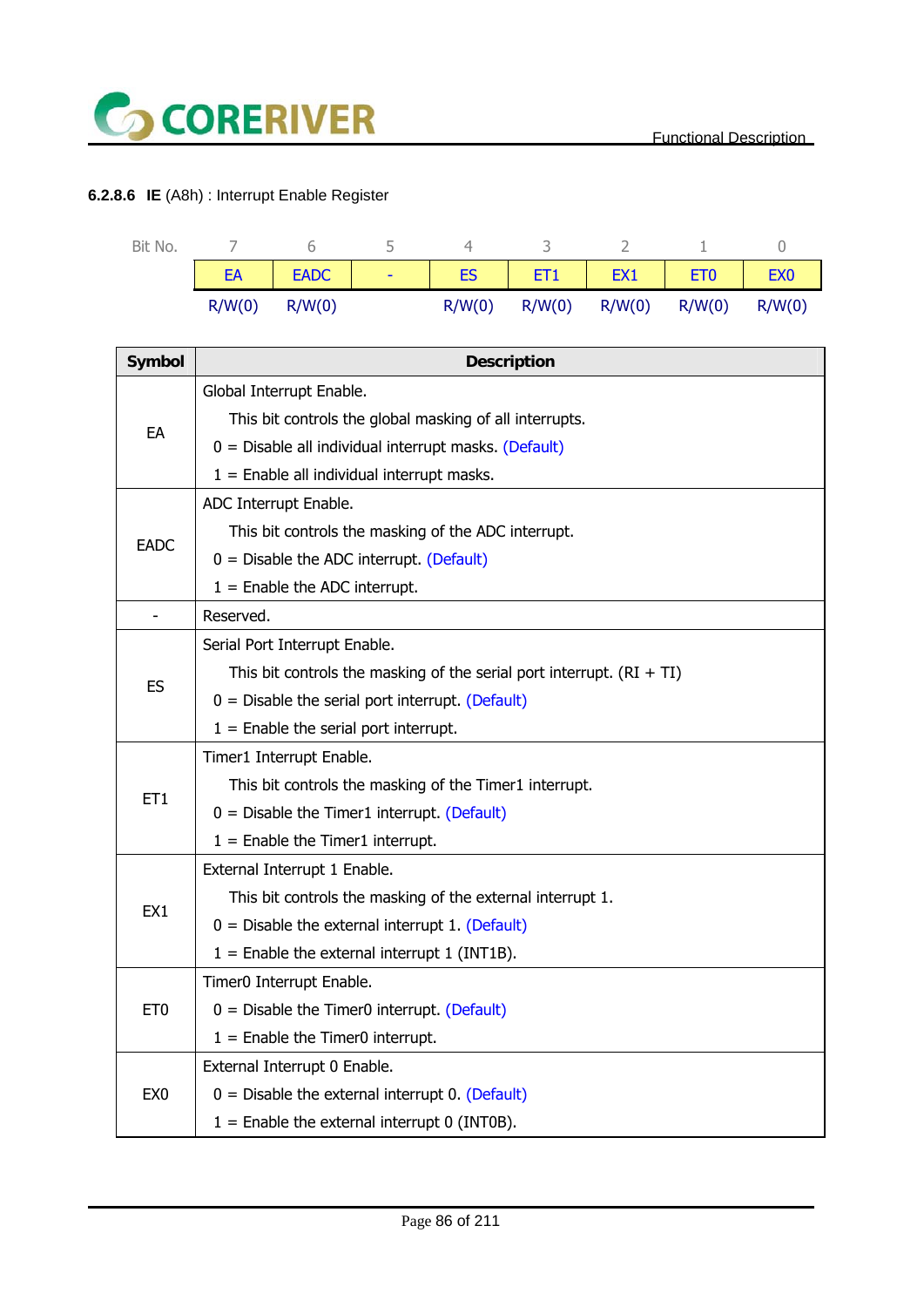## **6.2.8.7 IP** (B8h) : Interrupt Priority Register



| <b>Symbol</b>   | <b>Description</b>                                                            |
|-----------------|-------------------------------------------------------------------------------|
|                 | Reserved.                                                                     |
|                 | ADC Interrupt Priority.                                                       |
|                 | This bit controls the priority of the ADC interrupt up to two levels.         |
| <b>PADC</b>     | $0 =$ Priority level 0 for ADC interrupt. (Default)                           |
|                 | $1$ = Priority level 1 for ADC interrupt.                                     |
|                 | Note: The priority level 0 means the low priority interrupt level. And,       |
|                 | the priority level 1 means the high priority interrupt level.                 |
|                 | Serial Port (UART) Interrupt Priority.                                        |
| PS              | This bit controls the priority of the serial port interrupt up to two levels. |
|                 | $0 =$ Priority level 0 for serial port interrupt. (Default)                   |
|                 | $1$ = Priority level 1 for serial port.                                       |
|                 | Timer1 Interrupt Priority.                                                    |
| PT <sub>1</sub> | This bit controls the priority of the ADC interrupt up to two levels.         |
|                 | $0 =$ Priority level 0 for timer1 interrupt. (Default)                        |
|                 | $1$ = Priority level 1 for timer1 interrupt.                                  |
|                 | External Interrupt 1 Priority.                                                |
| PX1             | This bit controls the priority of the external interrupt 1 up to two levels.  |
|                 | $0 =$ Priority level 0 for external interrupt 1. (Default)                    |
|                 | $1$ = Priority level 1 for external interrupt 1.                              |
|                 | Timer0 Interrupt Priority.                                                    |
| PT <sub>0</sub> | This bit controls the priority of the ADC interrupt up to two levels.         |
|                 | $0 =$ Priority level 0 for timer0 interrupt. (Default)                        |
|                 | $1$ = Priority level 1 for timer0 interrupt.                                  |
|                 | External Interrupt 1 Priority.                                                |
| PX <sub>0</sub> | This bit controls the priority of the external interrupt 0 up to two levels.  |
|                 | $0 =$ Priority level 0 for external interrupt 0. (Default)                    |
|                 | $1$ = Priority level 1 for external interrupt 0.                              |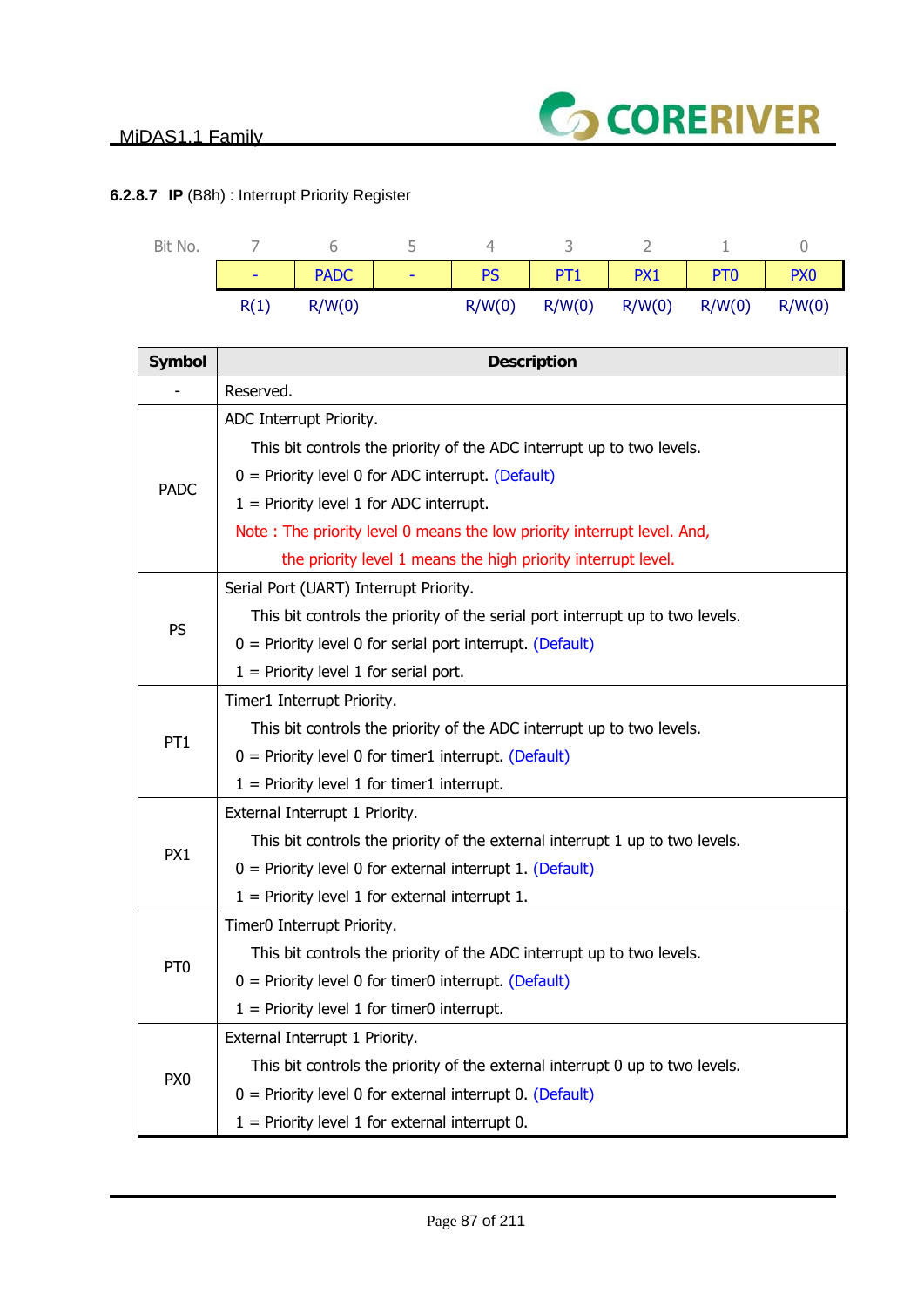

## **6.2.8.8 EIE** (E8h) : Extended Interrupt Enable Register



| <b>Symbol</b>   | <b>Description</b>                                         |
|-----------------|------------------------------------------------------------|
|                 | Reserved.                                                  |
|                 | PWM Interrupt Enable.                                      |
| <b>EPWM</b>     | This bit controls the masking of the PWM interrupt.        |
|                 | $0 =$ Disable the PWM interrupt. (Default)                 |
|                 | $1 =$ Enable the PWM interrupt.                            |
|                 | WDT (Watchdog Timer) Enable.                               |
| <b>EWDT</b>     | This bit controls the masking of the WDT interrupt.        |
|                 | $0 =$ Disable the WDT interrupt. (Default)                 |
|                 | $1 =$ Enable the WDT interrupt.                            |
|                 | External Interrupt 3 Enable.                               |
| EX <sub>3</sub> | This bit controls the masking of the external interrupt 3. |
|                 | $0 =$ Disable the external interrupt 3. (Default)          |
|                 | $1 =$ Enable the external interrupt 3 (INT3B).             |
|                 | External Interrupt 2 Enable.                               |
| EX <sub>2</sub> | This bit controls the masking of the external interrupt 2. |
|                 | $0 =$ Disable the external interrupt 2. (Default)          |
|                 | $1 =$ Enable the external interrupt 2 (INT2 pin).          |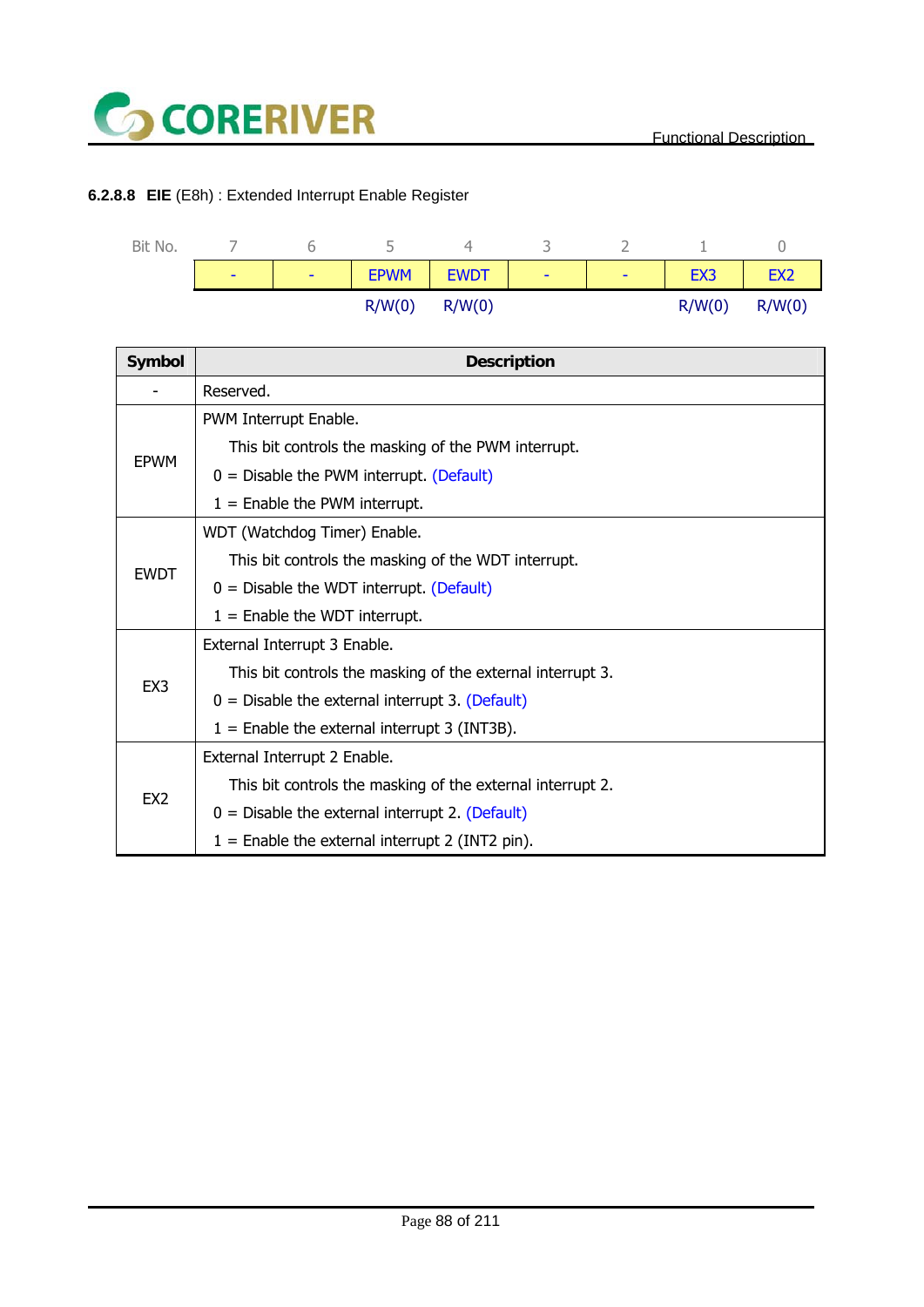## **6.2.8.9 EIP** (F8h) : Extended Interrupt Priority Register



| Symbol          | <b>Description</b>                                                           |
|-----------------|------------------------------------------------------------------------------|
|                 | Reserved.                                                                    |
|                 | PWM Interrupt Priority.                                                      |
|                 | This bit controls the priority of the PWM interrupt up to two levels.        |
| <b>PPWM</b>     | $0 =$ Priority level 0 for PWM interrupt. (Default)                          |
|                 | $1$ = Priority level 1 for PWM interrupt.                                    |
|                 | Note: The priority level 0 means the low priority interrupt level. And,      |
|                 | the priority level 1 means the high priority interrupt level.                |
|                 | WDT (Watchdog Timer) Priority.                                               |
| <b>PWDT</b>     | This bit controls the priority of the WDT up to two levels.                  |
|                 | $0 =$ Priority level 0 for WDT interrupt. (Default)                          |
|                 | $1$ = Priority level 1 for WDT interrupt.                                    |
|                 | External Interrupt 3 Priority.                                               |
| PX <sub>3</sub> | This bit controls the priority of the external interrupt 3 up to two levels. |
|                 | $0 =$ Priority level 0 for external interrupt 3. (Default)                   |
|                 | $1$ = Priority level 1 for external interrupt 3.                             |
|                 | External Interrupt 2 Priority.                                               |
| PX <sub>2</sub> | This bit controls the priority of the external interrupt 2 up to two levels. |
|                 | $0 =$ Priority level 0 for external interrupt 2. (Default)                   |
|                 | $1$ = Priority level 1 for external interrupt 2.                             |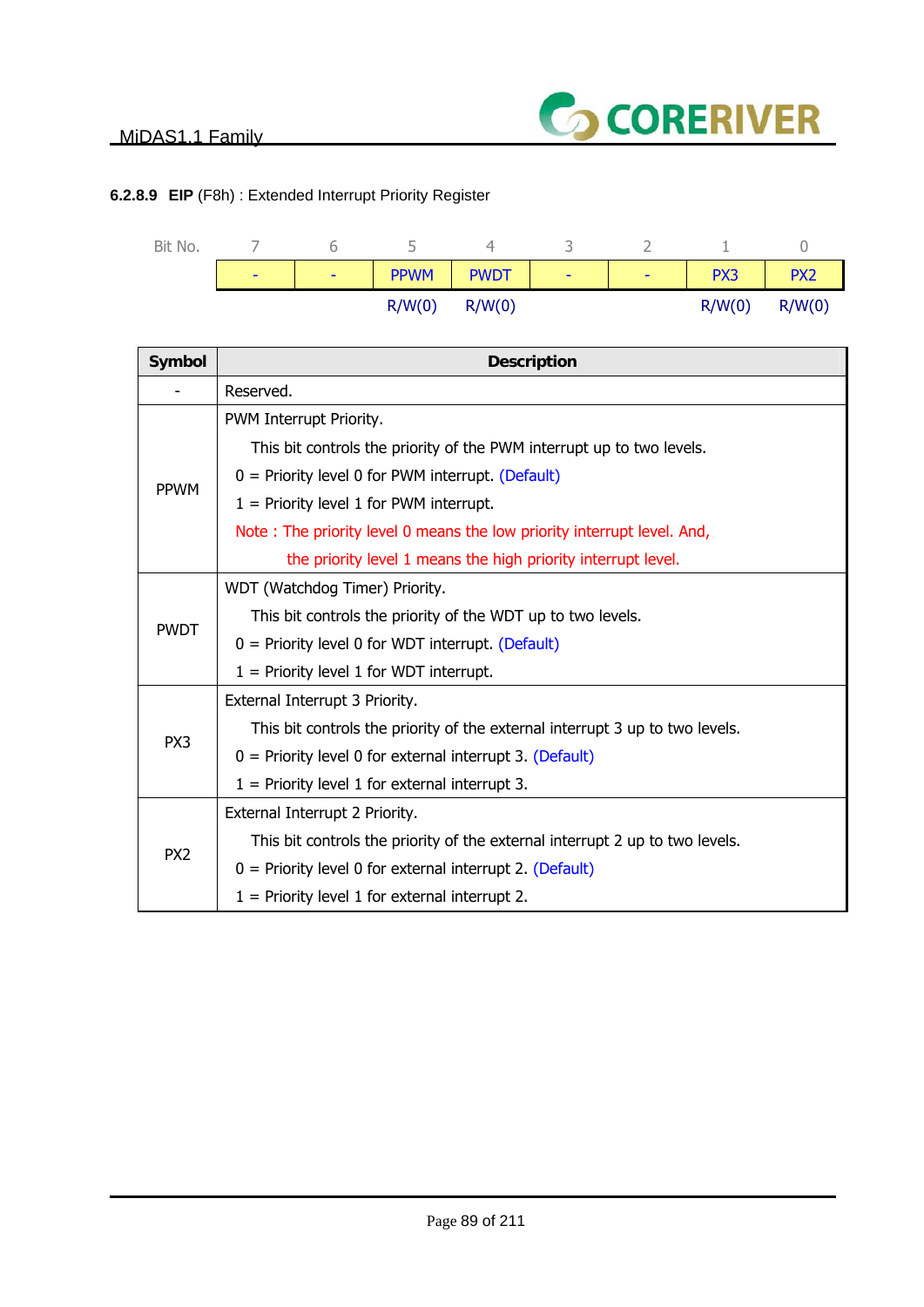

## **6.2.8.10 WDCON** (D8h) : Watchdog Control Register



| <b>Symbol</b>   | <b>Description</b>                                                                     |                                                                             |                 |                                                                                         |                                 |  |  |  |  |
|-----------------|----------------------------------------------------------------------------------------|-----------------------------------------------------------------------------|-----------------|-----------------------------------------------------------------------------------------|---------------------------------|--|--|--|--|
|                 |                                                                                        | Watchdog Timer Mode Select                                                  |                 |                                                                                         |                                 |  |  |  |  |
|                 | Mode                                                                                   | WD1                                                                         | WD <sub>0</sub> | Interrupt Time-Out                                                                      | Reset Time-Out                  |  |  |  |  |
| WD1             | 0                                                                                      | 0                                                                           | $\mathbf 0$     | $1 \times 2^{16}$ clocks<br>$1 \times 2^{16}$ + 256 clocks                              |                                 |  |  |  |  |
| WD <sub>0</sub> | 1                                                                                      | 0                                                                           | $\mathbf{1}$    | $4 \times 2^{16}$ clocks<br>$4 \times 2^{16} + 256$ clocks                              |                                 |  |  |  |  |
|                 | $\overline{2}$                                                                         | 1                                                                           | 0               | 16 X $2^{16}$ clocks                                                                    | $16 \times 2^{16} + 256$ clocks |  |  |  |  |
|                 | 3                                                                                      | $\mathbf{1}$                                                                | $\mathbf{1}$    | 132X $2^{16}$ clocks                                                                    | $32 \times 2^{16} + 256$ clocks |  |  |  |  |
|                 |                                                                                        | Watchdog Interrupt Flag.                                                    |                 |                                                                                         |                                 |  |  |  |  |
|                 |                                                                                        |                                                                             |                 | This bit, in conjunction with the Watchdog timer interrupt enable bit EWDT (EIE.4)      |                                 |  |  |  |  |
|                 |                                                                                        |                                                                             |                 | and Enable Watchdog Timer Reset bit EWT (WDCON.1) indicates if a watchdog timer         |                                 |  |  |  |  |
|                 |                                                                                        |                                                                             |                 | event has occurred and what action will be taken. This bit must be cleared in software  |                                 |  |  |  |  |
|                 |                                                                                        |                                                                             |                 | before exiting the interrupt service routine, or another interrupt will be generated.   |                                 |  |  |  |  |
|                 |                                                                                        | Setting this bit in software will generate a watchdog interrupt if enabled. |                 |                                                                                         |                                 |  |  |  |  |
|                 | (EWT → WDCON.1, EWDT → EIE.4, WDIF → WDCON.3)                                          |                                                                             |                 |                                                                                         |                                 |  |  |  |  |
| <b>WDIF</b>     | <b>EWT</b>                                                                             | <b>EWDT</b>                                                                 | <b>WDIF</b>     |                                                                                         | Description                     |  |  |  |  |
|                 | X                                                                                      | X                                                                           | 0               | No WDT (Watchdog timer) event has occurred.                                             |                                 |  |  |  |  |
|                 | 0                                                                                      | 0                                                                           | $\mathbf{1}$    | WDT time-out has expired. No interrupt has been generated.                              |                                 |  |  |  |  |
|                 | $\mathbf{0}$                                                                           | 1                                                                           | 1               | WDT interrupt has occurred.                                                             |                                 |  |  |  |  |
|                 | $\mathbf{1}$                                                                           | 0                                                                           | 1               | WDT time-out has expired. No interrupt has been generated.                              |                                 |  |  |  |  |
|                 |                                                                                        |                                                                             |                 | WDT reset will occur after 512 clocks if RWT is not strobed.                            |                                 |  |  |  |  |
|                 | $\mathbf{1}$                                                                           | 1                                                                           | 1               | WDT interrupt has occurred.                                                             |                                 |  |  |  |  |
|                 |                                                                                        |                                                                             |                 | WDT reset will occur after 512 clocks if RWT is not set.                                |                                 |  |  |  |  |
|                 |                                                                                        | Watchdog Timer Reset Flag.                                                  |                 |                                                                                         |                                 |  |  |  |  |
|                 | When set, this bit indicates that a watchdog timer reset has occurred. It is typically |                                                                             |                 |                                                                                         |                                 |  |  |  |  |
|                 |                                                                                        |                                                                             |                 | interrogated to determine if a reset was caused by watchdog timer reset. It is cleared  |                                 |  |  |  |  |
| <b>WTRF</b>     |                                                                                        |                                                                             |                 | by a power-on-reset, but otherwise must be cleared by software before the next reset    |                                 |  |  |  |  |
|                 |                                                                                        |                                                                             |                 | of any kind or software may erroneously determine that a watchdog timer reset has       |                                 |  |  |  |  |
|                 |                                                                                        |                                                                             |                 | occurred. Setting this bit in software will not generate a watchdog timer reset. If the |                                 |  |  |  |  |
|                 |                                                                                        | EWT bit is cleared, the watchdog timer will have no effect on this bit.     |                 |                                                                                         |                                 |  |  |  |  |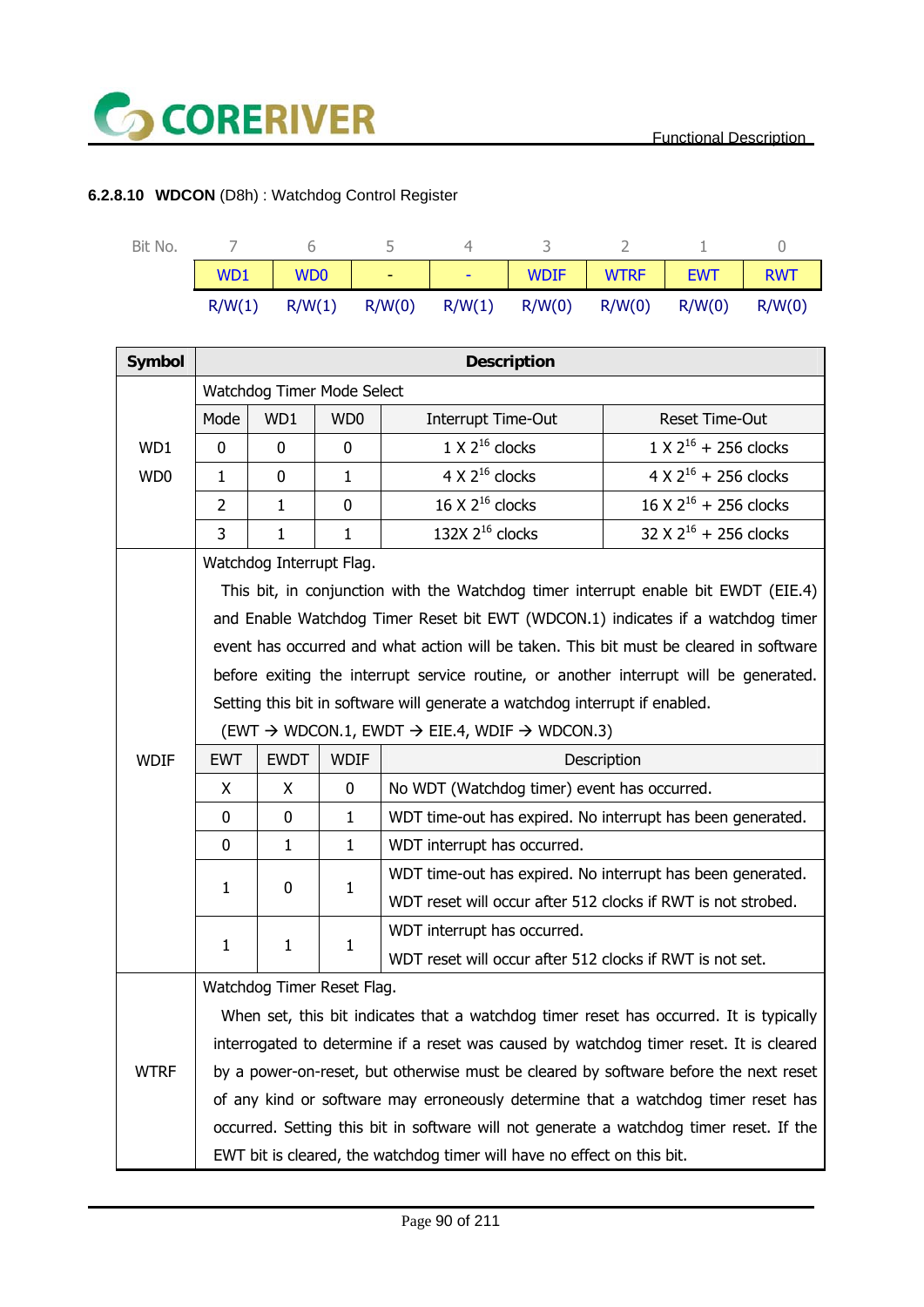

|            | Enable Watchdog Timer Reset.                                                              |
|------------|-------------------------------------------------------------------------------------------|
|            | This bit enables/disables the ability of the watchdog timer to reset the device. This bit |
|            | has no effect on the ability of the watchdog timer to generate a watchdog interrupt.      |
|            | The time-out period of the watchdog timer is controlled by the Watchdog Timer Mode        |
| <b>EWT</b> | Select bits (CKCON.7-6). Clearing these bits will disable the ability of the watchdog     |
|            | timer to generate a reset, but have no affect on the timer itself, or its ability to      |
|            | generate a watchdog timer interrupt.                                                      |
|            | $0 = A$ time-out of the watchdog timer will not cause the device to reset.                |
|            | $1 = A$ time-out of the watchdog timer will cause the device to reset.                    |
|            | Restart Watchdog Timer.                                                                   |
|            | This bit serves as the strobe for the Watchdog function. During the time-out period,      |
|            | software must set the RWT bit if the Watchdog is enabled. Failing to set the RWT will     |
| <b>RWT</b> | cause a reset when the time-out has elapsed. There is no need to set the RWT bit to a     |
|            | 0 because it is self-clearing.                                                            |
|            | Note that RWT flag bit must be set to "1" at only WDT mode 0. After watchdog timer        |
|            | is restarted, WDT mode can be changed to mode 3 or any mode.                              |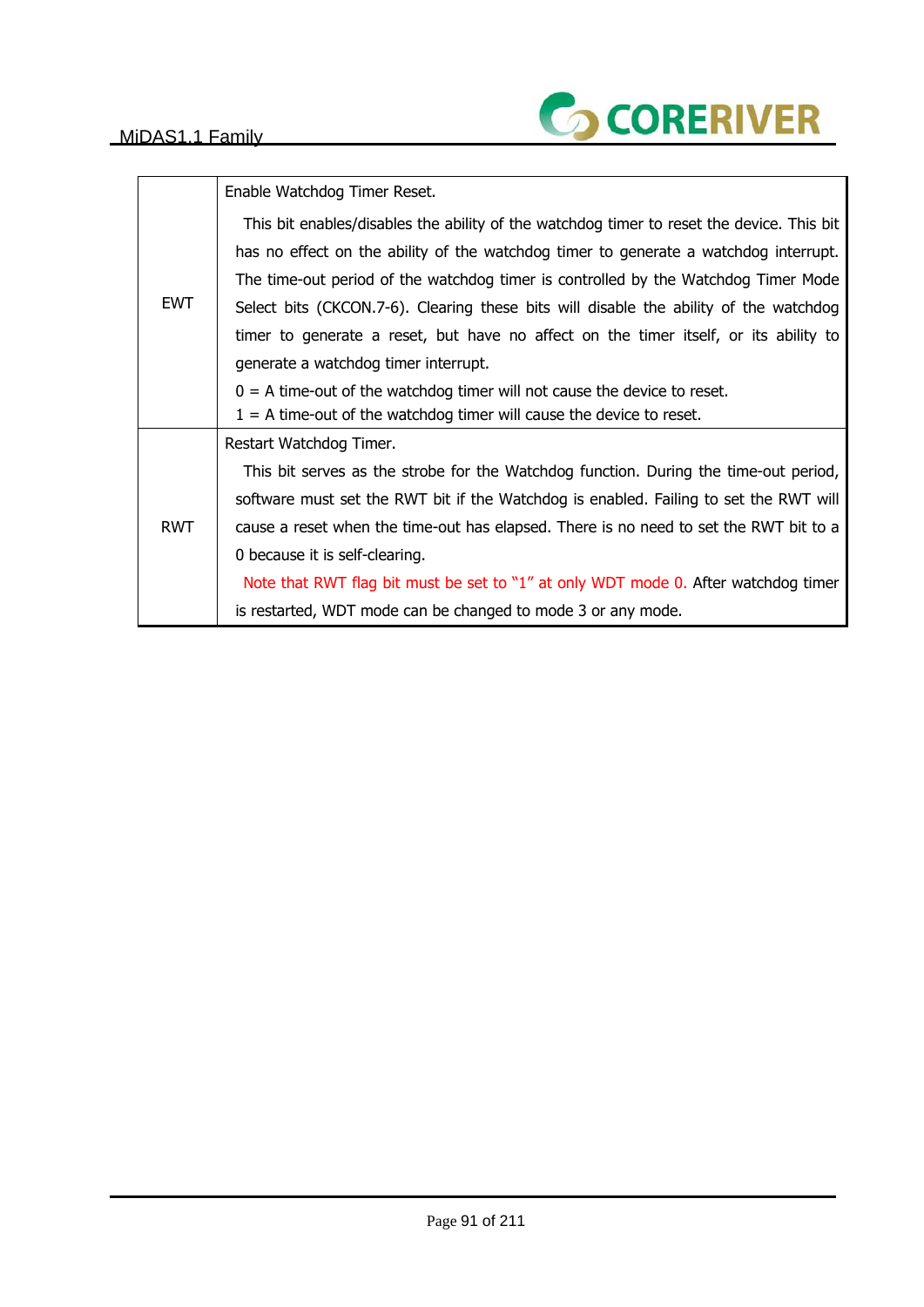

## **6.2.8.11 PWMCON** (DCh) : PWM Control Register

| Bit No. |        |                                  |        |        |                             |        |                        |        |
|---------|--------|----------------------------------|--------|--------|-----------------------------|--------|------------------------|--------|
|         |        | POSEL   PS2_PO   PS1_PO   PS0_PO |        |        | $\mathcal{L} = \mathcal{L}$ |        | PWMF   CLR_P0   RUN_P0 |        |
|         | R/W(0) | R/W(0)                           | R/W(0) | R/W(0) |                             | R/W(0) | R/W(0)                 | R/W(0) |

| Symbol        |                                                                                          | <b>Description</b>         |                                       |                                                                                           |  |  |  |  |  |
|---------------|------------------------------------------------------------------------------------------|----------------------------|---------------------------------------|-------------------------------------------------------------------------------------------|--|--|--|--|--|
|               |                                                                                          |                            | PWM Waveform Output Enable to P0[6].  |                                                                                           |  |  |  |  |  |
| <b>POSEL</b>  |                                                                                          |                            |                                       | $0 =$ Disable the PWM waveform output to P[6]. (Default)                                  |  |  |  |  |  |
|               | $1 =$ Enable the PWM waveform output to P[6].                                            |                            |                                       |                                                                                           |  |  |  |  |  |
|               |                                                                                          | Prescaled Clock Selection. |                                       |                                                                                           |  |  |  |  |  |
|               |                                                                                          |                            |                                       | Note that PWM clock ( $F_{\text{PWM}}$ ) to ADC should not be set to $F_{\text{OSC}}/1$ . |  |  |  |  |  |
|               | <b>PS2 P0</b>                                                                            | <b>PS1_P0</b>              | <b>PS0_P0</b>                         | PWM Clock Rate (F <sub>PWM</sub> )                                                        |  |  |  |  |  |
|               | $\mathbf{0}$                                                                             | $\Omega$                   | $\mathbf 0$                           | $F_{\rm{OSC}}/1$                                                                          |  |  |  |  |  |
| <b>PS2 P0</b> | $F_{\rm osc}/2$<br>$\mathbf 0$<br>0<br>$\mathbf{1}$<br>$F_{\text{osc}}/4$<br>0<br>0<br>1 |                            |                                       |                                                                                           |  |  |  |  |  |
| <b>PS1 P0</b> |                                                                                          |                            |                                       |                                                                                           |  |  |  |  |  |
| <b>PS0_P0</b> | 0                                                                                        | 1                          | 1                                     | $F_{\text{OSC}}/8$                                                                        |  |  |  |  |  |
|               | 1                                                                                        | $\Omega$                   | $\mathbf 0$                           | $F_{\text{OSC}}/16$                                                                       |  |  |  |  |  |
|               | 1                                                                                        | $\Omega$                   | $\mathbf{1}$                          | $F_{\rm osc}$ / 32                                                                        |  |  |  |  |  |
|               | $\mathbf{1}$                                                                             | 1                          | $\mathbf 0$                           | $F_{\rm osc}$ / 64                                                                        |  |  |  |  |  |
|               | $\mathbf{1}$                                                                             | 1                          | 1                                     | $F_{\rm osc}$ / 128                                                                       |  |  |  |  |  |
|               | Reserved.                                                                                |                            |                                       |                                                                                           |  |  |  |  |  |
| <b>PWMF</b>   | PWM Interrupt Flag.                                                                      |                            |                                       |                                                                                           |  |  |  |  |  |
|               | This flag bit is cleared by software.                                                    |                            |                                       |                                                                                           |  |  |  |  |  |
|               | Counter Reset Enable.                                                                    |                            |                                       |                                                                                           |  |  |  |  |  |
| CLR_PO        |                                                                                          |                            | This flag bit is cleared by hardware. |                                                                                           |  |  |  |  |  |
| RUN_PO        | Counter Start Enable.                                                                    |                            |                                       |                                                                                           |  |  |  |  |  |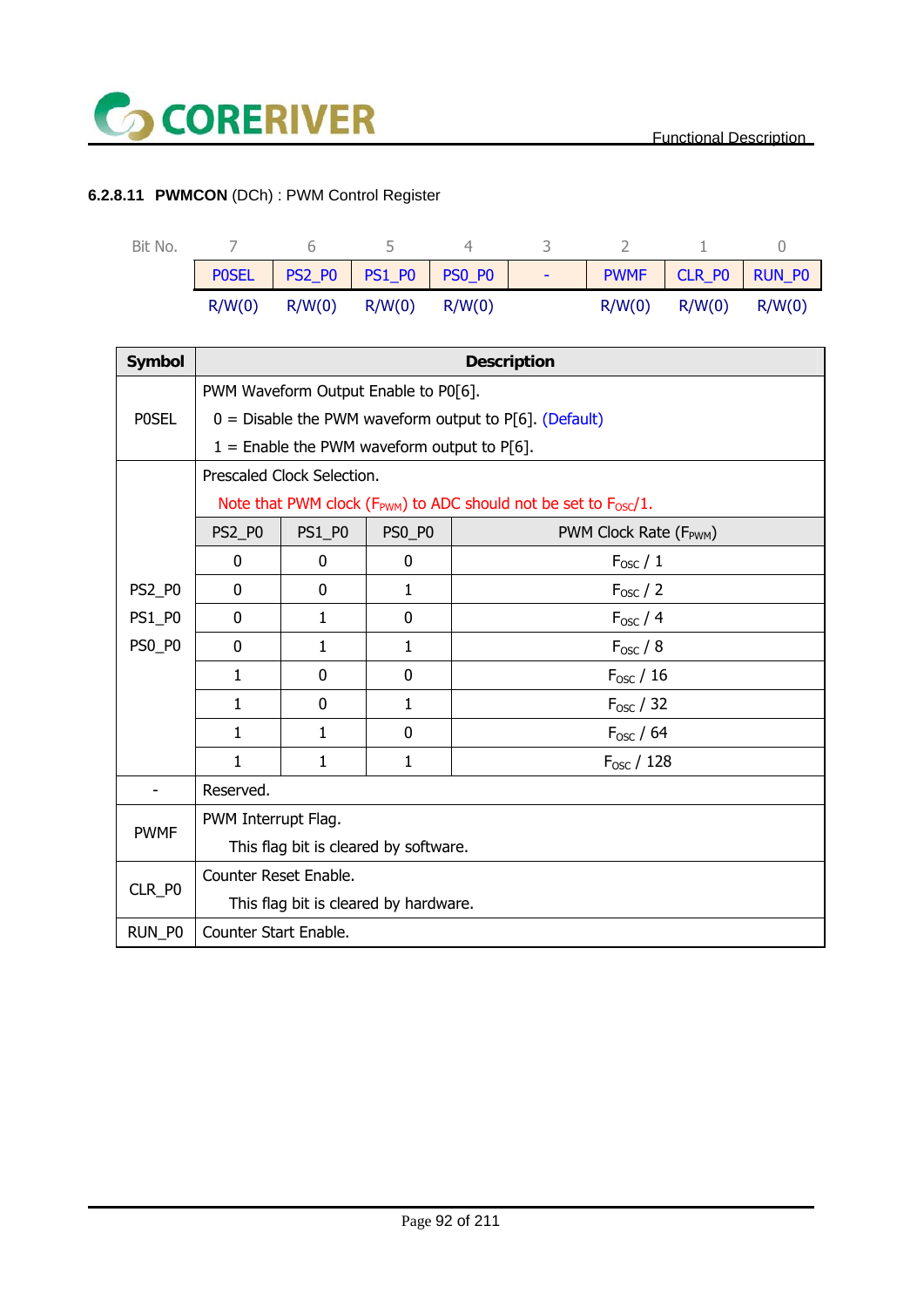

#### <span id="page-92-0"></span>**6.2.9 Reset Circuit**

The user has several hardware related options for placing the MiDAS1.1 family into reset state. In general, most register bits go to their reset values irrespective of the current states, but there are a few flags whose state depends on the source of reset. The user can use these flags to determine the cause of reset using software. There are three ways of putting the device into reset state. They are Power on/fail reset, External reset, and Watchdog reset as shown in [Figure 6-20](#page-92-0).



**Figure 6-20 Three Reset Resources** 

#### **6.2.9.1 Power On/Fail Reset**

The MiDAS1.1 family incorporates a precision band-gap voltage reference to determine when  $V_{DD}$  is out of tolerance. While powering up, internal circuits will hold the device in a reset state until  $V_{DD}$  rises above the V<sub>RST</sub> reset threshold (2.0V). Once V<sub>DD</sub> is above this level, the oscillator will begin running. An internal reset circuit will then count 65,536 clocks to allow time for power and the oscillator to stabilize. The CPU will then exit the reset state. No external components are needed to generate a power on reset. During power-down or during a severe power glitch, as  $V_{DD}$  falls below  $V_{RST}$ , the CPU will also generate its own reset. It will hold the reset state as long as power remains below the threshold. This reset will occur automatically, needing no action from the user or from the software.

#### **6.2.9.2 External Reset**

The device continuously samples the RESETB pin at state S4 of every machine cycle. Therefore the RESET pin must be held for at least 6 machine cycles (24 clocks) to ensure detection of a valid RESET low. The reset circuitry then synchronously applies the internal reset signal. Thus the reset is a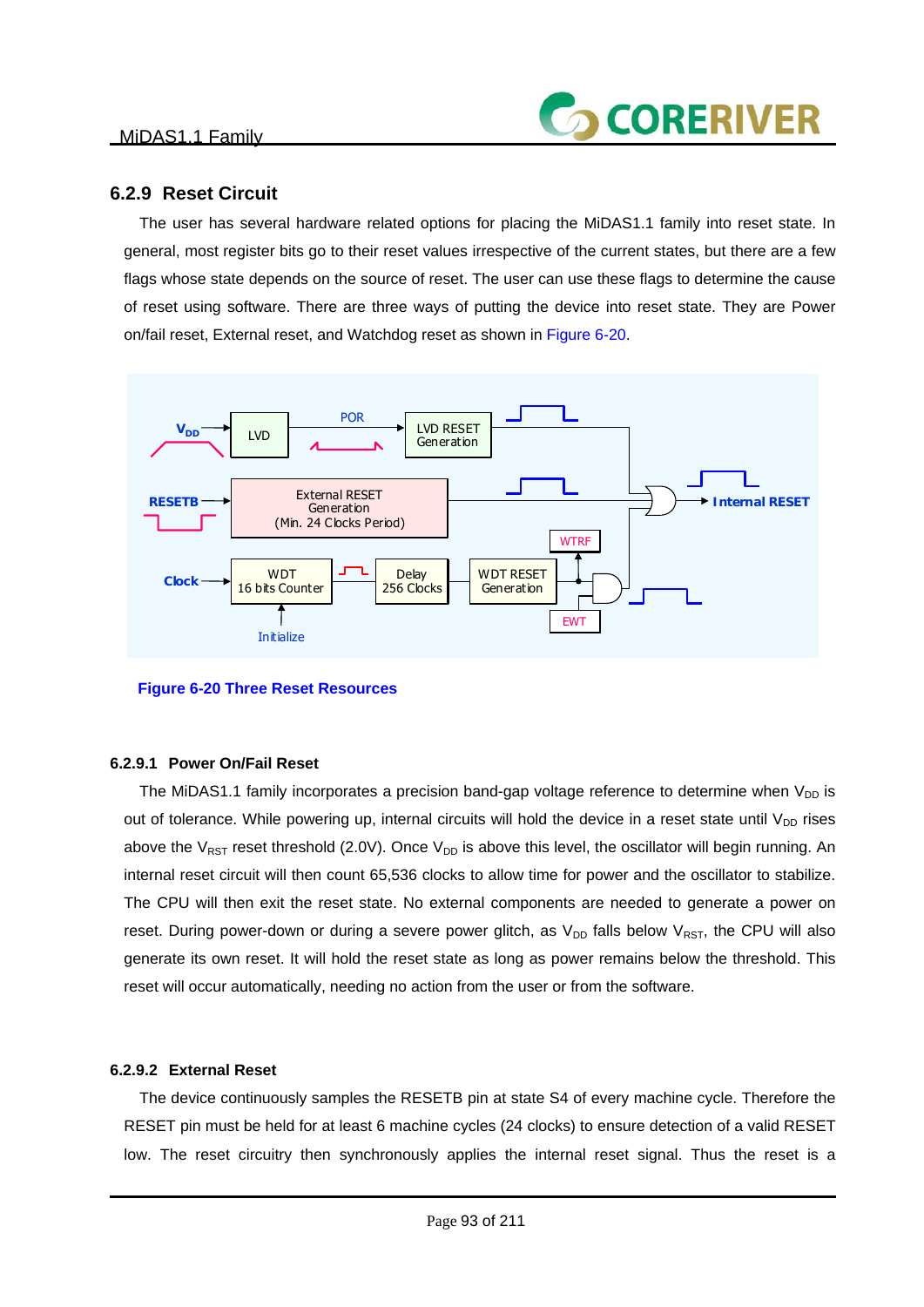

synchronous operation and requires the clock to be running to cause an external reset.

Once the device is in reset state, it will remain so as long as RESETB is "0". Even after RESETB is deactivated, the device will continue to be in reset state for up to three machine cycles, and then begin program execution from 0000h. There is no flag associated with the external reset condition. However, since the other two reset sources have flags, the external reset can be considered as the default reset if those two flags are cleared.

#### **6.2.9.3 Watchdog Timer Reset**

The Watchdog timer is a free running timer with programmable time-out intervals. The user can clear the watchdog timer at any time, causing it to restart the count. When the time-out interval is reached, an interrupt flag is set. If the Watchdog timer reset is enabled and the Watchdog timer is not cleared, then 256 clocks from the flag being set, the Watchdog timer will generate a reset. This reset condition is maintained by hardware for thirty clock cycles. Once the reset is removed the device will begin execution from 0000h.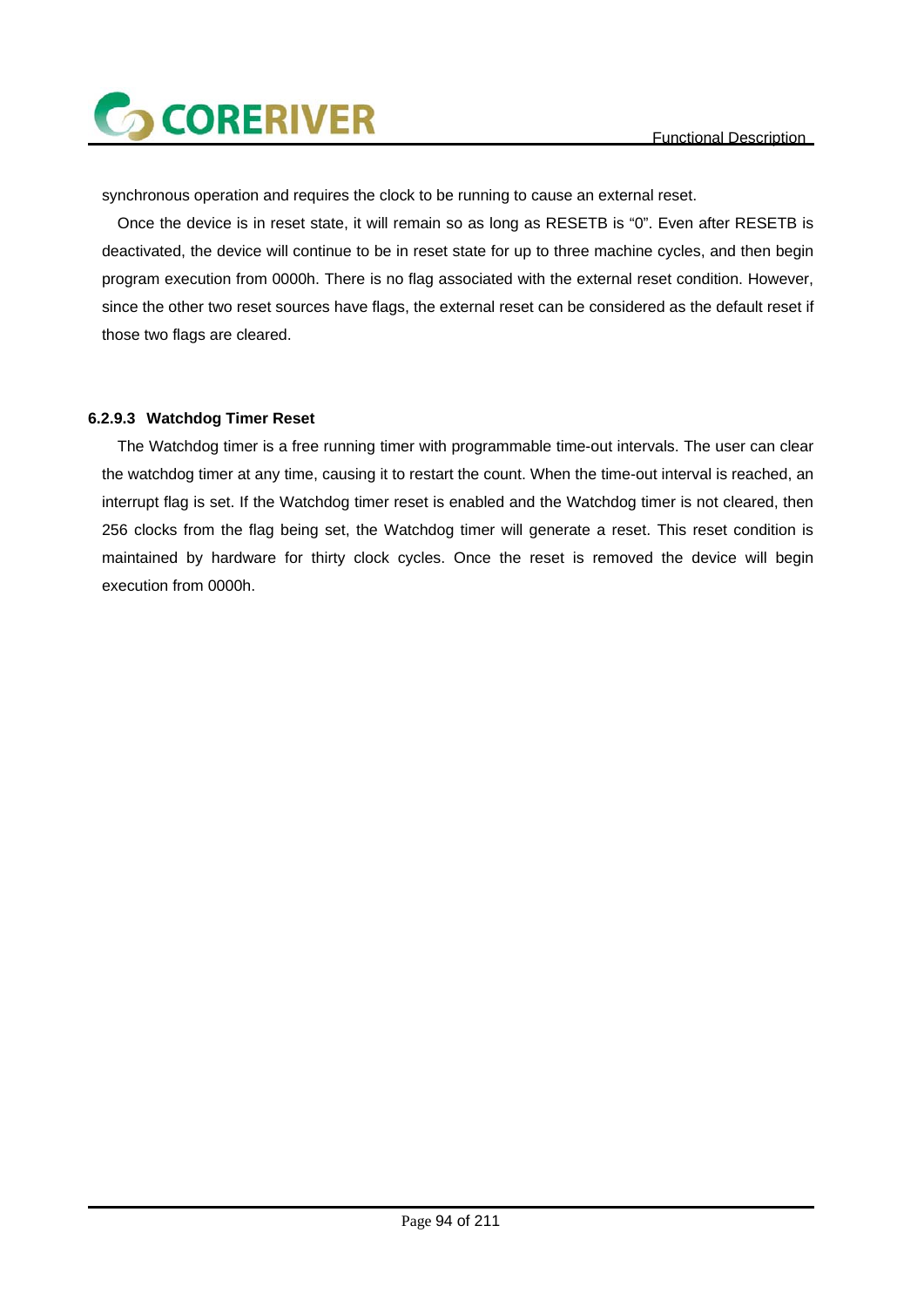

## **6.2.9.4 WDCON** (D8h) : Watchdog Control Register



| Symbol          | <b>Description</b>                                                                     |                                                                             |                 |                                                                                         |                                 |  |  |  |
|-----------------|----------------------------------------------------------------------------------------|-----------------------------------------------------------------------------|-----------------|-----------------------------------------------------------------------------------------|---------------------------------|--|--|--|
|                 |                                                                                        | Watchdog Timer Mode Select                                                  |                 |                                                                                         |                                 |  |  |  |
|                 | Mode                                                                                   | WD1                                                                         | WD <sub>0</sub> | Interrupt Time-Out                                                                      | Reset Time-Out                  |  |  |  |
| WD1             | 0                                                                                      | $\mathbf 0$                                                                 | $\mathbf 0$     | $1 \times 2^{16}$ clocks                                                                | $1 \times 2^{16}$ + 256 clocks  |  |  |  |
| WD <sub>0</sub> | 1                                                                                      | 0                                                                           | $\mathbf{1}$    | $4 \times 2^{16}$ clocks                                                                | $4 \times 2^{16} + 256$ clocks  |  |  |  |
|                 | 2                                                                                      | $\mathbf{1}$                                                                | 0               | 16 X $2^{16}$ clocks                                                                    | $16 \times 2^{16} + 256$ clocks |  |  |  |
|                 | 3                                                                                      | 1                                                                           | 1               | 132X $2^{16}$ clocks                                                                    | 32 X $2^{16}$ + 256 clocks      |  |  |  |
|                 |                                                                                        | Watchdog Interrupt Flag.                                                    |                 |                                                                                         |                                 |  |  |  |
|                 |                                                                                        |                                                                             |                 | This bit, in conjunction with the Watchdog timer interrupt enable bit EWDT (EIE.4)      |                                 |  |  |  |
|                 |                                                                                        |                                                                             |                 | and Enable Watchdog Timer Reset bit EWT (WDCON.1) indicates if a watchdog timer         |                                 |  |  |  |
|                 |                                                                                        |                                                                             |                 | event has occurred and what action will be taken. This bit must be cleared in software  |                                 |  |  |  |
|                 |                                                                                        |                                                                             |                 | before exiting the interrupt service routine, or another interrupt will be generated.   |                                 |  |  |  |
|                 |                                                                                        | Setting this bit in software will generate a watchdog interrupt if enabled. |                 |                                                                                         |                                 |  |  |  |
|                 | (EWT → WDCON.1, EWDT → EIE.4, WDIF → WDCON.3)                                          |                                                                             |                 |                                                                                         |                                 |  |  |  |
| <b>WDIF</b>     | <b>EWT</b>                                                                             | <b>EWDT</b>                                                                 | <b>WDIF</b>     | Description                                                                             |                                 |  |  |  |
|                 | X                                                                                      | X                                                                           | $\mathbf{0}$    | No WDT (Watchdog timer) event has occurred.                                             |                                 |  |  |  |
|                 | 0                                                                                      | 0                                                                           | $\mathbf{1}$    | WDT time-out has expired. No interrupt has been generated.                              |                                 |  |  |  |
|                 | 0                                                                                      | $\mathbf{1}$                                                                | $\mathbf{1}$    | WDT interrupt has occurred.                                                             |                                 |  |  |  |
|                 | $\mathbf{1}$                                                                           | $\mathbf{0}$                                                                | 1               | WDT time-out has expired. No interrupt has been generated.                              |                                 |  |  |  |
|                 |                                                                                        |                                                                             |                 | WDT reset will occur after 512 clocks if RWT is not strobed.                            |                                 |  |  |  |
|                 | $\mathbf{1}$                                                                           | 1                                                                           | 1               | WDT interrupt has occurred.                                                             |                                 |  |  |  |
|                 |                                                                                        |                                                                             |                 | WDT reset will occur after 512 clocks if RWT is not set.                                |                                 |  |  |  |
|                 |                                                                                        | Watchdog Timer Reset Flag.                                                  |                 |                                                                                         |                                 |  |  |  |
|                 | When set, this bit indicates that a watchdog timer reset has occurred. It is typically |                                                                             |                 |                                                                                         |                                 |  |  |  |
|                 |                                                                                        |                                                                             |                 | interrogated to determine if a reset was caused by watchdog timer reset. It is cleared  |                                 |  |  |  |
| <b>WTRF</b>     |                                                                                        |                                                                             |                 | by a power-on-reset, but otherwise must be cleared by software before the next reset    |                                 |  |  |  |
|                 |                                                                                        |                                                                             |                 | of any kind or software may erroneously determine that a watchdog timer reset has       |                                 |  |  |  |
|                 |                                                                                        |                                                                             |                 | occurred. Setting this bit in software will not generate a watchdog timer reset. If the |                                 |  |  |  |
|                 |                                                                                        |                                                                             |                 | EWT bit is cleared, the watchdog timer will have no effect on this bit.                 |                                 |  |  |  |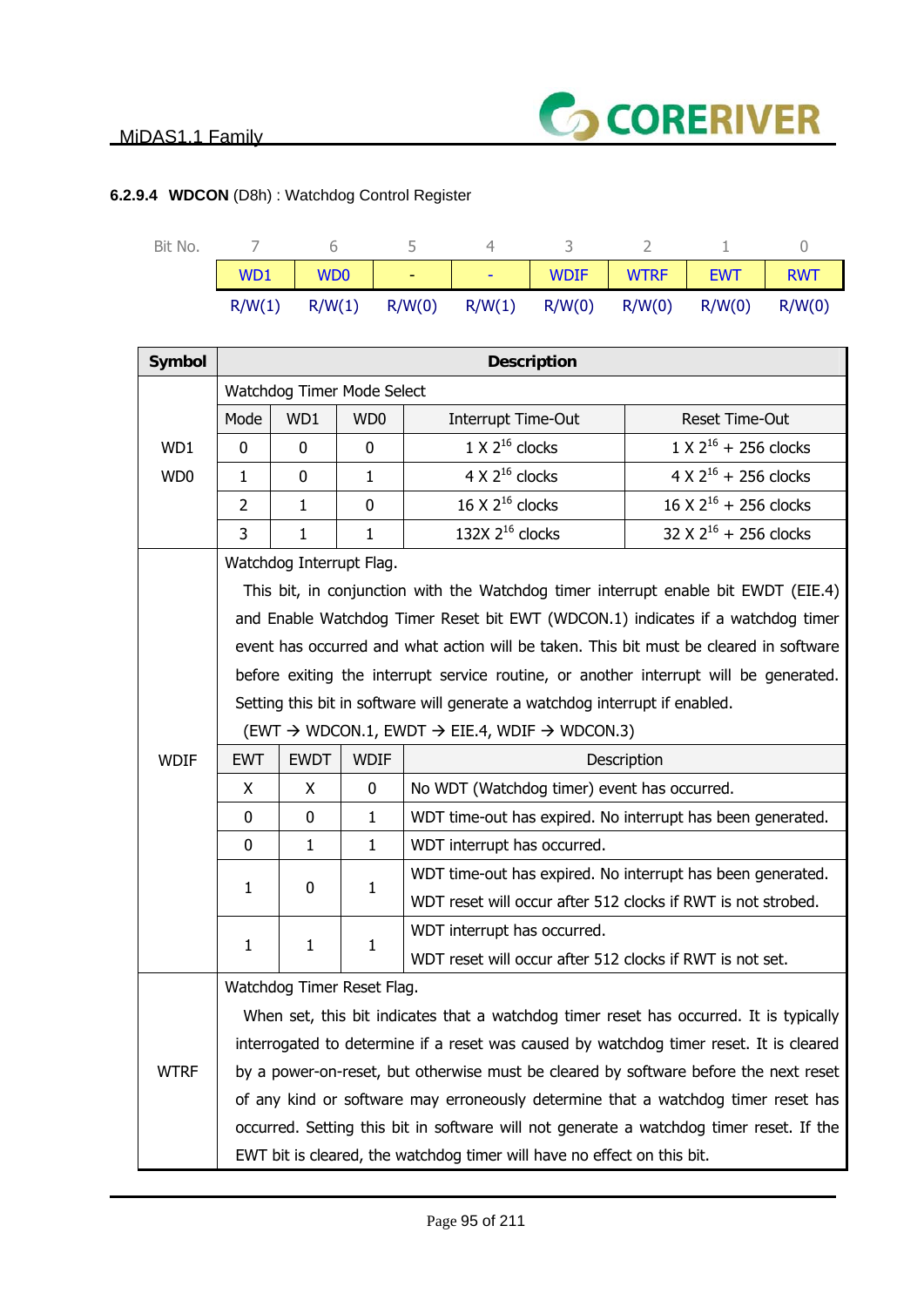

|            | Enable Watchdog Timer Reset.                                                              |
|------------|-------------------------------------------------------------------------------------------|
|            | This bit enables/disables the ability of the watchdog timer to reset the device. This bit |
|            | has no effect on the ability of the watchdog timer to generate a watchdog interrupt.      |
|            | The time-out period of the watchdog timer is controlled by the Watchdog Timer Mode        |
| <b>EWT</b> | Select bits (CKCON.7-6). Clearing these bits will disable the ability of the watchdog     |
|            | timer to generate a reset, but have no affect on the timer itself, or its ability to      |
|            | generate a watchdog timer interrupt.                                                      |
|            | $0 = A$ time-out of the watchdog timer will not cause the device to reset.                |
|            | $1 = A$ time-out of the watchdog timer will cause the device to reset.                    |
|            | Restart Watchdog Timer.                                                                   |
|            | This bit serves as the strobe for the Watchdog function. During the time-out period,      |
|            | software must set the RWT bit if the Watchdog is enabled. Failing to set the RWT will     |
| <b>RWT</b> | cause a reset when the time-out has elapsed. There is no need to set the RWT bit to a     |
|            | 0 because it is self-clearing.                                                            |
|            | Note that RWT flag bit must be set to "1" at only WDT mode 0. After watchdog timer        |
|            | is restarted, WDT mode can be changed to mode 3 or any mode.                              |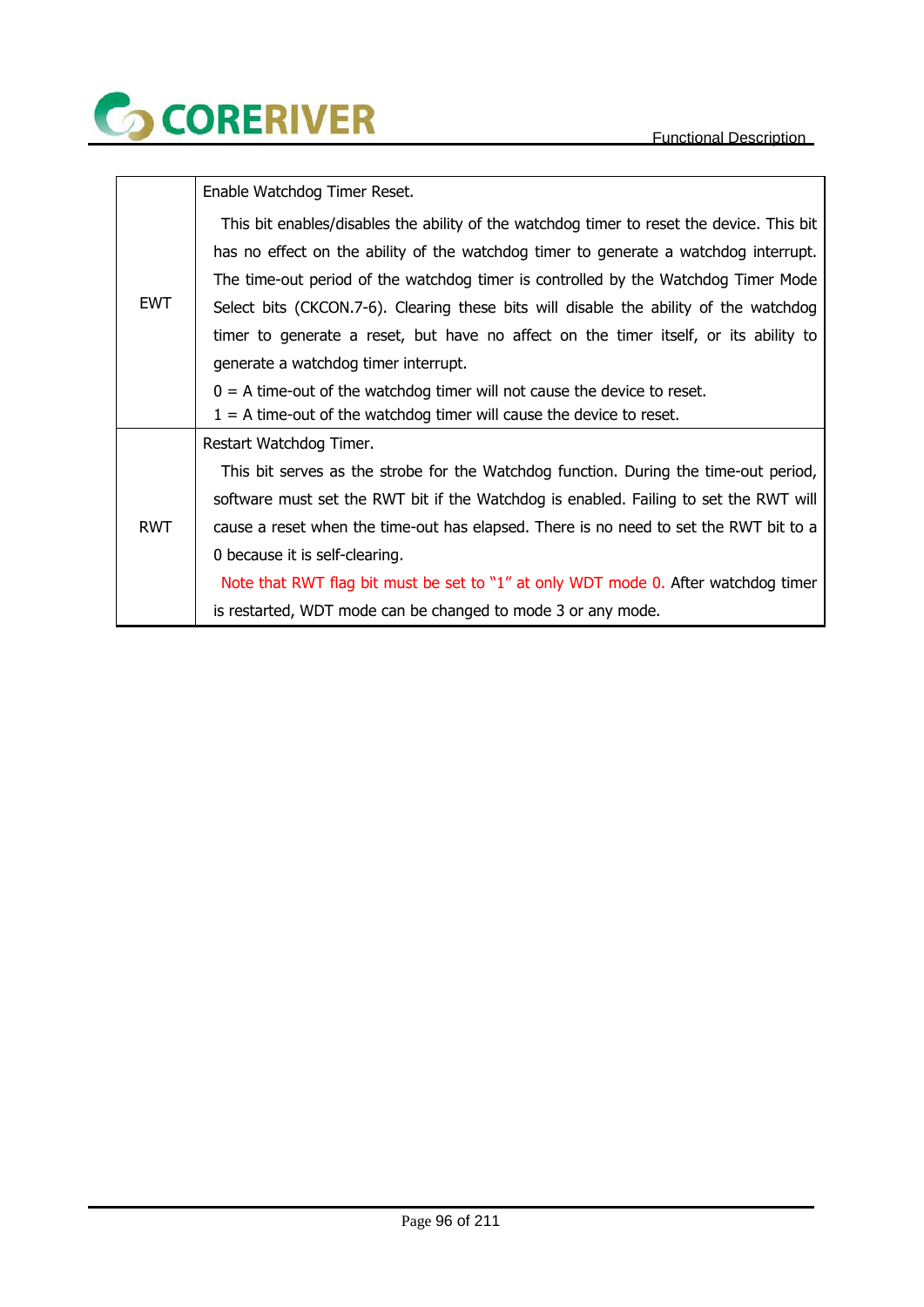

## <span id="page-96-0"></span>**6.2.10 Clock Circuit (On-chip oscillators)**

The MiDAS1.1 family supports three clock configurations as shown in [Figure 6-21](#page-96-0): 1) crystal oscillator (only A0 version), 2) oscillator module and 3) internal ring oscillator.

The MiDAS1.1 family has the on-chip oscillator circuitry which consists of a single stage linear inverter intended for use as a crystal-controlled, positive reactance oscillator. The system clock of the MiDAS 1.1 family is Ring oscillator by default. User can turn off its oscillator under software control by writing a 1 to the PD bit in PCON as shown in [Figure 6-22](#page-97-0).

The value of the load capacitor of crystal oscillator is dependent on the operating frequency as shown in [Figure 6-2](#page-97-0)3. [Table 6-1](#page-96-0)2 shows the recommended load capacitor in the various frequency.

#### Table 6-12 Recommended Load Capacitor in Crystal Oscillator (V<sub>DD</sub> = 5V)

|                                     | <b>Crystal Oscillator [MHz]</b> |      |  |  |
|-------------------------------------|---------------------------------|------|--|--|
|                                     | $\sim$ 11.0592<br>20.0000       |      |  |  |
| Load Capacitor (C <sub>LOAD</sub> ) | 47 pF                           | 20pF |  |  |



#### **Figure 6-21 Configuration for Clock**

To drive the device with an external clock source, apply the external clock signal to XTAL1 and leave XTAL2 float as shown in [Figure 6-2](#page-97-0)2.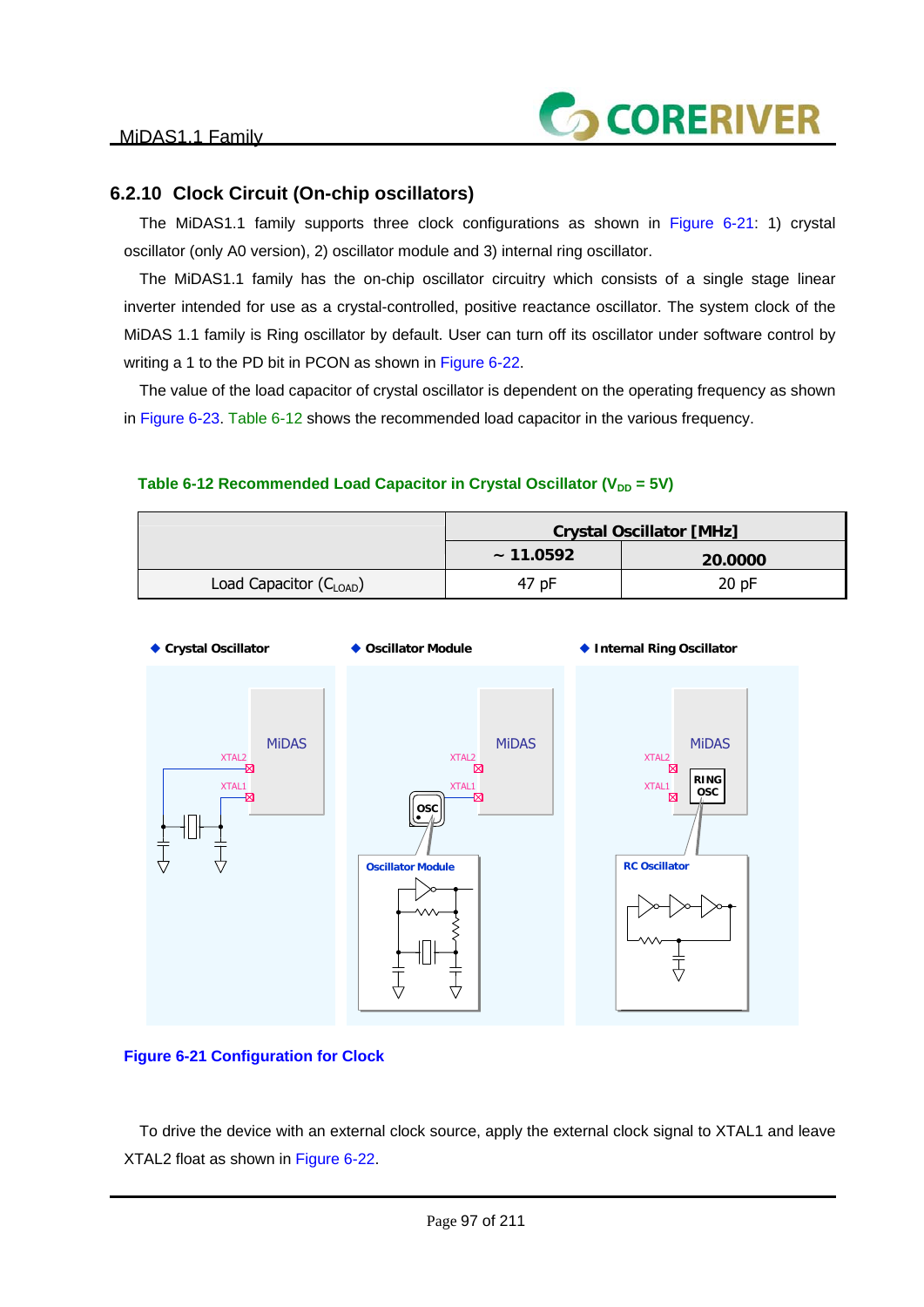<span id="page-97-0"></span>



#### **Figure 6-22 Clock Circuit**

#### **Table 6-13 System Clock Configuration**

|              |              | <b>Control Flag</b> |              |                                  | <b>Status Bits</b>          |                 |                             |   |
|--------------|--------------|---------------------|--------------|----------------------------------|-----------------------------|-----------------|-----------------------------|---|
| XT/RG        | <b>XTOFF</b> | <b>RINGON</b>       | <b>TRGSL</b> | System Clock (F <sub>osc</sub> ) | <b>RGMD</b>                 | <b>XTUP</b>     |                             |   |
|              | 0            | X                   | X            | Crystal Oscillator               | 0                           |                 |                             |   |
|              | x            |                     | Χ            | Ring Oscillator                  |                             | 0/1             |                             |   |
|              | X<br>1<br>0  |                     |              | Crystal Oscillator               |                             |                 |                             |   |
|              |              |                     |              |                                  | 0                           |                 | (During power-down wake-up) | 0 |
| $\mathbf{0}$ | Χ            |                     |              |                                  |                             | Ring Oscillator |                             |   |
|              |              |                     |              |                                  | (During power-down wake-up) |                 |                             |   |

An external oscillator may encounter as much as a 100pF load at XTAL1 when it starts up. This is due to interaction between the amplifier and its feedback capacitance. Once the external signal meets the  $V_{IL}$  and  $V_{IH}$  specifications the capacitance will not exceed 20pF.



**Figure 6-23 The Load Capacitor versus Operating Frequency**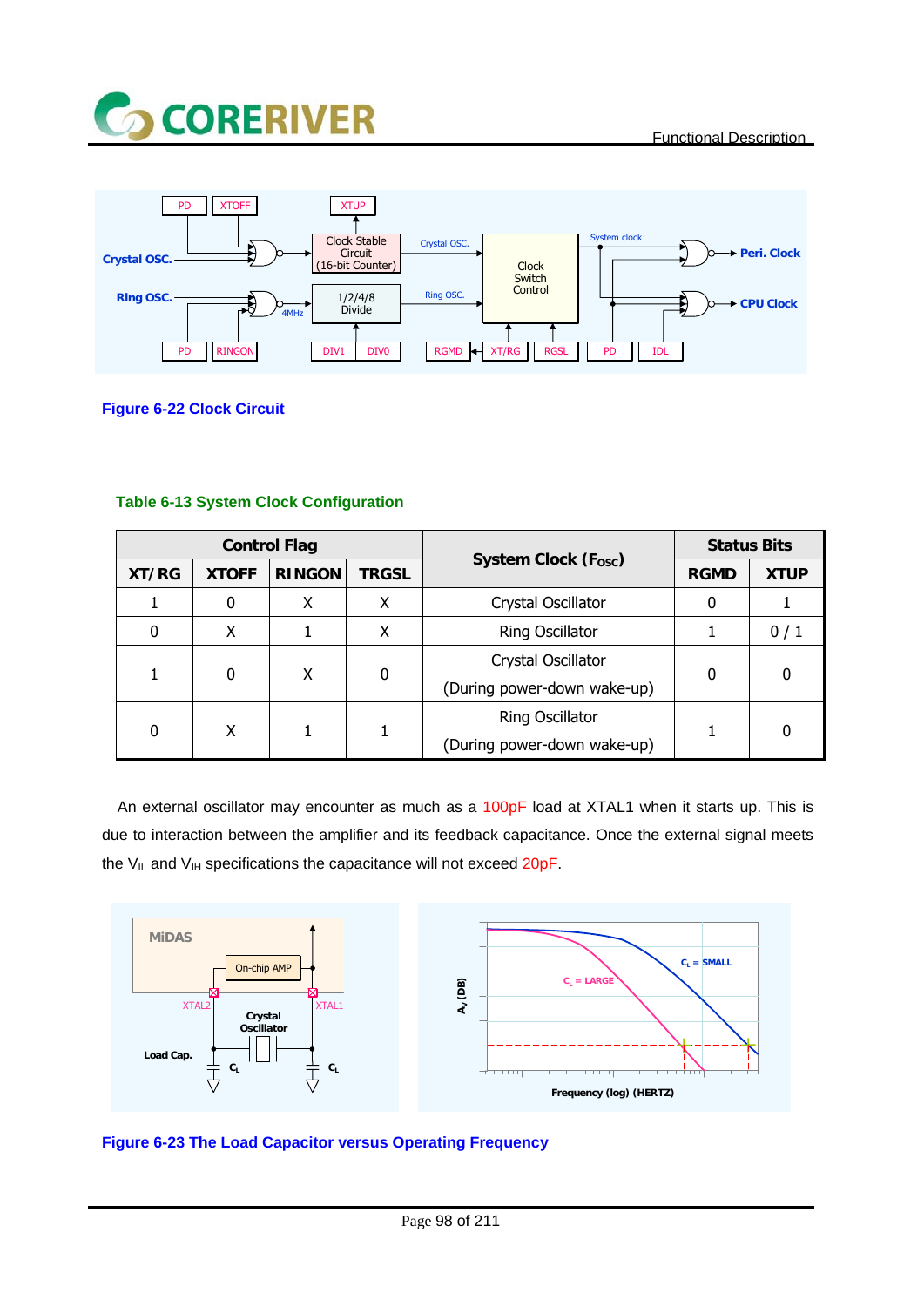

## **6.2.10.1 EXIF** (91h) : External Interrupt Flag Register



| Symbol      | <b>Description</b>                                                                             |
|-------------|------------------------------------------------------------------------------------------------|
|             | Reserved.                                                                                      |
|             | System Clock Selection.                                                                        |
|             | This bit is set to "0" after a power-on reset, and unchanged by all other resets.              |
| XT/RG       | Note: Don't clear RINGON (OSCICN.2) flag when $F_{\text{osc}}$ is Ring oscillator (XT/RG = 0). |
|             | $0 =$ The Ring oscillator is selected as the system clock. (Default)                           |
|             | $1 =$ The crystal oscillator is selected as the system clock.                                  |
| <b>RGMD</b> | Ring Mode.                                                                                     |
|             | Now system clock is Ring or crystal oscillator Generally RGMD is the invert of XT/RG.          |
|             | Ring Select Bit when Power-down Wake-up.                                                       |
| <b>RGSL</b> | 1 = When wake-up from Power-down mode in XTAL clock, the CPU uses Ring oscillator              |
|             | as system clock during $65,536$ XTAL clock. (Default = 0)                                      |
|             | Band-Gap Select.                                                                               |
|             | This bit enables/disables the band-gap reference during power-down mode.                       |
|             | Disabling the band-gap reference provides significant power savings in power-down              |
|             | mode, but sacrifices the ability to perform power-fail reset while stopped. The state of       |
| <b>BGS</b>  | this bit will be undefined on devices which do not incorporate a band-gap reference.           |
|             | $0 =$ The band-gap reference is disabled in power-down mode, but will function during          |
|             | normal operation. It will support the significant power savings in power-down mode.            |
|             | $1 =$ The band-gap reference will operate in Stop mode. (Default)                              |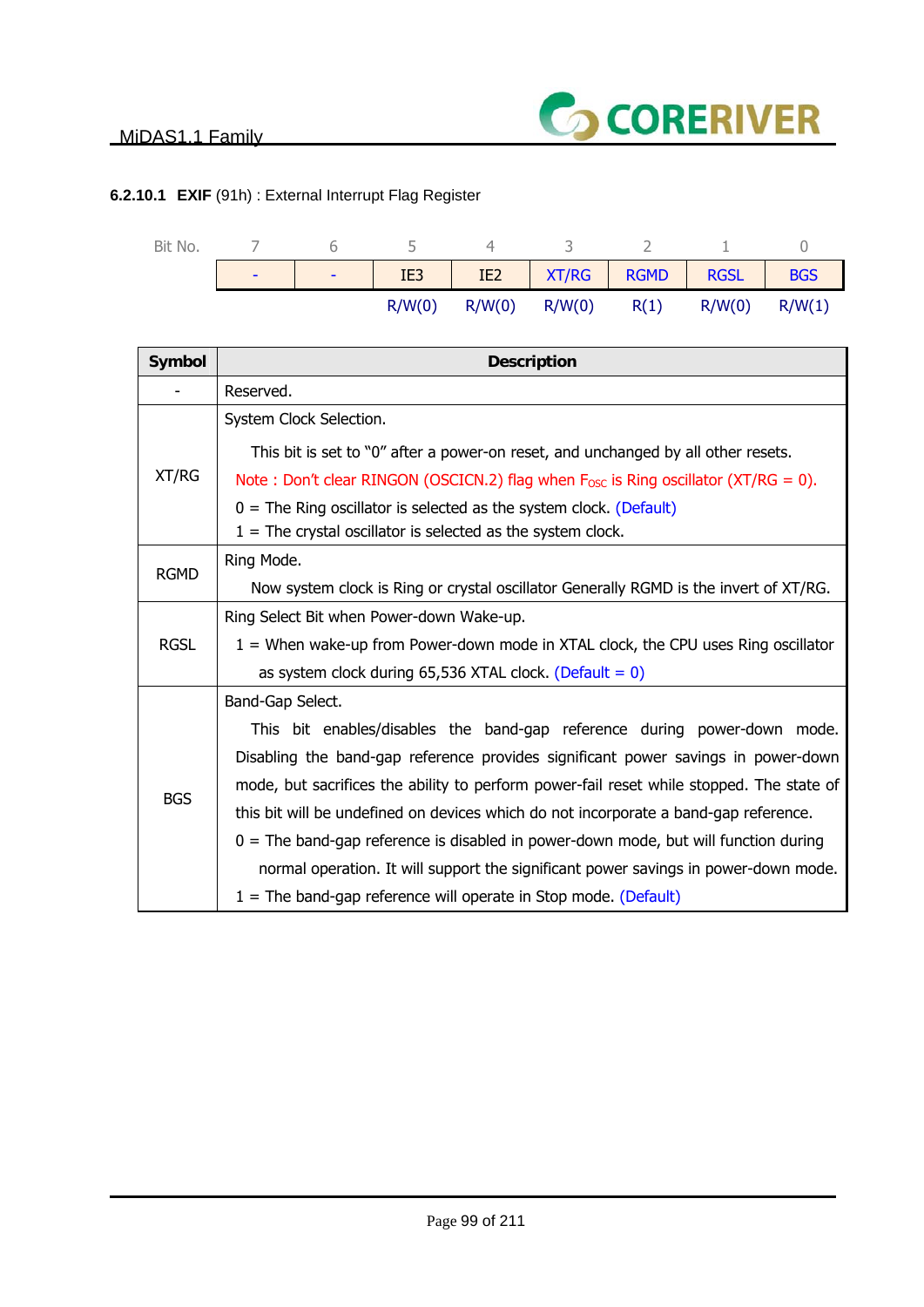

## **6.2.10.2 OSCICN** (BEh) : Internal Ring Oscillator Control Register



| Symbol           | <b>Description</b>                                  |                                                                                                                    |                  |                                    |  |  |  |  |  |
|------------------|-----------------------------------------------------|--------------------------------------------------------------------------------------------------------------------|------------------|------------------------------------|--|--|--|--|--|
|                  |                                                     | Reserved.                                                                                                          |                  |                                    |  |  |  |  |  |
|                  |                                                     | Internal Ring Oscillator Enable.                                                                                   |                  |                                    |  |  |  |  |  |
|                  |                                                     | Note: Don't clear this bit when $F_{\text{osc}}$ is Ring oscillator (XT/RG = 0). But, although $F_{\text{osc}}$ is |                  |                                    |  |  |  |  |  |
| <b>RINGON</b>    |                                                     | crystal oscillator, internal ring oscillator can be run (RINGON=1).                                                |                  |                                    |  |  |  |  |  |
|                  | $0 =$ Internal Ring Oscillator is killed. (Default) |                                                                                                                    |                  |                                    |  |  |  |  |  |
|                  |                                                     | $1 =$ Internal Ring oscillator is running.                                                                         |                  |                                    |  |  |  |  |  |
|                  |                                                     | Ring Oscillator Divider                                                                                            |                  |                                    |  |  |  |  |  |
|                  | Mode                                                | DIV1                                                                                                               | DIV <sub>0</sub> | Description (Ring Oscillator @ 5V) |  |  |  |  |  |
| DIV <sub>1</sub> | 0                                                   | $\Omega$                                                                                                           | 0                | 4 MHz $/1$                         |  |  |  |  |  |
| DIV <sub>0</sub> | 1                                                   | $\Omega$                                                                                                           | 1                | 4 MHz / 2                          |  |  |  |  |  |
|                  | $\overline{2}$                                      |                                                                                                                    | $\Omega$         | 4 MHz / 4                          |  |  |  |  |  |
|                  | 3                                                   |                                                                                                                    | 1                | 4 MHz / 8                          |  |  |  |  |  |

#### **6.2.10.3 STATUS** (C5h) : Crystal Status Register



| Symbol      | <b>Description</b>                                                                         |
|-------------|--------------------------------------------------------------------------------------------|
|             | Reserved.                                                                                  |
| <b>XTUP</b> | Crystal Oscillator Warm-up Status.                                                         |
|             | This bit indicates whether the CPU crystal oscillator has completed the 65,536 cycle       |
|             | warm-up, and represents the system clock of the crystal oscillator is stable(1) or not(0). |
|             | This bit is cleared by H/W when Power-on Reset, during Power-down wake-up. This            |
|             | bit is set to 1 following a crystal stabilization by H/W.                                  |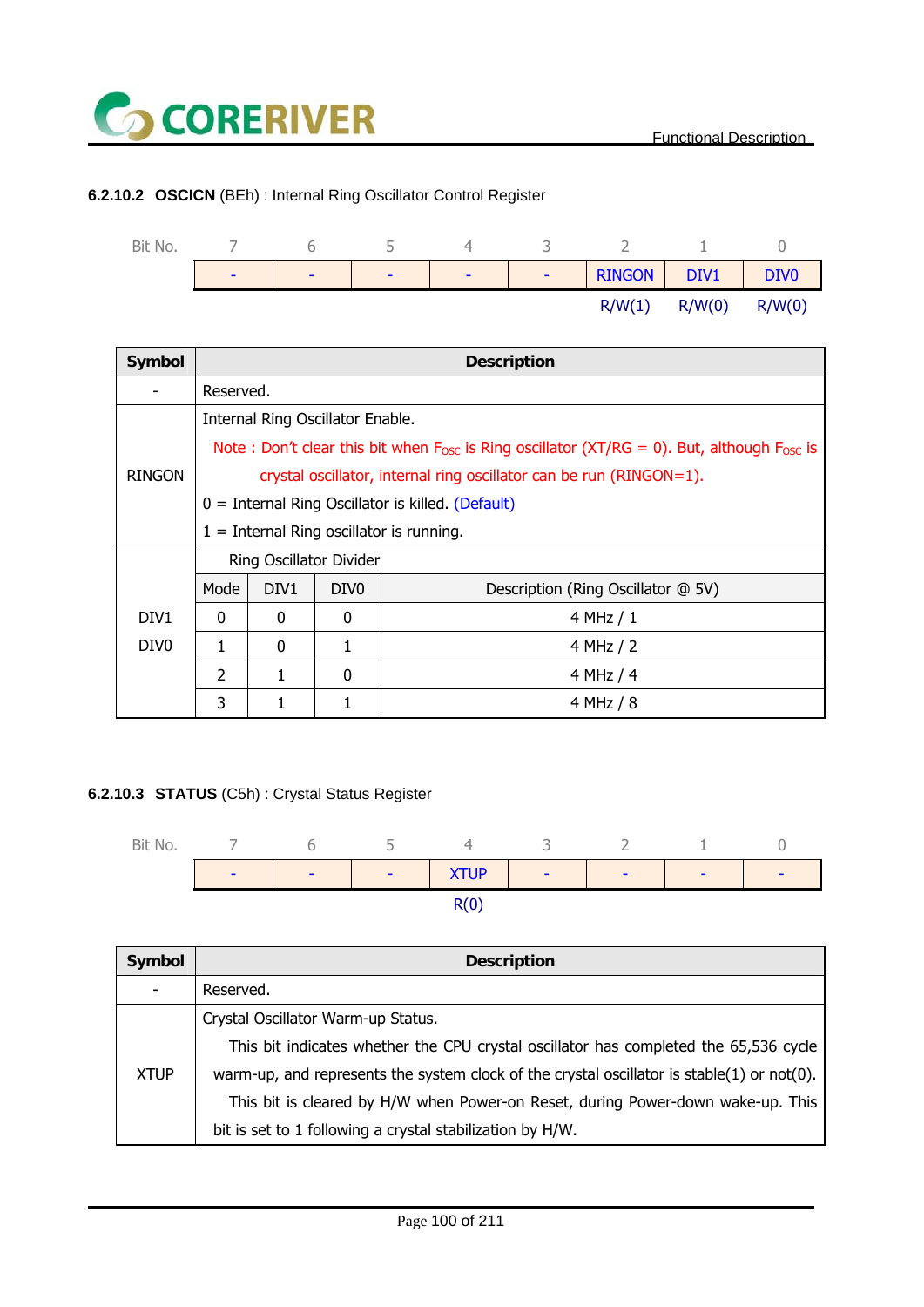

## 6.2.10.3.1 **PMR** (C4h) : Power Management Register



| Symbol       | <b>Description</b>                                                                           |  |  |  |  |
|--------------|----------------------------------------------------------------------------------------------|--|--|--|--|
|              | Internal Amplifier Disable for External Crystal Oscillator.                                  |  |  |  |  |
|              | This bit controls the enable/disable the internal amplifier for external crystal oscillator. |  |  |  |  |
|              | $0 =$ Internal amplifier is enabled. (Default)                                               |  |  |  |  |
| <b>XTOFF</b> | $1 =$ Internal amplifier is disabled.                                                        |  |  |  |  |
|              | Set the XTOFF bit to "1" when user wants to use P1[0] and P1[2] as general I/O pins.         |  |  |  |  |
|              | Don't set XTOFF bit to "1" when XT/RG bit (EXIF.3) is "1".                                   |  |  |  |  |
|              | $(XT/RG = "1" : The external clock is selected as system clock. Refer to EXIF register.)$    |  |  |  |  |

## **6.2.10.4 PCON** (87h) : Power Control Register



| Symbol     | <b>Description</b>                                                                  |
|------------|-------------------------------------------------------------------------------------|
|            | Reserved                                                                            |
|            | Power-down (Stop) Mode Enable.                                                      |
| <b>PD</b>  | Setting this bi causes the MCU (MiDAS1.1 family) to go into the power-down mode.    |
|            | In this mode, all the clocks are stopped and program execution is frozen.           |
|            | $0$ (Default), $1 =$ Power-down mode enable.                                        |
|            | Idle Mode Enable.                                                                   |
|            | Setting this bit causes the MiDAS1.1 family to go into the IDLE mode.               |
| <b>IDL</b> | In this mode the clocks to the CPU are stopped, so program execution is frozen. But |
|            | the clock to the peripherals and interrupt blocks is not stopped, and these blocks  |
|            | continue operating.                                                                 |
|            | $0$ (Default), $1 =$ Idle mode enable.                                              |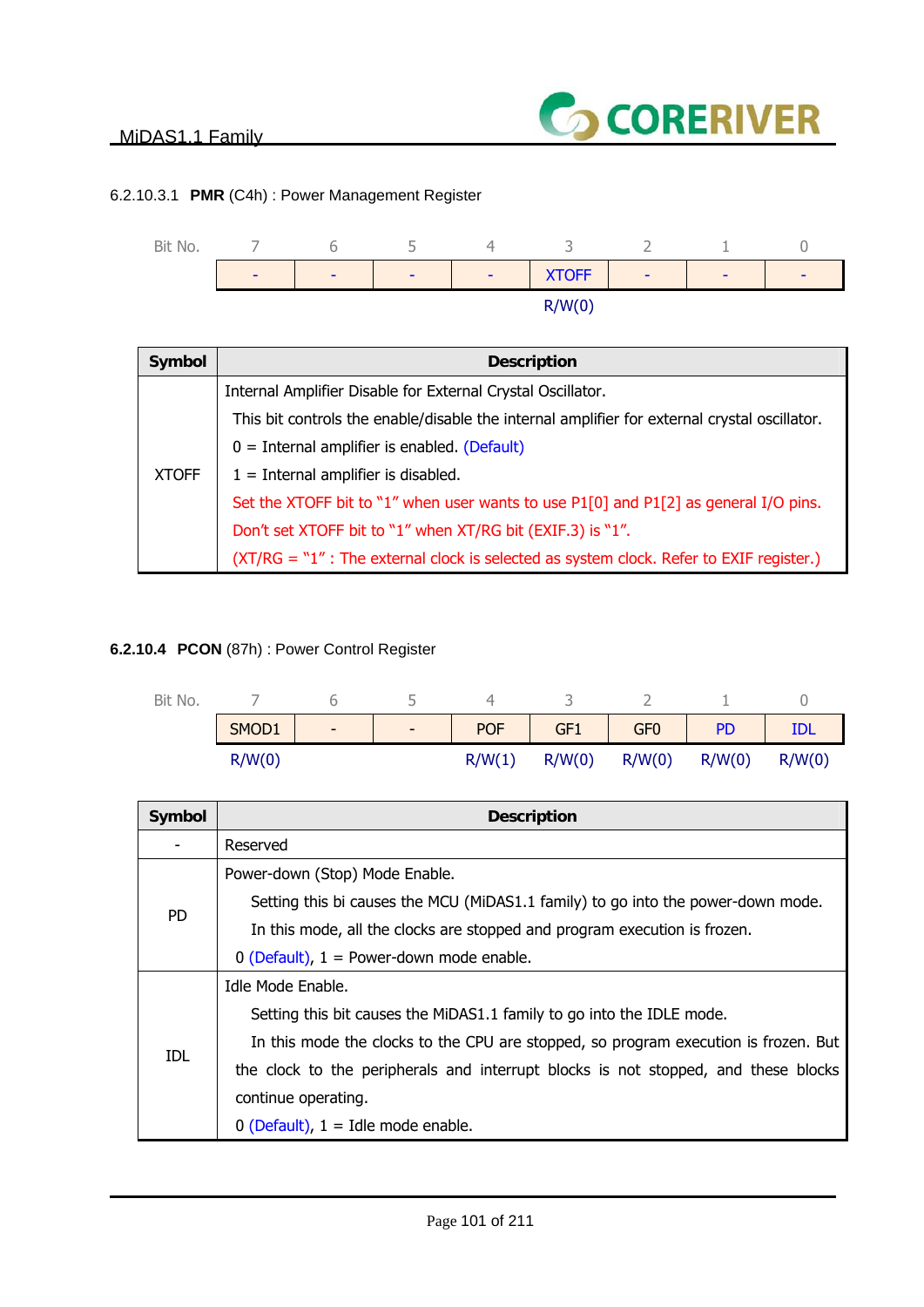

## **6.2.11 Power Management**

The MiDAS1.1 family has two power saving features (Power-down mode and IDLE mode) that help the user to modify the power consumption of the device.





#### **6.2.11.1 IDLE Mode**

The user can put the device into idle mode by writing 1 to the bit PCON.0. The instruction that sets the idle bit is the last instruction that will be executed before the device goes into IDLE mode, the clock to the CPU is halted, but not to the interrupt and peripherals such as Timer, Watchdog timer and serial port blocks. This forces the CPU state to be frozen; the Program counter, the Stat Pointer, the Program Status Word, the Accumulator and the other registers hold their contents. The ALE and /PSEN pins are held high during the IDLE state. The port pins hold the logical states they had at the time IDLE was activated. The IDLE mode can be terminated in two ways. Since the interrupt controller is still active, the activation of any enabled interrupt can wake up the processor. This will automatically clear the IDL bit, terminate the IDLE mode, and the Interrupt Service Routine (ISR) will be executed. After the ISR, execution of the program will continue from the instruction which put the device into IDLE mode.

The IDLE mode can also be exited by activating the reset. The device can be put into reset either by applying a high on the external RESETB pin, a Power-On-Rest condition or a Watchdog timer reset. The external reset pin has to be held thigh for at least six machine cycles i.e. 24 clock periods to be recognized as a valid reset. At the reset condition the program counter is reset to 0000h and all the SFRs are set to the reset condition. Since the clock is already running there is no delay and execution starts immediately. In the IDLE mode, the Watchdog timer continues to run, and if enabled, a time-out will cause a watchdog timer interrupt which will wake up the device. The software must reset the Watchdog timer in order to preempt the reset which will occur after 512 clock periods of the time-out. When the MiDAS1.1 family is exiting from an IDLE mode with a reset, the instruction will start from address 0000h. So there is no danger of unexpected writings.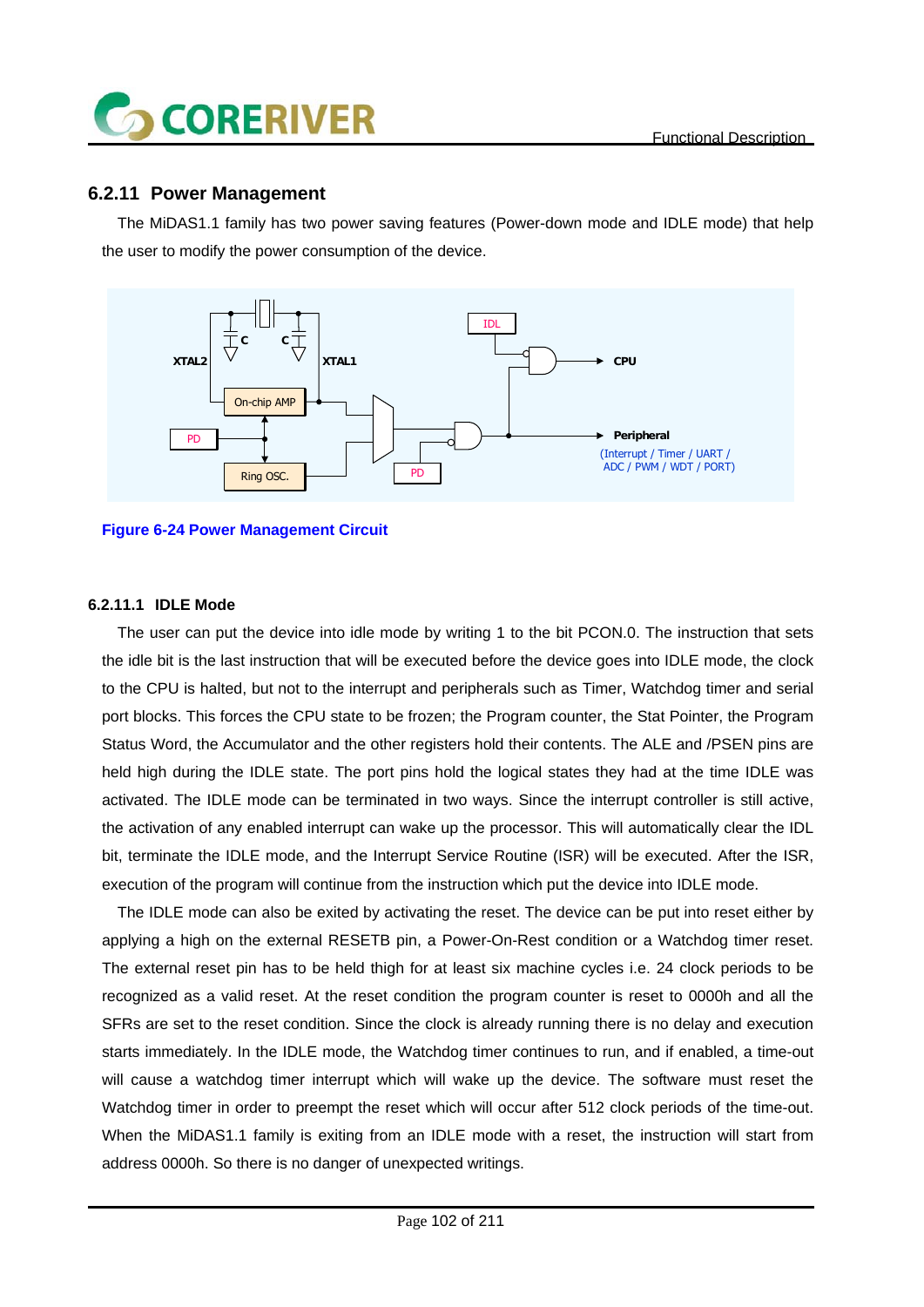

#### **6.2.11.2 Power-down Mode**

The device can be put into Power-down mode by writing 1 to bit PCON.1. The instruction that does this will be the last instruction to be executed before the device goes into Power-down mode. In the Power-down mode, all the clocks are stopped and the device comes to a halt. All activity is completely stopped and the power consumption is reduced to the lowest possible value. In this state, ALE and /PSEN pins are pulled low. The port pins output the values held by their respective SFRs.

The MiDAS1.1 family will exit the Power-down mode with a WDT interrupt, RESETB, or by the two external interrupt pin, INT0B, and INT1B, enabled as level detect (0 or 1). An external RESETB can be used to exit the Power-down state. The high on RESETB pin terminates the Power-down mode, and restarts the clock. The program execution will restart from 0000H. In the Power-down mode, the clock is stopped, so the Watchdog timer cannot be used to provide the reset to exit Power-down mode.

The Power-down mode has two stop mode by WDT ON/OFF. And the stop mode is that both CPU and peripherals are not running.

In the stop mode 1(WDT is OFF), the MiDAS1.1 family can be woken from the Power-down mode by forcing an external interrupt pin activated, provided the corresponding interrupt is enabled, while the global enable (EA) bit is set and the external input has been set to a level detect mode. If these conditions are met, then the low level on the external pin restarts the oscillator. User should hold external interrupt pin to "0" for at least 65,536clocks. Because of crystal stabilization time, 65,536 clocks must be needed to wake-up from Power-down mode. After 65,536 clocks, system clock will be running normally and interrupt logic will catch the external interrupt. Then device executes the interrupt service routine for the corresponding external interrupt. After the interrupt service routine is completed, the program execution returns to the instruction after the one which put the device into Power-down mode and continues from there.

In stop mode 2 (WDT is ON), The MiDAS1.1 family can be woken from the Power-down mode by wake-up from WDT interrupt or RESETB.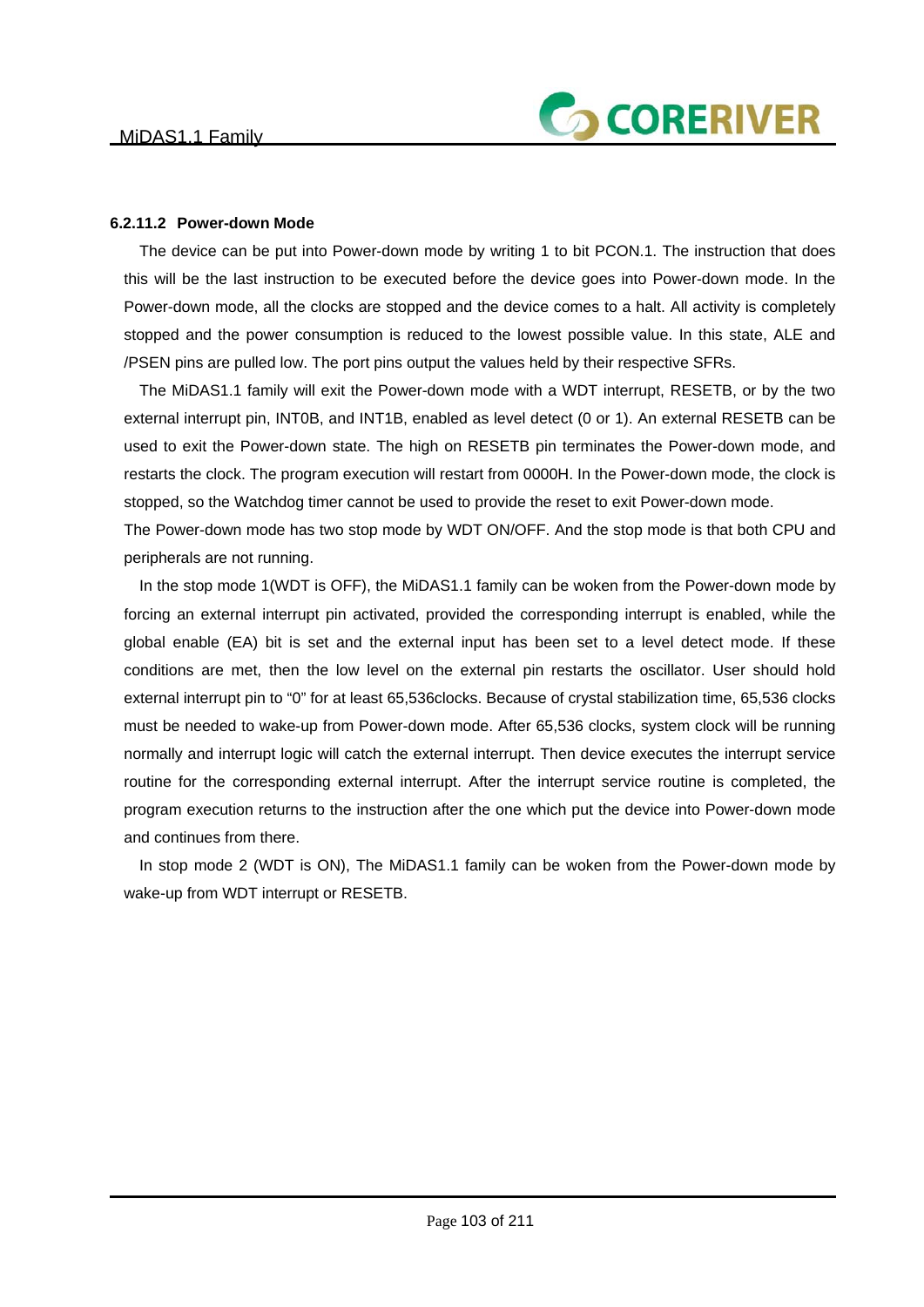

| <b>Mode</b> | Program<br><b>Memory</b> | <b>ALE</b> | <b>PSENB</b> | Port 0 | Port 1 | Port 2         | Port 3 | Port 4 |
|-------------|--------------------------|------------|--------------|--------|--------|----------------|--------|--------|
|             | Internal                 | н          | н            | Data   | Data   | Data           | Data   | Data   |
| <b>IDLE</b> | External                 | н          | н            | Float  | Data   | <b>Address</b> | Data   | Data   |
| Power-down  | Internal                 |            |              | Data   | Data   | Data           | Data   | Data   |
|             | External                 |            |              | Float  | Data   | Data           | Data   | Data   |

## **Table 6-14 Status of External Pins during IDLE and Power-down Modes**

## **6.2.11.3 PCON** (87h) : Power Control Register



| Symbol     | <b>Description</b>                                                                  |
|------------|-------------------------------------------------------------------------------------|
|            | Reserved                                                                            |
|            | Power-down (Stop) Mode Enable.                                                      |
| PD.        | Setting this bi causes the MCU (MiDAS1.1 family) to go into the power-down mode.    |
|            | In this mode, all the clocks are stopped and program execution is frozen.           |
|            | $0$ (Default), $1 =$ Power-down mode enable.                                        |
|            | Idle Mode Enable.                                                                   |
|            | Setting this bit causes the MiDAS1.1 family to go into the IDLE mode.               |
| <b>IDL</b> | In this mode the clocks to the CPU are stopped, so program execution is frozen. But |
|            | the clock to the peripherals and interrupt blocks is not stopped, and these blocks  |
|            | continue operating.                                                                 |
|            | $0$ (Default), $1 =$ Idle mode enable.                                              |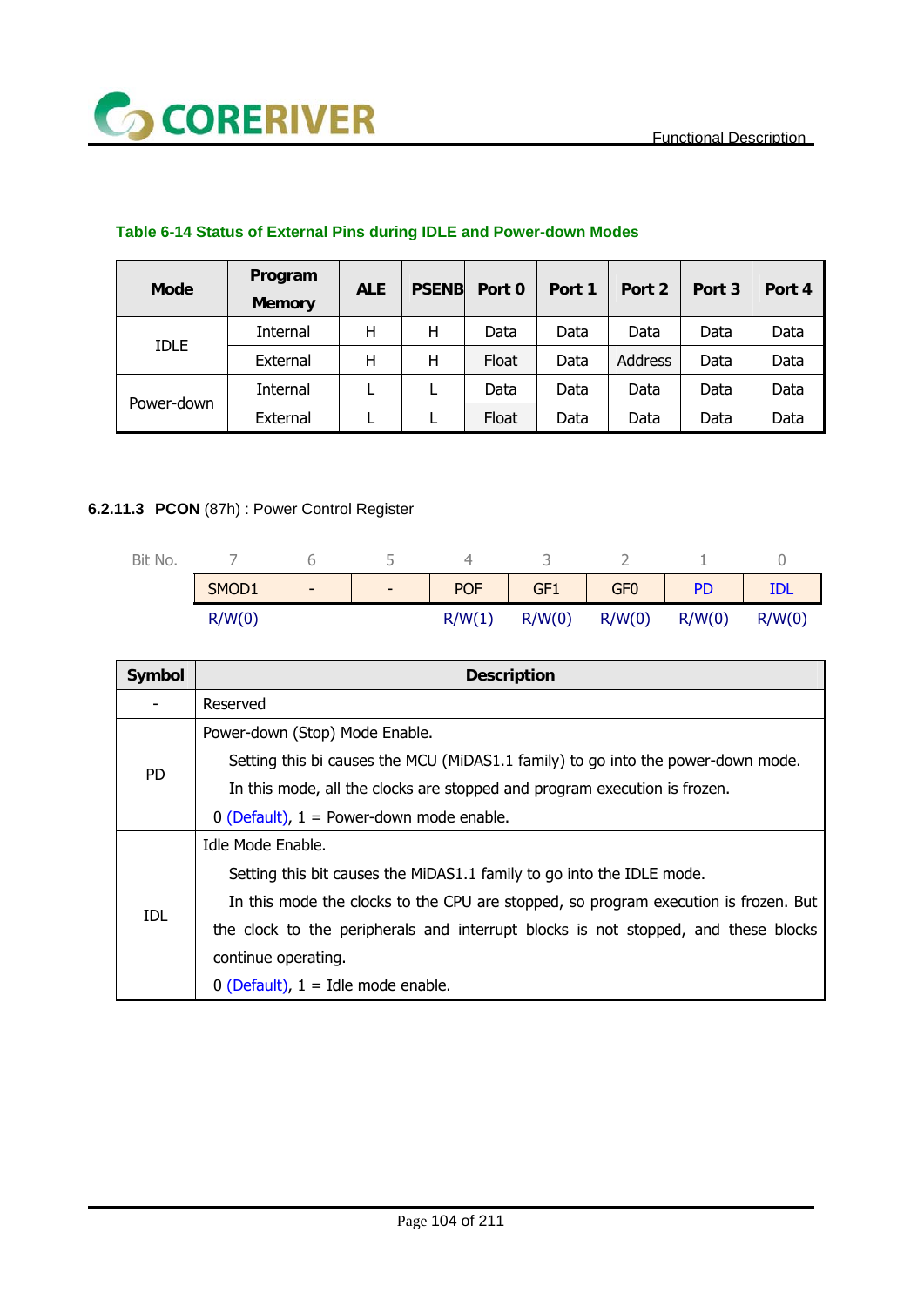

# **7 Absolute Maximum Ratings**

| <b>I</b> tems                         | <b>Conditions</b>  | Ranges                                 |
|---------------------------------------|--------------------|----------------------------------------|
| Voltage on any pin relative to Ground |                    | $-0.5V$ to $(V_{DD} + 0.5V)$           |
| Voltage in VDD relative to Ground     |                    | $-0.5V$ to 6.5V                        |
| Output Voltage                        |                    | $-0.5V$ to $(V_{DD} + 0.5V)$           |
|                                       | One I/O pin active | $-25$ mA                               |
| <b>Output Current High</b>            | All I/O pin active | $-100$ mA                              |
|                                       | One I/O pin active | $+30 \text{ mA}$                       |
| <b>Output Current Low</b>             | All I/O pin active | $+150$ mA                              |
| <b>Operating Temperature</b>          |                    | $-40^{\circ}$ C to $+$ 85 $^{\circ}$ C |
| Storage Temperature                   |                    | -65 °C to + 150 °C                     |
| Soldering Temperature                 |                    | 160 $\degree$ C for 10 seconds         |

#### **Table 7-1 Absolute Maximum Ratings**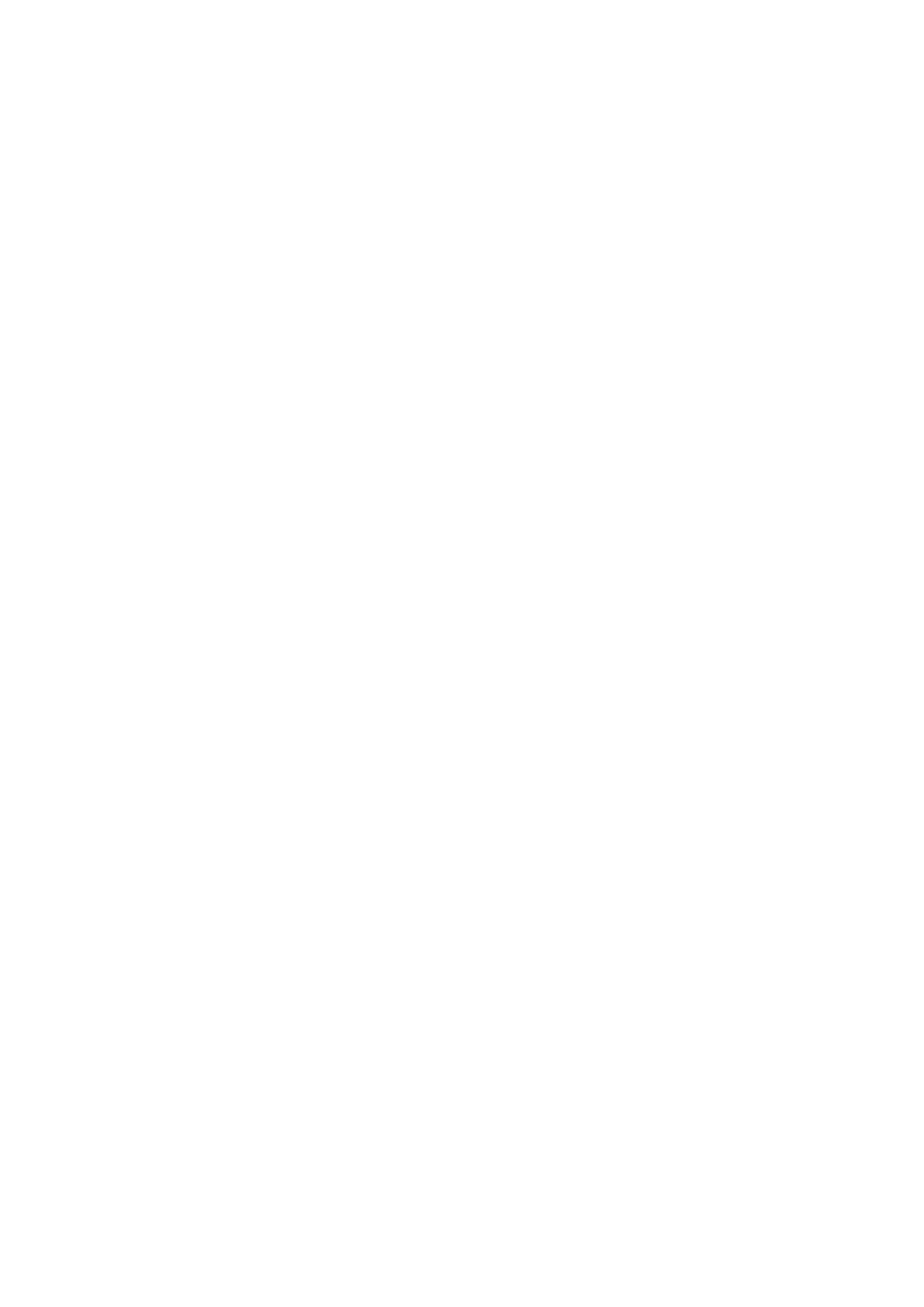

# **8 DC Characteristics**

## **8.1 General DC Characteristics**

## **Table 8-1 General DC Characteristics**

| Parameter                | <b>Symbol</b>    | Pin                                | <b>Conditions</b>                                                                   | Min.               | Typ.                     | Max.               | <b>Unit</b> |
|--------------------------|------------------|------------------------------------|-------------------------------------------------------------------------------------|--------------------|--------------------------|--------------------|-------------|
| Input Low                | $V_{IL1}$        | P0, P2                             |                                                                                     | $-0.5$             |                          | $0.2V_{DD} - 0.1$  | v           |
| Voltage                  | V <sub>IL2</sub> | XTAL1, XTAL2,<br><b>RESETB</b>     | $V_{DD} = 2.4V \sim 5.5V$                                                           | $-0.5$             |                          | 0.3V <sub>DD</sub> | v           |
| Input High               | $V_{IH1}$        | P0, P2                             |                                                                                     | $0.2V_{DD}+1.0$    | $\overline{\phantom{a}}$ | $V_{DD}+0.5$       | v           |
| Voltage                  | V <sub>IH2</sub> | XTAL1, XTAL2,<br><b>RESETB</b>     | $V_{DD} = 2.4V \sim 5.5V$                                                           | 0.7V <sub>DD</sub> |                          | $V_{DD}+0.5$       | v           |
| Output Low               | $V_{OL1}$        | XTAL1, XTLA2, P0, P2               | $I_{OL}$ =20mA @V <sub>DD</sub> =5V<br>$(I_{OL} = 5mA \t\t\t\t@V_{DD} = 2.6V)$      |                    |                          | 0.3V <sub>DD</sub> | v           |
| Voltage                  | $V_{OL2}$        | <b>RESETB</b>                      | $I_{OL} = 10$ mA @ $V_{DD} = 5V$<br>$(I_{OL} = 2.5mA \tQV_{DD} = 2.6V)$             |                    | $\overline{\phantom{a}}$ | 0.3V <sub>DD</sub> | v           |
|                          | $V_{OH}$         | XTAL, XTAL2, P0, P2                | $I_{OL} = -15mA$ @ $V_{DD} = 5V$<br>$(I_{OL} = 2.5mA \tQV_{DD} = 2.6V)$             | 0.7V <sub>DD</sub> |                          |                    | v           |
| Output High<br>Voltage   | $V_{OH1}$        | P0, P2<br>(Pull-up R Only)         | $I_{OL} = -140uA$ @V <sub>DD</sub> =5V<br>$(I_{OL} = -20uA \text{ @V}_{DD} = 2.6V)$ | 0.7V <sub>DD</sub> |                          | ×.                 | v           |
|                          | V <sub>OH2</sub> | XTAL1, XTAL2<br>(Pull-up R Only)   | $I_{OL}$ =-10uA @V <sub>DD</sub> =5V<br>$(I_{OL} = 1.5mA \tQV_{DD} = 2.6V)$         | 0.7V <sub>DD</sub> |                          |                    | v           |
| Input Leakage<br>Current | $I_{IL}$         | All pins except XTAL1<br>and XTAL2 | $V_{IN} = V_{IH}$ or $V_{IL}$                                                       |                    |                          | ±1.0               | uA          |
| Pin<br>Capacitance       | $C_{IO}$         | All pins                           | $V_{DD} = 5V$                                                                       |                    | 10                       |                    | pF          |

## $(T_A = -20^{\circ}C \sim +85^{\circ}C, V_{DD} = 2.4V \sim 5.5V$  unless otherwise specified)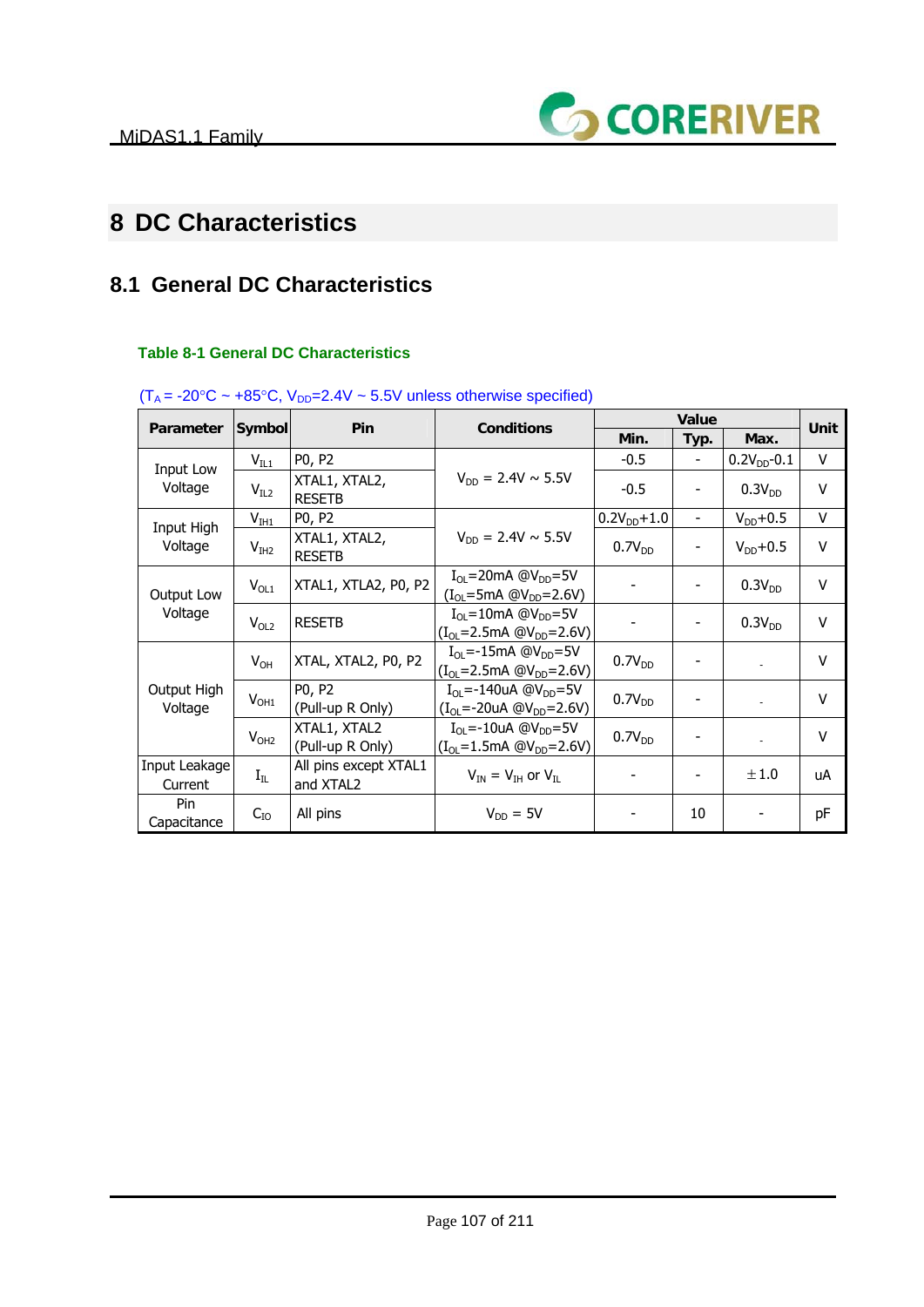

# **8.2 ADC Specifications**

#### **Table 8-2 ADC Specifications**

| Parameter               |                              |                           |                                   |                              |                          |          |            |
|-------------------------|------------------------------|---------------------------|-----------------------------------|------------------------------|--------------------------|----------|------------|
|                         |                              | <b>Symbol</b>             | <b>Conditions</b>                 | Min.                         | Typ.                     | Max.     | Unit       |
| Supply Voltage          |                              | <b>V</b> <sub>DDADC</sub> |                                   | 2.4                          |                          | 5.5      | V          |
|                         | Input Voltage                | <b>V</b> <sub>INADC</sub> |                                   | $V_{SS}$                     | $\overline{\phantom{a}}$ | $V_{DD}$ | $\vee$     |
|                         | Resolution                   | <b>RESADC</b>             |                                   | $\frac{1}{2}$                | 10                       |          | <b>Bit</b> |
|                         |                              |                           | $V_{DD} = 4.5V \sim 5.5V$         | $\qquad \qquad \blacksquare$ |                          | 10       |            |
|                         | <b>Operating Frequency</b>   | F <sub>ADC</sub>          | $V_{DD} = 2.4 \sim 3.3V$          |                              | -                        | 5        | MHz        |
|                         | <b>Conversion Time</b>       | $t_{ADC}$                 |                                   | $\overline{\phantom{a}}$     | $96/F_{ADC}$             | -        | sec        |
|                         |                              |                           | $V_{DD} = 5V$ , $F_{ADC} = 10MHz$ |                              | ± 2.0                    | ±4.0     | <b>LSB</b> |
|                         | Overall Accuracy             | OA <sub>ADC</sub>         | $V_{DD}$ = 3V, $F_{ADC}$ = 5MHz   |                              |                          |          |            |
|                         | <b>Integral Nonlinearity</b> | <b>INLADC</b>             | $V_{DD}$ = 5V, $F_{ADC}$ = 10MHz  |                              | ±2.0                     | ±4.0     | <b>LSB</b> |
|                         |                              |                           | $V_{DD}$ = 3V, $F_{ADC}$ = 5MHz   |                              |                          |          |            |
| <b>Differential</b>     |                              | <b>DNLADC</b>             | $V_{DD}$ = 5V, $F_{ADC}$ = 10MHz  |                              | ±0.5                     |          | <b>LSB</b> |
|                         | Nonlinearity                 |                           | $V_{DD} = 3V$ , $F_{ADC} = 5MHz$  |                              |                          | ±1.0     |            |
|                         | Zero Input Error             | <b>ZIEADC</b>             | $V_{DD}$ = 5V, $F_{ADC}$ = 10MHz  |                              | ±2.0                     | ±4.0     | <b>LSB</b> |
|                         |                              |                           | $V_{DD} = 3V$ , $F_{ADC} = 5MHz$  |                              |                          |          |            |
|                         |                              | <b>FSEADC</b>             | $V_{DD}$ = 5V, $F_{ADC}$ = 10MHz  |                              | ±2.0                     | ±4.0     | <b>LSB</b> |
| <b>Full Scale Error</b> |                              |                           | $V_{DD}$ = 3V, $F_{ADC}$ = 5MHz   |                              |                          |          |            |
| Analog Input            |                              |                           |                                   |                              | 10                       | 15       | pF         |
| Capacitance             |                              | $C_{INADC}$               |                                   |                              |                          |          |            |
| <b>ADC</b>              |                              |                           | $V_{DD}$ = 5V, $F_{ADC}$ = 10MHz  | $\overline{\phantom{a}}$     | 1.0                      | 2.0      | mA         |
| Current                 | Active                       | $I_{ADC}$                 | $V_{DD} = 3V$ , $F_{ADC} = 5MHz$  | $\overline{\phantom{a}}$     | 0.3                      | 0.6      | mA         |
|                         | Power-down                   |                           | $V_{DD} = 5V$                     | -                            | -                        | 100      | nA         |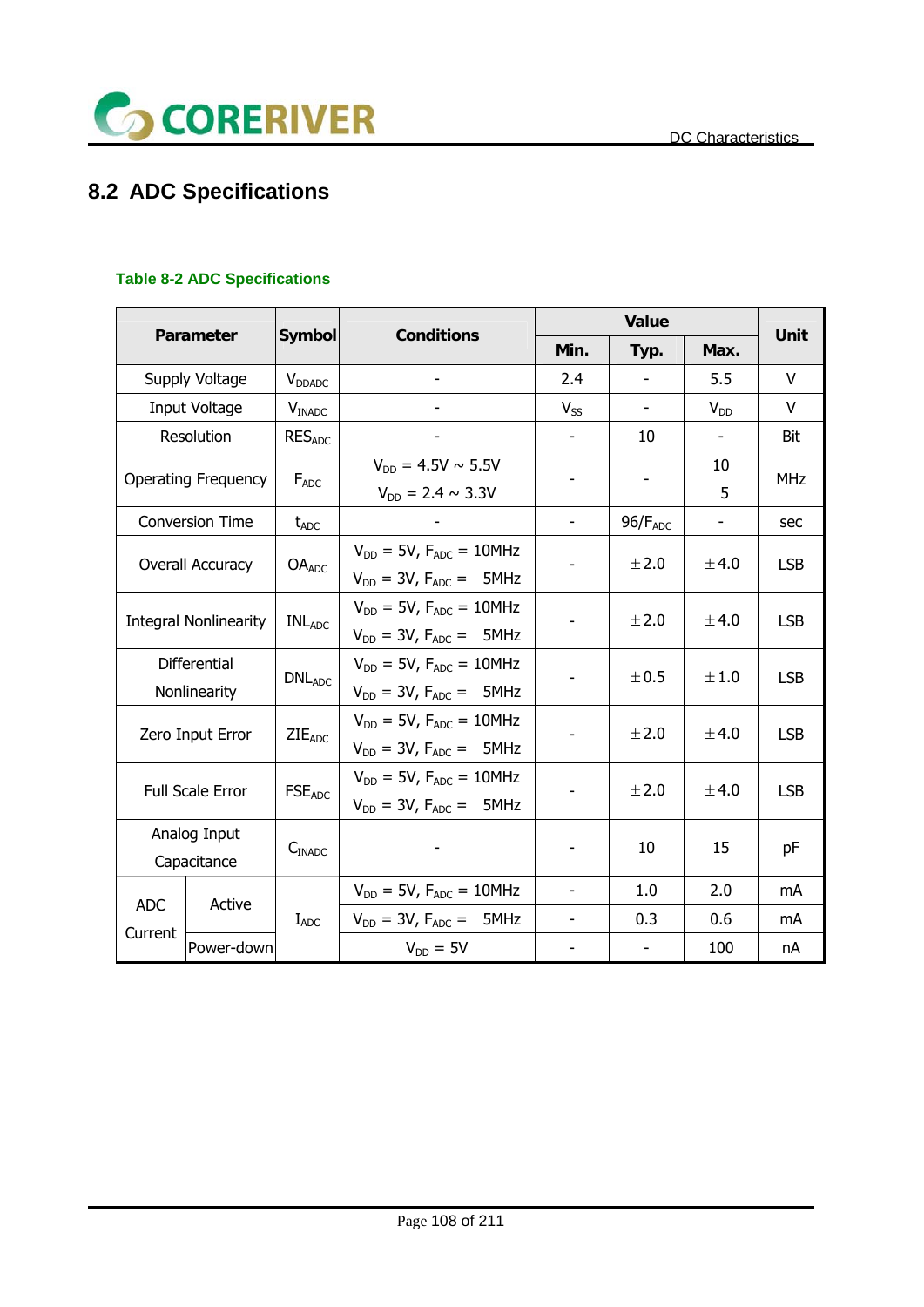

# **9 AC Characteristics**

# **Table 9-1 AC Characteristics**

|  | $(T_A = -20$ °C ~ +85 °C unless otherwise specified) |
|--|------------------------------------------------------|
|--|------------------------------------------------------|

| Parameter           | Pin<br>Symbol |               | <b>Conditions</b>      | Value |                              |      | Unit             |  |
|---------------------|---------------|---------------|------------------------|-------|------------------------------|------|------------------|--|
|                     |               |               |                        | Min.  | Typ.                         | Max. |                  |  |
| Operating           | <b>FOSC</b>   |               | $V_{DD} = 5V \pm 10\%$ |       | -                            | 20   | <b>MHz</b>       |  |
| Frequency           |               | XTAL1, XAL2   | $V_{DD} = 3V \pm 10\%$ |       | $\qquad \qquad \blacksquare$ | 10   |                  |  |
| <b>RESETB Input</b> |               |               | $V_{DD} = 5V \pm 10\%$ | 24    | ۰                            | -    |                  |  |
| Width               | $t_{RST}$     | <b>RESETB</b> | $V_{DD} = 3V \pm 10\%$ | 24    | ۰                            | -    | $F_{\text{OSC}}$ |  |
| External interrupt  |               | External      | $V_{DD} = 5V \pm 10\%$ | 4     | $\overline{\phantom{0}}$     | -    |                  |  |
| Input Width         | $t_{INT}$     | Interrupt     | $V_{DD} = 3V \pm 10\%$ | 4     | $\overline{\phantom{0}}$     | -    | $F_{\text{OSC}}$ |  |

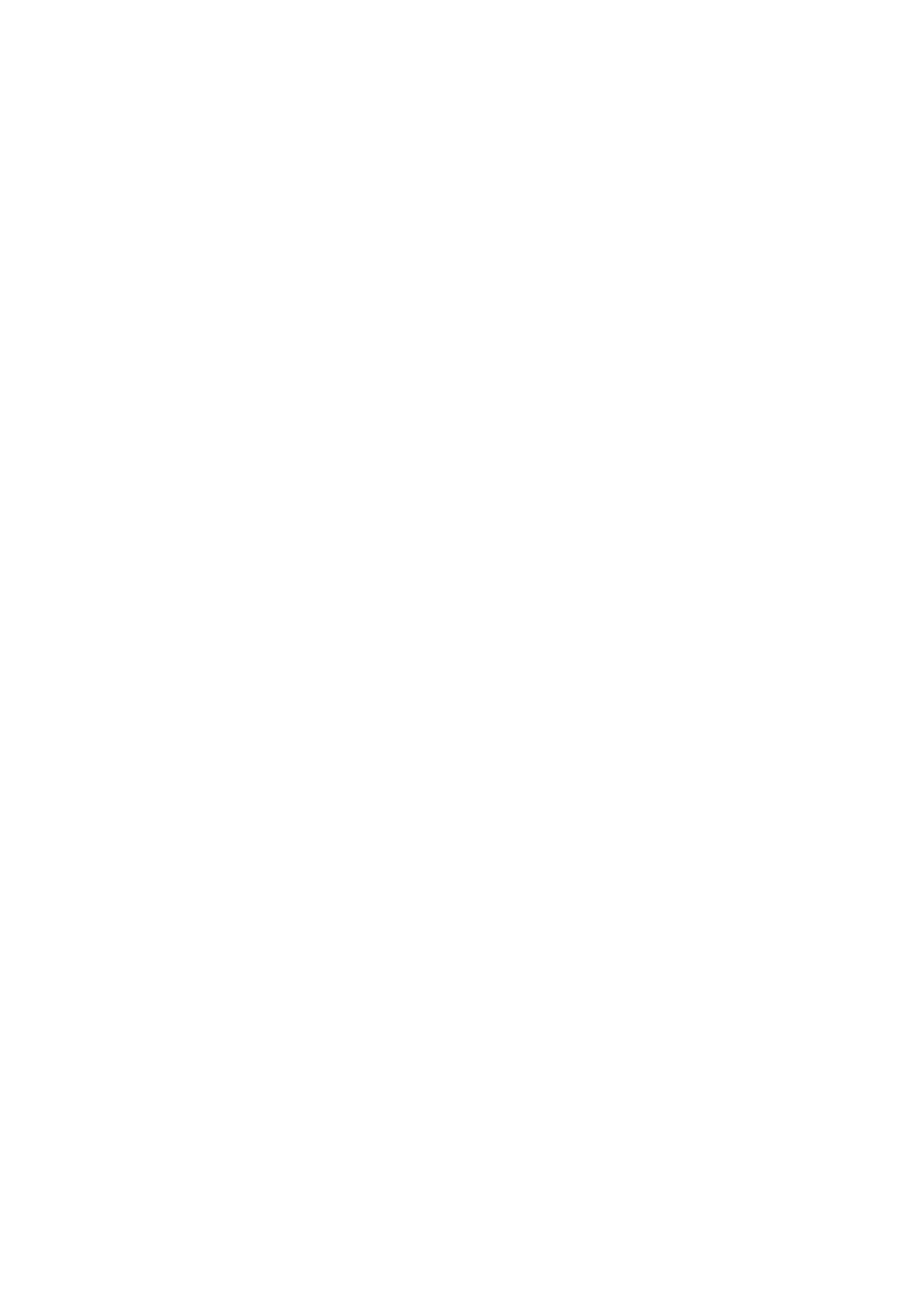

# **10 Package Dimension**



**Figure 10-1 SPDIP 20-pin Package Dimension** 



### **Figure 10-2 SPDIP-16pin Package Dimension**

| AAAA              |        |       |                     |       |        |                 |        |
|-------------------|--------|-------|---------------------|-------|--------|-----------------|--------|
|                   |        |       | Dimension in Inches |       |        | Dimension in mm |        |
| pins              | Symbol | Min.  | Nom.                | Max.  | Min.   | Nom.            | Max.   |
|                   |        | 0.445 | 0.455               | 0.475 | 11,303 | 11.557          | 12.065 |
| <del>ਰਚਰ ਦਾ</del> |        |       |                     |       |        |                 |        |
|                   |        |       |                     |       |        |                 |        |

**Figure 10-3 SPDIP-8pin Package Dimension**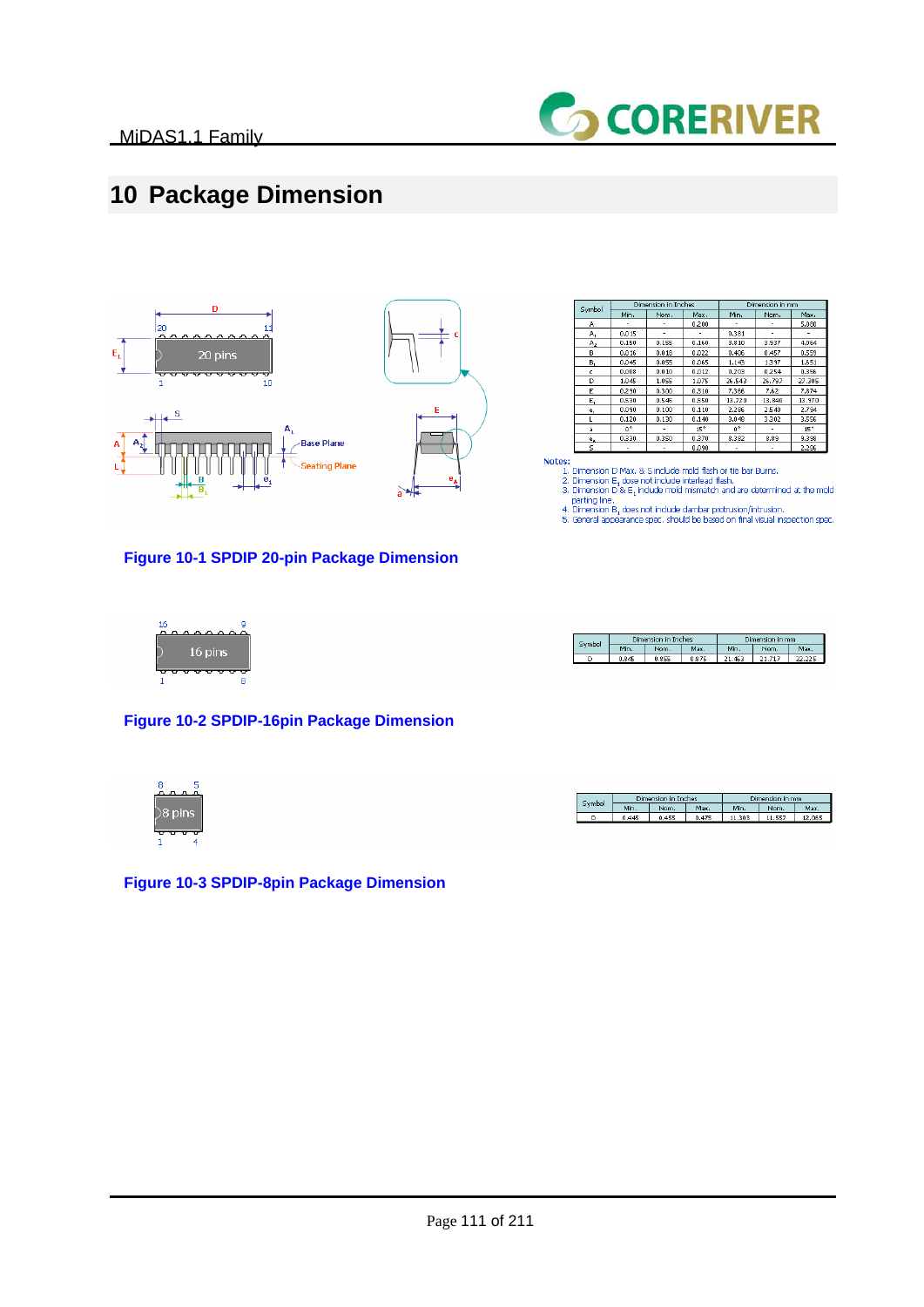





| Symbol |           | Dimension in Inches |             | Dimension in mm |          |       |  |
|--------|-----------|---------------------|-------------|-----------------|----------|-------|--|
|        | Min.      | Nom.                | Max.        | Min.            | Nom.     | Max.  |  |
| А      | 0.093     | 0.099               | 0.104       | 2.35            | 2.45     | 2.65  |  |
| А,     | 0.004     | 0.008               | 0.012       | 0.10            | 0.20     | 0.30  |  |
| ь      | 0.014     | 0.016               | 0.019       | 0.35            | 0.42     | 0.49  |  |
| D      |           | 0.450               |             |                 | 11.43    |       |  |
| E      | 0.291     | 0.295               | 0.299       | 7.40            | 7.50     | 7.60  |  |
| $H_n$  | 0.496     | 0.504               | 0.512       | 12.60           | 12.80    | 13.00 |  |
| н.     | 0.404     | 0.411               | 0.419       | 10.26           | 10.45    | 10.65 |  |
|        | 0.057     | 0.058               | 0.060       | 1.43            | 1.48     | 1.53  |  |
| L,     | 0.034     | 0.038               | 0.042       | 0.86            | 0.96     | 1.07  |  |
| a      | $0^*$     |                     | $8^{\circ}$ | o*              |          | $8^*$ |  |
| e      | 0.050 BSC |                     |             |                 | 1.27 BSC |       |  |
| m      | 0.020     | 0.025               | 0.030       | 0.50            | 0.62     | 0.75  |  |

Notes:<br>
1. Dimension D Max. & S include mold flash or tie bar Burns.<br>
2. Dimension D & E<sub>t</sub> include interlead flash.<br>
3. Dimension D & E<sub>t</sub> include mold mismatch and are determined at the mold<br>
oarting line. of the parting line.<br>A Dimension B, does not include dambar protrusion/intrusion.<br>4. Dimension B, does not include dambar protrusion/intrusion.<br>5. General appearance spec. should be based on final visual inspection spec.

## **Figure 10-4 SOIC 20-pin Package Dimension**

| 16        |  |
|-----------|--|
| AAAAAAA   |  |
| pins<br>6 |  |
|           |  |
| HHHHH     |  |
| я         |  |
|           |  |

#### $\overline{D}$ in  $\overline{m}$  in Ing Symbol Nom.<br>350<br>0.153 Nom.<br>8.89<br>3.90<br>10.29  $Min.$  $\overline{\mathsf{Min}}$  $\overline{\mathsf{Ma}}$  $\overline{\text{Max}}$  $\overline{\circ}$  $0.150$  $\frac{0.157}{0.413}$  $3.80$ 0.398  $0.405$  $10.10$  $10.5$ н.  $0.234$ 0.239  $\frac{0.244}{0.048}$  $5,9$  $6.0$  $6.20$  $H$  $0.038$  $0.043$  $0.97$  $1.08$  $0.027$  $0.70$  $0.02$  $0.032$

# **Figure 10-5 SOIC-16pin Package Dimension**

| ĦĦ  |
|-----|
| nin |
|     |
| 丽   |
|     |

|        |       | Dimension in Inches | Dimension in mm |      |      |      |  |
|--------|-------|---------------------|-----------------|------|------|------|--|
| Symbol | Min.  | Nom.                | Max.            | Min. | Nom. | Max. |  |
|        | ۰     | 0.150               |                 |      | 3.81 |      |  |
| н.     | 0.189 | 0.193               | 0.197           | 4,80 | 4.90 | 5.00 |  |

**Figure 10-6 SOIC-8pin Package Dimension**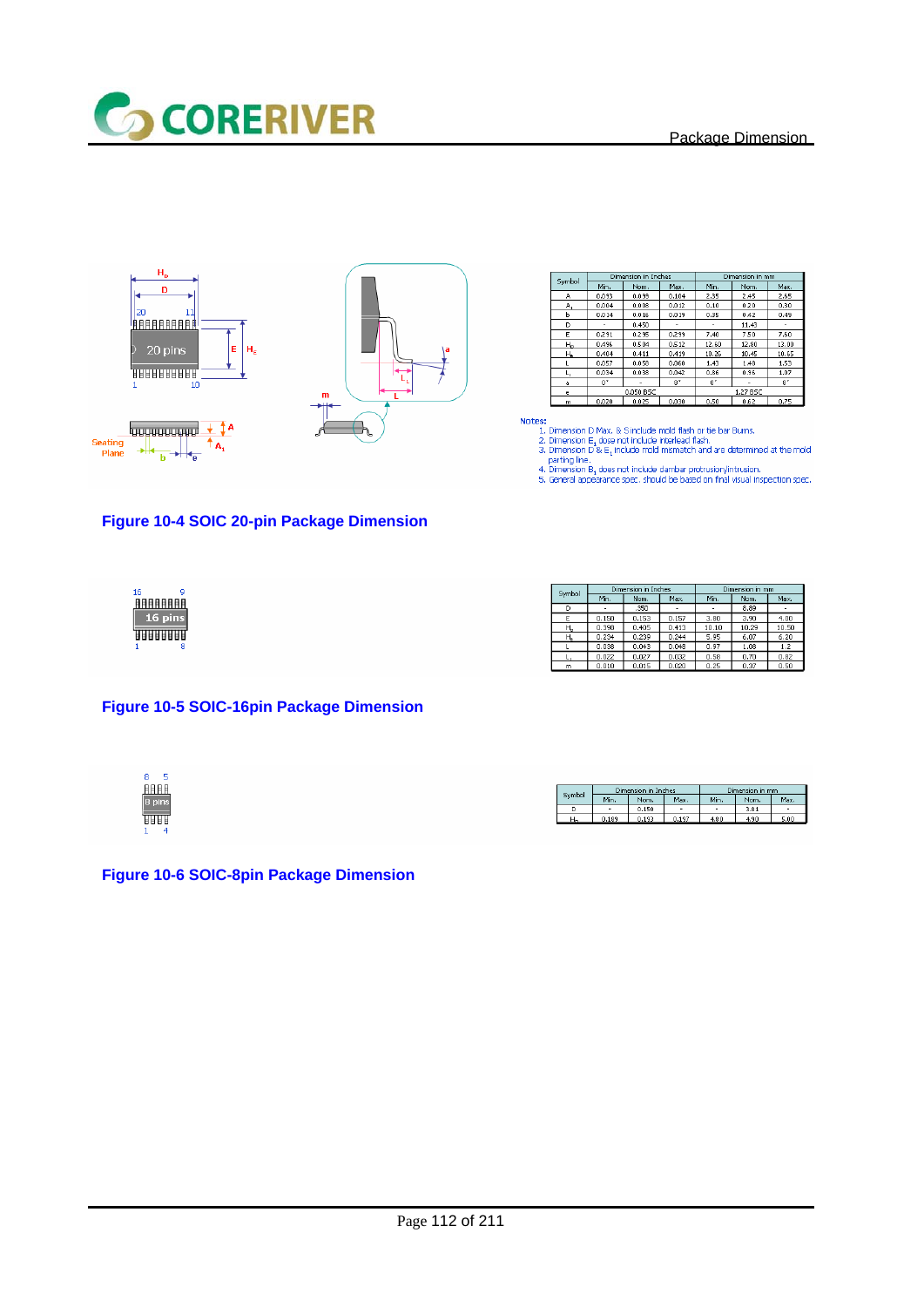



#### **[16-TSSOP]**

| Symbol         |              | Dimension in Inches |              |              | Dimension in mm |              |
|----------------|--------------|---------------------|--------------|--------------|-----------------|--------------|
|                | Min.         | Nom.                | Max.         | Min.         | Nom.            | Max.         |
| A              | 0.037        | 0.039               | 0.041        | 0.95         | 1.00            | 1.05         |
| А.             | 0.015        | 0.017               | 0.019        | 0.3865       | 0.4365          | 0.4865       |
| h              | 0.008        | 0.009               | 0.009        | 0.20         | 0.22            | 0.24         |
| D              | 0.176        | 0.179               | 0.182        | 4.47         | 4.55            | 4.63         |
| F              | 0.171        | 0.173               | 0.175        | 4.35         | 4.4             | 4.45         |
| $H_n$          | 0.200        | 0.202               | 0.204        | 5.077        | 5.127           | 5.177        |
| H <sub>c</sub> | 0.248        | 0.252               | 0.248        | 6.30         | 6.40            | 6.30         |
|                | 0.033        | 0.037               | 0.041        | 0.85         | 0.95            | 1.05         |
|                | 0.020        | 0.024               | 0.028        | 0.50         | 0.60            | 0.70         |
| a              | 1°           | 3°                  | $5^{\circ}$  | 1.           | 3°              | $5^{\circ}$  |
| e              | 0.026 BSC    |                     |              |              | 0.65 BSC        |              |
| m              | $10^{\circ}$ | $12^{\circ}$        | $14^{\circ}$ | $10^{\circ}$ | $12^{\circ}$    | $14^{\circ}$ |

**Notes:**<br>
1. Dimension D & E include mold mismatch and are determined at the mold<br>
2. General appearance spec. should be based on final visual inspection spec.

**Figure 10-7 TSSOP 16-pin Package Dimension**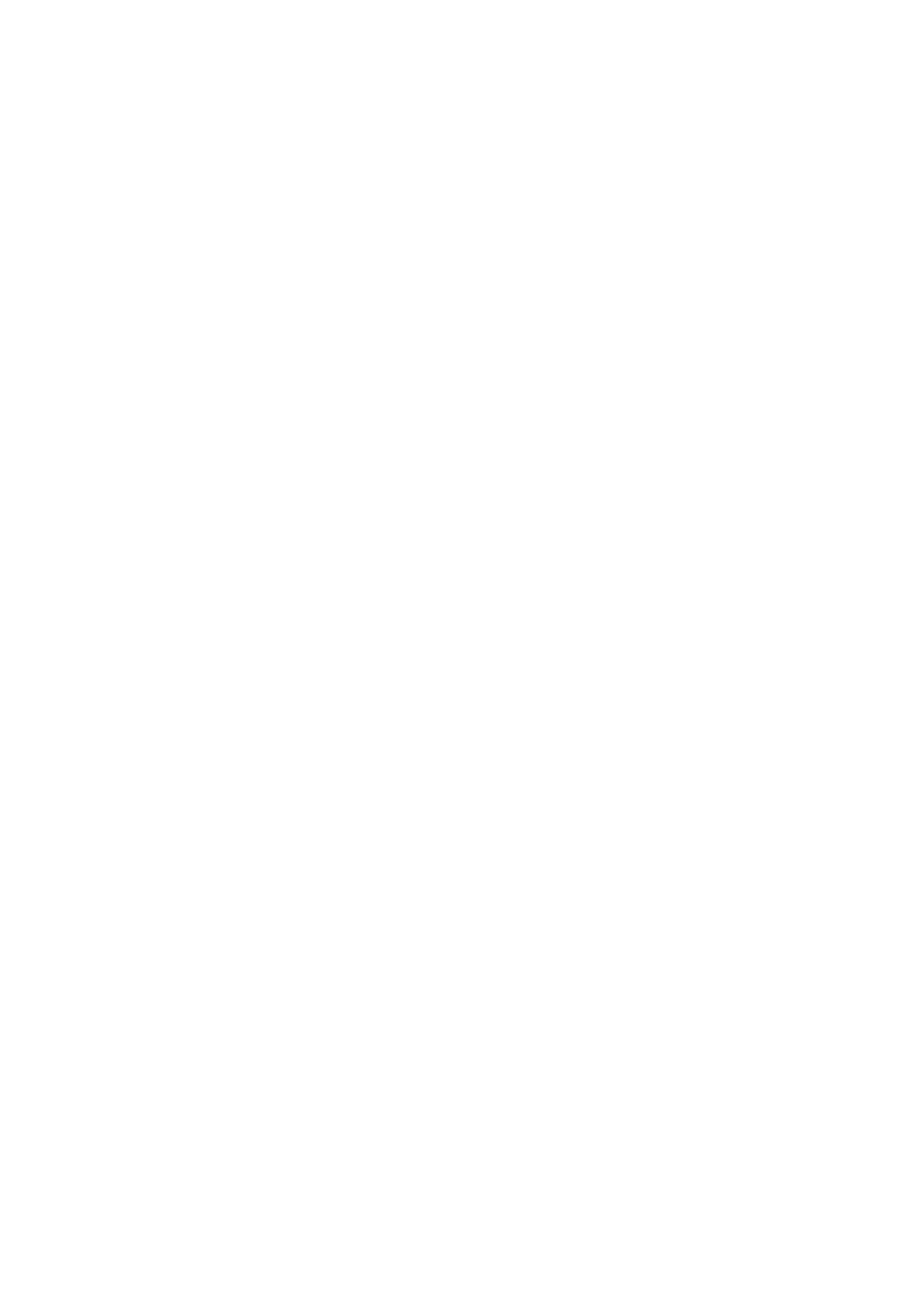

# **11 Product Numbering System**



**Figure 11-1 Product Numbering System**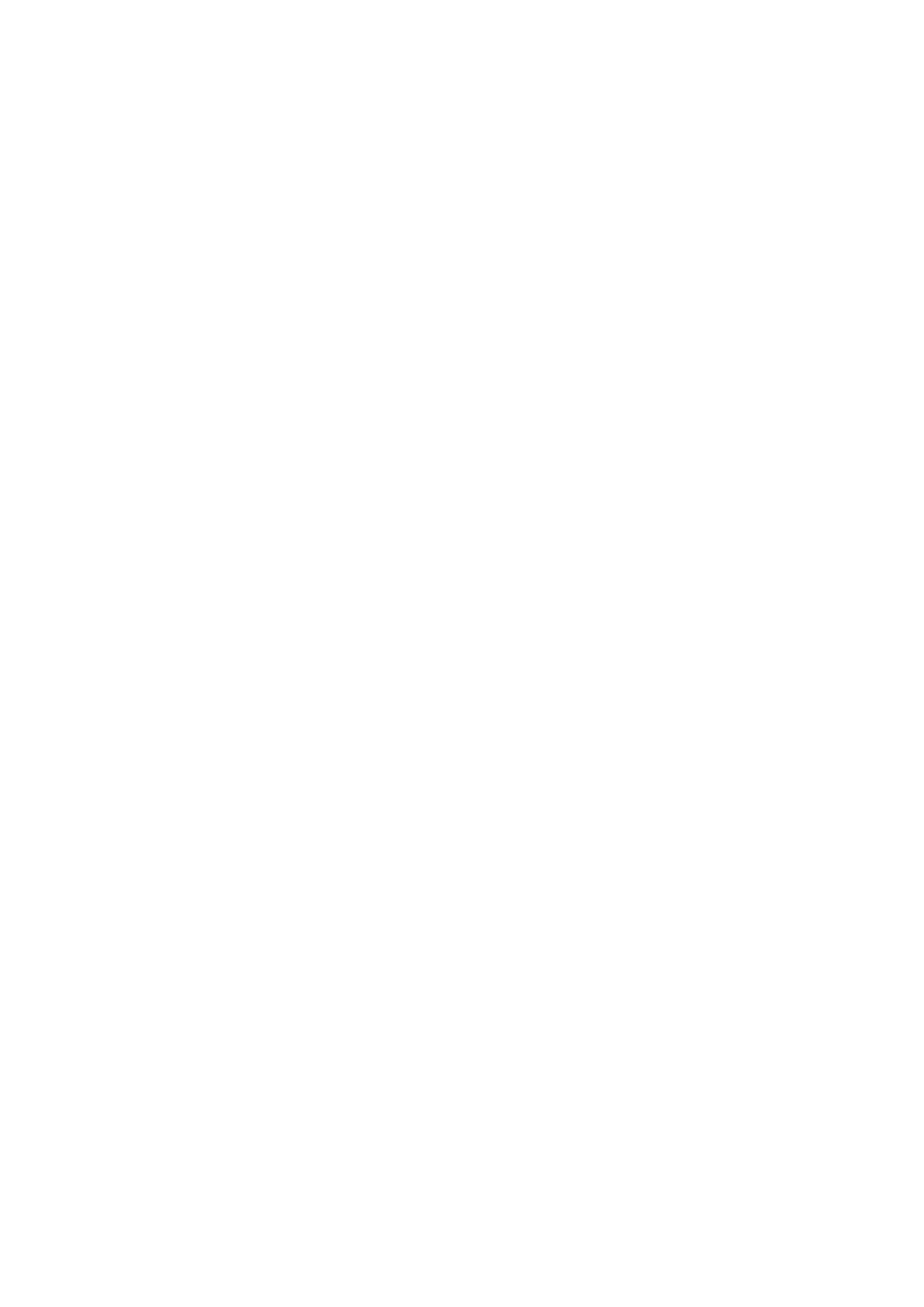

# **12 Appendix A: Instruction Set**

# **Table 12-1 Note on Instruction Set and Addressing Modes**

| <b>Notation</b> | <b>Description</b>                                                                         |
|-----------------|--------------------------------------------------------------------------------------------|
| Rn              | Register R0 $\sim$ R7 of the currently selected Register Bank (RB0 $\sim$ RB3).            |
| direct          | The address of 8-bit internal data location.                                               |
|                 | This could be an IRAM location (0x00 $\sim$ 0x7F; 128 bytes) or a SFR (0x80 $\sim$ 0xFF).  |
|                 | 8-bit IRAM location (0x00 $\sim$ 0xFF; 256 bytes) addressed indirectly through register R0 |
| @Ri             | or $R1$ .                                                                                  |
| #data           | 8-bit constant included in instruction.                                                    |
| #data16         | 16-bit constant included in instruction.                                                   |
| addr16          | 16-bit destination address. Used by LCALL & LJMP. The branch can be anywhere               |
|                 | within the 64 kbytes program memory address space.                                         |
| addr11          | 11-bit destination address. Used by ACALL & AJMP. The branch will be within the            |
|                 | same 2 kbytes page of program memory as the first byte of the following instruction.       |
| rel             | Signed (2's complement number) 8-bit offset byte. Used by <b>SJMP</b> and all conditional  |
|                 | jumps. Range is $-128$ to $+127$ byte relative to first byte of the following instruction. |
| bit             | Direct Addressed bit n IRAM of SFR.                                                        |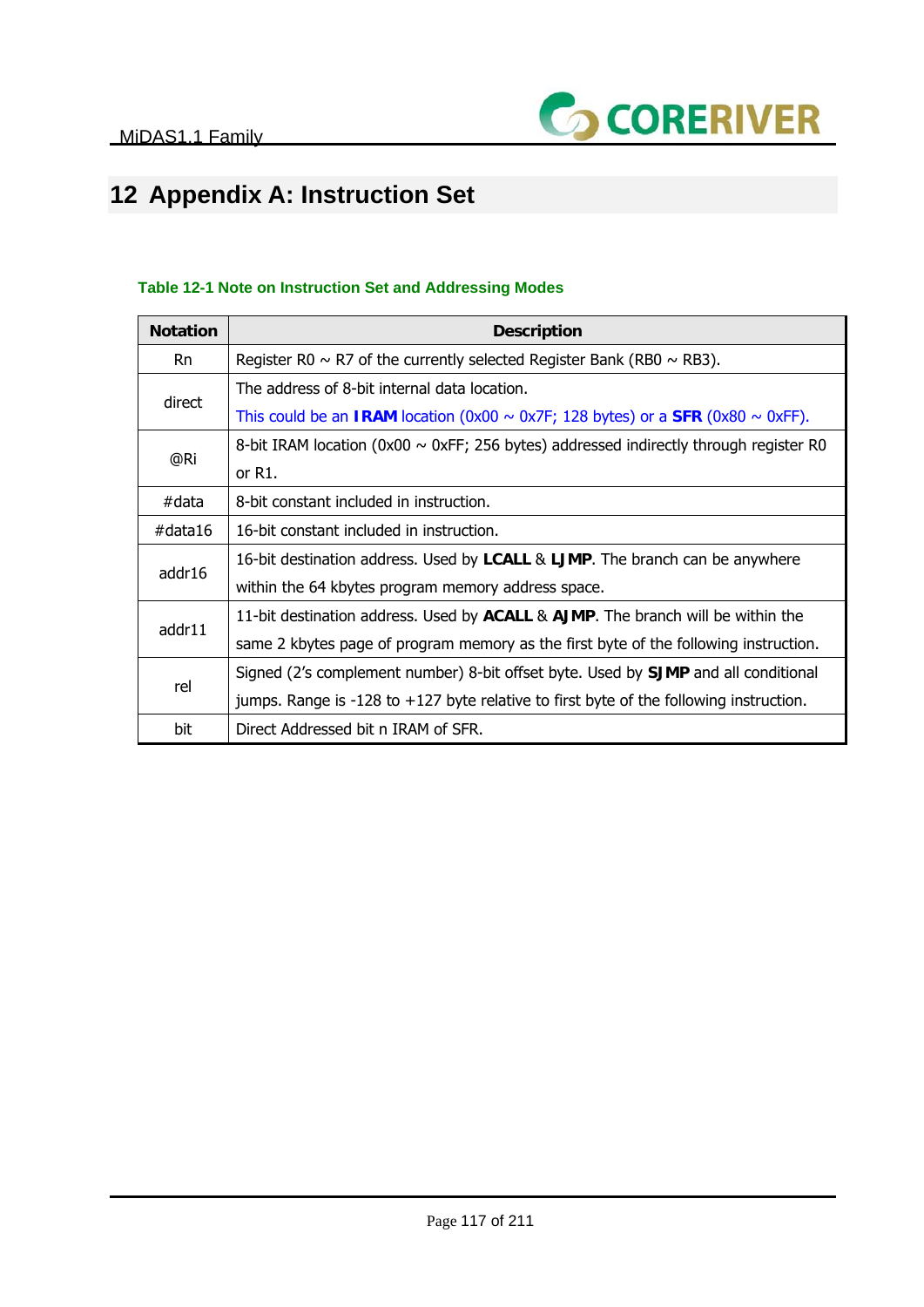

# **ACALL addr11**

| <b>Function:</b>    | Absolute Call                                                                                                                                                                                                                                                                                                                                                                                                                                                                                                                                                                                                                                             |  |  |  |  |  |
|---------------------|-----------------------------------------------------------------------------------------------------------------------------------------------------------------------------------------------------------------------------------------------------------------------------------------------------------------------------------------------------------------------------------------------------------------------------------------------------------------------------------------------------------------------------------------------------------------------------------------------------------------------------------------------------------|--|--|--|--|--|
| <b>Description:</b> | ACALL unconditionally calls a subroutine located at the indicated address.<br>The instruction increments the PC twice to obtain the address of the following<br>instruction, then pushes the 16-bit result onto the stack (low-order byte first)<br>and increments the Stack Pointer twice. The destination address is obtained<br>by successively concatenating the five high-order bits of the incremented PC,<br>opcode bits 7-5, and the second byte of the instruction. The called subroutine<br>must therefore start within the same 2K block of the program memory as the<br>first byte of the instruction following ACALL. No flags are affected. |  |  |  |  |  |
| Example:            | Initially SP equals 07h. The label "SUBRTN" is at program memory location<br>0345h. After executing the instruction,                                                                                                                                                                                                                                                                                                                                                                                                                                                                                                                                      |  |  |  |  |  |
|                     | <b>ACALL SUBRTN</b>                                                                                                                                                                                                                                                                                                                                                                                                                                                                                                                                                                                                                                       |  |  |  |  |  |
|                     | at location 0123h, SP will contain 09h, internal RAM locations 08h and 09h<br>will contain 25h and 01h, respectively, and the PC will contain 0345h.                                                                                                                                                                                                                                                                                                                                                                                                                                                                                                      |  |  |  |  |  |
| <b>Bytes:</b>       | $\overline{2}$                                                                                                                                                                                                                                                                                                                                                                                                                                                                                                                                                                                                                                            |  |  |  |  |  |
| Cycles:             | 3                                                                                                                                                                                                                                                                                                                                                                                                                                                                                                                                                                                                                                                         |  |  |  |  |  |
| Encoding:           | $\overline{0}$<br>a10 a9 a8 1<br>$\Omega$<br>$\mathbf 1$<br>a7 a6 a5 a4<br>0<br>a3 a2 a1 a0                                                                                                                                                                                                                                                                                                                                                                                                                                                                                                                                                               |  |  |  |  |  |
| <b>Operation:</b>   | <b>ACALL</b><br>$(PC) \leftarrow (PC) + 2$<br>$(SP) \leftarrow (SP) + 1$<br>$((SP)) \leftarrow (PC_{7-0})$<br>$(SP) \leftarrow (SP) + 1$<br>$((SP)) \leftarrow (PC_{15-8})$<br>$(PC_{10-0}) \leftarrow$ page address                                                                                                                                                                                                                                                                                                                                                                                                                                      |  |  |  |  |  |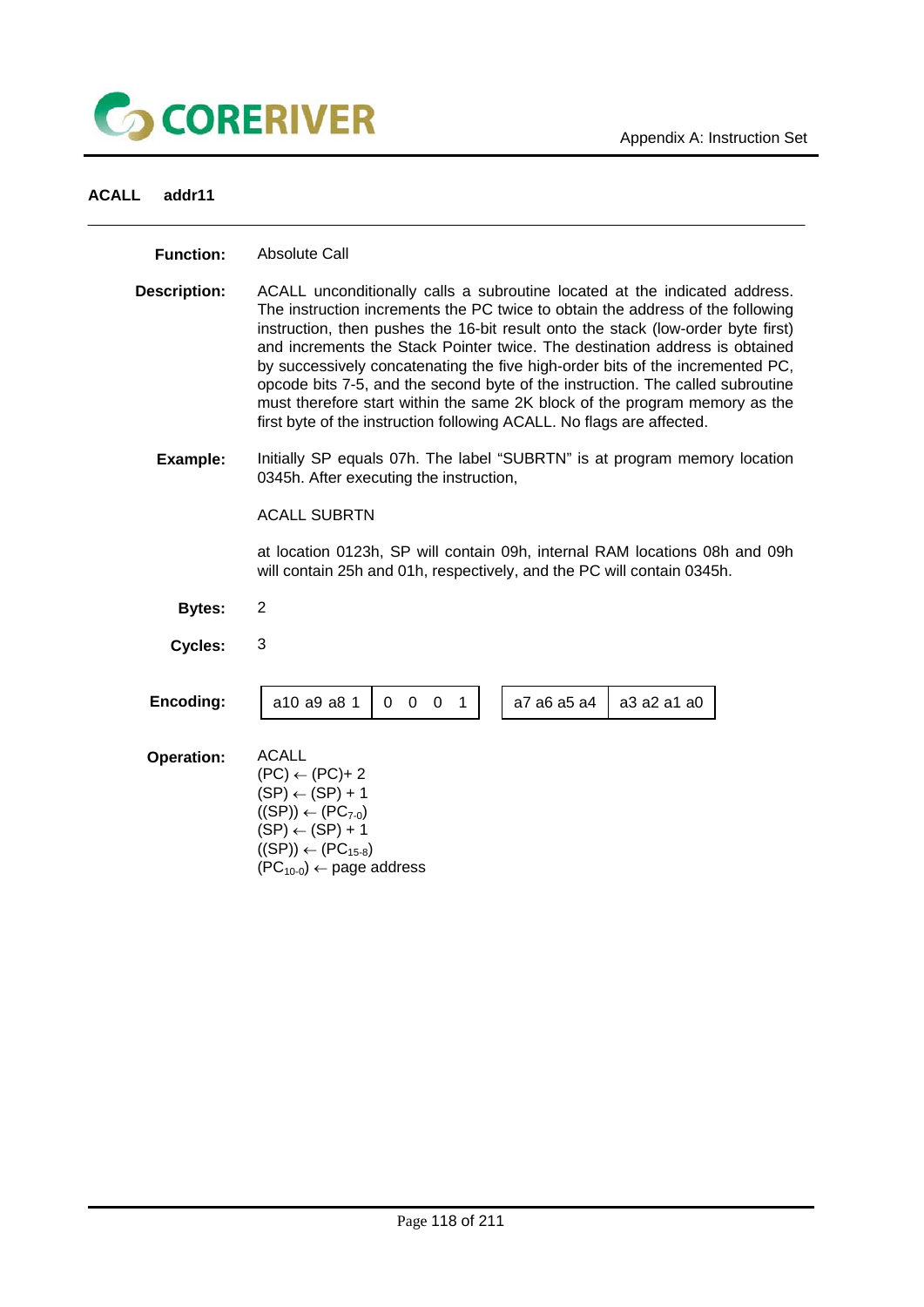

### **ADD A, <src-byte>**

#### Add **Function:**

ADD adds the byte variable indicated to the Accumulator, leaving the result in the Accumulator. The carry and auxiliary-carry flags are set, respectively, if there is a carry-out from bit 7 or bit 3, and cleared otherwise. When adding unsigned integers, the carry flag indicates an overflow occurred. **Description:** 

> OV is set if there is a carry-out of bit 6 but not out of bit 7, or a carry-out of bit 7 but not bit 6; otherwise OV is cleared. When adding signed integers, OV indicates a negative number produced as the sum of two positive operands, or a positive sum from two negative operands.

> Four source operand addressing modes are allowed: register, direct, register-indirect, or immediate.

The Accumulator holds 0C3h (11000011b) and register 0 holds 0AAh (10101010b). The instruction, **Example:** 

ADD A, R0

will leave 6Dh (01101101b) in the Accumulator with the AC flag cleared and both the carry flag and OV set to 1.

### **ADD A, Rn**

**ADD A, direct** 

| <b>Bytes:</b>     | 1                                                       |
|-------------------|---------------------------------------------------------|
| Cycles:           | 1                                                       |
| Encoding:         | $0 \quad 1 \quad 0$<br>1 $r$ $r$ $r$<br>0               |
| <b>Operation:</b> | ADD<br>$(A) \leftarrow (A) + (Rn)$                      |
| A, direct         |                                                         |
| <b>Bytes:</b>     | $\overline{\phantom{0}}^2$                              |
| Cycles:           | 2                                                       |
| Encoding:         | 0 1 0 1<br>$0 \t0 \t1$<br>$\mathbf 0$<br>direct address |
| <b>Operation:</b> | ADD<br>$(A) \leftarrow (A) + (direct)$                  |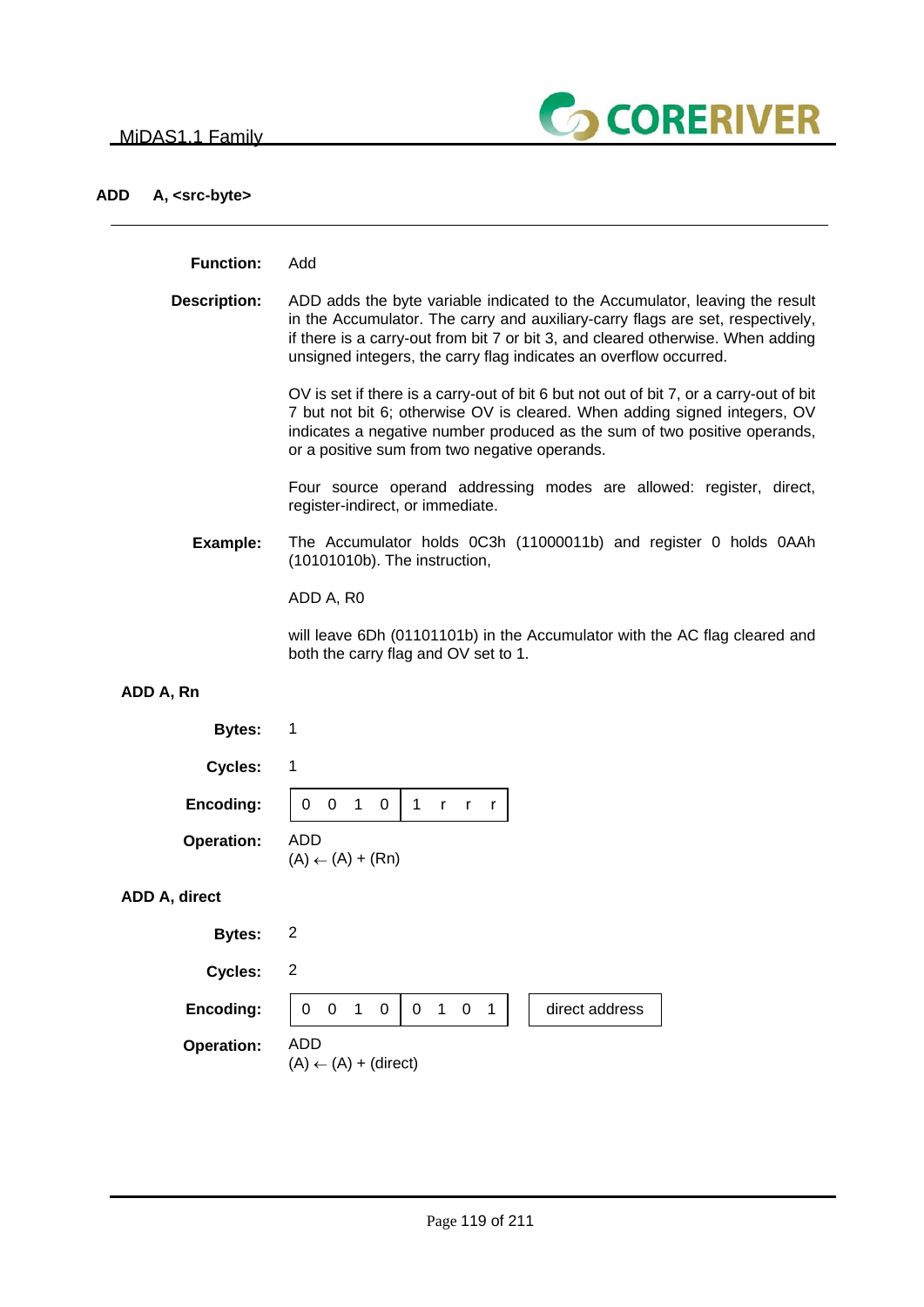

| ADD A, @Ri    |                                                                 |
|---------------|-----------------------------------------------------------------|
| <b>Bytes:</b> | 1                                                               |
| Cycles:       | 1                                                               |
| Encoding:     | $0$ 1 1 i<br>0 <sub>1</sub><br>$\mathbf 0$<br>0                 |
| Operation:    | ADD<br>$(A) \leftarrow (A) + ((Ri))$                            |
| ADD A, #data  |                                                                 |
| <b>Bytes:</b> | $\overline{2}$                                                  |
| Cycles:       | $\overline{2}$                                                  |
| Encoding:     | 0 <sub>1</sub><br>$\mathbf 0$<br>0 1 0 0<br>immediate data<br>0 |
| Operation:    | ADD<br>$(A) \leftarrow (A) + #data$                             |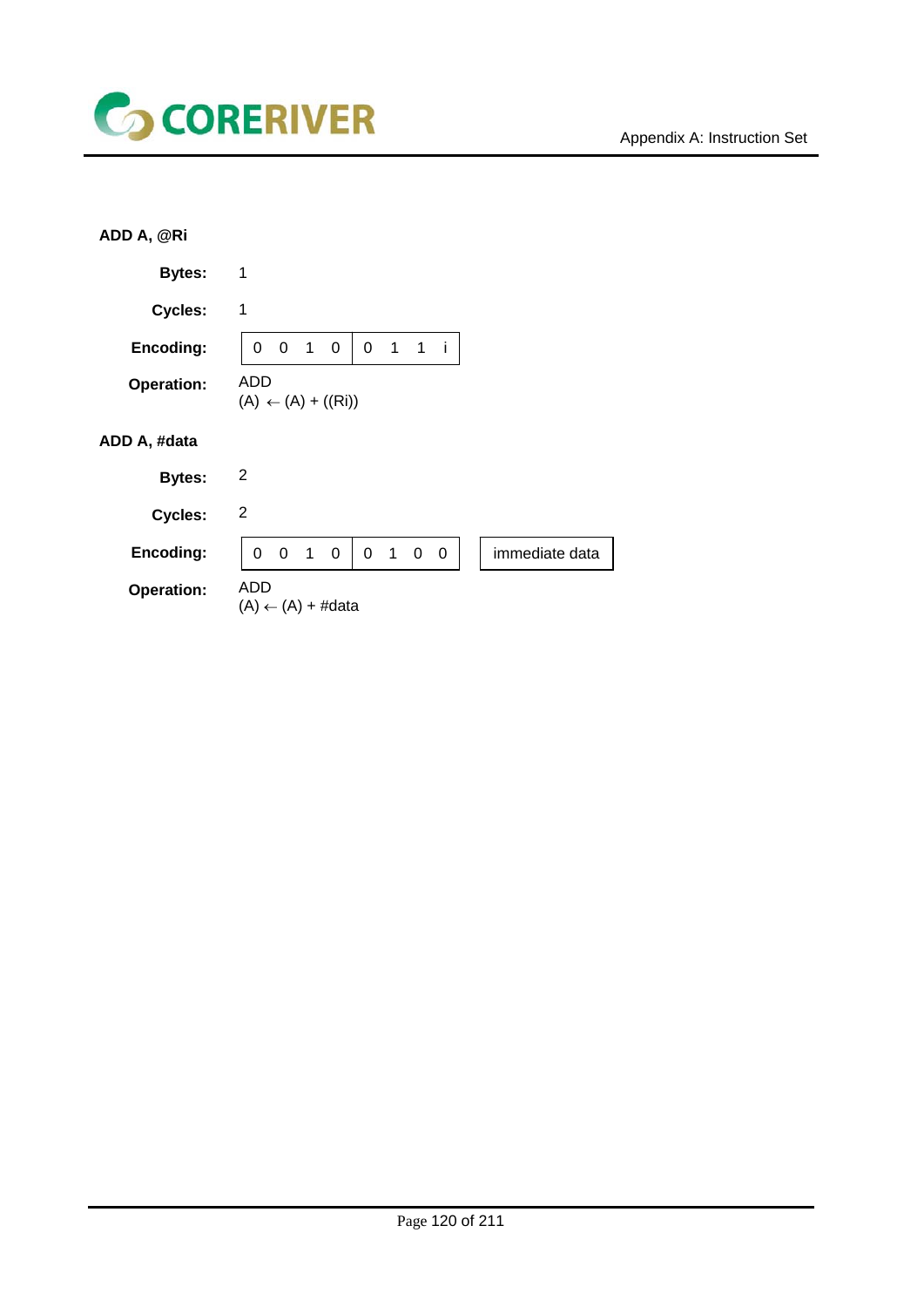

### **ADDC A, <src-byte>**

#### Add with Carry **Function:**

ADDC simultaneously adds the byte variable indicated, the carry flag and the Accumulator contents, leaving the result in the Accumulator. The carry and auxiliary–carry flags are set, respectively, if there is a carry-out from bit 7 or bit 3, and cleared otherwise. When adding unsigned integers, the carry flag indicates an overflow occurred. **Description:** 

> OV is set if there is a carry-out of bit 6 but not out of bit 7, or a carry-out of bit 7 but not out of bit 6; otherwise OV is cleared. When adding signed integers, OV indicates a negative number produced as the sum of two positive operands or a positive sum from two negative operands.

> Four source operand addressing modes are allowed: register, direct, registerindirect, or immediate.

The Accumulator holds 0C3h (11000011b) and register 0 holds 0AAh (10101010b) with the carry flag set. The instruction, **Example:** 

ADDC A, R0

will leave 6Eh (01101110b) in the Accumulator with AC cleared and both the carry flag and OV set to 1.

### **ADDC A, Rn**

| Bytes: 1              |                                                  |                             |  |           |  |                          |                |
|-----------------------|--------------------------------------------------|-----------------------------|--|-----------|--|--------------------------|----------------|
| Cycles:               | 1                                                |                             |  |           |  |                          |                |
| Encoding:             |                                                  | $0 \t0 \t1 \t1$             |  | $1$ r r r |  |                          |                |
| <b>Operation:</b>     | <b>ADDC</b><br>$(A) \leftarrow (A) + (C) + (Rn)$ |                             |  |           |  |                          |                |
| <b>ADDC A, direct</b> |                                                  |                             |  |           |  |                          |                |
| <b>Bytes:</b>         | $\overline{\phantom{0}}^2$                       |                             |  |           |  |                          |                |
| Cycles:               | 2                                                |                             |  |           |  |                          |                |
| Encoding:             |                                                  | $0 \quad 0 \quad 1 \quad 1$ |  | $0$ 1 0   |  | $\overline{\phantom{a}}$ | direct address |
| Operation:            | <b>ADDC</b><br>$(A) \leftarrow (A) + (C) + (Rn)$ |                             |  |           |  |                          |                |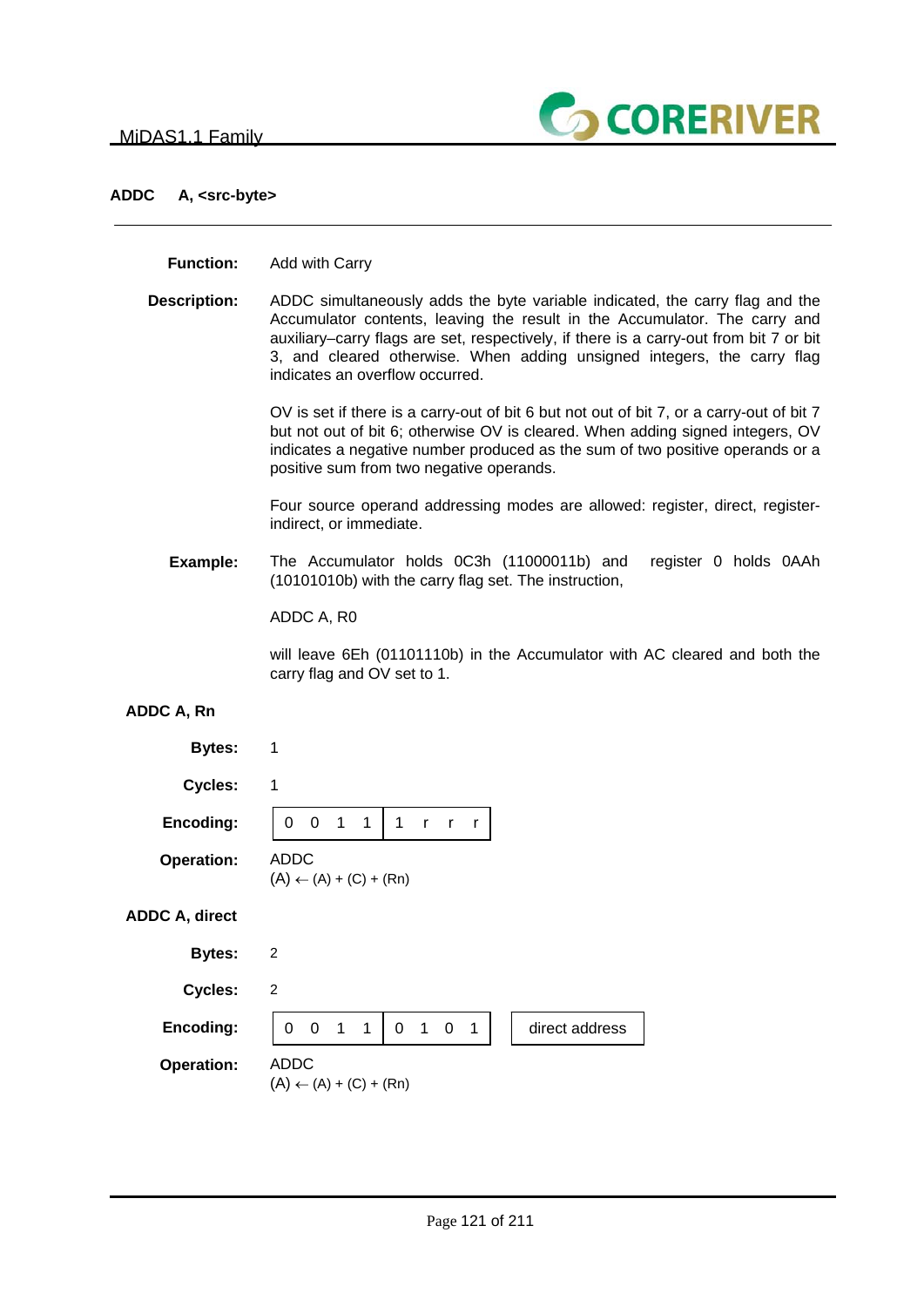

| ADDC A, @Ri   |                                                                                                       |
|---------------|-------------------------------------------------------------------------------------------------------|
| <b>Bytes:</b> | 1                                                                                                     |
| Cycles:       | 1                                                                                                     |
| Encoding:     | $\overline{0}$<br>0<br>$1\quad1$<br>0<br>$\overline{1}$<br>$\mathbf{1}$<br>$\blacksquare$             |
| Operation:    | ADDC<br>$(A) \leftarrow (A) + (C) + ((Ri))$                                                           |
| ADDC A, #data |                                                                                                       |
| <b>Bytes:</b> | 2                                                                                                     |
| Cycles:       | 2                                                                                                     |
| Encoding:     | $\mathbf{1}$<br>$\mathbf 0$<br>$\overline{1}$<br>0<br>0<br>$\overline{1}$<br>0<br>immediate data<br>0 |
| Operation:    | <b>ADDC</b><br>$(A) \leftarrow (A) + (C) + #data$                                                     |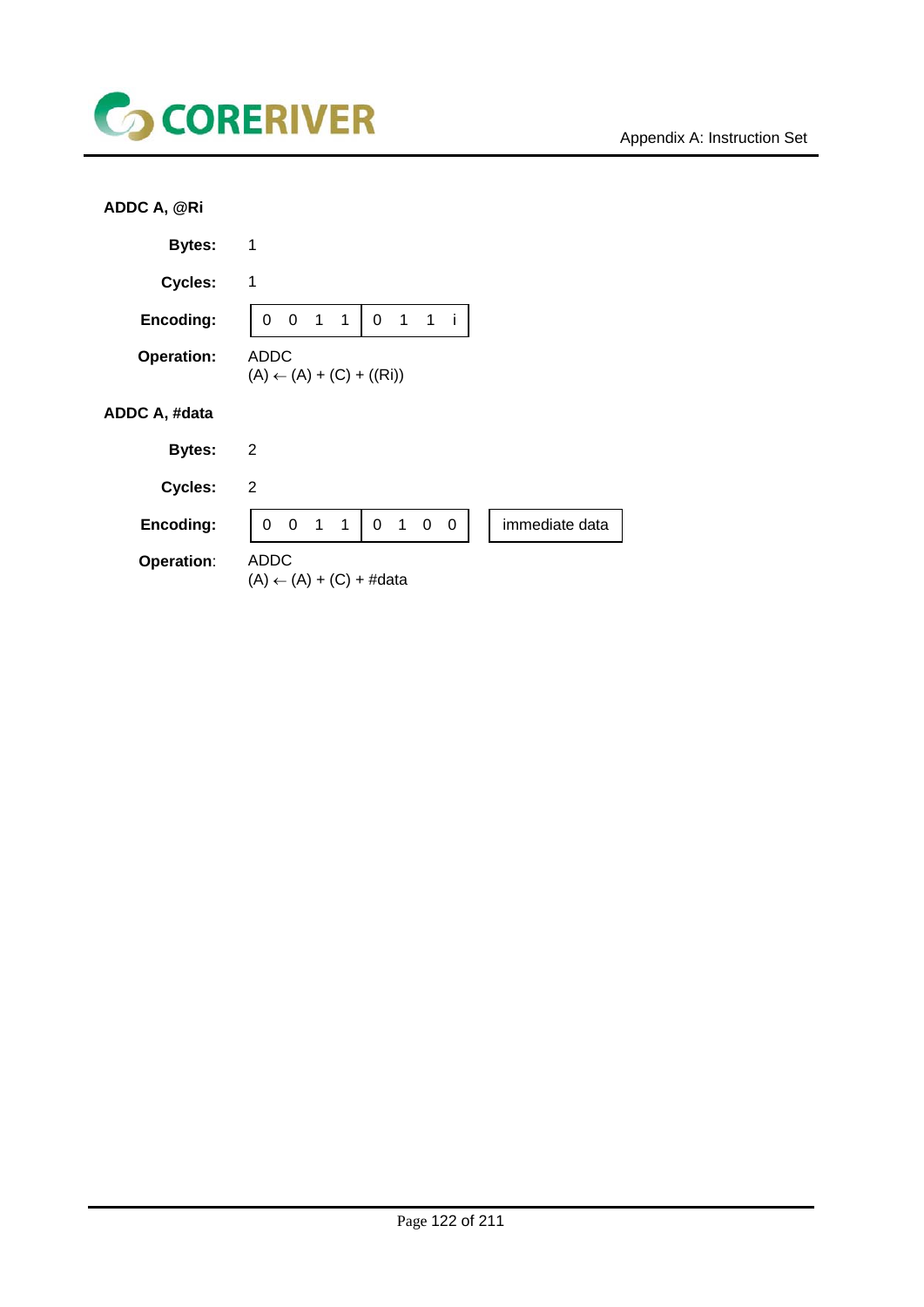

# **AJMP addr11**

| <b>Function:</b>    | Absolute Jump                                                                                                                                                                                                                                                                                                                                                                        |
|---------------------|--------------------------------------------------------------------------------------------------------------------------------------------------------------------------------------------------------------------------------------------------------------------------------------------------------------------------------------------------------------------------------------|
| <b>Description:</b> | AJMP transfers program execution to the indicated address, which is formed at<br>run-time by concatenating the high-order five bits of the PC (after incrementing<br>the PC twice), opcode bits 7-5, and the second byte of the instruction. The<br>destination must therefore be within the same 2K block of program memory as<br>the first byte of the instruction following AJMP. |
| Example:            | The label "JMPADR" is at program memory location 0123h. The instruction,                                                                                                                                                                                                                                                                                                             |
|                     | AJMP JMPADR                                                                                                                                                                                                                                                                                                                                                                          |
|                     | is at location 0345h and will load the PC with 0123h.                                                                                                                                                                                                                                                                                                                                |
| <b>Bytes:</b>       | 2                                                                                                                                                                                                                                                                                                                                                                                    |
| Cycles:             | 3                                                                                                                                                                                                                                                                                                                                                                                    |
| Encoding:           | a10 a9 a8 0<br>a7 a6 a5 a4<br>a3 a2 a1 a0<br>$\Omega$<br>$\Omega$<br>0<br>$\overline{1}$                                                                                                                                                                                                                                                                                             |
| <b>Operation:</b>   | AJMP<br>$(PC) \leftarrow (PC) + 2$<br>$(PC_{10-0}) \leftarrow$ page address                                                                                                                                                                                                                                                                                                          |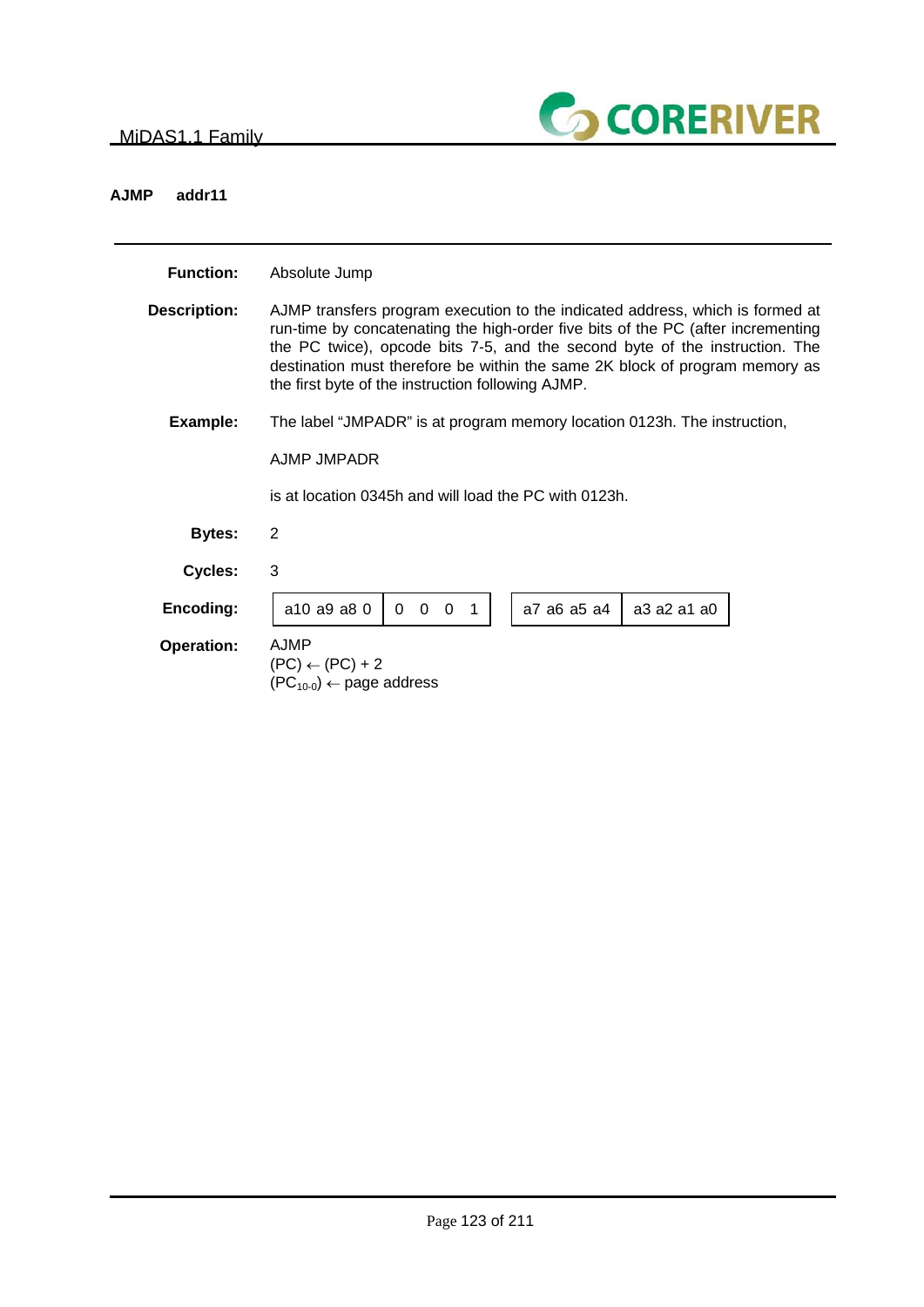

#### **ANL <dest-byte>, <src-byte>**

Logical-AND for byte variables ANL performs the bitwise logical-AND operation between the variables indicated and stores the results in the destination variable. No flags are affected. The two operands allow six addressing mode combinations. When the destination is the Accumulator, the source can use register, direct, register, indirect, or immediate addressing; when the destination is a direct address, the source can be the Accumulator or immediate data. Note: When this instruction is used to modify an output port, the value used as the original port data will be read from the output data latch not the input pins. If the Accumulator holds 0C3h (11000011b) and register 0 holds 55h (0101010b) then the instruction, ANL A, R0 will leave 41h (01000001b) in the Accumulator. When the destination is a directly addressed byte, this instruction will clear combinations of bits in any RAM location or hardware register. The mask byte determining the pattern of bits to be cleared would either be a constant contained in the instruction or a value computed in the Accumulator at run-time. The instruction, ANL P1, # 01110011b will clear bits 7, 3, and 2 of output port 1. 1 1 ANL  $(A) \leftarrow (A) \wedge (Rn)$ **Function: Description: Example: ANL A, Rn Bytes: Cycles: Encoding: Operation:**  0 1 0 1 1 r r r

**ANL A, direct** 

| <b>Bytes:</b>     | 2                                           |  |  |  |  |                |
|-------------------|---------------------------------------------|--|--|--|--|----------------|
| Cycles:           | 2                                           |  |  |  |  |                |
| Encoding:         |                                             |  |  |  |  | direct address |
| <b>Operation:</b> | ANL<br>$(A) \leftarrow (A) \wedge (direct)$ |  |  |  |  |                |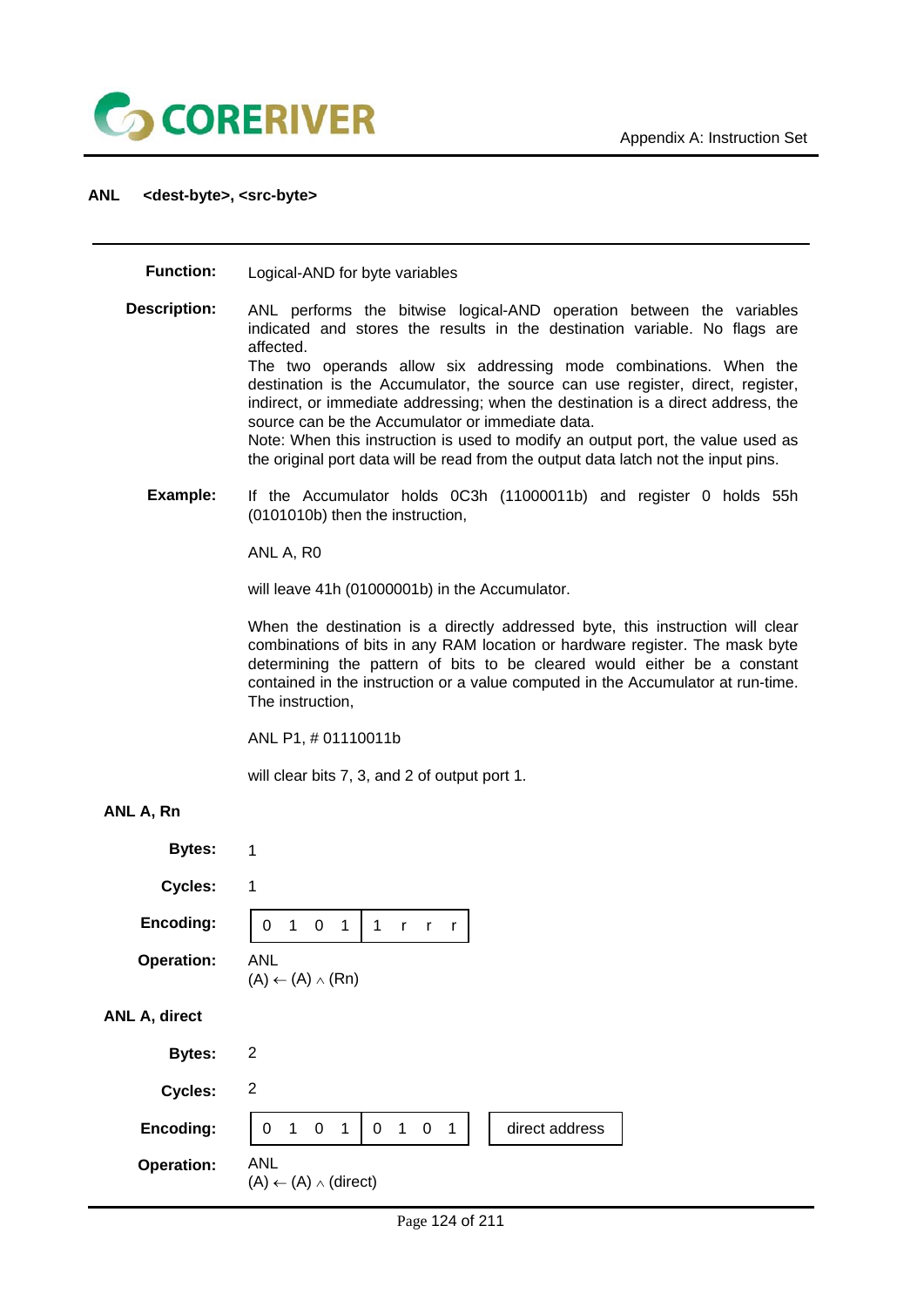

| ANL A, @Ri        |                                                                                                         |                |                |
|-------------------|---------------------------------------------------------------------------------------------------------|----------------|----------------|
| <b>Bytes:</b>     | 1                                                                                                       |                |                |
| Cycles:           | 1                                                                                                       |                |                |
| Encoding:         | $\mathbf{1}$<br>$\mathbf 0$<br>0<br>$\mathbf{1}$<br>$\blacksquare$<br>0<br>$\mathbf{1}$<br>$\mathbf{1}$ |                |                |
| <b>Operation:</b> | <b>ANL</b><br>$(A) \leftarrow (A) \wedge ((Ri))$                                                        |                |                |
| ANL A, #data      |                                                                                                         |                |                |
| <b>Bytes:</b>     | $\overline{2}$                                                                                          |                |                |
| Cycles:           | $\overline{2}$                                                                                          |                |                |
| Encoding:         | $\pmb{0}$<br>$\mathbf{1}$<br>$\pmb{0}$<br>$\mathbf 0$<br>$\overline{1}$<br>$\mathbf{1}$<br>0<br>0       | immediate data |                |
| <b>Operation:</b> | <b>ANL</b><br>$(A) \leftarrow (A) \wedge #data$                                                         |                |                |
| ANL direct, A     |                                                                                                         |                |                |
| <b>Bytes:</b>     | $\overline{2}$                                                                                          |                |                |
| Cycles:           | $\overline{2}$                                                                                          |                |                |
| Encoding:         | $\pmb{0}$<br>$\mathbf{1}$<br>$\pmb{0}$<br>0<br>$\pmb{0}$<br>$\mathbf 1$<br>$\overline{1}$<br>0          | direct address |                |
| <b>Operation:</b> | <b>ANL</b><br>$(direct) \leftarrow (direct) \wedge (A)$                                                 |                |                |
| ANL direct, #data |                                                                                                         |                |                |
| <b>Bytes:</b>     | 3                                                                                                       |                |                |
| Cycles:           | 3                                                                                                       |                |                |
| Encoding:         | $1 \quad 0 \quad 1$<br>$0 \quad 0 \quad 1 \quad 1$<br>$\overline{0}$                                    | direct address | immediate data |
| <b>Operation:</b> | <b>ANL</b><br>(direct) $\leftarrow$ (direct) $\land$ #data                                              |                |                |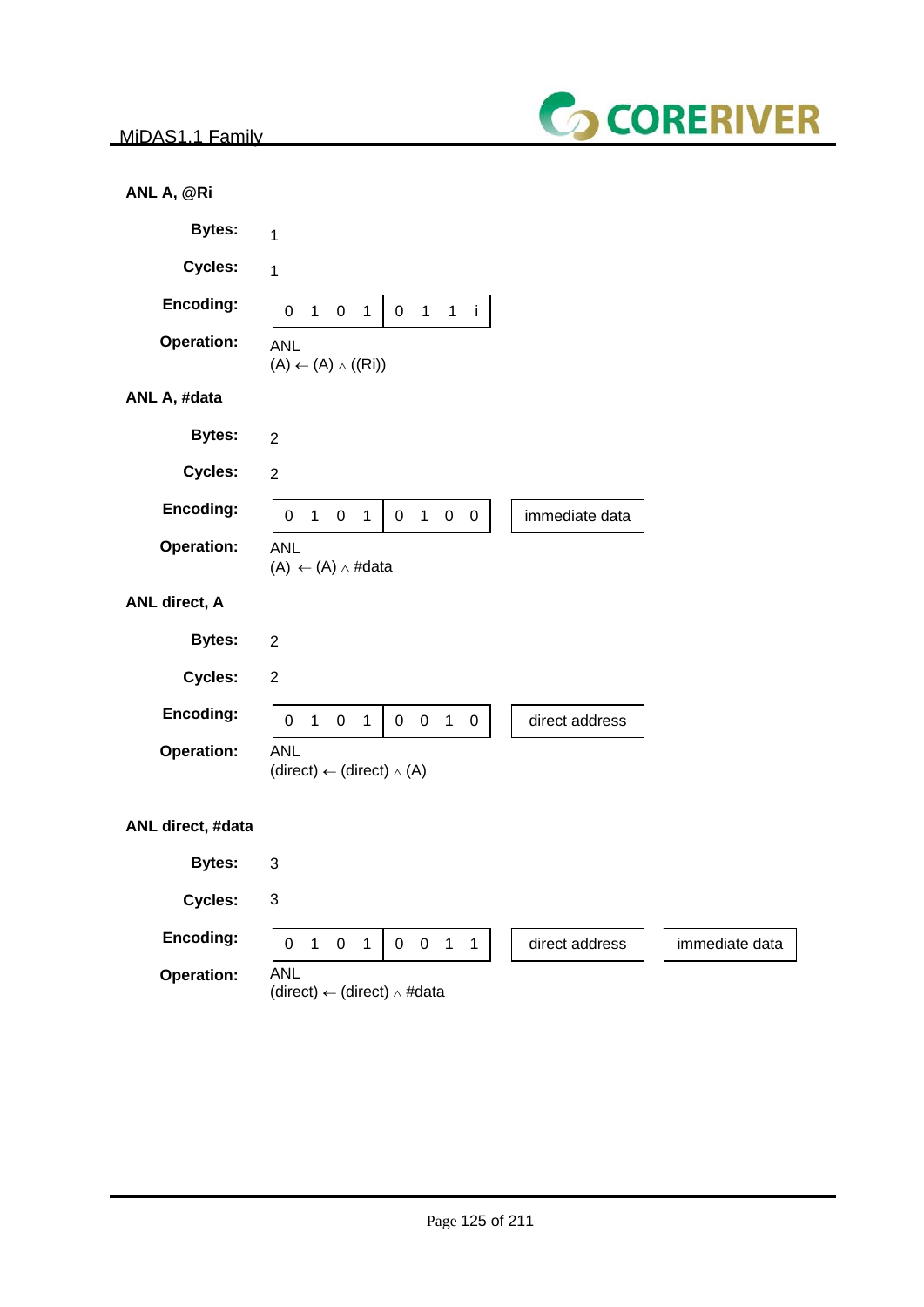

# **ANL C, <src-bit>**

| <b>Function:</b>    | Logical-AND for bit variables                                                                                                                                                                                                                                                                                                                                                  |
|---------------------|--------------------------------------------------------------------------------------------------------------------------------------------------------------------------------------------------------------------------------------------------------------------------------------------------------------------------------------------------------------------------------|
| <b>Description:</b> | If the boolean value of the source bit is a logical 0 then clear the carry flag;<br>otherwise leave the carry flag in its current state. A slash ("/") preceding the<br>operand in the assembly language indicates that the logical complement of the<br>addressed bit is used as the source value, but the source bit itself is not<br>affected. No other flags are affected. |
| Example:            | Only direct addressing is allowed for the source operand.<br>Set the carry flag if, and only if, $P1.0 = 1$ , ACC. $7 = 1$ , and OV = 0:                                                                                                                                                                                                                                       |
|                     | <b>MOV</b><br>C, P1.0<br>; LOAD CARRY WITH INPUT PIN STATE<br><b>ANL</b><br>C, ACC.7<br>; AND CARRY WITH ACCUM. BIT 7<br>C, /OV<br>; AND WITH INVERSE OF OVERFLOW FLAG<br><b>ANL</b>                                                                                                                                                                                           |
| ANL C, bit          |                                                                                                                                                                                                                                                                                                                                                                                |
| <b>Bytes:</b>       | $\overline{2}$                                                                                                                                                                                                                                                                                                                                                                 |
| Cycles:             | $\overline{2}$                                                                                                                                                                                                                                                                                                                                                                 |
| Encoding:           | $\mathbf{1}$<br>$\overline{0}$<br>$\mathbf 0$<br>$\overline{1}$<br>bit address<br>0<br>$\mathbf 0$<br>$\mathbf 0$<br>0                                                                                                                                                                                                                                                         |
| <b>Operation:</b>   | <b>ANL</b><br>$(C) \leftarrow (C) \wedge (bit)$                                                                                                                                                                                                                                                                                                                                |
| ANL C, /bit         |                                                                                                                                                                                                                                                                                                                                                                                |
| <b>Bytes:</b>       | 2                                                                                                                                                                                                                                                                                                                                                                              |
| Cycles:             | $\overline{2}$                                                                                                                                                                                                                                                                                                                                                                 |
| Encoding:           | 1<br>$\mathbf{1}$<br>$0\quad 0\quad 0$<br>bit address<br>0<br>$\overline{1}$<br>$\mathbf 0$                                                                                                                                                                                                                                                                                    |
| <b>Operation:</b>   | <b>ANL</b><br>$(C) \leftarrow (C) \wedge \neg (bit)$                                                                                                                                                                                                                                                                                                                           |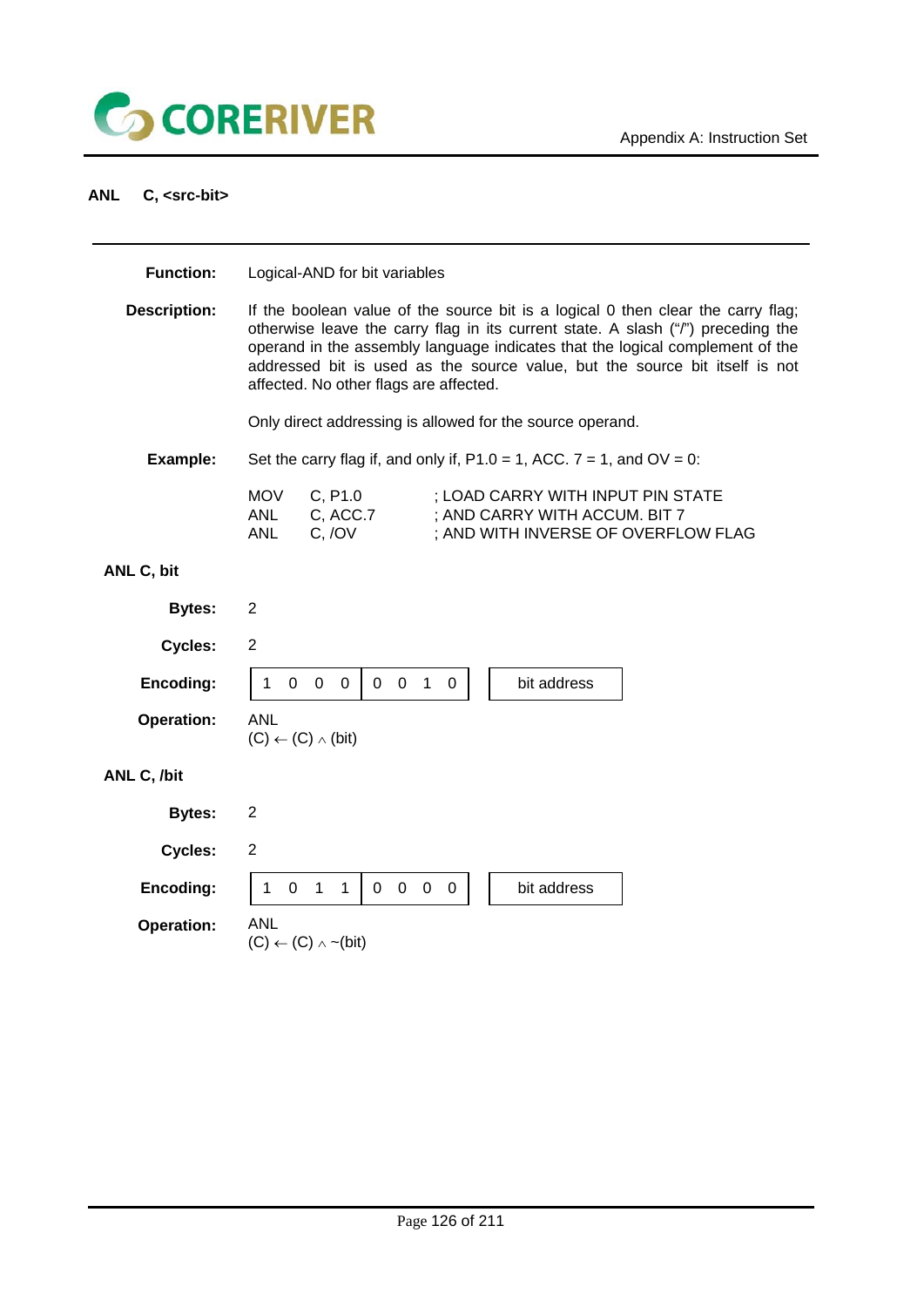

#### **CJNE <dest-byte>, <src-byte>, rel**

#### Compare and Jump if Not Equal. **Function:**

CJNE compares the magnitudes of the first two operands, and branches if their values are not equal. The branch destination is computed by adding the signed relative-displacement in the last instruction byte to the PC, after incrementing the PC to the start of the next instruction. **Description:** 

> The carry flag is set if the unsigned integer value of <dest-byte> is less than the unsigned integer value of <src-byte>; otherwise, the carry is cleared. Neither operand is affected.

> The first two operands allow four addressing mode combinations: the Accumulator may be compared with any directly addressed byte or immediate data, and any indirect RAM location or working register can be compared with an immediate constant.

The Accumulator contains 34h. Register 7 contains 56h. The first instruction in the sequence, **Example:** 

|         |                                                                  | CJNE R7, #60h, NOT EQ |                |
|---------|------------------------------------------------------------------|-----------------------|----------------|
|         | $\bullet \bullet \bullet \ldots \bullet \bullet \bullet \bullet$ |                       | ; R7 = 60h.    |
| NOT EQ: | JC –                                                             | REQ LOW               | : IF R7 < 60h. |
|         | $\bullet\bullet\bullet$                                          | $\cdots$              | ; R7 > 60h.    |

sets the carry flag and branches to the instruction at label NOT\_EQ. By testing the carry flag, this instruction determines whether R7 is greater or less than 60h.

If the data being presented to Port 1 is also 34h, then the instruction,

WAIT: CJNE A, P1, WAIT

clears the carry flag and continues with the next instruction in sequence, since the Accumulator does equal the data read from P1. (If some other value was being input on P1, the program will loop at this point until the P1 data changes to 34h.)

#### **CJNE A, direct, rel**

| <b>Bytes:</b>     | $_{3}$                                                                                                                                                                             |
|-------------------|------------------------------------------------------------------------------------------------------------------------------------------------------------------------------------|
| Cycles:           | 4                                                                                                                                                                                  |
| Encoding:         | 1 0 1 1   0 1 0 1<br>relative<br>direct address                                                                                                                                    |
| <b>Operation:</b> | $(PC) \leftarrow (PC) + 3$<br>IF $(A) \leq (direct)$<br>THEN $(PC) \leftarrow (PC) +$ relative offset<br>IF $(A) < (direct)$<br>THEN $(C) \leftarrow 1$<br>ELSE $(C) \leftarrow 0$ |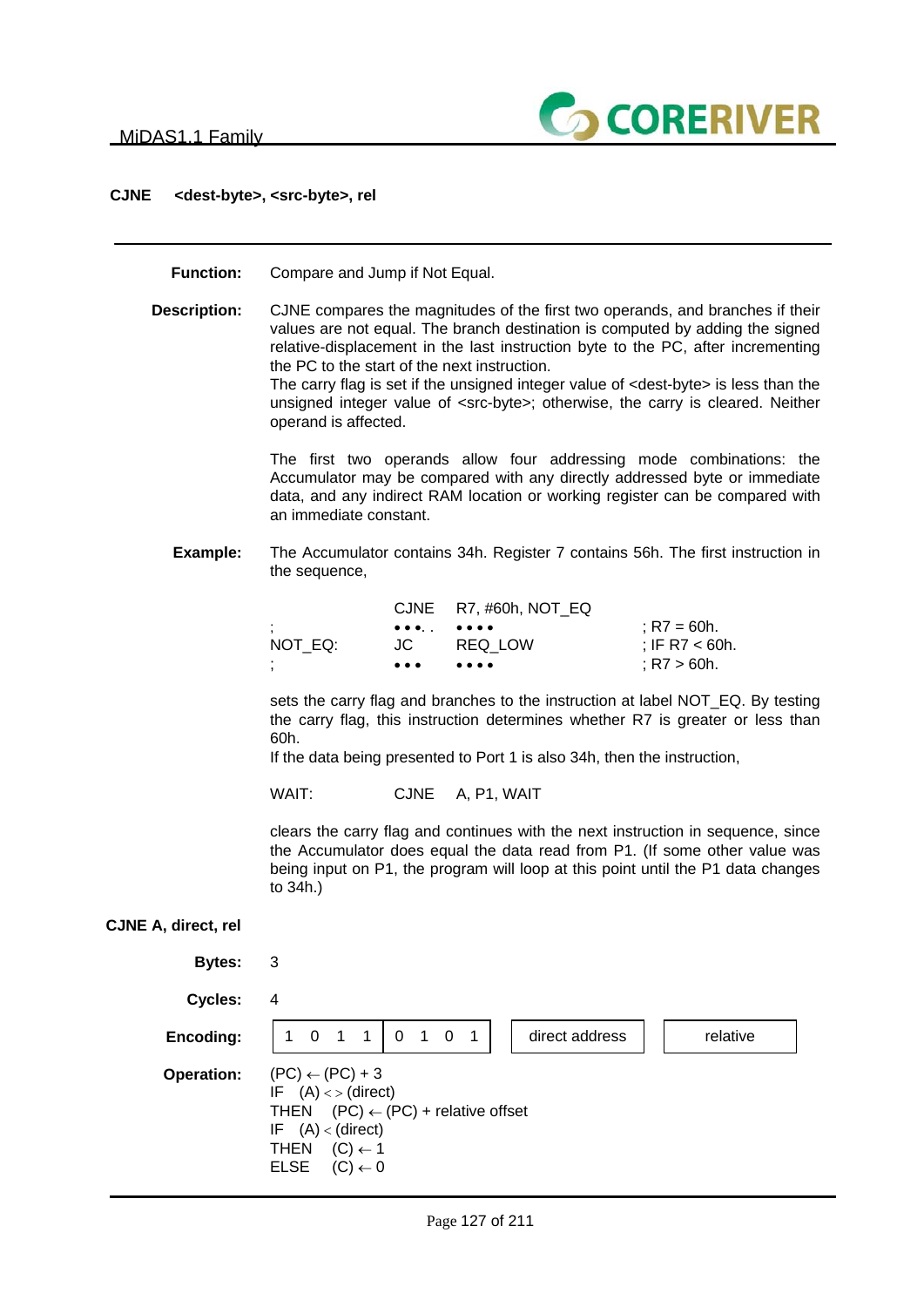

# **CJNE A, #data, rel**

| <b>Bytes:</b>        | 3                                                                                                                                                                                                            |
|----------------------|--------------------------------------------------------------------------------------------------------------------------------------------------------------------------------------------------------------|
| Cycles:              | $\overline{\mathbf{4}}$                                                                                                                                                                                      |
| Encoding:            | $\mathbf{1}$<br>$1 \quad 0 \quad 0$<br>immediate data<br>$\mathbf 0$<br>$\overline{1}$<br>$\mathbf 1$<br>$\overline{0}$<br>relative                                                                          |
| Operation:           | $(PC) \leftarrow (PC) + 3$<br>IF $(A) \leq$ data<br><b>THEN</b><br>$(PC) \leftarrow (PC) +$ relative offset<br>IF $(A) <$ data<br>THEN $(C) \leftarrow 1$<br><b>ELSE</b><br>$(C) \leftarrow 0$               |
| CJNE Rn, #data, rel  |                                                                                                                                                                                                              |
| <b>Bytes:</b>        | 3                                                                                                                                                                                                            |
| Cycles:              | 4                                                                                                                                                                                                            |
| Encoding:            | $\mathbf{1}$<br>$\mathbf 0$<br>$\overline{1}$<br>$\mathbf{1}$<br>immediate data<br>$\mathbf{1}$<br>relative<br>$r - r$<br>$\mathsf{r}$                                                                       |
| Operation:           | $(PC) \leftarrow (PC) + 3$<br>IF $(Rn) \leq 3$ data<br><b>THEN</b><br>$(PC) \leftarrow (PC) +$ relative offset<br>IF $(Rn) <$ data<br><b>THEN</b><br>$(C) \leftarrow 1$<br><b>ELSE</b><br>$(C) \leftarrow 0$ |
| CJNE @Ri, #data, rel |                                                                                                                                                                                                              |
| <b>Bytes:</b>        | 3                                                                                                                                                                                                            |
| Cycles:              | 4                                                                                                                                                                                                            |
| Encoding:            | $\mathbf 1$<br>1<br>immediate data<br>$\pmb{0}$<br>$\mathbf{1}$<br>$\mathbf{1}$<br>$\overline{0}$<br>$1$ i<br>relative                                                                                       |
| <b>Operation:</b>    | $(PC) \leftarrow (PC) + 3$<br>IF $((Ri)) \leq 3$ data<br>$(PC) \leftarrow (PC) +$ relative offset<br><b>THEN</b><br>$((Ri)) <$ data<br>IF<br><b>THEN</b><br>$(C) \leftarrow 1$                               |

 $\text{ELSE}$   $(C) \leftarrow 0$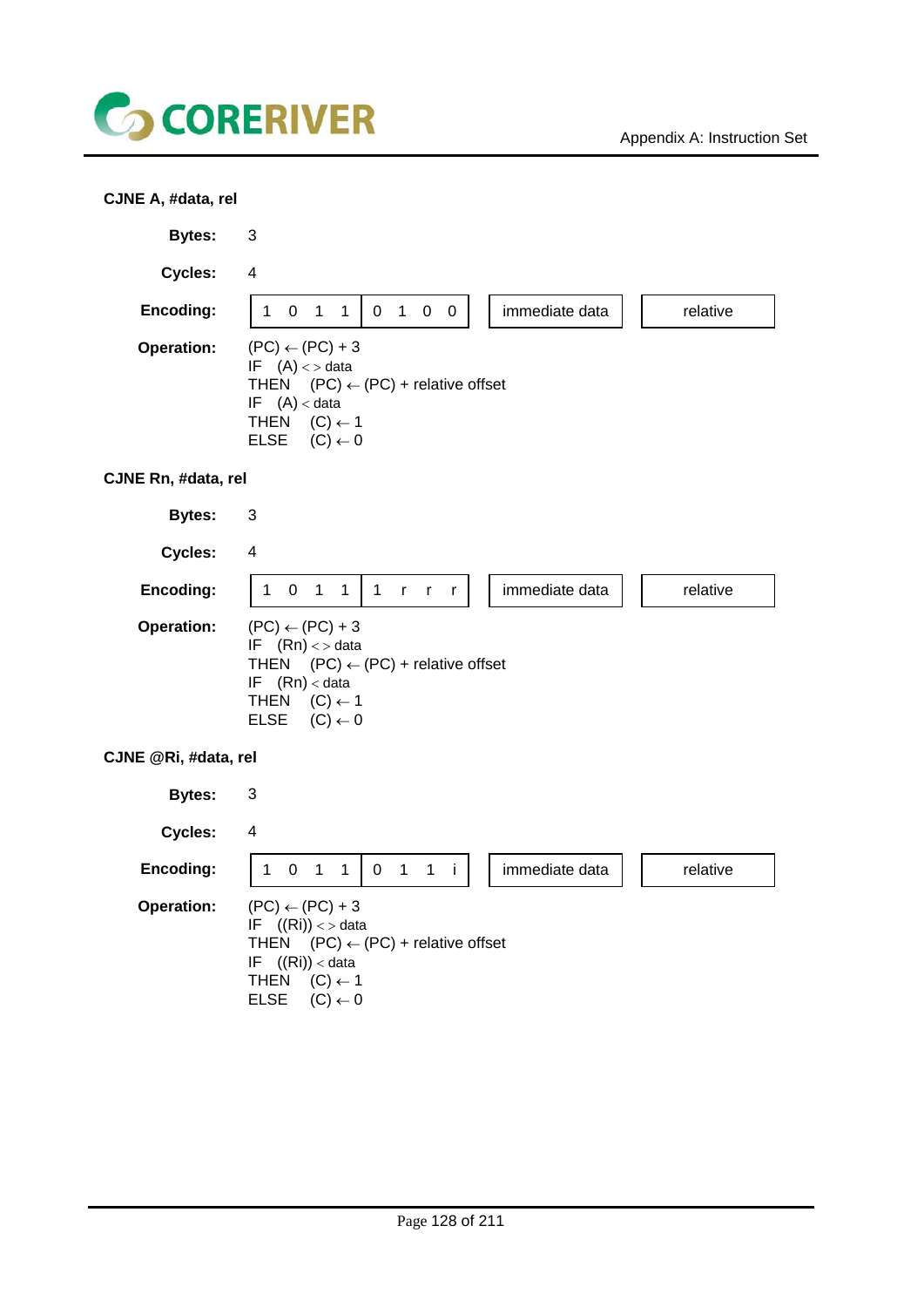

# **CLR A**

| <b>Function:</b>    | Clear Accumulator                                                         |
|---------------------|---------------------------------------------------------------------------|
| <b>Description:</b> | The Accumulator is cleared (all bits set on zero). No flags are affected. |
| Example:            | The Accumulator contains 5Ch (01011100b). The instruction,                |
|                     | CLR A                                                                     |
|                     | will leave the Accumulator set to 00h (00000000b).                        |
| <b>Bytes:</b>       | 1                                                                         |
| Cycles:             | 1                                                                         |
| Encoding:           | $0 \quad 1$<br>$1 1 0$<br>0<br>$\overline{\mathbf{0}}$                    |
| <b>Operation:</b>   | CLR<br>$A \leftarrow 0$                                                   |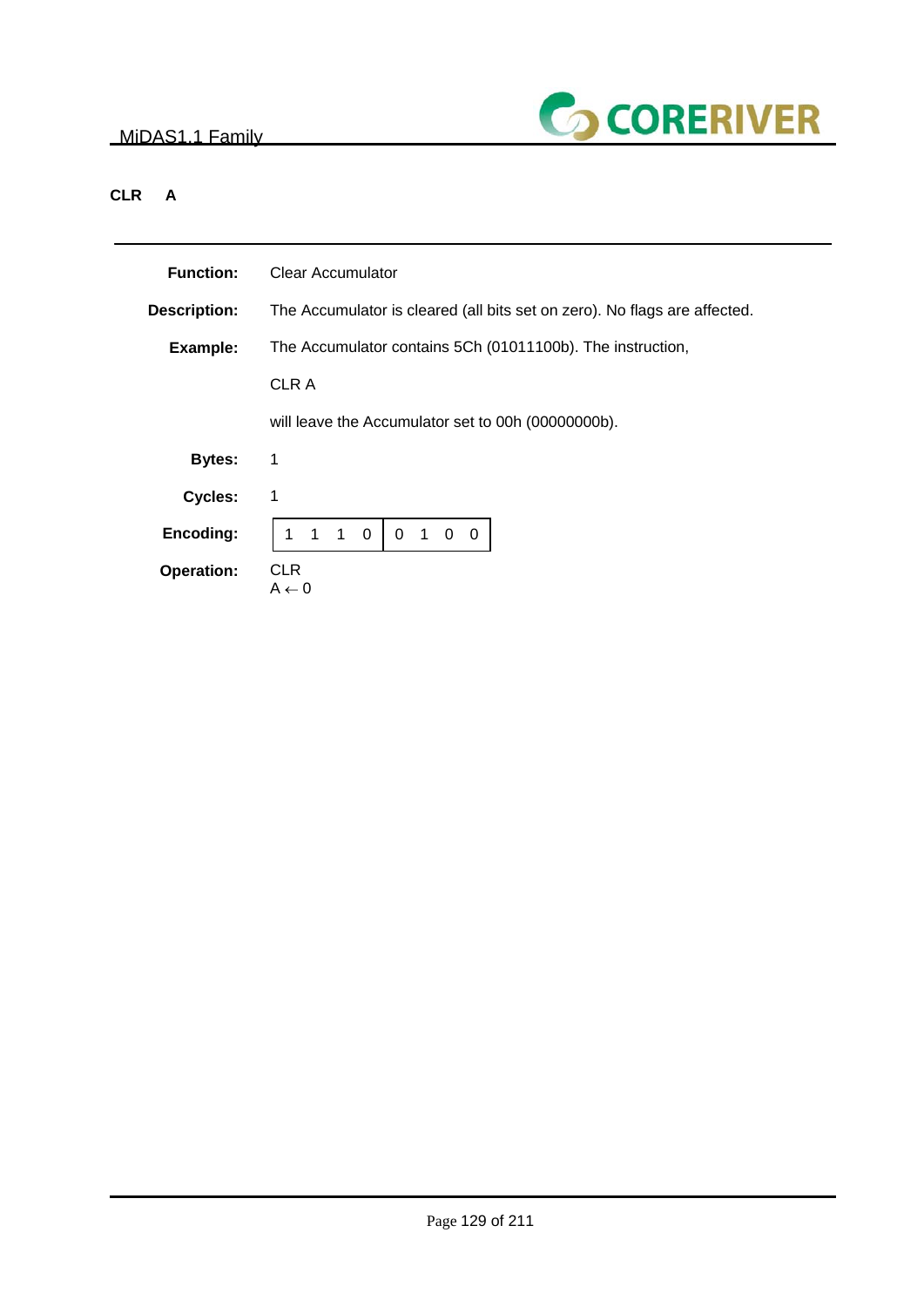

# **CLR bit**

| <b>Function:</b>    | Clear bit                                                                                                                                        |
|---------------------|--------------------------------------------------------------------------------------------------------------------------------------------------|
| <b>Description:</b> | The indicated bit is cleared (reset to zero). No other flags are affected. CLR can<br>operate on the carry flag or any directly addressable bit. |
| Example:            | Port 1 has previously been written with 5Dh (01011101b). The instruction,                                                                        |
|                     | <b>CLR P1.2</b>                                                                                                                                  |
|                     | will leave the port set to 59h (01011001b).                                                                                                      |
| <b>CLR C</b>        |                                                                                                                                                  |
| <b>Bytes:</b>       | 1                                                                                                                                                |
| Cycles:             | 1                                                                                                                                                |
| Encoding:           | $\boldsymbol{0}$<br>$\overline{0}$<br>$\overline{0}$<br>$\mathbf 0$<br>$\mathbf{1}$<br>1<br>$\mathbf{1}$<br>1                                    |
| <b>Operation:</b>   | <b>CLR</b><br>$(C) \leftarrow 0$                                                                                                                 |
| <b>CLR bit</b>      |                                                                                                                                                  |
| <b>Bytes:</b>       | $\overline{2}$                                                                                                                                   |
| Cycles:             | $\mathbf 2$                                                                                                                                      |
| Encoding:           | bit address<br>$\mathbf{1}$<br>$\mathbf 0$<br>$\mathbf 0$<br>$\mathbf 0$<br>$\mathbf 1$<br>$\mathbf 0$<br>$\overline{1}$<br>$\mathbf 0$          |
| <b>Operation:</b>   | <b>CLR</b><br>$(bit) \leftarrow 0$                                                                                                               |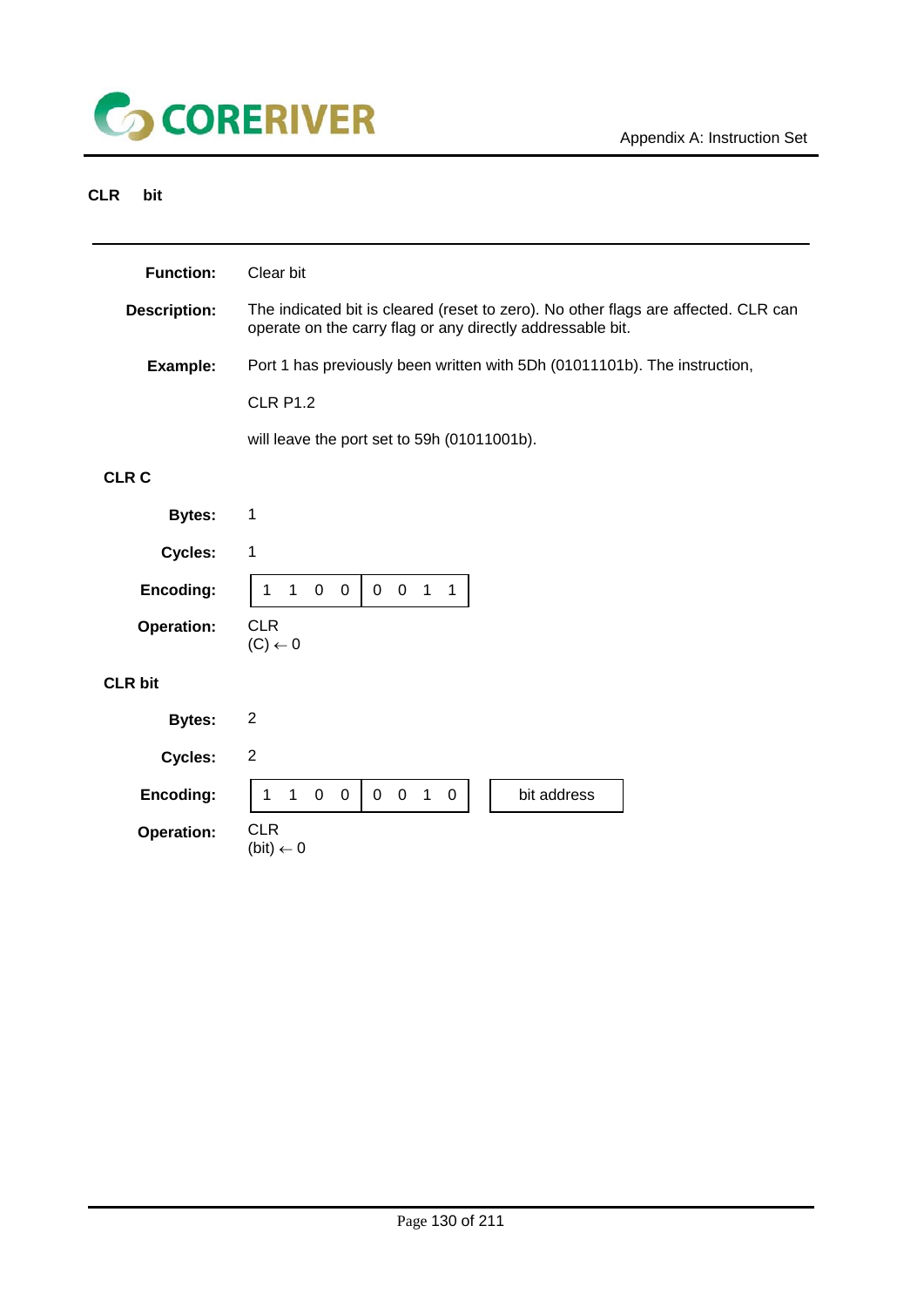

# **CPL A**

| <b>Function:</b>    | <b>Complement Accumulator</b>                                                                                                                                                      |
|---------------------|------------------------------------------------------------------------------------------------------------------------------------------------------------------------------------|
| <b>Description:</b> | Each bit of the Accumulator is logically complemented (one's complement). Bits<br>which previously contained a one are changed to a zero and vice-versa. No<br>flags are affected. |
| Example:            | The Accumulator contains 5Ch (01011100b). The instruction,                                                                                                                         |
|                     | CPL A                                                                                                                                                                              |
|                     | will leave the Accumulator set to 0A3h(10100011b).                                                                                                                                 |
| <b>Bytes:</b>       | 1                                                                                                                                                                                  |
| Cycles:             | 1                                                                                                                                                                                  |
| Encoding:           | $1 \quad 1 \quad 1$<br>$0$ 1 0<br>$\Omega$                                                                                                                                         |
| <b>Operation:</b>   | <b>CPL</b><br>$(A) \leftarrow \sim(A)$                                                                                                                                             |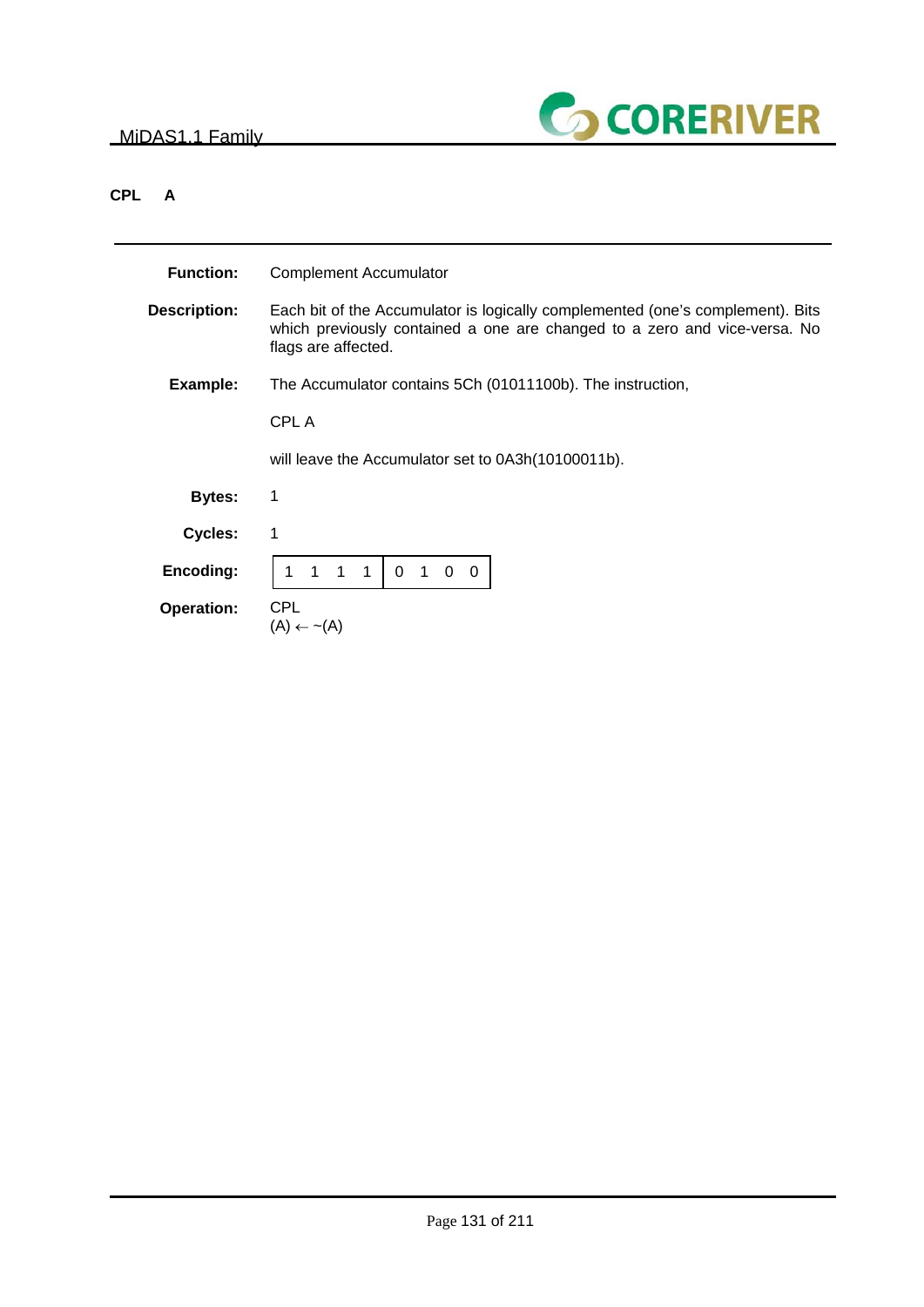



# **CPL bit**

| <b>Function:</b>    | Complement bit                                                                                                                                                                                             |  |
|---------------------|------------------------------------------------------------------------------------------------------------------------------------------------------------------------------------------------------------|--|
| <b>Description:</b> | The bit variable specified is complemented. A bit which had been a one is<br>changed to zero and vice-versa. No other flags are affected. CPL can operate<br>on the carry or any directly addressable bit. |  |
|                     | Note: When this instruction is used to modify an output pin, the value used as<br>the original data will be read from the output data latch, not the input pin.                                            |  |
| Example:            | Port 1 has previously been written with 5Bh (01011101b). The instruction<br>sequence,                                                                                                                      |  |
|                     | <b>CPL P1.1</b>                                                                                                                                                                                            |  |
|                     | <b>CPL P1.2</b>                                                                                                                                                                                            |  |
|                     | will leave the port set to 5Bh (01011011b).                                                                                                                                                                |  |
| <b>CPL C</b>        |                                                                                                                                                                                                            |  |
| <b>Bytes:</b>       | 1                                                                                                                                                                                                          |  |
| Cycles:             | 1                                                                                                                                                                                                          |  |
| Encoding:           | $0 \t0 \t1$<br>$\mathbf{1}$<br>$\overline{0}$<br>$\overline{1}$<br>$\mathbf{1}$<br>$\mathbf{1}$                                                                                                            |  |
| <b>Operation:</b>   | <b>CPL</b><br>$(C) \leftarrow \sim(C)$                                                                                                                                                                     |  |
| <b>CPL bit</b>      |                                                                                                                                                                                                            |  |
| <b>Bytes:</b>       | $\overline{2}$                                                                                                                                                                                             |  |
| Cycles:             | $\overline{2}$                                                                                                                                                                                             |  |
| Encoding:           | $\mathbf 0$<br>bit address<br>1<br>$\mathbf 0$<br>$\mathbf 1$<br>$\mathbf{1}$<br>$\overline{0}$<br>$\overline{1}$<br>$\pmb{0}$                                                                             |  |
| <b>Operation:</b>   | <b>CPL</b><br>$(bit) \leftarrow \sim (bit)$                                                                                                                                                                |  |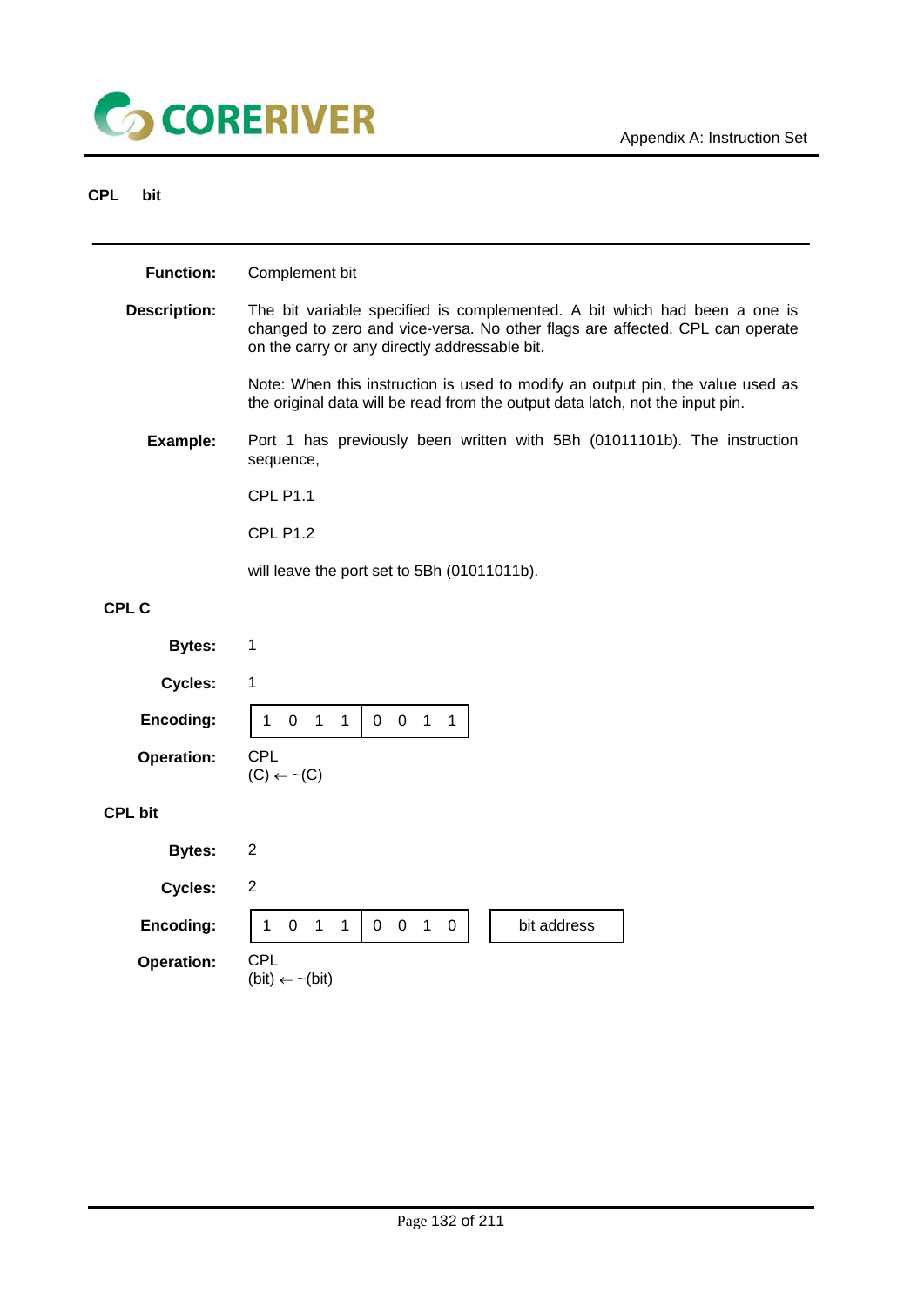

## **DA A**

Decimal-adjust Accumulator for Addition **Function:** 

DA A adjusts the eight-bit value in the Accumulator resulting from the earlier addition of two variables (each in packed-BCD format), producing two four-bit digits. Any ADD or ADDC instruction may have been used to perform the addition. **Description:** 

> If Accumulator bits 3-0 are greater than nine (xxxx1010-xxxx1111), or if the AC flag is one, six is added to the Accumulator producing the proper BCD digit in the low-order nibble. This internal addition would set the carry flag if a carry-out of the low-order four-bit field propagated through all high-order bits, but it would not clear the carry flag otherwise.

> If the carry flag is now set, or if the four high-order bits now exceed nine (1010xxxx-1111xxxx), these high-order bits are incremented by six, producing the proper BCD digit in the high-order nibble. Again, this would set the carry flag if there was a carryout of the high-order bits, but wouldn't clear the carry. The carry flag thus indicates if the sum of the original two BCD variables is greater than 100, allowing multiple precision decimal addition. OV is not affected.

> All of this occurs during the one instruction cycle. Essentially, this instruction performs the decimal conversion by adding 00h, 06h, 60h, or 66h to the Accumulator, depending on initial Accumulator and PSW conditions.

> Note: DA A cannot simply convert a hexadecimal number in the Accumulator to BCD notation, nor does DA A apply to decimal subtraction.

- The Accumulator holds the value 56h (01010110b) representing the packed BCD digits of the decimal number 56. Register 3 contains the value 67h (01100111b) representing the packed BCD digits of the decimal number 67. The carry flag is set. The instruction sequence. **Example:** 
	- ADDC A, R3 DA A

will first perform a standard two's-complement binary addition, resulting in the value 0BEh (10111110b) in the Accumulator. The carry and auxiliary carry flags will be cleared.

The Decimal Adjust instruction will then alter the Accumulator to the value 24h (00100100b), indicating the packed BCD digits of the decimal number 24, the low-order two digits of the decimal sum of 56, 67, and the carry-in. The carry flag will be set by the Decimal Adjust instruction, indicating that a decimal overflow occurred. The true sum 56, 67, and 1 is 124.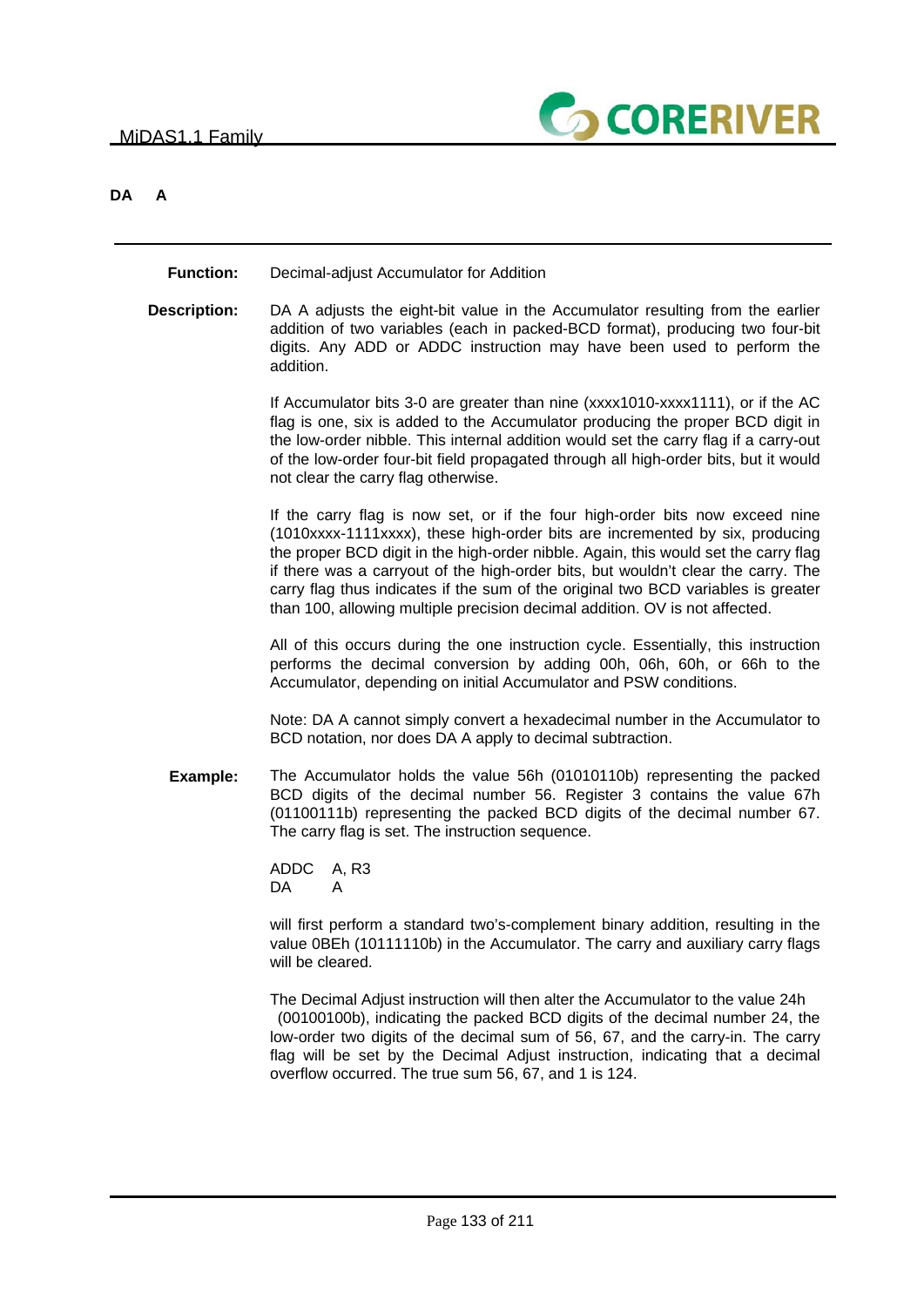

BCD variables can be incremented or decremented by adding 01h or 99h. If the Accumulator initially holds 30h (representing the digits of 30 decimal), then the instruction sequence,

ADD A, #99h DA A

will leave the carry set and 29h in the Accumulator, since 30 + 99 = 129. The low-order byte of the sum can be interpreted to mean  $30 - 1 = 29$ .

1 1 DA - contents of Accumulator are BCD IF  $\{[(A_{3-0}) > 9] \sim [(AC) = 1]\}$ THEN  $(A_{3-0}) \leftarrow (A_{3-0}) + 6$  AND IF  $\{[(A_{7-4}) > 9] \sim [(C) = 1]\}$ THEN  $(A_{7-4}) \leftarrow (A_{7-4}) + 6$ **Bytes: Cycles: Encoding: Operation:**  1 1 0 1 0 1 0 0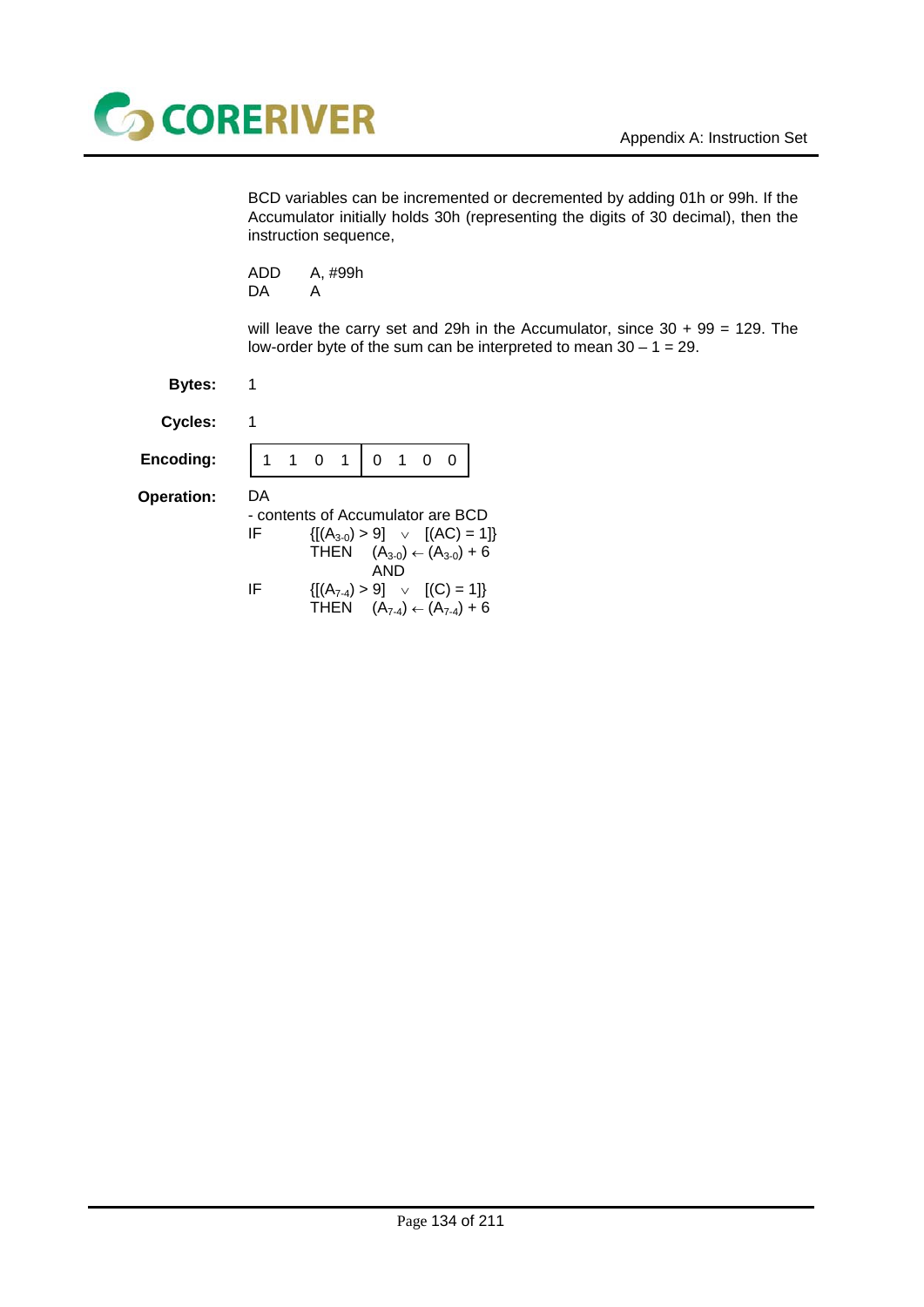

# **DEC byte**

| <b>Function:</b>    | Decrement                                                                                                                                                                                                                   |
|---------------------|-----------------------------------------------------------------------------------------------------------------------------------------------------------------------------------------------------------------------------|
| <b>Description:</b> | The variable indicated is decremented by 1. An original value of 00h will underflow to<br>OFFh.<br>No flags are affected. Four operand addressing modes are allowed: accumulator,<br>register, direct or register-indirect. |
|                     | Note: When this instruction is used to modify an output port, the value used as the<br>original port data will be read from the output data latch, not the input pins.                                                      |
| Example:            | Register 0 contains 7Fh (01111111b). Internal RAM locations 7Eh and 7Fh contain 00h<br>and 40h, respectively. The instruction sequence                                                                                      |
|                     | DEC @R0                                                                                                                                                                                                                     |
|                     | DEC R <sub>0</sub>                                                                                                                                                                                                          |
|                     | DEC @R0                                                                                                                                                                                                                     |
|                     | will leave register 0 set to 7Eh and internal RAM locations7Eh and 7Fh set to 0FFh and<br>3Fh.                                                                                                                              |

## **DEC A**

| <b>Bytes:</b>     | 1                                  |
|-------------------|------------------------------------|
| Cycles:           | 1                                  |
| Encoding:         | $0 \t 0 \t 0 \t 1$<br>$0$ 1 0<br>0 |
| <b>Operation:</b> | DEC<br>$(A) \leftarrow (A) - 1$    |
| <b>DEC Rn</b>     |                                    |
| <b>Bytes:</b>     | 1                                  |
| Cycles:           | 1                                  |
| Encoding:         | $0 \t0 \t0 \t1$<br>$1$ r r r       |
| <b>Operation:</b> | DEC<br>$(Rn) \leftarrow (Rn) - 1$  |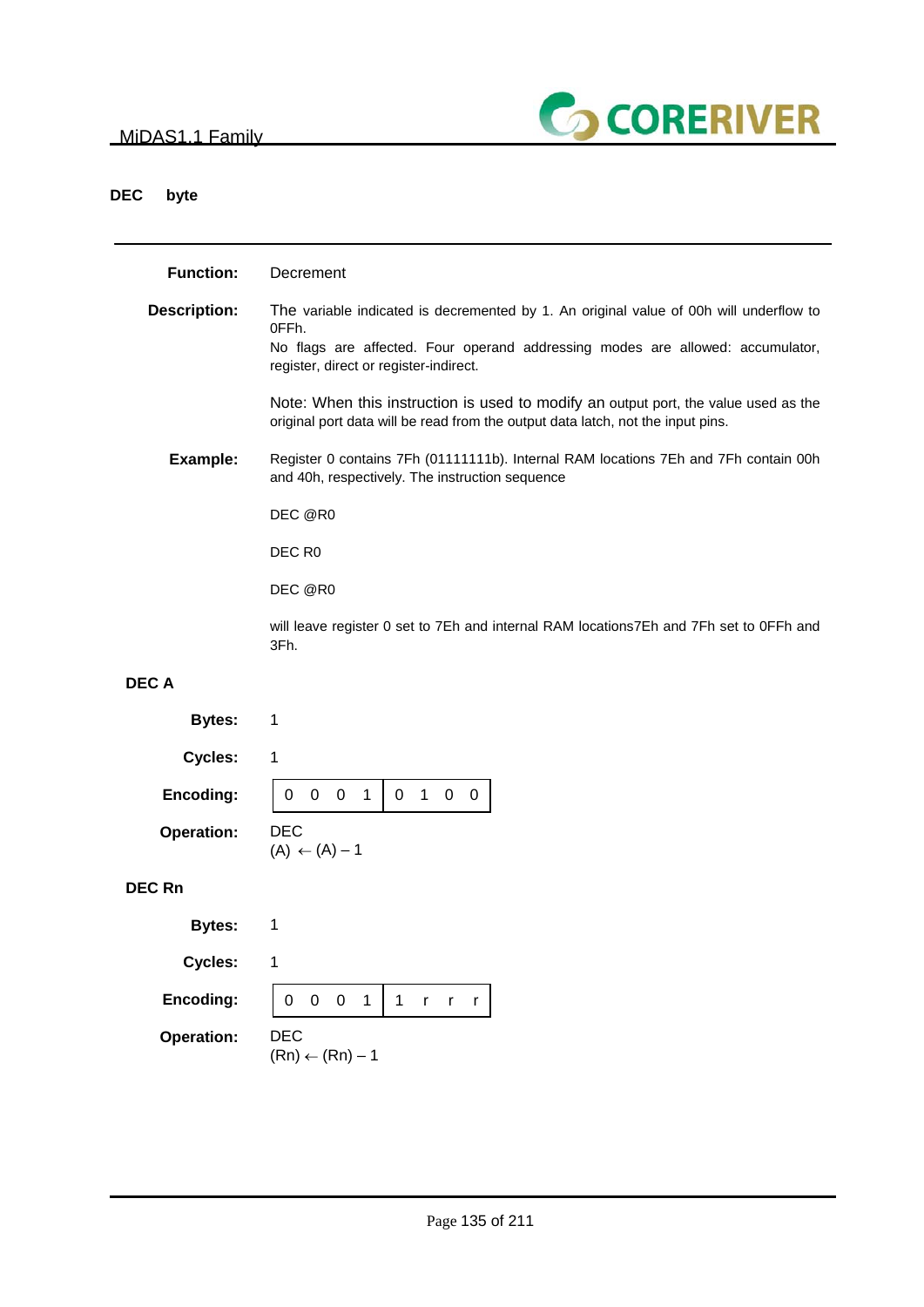

## **DEC direct**

| <b>Bytes:</b>     | 2                                                                                        |
|-------------------|------------------------------------------------------------------------------------------|
| Cycles:           | $\overline{2}$                                                                           |
| Encoding:         | $0 \t 0 \t 0 \t 1$<br>0 1 0 1<br>direct address                                          |
| Operation:        | <b>DEC</b><br>$(direct) \leftarrow (direct) - 1$                                         |
| DEC @Ri           |                                                                                          |
| Bytes: 1          |                                                                                          |
| Cycles:           | $\mathbf 1$                                                                              |
| Encoding:         | $0 \quad 1 \quad 1$<br>$0\quad 0\quad 0$<br>$\overline{\phantom{a}}$ 1<br>$\blacksquare$ |
| <b>Operation:</b> | <b>DEC</b><br>$((Ri)) \leftarrow ((Ri)) - 1$                                             |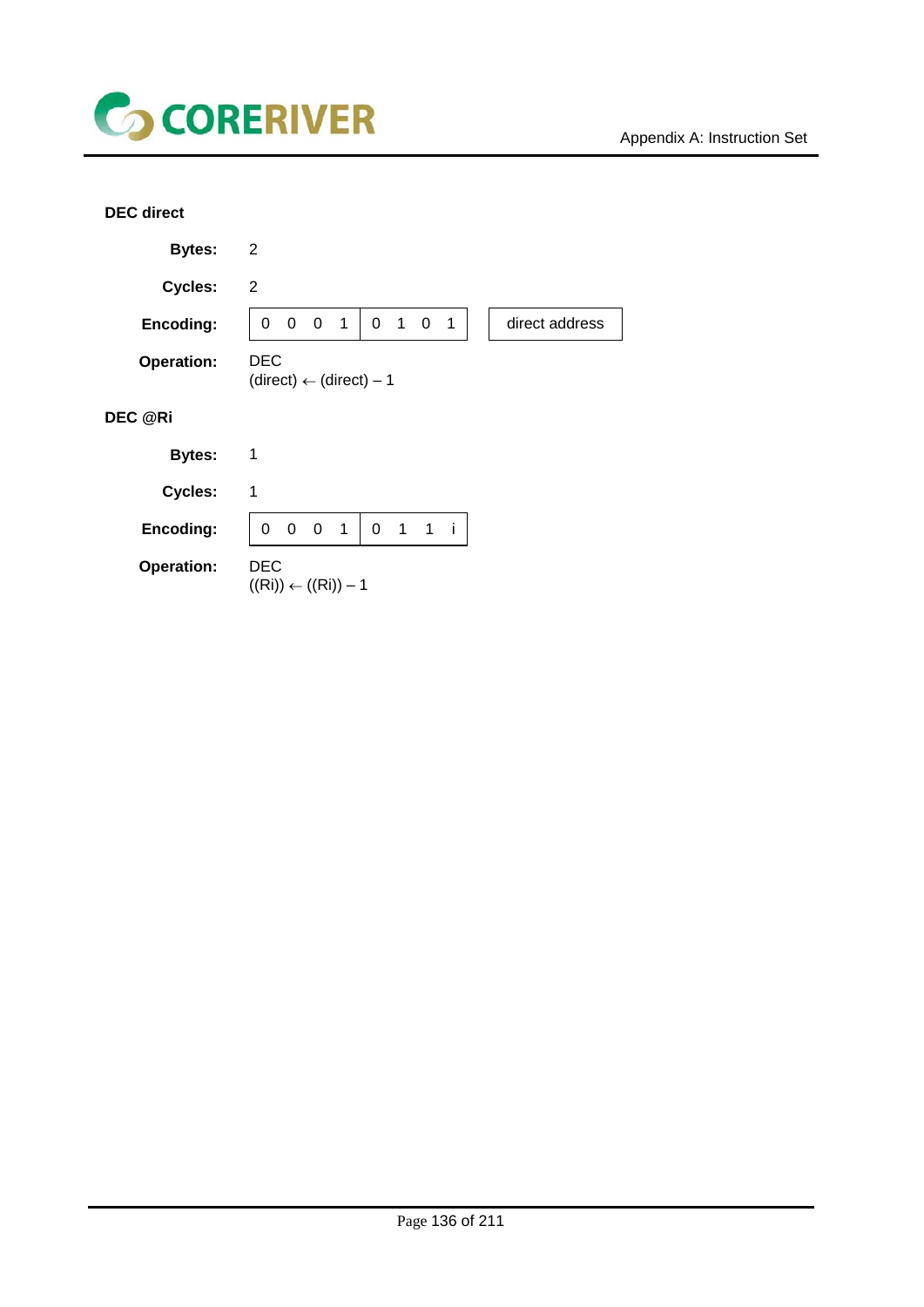

# **DEC DPTR**

| <b>Function:</b>    | Decrement Data Pointer                                                                                                                                                                                                                           |
|---------------------|--------------------------------------------------------------------------------------------------------------------------------------------------------------------------------------------------------------------------------------------------|
| <b>Description:</b> | Decrement the 16-bit data pointer by 1. A 16-bit decrement (modulo $2^{16}$ ) is<br>performed; an underflow of the low-order byte of the data pointer (DPL) from<br>OFFH to OOH will decrement the high-order byte (DPH). No flags are affected. |
|                     | This is the only 16-bit register which can be decremented.                                                                                                                                                                                       |
| Example:            | Registers DPH and DPL contain 12h and 01h, respectively. The instruction<br>sequence,                                                                                                                                                            |
|                     | DEC DPTR<br>DEC DPTR<br>DEC DPTR                                                                                                                                                                                                                 |
|                     | will change DPH and DPL to 11h and OFEh.                                                                                                                                                                                                         |
| <b>Bytes:</b>       | 1                                                                                                                                                                                                                                                |
| Cycles:             | 1                                                                                                                                                                                                                                                |
| Encoding:           | $\overline{1}$<br>$\mathbf{1}$<br>$\mathbf 0$<br>$\Omega$<br>0 <sub>1</sub><br>1<br>0                                                                                                                                                            |
| <b>Operation:</b>   | <b>DEC</b><br>$(DPTR) \leftarrow (DPTR) - 1$                                                                                                                                                                                                     |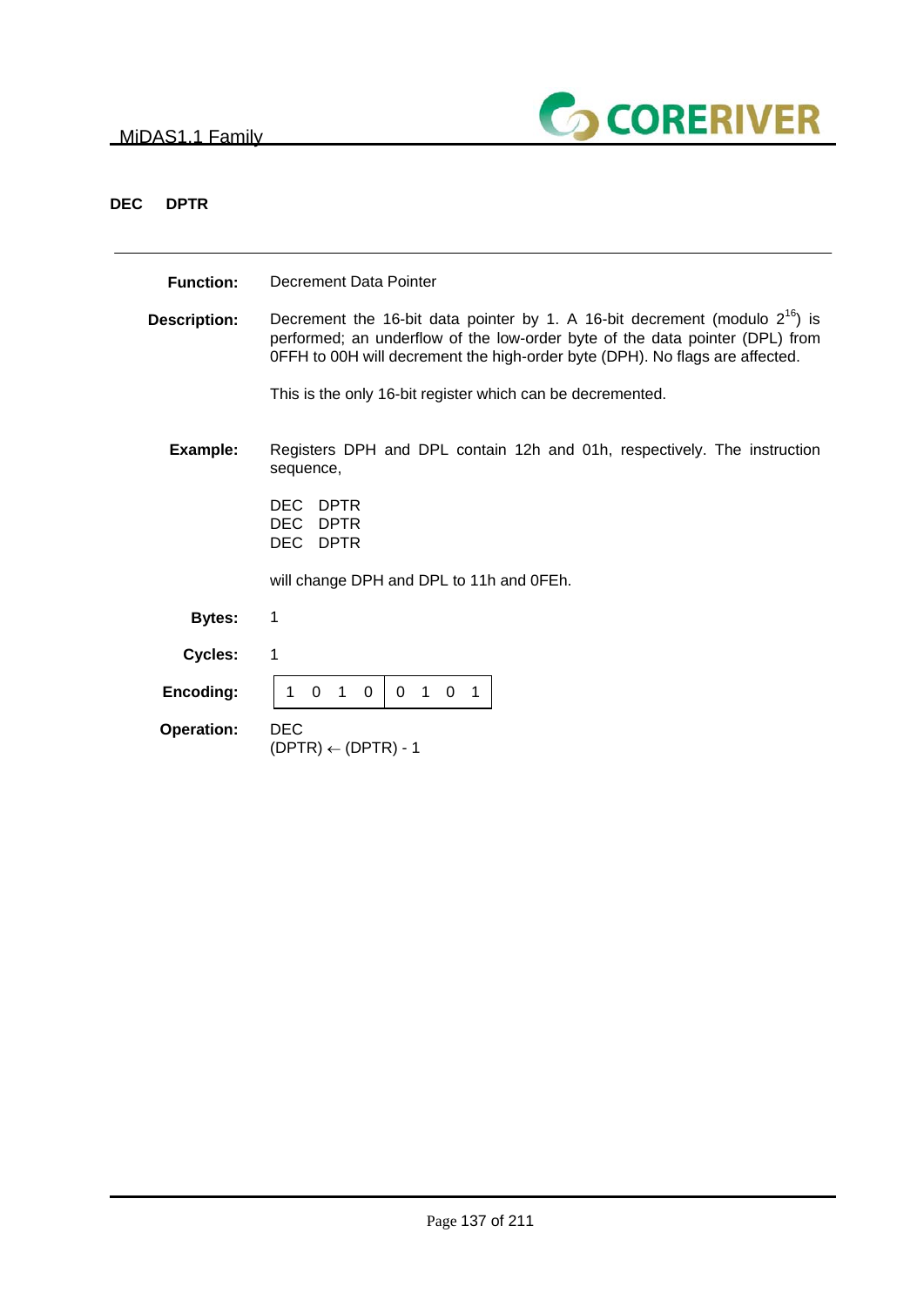



### **DIV AB**

| <b>Function:</b>    | Divide                                                                                                                                                                                                                                                                   |
|---------------------|--------------------------------------------------------------------------------------------------------------------------------------------------------------------------------------------------------------------------------------------------------------------------|
| <b>Description:</b> | DIV AB divides the unsigned eight-bit integer in the Accumulator by the<br>unsigned eight-bit integer in register B. The Accumulator receives the integer<br>part of the quotient; register B receives the integer remainder. The carry and OV<br>flags will be cleared. |
|                     | Exception: if B had originally contained 00h, the values returned in the<br>Accumulator and B register will be undefined and the overflow flag will be set.<br>The carry flag is cleared in any case.                                                                    |
| Example:            | The Accumulator contains 251 (0FBh or 11111011b) and B contains 18 (12h or<br>00010010b). The instruction,                                                                                                                                                               |
|                     | DIV AB                                                                                                                                                                                                                                                                   |
|                     | will leave 13 in the Accumulator (0Dh or 00001101b) and the value 17 (11h or<br>00010001b) in B, since $251 = (13 \times 18) + 17$ . Carry and OV will both be<br>cleared.                                                                                               |
| <b>Bytes:</b>       | 1                                                                                                                                                                                                                                                                        |
| Cycles:             | 3                                                                                                                                                                                                                                                                        |
| Encoding:           | 0<br>1<br>$0\quad 0$<br>0<br>$\mathbf{0}$<br>1<br>$\mathbf 0$                                                                                                                                                                                                            |
| <b>Operation:</b>   | <b>DIV</b><br>$(A)_{15-8}$ , $(B)_{7-0}$ $\leftarrow$ $(A)$ / $(B)$                                                                                                                                                                                                      |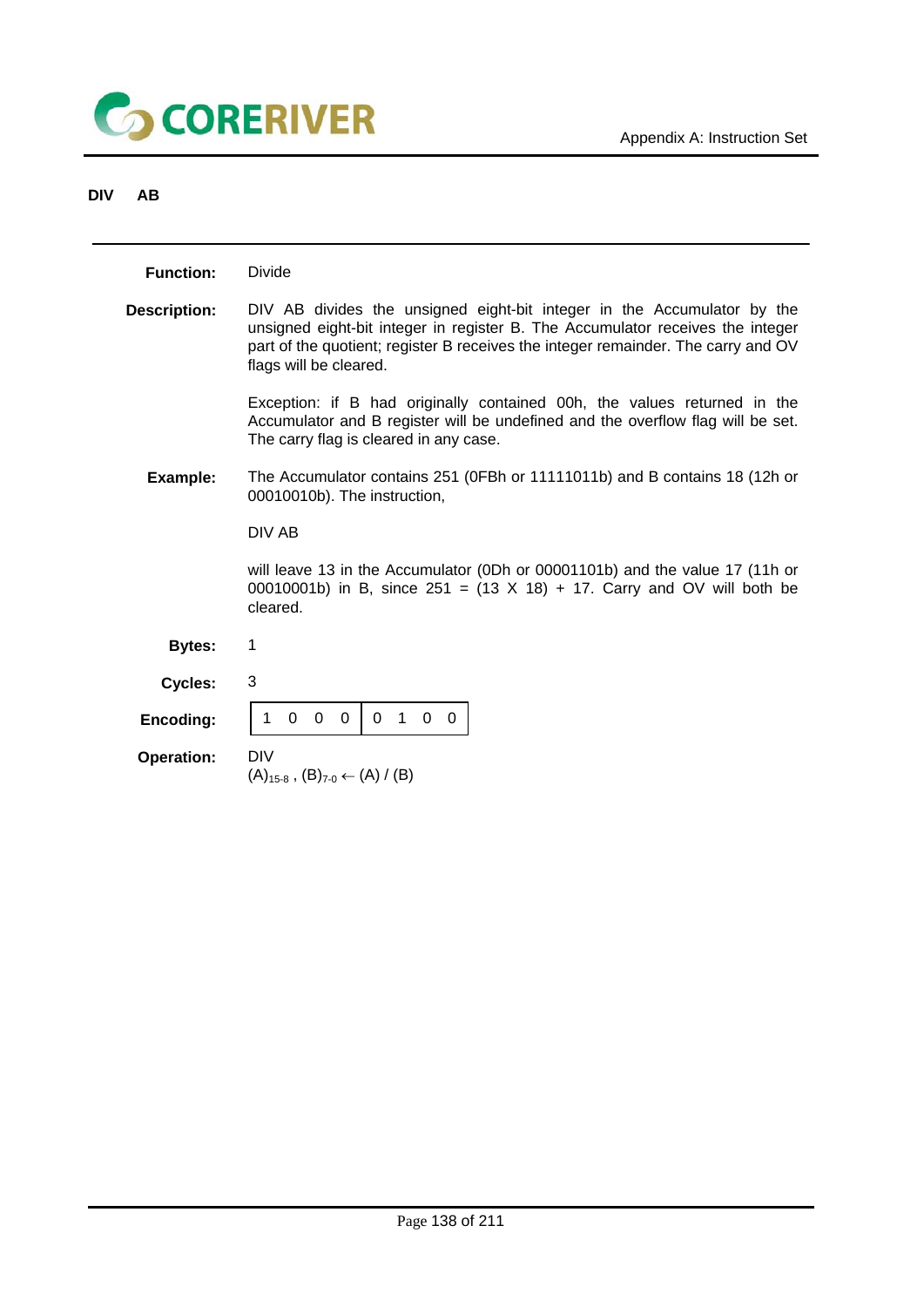

#### **DJNZ <byte>, <rel-addr>**

#### Decrement and Jump if Not Zero **Function:**

DJNZ decrements the location indicated by 1, and branches to the address indicated by the second operand if the resulting value is not zero. An original value of 00h will underflow to 0FFh. No flags are affected. The branch destination would be computed by adding the signed relative-displacement value in the last instruction byte to the PC, after incrementing the PC to the first byte of the following instruction. **Description:** 

The location decremented may be a register or directly addressed byte.

Note: When this instruction is used to modify an output port, the value used as the original port data will be read from the output data latch, not the input pins.

Internal RAM locations 40h, 50h and 60h contain the values 01h, 70h, and 15h, respectively. The instruction sequence, **Example:** 

> DJNZ 40H,LABEL 1 DJNZ 50H,LABEL 2 DJNZ 60H,LABEL 3

will cause a jump to the instruction at label LABEL\_2 with the values 00h, 6Fh, and 15h in the three RAM locations. The first jump was not taken because the result was zero.

This instruction provides a simple way of executing a program loop a given number of times, or for adding a moderate time delay (from 2 to 512 machine cycles) with a single instruction. The instruction sequence,

|         | <b>MOV</b> | R2, #8          |
|---------|------------|-----------------|
| TOGGLE: | CPL -      | P1.7            |
|         |            | DJNZ R2, TOGGLE |

will toggle P1.7 eight times, causing four output pukes to appear at bit 7 of output Port 1. Each pulse will last three machine cycles; two for DJNZ and one to alter the pin.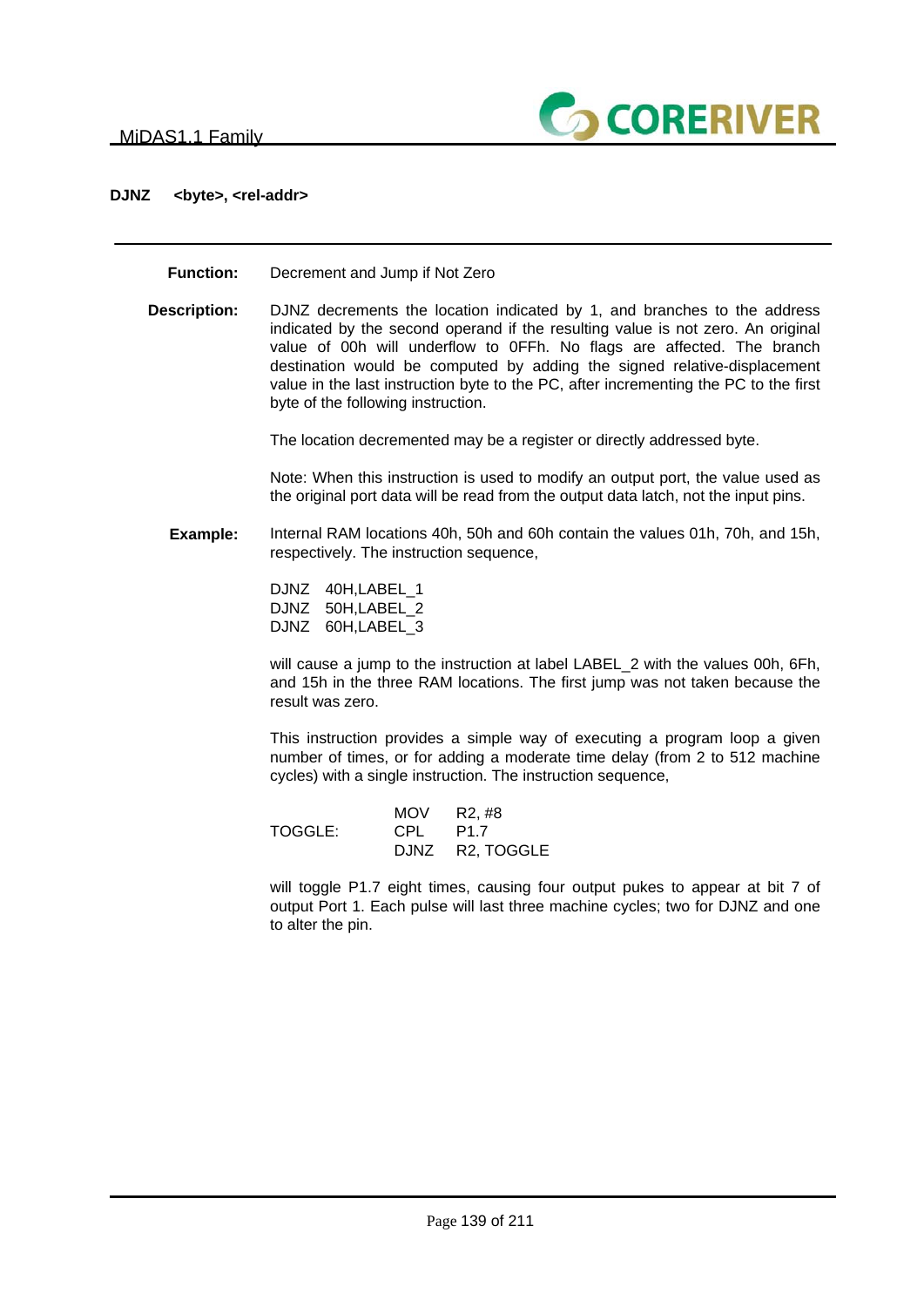

| DJNZ Rn, rel      |                                                                                                                                                             |
|-------------------|-------------------------------------------------------------------------------------------------------------------------------------------------------------|
| <b>Bytes:</b>     | $\overline{2}$                                                                                                                                              |
| Cycles:           | 3                                                                                                                                                           |
| Encoding:         | $\overline{\mathbf{0}}$<br>$\mathbf 1$<br>$\overline{1}$<br>1<br>relative<br>1<br>$\mathsf{r}$<br>$\sqrt{1}$<br>$\mathsf{r}$                                |
| Operation:        | <b>DJNZ</b><br>$(PC) \leftarrow (PC) + 2$<br>$(Rn) \leftarrow (Rn) - 1$<br>IF $(Rn) > 0$ or $(Rn) < 0$<br>THEN $(PC) \leftarrow (PC) + rel$                 |
| DJNZ direct, rel  |                                                                                                                                                             |
| <b>Bytes:</b>     | 3                                                                                                                                                           |
| Cycles:           | $\overline{\mathbf{4}}$                                                                                                                                     |
| Encoding:         | $\overline{0}$<br>$\mathbf 0$<br>$1 -$<br>$\overline{1}$<br>$0 \t0 \t1 \t1$<br>direct address<br>relative                                                   |
| <b>Operation:</b> | <b>DJNZ</b><br>$(PC) \leftarrow (PC) + 2$<br>$(direct) \leftarrow (direct) - 1$<br>IF $(direct) > 0$ or $(direct) < 0$<br>THEN $(PC) \leftarrow (PC) + rel$ |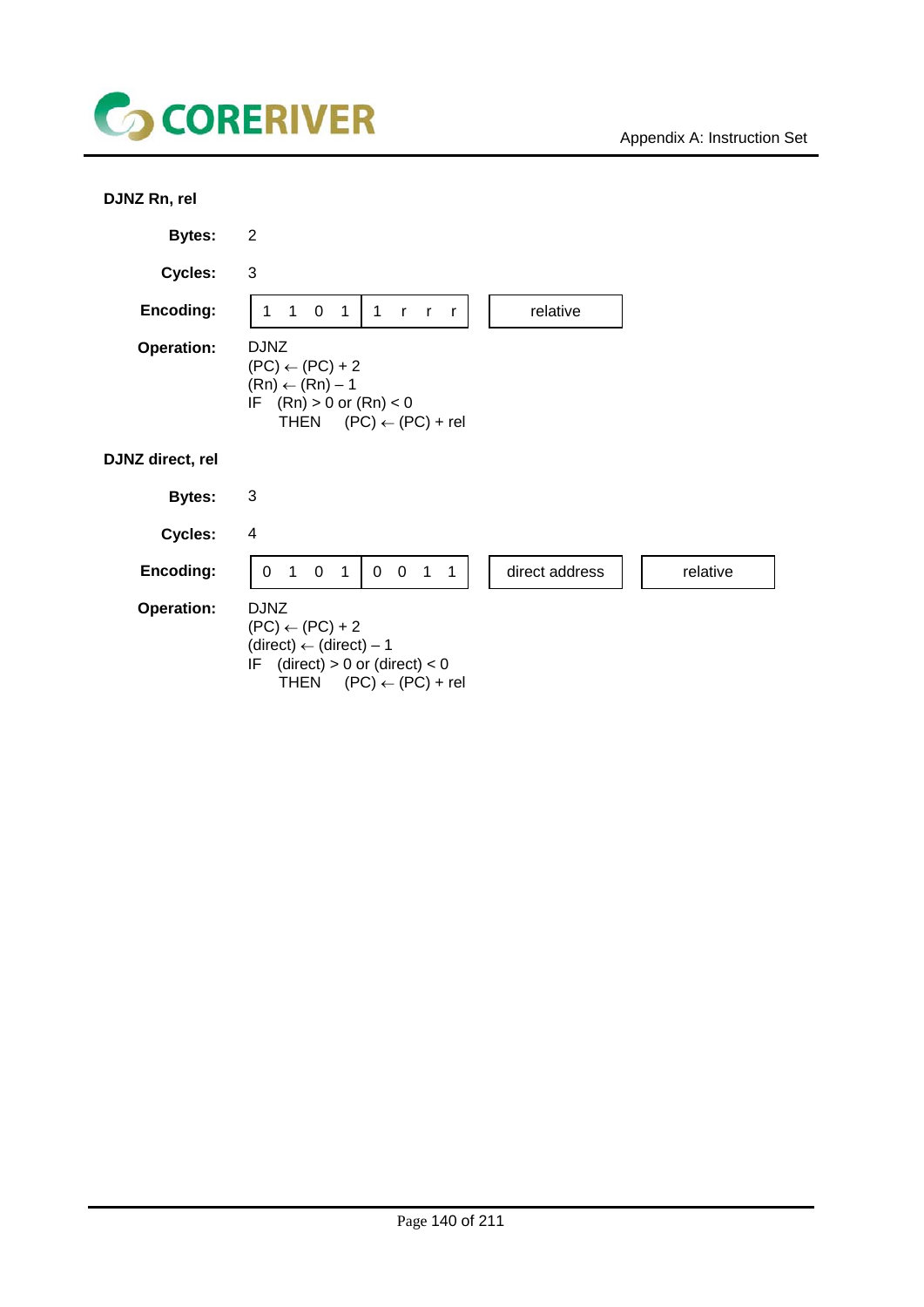

## INC <br/> <br/> <br/> *k*

#### Increment **Function:**

INC increments the indicated variable by 1. An original value of 0FFh will overflow to 00h. No flags are affected. Three addressing modes are allowed: register, direct, or register-indirect. **Description:** 

> Note: When this instruction is used to modify an output port, the value used as the original port data will be read from the output data latch, not the input pins.

Register 0 contains 7Eh (01111110b). Internal RAM locations 7Eh and 7Fh contain 0FFh and 40H, respectively. The instruction sequence, **Example:** 

> INC @R0 INC R0 INC @R0

will leave register 0 set to 7Fh and internal RAM locations 7Eh and 7Fh holding 00h and 41h, respectively.

## **INC A**

1 1 INC  $(A) \leftarrow (A) + 1$ 1 1 **Bytes: Cycles: Encoding: Operation: INC Rn Bytes: Cycles:**  0 0 0 0 0 1 0 0

INC  $(Rn) \leftarrow (Rn) + 1$ **Encoding: Operation:**  0 0 0 0 1 r r r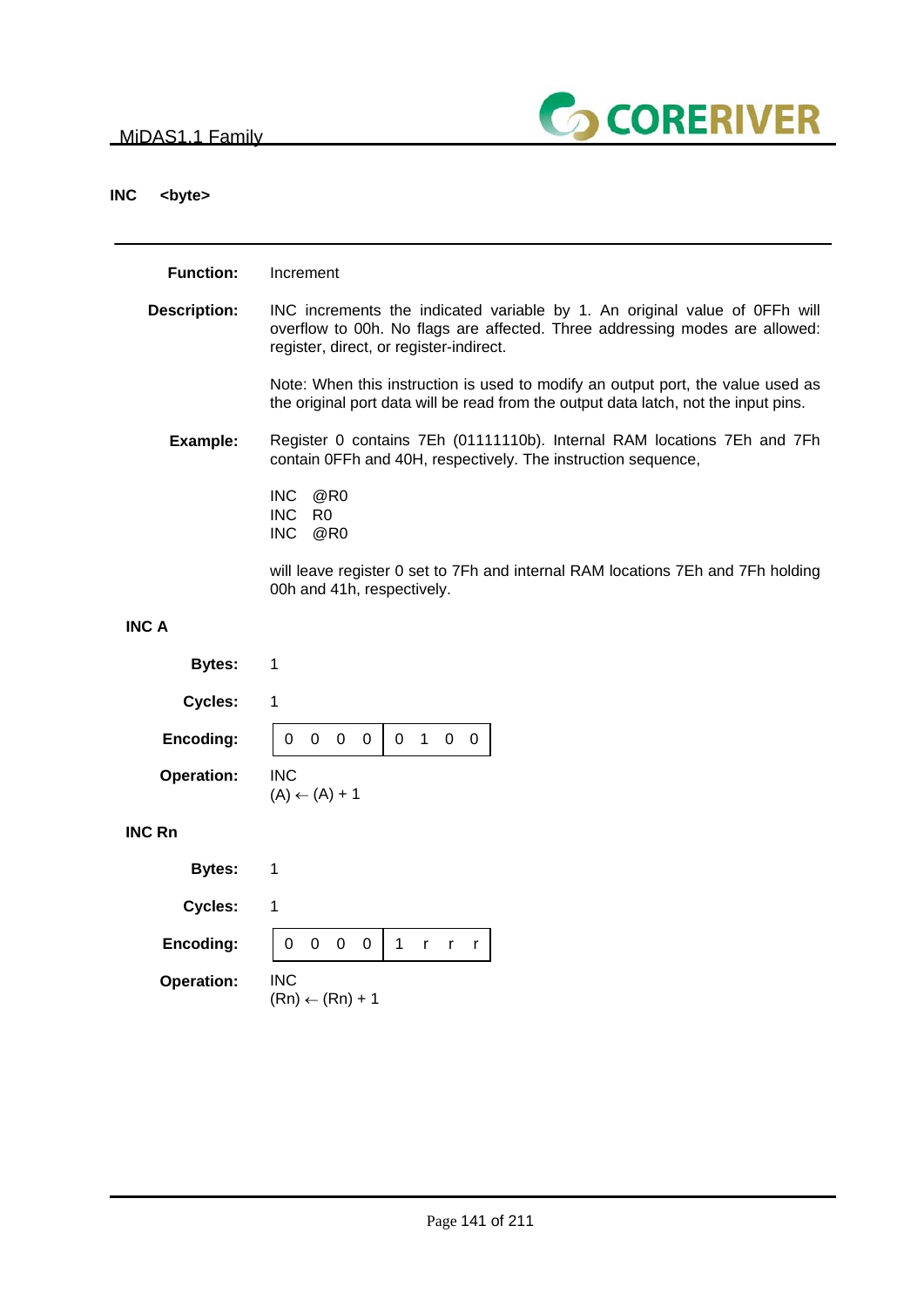

| <b>INC direct</b> |                                                                                 |
|-------------------|---------------------------------------------------------------------------------|
| <b>Bytes:</b>     | $\overline{2}$                                                                  |
| Cycles:           | $\overline{c}$                                                                  |
| Encoding:         | $\mathbf 0$<br>$1 \quad 0$<br>0<br>$\mathbf 0$<br>0<br>0<br>1<br>direct address |
| <b>Operation:</b> | <b>INC</b><br>$(direct) \leftarrow (direct) + 1$                                |
| INC @Ri           |                                                                                 |
| <b>Bytes:</b>     | 1                                                                               |
| Cycles:           | 1                                                                               |
| Encoding:         | $0\quad 0$<br>$0$ 1 1 i<br>$\overline{0}$<br>0                                  |
| Operation:        | <b>INC</b><br>$((Ri)) \leftarrow ((Ri)) + 1$                                    |

# Page 142 of 211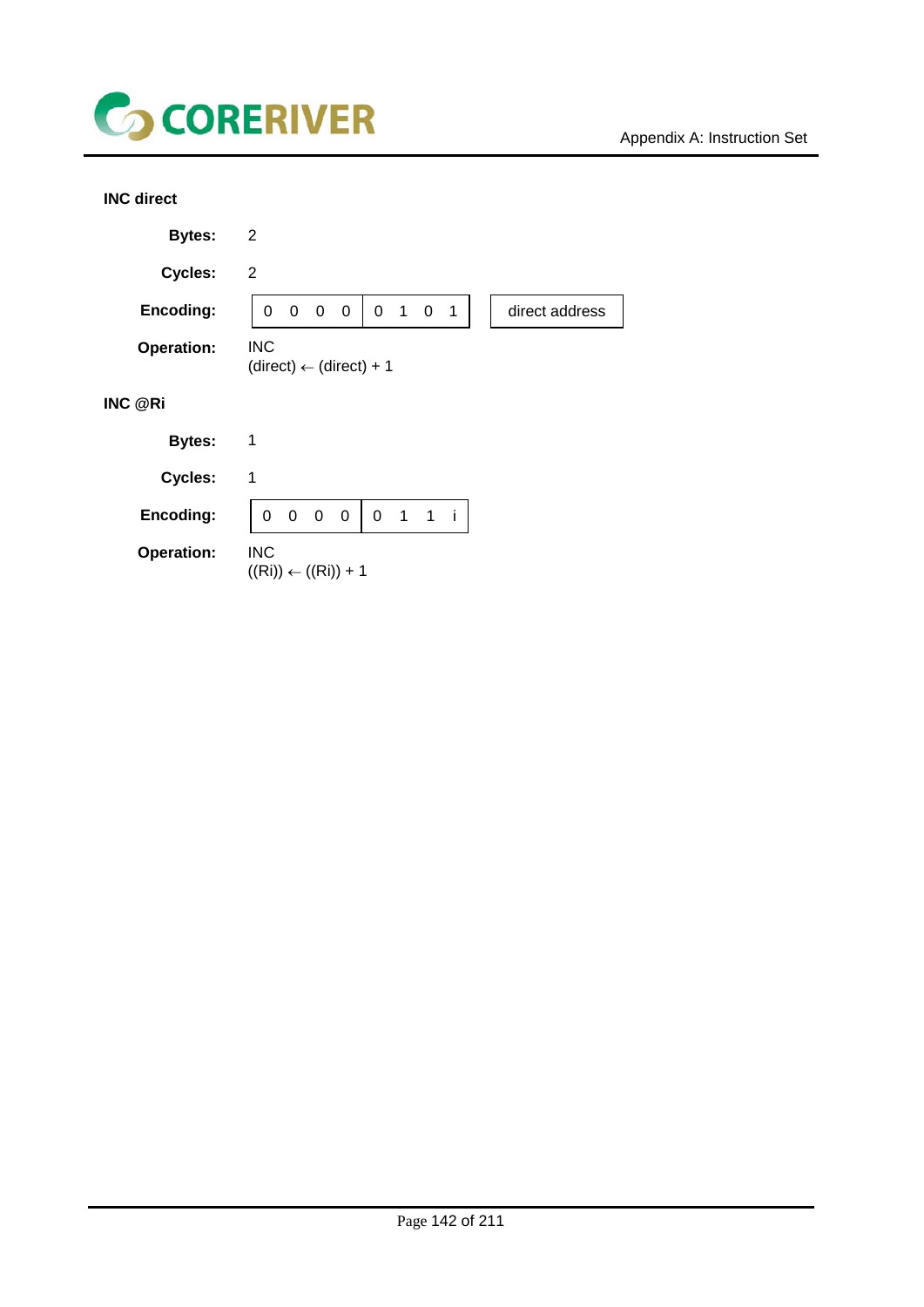

# **INC DPTR**

| <b>Function:</b>    | Increment Data Pointer                                                                                                                                                                                                                          |
|---------------------|-------------------------------------------------------------------------------------------------------------------------------------------------------------------------------------------------------------------------------------------------|
| <b>Description:</b> | Increment the 16-bit data pointer by 1. A 16-bit increment (modulo $2^{16}$ ) is<br>performed; an overflow of the low-order byte of the data pointer (DPL) from<br>OFFh to 00h will increment the high-order byte (DPH). No flags are affected. |
|                     | This is the only 16-bit register which can be incremented.                                                                                                                                                                                      |
| Example:            | Registers DPH and DPL contain 12h and OFEh, respectively. The instruction<br>sequence,                                                                                                                                                          |
|                     | INC.<br><b>DPTR</b><br>INC.<br><b>DPTR</b><br>INC DPTR                                                                                                                                                                                          |
|                     | will change DPH and DPL to 13h and 01h.                                                                                                                                                                                                         |
| Bytes:              | 1                                                                                                                                                                                                                                               |
| Cycles:             | 1                                                                                                                                                                                                                                               |
| Encoding:           | $\Omega$<br>$\Omega$<br>$\overline{1}$<br>0<br>0<br>1<br>1                                                                                                                                                                                      |
| <b>Operation:</b>   | <b>INC</b><br>$(DPTR) \leftarrow (DPTR) + 1$                                                                                                                                                                                                    |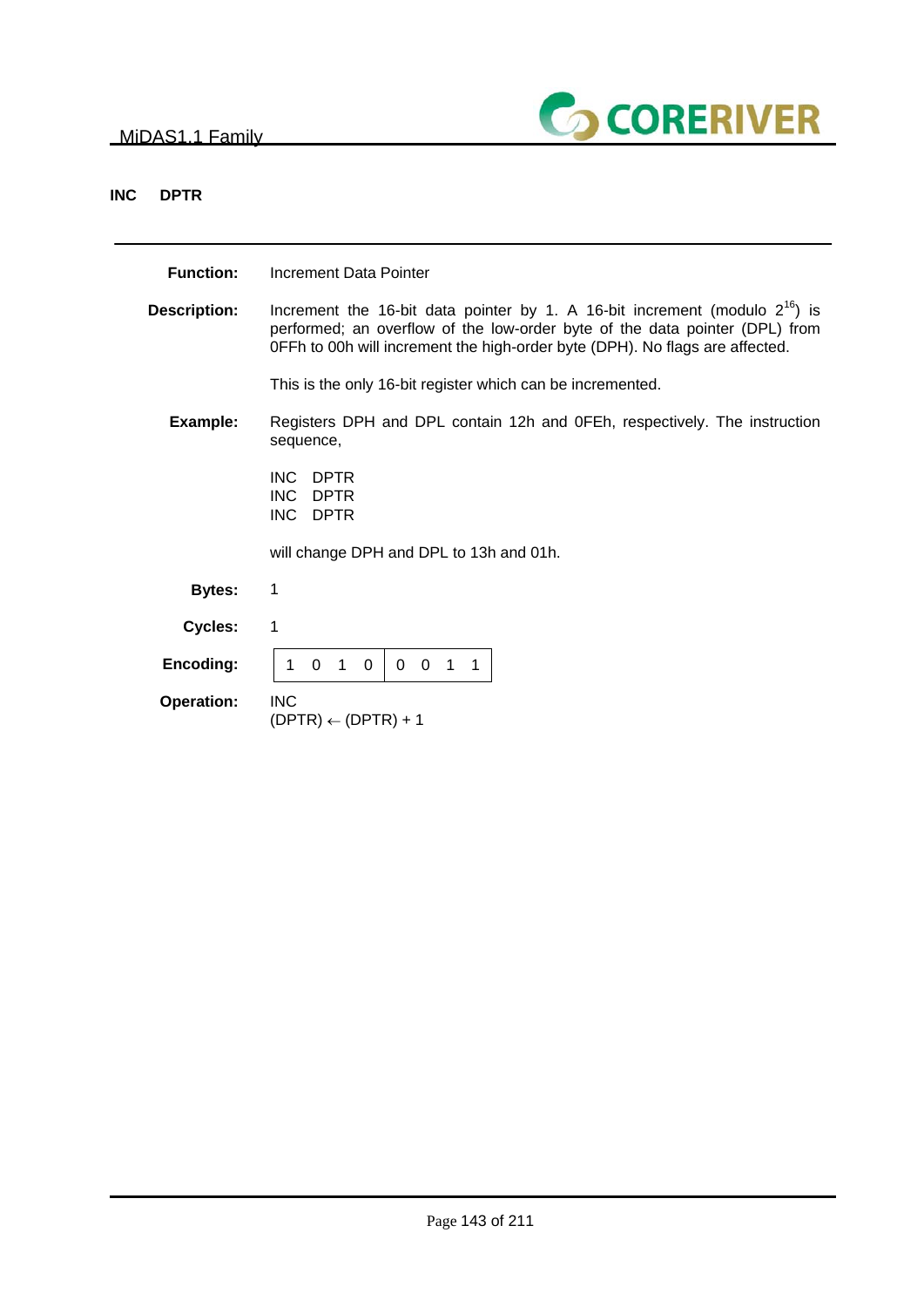

# **JB bit, rel**

| <b>Function:</b>    | Jump if Bit set                                                                                                                                                                                                                                                                                                                                                           |
|---------------------|---------------------------------------------------------------------------------------------------------------------------------------------------------------------------------------------------------------------------------------------------------------------------------------------------------------------------------------------------------------------------|
| <b>Description:</b> | If the indicated bit is a one, jump to the address indicated; otherwise proceed<br>with the next instruction. The branch destination is computed by adding the<br>signed relative-displacement in the third instruction byte to the PC, after<br>incrementing the PC to the first byte of the next instruction. The bit tested is not<br>modified. No flags are affected. |
| Example:            | The data present at input port 1 is 11001010b. The Accumulator holds 56h<br>(01010110b). The instruction sequence,                                                                                                                                                                                                                                                        |
|                     | P1.2, LABEL1<br>JB<br>ACC.2, LABEL2<br>JB                                                                                                                                                                                                                                                                                                                                 |
|                     | will cause program execution to branch to the instruction at label LABEL2.                                                                                                                                                                                                                                                                                                |
| <b>Bytes:</b>       | 3                                                                                                                                                                                                                                                                                                                                                                         |
| Cycles:             | 4                                                                                                                                                                                                                                                                                                                                                                         |
| Encoding:           | 0 <sub>1</sub><br>0<br>0<br>$\overline{0}$<br>bit address<br>$\overline{0}$<br>0<br>relative<br>0                                                                                                                                                                                                                                                                         |
| <b>Operation:</b>   | JB<br>$(PC) \leftarrow (PC) + 3$<br>IF $(bit) = 1$<br>THEN $(PC) \leftarrow (PC) + rel$                                                                                                                                                                                                                                                                                   |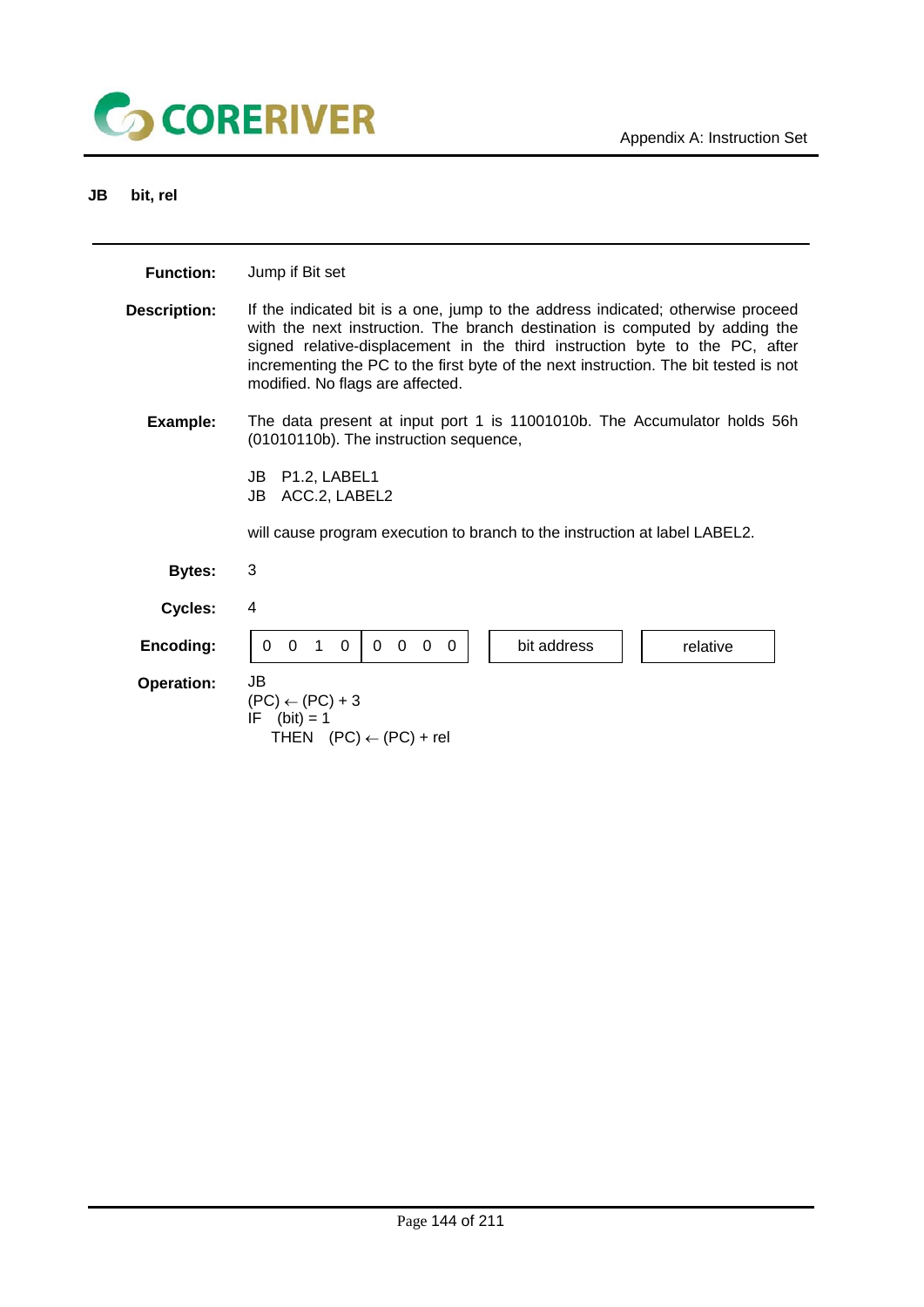

# **JBC bit, rel**

| <b>Function:</b>    | Jump if Bit is set and Clear bit                                                                                                                                                                                                                                                                                                                                                                                                                                                                                                                                |  |
|---------------------|-----------------------------------------------------------------------------------------------------------------------------------------------------------------------------------------------------------------------------------------------------------------------------------------------------------------------------------------------------------------------------------------------------------------------------------------------------------------------------------------------------------------------------------------------------------------|--|
| <b>Description:</b> | If the indicated bit is one, branch to the address indicated; otherwise proceed<br>with the next instruction. The bit will not be cleared if it is already a zero. The<br>branch destination is computed by adding the signed relative-displacement in<br>the third instruction byte to the PC, after incrementing the PC to the first byte of<br>the next instruction. No flags are affected.<br>Note: When this instruction is used to test an output pin, the value used as the<br>original data will be read from the output data latch, not the input pin. |  |
|                     |                                                                                                                                                                                                                                                                                                                                                                                                                                                                                                                                                                 |  |
| Example:            | The Accumulator holds 56h (01010110b). The instruction sequence,                                                                                                                                                                                                                                                                                                                                                                                                                                                                                                |  |
|                     | JBC ACC.3, LABELI<br>JBC ACC.2, LABEL2                                                                                                                                                                                                                                                                                                                                                                                                                                                                                                                          |  |
|                     | will cause program execution to continue at the instruction identified by the label<br>LABEL2, with the Accumulator modified to 52h (01010010b).                                                                                                                                                                                                                                                                                                                                                                                                                |  |
| <b>Bytes:</b>       | 3                                                                                                                                                                                                                                                                                                                                                                                                                                                                                                                                                               |  |
| Cycles:             | 4                                                                                                                                                                                                                                                                                                                                                                                                                                                                                                                                                               |  |
| Encoding:           | $\mathbf 0$<br>bit address<br>relative<br>0<br>0<br>$\mathbf 1$<br>0<br>0<br>0<br>0                                                                                                                                                                                                                                                                                                                                                                                                                                                                             |  |
| <b>Operation:</b>   | <b>JBC</b><br>$(PC) \leftarrow (PC) + 3$<br>$(bit) = 1$<br>IF -<br>THEN (bit) $\leftarrow$ 0<br>$(PC) \leftarrow (PC) + rel$                                                                                                                                                                                                                                                                                                                                                                                                                                    |  |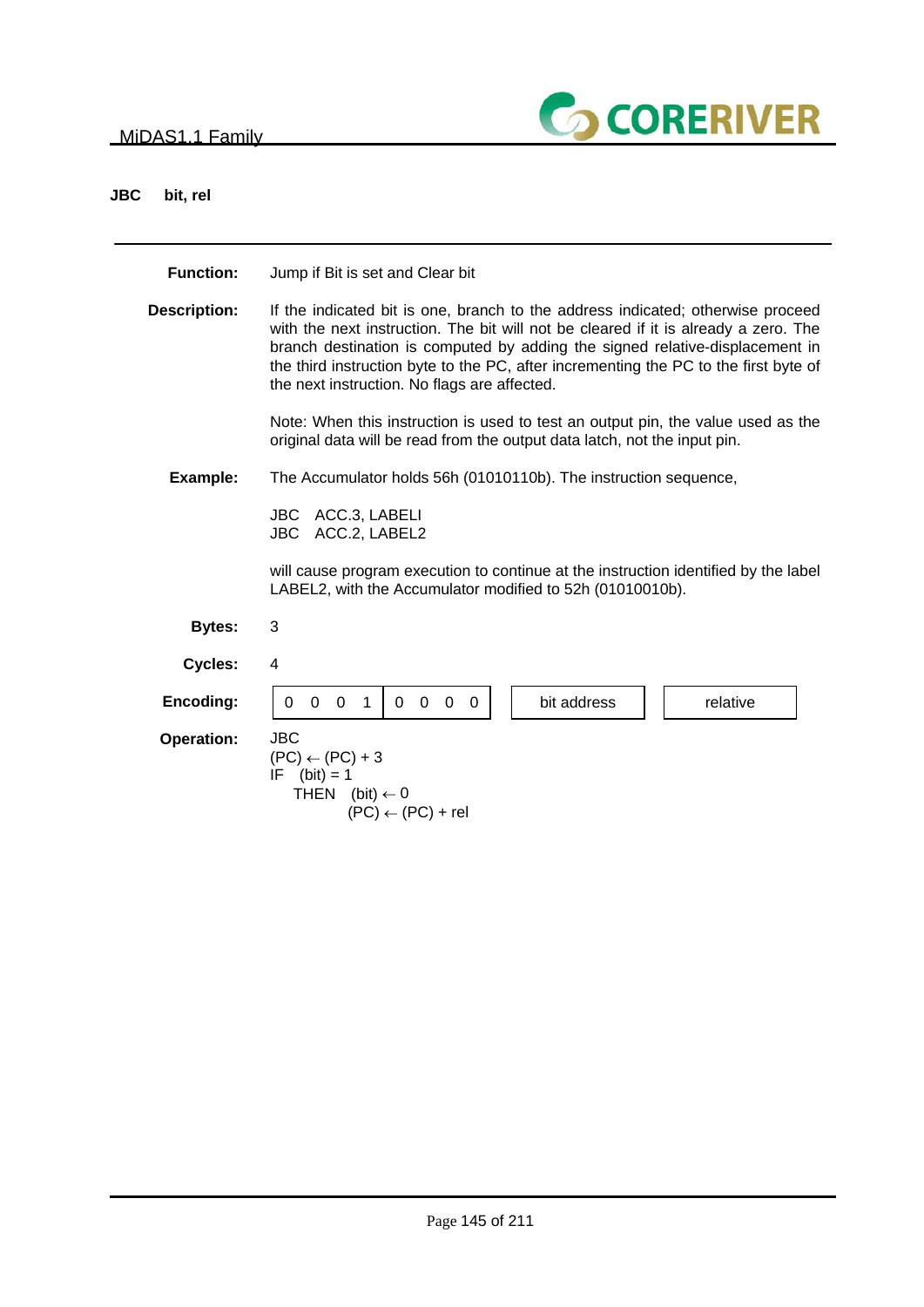

# **JC rel**

| <b>Function:</b>    | Jump if Carry is set                                                                                                                                                                                                                                                                             |  |
|---------------------|--------------------------------------------------------------------------------------------------------------------------------------------------------------------------------------------------------------------------------------------------------------------------------------------------|--|
| <b>Description:</b> | If the carry flag is set, branch to the address indicated; otherwise proceed with<br>the next instruction. The branch destination is computed by adding the signed<br>relative-displacement in the second instruction byte to the PC, after<br>incrementing the PC twice. No flags are affected. |  |
| Example:            | The carry flag is cleared. The instruction sequence,                                                                                                                                                                                                                                             |  |
|                     | <b>JC LABEL1</b><br>CPL C<br><b>JC LABEL2</b>                                                                                                                                                                                                                                                    |  |
|                     | will set the carry and cause program execution to continue at the instruction<br>identified by the label LABEL2.                                                                                                                                                                                 |  |
| <b>Bytes:</b>       | 2                                                                                                                                                                                                                                                                                                |  |
| Cycles:             | 3                                                                                                                                                                                                                                                                                                |  |
| Encoding:           | $\Omega$<br>1 0 0<br>$0\quad 0\quad 0$<br>$\overline{0}$<br>relative                                                                                                                                                                                                                             |  |
| <b>Operation:</b>   | JC<br>$(PC) \leftarrow (PC) + 2$<br>IF $(C) = 1$<br>THEN $(PC) \leftarrow (PC) + rel$                                                                                                                                                                                                            |  |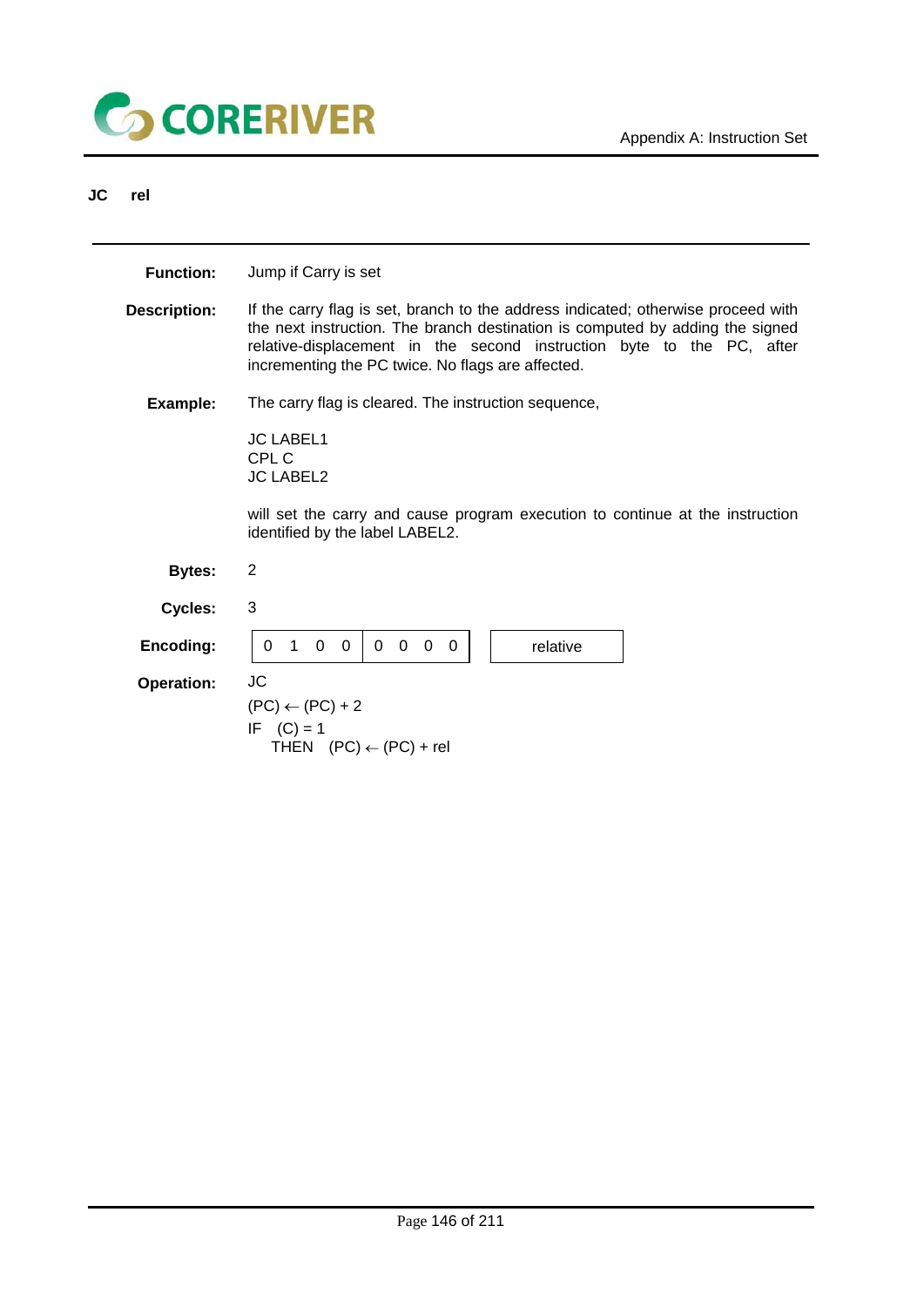

### **JMP @A + DPTR**

#### Jump indirect **Function:**

Add the eight-bit unsigned contents of the Accumulator with the sixteen-bit data pointer, and load the resulting sum to the program counter. This will be the address for subsequent instruction fetches. Sixteen-bit addition is performed (modulo  $2^{16}$ ): a carry-out from the low-order eight bits propagates through the higher-order bits. Neither the Accumulator nor the Data Pointer is altered. No flags are affected. **Description:** 

An even number from 0 to 6 is in the Accumulator. The following sequence of instructions will branch to one of four AJMP instructions in a jump table starting at JMP\_TBL: **Example:** 

|          | MOV DPTR. #JMP TBL |
|----------|--------------------|
|          | JMP @A+DPTR        |
| JMP TBL: | AJMP LABEL0        |
|          | AJMP LABEL1        |
|          | AJMP LABEL2        |
|          | AJMP LABEL3        |

If the Accumulator equals 04h when starting this sequence, execution will jump to label LABEL2. Remember that AJMP is a two-byte instruction, so the jump instructions start at every other address.

1 **Bytes:** 

2

JMP

**Encoding:** 

0 1 1 1 0 0 1 1

**Operation:** 

 $(PC) \leftarrow (A) + (DPTR)$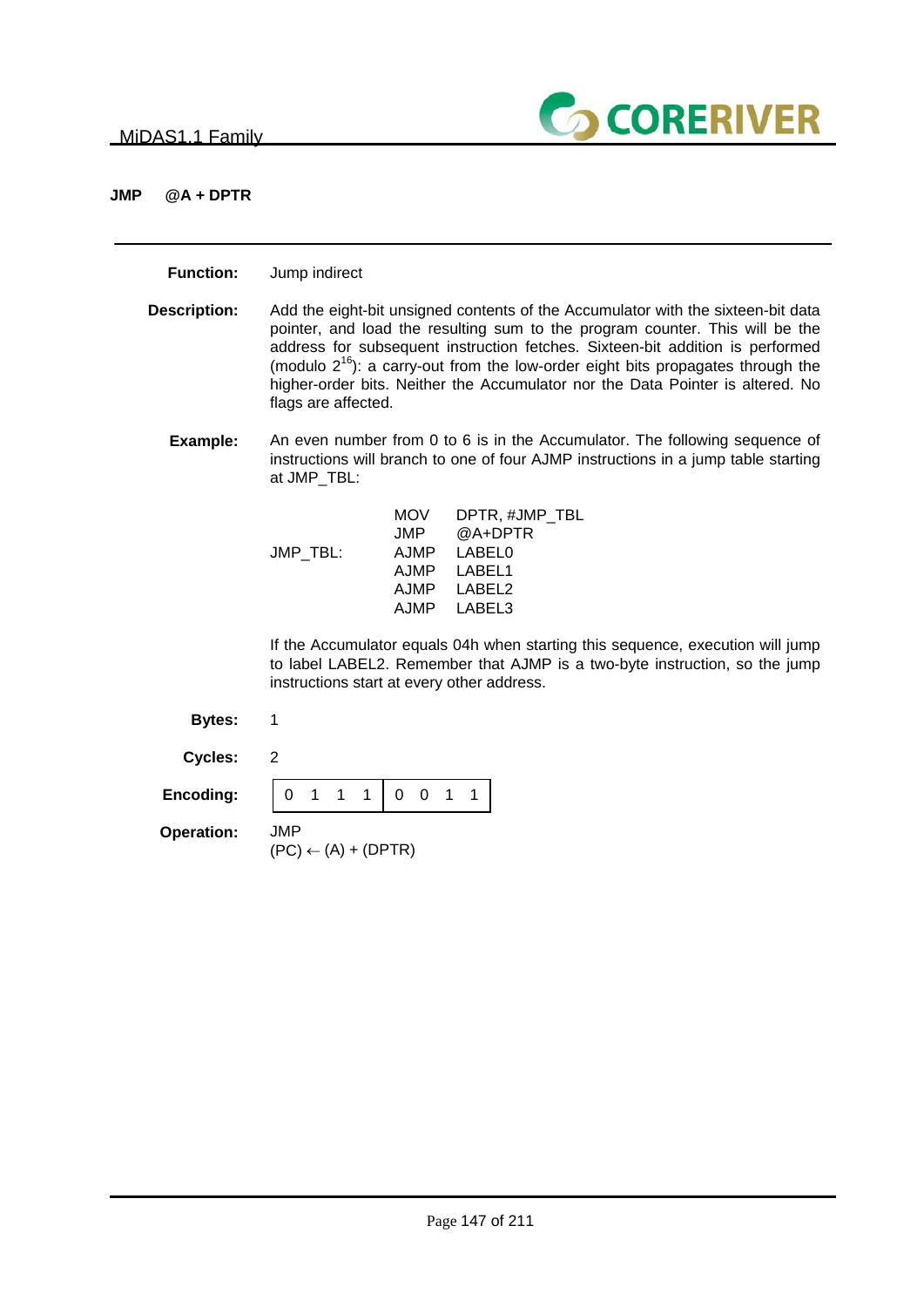

**JNB bit, rel** 

| <b>Function:</b>    | Jump if Bit Not set                                                                                                                                                                                                                                                                                                                                                          |  |
|---------------------|------------------------------------------------------------------------------------------------------------------------------------------------------------------------------------------------------------------------------------------------------------------------------------------------------------------------------------------------------------------------------|--|
| <b>Description:</b> | If the indicated bit is a zero, branch to the indicated address; otherwise proceed<br>with the next instruction. The branch destination is computed by adding the<br>signed relative-displacement in the third instruction byte to the PC, after<br>incrementing the PC to the first byte of the next instruction. The bit tested is not<br>modified. No flags are affected. |  |
| Example:            | The data present at input port 1 is 11001010b. The Accumulator holds 56h<br>(01010110b). The instruction sequence,                                                                                                                                                                                                                                                           |  |
|                     | JNB.<br>P1.3, LABEL1<br>ACC.3, LABEL2<br>JNB.                                                                                                                                                                                                                                                                                                                                |  |
|                     | will cause program execution to continue at the instruction at label LABEL2.                                                                                                                                                                                                                                                                                                 |  |
| <b>Bytes:</b>       | 3                                                                                                                                                                                                                                                                                                                                                                            |  |
| <b>Cycles:</b>      | 4                                                                                                                                                                                                                                                                                                                                                                            |  |
| Encoding:           | $\overline{1}$<br>$\mathbf{1}$<br>bit address<br>relative<br>0<br>$\Omega$<br>$\Omega$<br>$0\quad 0$<br>$\overline{0}$                                                                                                                                                                                                                                                       |  |
| Operation:          | <b>JNB</b><br>$(PC) \leftarrow (PC) + 3$<br>IF $(bit) = 0$<br>THEN $(PC) \leftarrow (PC) + rel$                                                                                                                                                                                                                                                                              |  |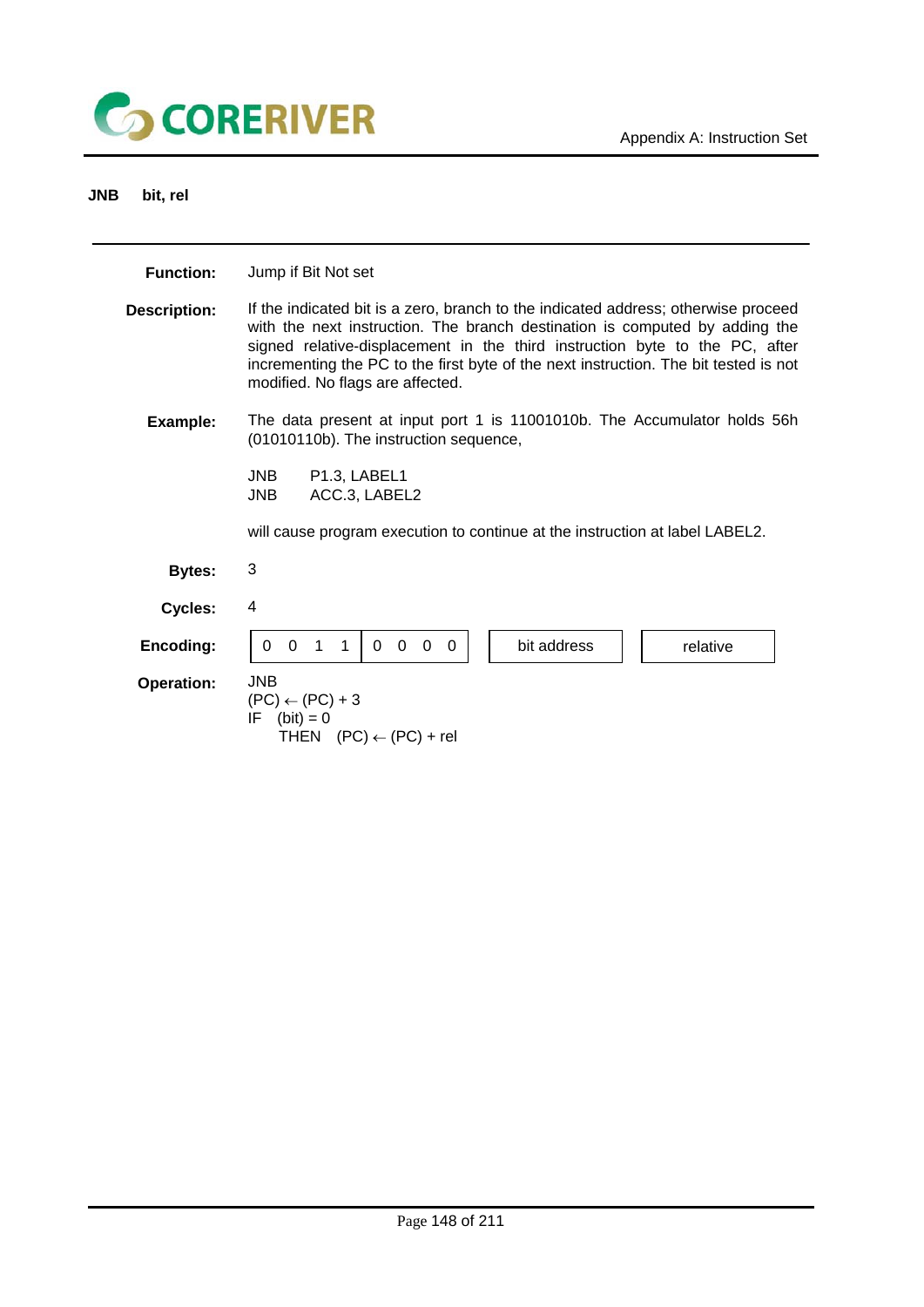

# **JNC rel**

| <b>Function:</b>    | Jump if Carry not set                                                                                                                                                                                                                                                                                                                            |  |
|---------------------|--------------------------------------------------------------------------------------------------------------------------------------------------------------------------------------------------------------------------------------------------------------------------------------------------------------------------------------------------|--|
| <b>Description:</b> | If the carry flag is a zero, branch to the address indicated; otherwise proceed<br>with the next instruction. The branch destination is computed by adding the<br>signed relative-displacement in the second instruction byte to the PC, after<br>incrementing the PC twice to point to the next instruction. The carry flag is not<br>modified. |  |
| Example:            | The carry flag is set. The instruction sequence,                                                                                                                                                                                                                                                                                                 |  |
|                     | JNC.<br>LABEL1<br>CPL C<br>JNC LABEL2                                                                                                                                                                                                                                                                                                            |  |
|                     | will clear the carry and cause program execution to continue at the instruction<br>identified by the label LABEL2.                                                                                                                                                                                                                               |  |
| <b>Bytes:</b>       | 2                                                                                                                                                                                                                                                                                                                                                |  |
| Cycles:             | 3                                                                                                                                                                                                                                                                                                                                                |  |
| Encoding:           | 0 <sub>1</sub><br>$\Omega$<br>$\overline{0}$<br>$0\quad 0\quad 0$<br>$\mathbf{1}$<br>relative                                                                                                                                                                                                                                                    |  |
| Operation:          | <b>JNC</b><br>$(PC) \leftarrow (PC) + 2$<br>IF $(C) = 0$<br>THEN $(PC) \leftarrow (PC) + rel$                                                                                                                                                                                                                                                    |  |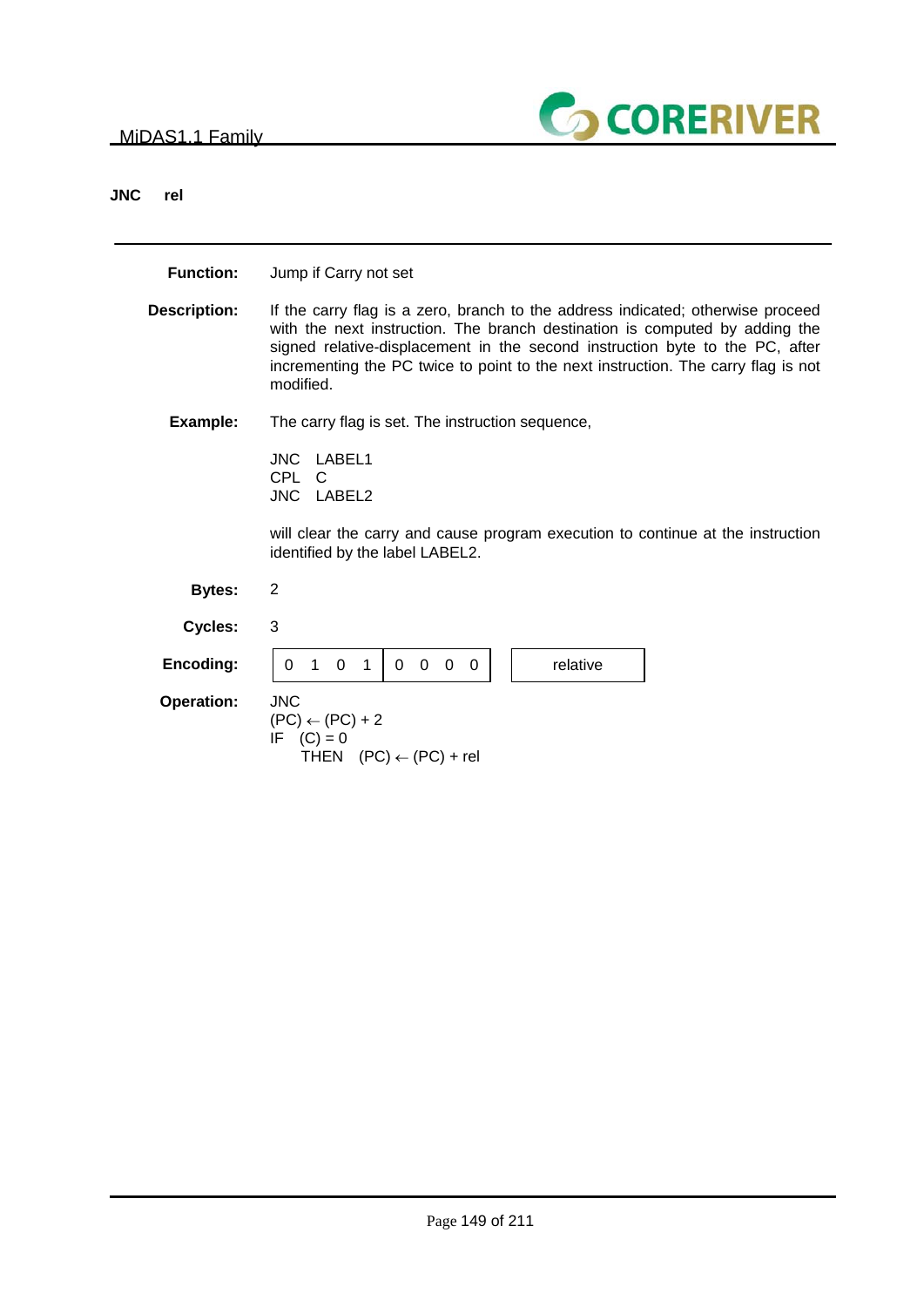

# **JNZ rel**

| <b>Function:</b>    | Jump if Accumulator Not Zero                                                                                                                                                                                                                                                                                                                       |  |
|---------------------|----------------------------------------------------------------------------------------------------------------------------------------------------------------------------------------------------------------------------------------------------------------------------------------------------------------------------------------------------|--|
| <b>Description:</b> | If any bit of the Accumulator is a one, branch to the indicated address;<br>otherwise proceed with the next instruction. The branch destination is computed<br>by adding the signed relative-displacement in the second instruction byte to the<br>PC, after incrementing the PC twice. The Accumulator is not modified. No flags<br>are affected. |  |
| Example:            | The Accumulator originally holds 00h. The instruction sequence,                                                                                                                                                                                                                                                                                    |  |
|                     | JNZ.<br>LABEL1<br><b>INC</b><br>A<br>JNZ LAEEL2                                                                                                                                                                                                                                                                                                    |  |
|                     | will set the Accumulator to 01h and continue at label LABEL2.                                                                                                                                                                                                                                                                                      |  |
| <b>Bytes:</b>       | 2                                                                                                                                                                                                                                                                                                                                                  |  |
| Cycles:             | 3                                                                                                                                                                                                                                                                                                                                                  |  |
| Encoding:           | $\mathbf{1}$<br>relative<br>1<br>0<br>$\overline{0}$<br>0<br>0<br>$\mathbf 1$<br>0                                                                                                                                                                                                                                                                 |  |
| <b>Operation:</b>   | <b>JNZ</b><br>$(PC) \leftarrow (PC) + 2$<br>IF $(A) \neq 0$<br>THEN $(PC) \leftarrow (PC) + rel$                                                                                                                                                                                                                                                   |  |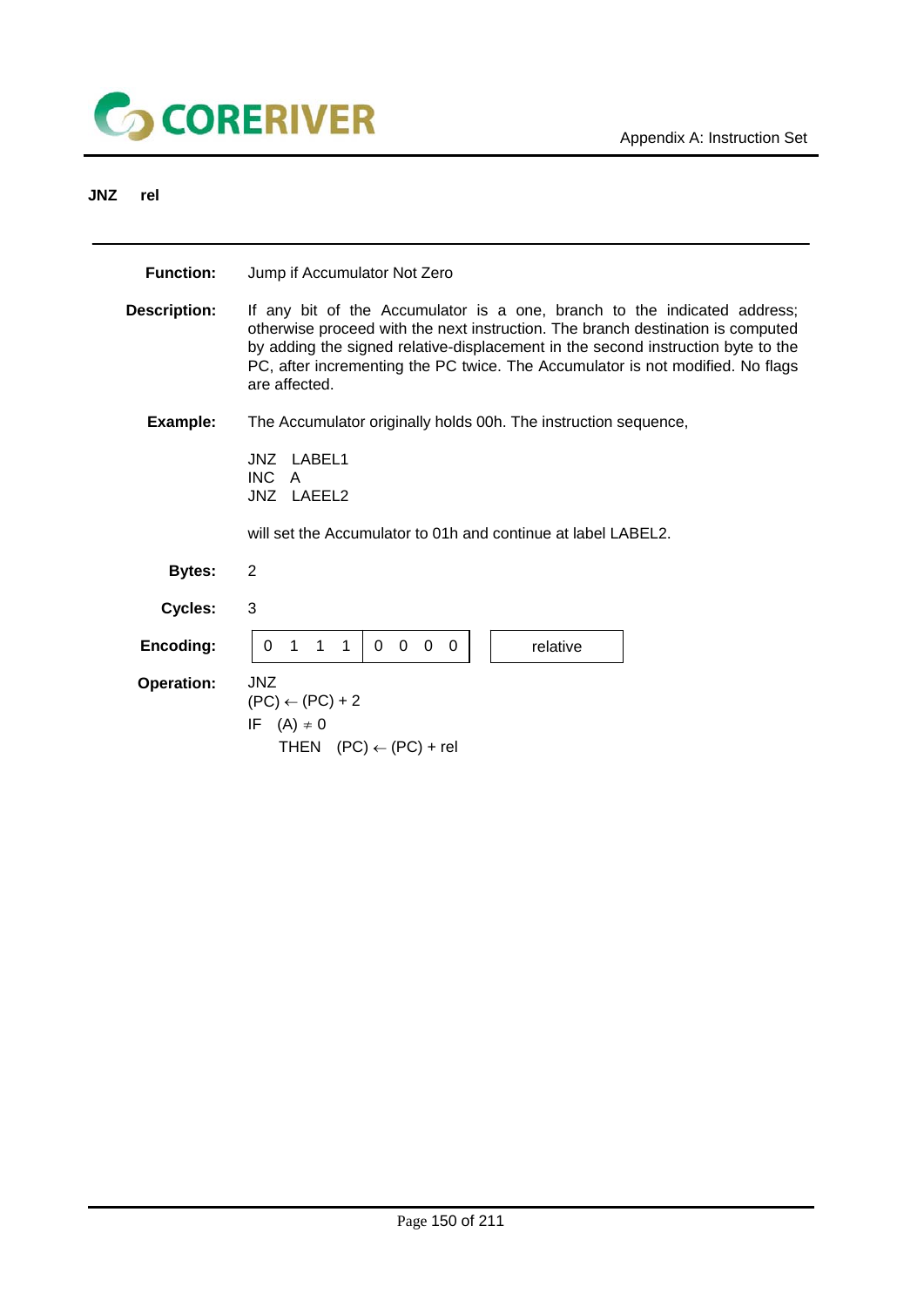

# **JZ rel**

| <b>Function:</b>    | Jump if Accumulator Zero                                                                                                                                                                                                                                                                                                                            |  |
|---------------------|-----------------------------------------------------------------------------------------------------------------------------------------------------------------------------------------------------------------------------------------------------------------------------------------------------------------------------------------------------|--|
| <b>Description:</b> | If all bits of the Accumulator are zero, branch to the address indicated;<br>otherwise proceed with the next instruction. The branch destination is computed<br>by adding the signed relative-displacement in the second instruction byte to the<br>PC, after incrementing the PC twice. The Accumulator is not modified. No flags<br>are affected. |  |
| Example:            | The Accumulator originally contains 01h. The instruction sequence,                                                                                                                                                                                                                                                                                  |  |
|                     | JZ<br>LABEL1<br>DEC.<br>A<br>LABEL <sub>2</sub><br>JZ                                                                                                                                                                                                                                                                                               |  |
|                     | will change the Accumulator to 00h and cause program execution to continue at<br>the instruction identified by the label LABEL2.                                                                                                                                                                                                                    |  |
| <b>Bytes:</b>       | 2                                                                                                                                                                                                                                                                                                                                                   |  |
| Cycles:             | 3                                                                                                                                                                                                                                                                                                                                                   |  |
| Encoding:           | $\mathbf{1}$<br>$\mathbf{1}$<br>0<br>$\Omega$<br>0<br>0<br>0<br>relative<br>0                                                                                                                                                                                                                                                                       |  |
| <b>Operation:</b>   | <b>JNZ</b><br>$(PC) \leftarrow (PC) + 2$<br>IF $(A) = 0$<br>THEN $(PC) \leftarrow (PC) + rel$                                                                                                                                                                                                                                                       |  |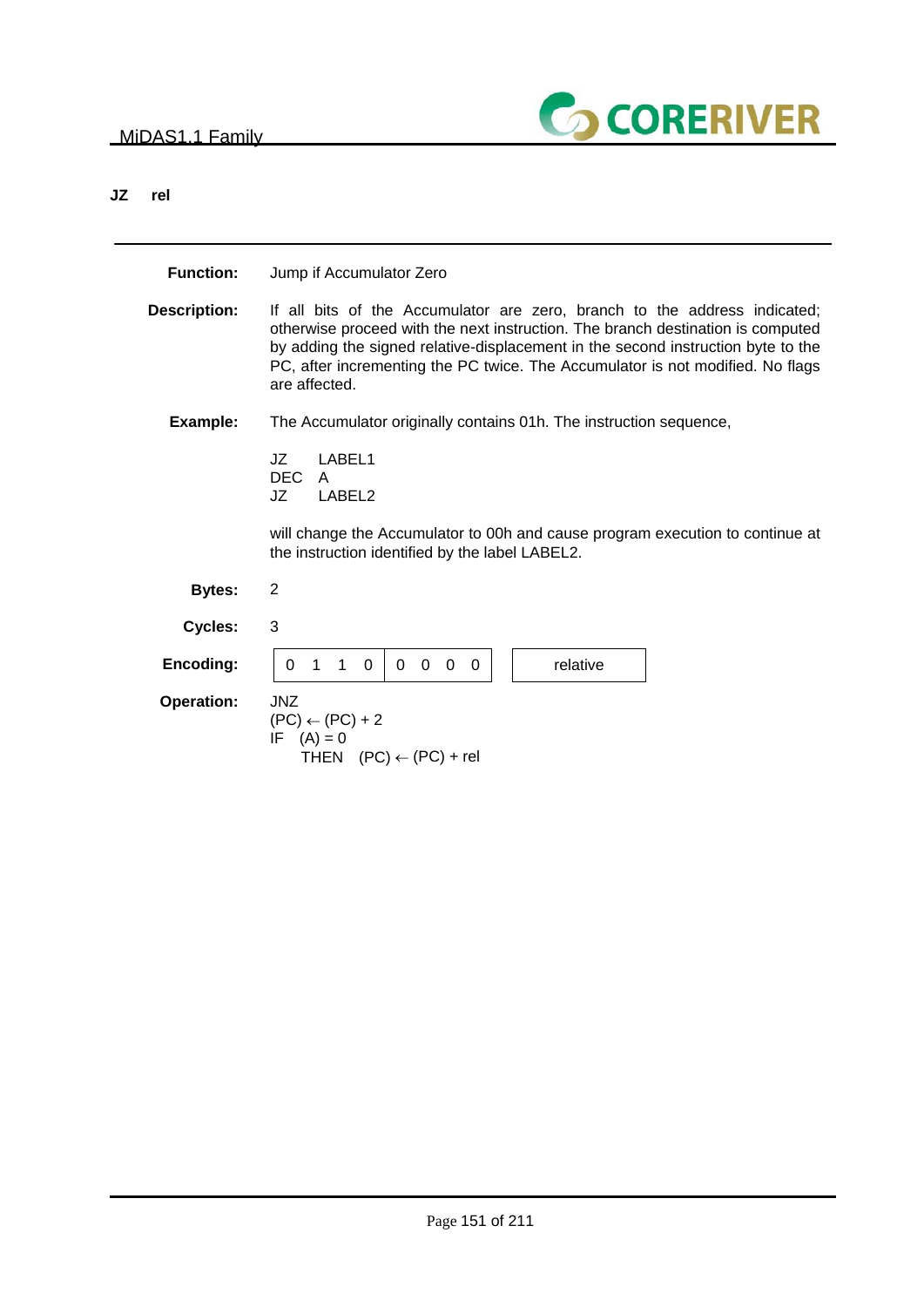

## **LCALL addr16**

 $\overline{\phantom{a}}$ 

| <b>Function:</b>    | Long call                                                                                                                                                                                                                                                                                                                                                                                                                                                                                                                                                                                                                |  |
|---------------------|--------------------------------------------------------------------------------------------------------------------------------------------------------------------------------------------------------------------------------------------------------------------------------------------------------------------------------------------------------------------------------------------------------------------------------------------------------------------------------------------------------------------------------------------------------------------------------------------------------------------------|--|
| <b>Description:</b> | LCALL calls a subroutine located at the indicated address. The instruction adds<br>three to the program counter to generate the address of the next instruction and<br>then pushes the 16-bit result onto the stack (low byte first), incrementing the<br>Stack Pointer by two. The high-order and low-order bytes of the PC are then<br>loaded, respectively, with the second and third bytes of the LCALL instruction.<br>Program execution continues with the instruction at this address. The<br>subroutine may therefore begin anywhere in the full 64Kbyte program memory<br>address space. No flags are affected. |  |
| Example:            | Initially the Stack Pointer equals 07h. The label "SUBRTN" is assigned to<br>program memory location 1234h. After executing the instruction,                                                                                                                                                                                                                                                                                                                                                                                                                                                                             |  |
|                     | LCALL SUBRTN                                                                                                                                                                                                                                                                                                                                                                                                                                                                                                                                                                                                             |  |
|                     | at location 0123h, the Stack Pointer will contain 09h, internal RAM locations<br>08h and 09h will contain 26h and 01h, and the PC will contain 1234h.                                                                                                                                                                                                                                                                                                                                                                                                                                                                    |  |
| <b>Bytes:</b>       | 3                                                                                                                                                                                                                                                                                                                                                                                                                                                                                                                                                                                                                        |  |
| Cycles:             | $\overline{4}$                                                                                                                                                                                                                                                                                                                                                                                                                                                                                                                                                                                                           |  |
| Encoding:           | $addr15 - addr8$<br>addr7 ~amp; addr0<br>$\overline{0}$<br>$\Omega$<br>$\mathbf{0}$<br>$\overline{\mathbf{0}}$<br>$\overline{1}$<br>$\Omega$<br>$\overline{1}$<br>0                                                                                                                                                                                                                                                                                                                                                                                                                                                      |  |
| <b>Operation:</b>   | LCALL<br>$(PC) \leftarrow (PC) + 3$<br>$(SP) \leftarrow (SP) + 1$<br>$((SP)) \leftarrow (PC_{7-0})$<br>$(SP) \leftarrow (SP) + 1$<br>$((SP)) \leftarrow (PC_{15-8})$<br>$(PC) \leftarrow (PC) + 3$<br>$(PC) \leftarrow addr_{15-0}$                                                                                                                                                                                                                                                                                                                                                                                      |  |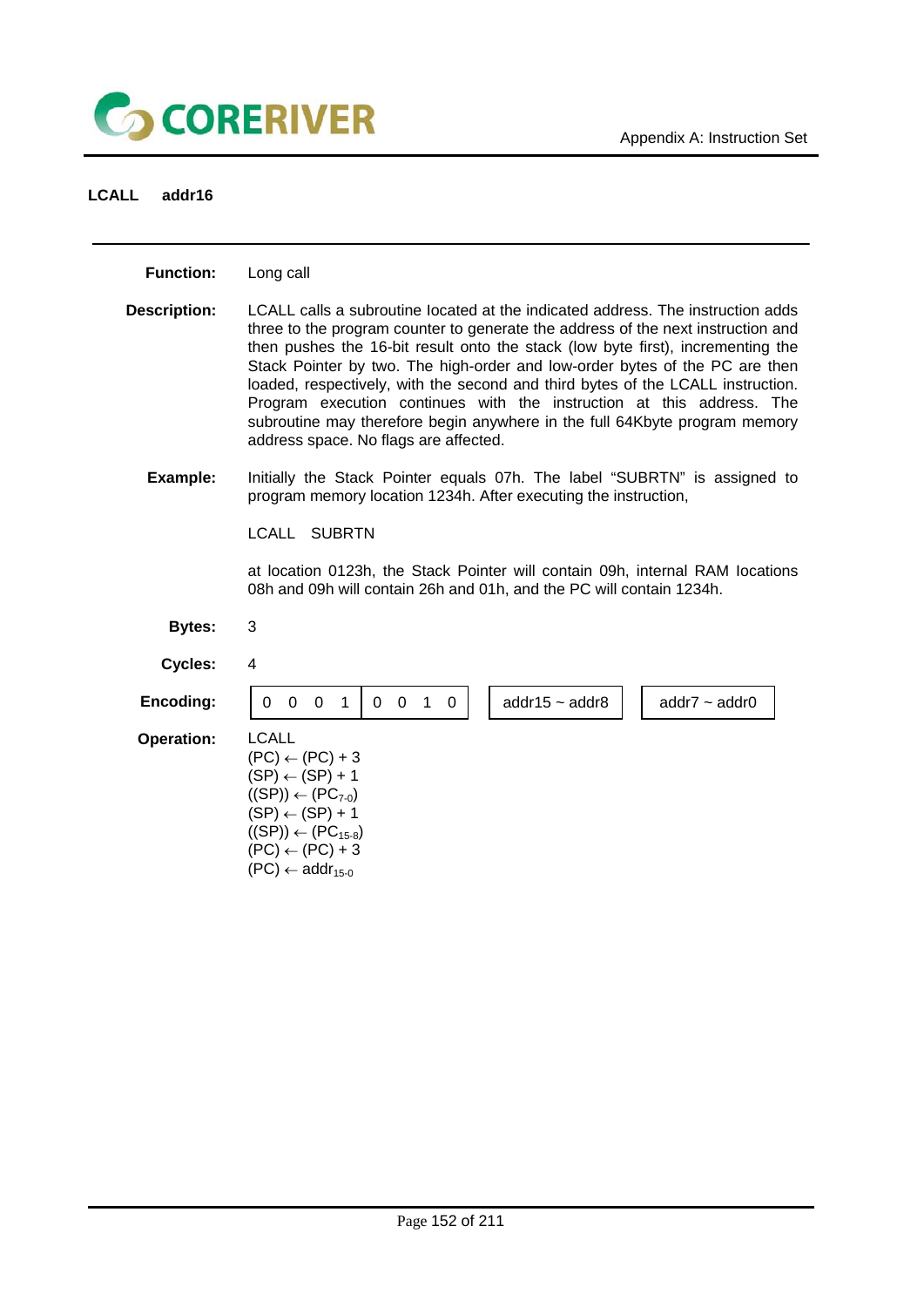

## **LJMP addr16**

| <b>Function:</b>    | Long Jump                                                                                                                                                                                                                                                                                                     |  |
|---------------------|---------------------------------------------------------------------------------------------------------------------------------------------------------------------------------------------------------------------------------------------------------------------------------------------------------------|--|
| <b>Description:</b> | LJMP causes an unconditional branch to the indicated address, by loading the<br>high-order and low-order bytes of the PC (respectively) with the second and<br>third instruction bytes. The destination may therefore be anywhere in the full<br>64Kbyte program memory address space. No flags are affected. |  |
| Example:            | The label "JMPADR" is assigned to the instruction at program memory location<br>1234h. The instruction,<br>LJMP JMPADR                                                                                                                                                                                        |  |
|                     |                                                                                                                                                                                                                                                                                                               |  |
|                     | at location 0123h will load the program counter with 1234h.                                                                                                                                                                                                                                                   |  |
| <b>Bytes:</b>       | 3                                                                                                                                                                                                                                                                                                             |  |
| Cycles:             | 4                                                                                                                                                                                                                                                                                                             |  |
| Encoding:           | addr7 ~amp; addr0<br>$\Omega$<br>addr15 $\sim$ addr8<br>0<br>0<br>0<br>$\Omega$<br>$\Omega$<br>0                                                                                                                                                                                                              |  |
| <b>Operation:</b>   | LJMP<br>$(PC) \leftarrow addr_{15-0}$                                                                                                                                                                                                                                                                         |  |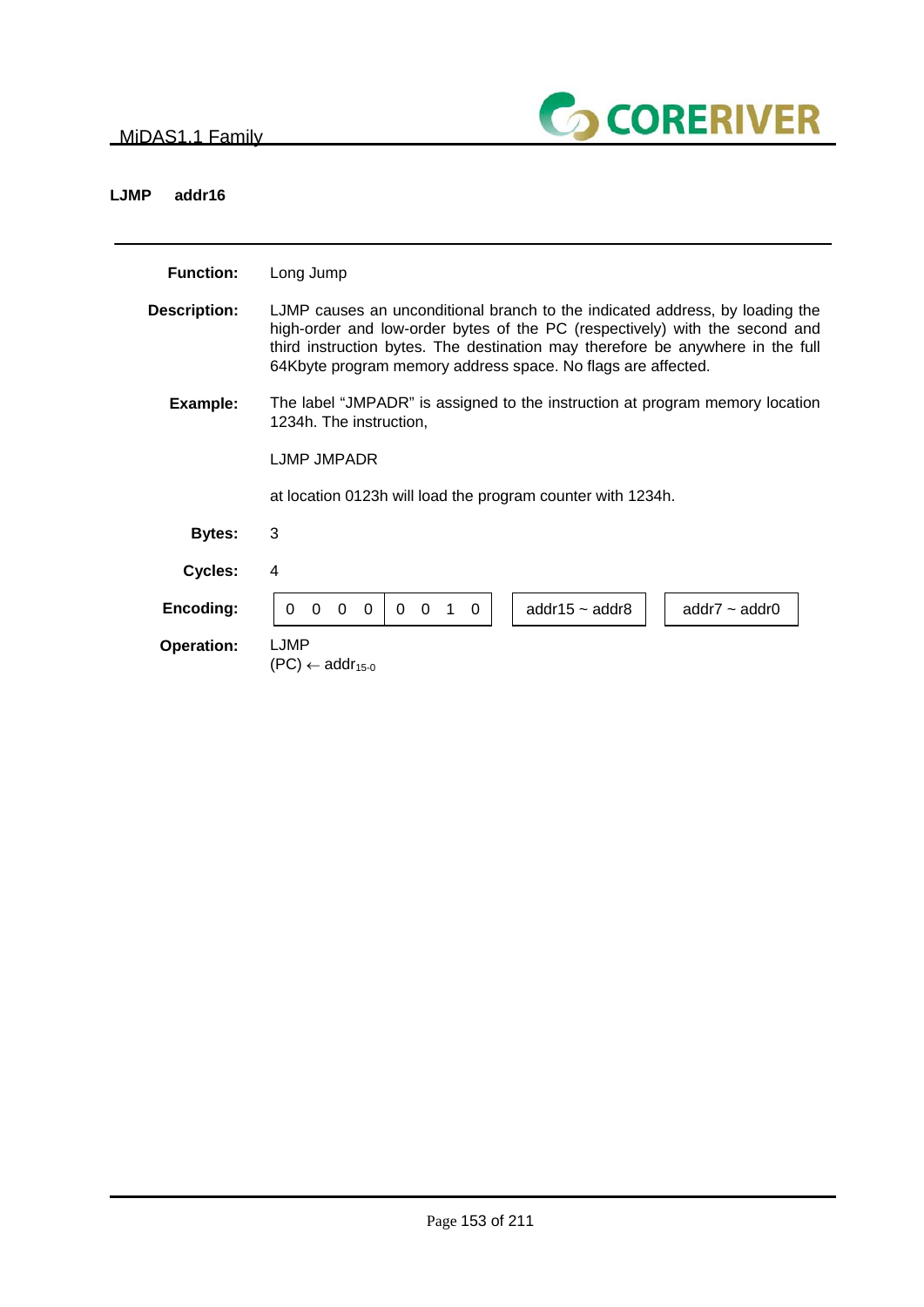



**MOV <dest-byte>, <src-byte>** 

Move byte variable The byte variable indicated by the second operand is copied into the location specified by the first operand. The source byte is not affected. No other register or flag is affected. This is by far the most flexible operation. Fifteen combinations of source and destination addressing modes are allowed. Internal RAM location 30h holds 40h. The value of RAM location 40h is 10h. The data present at input port 1 is 11001010b (0CAh). MOV R0, #30h ;R0 < = 30h MOV A,  $@R0$  ;  $A < 40h$ MOV R1, A ;R1 < = 40h MOV B, @R1 ;B < = 10h MOV  $@R1, P1$ ; RAM  $(40h) < 0$ CAh MOV P2, P1 ;P2 #0CAh **Function: Description: Example:** 

leaves the value 30h in register 0, 40h in both the Accumulator and register 1, 10h in register B, and 0Cah (11001010b) both in RAM Iocation 40h and output on port 2.

### **MOV A, Rn**

**MO** 

| <b>Bytes:</b>     | 1                                                                                          |
|-------------------|--------------------------------------------------------------------------------------------|
| Cycles:           | 1                                                                                          |
| Encoding:         | $1 \quad 1 \quad 1$<br>$\mathbf{1}$<br>0<br>r r<br>$\mathsf{r}$                            |
| Operation:        | <b>MOV</b><br>$(A) \leftarrow (Rn)$                                                        |
| V A, direct       |                                                                                            |
| <b>Bytes:</b>     | 2                                                                                          |
| Cycles:           | 2                                                                                          |
| Encoding:         | $1 \quad 1$<br>0<br>0 <sub>1</sub><br>1<br>$\overline{\phantom{0}}$<br>1<br>direct address |
| <b>Operation:</b> | <b>MOV</b><br>$(A) \leftarrow (direct)$                                                    |

**MOV A, ACC is not a valid instruction**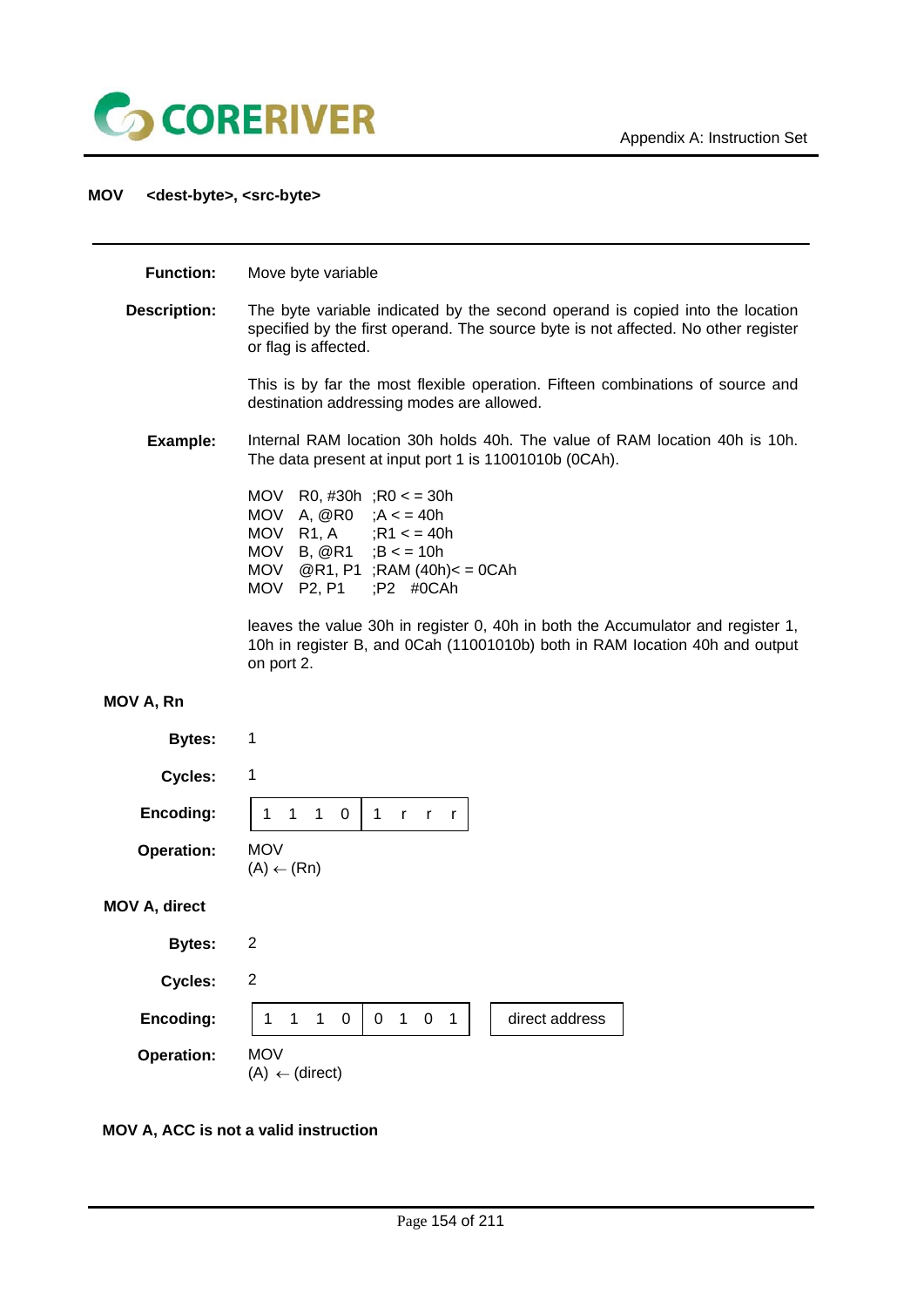

| MOV A, @Ri            |                                                                                                                                    |
|-----------------------|------------------------------------------------------------------------------------------------------------------------------------|
| <b>Bytes:</b>         | 1                                                                                                                                  |
| Cycles:               | 1                                                                                                                                  |
| Encoding:             | 0<br>$\mathbf 1$<br>0<br>$1 -$<br>$1$ i<br>1<br>1                                                                                  |
| <b>Operation:</b>     | <b>MOV</b><br>$(A) \leftarrow ((Ri))$                                                                                              |
| MOV A, #data          |                                                                                                                                    |
| <b>Bytes:</b>         | $\overline{2}$                                                                                                                     |
| Cycles:               | $\overline{c}$                                                                                                                     |
| Encoding:             | 0<br>immediate data<br>0<br>$\mathbf{1}$<br>$\mathbf 1$<br>$\mathbf{1}$<br>1<br>$\pmb{0}$<br>0                                     |
| <b>Operation:</b>     | <b>MOV</b><br>$(B) \leftarrow \text{\#data}$                                                                                       |
| MOV Rn, A             |                                                                                                                                    |
| <b>Bytes:</b>         | 1                                                                                                                                  |
| Cycles:               | 1                                                                                                                                  |
| Encoding:             | 1<br>$\mathbf 1$<br>$\mathbf{1}$<br>$\mathbf{1}$<br>$\mathbf{1}$<br>$\mathsf{r}$<br>$\mathsf{r}$<br>r                              |
| <b>Operation:</b>     | <b>MOV</b><br>$(Rn) \leftarrow (A)$                                                                                                |
| <b>MOV Rn, direct</b> |                                                                                                                                    |
| <b>Bytes:</b>         | $\overline{2}$                                                                                                                     |
| Cycles:               | $\overline{\mathbf{c}}$                                                                                                            |
| Encoding:             | direct address<br>$\mathbf{1}$<br>$\mathbf 0$<br>$\mathbf{1}$<br>0<br>$\mathbf{1}$<br>$\mathsf{r}$<br>$\mathsf{r}$<br>$\mathsf{r}$ |
| <b>Operation:</b>     | <b>MOV</b><br>$(Rn) \leftarrow (direct)$                                                                                           |
| MOV Rn, #data         |                                                                                                                                    |
| <b>Bytes:</b>         | $\overline{2}$                                                                                                                     |
| Cycles:               | $\overline{\mathbf{c}}$                                                                                                            |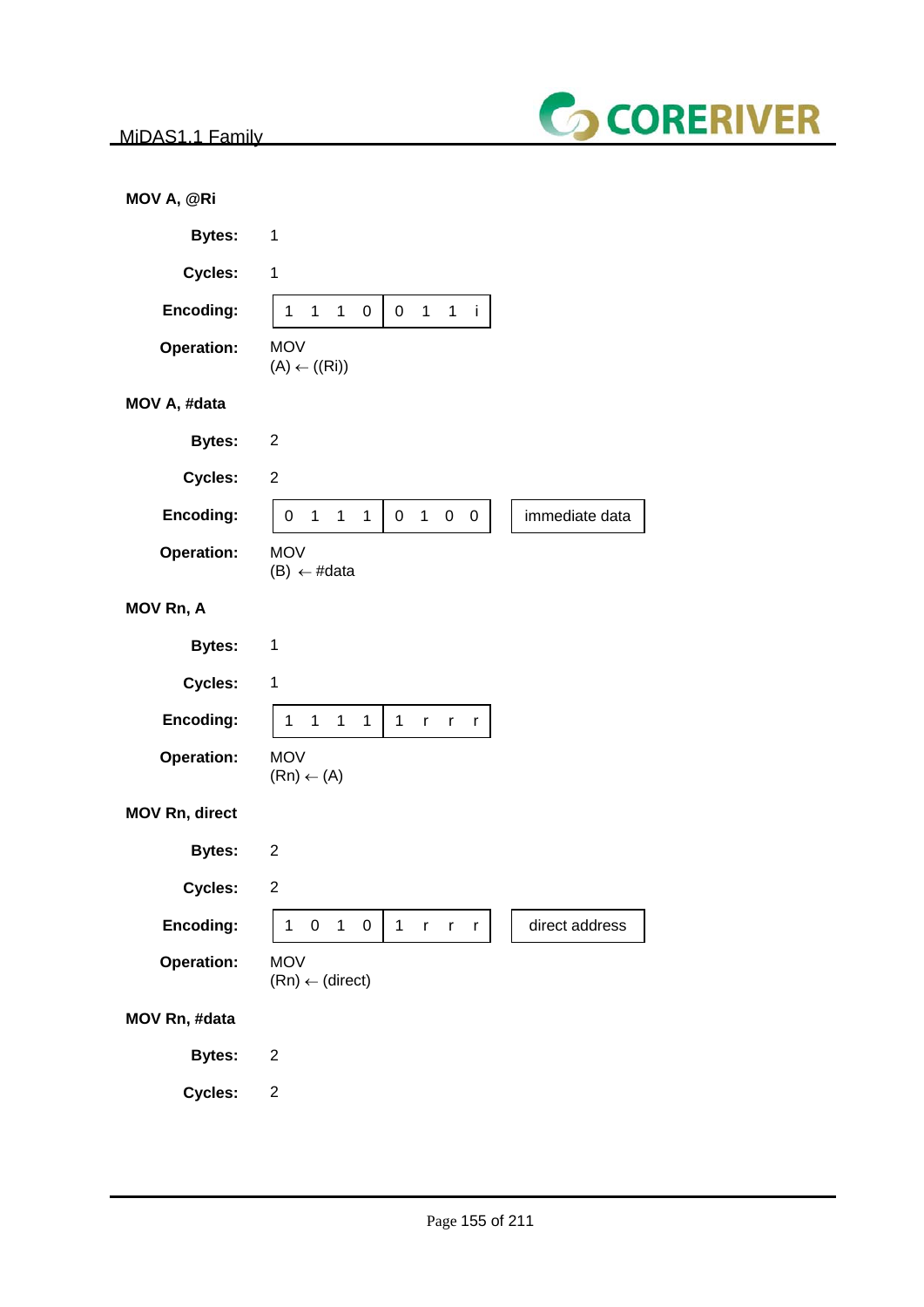

| Encoding:                 | immediate data<br>0<br>$\overline{1}$<br>$\mathbf{1}$<br>$\mathbf{1}$<br>$\mathbf{1}$<br>$\mathsf{r}$<br>$r - r$                                           |
|---------------------------|------------------------------------------------------------------------------------------------------------------------------------------------------------|
| <b>Operation:</b>         | <b>MOV</b><br>$(Rn) \leftarrow #data$                                                                                                                      |
| <b>MOV</b> direct, A      |                                                                                                                                                            |
| <b>Bytes:</b>             | $\overline{2}$                                                                                                                                             |
| Cycles:                   | $\overline{2}$                                                                                                                                             |
| Encoding:                 | $\mathbf 1$<br>$\mathbf{1}$<br>$\mathbf 0$<br>$\mathbf{1}$<br>$\mathbf 0$<br>direct address<br>$\mathbf{1}$<br>$\mathbf{1}$<br>$\mathbf{1}$                |
| <b>Operation:</b>         | <b>MOV</b><br>$(direct) \leftarrow (A)$                                                                                                                    |
| MOV direct, Rn            |                                                                                                                                                            |
| <b>Bytes:</b>             | $\overline{2}$                                                                                                                                             |
| Cycles:                   | $\overline{2}$                                                                                                                                             |
| Encoding:                 | $\mathbf 1$<br>$\pmb{0}$<br>$\mathbf 0$<br>$\pmb{0}$<br>$\mathbf{1}$<br>direct address<br>$\mathsf{r}$<br>$r - r$                                          |
| Operation:                | <b>MOV</b><br>$(direct) \leftarrow (Rn)$                                                                                                                   |
| <b>MOV direct, direct</b> |                                                                                                                                                            |
| <b>Bytes:</b>             | 3                                                                                                                                                          |
| Cycles:                   | $\sqrt{3}$                                                                                                                                                 |
| Encoding:                 | $\boldsymbol{0}$<br>dir. addr. (src)<br>$\mathbf{1}$<br>$\pmb{0}$<br>$\pmb{0}$<br>$1 -$<br>dir. addr. (dest)<br>$\mathbf 0$<br>$\mathbf 0$<br>$\mathbf{1}$ |
| Operation:                | <b>MOV</b><br>$(direct) \leftarrow (direct)$                                                                                                               |
| MOV direct, @Ri           |                                                                                                                                                            |
| <b>Bytes:</b>             | $\sqrt{2}$                                                                                                                                                 |
| Cycles:                   | $\sqrt{2}$                                                                                                                                                 |
| Encoding:                 | direct address<br>$0\quad 0$<br>$\overline{0}$<br>1<br>$\mathbf 1$<br>$\overline{0}$<br>$1$ i                                                              |
| <b>Operation:</b>         | <b>MOV</b><br>$(direct) \leftarrow ((Ri))$                                                                                                                 |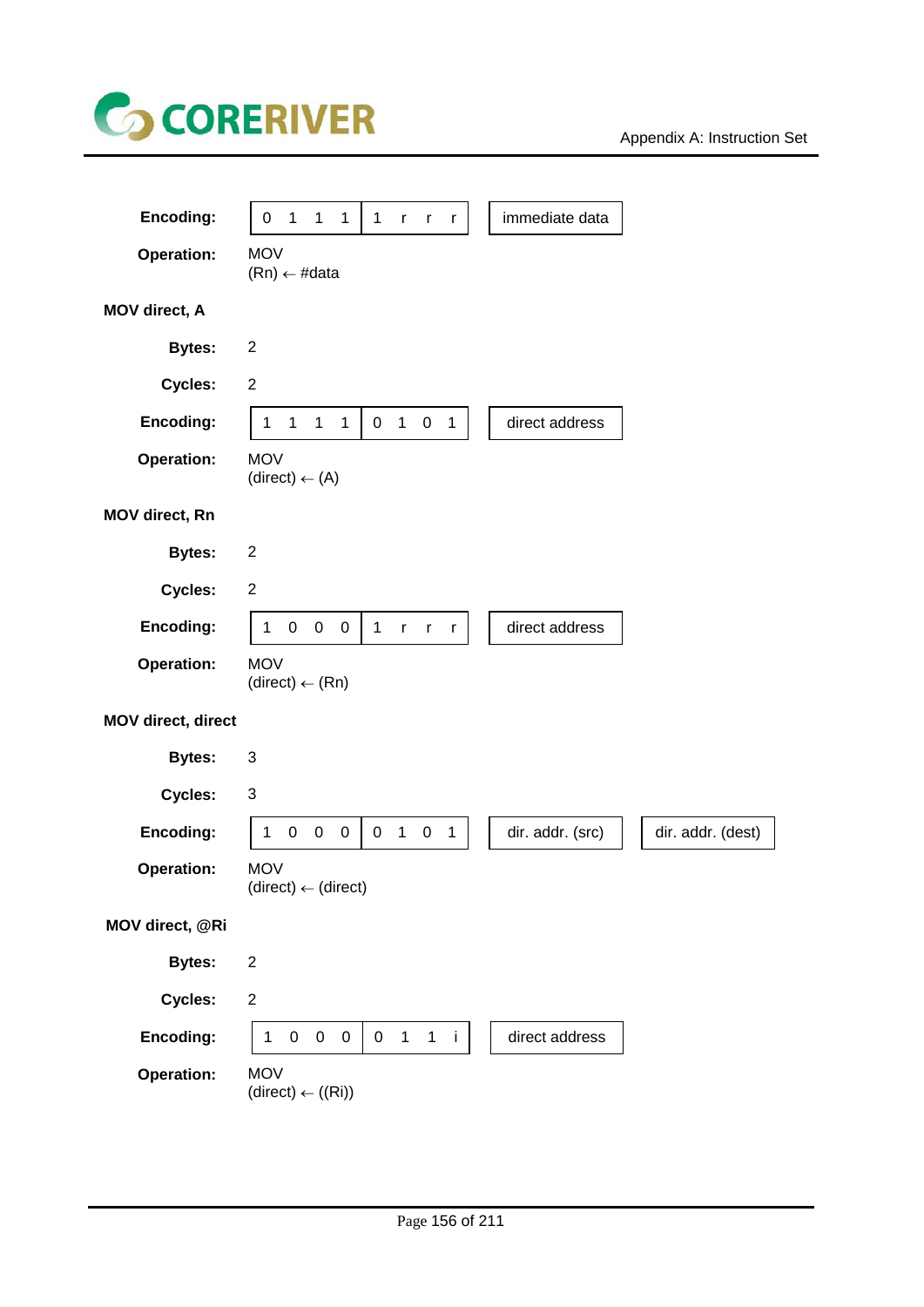# MiDAS1.1 Family



| MOV direct, #data |                                                                                                                                         |
|-------------------|-----------------------------------------------------------------------------------------------------------------------------------------|
| <b>Bytes:</b>     | $\sqrt{3}$                                                                                                                              |
| Cycles:           | $\mathfrak{S}$                                                                                                                          |
| Encoding:         | $\pmb{0}$<br>$\mathbf{1}$<br>$\mathbf{1}$<br>$\mathbf{1}$<br>0 1 0 1<br>direct address<br>immediate data                                |
| <b>Operation:</b> | <b>MOV</b><br>(direct) $\leftarrow$ #data                                                                                               |
| MOV @Ri, A        |                                                                                                                                         |
| <b>Bytes:</b>     | $\mathbf{1}$                                                                                                                            |
| Cycles:           | $\mathbf{1}$                                                                                                                            |
| Encoding:         | $0 \quad 1$<br>$\mathbf{1}$<br>$\mathbf{1}$<br>$\mathbf{1}$<br>$\mathbf{1}$<br>$1 -$<br>$\mathbf{i}$                                    |
| <b>Operation:</b> | <b>MOV</b><br>$((Ri)) \leftarrow (A)$                                                                                                   |
| MOV @Ri, direct   |                                                                                                                                         |
| <b>Bytes:</b>     | $\overline{c}$                                                                                                                          |
| Cycles:           | $\overline{2}$                                                                                                                          |
| Encoding:         | $\mathbf{1}$<br>direct address<br>$\mathbf{1}$<br>$\mathbf 0$<br>$\mathbf{1}$<br>$\mathsf{O}\xspace$<br>$\overline{0}$<br>$1$ i         |
| Operation:        | <b>MOV</b><br>$((Ri)) \leftarrow (direct)$                                                                                              |
| MOV @Ri, #data    |                                                                                                                                         |
| <b>Bytes:</b>     | $\overline{2}$                                                                                                                          |
| Cycles:           | $\overline{2}$                                                                                                                          |
| Encoding:         | immediate data<br>$\boldsymbol{0}$<br>$\mathbf{1}$<br>$\mathbf{1}$<br>$\mathbf{1}$<br>$\mathsf 0$<br>$\mathbf{1}$<br>$\mathbf{1}$<br>j. |
| <b>Operation:</b> | <b>MOV</b>                                                                                                                              |

 $((Ri)) \leftarrow #data$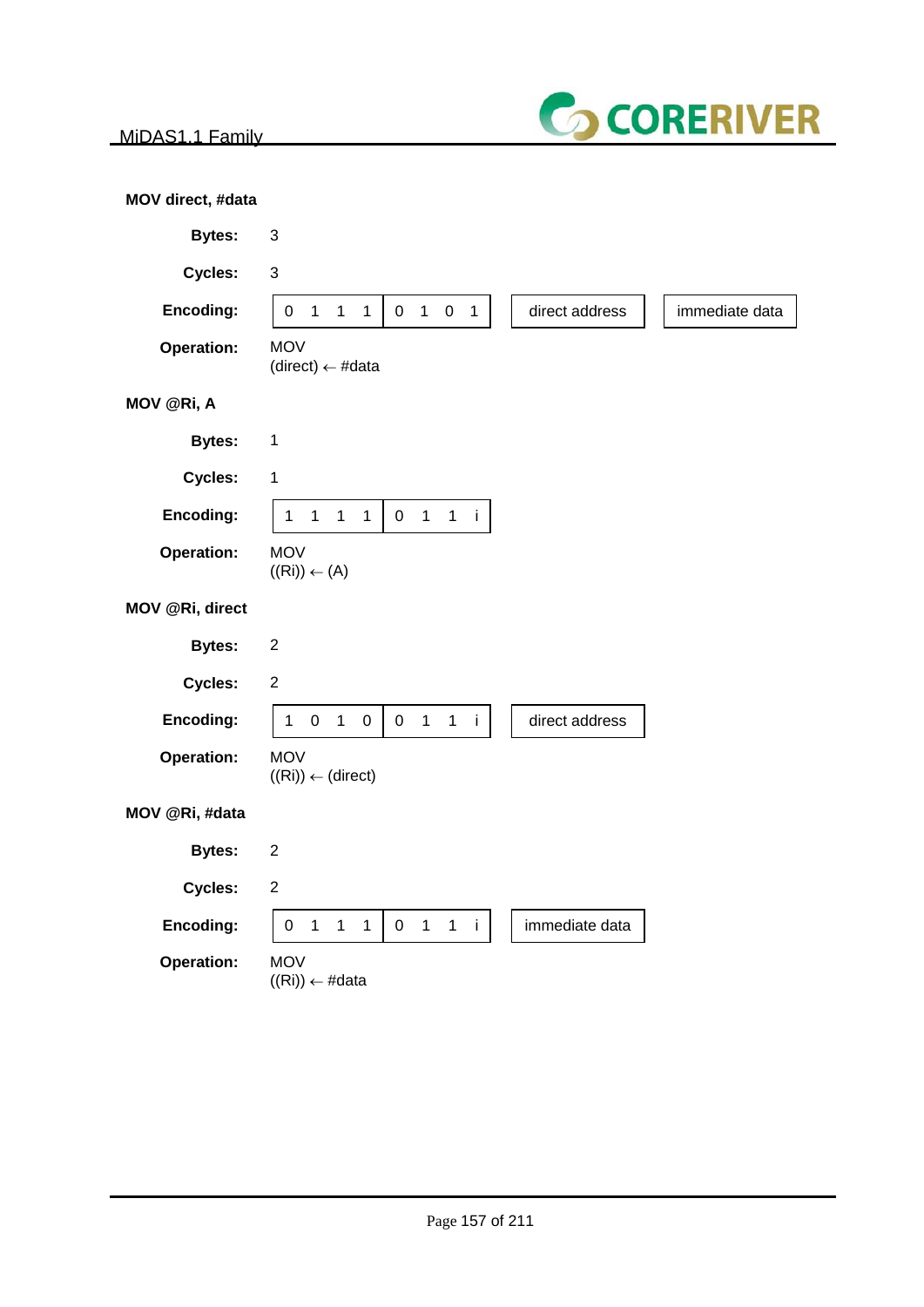

# **MOV <dest-bit>, <src-bit>**

| <b>Function:</b>    | Move bit data                                                                                                                                                                                                                                               |
|---------------------|-------------------------------------------------------------------------------------------------------------------------------------------------------------------------------------------------------------------------------------------------------------|
| <b>Description:</b> | The Boolean variable indicated by the second operand is copied into the<br>location specified by the first operand. One of the operands must be the carry<br>flag; the other may be any directly addressable bit. No other register or flag is<br>affected. |
| Example:            | The carry flag is originally set. The data present at input Port 3 is 11000101b.<br>The data previously written to output Port 1 is 35h (00110101b).<br>MOV P1.3, C                                                                                         |
|                     | <b>MOV</b><br>C, P3.3<br>MOV P1.2, C                                                                                                                                                                                                                        |
|                     | will leave the carry cleared and change Port 1 to 39h (00111001b).                                                                                                                                                                                          |
| MOV C, bit          |                                                                                                                                                                                                                                                             |
| <b>Bytes:</b>       | $\overline{2}$                                                                                                                                                                                                                                              |
| Cycles:             | $\overline{2}$                                                                                                                                                                                                                                              |
| Encoding:           | $\mathbf{1}$<br>$\mathbf 0$<br>$\mathbf 0$<br>$\mathbf 0$<br>bit address<br>0<br>1<br>$\overline{1}$<br>$\mathbf 0$                                                                                                                                         |
| Operation:          | <b>MOV</b><br>$(C) \leftarrow (bit)$                                                                                                                                                                                                                        |
| MOV bit, C          |                                                                                                                                                                                                                                                             |
| <b>Bytes:</b>       | $\overline{2}$                                                                                                                                                                                                                                              |
| Cycles:             | $\overline{2}$                                                                                                                                                                                                                                              |
| Encoding:           | $\mathbf 0$<br>$\mathbf{1}$<br>$0\quad 0$<br>$\mathbf{1}$<br>$\overline{0}$<br>$\overline{1}$<br>bit address<br>$\mathbf 0$                                                                                                                                 |
| <b>Operation:</b>   | <b>MOV</b><br>$(bit) \leftarrow (C)$                                                                                                                                                                                                                        |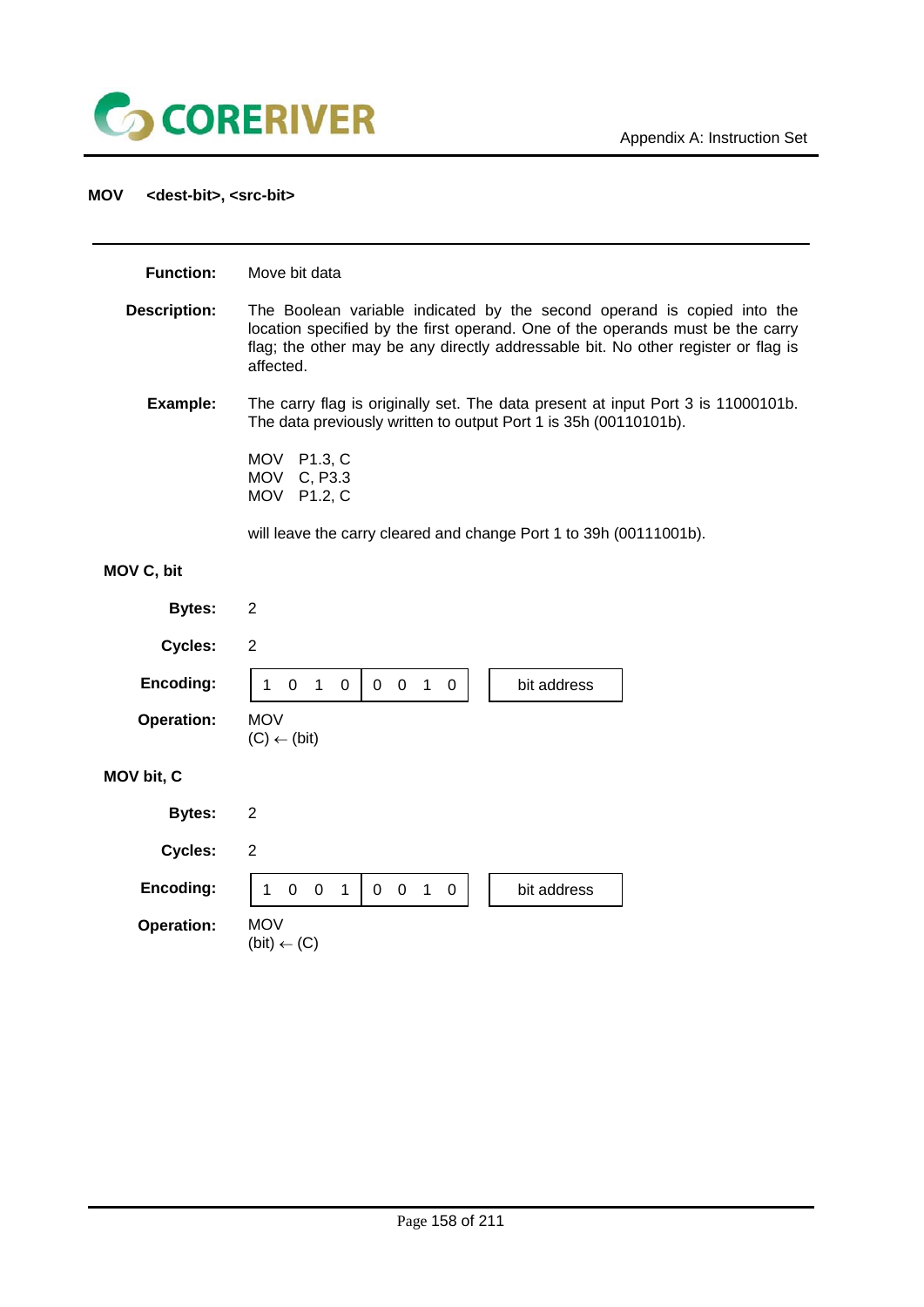

# **MOV DPTR, #data16**

| <b>Function:</b>    | Load Data Pointer with a 16-bit constant                                                                                                                                                                                                                                            |  |  |
|---------------------|-------------------------------------------------------------------------------------------------------------------------------------------------------------------------------------------------------------------------------------------------------------------------------------|--|--|
| <b>Description:</b> | The Data Pointer is loaded with the 16-bit constant indicated. The 16-bit<br>constant is loaded into the second and third bytes of the instruction. The second<br>byte (DPH) is the high-order byte, while the third byte (DPL) holds the low-order<br>byte. No flags are affected. |  |  |
|                     | This is the only instruction, which moves 16 bits of data at once.                                                                                                                                                                                                                  |  |  |
| Example:            | The instruction,                                                                                                                                                                                                                                                                    |  |  |
|                     | DPTR, #1234h<br>MOV                                                                                                                                                                                                                                                                 |  |  |
|                     | will load the value 1234h into the Data Pointer: DPH will hold 12h and DPL will<br>hold 34h.                                                                                                                                                                                        |  |  |
| <b>Bytes:</b>       | 3                                                                                                                                                                                                                                                                                   |  |  |
| <b>Cycles:</b>      | 3                                                                                                                                                                                                                                                                                   |  |  |
| Encoding:           | 1<br>imm. data 15~8<br>imm. data 7~0<br>$\Omega$<br>$\Omega$<br>0<br>$\Omega$<br>$\mathbf 0$<br>$\mathbf{0}$                                                                                                                                                                        |  |  |
| Operation:          | <b>MOV</b><br>$(DPTR) \leftarrow \text{\#data}_{15-0}$<br>$\{DPH, DPL\}$ $\leftarrow$ {#data <sub>15-8</sub> , #data <sub>7-0</sub> }                                                                                                                                               |  |  |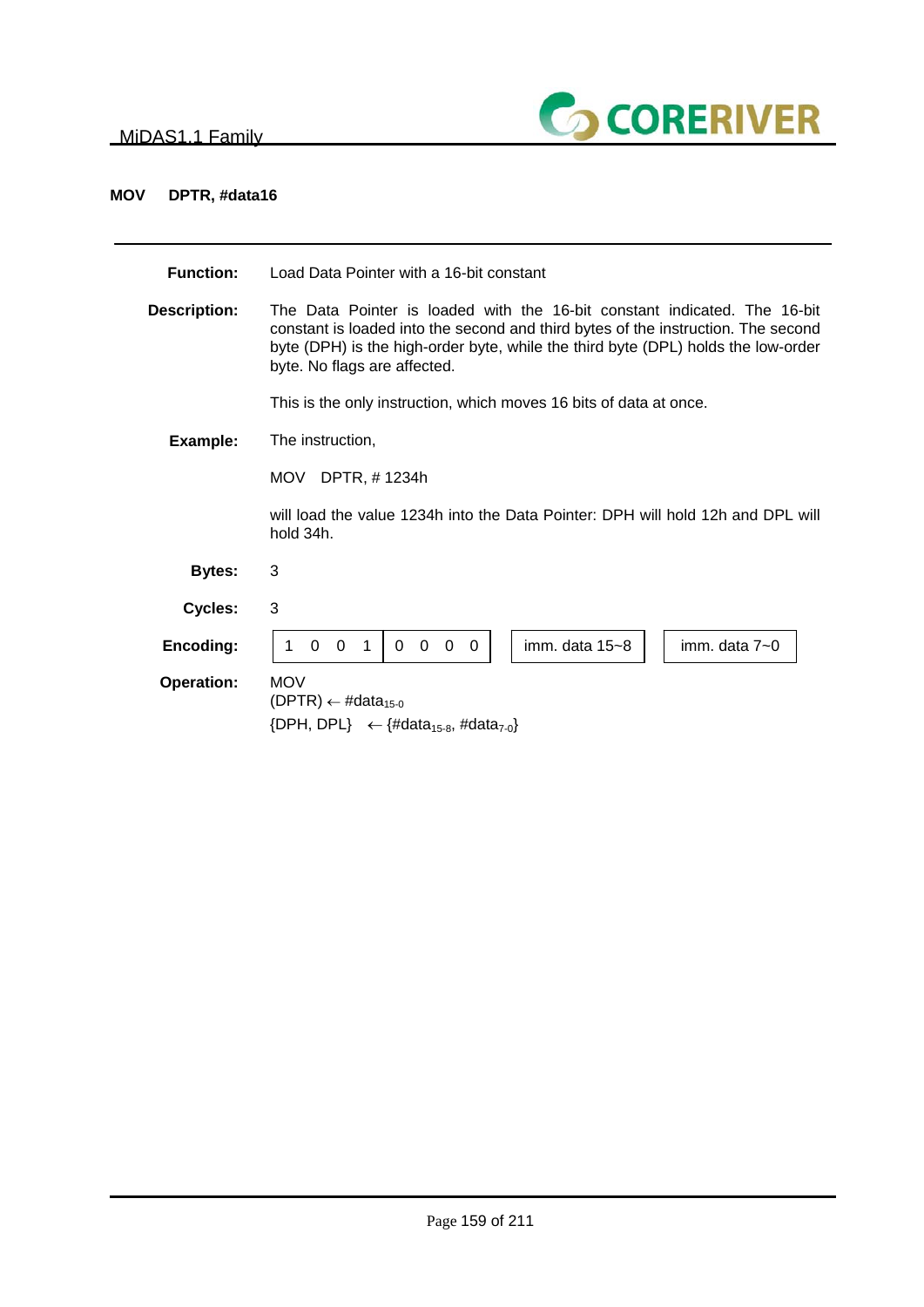

Appendix A: Instruction Set

**MOVC A, @A + <base-reg>** 

#### Move Code byte **Function:**

- The MOVC instructions load the Accumulator with a code byte, or constant from program memory. The address of the byte fetched is the sum of the original unsigned eight-bit Accumulator contents and the contents of a sixteen-bit base register, which may be either the Data Pointer or the PC. In the latter case, the PC is incremented to the address of the following instruction before being added with the Accumulator; otherwise the base register is not altered. Sixteenbit addition is performed so a carry-out from the low-order eight bits may propagate through higher-order bits. No flags are affected. **Description:** 
	- A value between 0 and 3 is in the Accumulator. The following instructions will translate the value in the Accumulator to one of four values defined by the DB (define byte) directive. **Example:**

| REL-PC: | INC. | А             |
|---------|------|---------------|
|         |      | MOVC A, @A+PC |
|         | RET  |               |
|         | DΒ   | 66h           |
|         | DB   | 77h           |
|         | DB   | 88h           |
|         | DΒ   | 99h           |
|         |      |               |

If the subroutine is called with the Accumulator equal to 01h, it will return with 77h in the Accumulator. The INC A before the MOVC instruction is needed to "get around" the RET instruction above the table. If several bytes of code separated the MOVC from the table, the corresponding number would be added to the Accumulator instead.

#### **MOVC A, @A + DPTR**

1 2 **MOV**  $(A) \leftarrow ((A) + (DPTR))$ **Bytes: Cycles: Encoding: Operation:**  1 0 0 1 0 0 1 1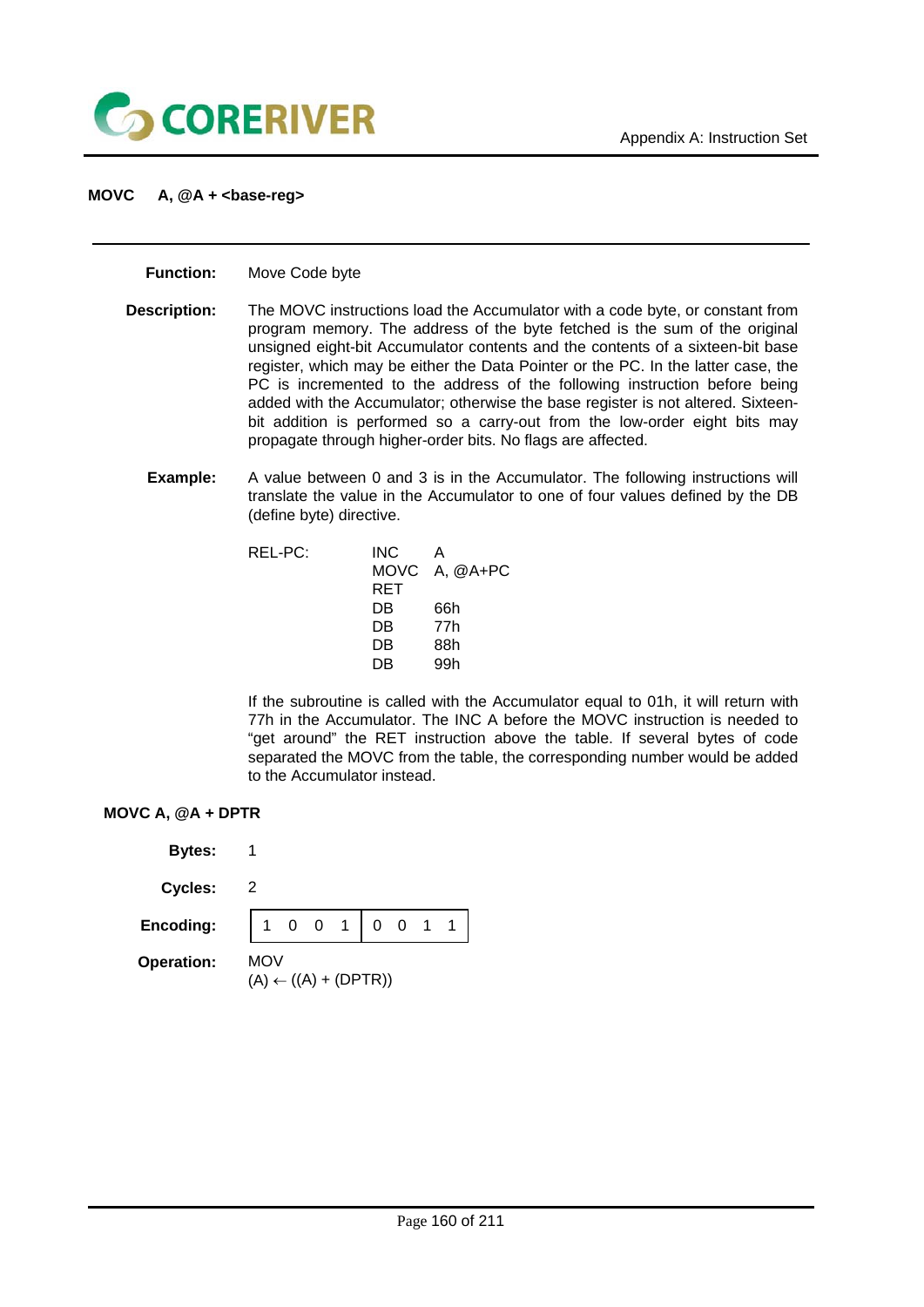

## **MOVC A, @A + PC**

| Bytes:            |                                                                        |  |  |  |  |
|-------------------|------------------------------------------------------------------------|--|--|--|--|
| Cycles:           | 2                                                                      |  |  |  |  |
| <b>Encoding:</b>  | 1 0 0 1 0 0 1 1                                                        |  |  |  |  |
| <b>Operation:</b> | <b>MOVC</b><br>$PC \leftarrow PC + 1$<br>$(A) \leftarrow ((A) + (PC))$ |  |  |  |  |

Note: It is recommended that all interrupts are disabled before using MOVC instruction.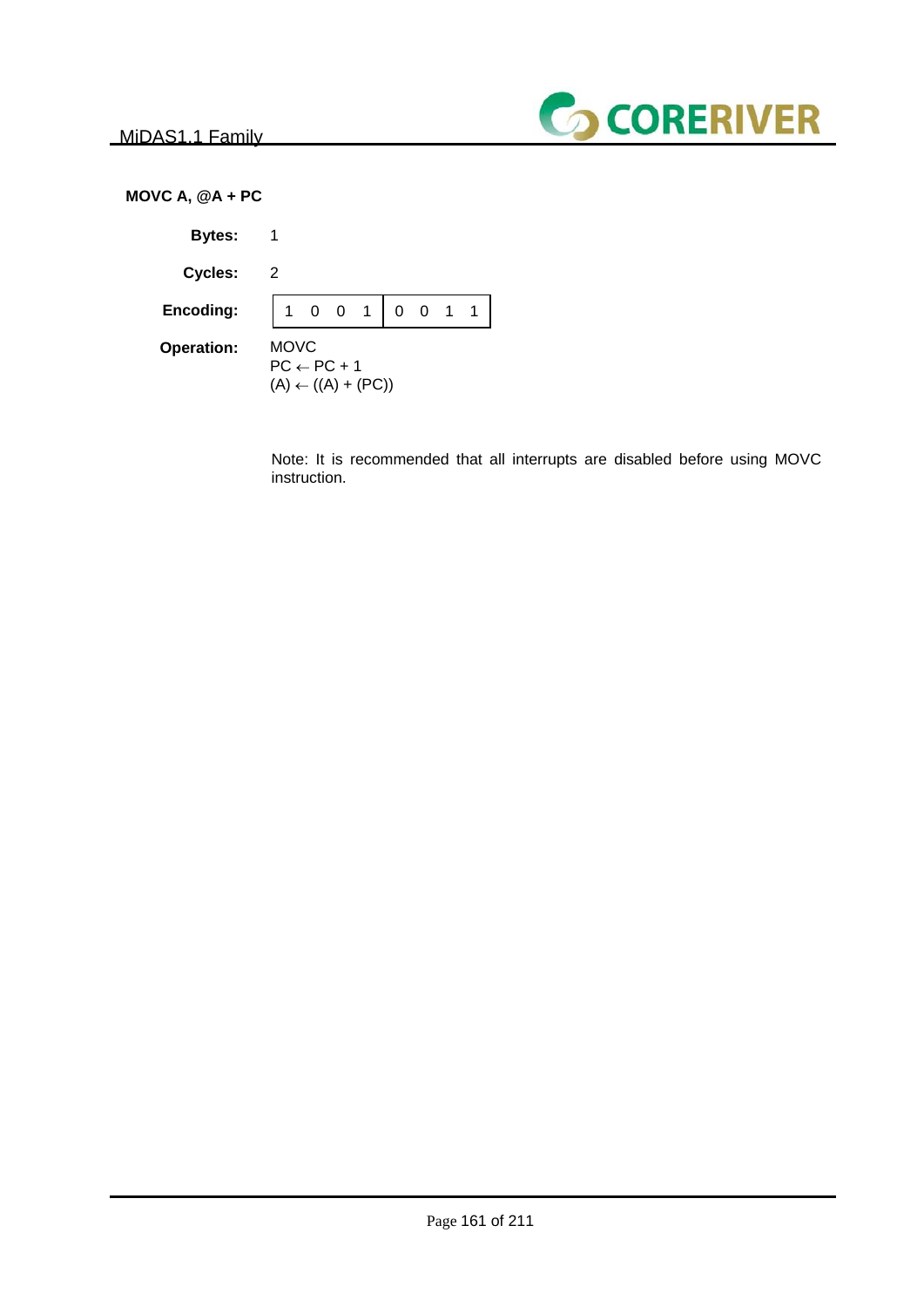



## **MUL AB**

| <b>Function:</b>    | Multiply                                                                                                                                                                                                                                                                                                                                |
|---------------------|-----------------------------------------------------------------------------------------------------------------------------------------------------------------------------------------------------------------------------------------------------------------------------------------------------------------------------------------|
| <b>Description:</b> | MUL AB multiplies the unsigned eight-bit integers in the Accumulator and<br>register B. The low-order byte of the sixteen-bit product is left in the<br>Accumulator, and the high-order byte in B. If the product is greater than 255<br>(OFFh) the overflow flag is set; otherwise it is cleared. The carry flag is always<br>cleared. |
| Example:            | Originally the Accumulator holds the value 80 (50h). Register B holds the value<br>160 (0A0h). The instruction,                                                                                                                                                                                                                         |
|                     | MUL AB                                                                                                                                                                                                                                                                                                                                  |
|                     | will give the product $12,800$ (3200h), so B is changed to 32h (00110010b) and<br>the Accumulator is cleared. The overflow flag is set, carry is cleared.                                                                                                                                                                               |
| <b>Bytes:</b>       | 1                                                                                                                                                                                                                                                                                                                                       |
| Cycles:             | 3                                                                                                                                                                                                                                                                                                                                       |
| Encoding:           | $\Omega$<br>$\Omega$<br>$\mathbf{1}$<br>$\Omega$<br>1<br>$\Omega$<br>1<br>0                                                                                                                                                                                                                                                             |
| <b>Operation:</b>   | MUL<br>$(A)_{7-0}$ , $(B)_{15-8} \leftarrow (A) X (B)$                                                                                                                                                                                                                                                                                  |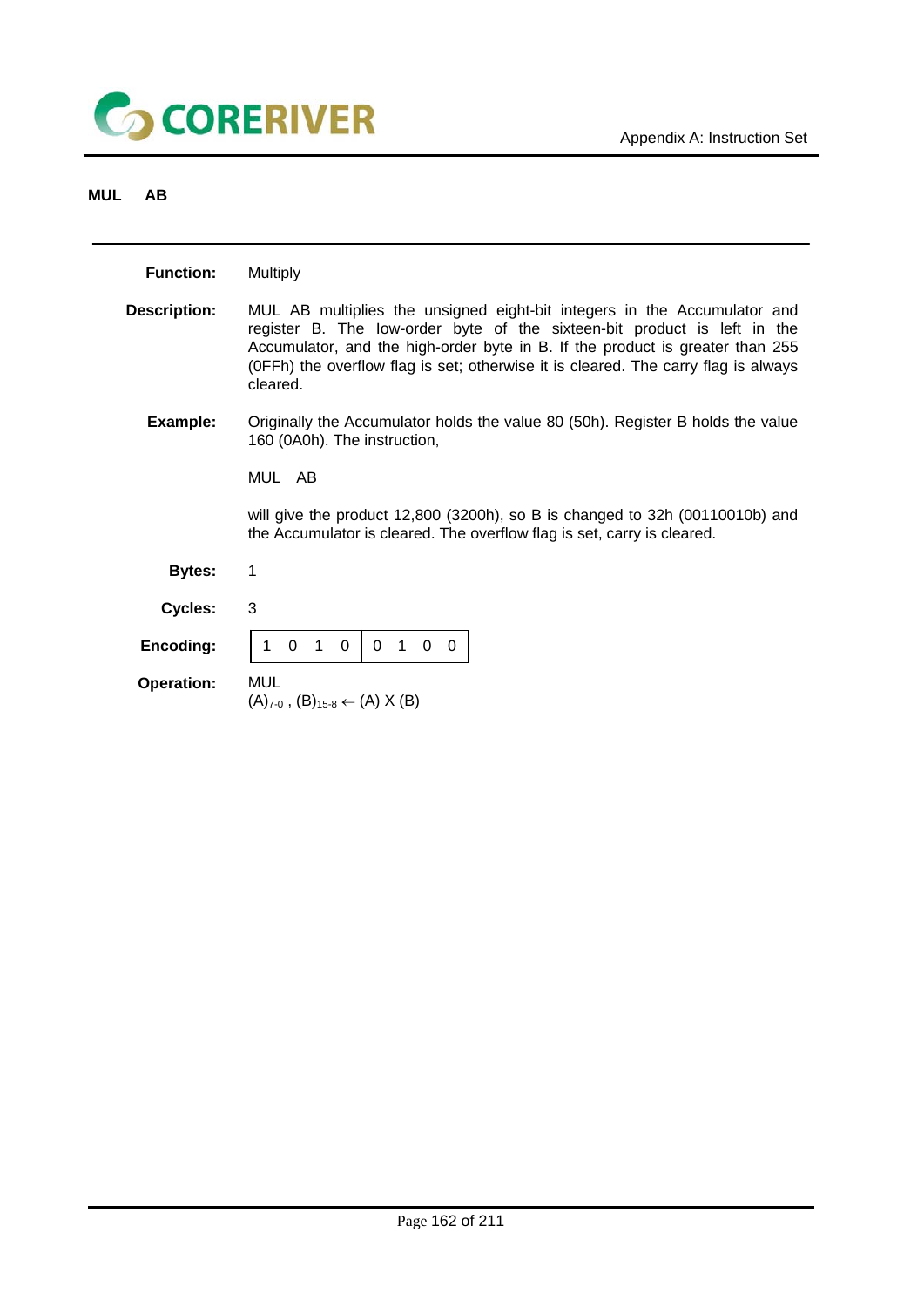

# **NOP**

| <b>Function:</b>    | No Operation                                                                                                                                                                                                                                                                                                                      |  |  |  |
|---------------------|-----------------------------------------------------------------------------------------------------------------------------------------------------------------------------------------------------------------------------------------------------------------------------------------------------------------------------------|--|--|--|
| <b>Description:</b> | Execution continues at the following instruction. Other than the PC, no registers<br>or flags are affected.                                                                                                                                                                                                                       |  |  |  |
| Example:            | It is desired to produce a low-going output pulse on bit 7 of Port 2 lasting exactly<br>5 cycles. A simple SETB/CLR sequence would generate a one-cycle pulse, so<br>four additional cycles must be inserted. This may be done (assuming no<br>interrupts are enabled) with the instruction sequence,<br>CLR.<br>P <sub>2.7</sub> |  |  |  |
|                     | <b>NOP</b><br><b>NOP</b><br><b>NOP</b><br>NOP<br><b>SETB</b><br>P <sub>2.7</sub>                                                                                                                                                                                                                                                  |  |  |  |
| <b>Bytes:</b>       | 1                                                                                                                                                                                                                                                                                                                                 |  |  |  |
| <b>Cycles:</b>      | 1                                                                                                                                                                                                                                                                                                                                 |  |  |  |
| Encoding:           | $\overline{0}$<br>$\Omega$<br>$\mathbf 0$<br>$\mathbf 0$<br>$\Omega$<br>0<br>$\Omega$<br>$\Omega$                                                                                                                                                                                                                                 |  |  |  |
| <b>Operation:</b>   | <b>NOP</b><br>$(PC) \leftarrow (PC) + 1$                                                                                                                                                                                                                                                                                          |  |  |  |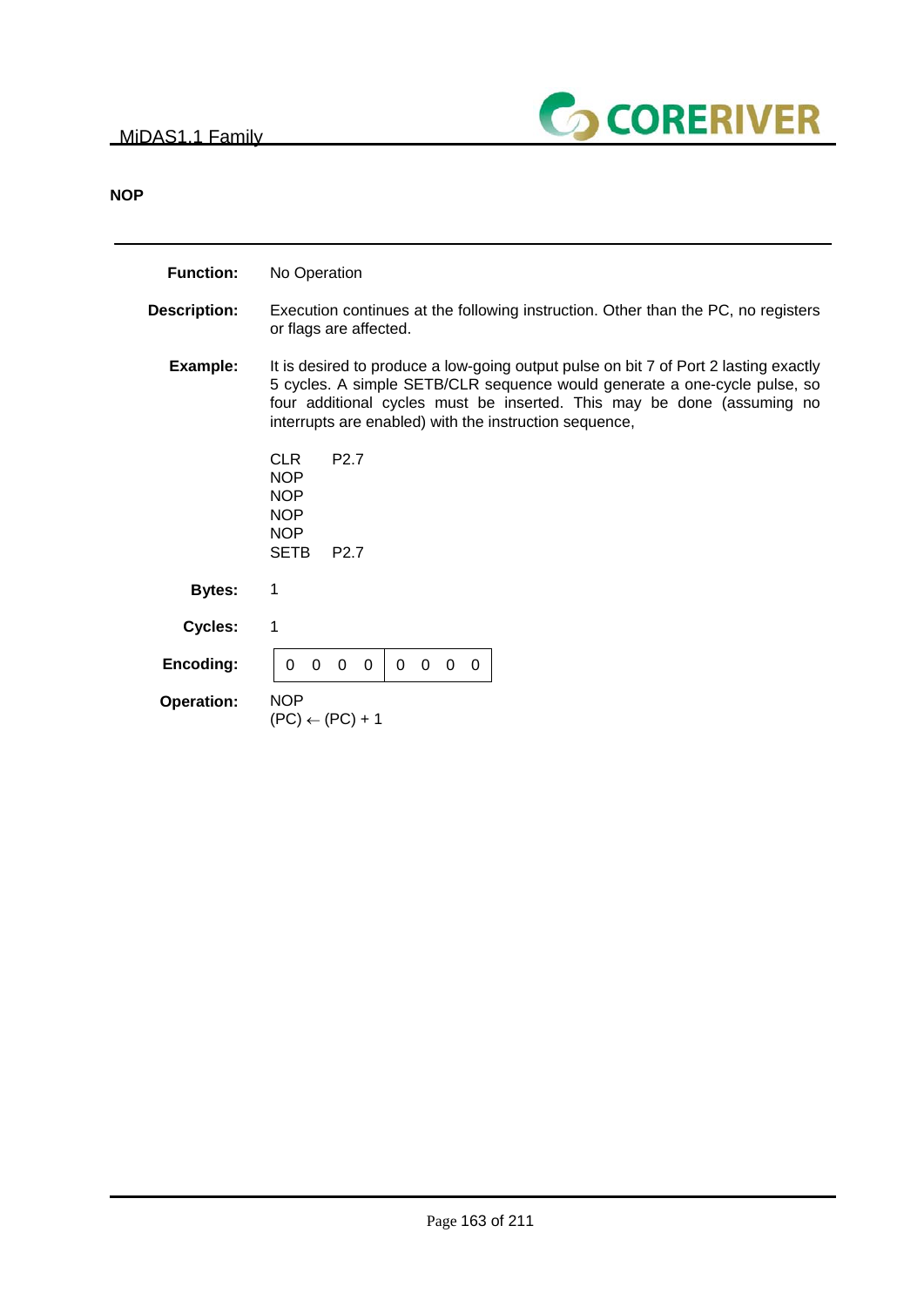

#### **ORL <dest-byte> <src-byte>**

| <b>Function:</b>    | Logical-OR for byte variables                                                                                                                                                                                                                                                                                                                           |  |  |  |  |  |
|---------------------|---------------------------------------------------------------------------------------------------------------------------------------------------------------------------------------------------------------------------------------------------------------------------------------------------------------------------------------------------------|--|--|--|--|--|
| <b>Description:</b> | ORL performs the bitwise logical-OR operation between the indicated variables,<br>storing the results in the destination byte. No flags are affected.                                                                                                                                                                                                   |  |  |  |  |  |
|                     | The two operands allow six addressing mode combinations. When the<br>destination is the Accumulator, the source can use register, direct, register-<br>indirect, or immediate addressing; when the destination is a direct address, the<br>source can be the Accumulator or immediate data.                                                             |  |  |  |  |  |
|                     | Note: When this instruction is used to modify an output port, the value used as<br>the original port data will be read from the output data latch, not the input pins.                                                                                                                                                                                  |  |  |  |  |  |
| Example:            | If the Accumulator holds 0C3h (11000011b) and R0 holds 55h (01010101b)<br>then the instruction,                                                                                                                                                                                                                                                         |  |  |  |  |  |
|                     | ORL A, RO                                                                                                                                                                                                                                                                                                                                               |  |  |  |  |  |
|                     | will leave the Accumulator holding the value 0D7h (11010111b).                                                                                                                                                                                                                                                                                          |  |  |  |  |  |
|                     | When the destination is a directly addressed byte, the instruction can set<br>combinations of bits in any RAM location or hardware register. The pattern of<br>bits to be set is determined by a mask byte, which may be either a constant<br>data value in the instruction or a variable computed in the Accumulator at run-<br>time. The instruction, |  |  |  |  |  |
|                     | ORL P1, #00110010b                                                                                                                                                                                                                                                                                                                                      |  |  |  |  |  |
|                     | will set bits 5, 4, and 1 of output Port 1.                                                                                                                                                                                                                                                                                                             |  |  |  |  |  |
| ORL A, Rn           |                                                                                                                                                                                                                                                                                                                                                         |  |  |  |  |  |
| <b>Bytes:</b>       | $\mathbf 1$                                                                                                                                                                                                                                                                                                                                             |  |  |  |  |  |
| Cycles:             | 1                                                                                                                                                                                                                                                                                                                                                       |  |  |  |  |  |
| Encoding:           | 1 0 0 1 r r r<br>0                                                                                                                                                                                                                                                                                                                                      |  |  |  |  |  |
| <b>Operation:</b>   | <b>ORL</b><br>$(A) \leftarrow (A) \vee (Rn)$                                                                                                                                                                                                                                                                                                            |  |  |  |  |  |
| ORL A, direct       |                                                                                                                                                                                                                                                                                                                                                         |  |  |  |  |  |
| <b>Bytes:</b>       | $\overline{c}$                                                                                                                                                                                                                                                                                                                                          |  |  |  |  |  |
| Cycles:             | $\overline{2}$                                                                                                                                                                                                                                                                                                                                          |  |  |  |  |  |
| Encoding:           | direct address<br>$\overline{0}$<br>$1 -$<br>$\mathbf{0}$<br>$\mathbf{0}$<br>0<br>$1$ i<br>1                                                                                                                                                                                                                                                            |  |  |  |  |  |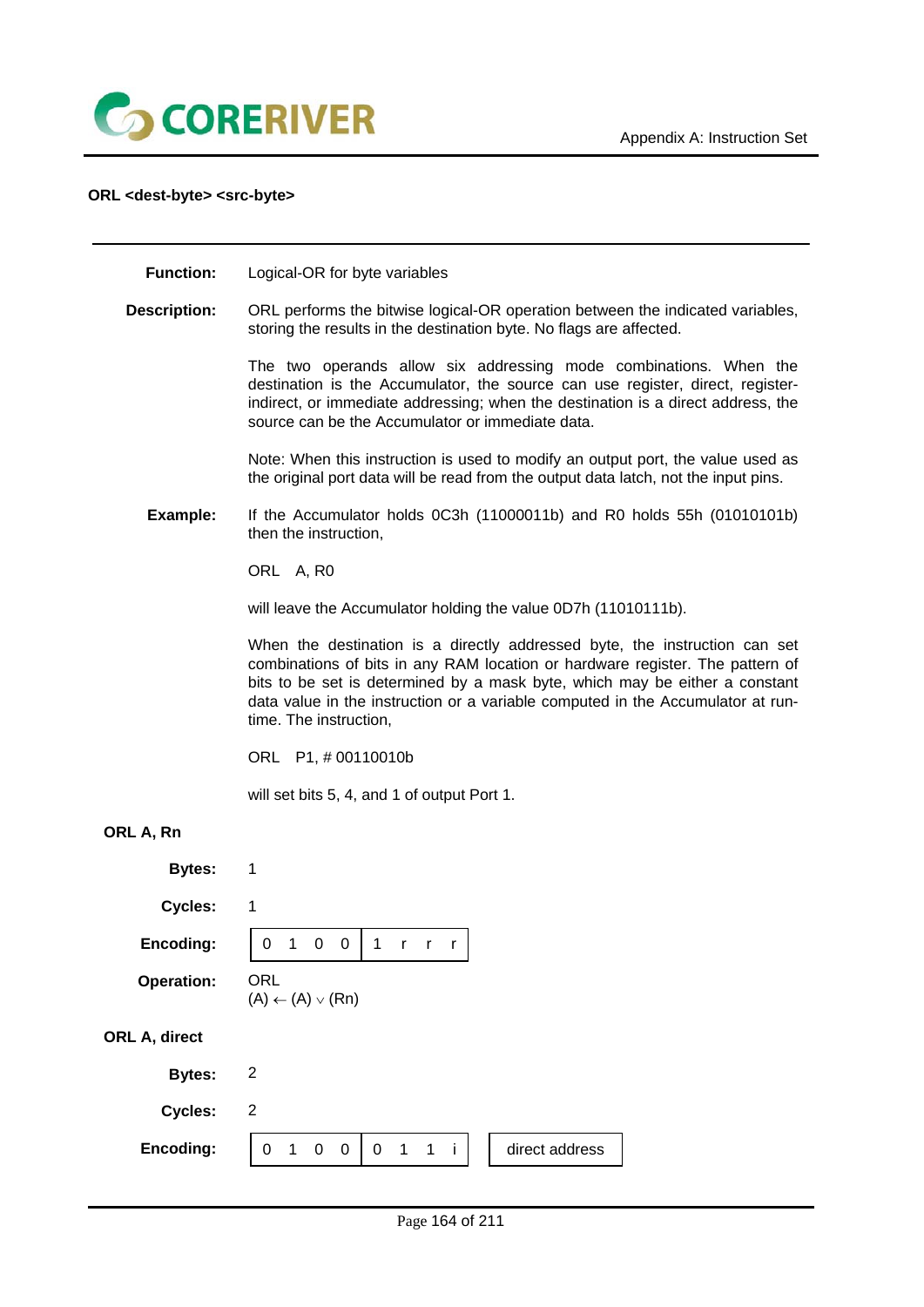

| <b>Operation:</b> | ORL<br>$(A) \leftarrow (A) \vee (direct)$                                                                 |
|-------------------|-----------------------------------------------------------------------------------------------------------|
| ORL A, @Ri        |                                                                                                           |
| <b>Bytes:</b>     | 1                                                                                                         |
| Cycles:           | 1                                                                                                         |
| Encoding:         | $1$ i<br>0<br>100<br>$\mathbf 0$<br>$1 -$                                                                 |
| <b>Operation:</b> | ORL<br>$(A) \leftarrow (A) \vee ((Ri))$                                                                   |
| ORL A, #data      |                                                                                                           |
| <b>Bytes:</b>     | $\overline{c}$                                                                                            |
| Cycles:           | $\overline{c}$                                                                                            |
| Encoding:         | 1<br>immediate data<br>0<br>$0\quad 0$<br>0<br>1<br>$0\quad 0$                                            |
| <b>Operation:</b> | ORL<br>$(A) \leftarrow (A) \vee #data$                                                                    |
| ORL direct, A     |                                                                                                           |
| <b>Bytes:</b>     | $\overline{c}$                                                                                            |
| Cycles:           | $\overline{c}$                                                                                            |
| Encoding:         | 0<br>direct address<br>$\mathbf{1}$<br>$0\quad 0$<br>$\overline{0}$<br>$\mathbf 0$<br>$\overline{1}$<br>0 |
| <b>Operation:</b> | <b>ORL</b><br>$(direct) \leftarrow (direct) \vee (A)$                                                     |
| ORL direct, #data |                                                                                                           |
| <b>Bytes:</b>     | $\ensuremath{\mathsf{3}}$                                                                                 |
| Cycles:           | $\ensuremath{\mathsf{3}}$                                                                                 |
| Encoding:         | $0\quad 0$<br>$0 \t0 \t1$<br>direct address<br>immediate data<br>1<br>$\mathbf{1}$<br>0                   |
| <b>Operation:</b> | ORL<br>(direct) $\leftarrow$ (direct) $\vee$ #data                                                        |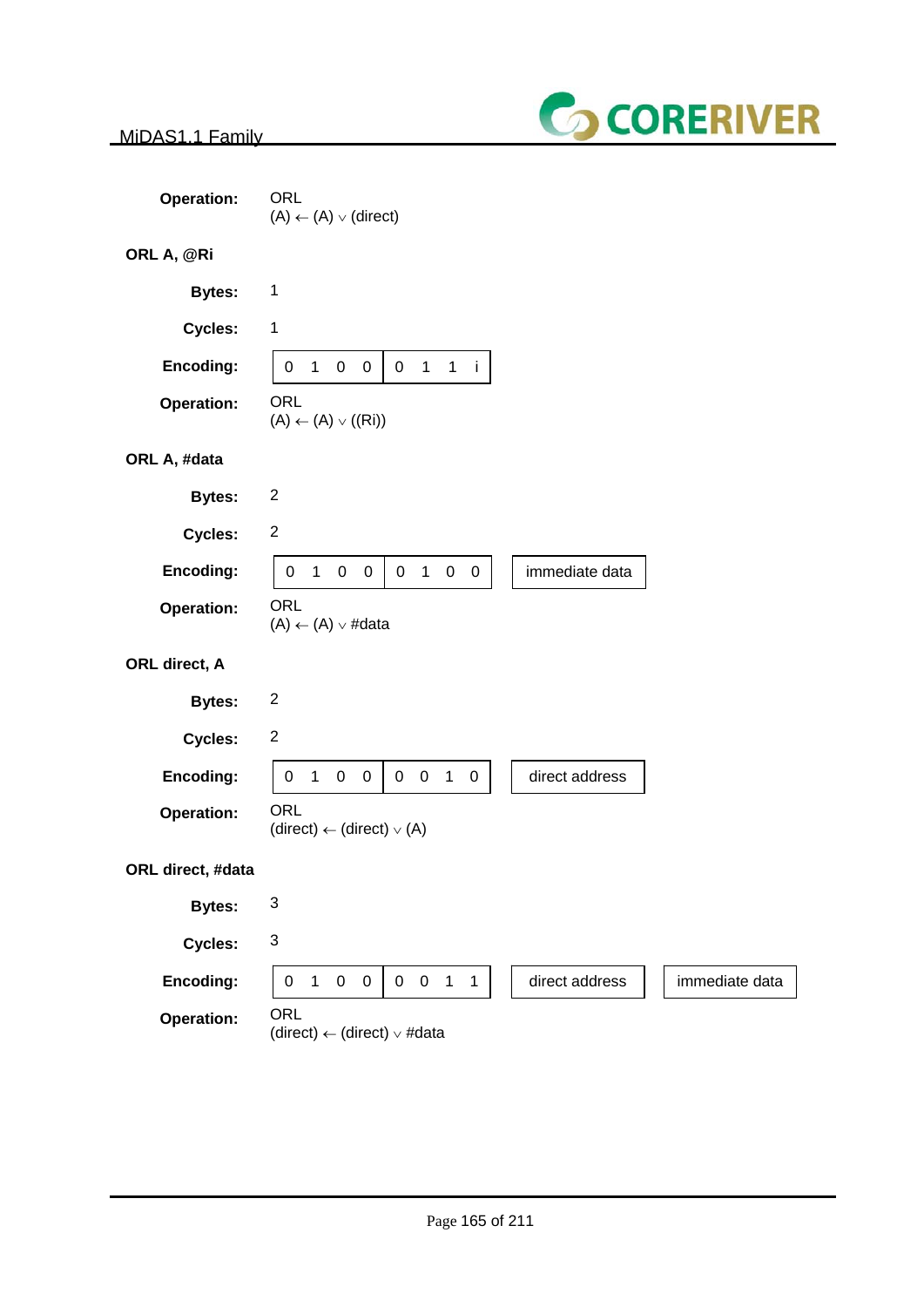

# **ORL C, <src-bit>**

| <b>Function:</b>    | Logical-OR for bit variables                                                                                                                                                                                                                                                                                                                  |  |  |
|---------------------|-----------------------------------------------------------------------------------------------------------------------------------------------------------------------------------------------------------------------------------------------------------------------------------------------------------------------------------------------|--|--|
| <b>Description:</b> | Set the carry flag if the Boolean value is a logical 1; leave the carry in its current<br>state otherwise. A slash ("/") preceding the operand in the assembly language<br>indicates that the logical complement of the addressed bit is used as the source<br>value, but the source bit itself is not affected. No other flags are affected. |  |  |
| Example:            | Set the carry flag if and only if $P1.0 = 1$ , ACC. $7 = 1$ , or OV = 0:                                                                                                                                                                                                                                                                      |  |  |
|                     | <b>MOV</b><br>C, P1.0<br>; LOAD CARRY WITH INPUT PIN P1.0<br><b>ORL</b><br>C, ACC.7<br>;OR CARRY WITH THE ACC.BIT 7<br><b>ORL</b><br>C, /OV<br>;OR CARRY WITH THE INVERSE OF OV.                                                                                                                                                              |  |  |
| ORL C, bit          |                                                                                                                                                                                                                                                                                                                                               |  |  |
| <b>Bytes:</b>       | 2                                                                                                                                                                                                                                                                                                                                             |  |  |
| Cycles:             | $\overline{2}$                                                                                                                                                                                                                                                                                                                                |  |  |
| Encoding:           | bit address<br>$\mathbf{1}$<br>$\mathbf 0$<br>0<br>1<br>$\mathbf{1}$<br>0<br>$\mathbf{1}$<br>$\overline{0}$                                                                                                                                                                                                                                   |  |  |
| <b>Operation:</b>   | <b>ORL</b><br>$(C) \leftarrow (C) \vee (bit)$                                                                                                                                                                                                                                                                                                 |  |  |
| ORL C, /bit         |                                                                                                                                                                                                                                                                                                                                               |  |  |
| <b>Bytes:</b>       | $\overline{2}$                                                                                                                                                                                                                                                                                                                                |  |  |
| Cycles:             | $\overline{2}$                                                                                                                                                                                                                                                                                                                                |  |  |
| Encoding:           | $0\quad 0$<br>bit address<br>$\mathbf 0$<br>$\mathbf 0$<br>$\overline{0}$<br>1<br>$\overline{1}$<br>$\overline{0}$                                                                                                                                                                                                                            |  |  |
| Operation:          | <b>ORL</b><br>$(C) \leftarrow (C) \vee \neg (bit)$                                                                                                                                                                                                                                                                                            |  |  |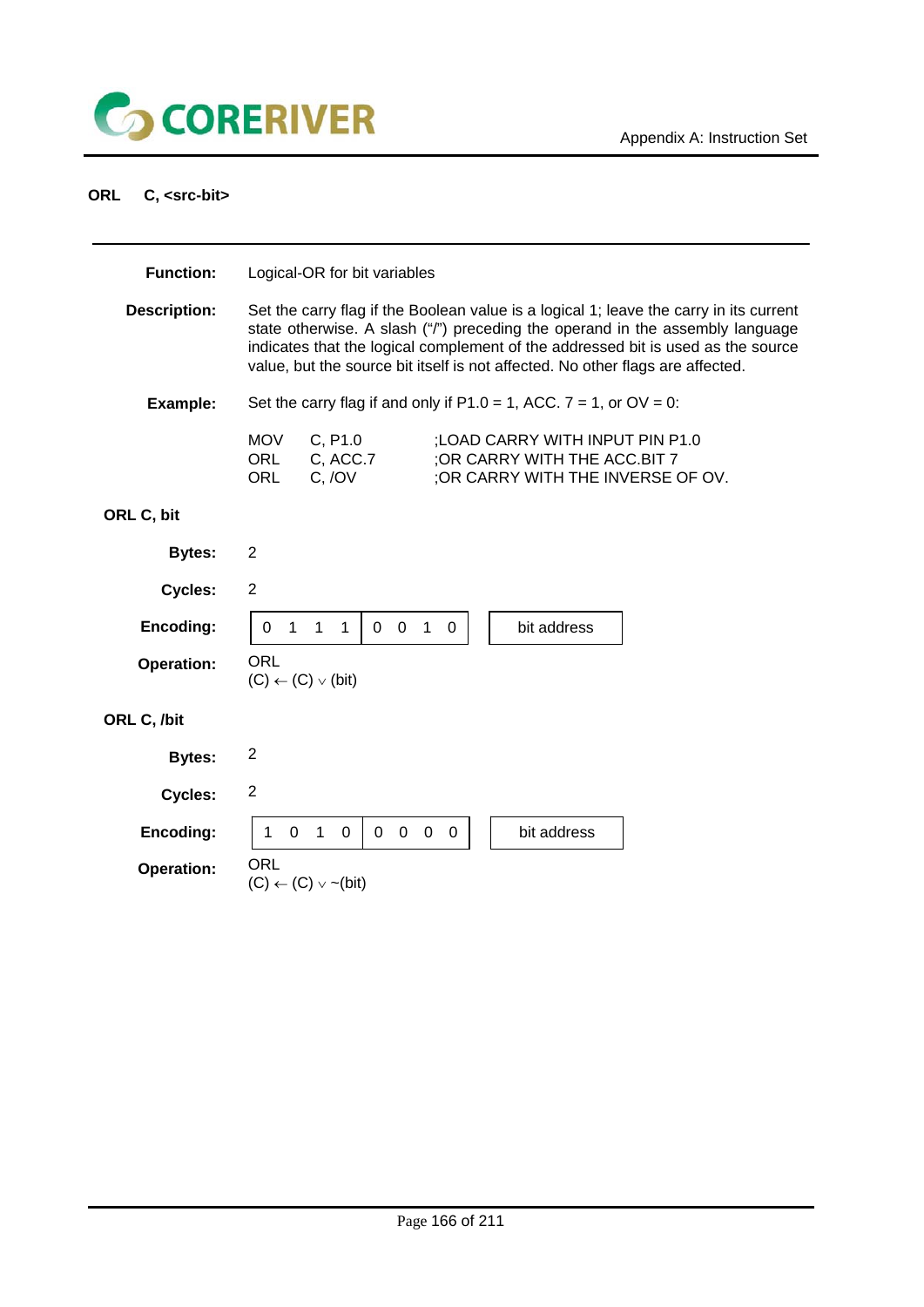

#### **POP direct**

#### Pop from stack. **Function:**

- The contents of the internal RAM location addressed by the Stack Pointer is read, and the Stack Pointer is decremented by 1. The value read is then transferred to the directly addressed byte indicated. No flags are affected. **Description:** 
	- The Stack Pointer originally contains the value 32h, and internal RAM locations 30h through 32h contain the values 20h, 23h, and 01h, respectively. The instruction sequence, **Example:**

POP DPH POP DPL

will leave the Stack Pointer equal to the value 30H and the Data Pointer set to 0123h. At this point the instruction,

POP SP

will leave the Stack Pointer set to 20h. Note that in this special case the Stack Pointer was decremented to 2Fh before being loaded with the value popped (20h).

2 **Bytes:** 

2

POP

 $(direct) \leftarrow ((SP))$  $(SP) \leftarrow (SP) - 1$ 

**Cycles:** 

**Encoding:** 

1 1 0 1 0 0 0 0 0 direct address

**Operation:**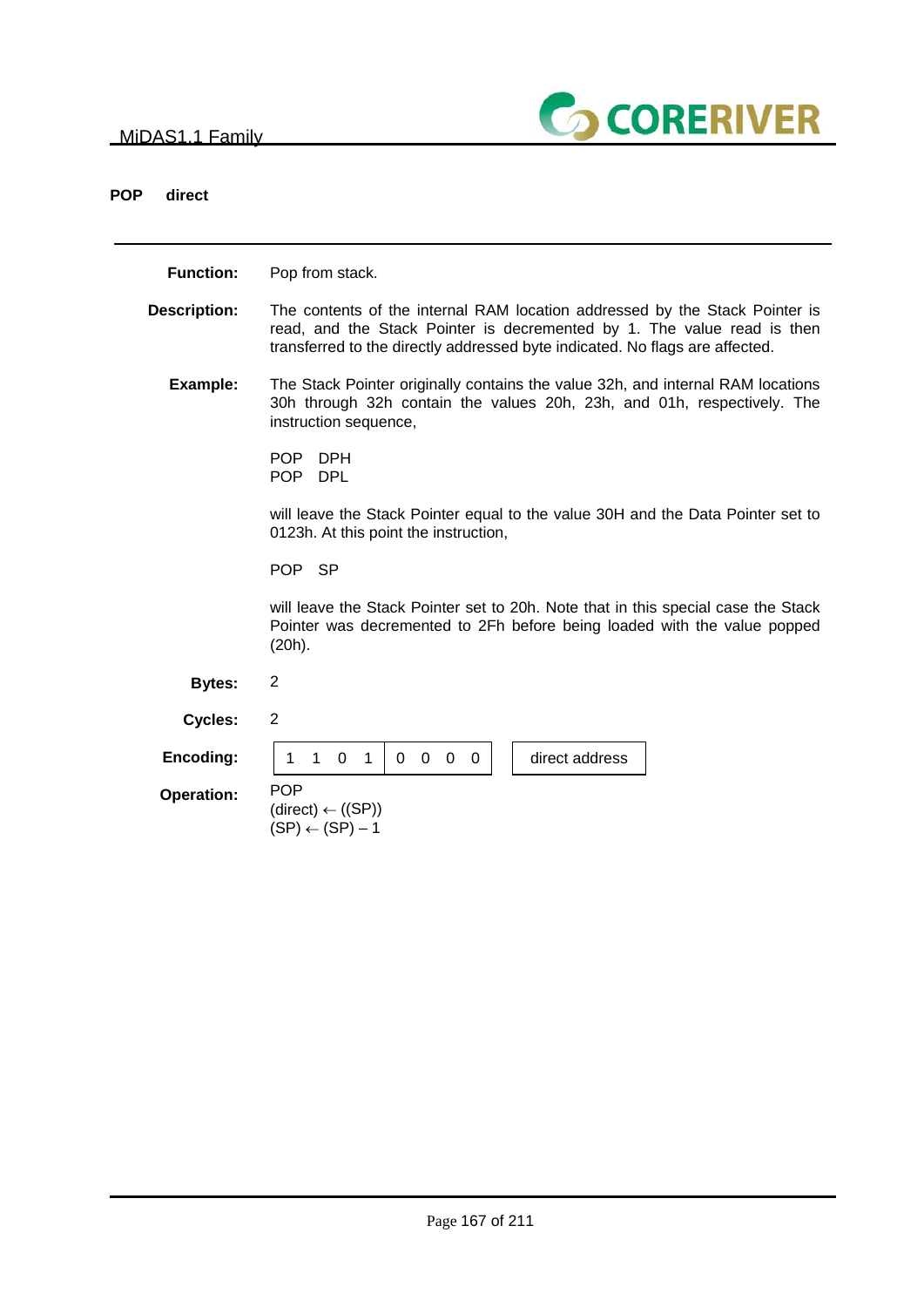

### **PUSH direct**

| <b>Function:</b>    | Push onto stack                                                                                                                                                                                    |  |  |
|---------------------|----------------------------------------------------------------------------------------------------------------------------------------------------------------------------------------------------|--|--|
| <b>Description:</b> | The Stack Pointer is incremented by 1. The contents of the indicated variable is<br>then copied into the internal RAM location addressed by the Stack Pointer.<br>Otherwise no flags are affected. |  |  |
| Example:            | On entering an interrupt routine the Stack Pointer contains 09h. The Data<br>Pointer holds the value 0123h. The instruction sequence,                                                              |  |  |
|                     | <b>PUSH DPL</b><br>PUSH DPH                                                                                                                                                                        |  |  |
|                     | will leave the Stack Pointer set to 0Bh and store 23h and 01h in internal RAM<br>locations 0Ah and 0Bh, respectively.                                                                              |  |  |
| <b>Bytes:</b>       | 2                                                                                                                                                                                                  |  |  |
| Cycles:             | 2                                                                                                                                                                                                  |  |  |
| Encoding:           | $\overline{1}$<br>$\Omega$<br>$\Omega$<br>$0\quad 0$<br>direct address<br>1<br>1<br>$\Omega$                                                                                                       |  |  |
| <b>Operation:</b>   | <b>PUSH</b><br>$(SP) \leftarrow (SP) + 1$<br>$((SP)) \leftarrow (direct)$                                                                                                                          |  |  |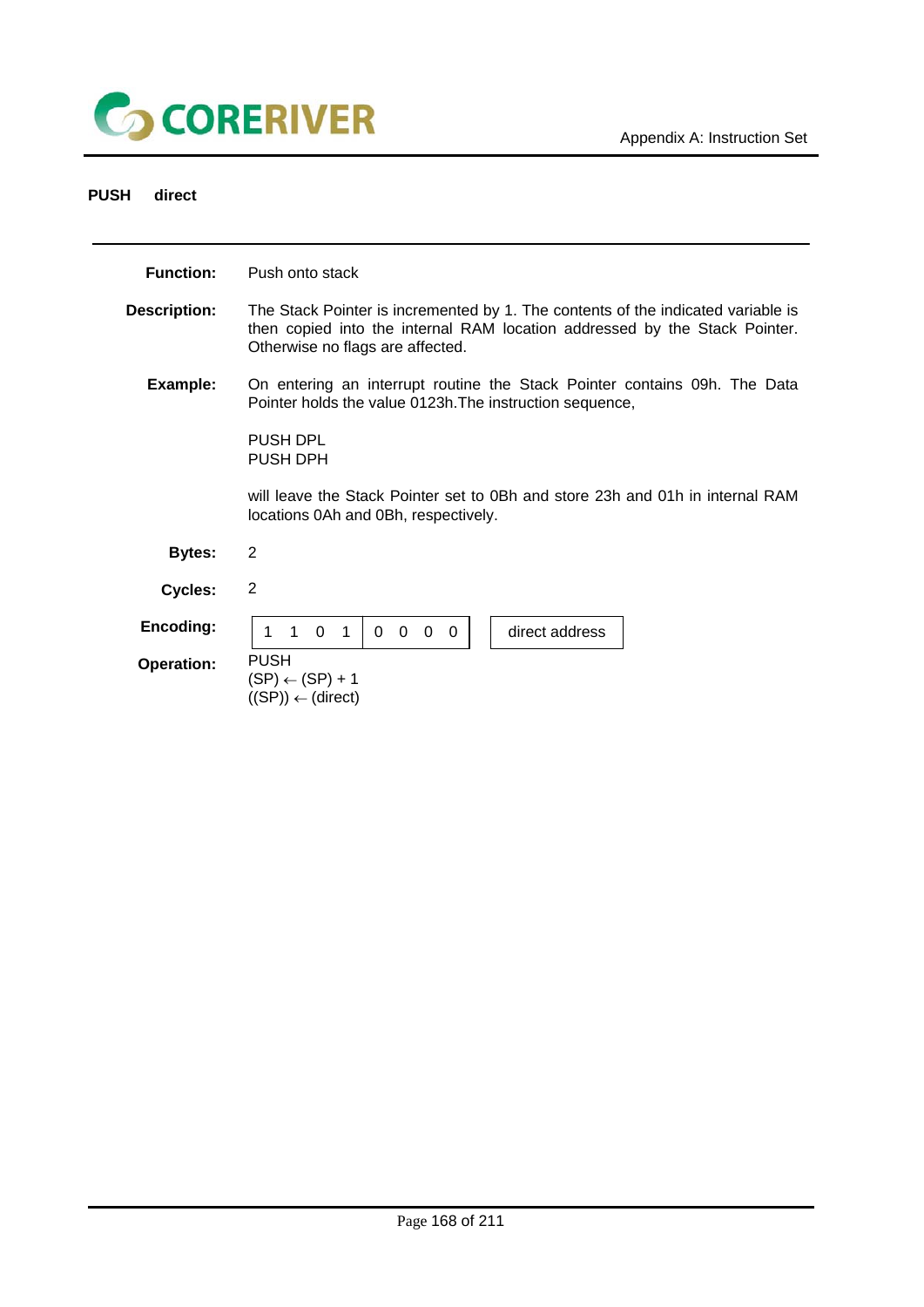

# **RET**

| <b>Function:</b>    | Return from subroutine                                                                                                                                                                                                                                                     |  |  |  |  |  |  |  |  |
|---------------------|----------------------------------------------------------------------------------------------------------------------------------------------------------------------------------------------------------------------------------------------------------------------------|--|--|--|--|--|--|--|--|
| <b>Description:</b> | RET pops the high-and low-order bytes of the PC successively from the stack,<br>decrementing the Stack Pointer by 2. Program execution continues at the<br>resulting address, generally the instruction immediately following an ACALL or<br>LCALL. No flags are affected. |  |  |  |  |  |  |  |  |
| Example:            | The Stack Pointer originally contains the value 0Bh. Internal RAM locations 0Ah<br>and OBh contain the values 23h and 01h, respectively. The instruction,                                                                                                                  |  |  |  |  |  |  |  |  |
|                     | <b>RET</b>                                                                                                                                                                                                                                                                 |  |  |  |  |  |  |  |  |
|                     | will leave the Stack Pointer equal to the value 09h. Program execution will<br>continue at location 0123h.                                                                                                                                                                 |  |  |  |  |  |  |  |  |
| <b>Bytes:</b>       | 1                                                                                                                                                                                                                                                                          |  |  |  |  |  |  |  |  |
| Cycles:             | 2                                                                                                                                                                                                                                                                          |  |  |  |  |  |  |  |  |
| Encoding:           | $0 \t0 \t1$<br>$1\quad 0$<br>$\Omega$<br>0<br>$\Omega$                                                                                                                                                                                                                     |  |  |  |  |  |  |  |  |
| <b>Operation:</b>   | <b>RET</b><br>$(PC_{15-8}) \leftarrow ((SP))$<br>$(SP) \leftarrow (SP) - 1$<br>$(PC_{7-0}) \leftarrow ((SP))$                                                                                                                                                              |  |  |  |  |  |  |  |  |

 $(SP) \leftarrow (SP) - 1$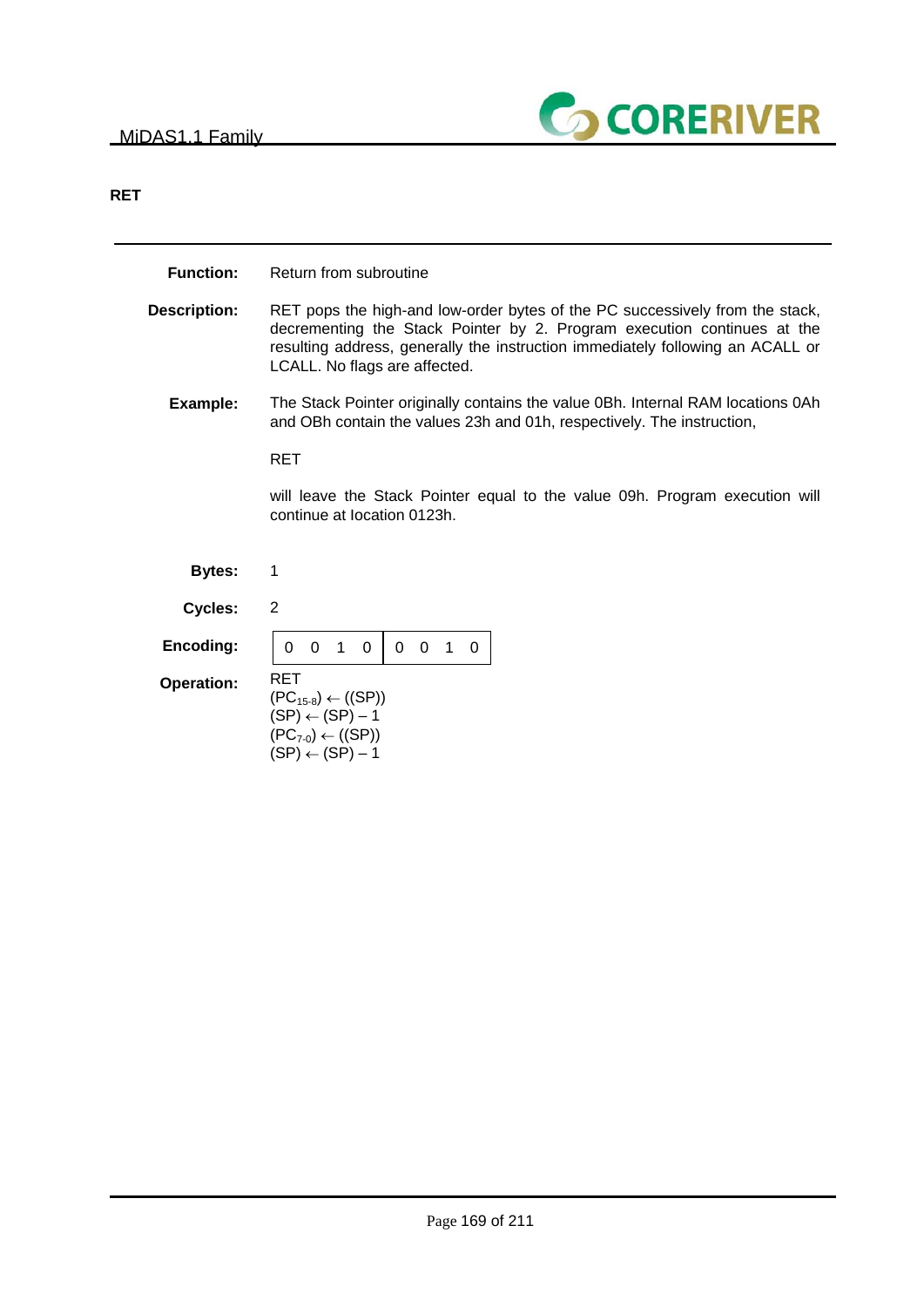

## **RETI**

| <b>Function:</b> |  | Return from interrupt |
|------------------|--|-----------------------|
|                  |  |                       |

- RETI pops the high-and low-order bytes of the PC successively from the stack, and restores the interrupt logic to accept additional interrupts at the same priority level as the one just processed. The Stack Pointer is left decremented by two. No other registers are affected; the PSW is not automatically restored to its pre-interrupt status. Program execution continues at the resulting address, which is generally the instruction immediately after the point at which the interrupt request was detected. If a lower-or same-level interrupt had been pending when the RETI instruction is executed, that one instruction will be executed before the pending interrupt is processed. **Description:** 
	- The Stack Pointer originally contains the value 0Bh. An interrupt was detected during the instruction ending at location 0122h. Internal RAM locations 0Ah and 0Bh contain the values 23h and 01h, respectively. The instruction, **Example:**

RETI

will leave the Stack Pointer equal to 09h and return program execution to location 0123h.

1 2 RETI  $(PC_{15-8}) \leftarrow ((SP))$  $(SP) \leftarrow (SP) - 1$  $(PC_{7-0}) \leftarrow ((SP))$ **Bytes: Cycles: Encoding: Operation:**  0 0 1 1 0 0 1 0

 $(SP) \leftarrow (SP) - 1$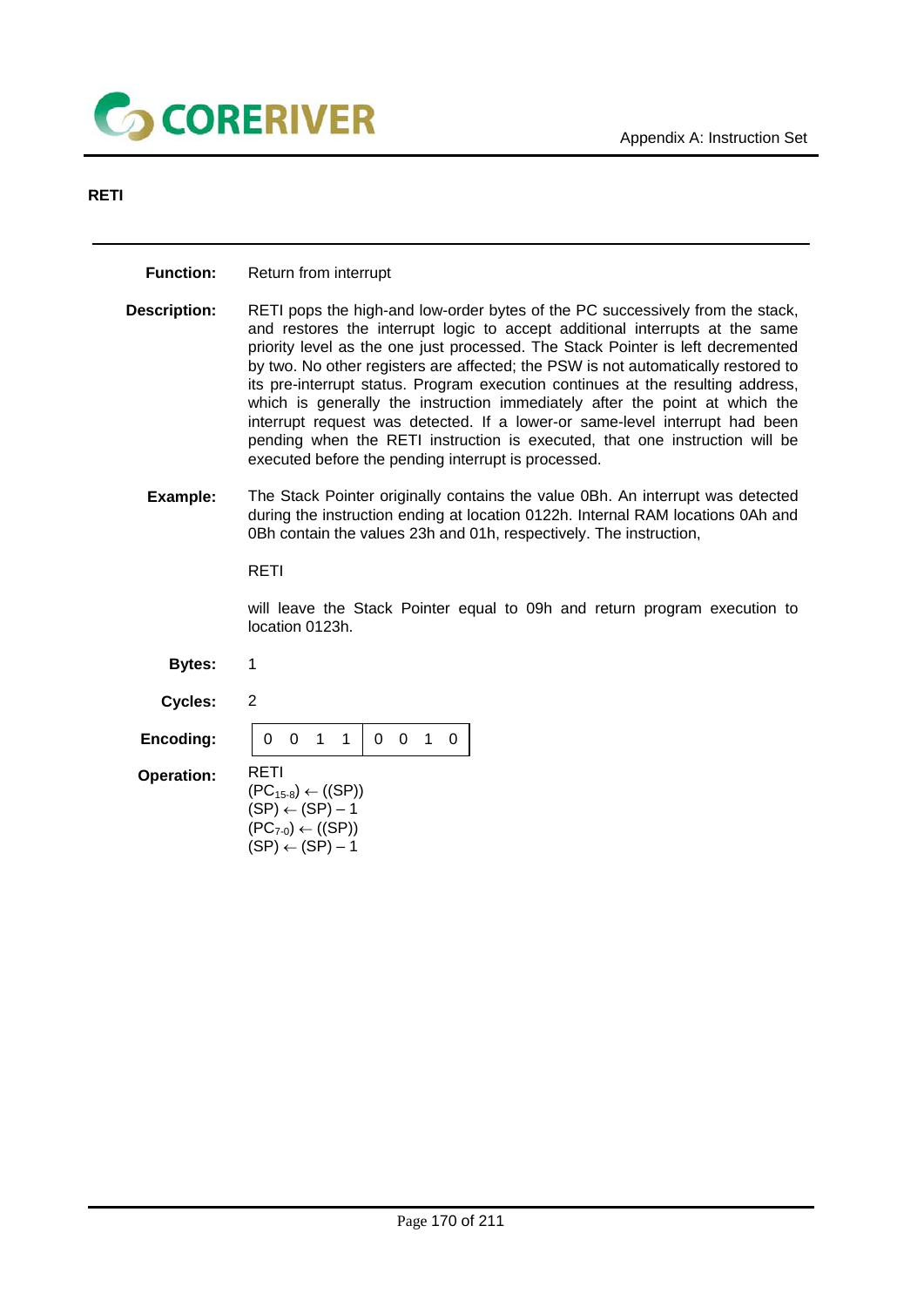

# **RL A**

| <b>Function:</b>    | Rotate Accumulator Left                                                                                                                |  |  |  |  |  |  |  |  |  |
|---------------------|----------------------------------------------------------------------------------------------------------------------------------------|--|--|--|--|--|--|--|--|--|
| <b>Description:</b> | The eight bits in the Accumulator are rotated one bit to the left. Bit 7 is rotated<br>into the bit 0 position. No flags are affected. |  |  |  |  |  |  |  |  |  |
| Example:            | The Accumulator holds the value 0C5h (11000101b). The instruction,                                                                     |  |  |  |  |  |  |  |  |  |
|                     | RL A                                                                                                                                   |  |  |  |  |  |  |  |  |  |
|                     | leaves the Accumulator holding the value 8Bh (10001011b) with the carry<br>unaffected.                                                 |  |  |  |  |  |  |  |  |  |
| <b>Bytes:</b>       | -1                                                                                                                                     |  |  |  |  |  |  |  |  |  |
| Cycles:             | 1                                                                                                                                      |  |  |  |  |  |  |  |  |  |
| Encoding:           | $\overline{1}$<br>$\mathbf 0$<br>$\Omega$<br>$\overline{0}$<br>$\Omega$<br>$\overline{0}$<br>$\overline{1}$<br>$\mathbf{1}$            |  |  |  |  |  |  |  |  |  |
| <b>Operation:</b>   | RL<br>$(A_n + 1) \leftarrow (A_n)$ $n = 0 \sim 6$<br>$(A0) \leftarrow (A7)$                                                            |  |  |  |  |  |  |  |  |  |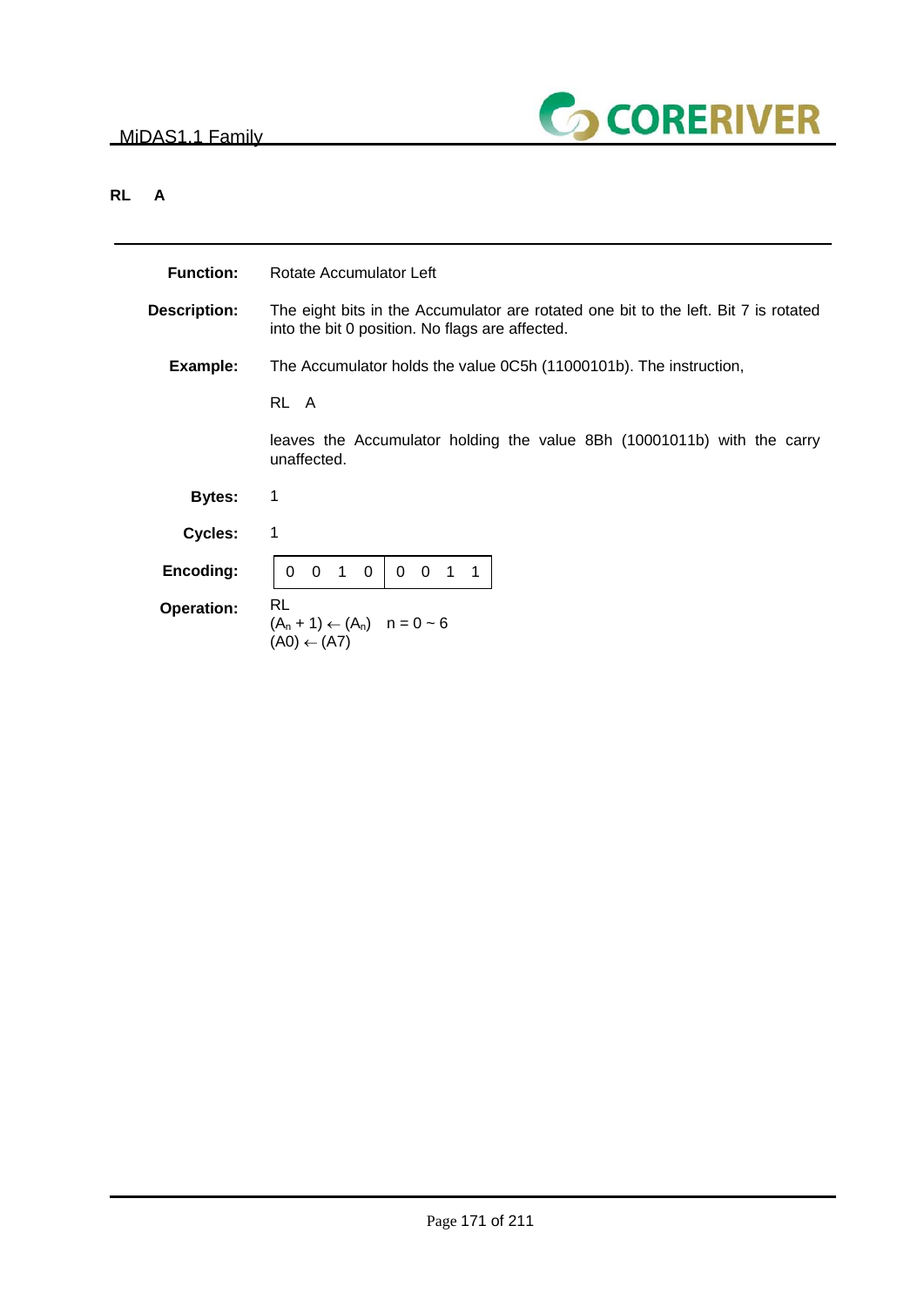

# **RLC A**

| <b>Function:</b>    | Rotate Accumulator Left through the Carry flag                                                                                                                                                                                         |  |  |  |  |  |  |  |  |  |
|---------------------|----------------------------------------------------------------------------------------------------------------------------------------------------------------------------------------------------------------------------------------|--|--|--|--|--|--|--|--|--|
| <b>Description:</b> | The eight bits in the Accumulator and the carry flag are together rotated one bit<br>to the left. Bit 7 moves into the carry flag; the original state of the carry flag<br>moves into the bit 0 position. No other flags are affected. |  |  |  |  |  |  |  |  |  |
| Example:            | The Accumulator holds the value 0C5h (11000101b), and the carry is zero. The<br>instruction,                                                                                                                                           |  |  |  |  |  |  |  |  |  |
|                     | RLC A                                                                                                                                                                                                                                  |  |  |  |  |  |  |  |  |  |
|                     | leaves the Accumulator holding the value 8Bh (10001010b) with the carry set.                                                                                                                                                           |  |  |  |  |  |  |  |  |  |
| <b>Bytes:</b>       | 1                                                                                                                                                                                                                                      |  |  |  |  |  |  |  |  |  |
| Cycles:             | 1                                                                                                                                                                                                                                      |  |  |  |  |  |  |  |  |  |
| Encoding:           | $0 \quad 1 \quad 1$<br>$0 \t0 \t1$<br>$\Omega$<br>$\mathbf{1}$                                                                                                                                                                         |  |  |  |  |  |  |  |  |  |
| Operation:          | <b>RLC</b><br>$(A_n + 1) \leftarrow (A_n)$ $n = 0 \sim 6$<br>$(AO) \leftarrow (C)$<br>$(C) \leftarrow (A7)$                                                                                                                            |  |  |  |  |  |  |  |  |  |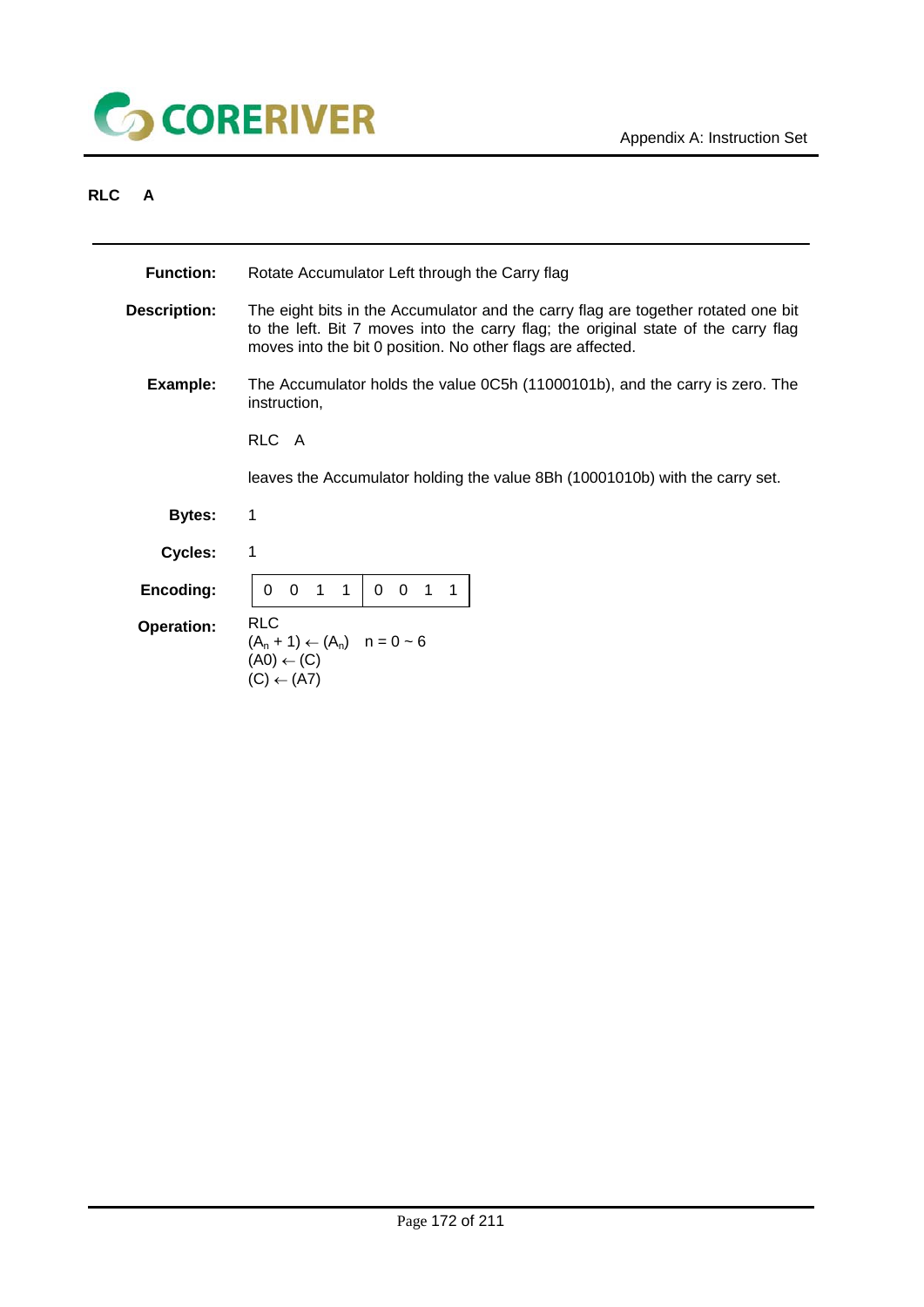

# **RR A**

| <b>Function:</b>    | Rotate Accumulator Right                                                                                                                |  |  |  |  |  |  |  |  |
|---------------------|-----------------------------------------------------------------------------------------------------------------------------------------|--|--|--|--|--|--|--|--|
| <b>Description:</b> | The eight bits in the Accumulator are rotated one bit to the right. Bit 0 is rotated<br>into the bit 7 position. No flags are affected. |  |  |  |  |  |  |  |  |
| Example:            | The Accumulator holds the value 0C5h (11000101b). The instruction,<br>RR A                                                              |  |  |  |  |  |  |  |  |
|                     | leaves the Accumulator holding the value 0E2h (11100010b) with the carry<br>unaffected.                                                 |  |  |  |  |  |  |  |  |
| <b>Bytes:</b>       | 1                                                                                                                                       |  |  |  |  |  |  |  |  |
| Cycles:             | 1                                                                                                                                       |  |  |  |  |  |  |  |  |
| Encoding:           | $\Omega$<br>$\Omega$<br>$\Omega$<br>0<br>$\mathbf{0}$<br>$\Omega$<br>1<br>1                                                             |  |  |  |  |  |  |  |  |
| <b>Operation:</b>   | RR.<br>$(A_n) \leftarrow (A_n + 1)$ $n = 0 \sim 6$<br>$(A7) \leftarrow (A0)$                                                            |  |  |  |  |  |  |  |  |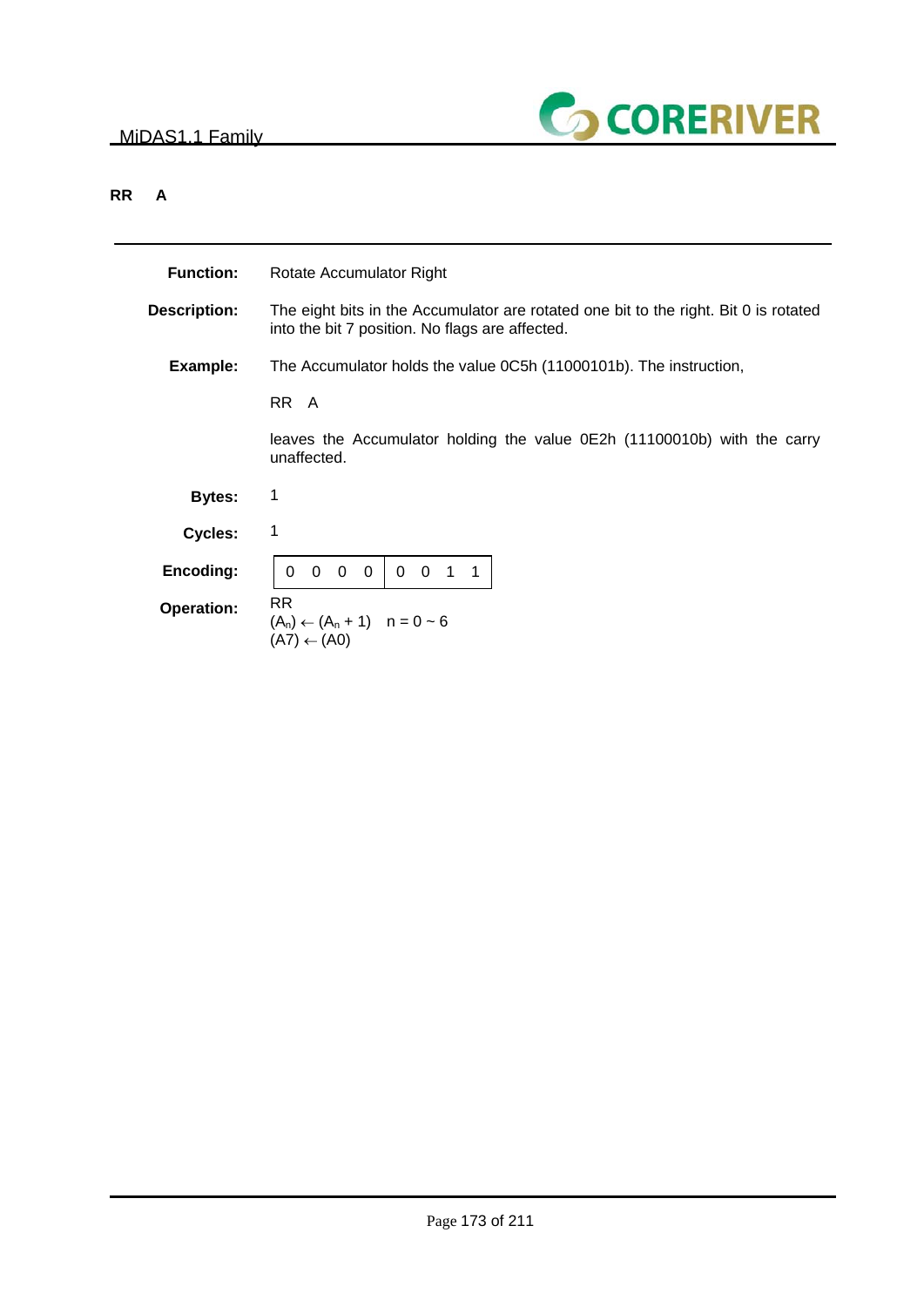

# **RRC A**

| <b>Function:</b>    | Rotate Accumulator Right through Carry flag                                                                                                                                                                                             |  |  |  |  |  |  |  |  |
|---------------------|-----------------------------------------------------------------------------------------------------------------------------------------------------------------------------------------------------------------------------------------|--|--|--|--|--|--|--|--|
| <b>Description:</b> | The eight bits in the Accumulator and the carry flag are together rotated one bit<br>to the right. Bit 0 moves into the carry flag; the original value of the carry flag<br>moves into the bit 7 position. No other flags are affected. |  |  |  |  |  |  |  |  |
| Example:            | The Accumulator holds the value OC5h (11000101b), the carry is zero. The<br>instruction,                                                                                                                                                |  |  |  |  |  |  |  |  |
|                     | RRC A                                                                                                                                                                                                                                   |  |  |  |  |  |  |  |  |
|                     | leaves the Accumulator holding the value 62h (01100010b) with the carry set.                                                                                                                                                            |  |  |  |  |  |  |  |  |
| <b>Bytes:</b>       | 1                                                                                                                                                                                                                                       |  |  |  |  |  |  |  |  |
| Cycles:             | 1                                                                                                                                                                                                                                       |  |  |  |  |  |  |  |  |
| Encoding:           | $0 \quad 0 \quad 1$<br>$0 \quad 0 \quad 1$<br>0<br>1                                                                                                                                                                                    |  |  |  |  |  |  |  |  |
| <b>Operation:</b>   | <b>RRC</b><br>$(A_n) \leftarrow (A_n + 1)$ $n = 0 \sim 6$<br>$(A7) \leftarrow (C)$<br>$(C) \leftarrow (AO)$                                                                                                                             |  |  |  |  |  |  |  |  |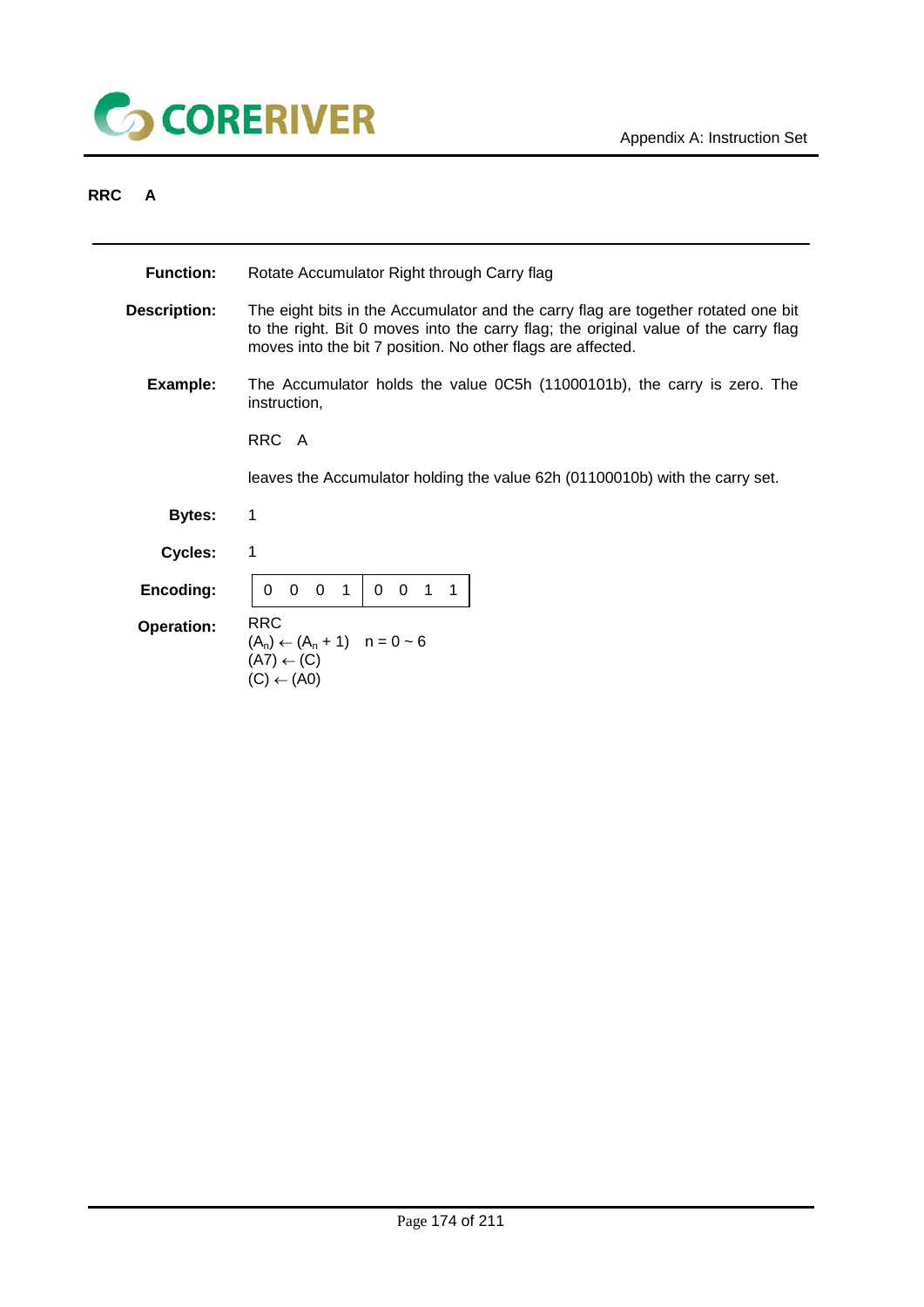

# SETB <bit>

| <b>Function:</b>    | Set Bit                                                                                                                                 |
|---------------------|-----------------------------------------------------------------------------------------------------------------------------------------|
| <b>Description:</b> | SETB sets the indicated bit to one. SETB can operate on the carry flag or any<br>directly addressable bit. No other flags are affected. |
| Example:            | The carry flag is cleared. Output Port 1 has been written with the value 34h<br>(00110100b). The instructions,                          |
|                     | <b>SETB</b><br>- C<br>SETB PI.0                                                                                                         |
|                     | will leave the carry flag set to 1 and change the data output on Port 1 to 35h<br>$(00110101b)$ .                                       |
| <b>SETB C</b>       |                                                                                                                                         |
| <b>Bytes:</b>       | 1                                                                                                                                       |
| Cycles:             |                                                                                                                                         |

| Encoding:         | $\mathbf{1}$                      |  | $0 1 0 0$ |  |  |
|-------------------|-----------------------------------|--|-----------|--|--|
| <b>Operation:</b> | <b>SETB</b><br>$(C) \leftarrow 1$ |  |           |  |  |

## **SETB bit**

| <b>Bytes:</b>     | 2                                   |  |                 |  |  |             |
|-------------------|-------------------------------------|--|-----------------|--|--|-------------|
| Cycles:           | 2                                   |  |                 |  |  |             |
| Encoding:         |                                     |  | 1 1 0 1 0 0 1 0 |  |  | bit address |
| <b>Operation:</b> | <b>SETB</b><br>(bit) $\leftarrow$ 1 |  |                 |  |  |             |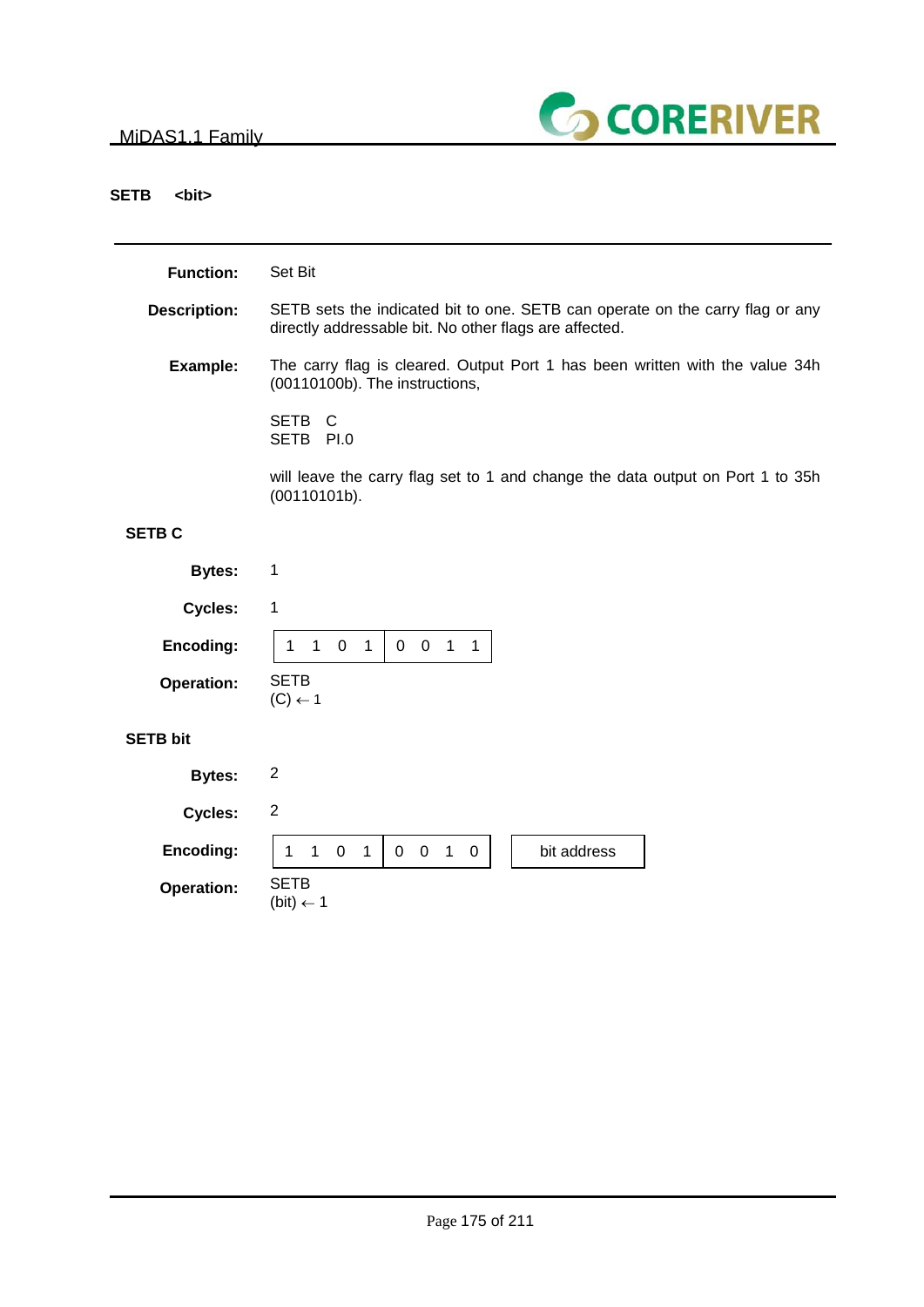



**SJMP rel** 

| <b>Function:</b>    | Short Jump                                                                                                                                                                                                                                                                                                                                          |  |  |  |  |  |  |  |  |  |
|---------------------|-----------------------------------------------------------------------------------------------------------------------------------------------------------------------------------------------------------------------------------------------------------------------------------------------------------------------------------------------------|--|--|--|--|--|--|--|--|--|
| <b>Description:</b> | Program control branches unconditionally to the address indicated. The branch<br>destination is computed by adding the signed displacement in the second<br>instruction byte to the PC, after incrementing the PC twice. Therefore, the range<br>of destinations allowed is from 128 bytes preceding this instruction to 127 bytes<br>following it. |  |  |  |  |  |  |  |  |  |
| Example:            | The label "RELADR" is assigned to an instruction at program memory location<br>0123h. The instruction,                                                                                                                                                                                                                                              |  |  |  |  |  |  |  |  |  |
|                     | <b>SJMP RELADR</b>                                                                                                                                                                                                                                                                                                                                  |  |  |  |  |  |  |  |  |  |
|                     | will assemble into location 0100h. After the instruction is executed, the PC will<br>contain the value 0123h.                                                                                                                                                                                                                                       |  |  |  |  |  |  |  |  |  |
|                     | (Note: Under the above conditions the instruction following SJMP will be at<br>102h. Therefore, the displacement byte of the instruction will be the relative<br>offset (0123h - 0102h) = 21h. Put another way, an SJMP with a displacement of<br>OFEH would be a one-instruction infinite loop.)                                                   |  |  |  |  |  |  |  |  |  |
| <b>Bytes:</b>       | 2                                                                                                                                                                                                                                                                                                                                                   |  |  |  |  |  |  |  |  |  |
| Cycles:             | 3                                                                                                                                                                                                                                                                                                                                                   |  |  |  |  |  |  |  |  |  |
| Encoding:           | 0<br>relative<br>1<br>0<br>0<br>$\mathbf 0$<br>$\Omega$<br>$\mathbf{0}$<br>0                                                                                                                                                                                                                                                                        |  |  |  |  |  |  |  |  |  |
| <b>Operation:</b>   | <b>SJMP</b><br>$(PC) \leftarrow (PC) + 2$<br>$(PC) \leftarrow (PC) + rel$                                                                                                                                                                                                                                                                           |  |  |  |  |  |  |  |  |  |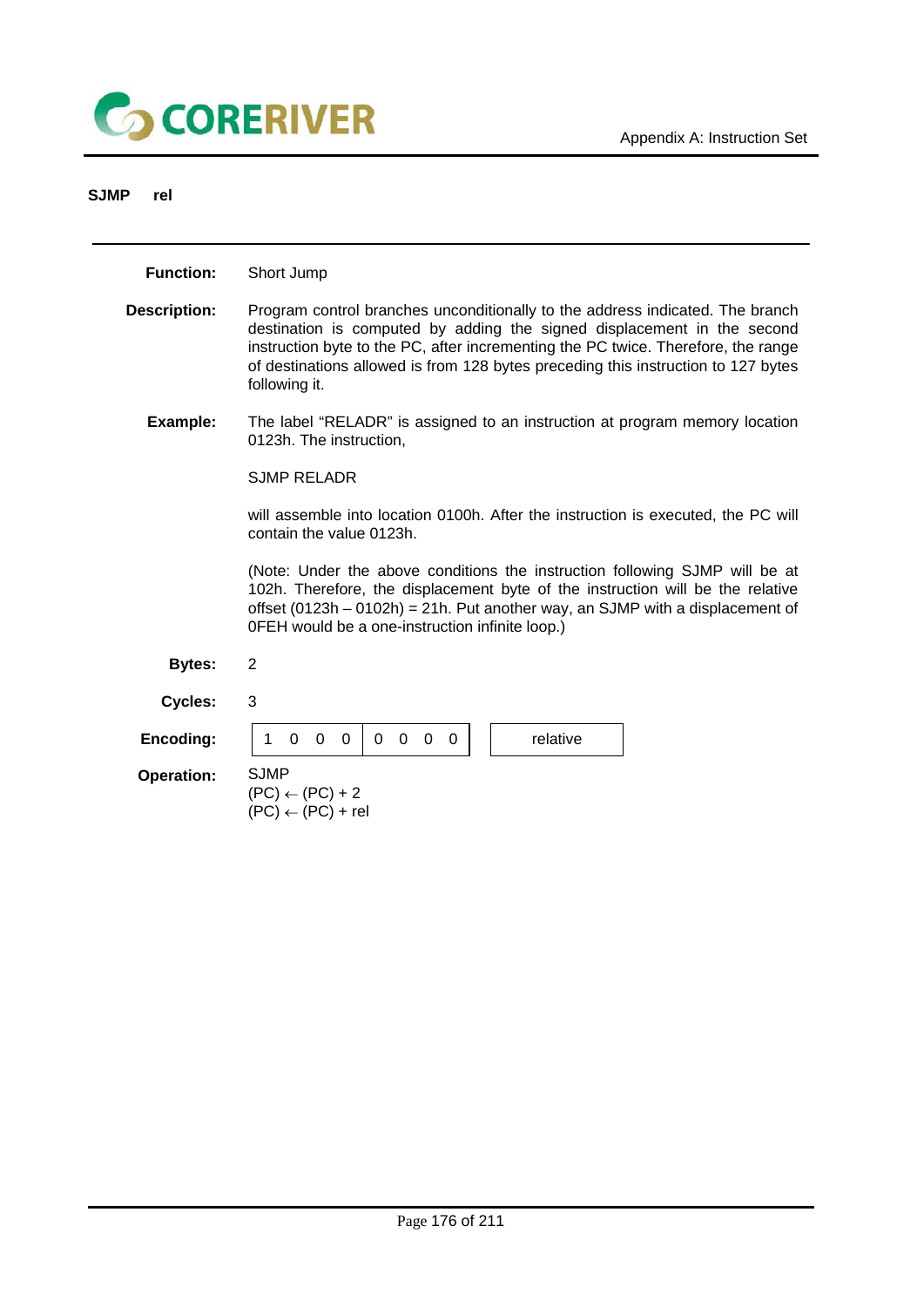

### **SUBB A, <src-byte>**

#### Subtract with borrow **Function:**

- SUBB subtracts the indicated variable and the carry flag together from the Accumulator, leaving the result in the Accumulator. SUBB sets the carry (borrow) flag if a borrow is needed for bit 7, and clears C otherwise. (If C was set before executing a SUBB instruction, this indicates that a borrow was needed for the previous step in a multiple precision subtraction, so the carry is subtracted from the Accumulator along with the source operand.) AC is set if a borrow is needed for bit 3, and cleared otherwise. OV is set if a borrow is needed into bit 6, but not into bit 7, or into bit 7, but not bit 6. **Description:** 
	- When subtracting signed integers OV indicates a negative number produced when a negative value is subtracted from a positive value, or a positive result when a positive number is subtracted from a negative number. **Example:**

The source operand allows four addressing modes: register, direct, registerindirect, or immediate.

The Accumulator holds 0C9h (11001001b), register 2 holds 54h (01010100b), and the carry flag is set. The instruction,

SUBB A, R2

will leave the value 74h (01110100b) in the accumulator, with the carry flag and AC cleared but OV set.

Notice that 0C9h minus 54h is 75h. The difference between this and the above result is due to the carry (borrow) flag being set before the operation. If the state of the carry is not known before starting a single or multiple-precision subtraction, it should be explicitly cleared by a CLR C instruction.

#### **SUBB A, Rn**

| <b>Bytes:</b>     |             |  |                                   |  |  |
|-------------------|-------------|--|-----------------------------------|--|--|
| Cycles:           |             |  |                                   |  |  |
| Encoding:         |             |  | 1 0 0 1 1 r r r                   |  |  |
| <b>Operation:</b> | <b>SUBB</b> |  | $(A) \leftarrow (A) - (C) - (Rn)$ |  |  |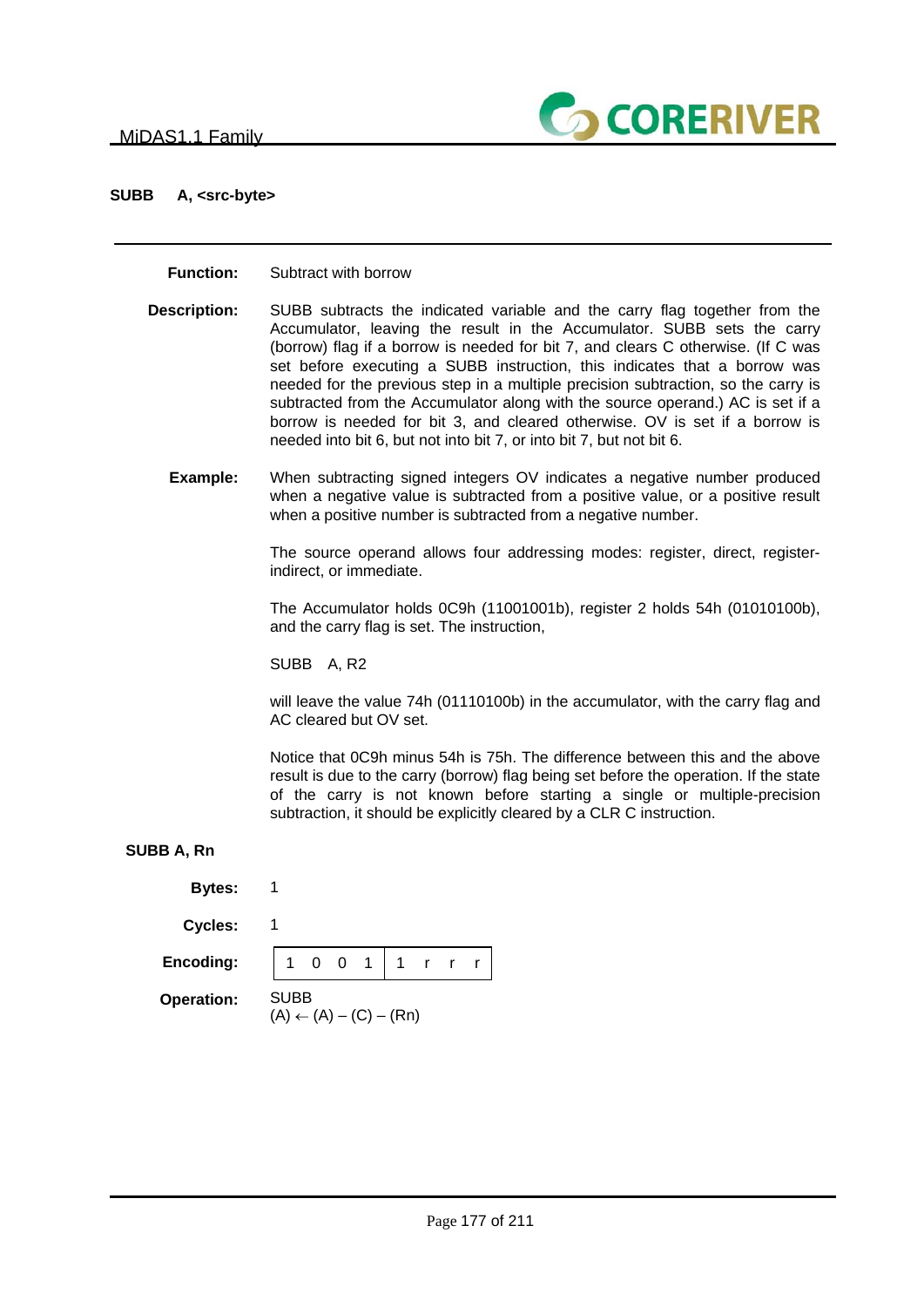

| <b>SUBB A, direct</b> |                                                                                                           |
|-----------------------|-----------------------------------------------------------------------------------------------------------|
| <b>Bytes:</b>         | $\overline{2}$                                                                                            |
| Cycles:               | $\overline{2}$                                                                                            |
| Encoding:             | 1<br>direct address<br>0<br>$\mathbf 1$<br>1<br>0<br>0<br>0<br>1                                          |
| <b>Operation:</b>     | <b>SUBB</b><br>$(A) \leftarrow (A) - (C) - (direct)$                                                      |
| SUBB A, @Ri           |                                                                                                           |
| <b>Bytes:</b>         | 1                                                                                                         |
| Cycles:               | 1                                                                                                         |
| Encoding:             | $\mathbf{1}$<br>$\mathbf{1}$<br>$\mathbf{1}$<br>1<br>0<br>0<br>i<br>0                                     |
| <b>Operation:</b>     | <b>SUBB</b><br>$(A) \leftarrow (A) - (C) - ((Ri))$                                                        |
| SUBB A, #data         |                                                                                                           |
| <b>Bytes:</b>         | $\overline{2}$                                                                                            |
| Cycles:               | $\overline{2}$                                                                                            |
| Encoding:             | $\mathbf 1$<br>1<br>immediate data<br>$\mathbf 0$<br>$\mathbf 0$<br>$\mathbf{1}$<br>$\mathbf 0$<br>0<br>0 |
| <b>Operation:</b>     | <b>SUBB</b><br>$(A) \leftarrow (A) - (C) - #data$                                                         |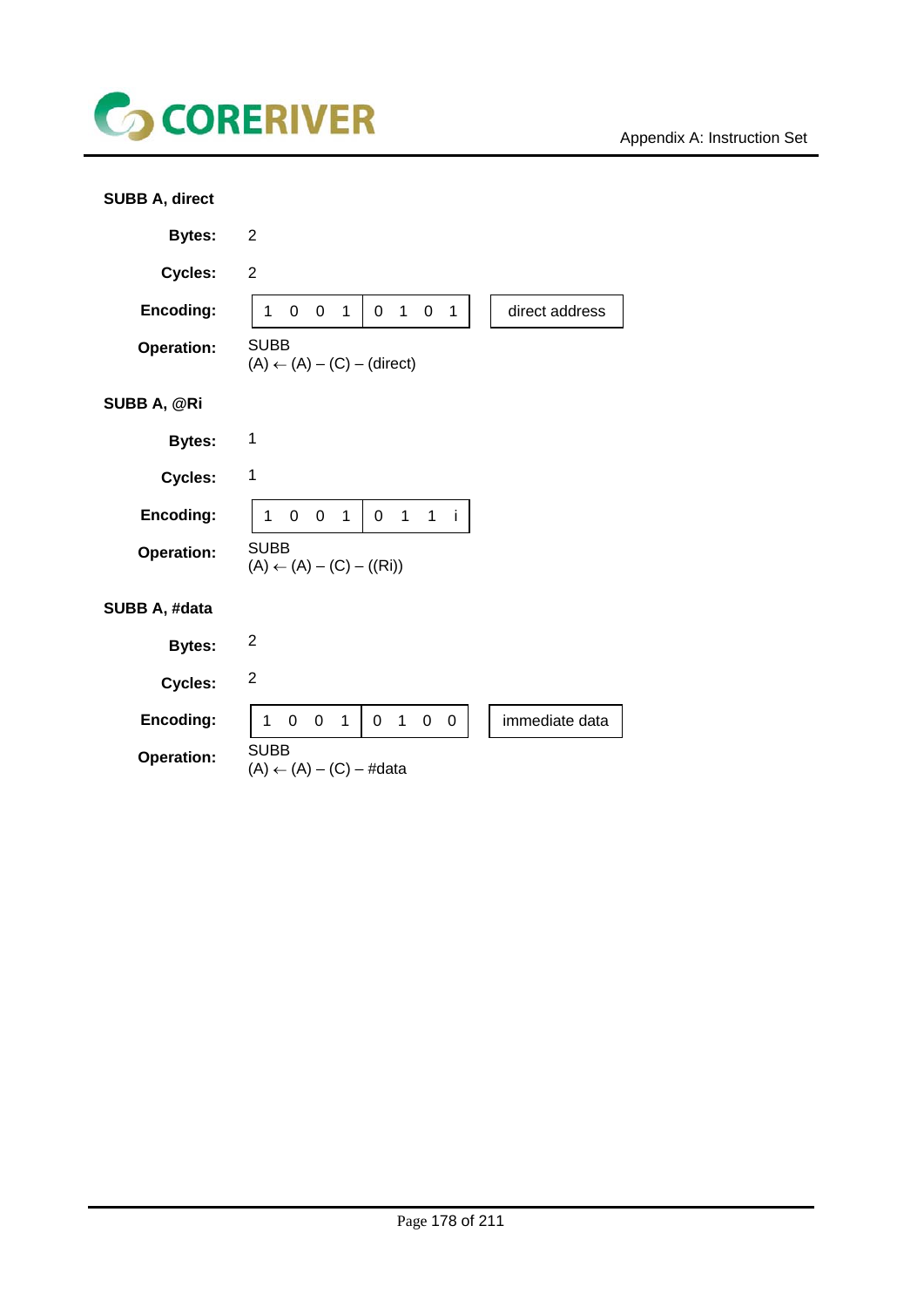

# **SWAP A**

| <b>Function:</b>    | Swap nibbles within the Accumulator                                                                                                                                                                                   |
|---------------------|-----------------------------------------------------------------------------------------------------------------------------------------------------------------------------------------------------------------------|
| <b>Description:</b> | SWAP A interchanges the low- and high-order nibbles (four-bit fields) of the<br>Accumulator (bits 3-0 and bits 7-4). The operation can also be thought of as a<br>four-bit rotate instruction. No flags are affected. |
| Example:            | The Accumulator holds the value 0C5h (11000101b). The instruction,                                                                                                                                                    |
|                     | SWAP A                                                                                                                                                                                                                |
|                     | leaves the Accumulator holding the value 5Ch (01011100b).                                                                                                                                                             |
| Bytes:              |                                                                                                                                                                                                                       |
| Cycles:             | 1                                                                                                                                                                                                                     |
| Encoding:           | 1                                                                                                                                                                                                                     |
| <b>Operation:</b>   | 0 <sub>1</sub><br>$\Omega$<br>$\Omega$<br>$\Omega$<br>0                                                                                                                                                               |
|                     | <b>XCH</b><br>$(A_{3-0}) \leftrightarrow (A_{7-4})$                                                                                                                                                                   |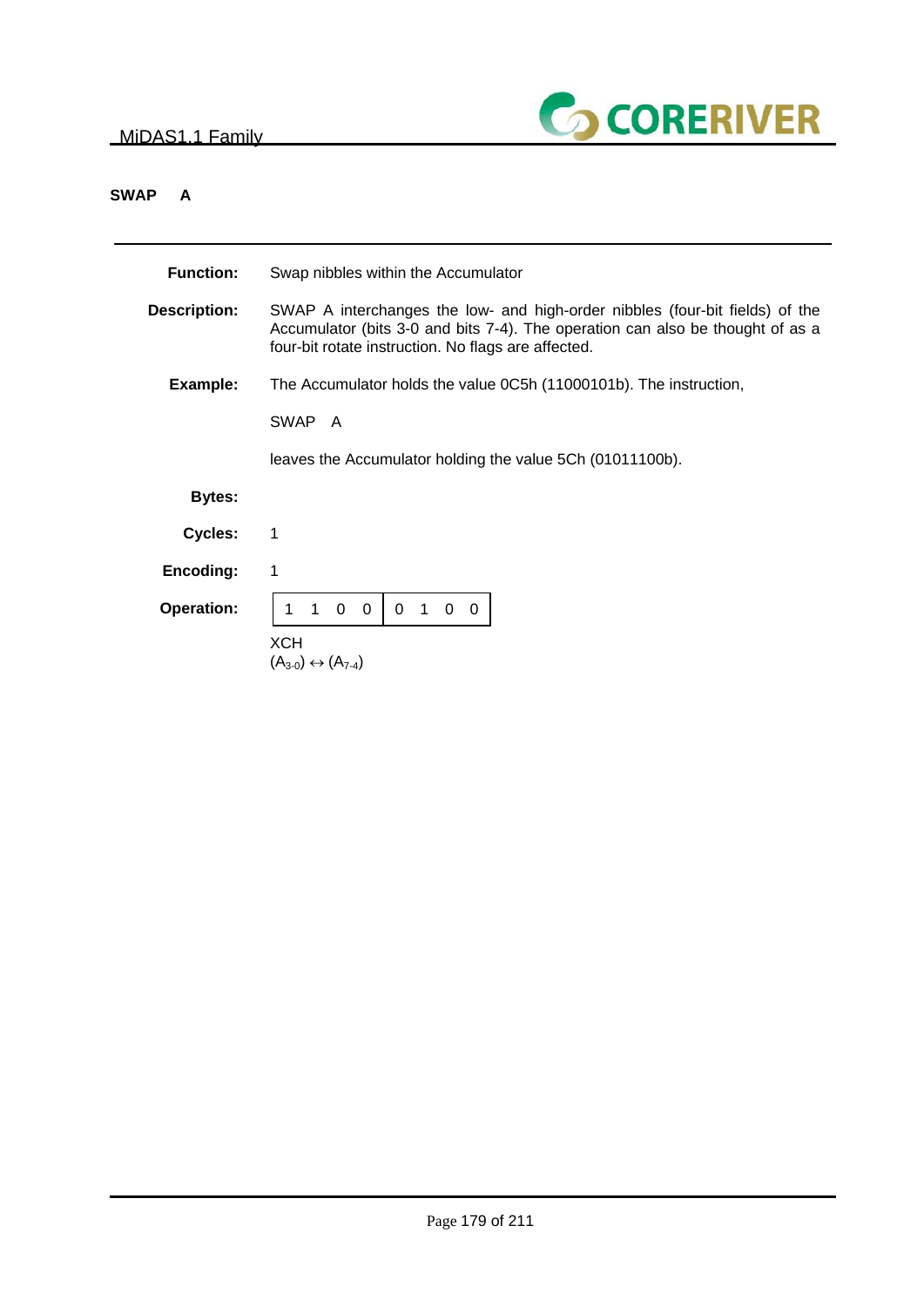

# **XCH A, <byte>**

| <b>Function:</b>    | Exchange Accumulator with byte variable                                                                                                                                                                                                                         |
|---------------------|-----------------------------------------------------------------------------------------------------------------------------------------------------------------------------------------------------------------------------------------------------------------|
| <b>Description:</b> | XCH leads the Accumulator with the contents of the indicated variable, at the<br>same time writing the original Accumulator contents to the indicated variable.<br>The source/destination operand can use register, direct, or register-indirect<br>addressing. |
| Example:            | R0 contains the address 20h. The Accumulator holds the value 3Fh<br>(00111111b). Internal RAM location 20h holds the value 75h (01110101b). The<br>instruction,                                                                                                 |
|                     | XCH A, @R0                                                                                                                                                                                                                                                      |
|                     | will leave RAM location 20h holding the values 3Fh (00111111b) and 75h<br>(01110101b) in the accumulator.                                                                                                                                                       |
| XCH A, Rn           |                                                                                                                                                                                                                                                                 |
| <b>Bytes:</b>       | 1                                                                                                                                                                                                                                                               |
| Cycles:             | 1                                                                                                                                                                                                                                                               |
| Encoding:           | $\mathbf{1}$<br>1<br>$1 \quad 0 \quad 0$<br>$r$ $r$ $r$                                                                                                                                                                                                         |
| Operation:          | <b>XCH</b><br>$(A) \leftrightarrow (Rn)$                                                                                                                                                                                                                        |
| XCH A, direct       |                                                                                                                                                                                                                                                                 |
| <b>Bytes:</b>       | 2                                                                                                                                                                                                                                                               |
| Cycles:             | $\overline{2}$                                                                                                                                                                                                                                                  |
| Encoding:           | $\mathbf 0$<br>$1\quad 0$<br>direct address<br>1<br>1<br>$0\quad 0$<br>$\mathbf{1}$                                                                                                                                                                             |
| Operation:          | <b>XCH</b><br>$(A) \leftrightarrow (direct)$                                                                                                                                                                                                                    |
| XCH A, @Ri          |                                                                                                                                                                                                                                                                 |
| <b>Bytes:</b>       | 1                                                                                                                                                                                                                                                               |
| Cycles:             | 1                                                                                                                                                                                                                                                               |
| Encoding:           | $\boldsymbol{0}$<br>$\pmb{0}$<br>$\mathbf 0$<br>$\mathbf 1$<br>1<br>1<br>1<br>Ť                                                                                                                                                                                 |
| <b>Operation:</b>   | <b>XCH</b><br>$(A) \leftrightarrow ((Ri))$                                                                                                                                                                                                                      |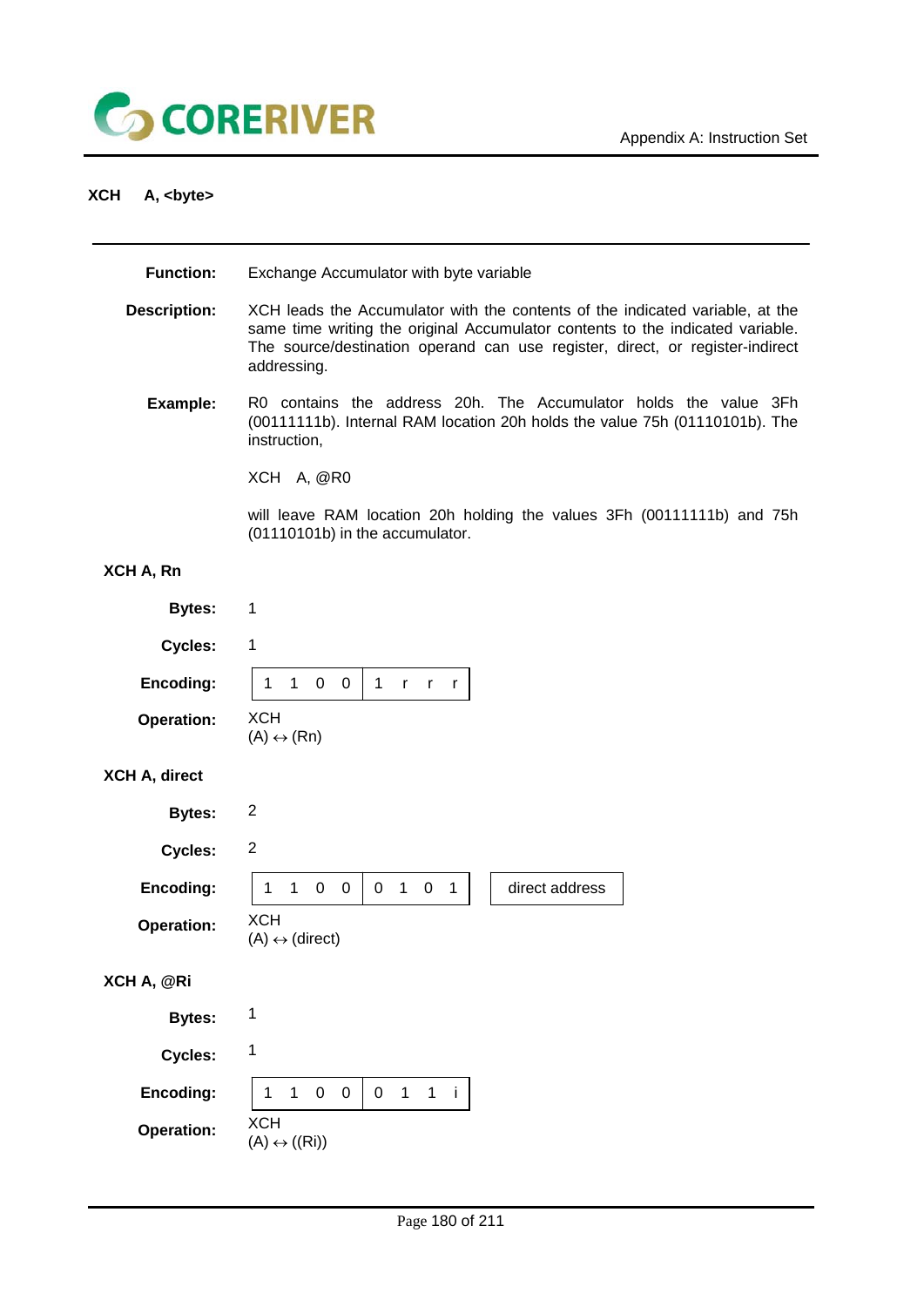

#### **XCHD A, @Ri**

#### Exchange Digit **Function:**

- XCHD exchanges the low-order nibble of the Accumulator (bits 3-0), generally representing a hexadecimal or BCD digit, with that of the internal RAM location indirectly addressed by the specified register. The high-order nibbles (bits 7-4) of each register are not affected. No flags are affected **Description:** 
	- R0 contains the address 20h. The Accumulator holds the value 36h (00110110b). Internal RAM location 20h holds the value 75h (01110101b). The instruction, **Example:**

XCHD A, @R0

will leave RAM location 20h holding the value 76h (01110110b) and 35h (00110101b) in the Accumulator.

1 **Bytes:** 

**Cycles:** 

**Encoding:**  1 1 0 1 0 1 1 i

1

**Operation:** 

XCH

 $(A_{3-0}) \leftrightarrow ((Rn_{3-0}))$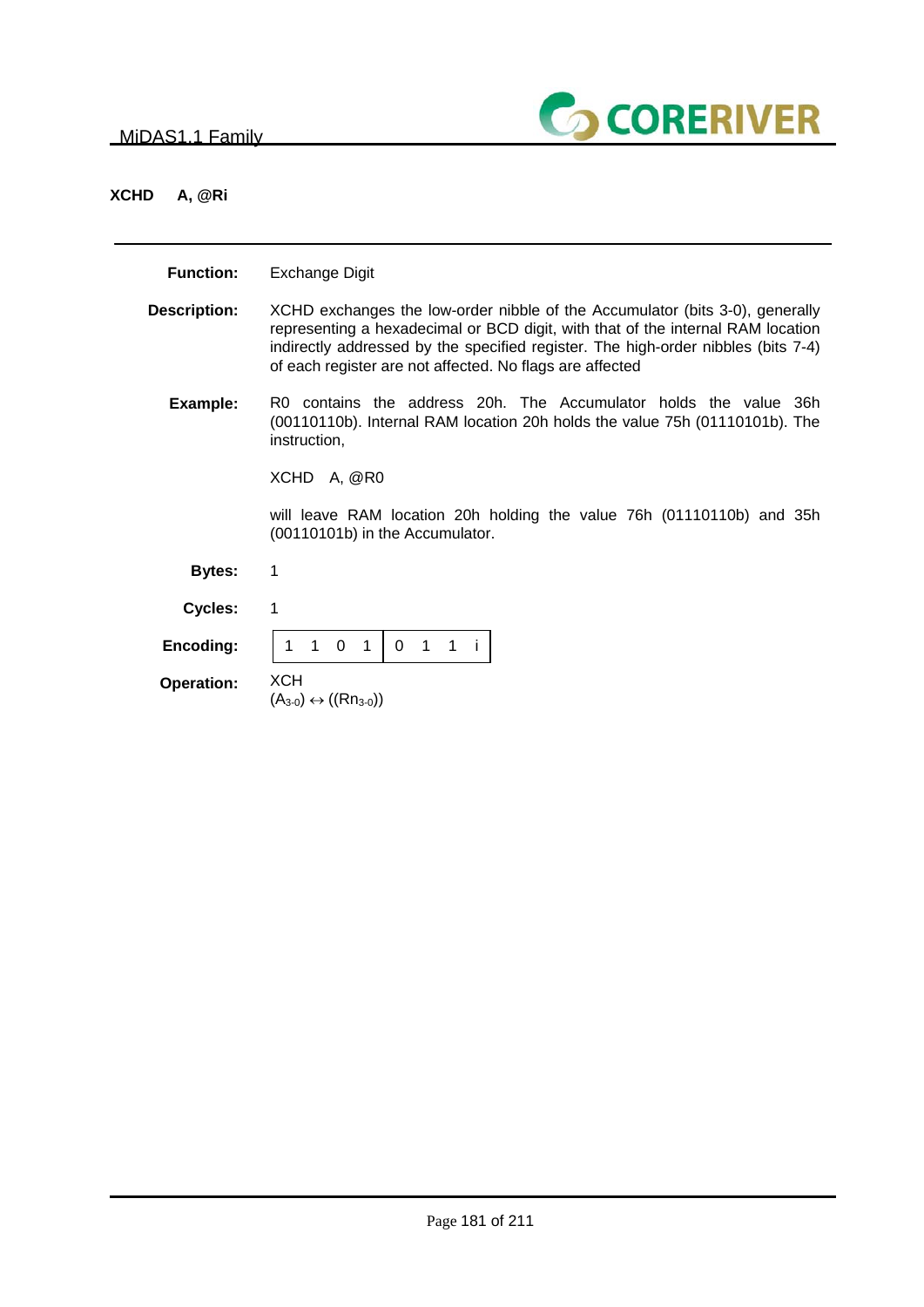

#### **XRL <dest-byte>, <src-byte>**

Logical Exclusive-OR for byte variables **Function:** 

XRL performs the bitwise logical Exclusive-OR operation between the indicated variables, storing the results in the destination. No flags are affected. **Description:** 

> The two operands allow six addressing mode combinations. When the destination is the Accumulator, the source can use register, direct registerindirect, or immediate addressing; when the destination is a direct address, the source can be the Accumulator or immediate data.

> (Note: When this instruction is used to modify an output port, the value used as the original port data will be read from the output data latch, not the input pins.)

If the Accumulator holds 0C3h (11000011b) and register 0 holds 0Aah (10101010b) then the instruction, **Example:** 

XRL A, R0

will leave the Accumulator holding the value 69h (01101001b).

When the destination is a directly addressed byte this instruction can complement combinations of bits in any RAM location or hardware register. The pattern of bits to be complemented is then determined by a mask byte either a constant contained in the instruction or a variable computed in the Accumulator at run-time. The instruction,

XRL Pl, #00110001b

will complement bits 5, 4, and 0 of output Port 1.

#### **XRL A, Rn**

| 1                                                                                                                                                  |
|----------------------------------------------------------------------------------------------------------------------------------------------------|
| 1                                                                                                                                                  |
| $0 \quad 1 \quad 1 \quad 0$<br>$1$ r r r                                                                                                           |
| <b>XRL</b><br>$(A) \leftarrow (A) \otimes (Rn)$                                                                                                    |
|                                                                                                                                                    |
| 2                                                                                                                                                  |
| 2                                                                                                                                                  |
| $\begin{array}{cccc} \circ & 1 & 0 \\ \circ & 1 & 0 \\ \end{array}$<br>$0 \quad 1 \quad 1 \quad 0$<br>$\overline{\phantom{0}}$ 1<br>direct address |
|                                                                                                                                                    |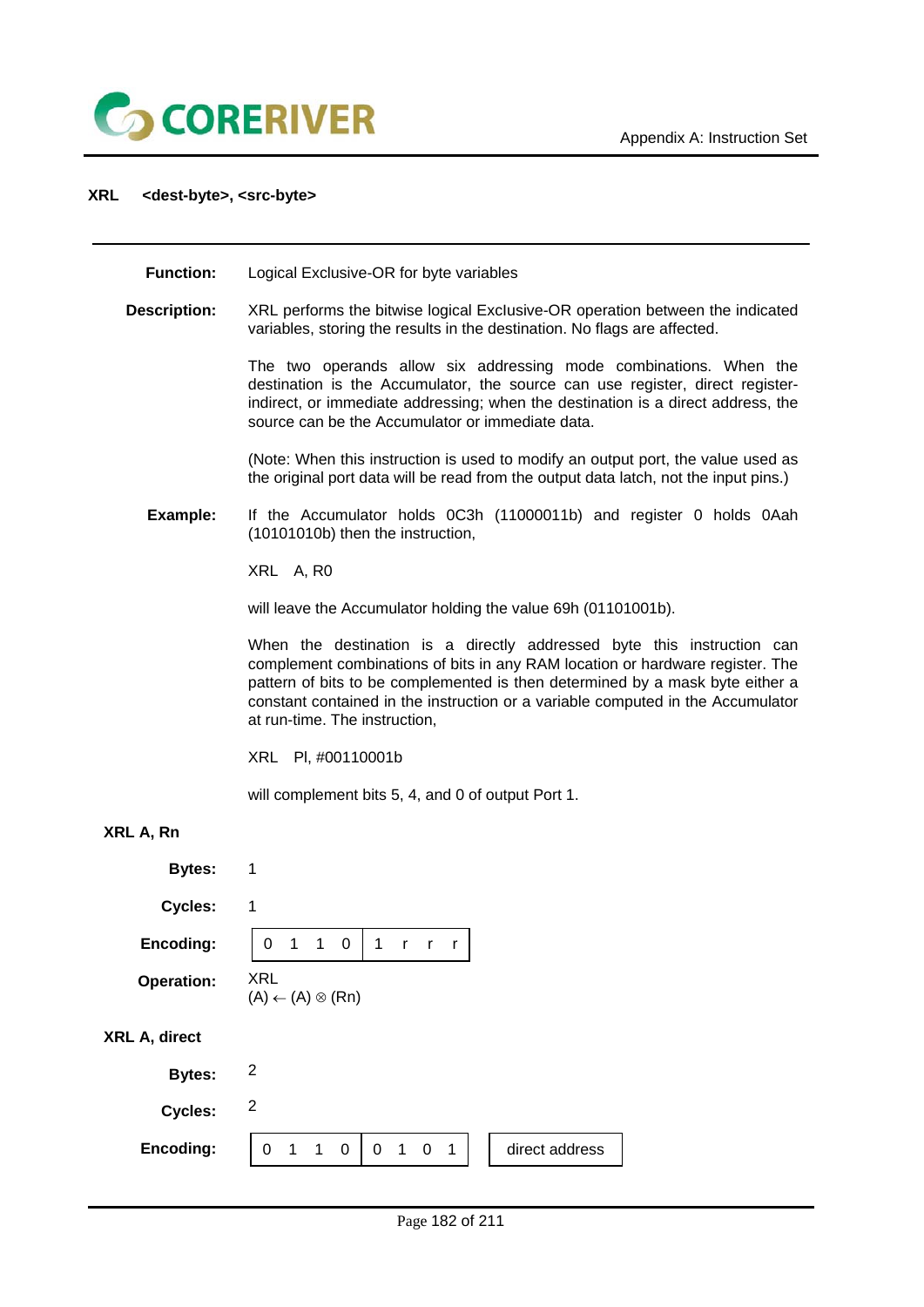

| <b>Operation:</b> | <b>XRL</b><br>$(A) \leftarrow (A) \otimes (direct)$                                                                                                               |
|-------------------|-------------------------------------------------------------------------------------------------------------------------------------------------------------------|
| XRL A, @Ri        |                                                                                                                                                                   |
| <b>Bytes:</b>     | $\mathbf 1$                                                                                                                                                       |
| Cycles:           | $\mathbf 1$                                                                                                                                                       |
| Encoding:         | $\pmb{0}$<br>$\pmb{0}$<br>$\pmb{0}$<br>$\mathbf{1}$<br>$\mathbf{1}$<br>$\mathbf 1$<br>$\mathbf{1}$<br>$\mathbf{i}$                                                |
| <b>Operation:</b> | <b>XRL</b><br>$(A) \leftarrow (A) \otimes ((Ri))$                                                                                                                 |
| XRL A, #data      |                                                                                                                                                                   |
| <b>Bytes:</b>     | $\boldsymbol{2}$                                                                                                                                                  |
| Cycles:           | $\boldsymbol{2}$                                                                                                                                                  |
| Encoding:         | $\pmb{0}$<br>immediate data<br>$\pmb{0}$<br>$\mathbf{1}$<br>$\mathbf{1}$<br>$\pmb{0}$<br>$\mathbf{1}$<br>$\pmb{0}$<br>$\pmb{0}$                                   |
| <b>Operation:</b> | <b>XRL</b><br>$(A) \leftarrow (A) \otimes #data$                                                                                                                  |
| XRL direct, A     |                                                                                                                                                                   |
| <b>Bytes:</b>     | $\boldsymbol{2}$                                                                                                                                                  |
| Cycles:           | $\overline{c}$                                                                                                                                                    |
| Encoding:         | $\pmb{0}$<br>$\pmb{0}$<br>$\mathbf{1}$<br>$\mathbf{1}$<br>$\pmb{0}$<br>$\pmb{0}$<br>direct address<br>$\mathbf 1$<br>$\mathbf 0$                                  |
| <b>Operation:</b> | <b>XRL</b><br>$(direct) \leftarrow (direct) \otimes (A)$                                                                                                          |
| XRL direct, #data |                                                                                                                                                                   |
| <b>Bytes:</b>     | 3                                                                                                                                                                 |
| Cycles:           | $\ensuremath{\mathsf{3}}$                                                                                                                                         |
| Encoding:         | $\mathsf{O}\xspace$<br>direct address<br>$\mathbf 1$<br>$\pmb{0}$<br>$\mathsf 0$<br>$\mathbf{1}$<br>$\mathbf{1}$<br>immediate data<br>$\mathbf 0$<br>$\mathbf{1}$ |
| <b>Operation:</b> | <b>XRL</b><br>(direct) $\leftarrow$ (direct) $\otimes$ #data                                                                                                      |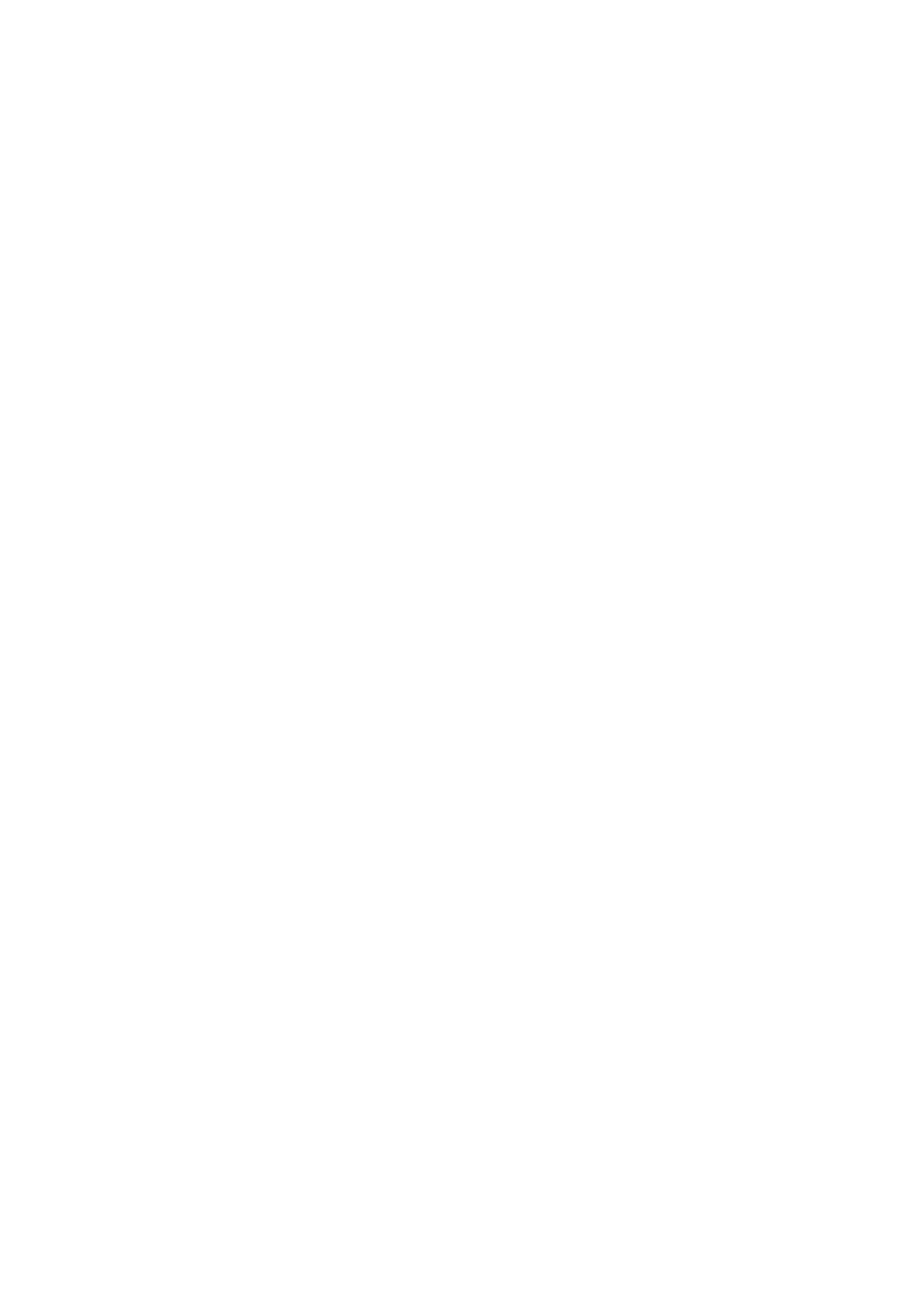# **13 Appendix B: SFR description**

### **13.1 P0** (80h) : Port 0 Register

| Bit No. |                  |                  |                  |             |                                                       |                  |                  |             |
|---------|------------------|------------------|------------------|-------------|-------------------------------------------------------|------------------|------------------|-------------|
|         | P <sub>0.7</sub> | P <sub>0.6</sub> | P <sub>0.5</sub> | <b>PO.4</b> | P <sub>0.3</sub>                                      | P <sub>0.2</sub> | P <sub>0.1</sub> | <b>PO.O</b> |
|         | R/W(1)           |                  |                  |             | $R/W(1)$ $R/W(1)$ $R/W(1)$ $R/W(1)$ $R/W(1)$ $R/W(1)$ |                  |                  | R/W(1)      |

This register functions as a general purpose I/O port. The initial value of P0 is FFh.

#### [About the alternative pins and description]

In addition, all the pins have an alternative function listed below. Each of the functions is controlled by several other SFRs.

| Port 0 | P0[7]            | P0[6]            | P0[6] | P0[4]             | P0[3]            | P0[2]            | P0[1]            | P0[0]        |
|--------|------------------|------------------|-------|-------------------|------------------|------------------|------------------|--------------|
|        | ADC <sub>6</sub> | ADC <sub>5</sub> | ADC4  | ADC3              | ADC <sub>2</sub> | ADC <sub>1</sub> | ADC <sub>0</sub> | <b>INTOB</b> |
|        |                  | <b>PWM</b>       |       | AV <sub>REF</sub> | INT3B            | INT <sub>2</sub> | INT1B            | TVO.         |
|        |                  |                  |       |                   |                  | TXD              | <b>RXD</b>       | <b>PWM</b>   |

| <b>Alternative Pin</b> | <b>Description</b>                                                                     |
|------------------------|----------------------------------------------------------------------------------------|
| $ADC6 \sim ADC0$       | ADC Analog Input $6 \sim 0$                                                            |
| $AV_{RFF}$             | ADC Voltage Reference Input.                                                           |
| <b>PWM</b>             | PWM Waveform Output. (Refer to ALTSEL register)                                        |
| INT3B                  | External Interrupt 3.                                                                  |
|                        | A falling edge on this pin will cause an external interrupt 3 if enabled.              |
| INT <sub>2</sub>       | External Interrupt 2.                                                                  |
|                        | A rising edge on this pin will cause an external interrupt 2 if enabled.               |
| INT1B                  | External Interrupt 1.                                                                  |
|                        | A falling edge or low level on this pin will cause an external interrupt 1 if enabled. |
| INT0B                  | External Interrupt 0.                                                                  |
|                        | A falling edge or low level on this pin will cause an external interrupt 0 if enabled. |
|                        | Serial Port Transmit.                                                                  |
| TXD                    | This pin transmits the serial port data in serial port modes 1 and emits the           |
|                        | synchronizing clock in serial port mode 0. (Refer to ALTSEL register)                  |
|                        | Serial Port Receive.                                                                   |
| <b>RXD</b>             | This pin receives the serial port data in serial port modes 1 and is a bi-directional  |
|                        | data transfer pin in serial port mode 0.                                               |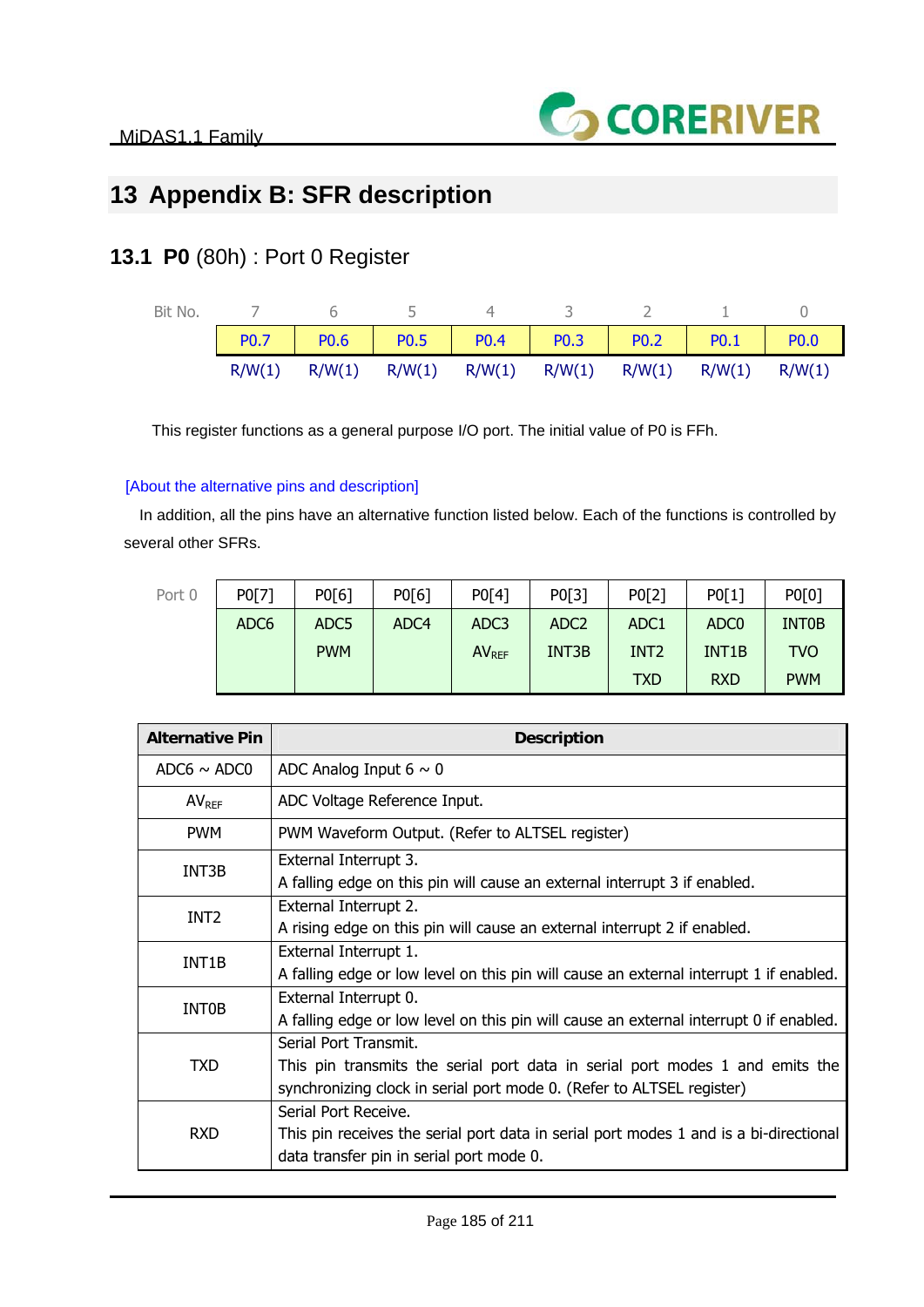



| TVO | Timer 0 Overflow Output. (Refer to ALTSEL register) |
|-----|-----------------------------------------------------|
|     |                                                     |

### **13.2 SP** (81h) : Stack Pointer Register

| Bit No. |             |             |             |                   |             |                   |             |             |
|---------|-------------|-------------|-------------|-------------------|-------------|-------------------|-------------|-------------|
|         | <b>SP.7</b> | <b>SP.6</b> | <b>SP.5</b> | <b>SP.4</b>       | <b>SP.3</b> | <b>SP.2</b>       | <b>SP.1</b> | <b>SP.0</b> |
|         | R/W(0)      | R/W(0)      | R/W(0)      | $R/W(0)$ $R/W(0)$ |             | $R/W(0)$ $R/W(0)$ |             | R/W(0)      |

The stack pointer identifies the location where the stack will begin. The stack pointer is incremented before every PUSH operation. This register defaults to 07H after reset.

### **13.3 DPL** (82h) : Data Pointer Low Register

| Bit No. |        |        |        |        |        |        |        |        |
|---------|--------|--------|--------|--------|--------|--------|--------|--------|
|         | DPL.7  | DPL.6  | DPL.5  | DPL.4  | DPL.3  | DPL.2  | DPL.1  | DPL.0  |
|         | R/W(0) | R/W(0) | R/W(0) | R/W(0) | R/W(0) | R/W(0) | R/W(0) | R/W(0) |

This register is the low byte of the 16-bit data pointer. DPL and DPH are used to point to nonscratchpad data RAM.

### **13.4 DPH** (83h) : Data Pointer High Register

| Bit No. |        |                                           |                                           |  |       |
|---------|--------|-------------------------------------------|-------------------------------------------|--|-------|
|         |        | DPH.7 DPH.6 DPH.5 DPH.4 DPH.3 DPH.2 DPH.1 |                                           |  | DPH.0 |
|         | R/W(0) | R/W(0)                                    | R/W(0) R/W(0) R/W(0) R/W(0) R/W(0) R/W(0) |  |       |

This register is the high byte of the 16-bit data pointer. DPL and DPH are used to point to nonscratchpad data RAM.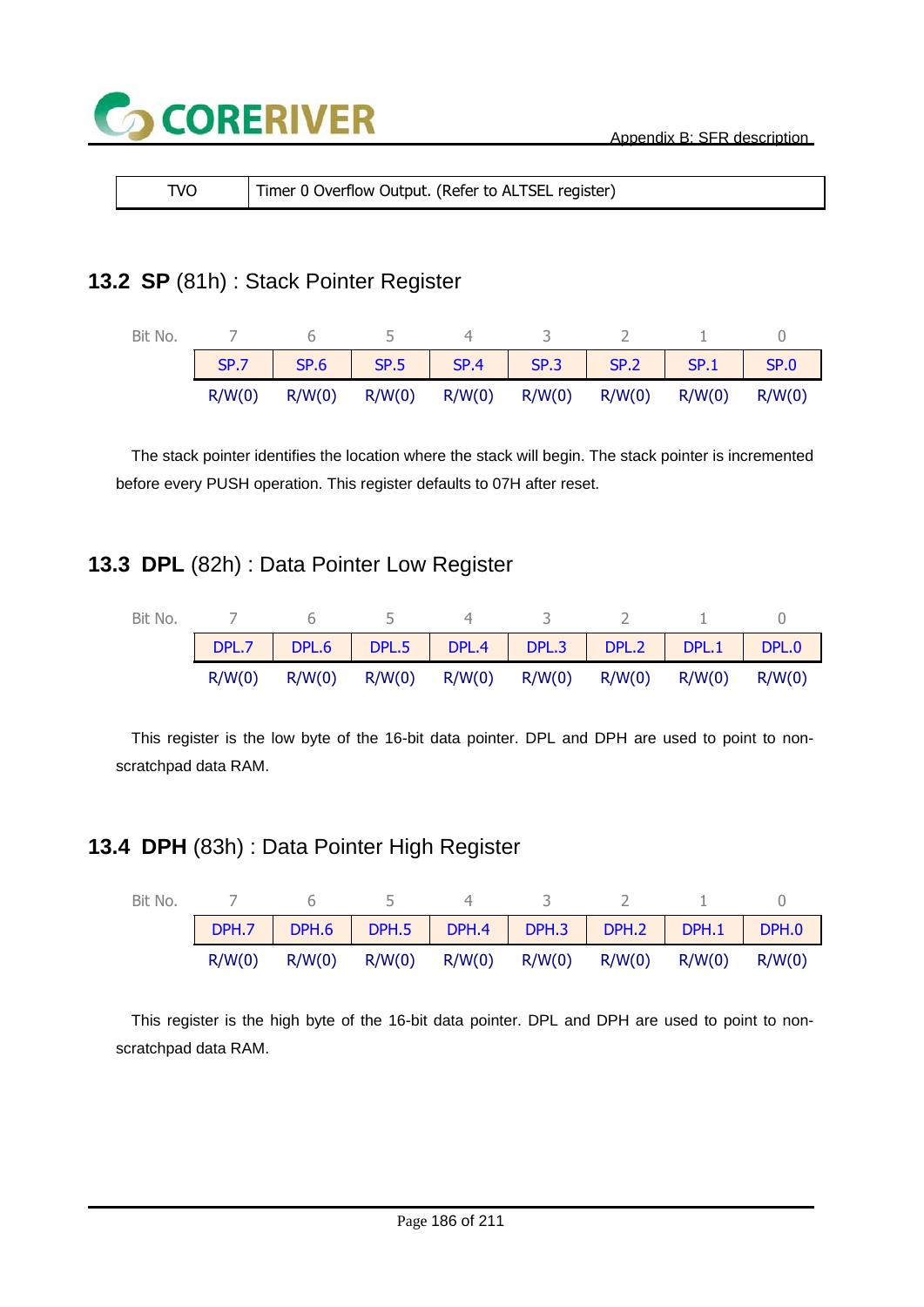## **13.5 PCON** (87h) : Power Control Register

| Bit No. |                   |   |                          |            |                 |        |           |        |
|---------|-------------------|---|--------------------------|------------|-----------------|--------|-----------|--------|
|         | SMOD <sub>1</sub> | ۰ | $\overline{\phantom{a}}$ | <b>POF</b> | GF <sub>1</sub> | GF0    | <b>PD</b> | IDL    |
|         | R/W(0)            |   |                          | R/W(1)     | R/W(0)          | R/W(0) | R/W(0)    | R/W(0) |

| Symbol          | <b>Description</b>                                                                        |
|-----------------|-------------------------------------------------------------------------------------------|
|                 | Timer1 Buadrate Double in UART mode.                                                      |
| SMOD1           | $0 =$ Double buadrate disable (Default)                                                   |
|                 | $1 =$ Double baudrate enable                                                              |
|                 | Reserved                                                                                  |
|                 | Power Off Flag.                                                                           |
| <b>POF</b>      | When POR (Power-On Reset), this bit will be set to "1" by H/W.                            |
|                 | For all resets except of POR, the value of POF is not changed if user sets it bit to "0". |
| GF <sub>1</sub> | General Purpose Flag Bit.                                                                 |
| GF <sub>0</sub> | General Purpose Flag Bit.                                                                 |
|                 | Power-down (Stop) Mode Enable.                                                            |
| <b>PD</b>       | Setting this bi causes the MCU (MiDAS1.1 family) to go into the power-down mode.          |
|                 | In this mode, all the clocks are stopped and program execution is frozen.                 |
|                 | $0$ (Default), $1 =$ Power-down mode enable.                                              |
|                 | Idle Mode Enable.                                                                         |
|                 | Setting this bit causes the MiDAS1.1 family to go into the IDLE mode.                     |
| <b>IDL</b>      | In this mode the clocks to the CPU are stopped, so program execution is frozen. But       |
|                 | the clock to the peripherals and interrupt blocks is not stopped, and these blocks        |
|                 | continue operating.                                                                       |
|                 | $0$ (Default), $1 =$ Idle mode enable.                                                    |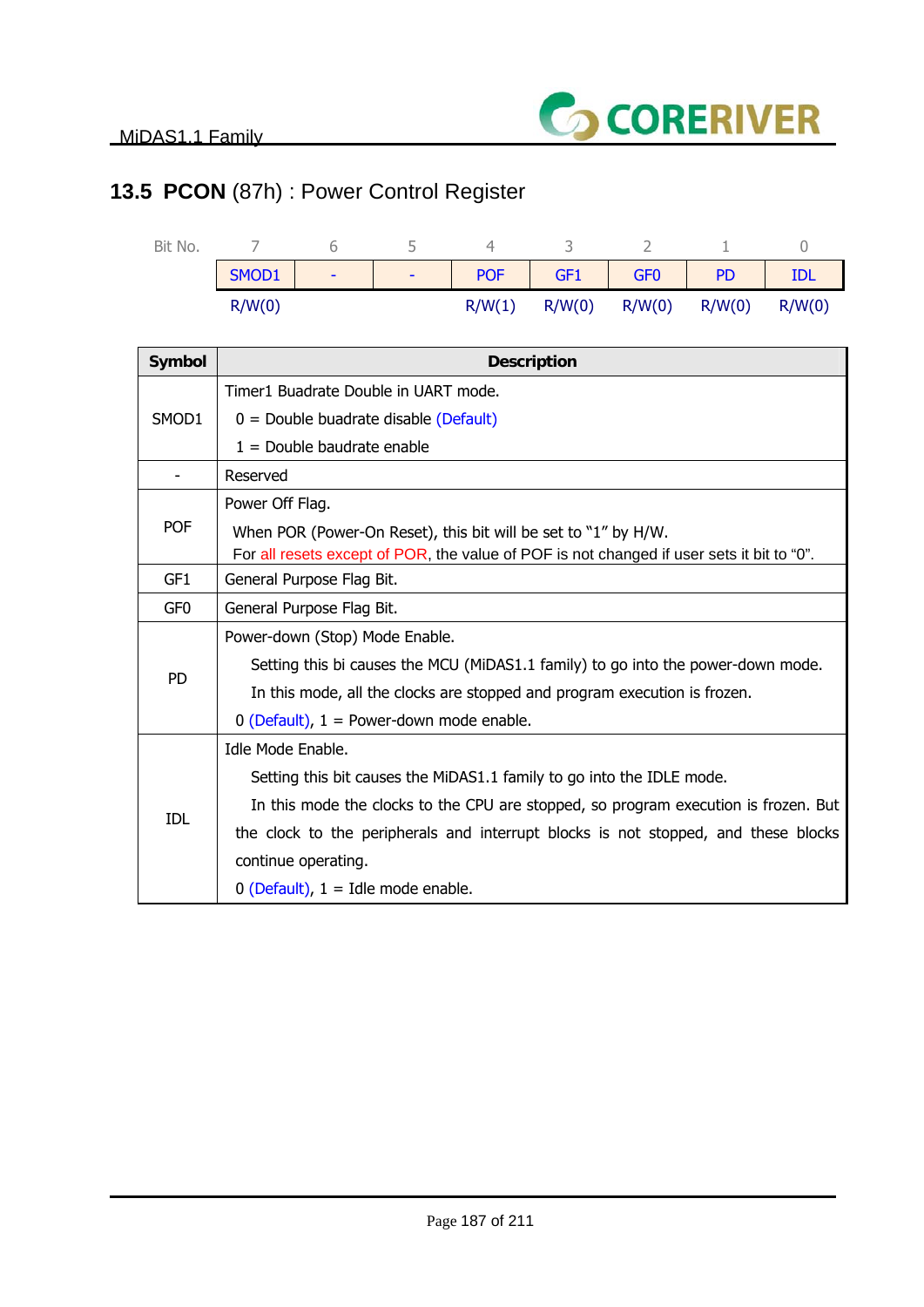

### **13.6 TCON** (88h) : Timer/Counter 0/1 Control Register



| Symbol          | <b>Description</b>                                                                         |
|-----------------|--------------------------------------------------------------------------------------------|
|                 | Timer 1 Overflow Flag.                                                                     |
|                 | This bit indicates when Timer 1 overflows its maximum count as defined by the              |
| TF <sub>1</sub> | current mode. This bit can be cleared by software.                                         |
|                 | $0 = No$ Timer/Counter 1 overflow has been detected.                                       |
|                 | $1 =$ Timer/Counter 1 has overflowed with its maximum count                                |
| TR <sub>1</sub> | Timer 1 Run Enable.                                                                        |
|                 | Timer 0 Overflow Flag.                                                                     |
|                 | This bit indicates when Timer 0 overflows its maximum count as defined by the              |
| TF <sub>0</sub> | current mode. This bit can be cleared by software.                                         |
|                 | $0 = No$ Timer/Counter 0 overflow has been detected.                                       |
|                 | $1 =$ Timer/Counter 0 has overflowed with its maximum count                                |
| TR <sub>0</sub> | Timer 0 Run Enable.                                                                        |
|                 | External Interrupt 1 Flag.                                                                 |
| IE1             | This bit is set when an edge/level type defined by IT1 flag is detected. If IT1=1, this    |
|                 | bit will remain set until cleared in software or the start of the External Interrupt 1     |
|                 | service routine. If $IT1=0$ , this bit will inversely reflect the state of the INT1B pin.  |
|                 | External Interrupt 1 Type Select Flag.                                                     |
| IT <sub>1</sub> | This bit selects whether the INT1B pin will detect the edge/level triggered interrupts.    |
|                 | $0 = INT1B$ is level triggered (Level detect type). (Default)                              |
|                 | $1 = INT1B$ is edge triggered (Edge detect type).                                          |
|                 | External Interrupt 0 Flag.                                                                 |
| IE0             | This bit is set when an edge/level type defined by IT0 flag is detected. If $IT0=1$ , this |
|                 | bit will remain set until cleared in software or the start of the External Interrupt 0     |
|                 | service routine. If IT0=0, this bit will inversely reflect the state of the INT0B pin.     |
|                 | External Interrupt 0 Type Select Flag.                                                     |
|                 | This bit selects whether the INT0B pin will detect the edge/level triggered interrupts.    |
| IT <sub>0</sub> | $0 = INT0B$ is level triggered (Level detect type). (Default)                              |
|                 | $1 = INTOB$ is edge triggered (Edge detect type).                                          |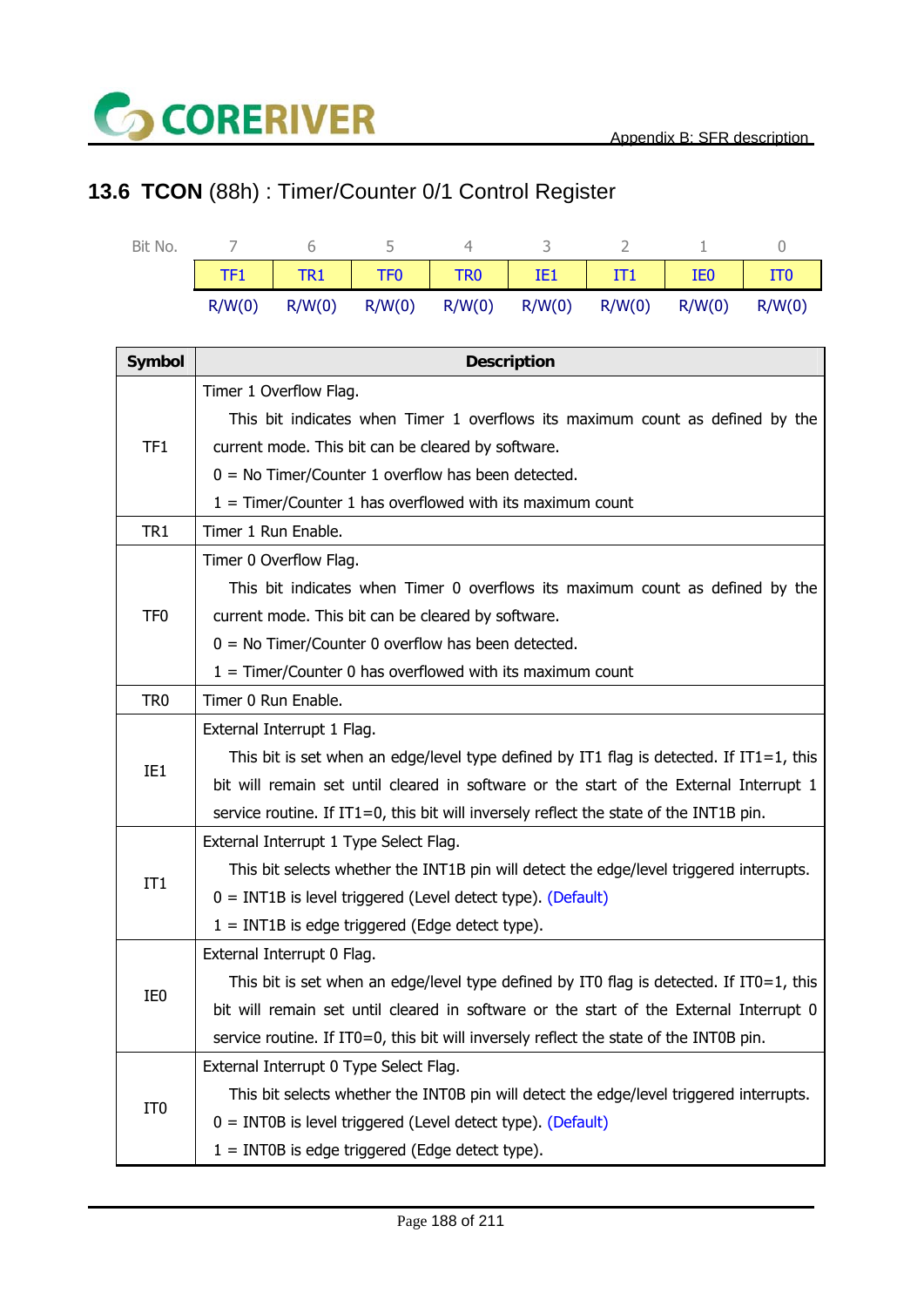

# **13.7 TMOD** (89h) : Timer/Counter 0 Mode Control Register

| No.<br>Bit |                          |                          | ے      |                          |             |        |                |        |
|------------|--------------------------|--------------------------|--------|--------------------------|-------------|--------|----------------|--------|
|            | $\overline{\phantom{0}}$ | $\overline{\phantom{0}}$ | $\sim$ | $\overline{\phantom{0}}$ | <b>GATE</b> |        | M <sub>1</sub> |        |
|            |                          |                          |        |                          | R/W(0)      | R/W(0) | R/W(0)         | R/W(0) |

| Symbol      |                |                                                                                                                                                                                                                                            |                | <b>Description</b>         |  |  |  |  |  |
|-------------|----------------|--------------------------------------------------------------------------------------------------------------------------------------------------------------------------------------------------------------------------------------------|----------------|----------------------------|--|--|--|--|--|
|             |                | Reserved                                                                                                                                                                                                                                   |                |                            |  |  |  |  |  |
| <b>GATE</b> |                | Timer 0 Gate Control.<br>This bit enables/disables the ability of Timer 0 to increment.<br>$0 =$ Timer 0 will clock when TR0=1, regardless of the states of INT0B. (Default)<br>$1 =$ Timer 0 will clock only when $TR0=1$ and $INT0B=1$ . |                |                            |  |  |  |  |  |
| C/T         |                | Timer 0 Counter/Timer Select.<br>$0 =$ Timer. Timer 0 is incremented by internal clocks (system clock). (Default)<br>$1 =$ Counter. Timer 0 is incremented by pulsed on T0 pin when TR0=1.                                                 |                |                            |  |  |  |  |  |
|             | Mode           | M1                                                                                                                                                                                                                                         | M <sub>0</sub> | Description                |  |  |  |  |  |
|             | 0              | 0                                                                                                                                                                                                                                          | $\bf{0}$       | 8 bits with 5-bit prescale |  |  |  |  |  |
| M1, M0      | 1              | $\Omega$                                                                                                                                                                                                                                   | 1              | 16 bits                    |  |  |  |  |  |
|             | $\overline{2}$ | 1                                                                                                                                                                                                                                          | $\Omega$       | 8 bits with auto-reload    |  |  |  |  |  |
|             | 3              | 1                                                                                                                                                                                                                                          | 1              | Two 8-bit timer/counter    |  |  |  |  |  |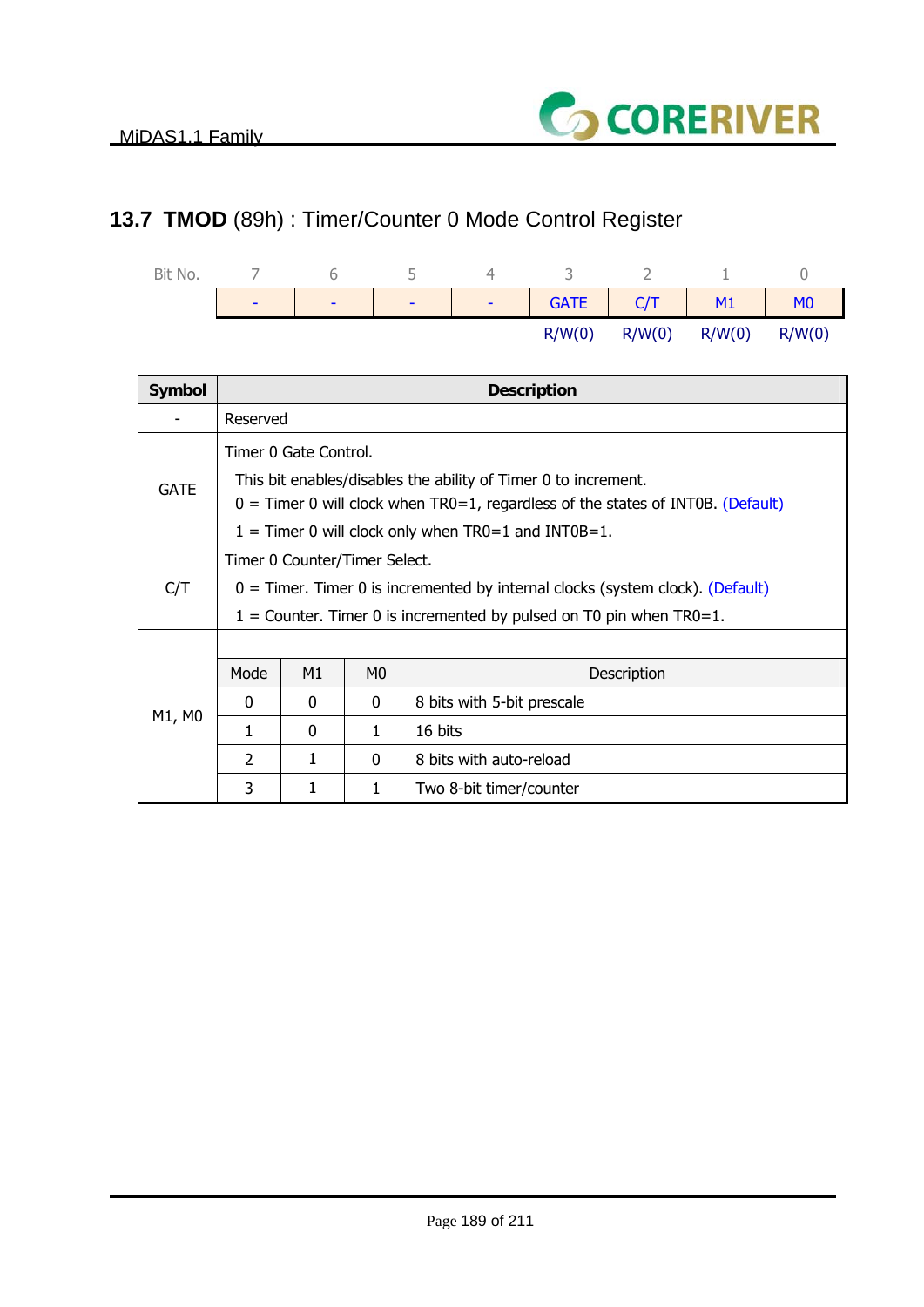

### **13.8 TL0** (8Ah) : Timer/Counter 0 Low Byte Register

| Bit No. |              |              |              |              |                                              |              |              |              |
|---------|--------------|--------------|--------------|--------------|----------------------------------------------|--------------|--------------|--------------|
|         | <b>TL0.7</b> | <b>TL0.6</b> | <b>TL0.5</b> | <b>TL0.4</b> | TL0.3                                        | <b>TLO.2</b> | <b>TL0.1</b> | <b>TLO.0</b> |
|         | R/W(0)       | R/W(0)       |              |              | $R/W(0)$ $R/W(0)$ $R/W(0)$ $R/W(0)$ $R/W(0)$ |              |              | R/W(0)       |

This register contains the least significant byte of Timer 0.

### **13.9 TL1** (8Bh) : Timer/Counter 1 Low Byte Register

| Bit No. |              |        |        |        |                                       |        |        |              |
|---------|--------------|--------|--------|--------|---------------------------------------|--------|--------|--------------|
|         | <b>TL1.7</b> | TL1.6  |        |        | TL1.5   TL1.4   TL1.3   TL1.2   TL1.1 |        |        | <b>TL1.0</b> |
|         | R/W(0)       | R/W(0) | R/W(0) | R/W(0) | R/W(0)                                | R/W(0) | R/W(0) | R/W(0)       |

This register contains the least significant byte of Timer 1.

#### **13.10 TH0** (8Ch) : Timer/Counter 0 High Byte Register

| Bit No. |              |                                               |        |                             |  |        |
|---------|--------------|-----------------------------------------------|--------|-----------------------------|--|--------|
|         | <b>THO.7</b> | TH0.6   TH0.5   TH0.4   TH0.3   TH0.2   TH0.1 |        |                             |  | TH0.0  |
|         | R/W(0)       | R/W(0)                                        | R/W(0) | R/W(0) R/W(0) R/W(0) R/W(0) |  | R/W(0) |

This register contains the most significant byte of Timer 0.

### 13.11 **TH1** (8Dh) : Timer/Counter 1 High Byte Register

| Bit No |              |        |        |        |                                               |                   |              |
|--------|--------------|--------|--------|--------|-----------------------------------------------|-------------------|--------------|
|        | <b>TH1.7</b> |        |        |        | TH1.6   TH1.5   TH1.4   TH1.3   TH1.2   TH1.1 |                   | <b>TH1.0</b> |
|        | R/W(0)       | R/W(0) | R/W(0) | R/W(0) | R/W(0)                                        | $R/W(0)$ $R/W(0)$ | R/W(0)       |

This register contains the most significant byte of Timer 1.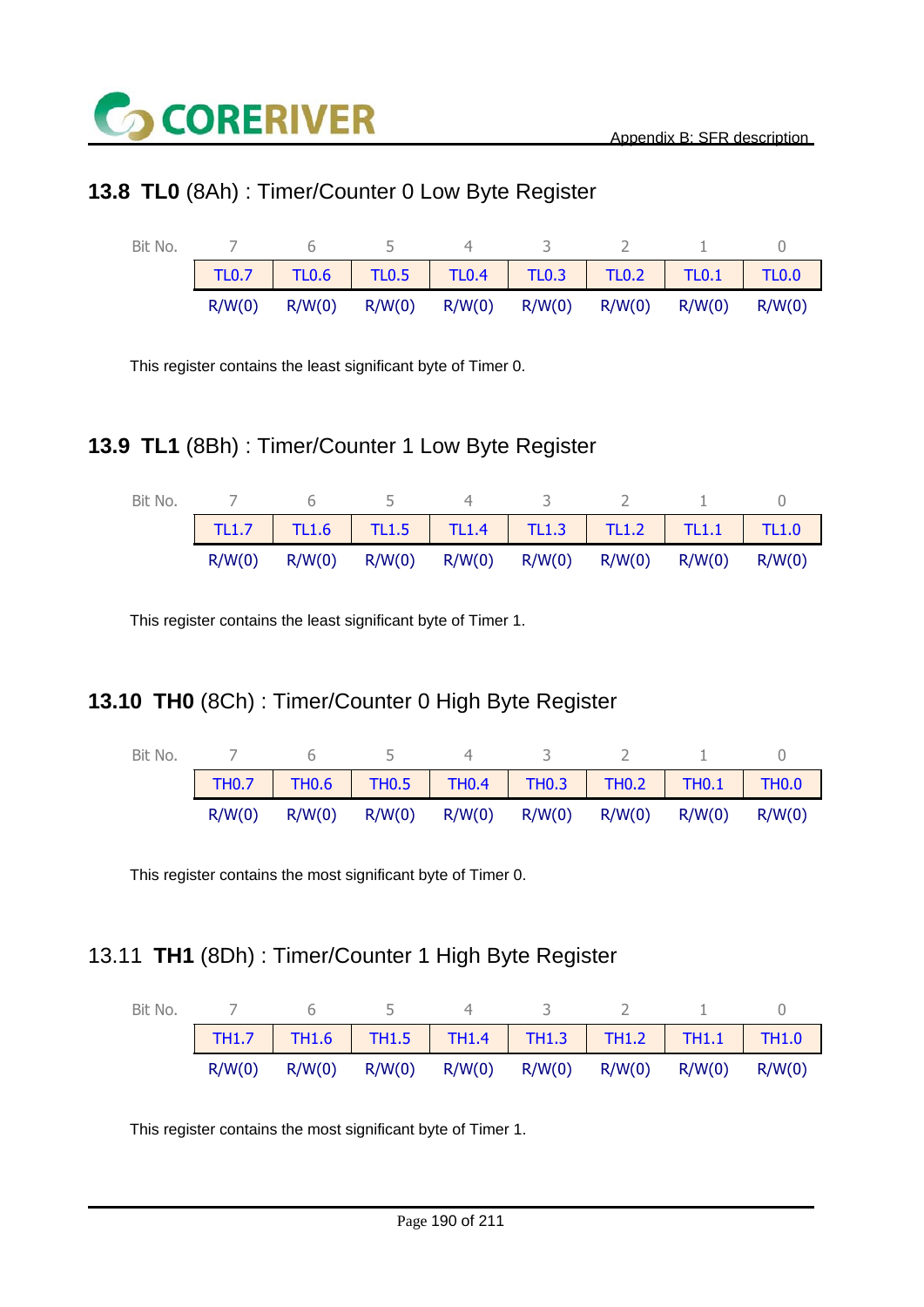### **13.12 P1** (90h) : Port 1 Register



This register functions as a general purpose I/O port. The initial value of P0 is FFh.

#### [About the alternative pins and description]

In addition, all the pins have an alternative function listed below. Each of the functions is controlled by several other SFRs

| Port $\overline{1}$ | $\overline{\phantom{0}}$ | $\overline{\phantom{0}}$ | $\overline{\phantom{0}}$ | $\overline{\phantom{0}}$ | $\overline{\phantom{0}}$ | P1[2]         | P1[1]             | P1[0] |
|---------------------|--------------------------|--------------------------|--------------------------|--------------------------|--------------------------|---------------|-------------------|-------|
|                     |                          |                          |                          |                          |                          | <b>RESETB</b> | XTAL <sub>2</sub> | XTAL1 |

| <b>Alternative Pin</b> | <b>Description</b>                                    |
|------------------------|-------------------------------------------------------|
| XTAL1                  | External Crystal Oscillator Input. (Refer to ALTSEL)  |
| XTAL <sub>2</sub>      | External Crystal Oscillator Output. (Refer to ALTSEL) |
| <b>RESETB</b>          | Inverted Reset Input. Active Low. (Refer to ALTSEL)   |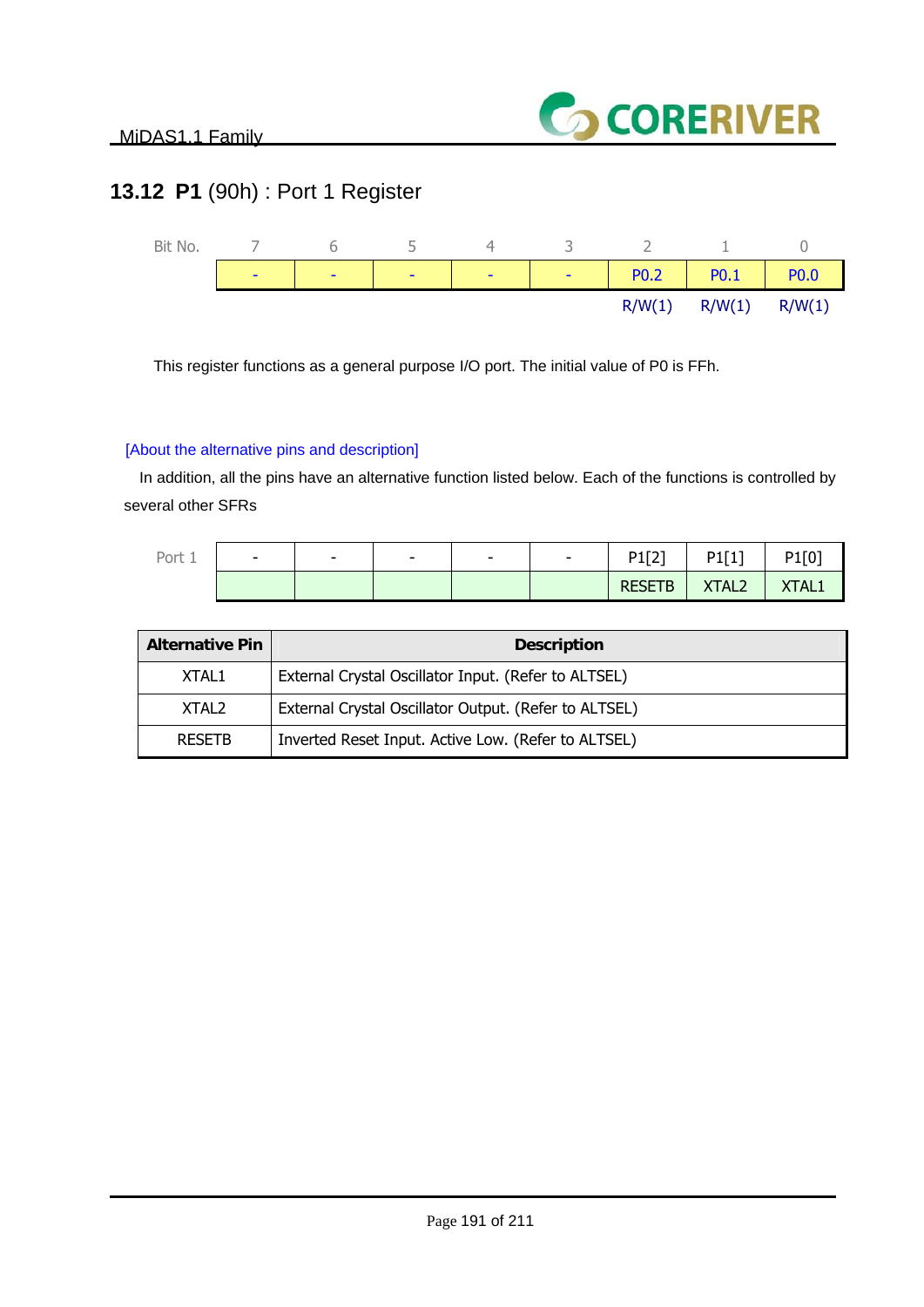

## **13.13 EXIF** (91h) : External Interrupt Flag Register



| <b>Symbol</b>   | <b>Description</b>                                                                             |  |  |  |  |  |  |  |  |
|-----------------|------------------------------------------------------------------------------------------------|--|--|--|--|--|--|--|--|
|                 | Reserved.                                                                                      |  |  |  |  |  |  |  |  |
|                 | External Interrupt 3 Flag.                                                                     |  |  |  |  |  |  |  |  |
| IE3             | This bit will be set when a falling edge is detected on INT3B. This bit must be cleared        |  |  |  |  |  |  |  |  |
|                 | manually by software. Setting this bit in software will cause an interrupt if enabled.         |  |  |  |  |  |  |  |  |
|                 | External Interrupt 2 Flag.                                                                     |  |  |  |  |  |  |  |  |
| IE <sub>2</sub> | This bit will be set when a rising edge is detected on INT2. This bit must be cleared          |  |  |  |  |  |  |  |  |
|                 | manually by software. Setting this bit in software will cause an interrupt if enabled.         |  |  |  |  |  |  |  |  |
|                 | System Clock Selection.                                                                        |  |  |  |  |  |  |  |  |
|                 | This bit is set to "0" after a power-on reset, and unchanged by all other resets.              |  |  |  |  |  |  |  |  |
| XT/RG           | Note: Don't clear RINGON (OSCICN.2) flag when $F_{\text{osc}}$ is Ring oscillator (XT/RG = 0). |  |  |  |  |  |  |  |  |
|                 | $0 =$ The Ring oscillator is selected as the system clock. (Default)                           |  |  |  |  |  |  |  |  |
|                 | $1 =$ The crystal oscillator is selected as the system clock.                                  |  |  |  |  |  |  |  |  |
| <b>RGMD</b>     | Ring Mode.                                                                                     |  |  |  |  |  |  |  |  |
|                 | Now system clock is Ring or crystal oscillator Generally RGMD is the invert of XT/RG.          |  |  |  |  |  |  |  |  |
|                 | Ring Select Bit when Power-down Wake-up.                                                       |  |  |  |  |  |  |  |  |
| <b>RGSL</b>     | 1 = When wake-up from Power-down mode in XTAL clock, the CPU uses Ring oscillator              |  |  |  |  |  |  |  |  |
|                 | as system clock during $65,536$ XTAL clock. (Default = 0)                                      |  |  |  |  |  |  |  |  |
|                 | Band-Gap Select.                                                                               |  |  |  |  |  |  |  |  |
|                 | This bit enables/disables the band-gap reference during power-down mode.                       |  |  |  |  |  |  |  |  |
|                 | Disabling the band-gap reference provides significant power savings in power-down              |  |  |  |  |  |  |  |  |
| <b>BGS</b>      | mode, but sacrifices the ability to perform power-fail reset while stopped. The state of       |  |  |  |  |  |  |  |  |
|                 | this bit will be undefined on devices which do not incorporate a band-gap reference.           |  |  |  |  |  |  |  |  |
|                 | $0 =$ The band-gap reference is disabled in power-down mode, but will function during          |  |  |  |  |  |  |  |  |
|                 | normal operation. It will support the significant power savings in power-down mode.            |  |  |  |  |  |  |  |  |
|                 | $1 =$ The band-gap reference will operate in Stop mode. (Default)                              |  |  |  |  |  |  |  |  |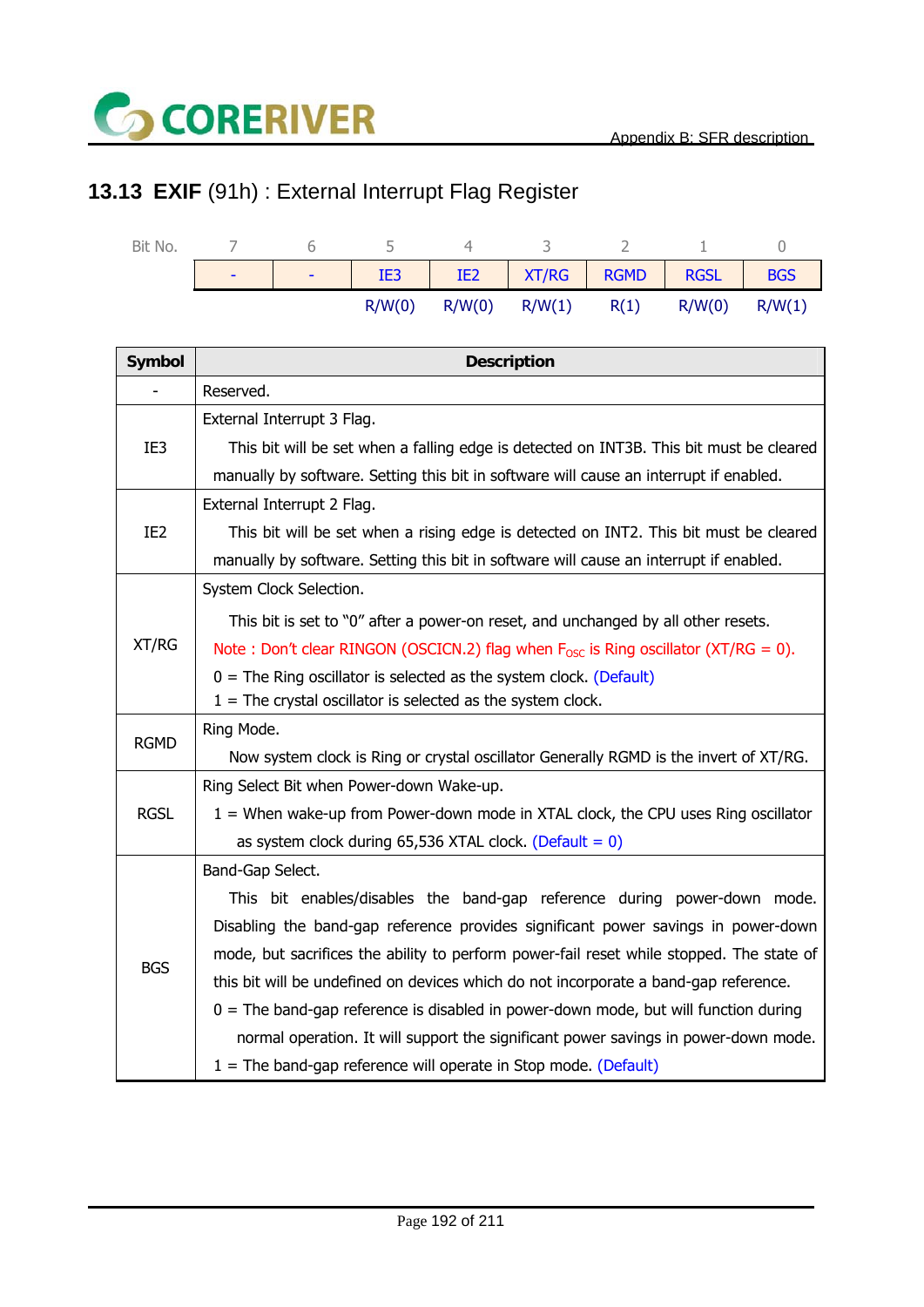

### **13.14 SCON** (98h) : Serial Port Control Register



| Symbol     | <b>Description</b>                                                                 |
|------------|------------------------------------------------------------------------------------|
|            | Reserved                                                                           |
|            | Serial Reception Enable.                                                           |
| <b>REN</b> | $0 =$ Serial reception disable. (Default)                                          |
|            | $1 =$ Serial reception enable.                                                     |
|            | Transmission Interrupt Flag.                                                       |
| TI         | This bit indicates that a byte of data in the serial port buffer (SBUF) has been   |
|            | completely shifted out. Must be cleared by software.                               |
|            | Reception Interrupt Flag.                                                          |
| RI         | This bit indicates that a byte of data has been received in the serial port buffer |
|            | (SBUF). Must be cleared by software.                                               |

### **13.15 SBUF** (99h) : Serial Data Buffer Register

| Bit No. |        |                                                                       |  |                                                                |  |  |
|---------|--------|-----------------------------------------------------------------------|--|----------------------------------------------------------------|--|--|
|         |        | SBUF.7   SBUF.6   SBUF.5   SBUF.4   SBUF.3   SBUF.2   SBUF.1   SBUF.0 |  |                                                                |  |  |
|         | R/W(0) |                                                                       |  | $R/W(0)$ $R/W(0)$ $R/W(0)$ $R/W(0)$ $R/W(0)$ $R/W(0)$ $R/W(0)$ |  |  |

Data for serial port is read from or written to this location. The buffers for serial transmission and serial reception are separate registers, but both are addressed at the same location.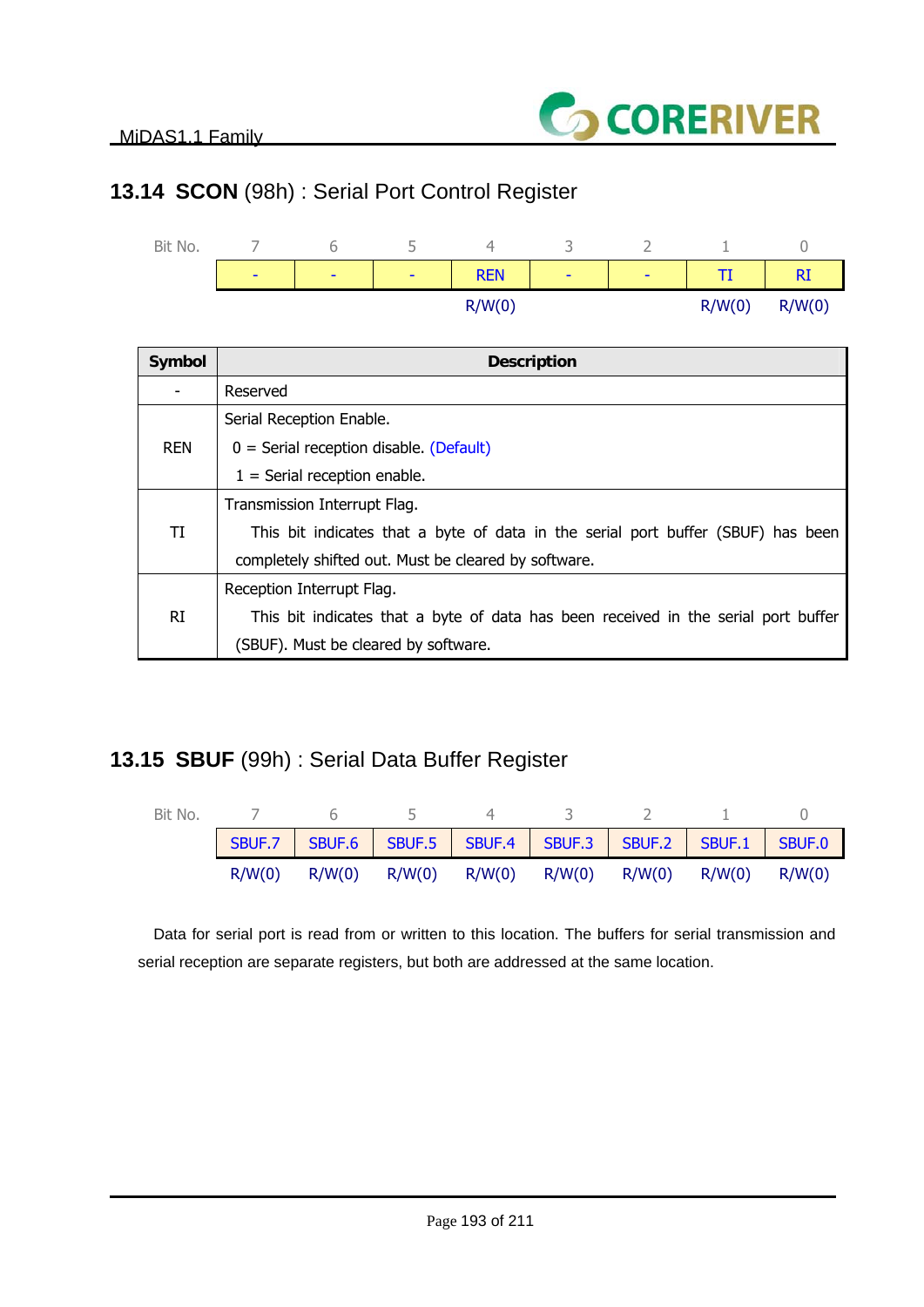

### **13.16 P2** (A0h) : Port 2 Register



This register functions as a general purpose I/O port. The initial value of P2 is \*1111111.

#### [About the alternative pins and description]

In addition, all the pins have an alternative function listed below. Each of the functions is controlled by several other SFRs.

| Port 2 | $\overline{\phantom{a}}$ | P2[6]      | P2[5]            | P2[4] | P2[3]             | P2[2] | P2[1] | P2[0] |
|--------|--------------------------|------------|------------------|-------|-------------------|-------|-------|-------|
|        |                          | ADC7       | ADC <sub>8</sub> | ADC9  | ADC <sub>10</sub> | ADC11 |       | T0    |
|        |                          | <b>CLO</b> |                  |       |                   |       |       |       |

| <b>Alternative Pin</b> | <b>Description</b>                                                                                                                    |
|------------------------|---------------------------------------------------------------------------------------------------------------------------------------|
|                        | ADC11 $\sim$ ADC7   ADC Analog Input 11 $\sim$ 7                                                                                      |
| <b>CLO</b>             | System Clock Output to P2[6]. (Refer to ALTSEL register)                                                                              |
| T <sub>0</sub>         | Timer0 Input or T0 Input. (Refer to TMOD register)<br>A "1" to "0" transition on this T0 input pin will increment the timer0 counter. |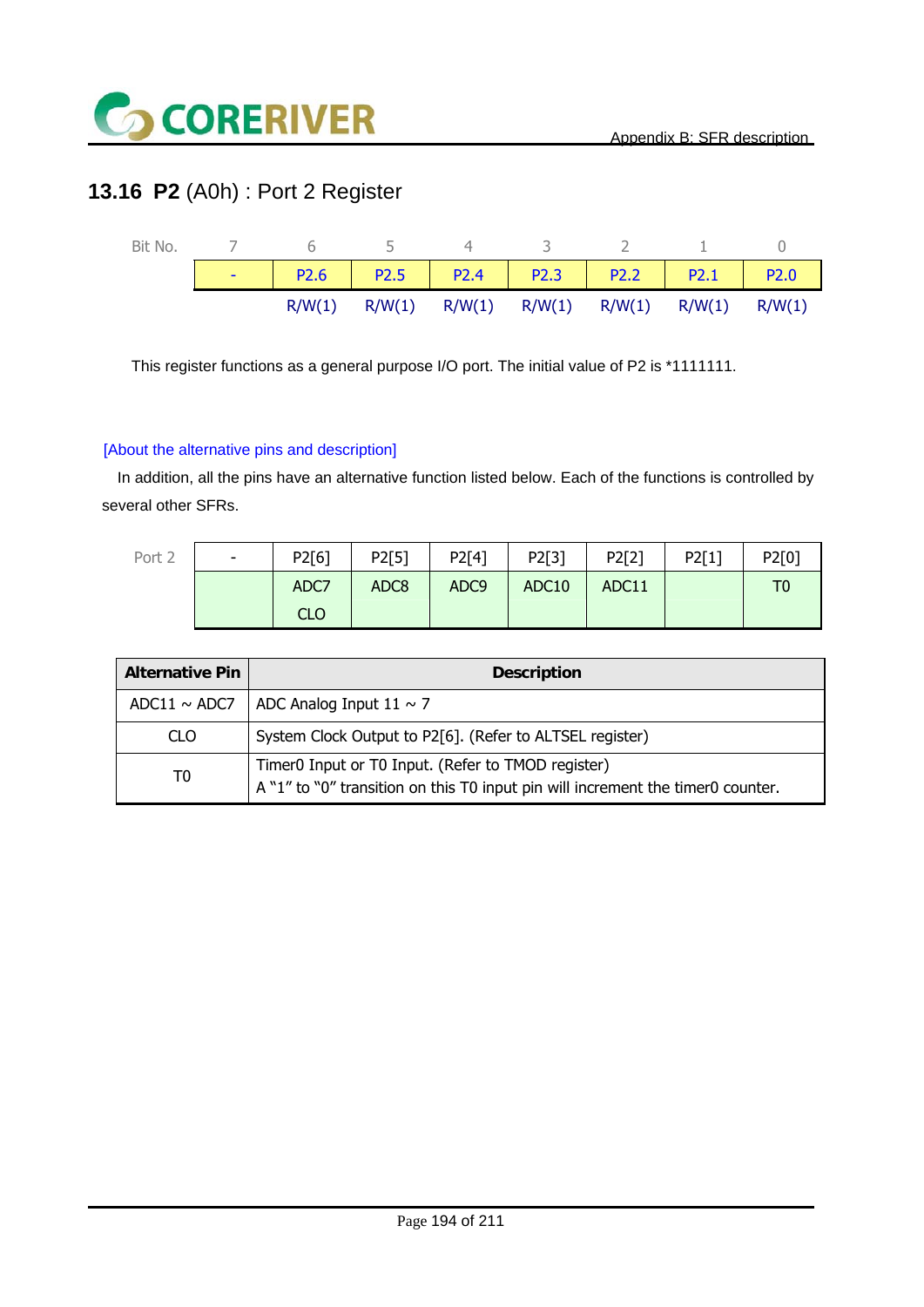

### **13.17 IE** (A8h) : Interrupt Enable Register



| <b>Symbol</b>   | <b>Description</b>                                                      |  |  |  |  |  |  |  |
|-----------------|-------------------------------------------------------------------------|--|--|--|--|--|--|--|
|                 | Global Interrupt Enable.                                                |  |  |  |  |  |  |  |
| EA              | This bit controls the global masking of all interrupts.                 |  |  |  |  |  |  |  |
|                 | $0 =$ Disable all individual interrupt masks. (Default)                 |  |  |  |  |  |  |  |
|                 | $1 =$ Enable all individual interrupt masks.                            |  |  |  |  |  |  |  |
|                 | ADC Interrupt Enable.                                                   |  |  |  |  |  |  |  |
| <b>EADC</b>     | This bit controls the masking of the ADC interrupt.                     |  |  |  |  |  |  |  |
|                 | $0 =$ Disable the ADC interrupt. (Default)                              |  |  |  |  |  |  |  |
|                 | $1 =$ Enable the ADC interrupt.                                         |  |  |  |  |  |  |  |
|                 | Reserved.                                                               |  |  |  |  |  |  |  |
|                 | Serial Port Interrupt Enable.                                           |  |  |  |  |  |  |  |
| ES              | This bit controls the masking of the serial port interrupt. $(RI + TI)$ |  |  |  |  |  |  |  |
|                 | $0 =$ Disable the serial port interrupt. (Default)                      |  |  |  |  |  |  |  |
|                 | $1 =$ Enable the serial port interrupt.                                 |  |  |  |  |  |  |  |
|                 | Timer1 Interrupt Enable.                                                |  |  |  |  |  |  |  |
| ET <sub>1</sub> | This bit controls the masking of the Timer1 interrupt.                  |  |  |  |  |  |  |  |
|                 | $0 =$ Disable the Timer1 interrupt. (Default)                           |  |  |  |  |  |  |  |
|                 | $1 =$ Enable the Timer1 interrupt.                                      |  |  |  |  |  |  |  |
|                 | External Interrupt 1 Enable.                                            |  |  |  |  |  |  |  |
| EX1             | This bit controls the masking of the external interrupt 1.              |  |  |  |  |  |  |  |
|                 | $0 =$ Disable the external interrupt 1. (Default)                       |  |  |  |  |  |  |  |
|                 | $1 =$ Enable the external interrupt 1 (INT1B).                          |  |  |  |  |  |  |  |
|                 | Timer0 Interrupt Enable.                                                |  |  |  |  |  |  |  |
| ET <sub>0</sub> | $0 =$ Disable the Timer0 interrupt. (Default)                           |  |  |  |  |  |  |  |
|                 | $1 =$ Enable the Timer0 interrupt.                                      |  |  |  |  |  |  |  |
|                 | External Interrupt 0 Enable.                                            |  |  |  |  |  |  |  |
| EX <sub>0</sub> | $0 =$ Disable the external interrupt 0. (Default)                       |  |  |  |  |  |  |  |
|                 | $1 =$ Enable the external interrupt 0 (INT0B).                          |  |  |  |  |  |  |  |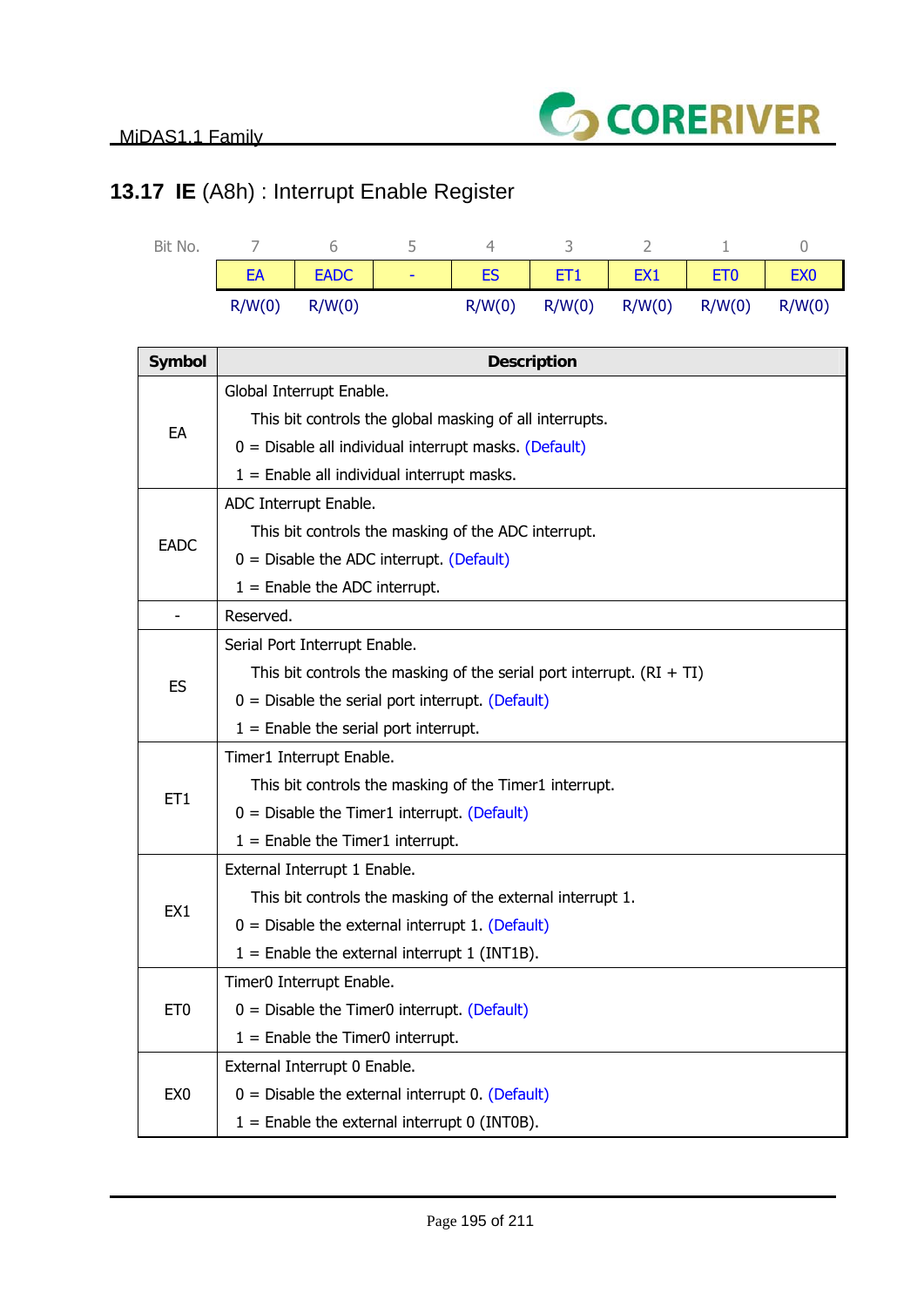

### **13.18 IP** (B8h) : Interrupt Priority Register



| Symbol          | <b>Description</b>                                                            |  |  |  |  |  |  |  |
|-----------------|-------------------------------------------------------------------------------|--|--|--|--|--|--|--|
|                 | Reserved.                                                                     |  |  |  |  |  |  |  |
|                 | ADC Interrupt Priority.                                                       |  |  |  |  |  |  |  |
|                 | This bit controls the priority of the ADC interrupt up to two levels.         |  |  |  |  |  |  |  |
| <b>PADC</b>     | $0 =$ Priority level 0 for ADC interrupt. (Default)                           |  |  |  |  |  |  |  |
|                 | $1$ = Priority level 1 for ADC interrupt.                                     |  |  |  |  |  |  |  |
|                 | Note: The priority level 0 means the low priority interrupt level. And,       |  |  |  |  |  |  |  |
|                 | the priority level 1 means the high priority interrupt level.                 |  |  |  |  |  |  |  |
|                 | Serial Port (UART) Interrupt Priority.                                        |  |  |  |  |  |  |  |
| PS              | This bit controls the priority of the serial port interrupt up to two levels. |  |  |  |  |  |  |  |
|                 | $0 =$ Priority level 0 for serial port interrupt. (Default)                   |  |  |  |  |  |  |  |
|                 | $1$ = Priority level 1 for serial port.                                       |  |  |  |  |  |  |  |
|                 | Timer1 Interrupt Priority.                                                    |  |  |  |  |  |  |  |
| PT <sub>1</sub> | This bit controls the priority of the ADC interrupt up to two levels.         |  |  |  |  |  |  |  |
|                 | $0 =$ Priority level 0 for timer1 interrupt. (Default)                        |  |  |  |  |  |  |  |
|                 | $1$ = Priority level 1 for timer1 interrupt.                                  |  |  |  |  |  |  |  |
|                 | External Interrupt 1 Priority.                                                |  |  |  |  |  |  |  |
| PX1             | This bit controls the priority of the external interrupt 1 up to two levels.  |  |  |  |  |  |  |  |
|                 | $0 =$ Priority level 0 for external interrupt 1. (Default)                    |  |  |  |  |  |  |  |
|                 | $1$ = Priority level 1 for external interrupt 1.                              |  |  |  |  |  |  |  |
|                 | Timer0 Interrupt Priority.                                                    |  |  |  |  |  |  |  |
| PT <sub>0</sub> | This bit controls the priority of the ADC interrupt up to two levels.         |  |  |  |  |  |  |  |
|                 | $0 =$ Priority level 0 for timer0 interrupt. (Default)                        |  |  |  |  |  |  |  |
|                 | $1$ = Priority level 1 for timer0 interrupt.                                  |  |  |  |  |  |  |  |
|                 | External Interrupt 1 Priority.                                                |  |  |  |  |  |  |  |
| PX <sub>0</sub> | This bit controls the priority of the external interrupt 0 up to two levels.  |  |  |  |  |  |  |  |
|                 | $0 =$ Priority level 0 for external interrupt 0. (Default)                    |  |  |  |  |  |  |  |
|                 | $1$ = Priority level 1 for external interrupt 0.                              |  |  |  |  |  |  |  |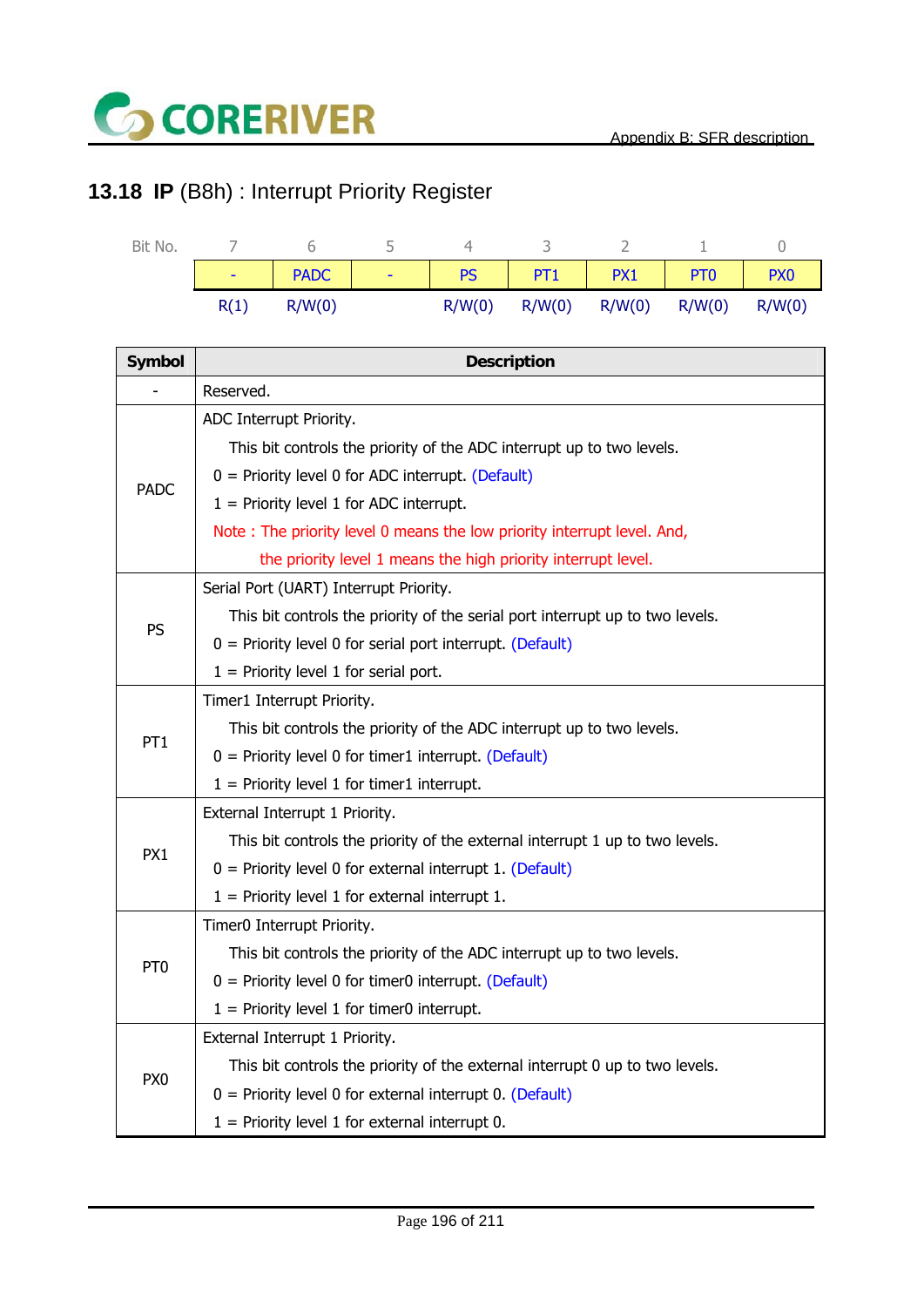

### **13.19 OSCICN** (BEh) : Internal Ring Oscillator Control Register



| Symbol           | <b>Description</b>                           |                                                                                                                    |                  |                                    |  |  |  |  |  |  |  |
|------------------|----------------------------------------------|--------------------------------------------------------------------------------------------------------------------|------------------|------------------------------------|--|--|--|--|--|--|--|
|                  |                                              | Reserved.                                                                                                          |                  |                                    |  |  |  |  |  |  |  |
|                  |                                              | Internal Ring Oscillator Enable.                                                                                   |                  |                                    |  |  |  |  |  |  |  |
|                  |                                              | Note: Don't clear this bit when $F_{\text{osc}}$ is Ring oscillator (XT/RG = 0). But, although $F_{\text{osc}}$ is |                  |                                    |  |  |  |  |  |  |  |
| <b>RINGON</b>    |                                              | crystal oscillator, internal ring oscillator can be run (RINGON=1).                                                |                  |                                    |  |  |  |  |  |  |  |
|                  |                                              | $0 =$ Internal Ring Oscillator is killed. (Default)                                                                |                  |                                    |  |  |  |  |  |  |  |
|                  |                                              | $1 =$ Internal Ring oscillator is running.                                                                         |                  |                                    |  |  |  |  |  |  |  |
|                  |                                              | Ring Oscillator Divider                                                                                            |                  |                                    |  |  |  |  |  |  |  |
|                  | Mode                                         | DIV <sub>1</sub>                                                                                                   | DIV <sub>0</sub> | Description (Ring Oscillator @ 5V) |  |  |  |  |  |  |  |
| DIV <sub>1</sub> | 0                                            | 0                                                                                                                  | 0                | 4 MHz / 1                          |  |  |  |  |  |  |  |
| DIV <sub>0</sub> | 1                                            | 1<br>$\Omega$<br>4 MHz $/2$                                                                                        |                  |                                    |  |  |  |  |  |  |  |
|                  | $\overline{2}$<br>$\Omega$<br>1<br>4 MHz / 4 |                                                                                                                    |                  |                                    |  |  |  |  |  |  |  |
|                  | 3                                            |                                                                                                                    | 1                | 4 MHz / 8                          |  |  |  |  |  |  |  |

#### **13.20 PMR** (C4h) : Power Management Register



| Symbol       | <b>Description</b>                                                                           |
|--------------|----------------------------------------------------------------------------------------------|
| <b>XTOFF</b> | Internal Amplifier Disable for External Crystal Oscillator.                                  |
|              | This bit controls the enable/disable the internal amplifier for external crystal oscillator. |
|              | $0 =$ Internal amplifier is enabled. (Default)                                               |
|              | $1 =$ Internal amplifier is disabled.                                                        |
|              | Set the XTOFF bit to "1" when user wants to use $P1[0]$ and $P1[2]$ as general I/O pins.     |
|              | Don't set XTOFF bit to "1" when XT/RG bit (EXIF.3) is "1".                                   |
|              | $(XT/RG = "1" : The external clock is selected as system clock. Refer to EXIF register.)$    |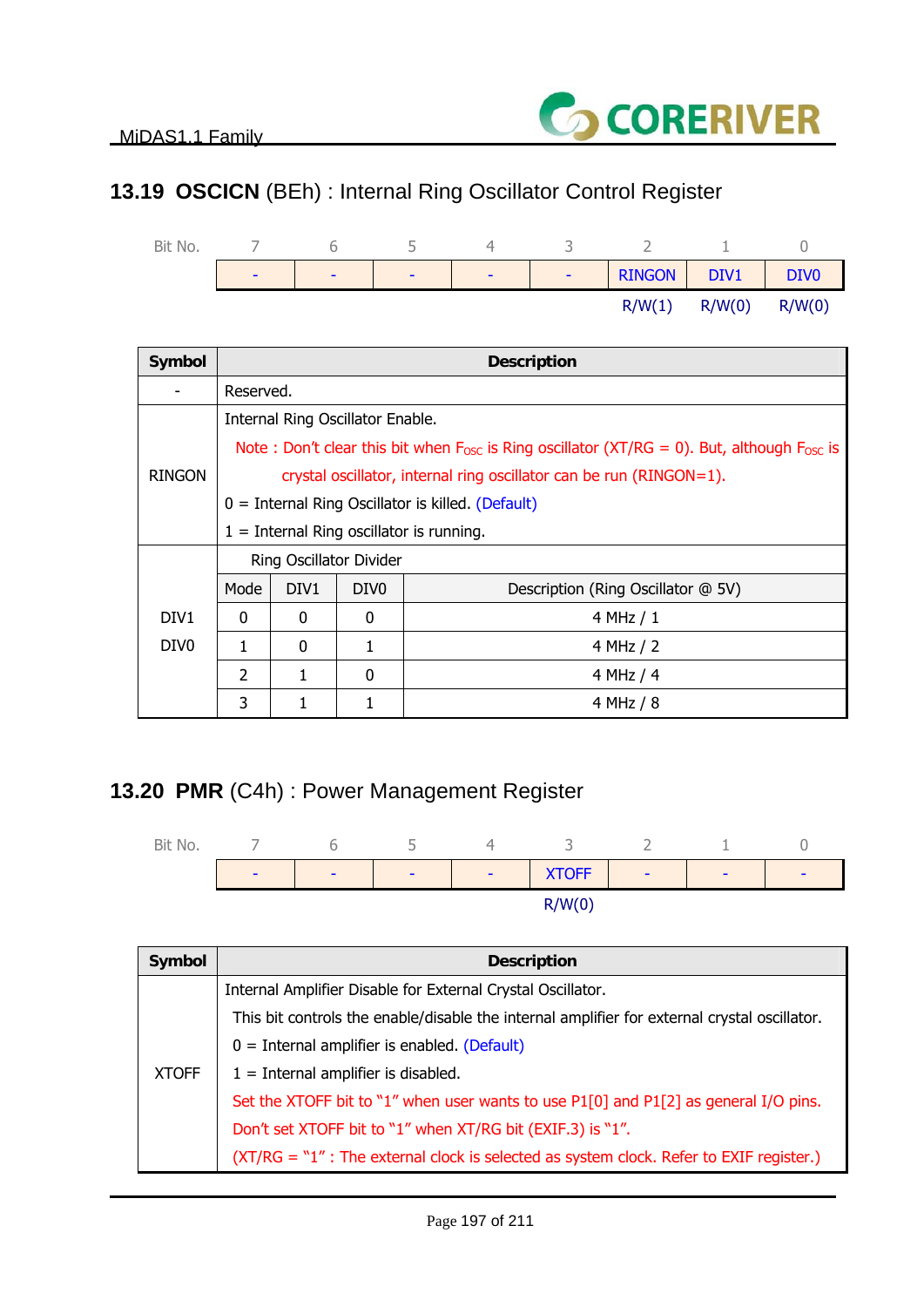

## **13.21 STATUS** (C5h) : Crystal Status Register



| Symbol      | <b>Description</b>                                                                            |
|-------------|-----------------------------------------------------------------------------------------------|
|             | Reserved.                                                                                     |
|             | Crystal Oscillator Warm-up Status.                                                            |
| <b>XTUP</b> | This bit indicates whether the CPU crystal oscillator has completed the 65,536 cycle          |
|             | warm-up, and represents the system clock of the crystal oscillator is stable(1) or $not(0)$ . |
|             | This bit is cleared by H/W when Power-on Reset, during Power-down wake-up. This               |
|             | bit is set to 1 following a crystal stabilization by H/W.                                     |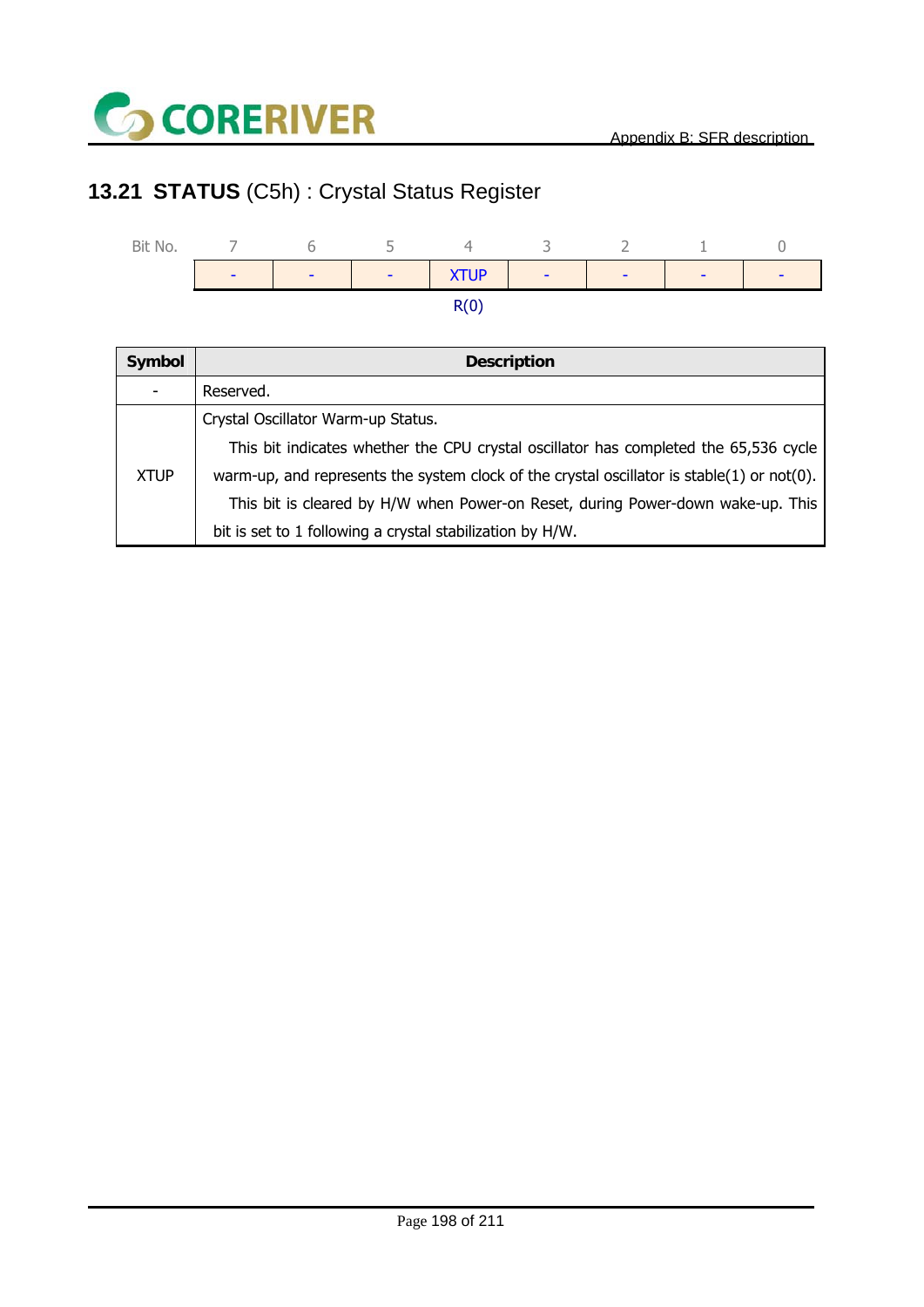

### **13.22 PSW** (D0h) : Program Status Word Register



| <b>Symbol</b>   | <b>Description</b>                                                                          |                                                      |                |                                                                                         |  |  |  |  |  |
|-----------------|---------------------------------------------------------------------------------------------|------------------------------------------------------|----------------|-----------------------------------------------------------------------------------------|--|--|--|--|--|
|                 | Carry Flag.                                                                                 |                                                      |                |                                                                                         |  |  |  |  |  |
| <b>CY</b>       | This bit is set when if the last arithmetic operation resulted in a carry (during           |                                                      |                |                                                                                         |  |  |  |  |  |
|                 | addition) or borrow (during subtraction). Otherwise it is cleared to 0 by all arithmetic    |                                                      |                |                                                                                         |  |  |  |  |  |
|                 | operations.                                                                                 |                                                      |                |                                                                                         |  |  |  |  |  |
|                 | Auxiliary Carry Flag.                                                                       |                                                      |                |                                                                                         |  |  |  |  |  |
| <b>AC</b>       |                                                                                             |                                                      |                | This bit is set to 1 if the last arithmetic operation resulted in a carry into (during  |  |  |  |  |  |
|                 |                                                                                             |                                                      |                | addition), or borrow (during subtraction) from the high order nibble. Otherwise it is   |  |  |  |  |  |
|                 |                                                                                             | cleared to 0 by all arithmetic operations            |                |                                                                                         |  |  |  |  |  |
| F <sub>0</sub>  | User Flag 0.                                                                                |                                                      |                |                                                                                         |  |  |  |  |  |
|                 |                                                                                             | This is a general purpose flag for software control. |                |                                                                                         |  |  |  |  |  |
|                 | Register Bank (RB) Select.                                                                  |                                                      |                |                                                                                         |  |  |  |  |  |
|                 |                                                                                             |                                                      |                | These bits select which register bank is addressed during register accesses.            |  |  |  |  |  |
| RS1             | RS1                                                                                         | RS <sub>0</sub>                                      | Register Bank  | <b>Address</b>                                                                          |  |  |  |  |  |
| RS <sub>0</sub> | 0                                                                                           | 0                                                    | $\bf{0}$       | 00h $\sim$ 07h                                                                          |  |  |  |  |  |
|                 | 0                                                                                           | $\mathbf{1}$                                         | 1              | 08h $\sim$ 0Fh                                                                          |  |  |  |  |  |
|                 | 1                                                                                           | $\overline{0}$                                       | $\overline{2}$ | 10h $\sim$ 17h                                                                          |  |  |  |  |  |
|                 | $\mathbf{1}$                                                                                | 1                                                    | 3              | 18h $\sim$ 1Fh                                                                          |  |  |  |  |  |
|                 | Overflow Flag.                                                                              |                                                      |                |                                                                                         |  |  |  |  |  |
| OV              | This bit is set to 1 if the last arithmetic operation resulted in a carry (addition),       |                                                      |                |                                                                                         |  |  |  |  |  |
|                 | borrow (subtraction), or overflow (multiply or divide). Otherwise it is cleared to 0 by all |                                                      |                |                                                                                         |  |  |  |  |  |
|                 | arithmetic operations.                                                                      |                                                      |                |                                                                                         |  |  |  |  |  |
| F <sub>1</sub>  | User Flag 1.                                                                                |                                                      |                |                                                                                         |  |  |  |  |  |
|                 |                                                                                             | This is a general purpose flag for software control. |                |                                                                                         |  |  |  |  |  |
|                 | Parity Flag.                                                                                |                                                      |                |                                                                                         |  |  |  |  |  |
| P               |                                                                                             |                                                      |                | This bit is set to 1 if the modulo-2 sum of the eight bits of the accumulator is 1 (odd |  |  |  |  |  |
|                 |                                                                                             | parity); and cleared to 0 on even parity.            |                |                                                                                         |  |  |  |  |  |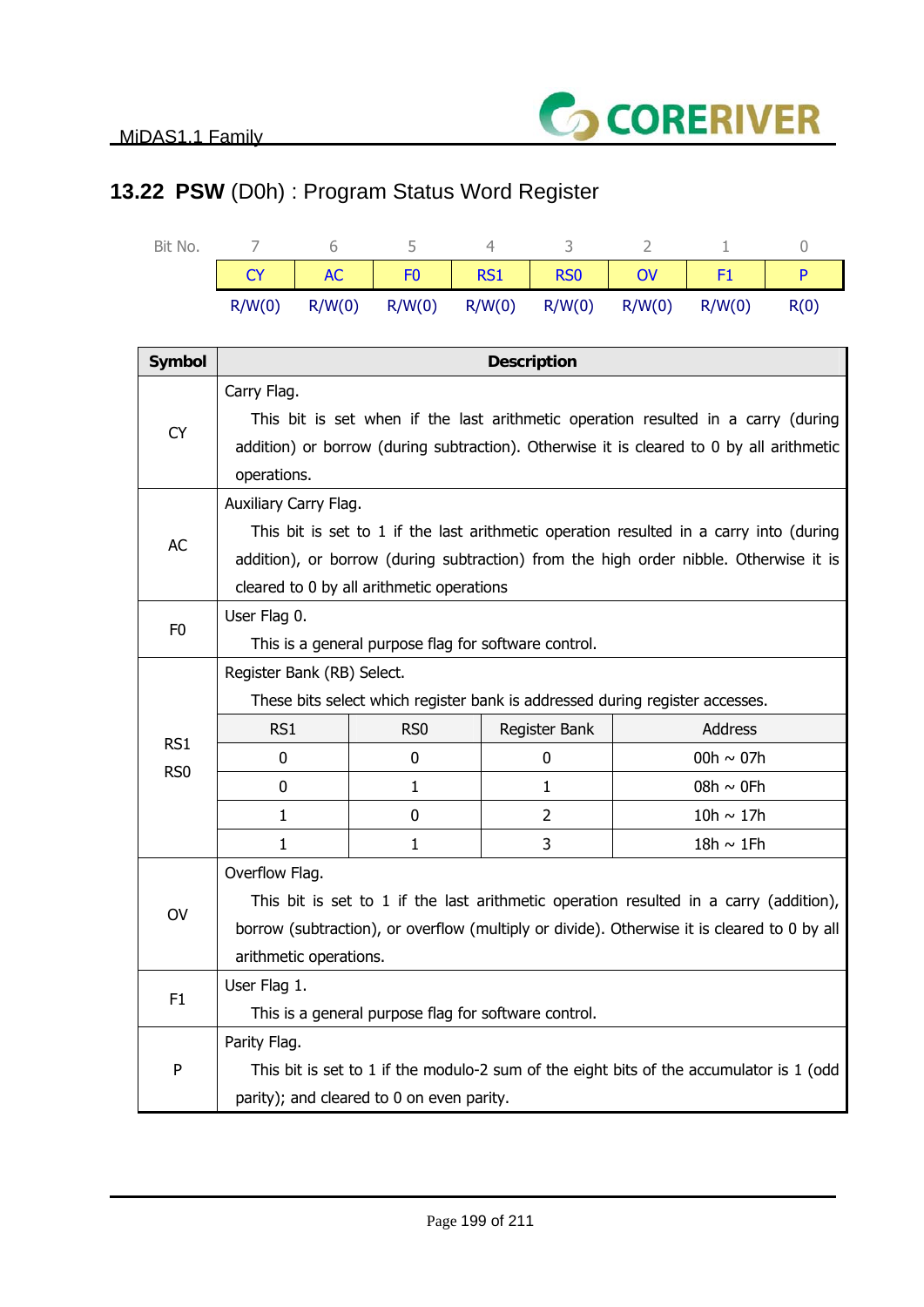

### **13.23 P0TYPE** (D4h) : Port 0 Type Control Register

| Bit No. |        |  |                                                                |  |                                                                                       |
|---------|--------|--|----------------------------------------------------------------|--|---------------------------------------------------------------------------------------|
|         |        |  |                                                                |  | POTYPE.7   POTYPE.6   POTYPE.5   POTYPE.4   POTYPE.3   POTYPE.2   POTYPE.1   POTYPE.0 |
|         | R/W(0) |  | $R/W(0)$ $R/W(0)$ $R/W(0)$ $R/W(0)$ $R/W(0)$ $R/W(0)$ $R/W(0)$ |  |                                                                                       |

This register configures the P0 output type to the push-pull or open-drain. The initial P0 output type is configured to push-pull output type.

0 = Push-pull output type. (Default)

1 = Open-drain output.

### **13.24 P1TYPE** (D5h) : Port 1 Type Control Register



This register configures the P0 output type to the push-pull or open-drain. The initial P1 output type is configured to push-pull output type. Note that the P1[2] pin is only the open-drain output type.

0 = Push-pull output type. (Default)

1 = Open-drain output.

### **13.25 P2TYPE** (D6h) : Port 2 Type Control Register



This register configures the P2 output type to the push-pull or open-drain. The initial P2 output type is configured to push-pull output type.

0 = Push-pull output type. (Default)

1 = Open-drain output.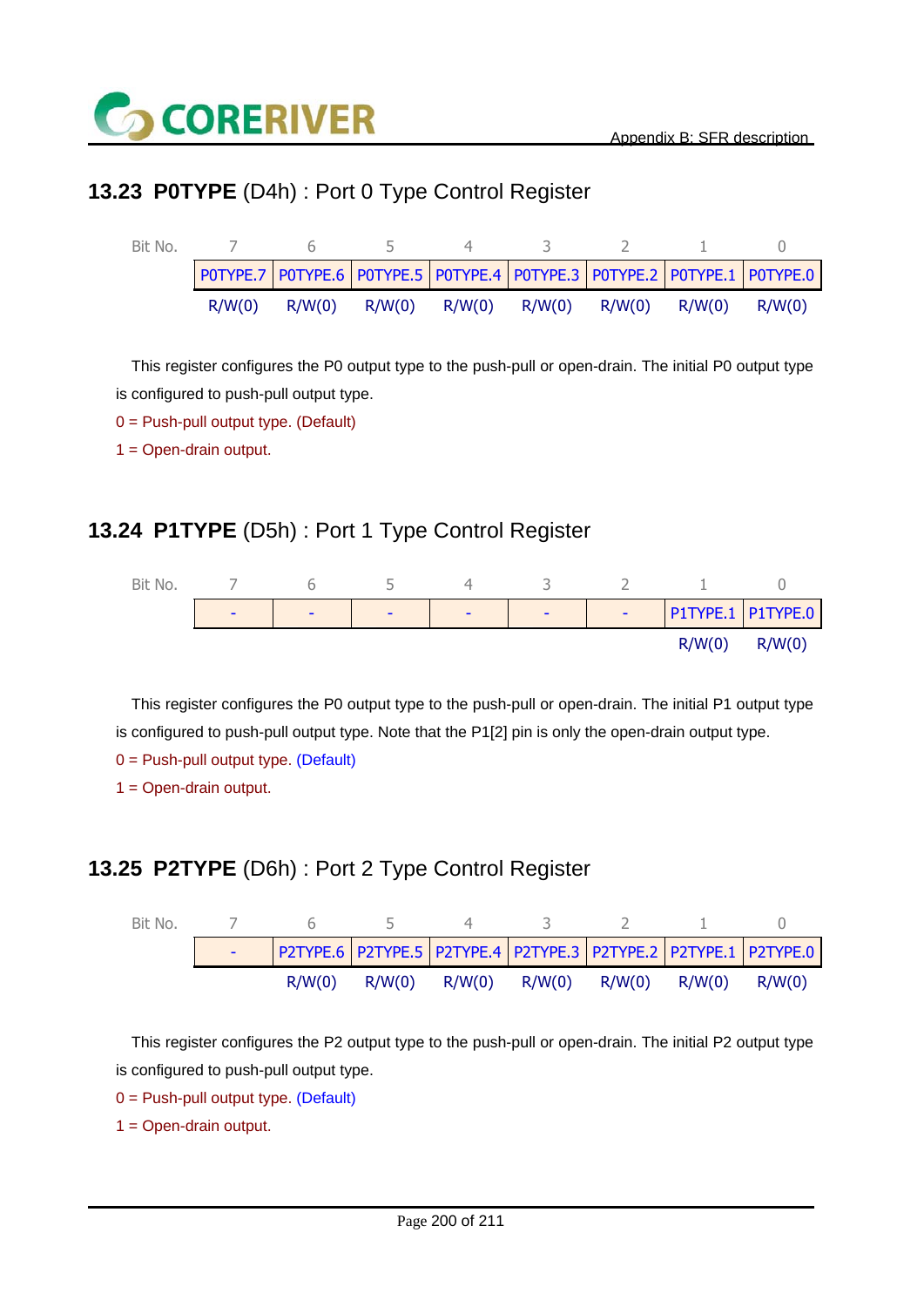

## **13.26 WDCON** (D8h) : Watchdog Control Register

| Bit No. |                 |        |        |        |             |             |            |            |
|---------|-----------------|--------|--------|--------|-------------|-------------|------------|------------|
|         | WD <sub>1</sub> | WD0    | ٠      | -      | <b>WDIF</b> | <b>WTRF</b> | <b>EWT</b> | <b>RWT</b> |
|         | R/W(1)          | R/W(1) | R/W(0) | R/W(1) | R/W(0)      | R/W(0)      | R/W(0)     | R/W(0)     |

| Symbol          | <b>Description</b>                                                          |                                                                                        |                 |                                                                                         |                                 |  |  |  |  |
|-----------------|-----------------------------------------------------------------------------|----------------------------------------------------------------------------------------|-----------------|-----------------------------------------------------------------------------------------|---------------------------------|--|--|--|--|
|                 |                                                                             | Watchdog Timer Mode Select                                                             |                 |                                                                                         |                                 |  |  |  |  |
|                 | Mode                                                                        | WD1                                                                                    | WD <sub>0</sub> | Interrupt Time-Out                                                                      | Reset Time-Out                  |  |  |  |  |
| WD1             | 0                                                                           | $\mathbf 0$                                                                            | $\bf{0}$        | $1 \times 2^{16}$ clocks<br>$1 \times 2^{16}$ + 256 clocks                              |                                 |  |  |  |  |
| WD <sub>0</sub> | $\mathbf{1}$                                                                | $\mathbf 0$                                                                            | $\mathbf{1}$    | $4 \times 2^{16}$ clocks                                                                | $4 \times 2^{16} + 256$ clocks  |  |  |  |  |
|                 | $\overline{2}$                                                              | $\mathbf{1}$                                                                           | $\bf{0}$        | $16 \times 2^{16}$ clocks                                                               | $16 \times 2^{16} + 256$ clocks |  |  |  |  |
|                 | 3                                                                           | $\mathbf{1}$                                                                           | 1               | 132X $2^{16}$ clocks                                                                    | $32 \times 2^{16} + 256$ clocks |  |  |  |  |
|                 |                                                                             | Watchdog Interrupt Flag.                                                               |                 |                                                                                         |                                 |  |  |  |  |
|                 |                                                                             |                                                                                        |                 | This bit, in conjunction with the Watchdog timer interrupt enable bit EWDT (EIE.4)      |                                 |  |  |  |  |
|                 |                                                                             |                                                                                        |                 | and Enable Watchdog Timer Reset bit EWT (WDCON.1) indicates if a watchdog timer         |                                 |  |  |  |  |
|                 |                                                                             | event has occurred and what action will be taken. This bit must be cleared in software |                 |                                                                                         |                                 |  |  |  |  |
|                 |                                                                             | before exiting the interrupt service routine, or another interrupt will be generated.  |                 |                                                                                         |                                 |  |  |  |  |
|                 | Setting this bit in software will generate a watchdog interrupt if enabled. |                                                                                        |                 |                                                                                         |                                 |  |  |  |  |
|                 | (EWT → WDCON.1, EWDT → EIE.4, WDIF → WDCON.3)                               |                                                                                        |                 |                                                                                         |                                 |  |  |  |  |
| <b>WDIF</b>     | <b>EWT</b>                                                                  | <b>EWDT</b>                                                                            | <b>WDIF</b>     |                                                                                         | Description                     |  |  |  |  |
|                 | X                                                                           | X                                                                                      | $\mathbf 0$     | No WDT (Watchdog timer) event has occurred.                                             |                                 |  |  |  |  |
|                 | $\mathbf 0$                                                                 | 0                                                                                      | $\mathbf{1}$    | WDT time-out has expired. No interrupt has been generated.                              |                                 |  |  |  |  |
|                 | $\mathbf 0$                                                                 | $\mathbf{1}$                                                                           | 1               | WDT interrupt has occurred.                                                             |                                 |  |  |  |  |
|                 | $\mathbf{1}$                                                                | 0                                                                                      | 1               | WDT time-out has expired. No interrupt has been generated.                              |                                 |  |  |  |  |
|                 |                                                                             |                                                                                        |                 | WDT reset will occur after 512 clocks if RWT is not strobed.                            |                                 |  |  |  |  |
|                 | 1                                                                           | 1                                                                                      | 1               | WDT interrupt has occurred.                                                             |                                 |  |  |  |  |
|                 |                                                                             |                                                                                        |                 | WDT reset will occur after 512 clocks if RWT is not set.                                |                                 |  |  |  |  |
|                 |                                                                             | Watchdog Timer Reset Flag.                                                             |                 |                                                                                         |                                 |  |  |  |  |
|                 |                                                                             |                                                                                        |                 | When set, this bit indicates that a watchdog timer reset has occurred. It is typically  |                                 |  |  |  |  |
|                 |                                                                             |                                                                                        |                 | interrogated to determine if a reset was caused by watchdog timer reset. It is cleared  |                                 |  |  |  |  |
| <b>WTRF</b>     |                                                                             |                                                                                        |                 | by a power-on-reset, but otherwise must be cleared by software before the next reset    |                                 |  |  |  |  |
|                 |                                                                             |                                                                                        |                 | of any kind or software may erroneously determine that a watchdog timer reset has       |                                 |  |  |  |  |
|                 |                                                                             |                                                                                        |                 | occurred. Setting this bit in software will not generate a watchdog timer reset. If the |                                 |  |  |  |  |
|                 |                                                                             |                                                                                        |                 | EWT bit is cleared, the watchdog timer will have no effect on this bit.                 |                                 |  |  |  |  |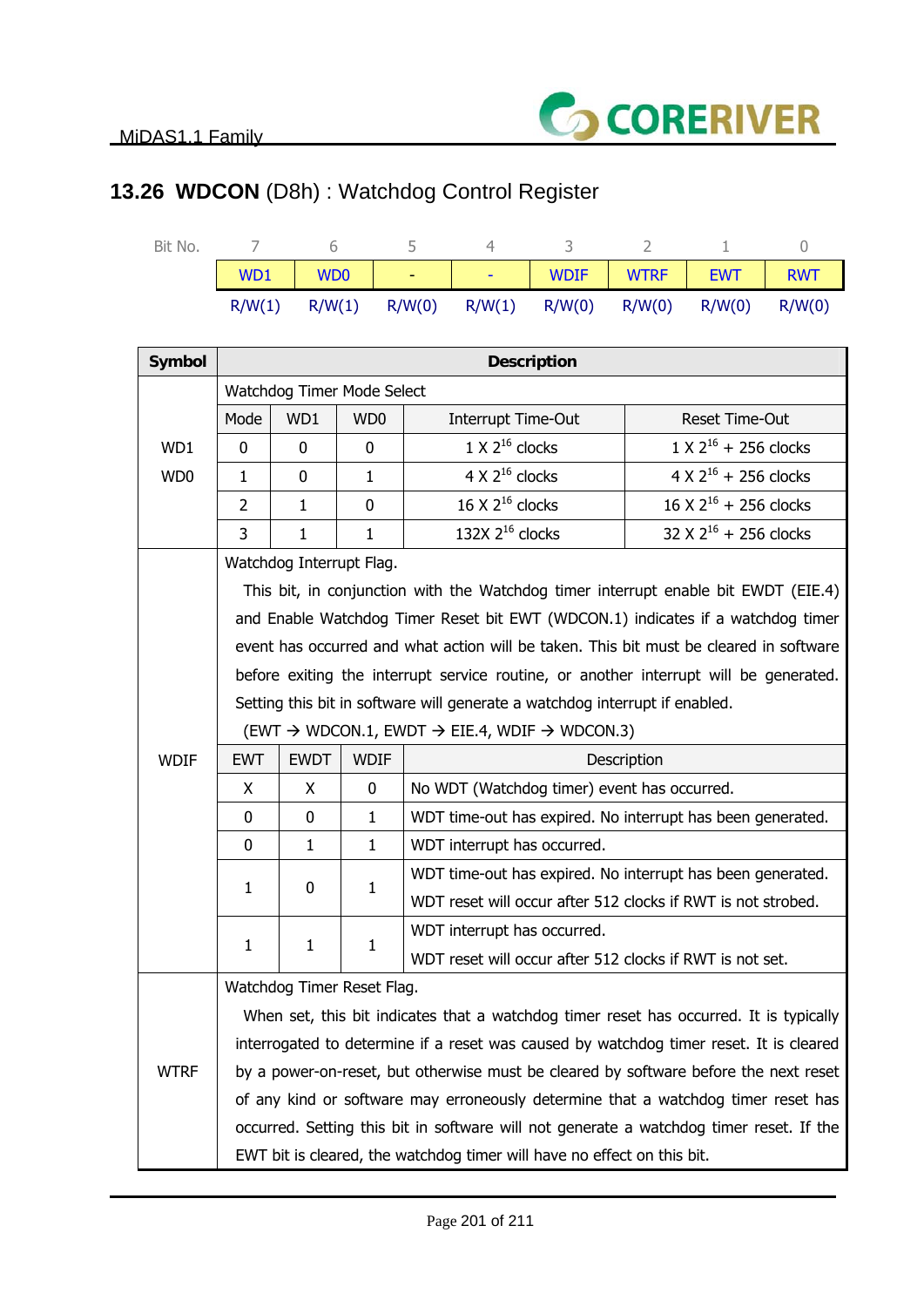

|            | Enable Watchdog Timer Reset.                                                              |
|------------|-------------------------------------------------------------------------------------------|
|            | This bit enables/disables the ability of the watchdog timer to reset the device. This bit |
|            | has no effect on the ability of the watchdog timer to generate a watchdog interrupt.      |
|            | The time-out period of the watchdog timer is controlled by the Watchdog Timer Mode        |
| <b>EWT</b> | Select bits (CKCON.7-6). Clearing these bits will disable the ability of the watchdog     |
|            | timer to generate a reset, but have no affect on the timer itself, or its ability to      |
|            | generate a watchdog timer interrupt.                                                      |
|            | $0 = A$ time-out of the watchdog timer will not cause the device to reset.                |
|            | $1 = A$ time-out of the watchdog timer will cause the device to reset.                    |
|            | Restart Watchdog Timer.                                                                   |
|            | This bit serves as the strobe for the Watchdog function. During the time-out period,      |
|            | software must set the RWT bit if the Watchdog is enabled. Failing to set the RWT will     |
| <b>RWT</b> | cause a reset when the time-out has elapsed. There is no need to set the RWT bit to a     |
|            | 0 because it is self-clearing.                                                            |
|            | Note that RWT flag bit must be set to "1" at only WDT mode 0. After watchdog timer        |
|            | is restarted, WDT mode can be changed to mode 3 or any mode.                              |

## **13.27 PWMCON** (DCh) : PWM Control Register

| Bit No. |        |                                  |        |        |        |        |                        |        |
|---------|--------|----------------------------------|--------|--------|--------|--------|------------------------|--------|
|         |        | POSEL   PS2_PO   PS1_PO   PS0_PO |        |        | $\sim$ |        | PWMF   CLR_PO   RUN_PO |        |
|         | R/W(0) | R/W(0)                           | R/W(0) | R/W(0) |        | R/W(0) | R/W(0)                 | R/W(0) |

| Symbol        |                                  | <b>Description</b>                                                                        |               |                                               |  |  |  |  |  |
|---------------|----------------------------------|-------------------------------------------------------------------------------------------|---------------|-----------------------------------------------|--|--|--|--|--|
|               |                                  | PWM Waveform Output Enable to P0[6].                                                      |               |                                               |  |  |  |  |  |
| <b>POSEL</b>  |                                  | $0 =$ Disable the PWM waveform output to P[6]. (Default)                                  |               |                                               |  |  |  |  |  |
|               |                                  |                                                                                           |               | $1 =$ Enable the PWM waveform output to P[6]. |  |  |  |  |  |
| <b>PS2_P0</b> |                                  | Prescaled Clock Selection.                                                                |               |                                               |  |  |  |  |  |
| <b>PS1 P0</b> |                                  | Note that PWM clock ( $F_{\text{PWM}}$ ) to ADC should not be set to $F_{\text{OSC}}/1$ . |               |                                               |  |  |  |  |  |
| PS0 PO        | <b>PS2 P0</b>                    | <b>PS1 P0</b>                                                                             | <b>PS0_P0</b> | PWM Clock Rate (F <sub>PWM</sub> )            |  |  |  |  |  |
|               | 0                                | 0                                                                                         | 0             | $F_{\rm osc}/1$                               |  |  |  |  |  |
|               | $\Omega$                         | $\Omega$                                                                                  |               | $F_{\rm osc}/2$                               |  |  |  |  |  |
|               | $\Omega$<br>0<br>$F_{\rm osc}/4$ |                                                                                           |               |                                               |  |  |  |  |  |
|               | O                                |                                                                                           |               | $F_{\rm osc}/8$                               |  |  |  |  |  |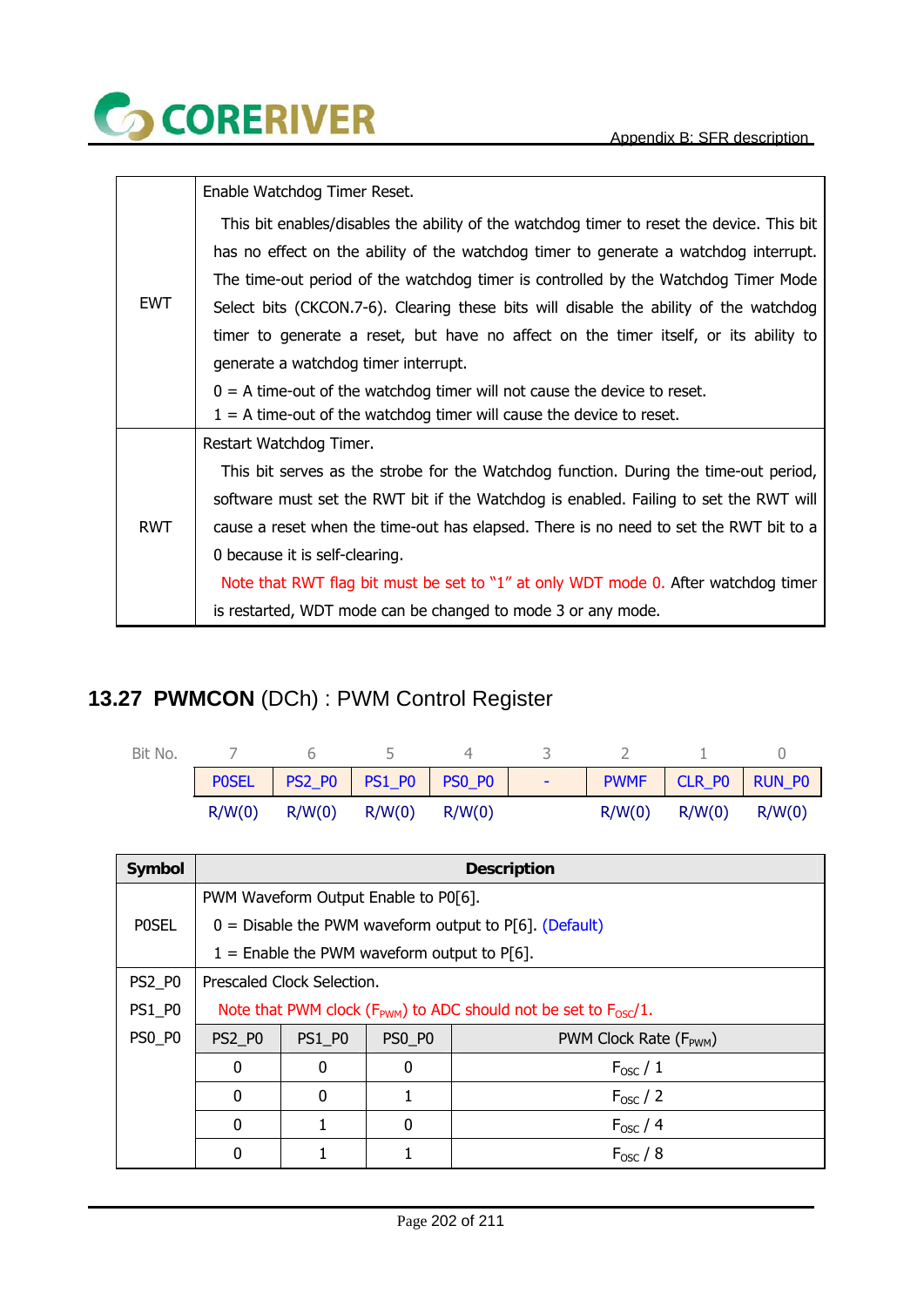

|             |                                       | 0 | 0           | $F_{\rm osc}/16$    |  |  |  |  |  |
|-------------|---------------------------------------|---|-------------|---------------------|--|--|--|--|--|
|             |                                       | 0 | 1           | $F_{\text{osc}}/32$ |  |  |  |  |  |
|             |                                       |   | $\mathbf 0$ | $F_{\text{OSC}}/64$ |  |  |  |  |  |
|             |                                       |   |             | $F_{\rm osc}/128$   |  |  |  |  |  |
|             | Reserved.                             |   |             |                     |  |  |  |  |  |
|             | PWM Interrupt Flag.                   |   |             |                     |  |  |  |  |  |
| <b>PWMF</b> | This flag bit is cleared by software. |   |             |                     |  |  |  |  |  |
|             | Counter Reset Enable.                 |   |             |                     |  |  |  |  |  |
| CLR PO      | This flag bit is cleared by hardware. |   |             |                     |  |  |  |  |  |
| RUN_PO      | Counter Start Enable.                 |   |             |                     |  |  |  |  |  |

### **13.28 PWMD** (DEh) : PWM Duty Data Register

| Bit No. |        |        |                                              |  |                                                         |
|---------|--------|--------|----------------------------------------------|--|---------------------------------------------------------|
|         |        |        |                                              |  | PWMD.7 PWMD.6 PWMD.5 PWMD.4 PWMD.3 PWMD.2 PWMD.1 PWMD.0 |
|         | R/W(0) | R/W(0) | $R/W(0)$ $R/W(0)$ $R/W(0)$ $R/W(0)$ $R/W(0)$ |  | R/W(0)                                                  |

PWMD duty data register, located in DEh, determines the duty of the output value generated by each 8-bit PWM circuit. To program the required PWM output, you load the appropriate initialization values into the 8-bit data register (PWMD).

### **13.29 ACC/A** (E0h) : Accumulator



This register serves as the accumulator for arithmetic operations.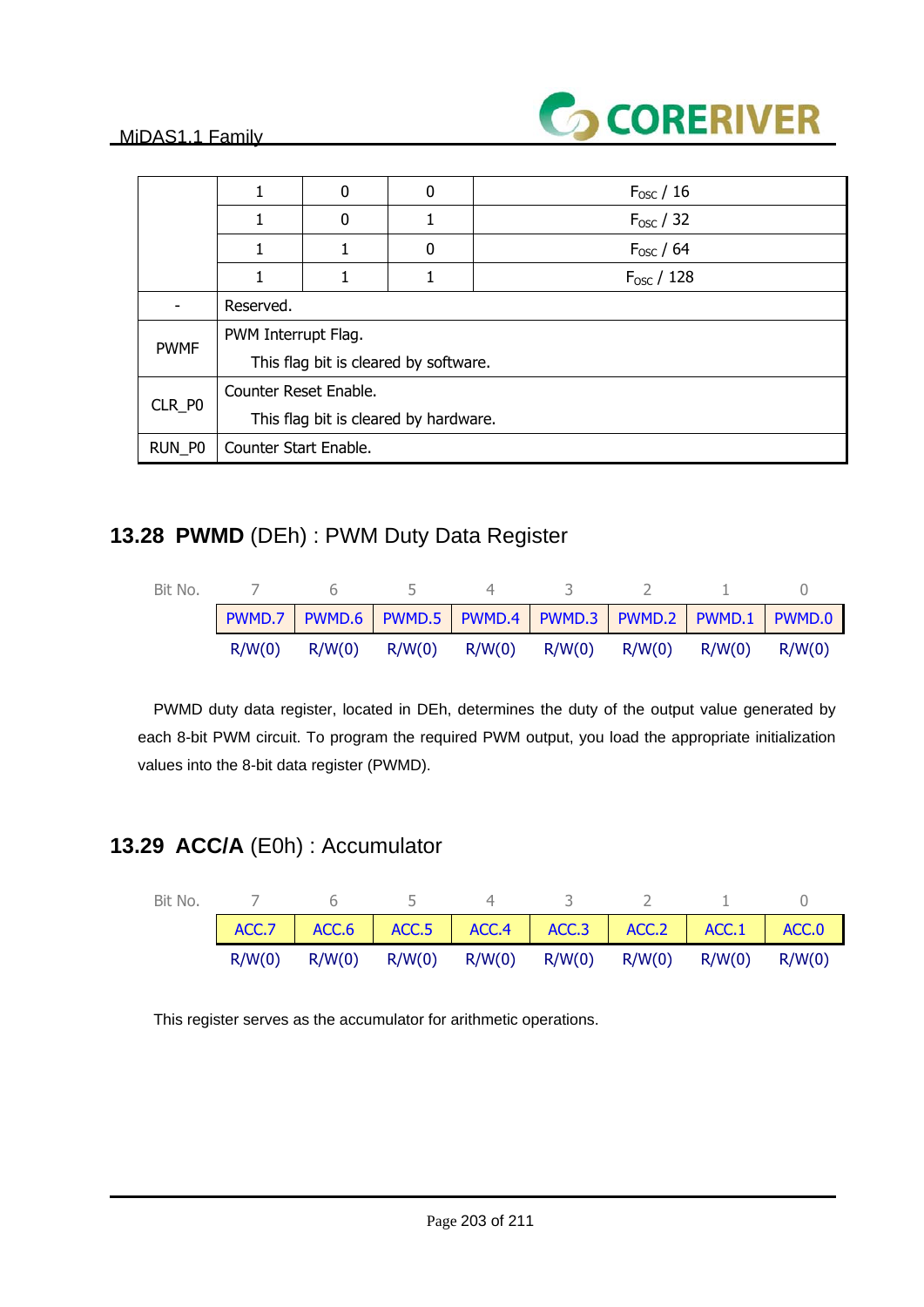

## **13.30 ADCSELH** (E1h) : ADC Channel Selection High Register

| Bit No. |                                                                         | $\sim$ |  |  |  |
|---------|-------------------------------------------------------------------------|--------|--|--|--|
|         | ADC11B ADC10B ADC9B ADC8B ADC7B ADC6B ADC5B ADC4B                       |        |  |  |  |
|         | $R/W(1)$ $R/W(1)$ $R/W(1)$ $R/W(1)$ $R/W(1)$ $R/W(1)$ $R/W(1)$ $R/W(1)$ |        |  |  |  |

| <b>Symbol</b> |                                                                  | <b>Description</b>                                                                     |  |  |  |  |  |
|---------------|------------------------------------------------------------------|----------------------------------------------------------------------------------------|--|--|--|--|--|
|               |                                                                  | ADC Channel Selection Low. These bits are configured to enable/disable the ADC channel |  |  |  |  |  |
|               |                                                                  | inputs (ADC[11:4]). P0[5] $\sim$ P0[7] : ADC4 $\sim$ ADC6 input.                       |  |  |  |  |  |
|               | <b>ADC Channel</b>                                               | Result                                                                                 |  |  |  |  |  |
|               | ADC4B                                                            | $1 = ADC4$ input channel is disabled & digital input is enabled at P0[5].              |  |  |  |  |  |
|               |                                                                  | (Default)                                                                              |  |  |  |  |  |
|               |                                                                  | $0 = ADC4$ input channel is enabled & digital input is disabled.                       |  |  |  |  |  |
|               | ADC5B                                                            | $1 = ADC5$ input channel is disabled & digital input is enabled at P0[6].              |  |  |  |  |  |
|               |                                                                  | (Default)                                                                              |  |  |  |  |  |
|               |                                                                  | $0 = ADC5$ input channel is enabled & digital input is disabled.                       |  |  |  |  |  |
|               | ADC6B                                                            | $1 = ADC6$ input channel is disabled & digital input is enabled at P0[7].              |  |  |  |  |  |
| ADC4B         |                                                                  | (Default)                                                                              |  |  |  |  |  |
| ADC5B         | $0 = ADC6$ input channel is enabled & digital input is disabled. |                                                                                        |  |  |  |  |  |
| ADC6B         | ADC7B                                                            | $1 = ADC7$ input channel is disabled & digital input is enabled at P2[6].              |  |  |  |  |  |
| ADC7B         |                                                                  | (Default)                                                                              |  |  |  |  |  |
| ADC9B         |                                                                  | $0 = ADC7$ input channel is enabled & digital input is disabled.                       |  |  |  |  |  |
| ADC10B        | ADC8B                                                            | $1 = ADC8$ input channel is disabled & digital input is enabled at P2[5].              |  |  |  |  |  |
| ADC11B        |                                                                  | (Default)                                                                              |  |  |  |  |  |
|               |                                                                  | $0 = ADC8$ input channel is enabled & digital input is disabled.                       |  |  |  |  |  |
|               | ADC9B                                                            | $1 = ADC9$ input channel is disabled & digital input is enabled at P2[4].              |  |  |  |  |  |
|               |                                                                  | (Default)                                                                              |  |  |  |  |  |
|               |                                                                  | $0 = ADC7$ input channel is enabled & digital input is disabled.                       |  |  |  |  |  |
|               | ADC10B                                                           | 1 = ADC10 input channel is disabled & digital input is enabled at P2[3].               |  |  |  |  |  |
|               |                                                                  | (Default)                                                                              |  |  |  |  |  |
|               |                                                                  | $0 = ADC10$ input channel is enabled & digital input is disabled.                      |  |  |  |  |  |
|               | ADC11B                                                           | $1 = ADC11$ input channel is disabled & digital input is enabled at P2[2].             |  |  |  |  |  |
|               |                                                                  | (Default)                                                                              |  |  |  |  |  |
|               |                                                                  | $0 = ADC11$ input channel is enabled & digital input is disabled.                      |  |  |  |  |  |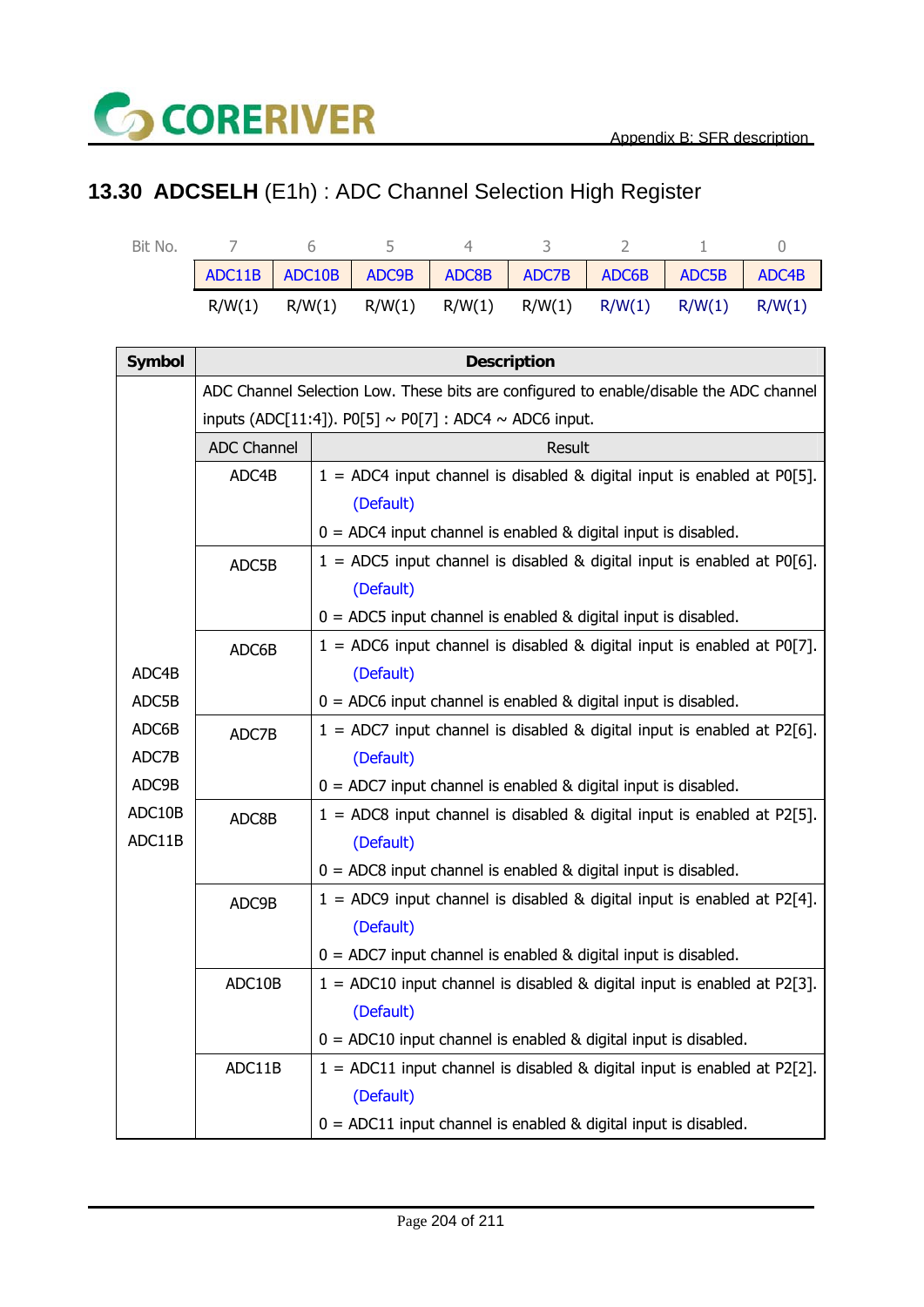

### **13.31 ADCSEL** (E2h) : ADC Channel Selection Low & MUX Selection Register

| Bit No. |                                                         |  |  |                    |                 |
|---------|---------------------------------------------------------|--|--|--------------------|-----------------|
|         | ADC3B ADC2B ADC1B ADC0B CH3 CH2                         |  |  | $\blacksquare$ CH1 | CH <sub>0</sub> |
|         | R/W(1) R/W(1) R/W(1) R/W(1) R/W(1) R/W(1) R/W(1) R/W(1) |  |  |                    |                 |

| Symbol          |                                                                                           |                                                                                      |                 |                                                                           | <b>Description</b>                                                        |  |  |  |  |
|-----------------|-------------------------------------------------------------------------------------------|--------------------------------------------------------------------------------------|-----------------|---------------------------------------------------------------------------|---------------------------------------------------------------------------|--|--|--|--|
|                 |                                                                                           | ADC Channel Selection Low.                                                           |                 |                                                                           |                                                                           |  |  |  |  |
|                 |                                                                                           | These bits are configured to enable/disable the ADC channel inputs (ADC[3:0]). P0[1] |                 |                                                                           |                                                                           |  |  |  |  |
|                 |                                                                                           | $\sim$ P0[4] : ADC0 $\sim$ ADC3 input. (Default = 1)                                 |                 |                                                                           |                                                                           |  |  |  |  |
|                 |                                                                                           | <b>ADC Channel</b>                                                                   |                 |                                                                           | <b>Result</b>                                                             |  |  |  |  |
| ADC0B           |                                                                                           | ADC0B                                                                                |                 |                                                                           | $1 = ADC0$ input channel is disabled & digital input is enabled at P0[1]. |  |  |  |  |
| ADC1B           |                                                                                           |                                                                                      |                 | $0 = ADC0$ input channel is enabled & digital input is disabled.          |                                                                           |  |  |  |  |
| ADC2B           |                                                                                           | ADC1B                                                                                |                 |                                                                           | $1 =$ ADC1 input channel is disabled & digital input is enabled at P0[2]. |  |  |  |  |
| ADC3B           |                                                                                           |                                                                                      |                 |                                                                           | $0 = ADC1$ input channel is enabled & digital input is disabled.          |  |  |  |  |
|                 |                                                                                           | ADC <sub>2</sub> B                                                                   |                 |                                                                           | $1 = ADC2$ input channel is disabled & digital input is enabled at P0[3]. |  |  |  |  |
|                 |                                                                                           |                                                                                      |                 |                                                                           | $0 = ADC2$ input channel is enabled & digital input is disabled.          |  |  |  |  |
|                 |                                                                                           | ADC3B                                                                                |                 | $1 = ADC3$ input channel is disabled & digital input is enabled at P0[4]. |                                                                           |  |  |  |  |
|                 |                                                                                           |                                                                                      |                 | $0 = ADC3$ input channel is enabled & digital input is disabled.          |                                                                           |  |  |  |  |
|                 |                                                                                           | ADC MUX Selection.                                                                   |                 |                                                                           |                                                                           |  |  |  |  |
|                 | Theses bits is configured to select the ADC input. The initial value of $CH[3:0]$ is 0xFh |                                                                                      |                 |                                                                           |                                                                           |  |  |  |  |
|                 |                                                                                           |                                                                                      |                 |                                                                           | (4'b1111). Ch, Dh, Eh and Fh means that all ADC inputs are disabled.      |  |  |  |  |
| CH <sub>0</sub> | CH3                                                                                       | CH2                                                                                  | CH <sub>1</sub> | CH <sub>0</sub>                                                           | Result                                                                    |  |  |  |  |
| CH <sub>1</sub> | $\mathbf 0$                                                                               | $\mathbf 0$                                                                          | 0               | 0                                                                         | 0x0h: ADC0 is selected                                                    |  |  |  |  |
| CH <sub>2</sub> | 0                                                                                         | $\mathbf 0$                                                                          | 0               | 1                                                                         | 0x1h: ADC1 is selected                                                    |  |  |  |  |
| CH <sub>3</sub> | 0                                                                                         | $\Omega$                                                                             | $\mathbf{1}$    | $\Omega$                                                                  | 0x2h: ADC2 is selected                                                    |  |  |  |  |
|                 |                                                                                           | $\cdots$                                                                             |                 |                                                                           |                                                                           |  |  |  |  |
|                 | $\mathbf{1}$                                                                              | $\mathbf 0$                                                                          | $\mathbf{1}$    | 0                                                                         | 0xAh: ADC10 is selected                                                   |  |  |  |  |
|                 | $\mathbf{1}$                                                                              | $\Omega$                                                                             | $\mathbf{1}$    | $\mathbf{1}$                                                              | 0xBh: ADC11 is selected                                                   |  |  |  |  |
|                 |                                                                                           | 1100 (0xCh) $\sim$ 1111 (0xFh)                                                       |                 |                                                                           | No ADC channel is not selected (Default Value = $0xFh$ )                  |  |  |  |  |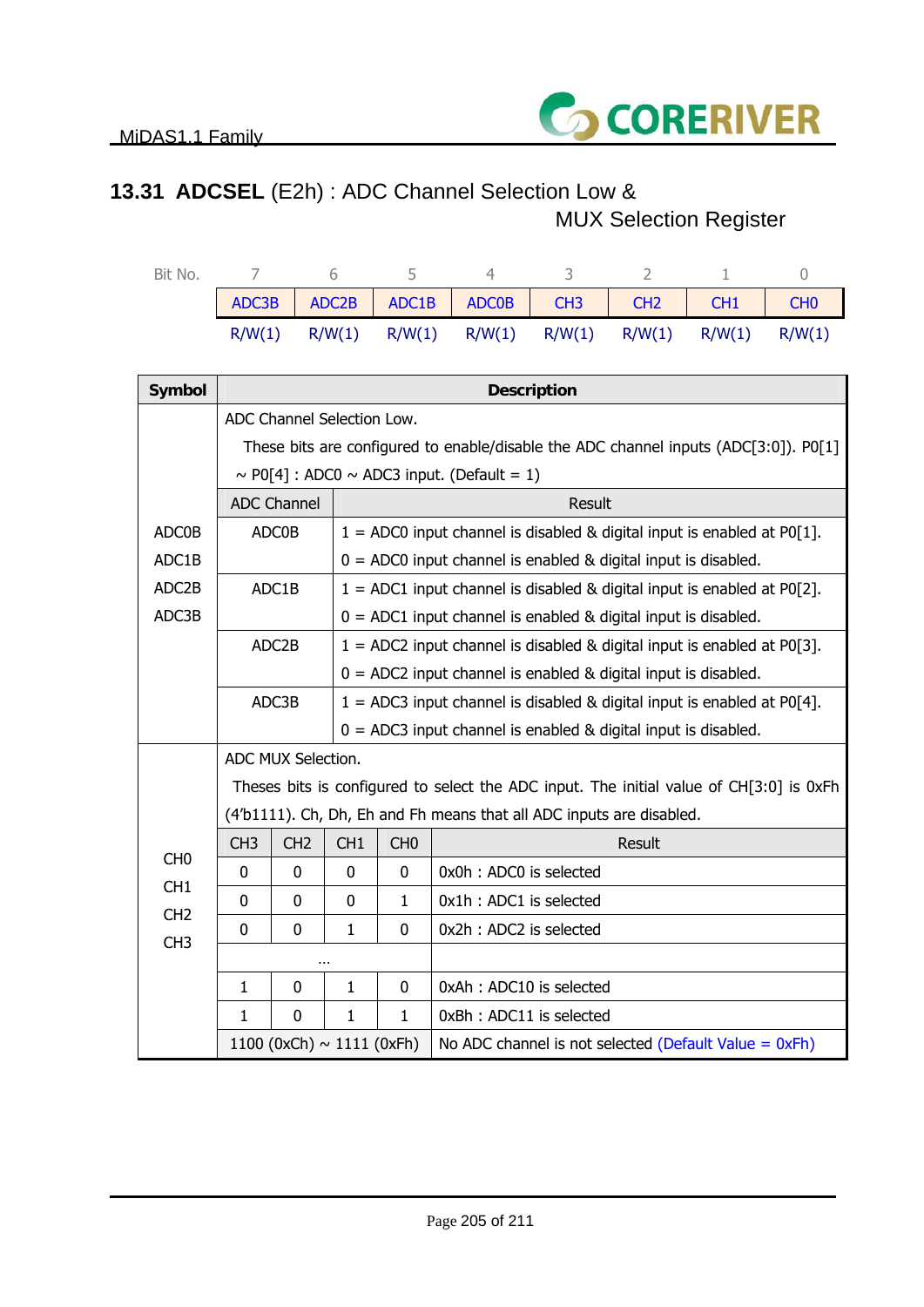

### **13.32 ALTSEL** (E3h) : Alternative Function Selection Register

| Bit No. |              |                |            |              |        |        |   |                          |
|---------|--------------|----------------|------------|--------------|--------|--------|---|--------------------------|
|         | <b>IOXEN</b> | <b>IORSTEN</b> | <b>CLO</b> | <b>PWM00</b> | TVO    |        | ٠ | $\overline{\phantom{0}}$ |
|         | R/W(0)       | R/W(0)         | R/W(0)     | R/W(0)       | R/W(0) | R/W(0) |   |                          |

| Symbol         | <b>Description</b>                                                                  |
|----------------|-------------------------------------------------------------------------------------|
|                | I/O bits from XTAL1/XTAL2 Enable. (XTAL1: Input, XTAL2: Output)                     |
|                | $0 =$ The P1[1] and P1[0] bits are configured as XTAL Input/Output (Default)        |
| <b>IOXEN</b>   | $1 =$ The P1[1] and P1[0] bits are configured as general I/O pins.                  |
|                | Note that you must set XTOFF bit (PMR.3) to "1" to turn off the internal amplifier. |
|                | I/O bits from RESETB Enable.                                                        |
| <b>IORSTEN</b> | $0 =$ The P1[2] bit is configured as RESETB input. (Default)                        |
|                | $1 =$ The P1[2] bit is configured as general I/O pin.                               |
|                | System Clock Output Enable to P2[6].                                                |
| <b>CLO</b>     | $0 =$ Disable the System Clock Output to P2[6]. (Default)                           |
|                | $1 =$ Enable the System Clock Output to P2[6].                                      |
|                | PWM Waveform Output Enable to P0[0].                                                |
| PWM00          | $0 =$ Disable the PWM waveform output to P0[0]. (Default)                           |
|                | $1 =$ Enable the PWM waveform output to P0[0].                                      |
|                | Timer0 Overflow Output Enable to P0[0].                                             |
| <b>TVO</b>     | $0 =$ Disable the Timer0 overflow output to P0[0]. (Default)                        |
|                | $1 =$ Enable the Timer0 overflow output to P0[0].                                   |
|                | UART TX Data Output Enable to P0[2]. (TXD: TX Data)                                 |
|                | $0 =$ Disable the TX data output to P0[2]. (Default)                                |
| <b>TX</b>      | $1 =$ Enable the TX data output to P0[2].                                           |
|                | Note that the port directional mode (input/output) of P0[2] for TXD is don't care.  |
|                | But the directional mode (input/output) of P0[1] for RXD must set up to input mode, |
|                | When user is setting to UART communication.                                         |
|                | Reserved                                                                            |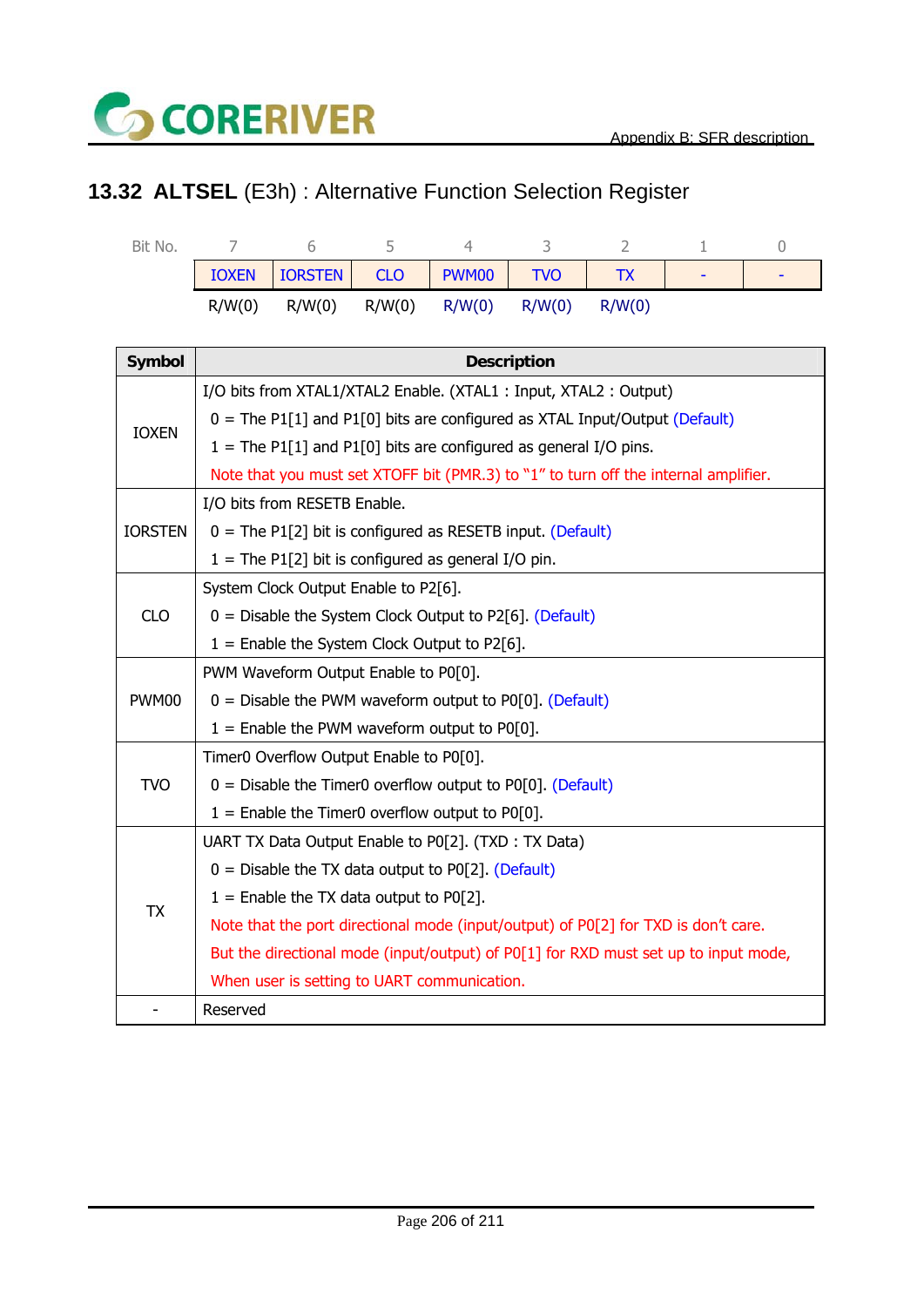### **13.33 P0SEL** (E4h) : Port 0 Pull-up Control Register

| Bit No. |        |                                                                               |                                                                |  |  |
|---------|--------|-------------------------------------------------------------------------------|----------------------------------------------------------------|--|--|
|         |        | POSEL.7   POSEL.6   POSEL.5   POSEL.4   POSEL.3   POSEL.2   POSEL.1   POSEL.0 |                                                                |  |  |
|         | R/W(0) |                                                                               | $R/W(0)$ $R/W(0)$ $R/W(0)$ $R/W(0)$ $R/W(0)$ $R/W(0)$ $R/W(0)$ |  |  |

This register is enables/disabled the internal pull-up in P0.

0 = Pull-up ON. The bit is configured to pull-up ON. (Default)

1 = Pull-up OFF. The bit is configured to pull-up OFF.

### **13.34 P1SEL** (E5h) : Port 1 Pull-up Control Register

| Bit No. |                          |                          |        |        |                          |        |                |                |
|---------|--------------------------|--------------------------|--------|--------|--------------------------|--------|----------------|----------------|
|         | $\overline{\phantom{0}}$ | $\overline{\phantom{a}}$ | $\sim$ | $\sim$ | $\overline{\phantom{0}}$ | $\sim$ | <b>P1SEL.1</b> | <b>P1SEL.0</b> |
|         |                          |                          |        |        |                          |        | R/W(1)         | R/W(1)         |

This register is enables/disabled the internal pull-up in P1. Note that the P1[2] has no pull-up.

0 = Pull-up ON. The bit is configured to pull-up ON.

1 = Pull-up OFF. The bit is configured to pull-up OFF. (Default)

### **13.35 P2SEL** (E6h) : Port 2 Pull-up Control Register

| Bit No. |        |        |                                                                     |  |        |
|---------|--------|--------|---------------------------------------------------------------------|--|--------|
|         |        |        | P2SEL.6   P2SEL.5   P2SEL.4   P2SEL.3   P2SEL.2   P2SEL.1   P2SEL.0 |  |        |
|         | R/W(0) | R/W(0) | R/W(0) R/W(0) R/W(0) R/W(0)                                         |  | R/W(0) |

This register is enables/disabled the internal pull-up in P2.

 $0 =$  Pull-up ON. The bit is configured to pull-up ON. (Default)

1 = Pull-up OFF. The bit is configured to pull-up OFF.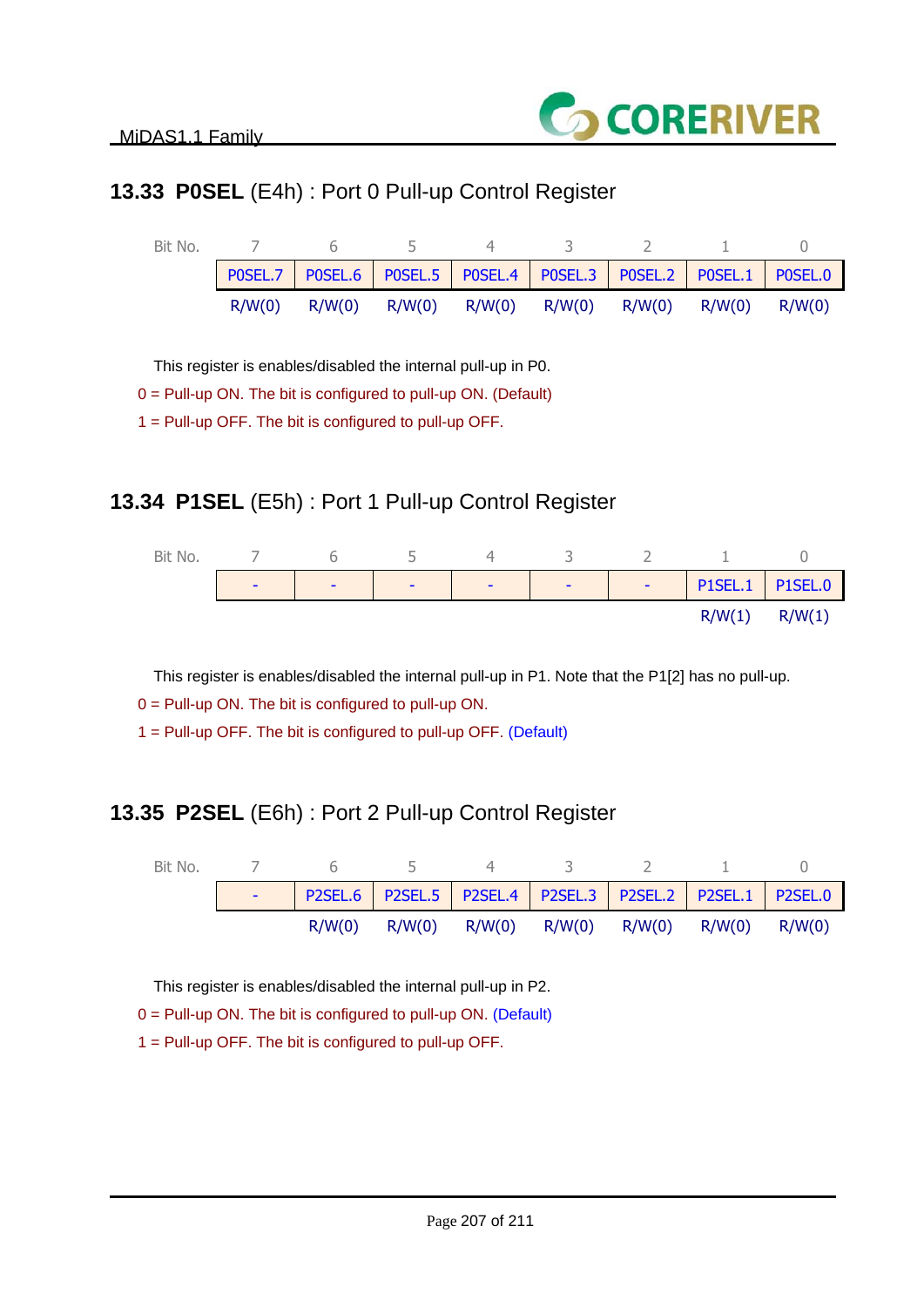

### **13.36 EIE** (E8h) : Extended Interrupt Enable Register



| <b>Symbol</b>   | <b>Description</b>                                         |  |  |  |  |  |  |
|-----------------|------------------------------------------------------------|--|--|--|--|--|--|
|                 | Reserved.                                                  |  |  |  |  |  |  |
|                 | PWM Interrupt Enable.                                      |  |  |  |  |  |  |
| <b>EPWM</b>     | This bit controls the masking of the PWM interrupt.        |  |  |  |  |  |  |
|                 | $0 =$ Disable the PWM interrupt. (Default)                 |  |  |  |  |  |  |
|                 | $1 =$ Enable the PWM interrupt.                            |  |  |  |  |  |  |
|                 | WDT (Watchdog Timer) Enable.                               |  |  |  |  |  |  |
| <b>EWDT</b>     | This bit controls the masking of the WDT interrupt.        |  |  |  |  |  |  |
|                 | $0 =$ Disable the WDT interrupt. (Default)                 |  |  |  |  |  |  |
|                 | $1 =$ Enable the WDT interrupt.                            |  |  |  |  |  |  |
|                 | External Interrupt 3 Enable.                               |  |  |  |  |  |  |
| EX <sub>3</sub> | This bit controls the masking of the external interrupt 3. |  |  |  |  |  |  |
|                 | $0 =$ Disable the external interrupt 3. (Default)          |  |  |  |  |  |  |
|                 | $1 =$ Enable the external interrupt 3 (INT3B).             |  |  |  |  |  |  |
| EX <sub>2</sub> | External Interrupt 2 Enable.                               |  |  |  |  |  |  |
|                 | This bit controls the masking of the external interrupt 2. |  |  |  |  |  |  |
|                 | $0 =$ Disable the external interrupt 2. (Default)          |  |  |  |  |  |  |
|                 | $1 =$ Enable the external interrupt 2 (INT2 pin).          |  |  |  |  |  |  |

### **13.37 ADCR** (EEh) : ADC Result High Register

| Bit No. |        |                  |        |                  |        |        |                  |                  |
|---------|--------|------------------|--------|------------------|--------|--------|------------------|------------------|
|         | SAR9   | SAR <sub>8</sub> | SAR7   | SAR <sub>6</sub> | SAR5   | SAR4   | SAR <sub>3</sub> | SAR <sub>2</sub> |
|         | R/W(0) | R/W(0)           | R/W(0) | R/W(0)           | R/W(0) | R/W(0) | R/W(0)           | R/W(0)           |

The MSB (ADC result value [9:2]) of ADC conversion result (total 10 bits) is stored into ADCR. LSB of conversion result will be stored into ADCON[1:0].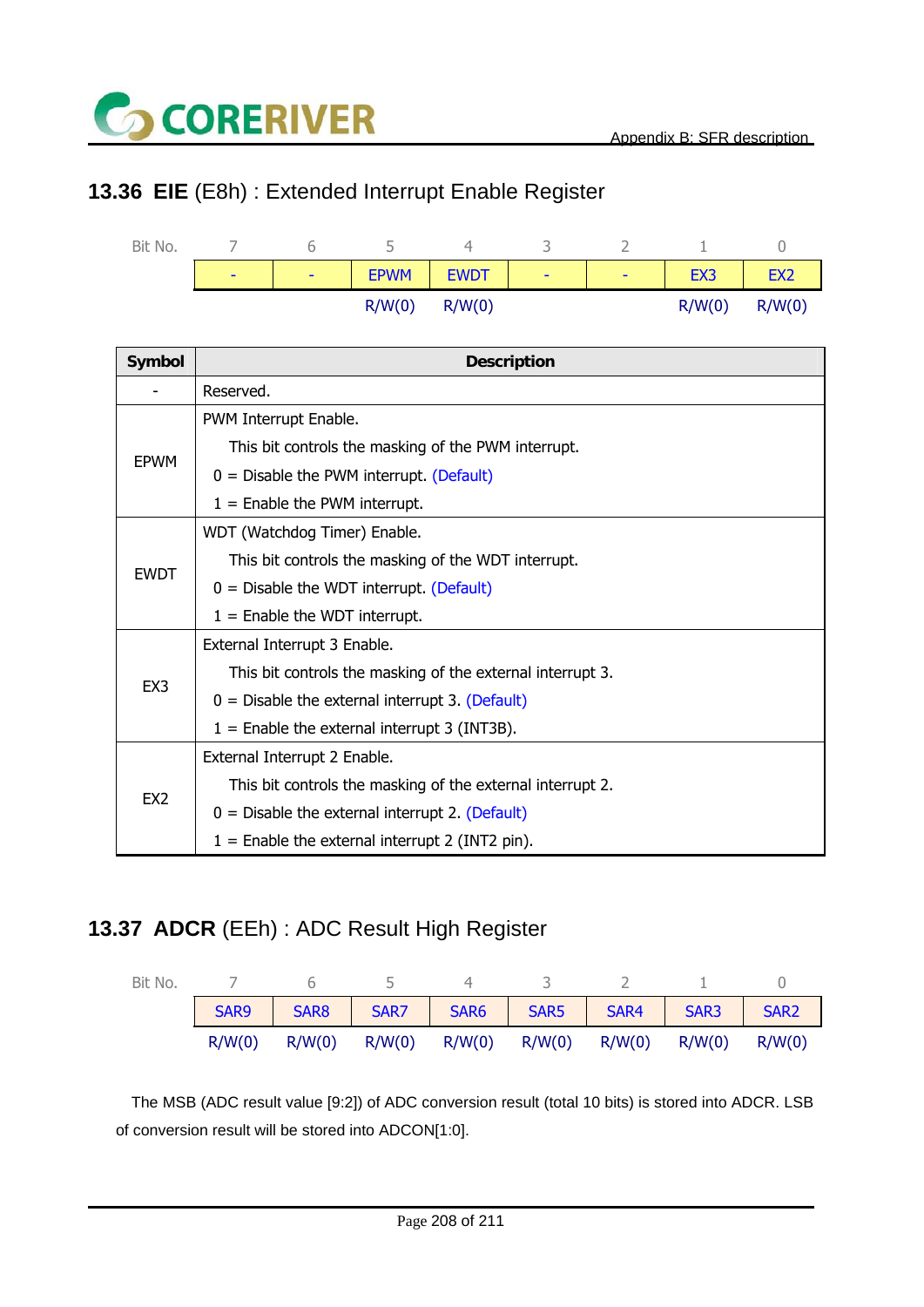

### **13.38 ADCON** (EFh) : ADC Control & ADC Result Low Register

| Bit No. |        |                                        |      |        |        |             |        |             |
|---------|--------|----------------------------------------|------|--------|--------|-------------|--------|-------------|
|         |        | AD_EN   AD_REQ   AD_END   ADCF   AVREF |      |        |        | <b>ADIV</b> | SAR1   | <b>SARO</b> |
|         | R/W(0) | R/W(0)                                 | R(1) | R/W(0) | R/W(0) | R/W(0)      | R/W(0) | R/W(0)      |

| Symbol           | <b>Description</b>                                                              |
|------------------|---------------------------------------------------------------------------------|
| AD_EN            | ADC Ready Enable.                                                               |
|                  | ADC Start Enable.                                                               |
| AD_REQ           | Cleared by H/W when AD_END goes to "1" from "0".                                |
|                  | Current ADC Status.                                                             |
|                  | Set by hardware when ADC conversion has been finished.                          |
| AD_END           | Note that user should not use the AD_END but ADCF for finish of ADC conversion. |
|                  | $0 = ADC$ is running now.                                                       |
|                  | $1 = ADC$ is idle state. ADC is stopped. (Default)                              |
| <b>ADCF</b>      | ADC Interrupt Flag.                                                             |
|                  | This bit must be cleared by software.                                           |
|                  | ADC Reference Voltage Input Enable from P0[4].                                  |
| <b>AVREF</b>     | $0 = ADC$ reference voltage from $V_{DD}$ (System Power). (Default)             |
|                  | $1 = ADC$ reference voltage from P0[4].                                         |
|                  | ADC Input Clock Select.                                                         |
| <b>ADIV</b>      | $0 =$ System Clock (F <sub>osc</sub> ) / 2. (Default)                           |
|                  | $1 =$ PWM Input Clock ( $F_{\text{PWM}}$ ).                                     |
| SAR1             | ADC Result Value [1:0].                                                         |
| SAR <sub>0</sub> | (Low bits of ADC result value)                                                  |

### **13.39 B** (F0h) : B Register



This register serves as a second accumulator for certain arithmetic operations.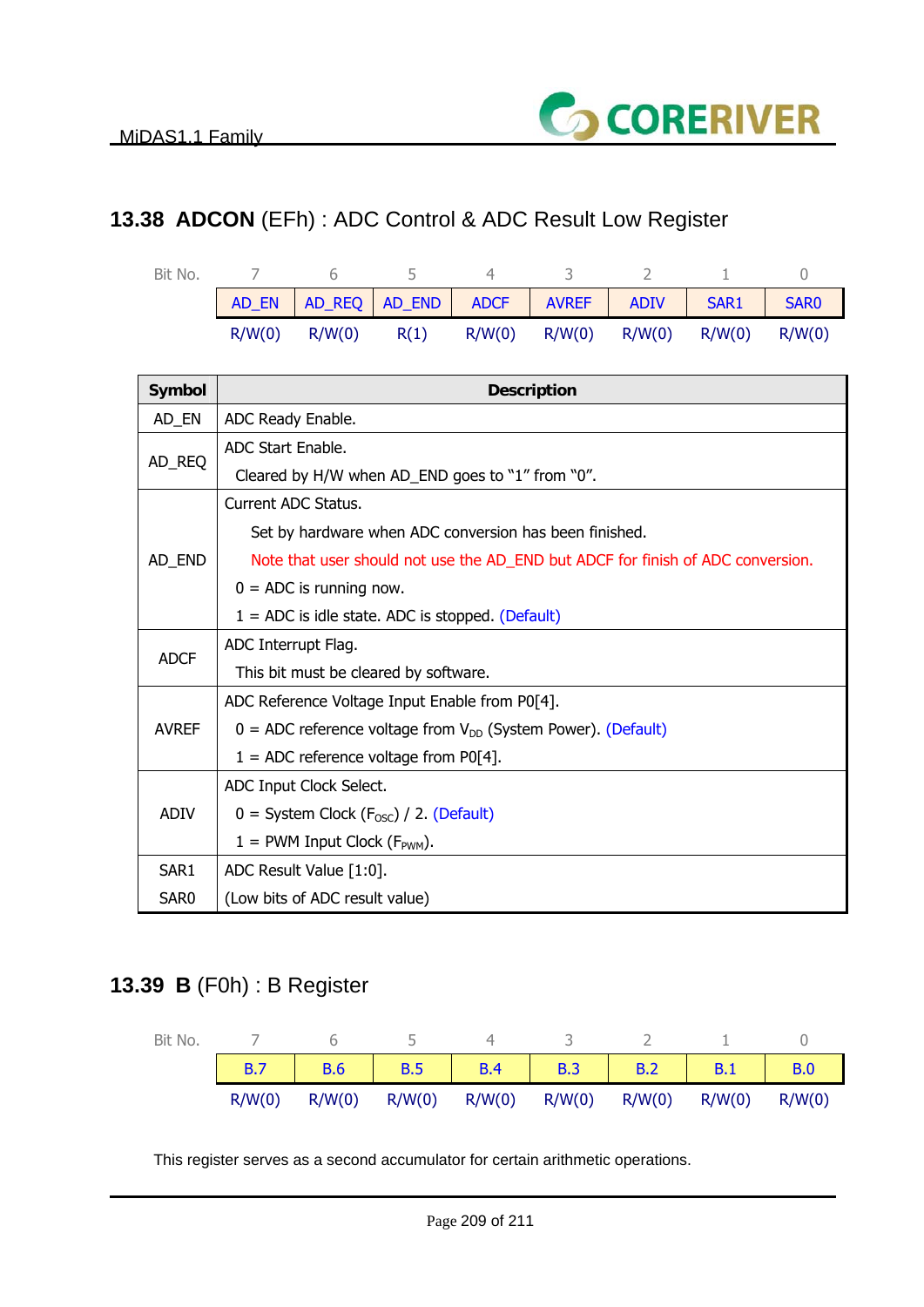

### **13.40 P0DIR** (F4h) : Port 0 Input/Output Control Register

| Bit No. |        |        |  |                                                       |  |                                                                               |
|---------|--------|--------|--|-------------------------------------------------------|--|-------------------------------------------------------------------------------|
|         |        |        |  |                                                       |  | PODIR.7   PODIR.6   PODIR.5   PODIR.4   PODIR.3   PODIR.2   PODIR.1   PODIR.0 |
|         | R/W(1) | R/W(1) |  | $R/W(1)$ $R/W(1)$ $R/W(1)$ $R/W(1)$ $R/W(1)$ $R/W(1)$ |  |                                                                               |

This register is configured the P0 to input mode or output mode. The initial P0 mode is configured to input mode.

 $0 =$  Output mode. The bit is configured to output.

1 = Input mode. The bit is configured to input. (Default)

### **13.41 P1DIR** (F5h) : Port 1 Input/Output Control Register

| Bit No. |                          |        |        |                          |        |        |                             |
|---------|--------------------------|--------|--------|--------------------------|--------|--------|-----------------------------|
|         | $\overline{\phantom{0}}$ | $\sim$ | $\sim$ | <b>State Controllers</b> |        |        | P1DIR.2   P1DIR.1   P1DIR.0 |
|         |                          |        |        |                          | R/W(1) | R/W(1) | R/W(1)                      |

This register is configured the P1 to input mode or output mode. The initial P1 mode is configured to input mode.

- 0 = Output mode. The bit is configured to output.
- 1 = Input mode. The bit is configured to input. (Default)

#### **13.42 P2DIR** (F6h) : Port 2 Input/Output Control Register



This register is configured the P2 to input mode or output mode. The initial P2 mode is configured to input mode.

- $0 =$  Output mode. The bit is configured to output.
- 1 = Input mode. The bit is configured to input. (Default)